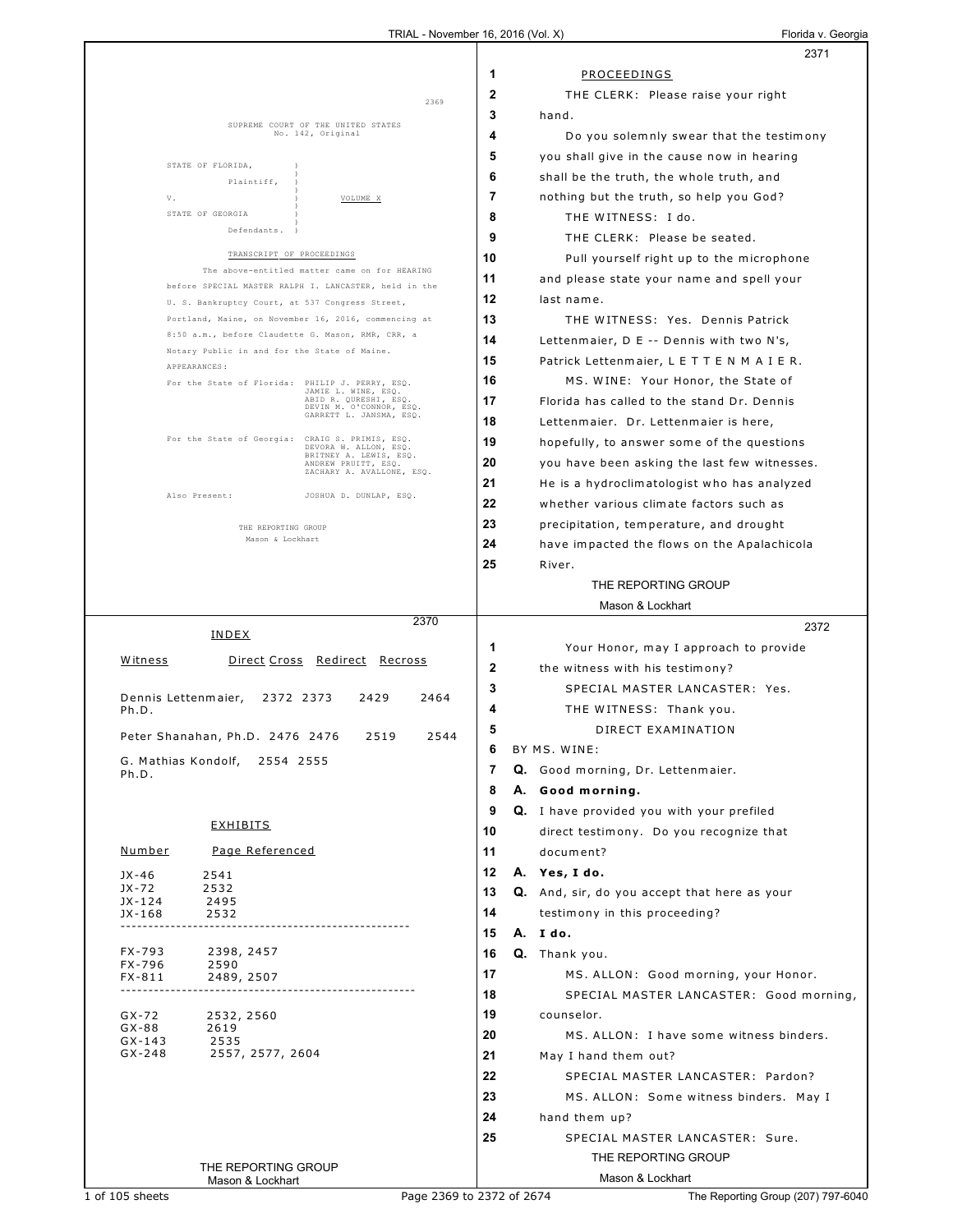|              |    | 2373                                                        |                |    | 2375                                                 |
|--------------|----|-------------------------------------------------------------|----------------|----|------------------------------------------------------|
| 1            |    | CROSS-EXAMINATION                                           | 1              |    | Q. So you haven't offered that opinion in this case; |
| $\mathbf{2}$ |    | BY MS. ALLON:                                               | $\mathbf 2$    |    | is that right?                                       |
| 3            |    | Q. Good morning, Dr. Lettenmaier.                           | 3              | А. | Okay. I'm not an attorney, so I don't quite          |
| 4            |    | A. Good morning.                                            | 4              |    | understand the meaning of the word opinion. I'm      |
| 5            |    | <b>Q.</b> Your testimony is that there has been a downward  | 5              |    | trying to get this down to a level where I can       |
|              |    |                                                             | 6              |    | understand what I have or have not stated.           |
| 6            |    | trend in streamflow in Apalachicola River in                |                |    |                                                      |
| 7            |    | Florida from 1970 to 2014. Is that right?                   | $\overline{7}$ |    | Have I offered a particular number? No. But          |
| 8            | А. | That's correct.                                             | 8              |    | as I said before, it's buried in the calculation     |
| 9            |    | Q. And even though you say you have identified a            | 9              |    | of the trends. So, certainly, we consider            |
| 10           |    | downward trend from 1970 to 2014, you agree that            | 10             |    | variability.                                         |
| 11           |    | streamflow went up and down during those 45 years           | 11             |    | Q. Dr. Lettenmaier, why don't we just turn to your   |
| 12           |    | from 1970 to 2014; isn't that right?                        | 12             |    | direct testimony. And I want to look at page 1       |
| 13           |    | A. I don't quite understand the question because I          | 13             |    | of that testimony.                                   |
| 14           |    | don't know the time scale. Up and down from year            | 14             |    | A. Sure.                                             |
| 15           |    | to year?                                                    | 15             |    | Q. Do you see in paragraph 2 where you say, a        |
| 16           |    | Q. Yes. You agree there was variability in                  | 16             |    | summary of my opinions is as follows?                |
| 17           |    | streamflow from year to year in the years between           | 17             |    | A. Correct.                                          |
| 18           |    | 1970 and 2014; is that right?                               | 18             |    | Q. Okay. So just so we're clear, when I ask you if   |
| 19           |    | A. I do agree.                                              | 19             |    | you have offered a certain opinion, it's those       |
| 20           |    | <b>Q.</b> But you're not offering an opinion as to how much | 20             |    | opinions that I'm referring to; and it's that        |
| 21           |    | variability there has been in streamflow from               | 21             |    | meaning of the word opinion as you used it in        |
| 22           |    |                                                             | 22             |    |                                                      |
|              |    | year to year as between 1970 and 2014; isn't that           |                |    | your testimony that I, too, am using --              |
| 23           |    | right?                                                      | 23             |    | A. So --                                             |
| 24           |    | A. I'm not sure that's quite correct. But, you              | 24             |    | <b>Q.</b> -- so we can have a common language.       |
| 25           |    | know, if you're asking whether we have analyzed             | 25             |    | A. Fine. So if we do a search for variability or     |
|              |    | THE REPORTING GROUP                                         |                |    | THE REPORTING GROUP                                  |
|              |    | Mason & Lockhart                                            |                |    | Mason & Lockhart                                     |
|              |    |                                                             |                |    |                                                      |
|              |    | 2374                                                        |                |    | 2376                                                 |
| 1            |    | and provided you with numbers on a coefficient of           | 1              |    | variance, I'm not sure you will find it in           |
| 2            |    | variation and so on, no, I haven't printed them             | $\mathbf{2}$   |    | section 2.                                           |
| 3            |    | out in the report. But it's fairly obvious that             | 3              |    | Q. Now, you're also not offering any opinion as to   |
| 4            |    | there is variability from year to year. And in              | 4              |    | how much streamflow went up or down within any       |
| 5            |    | fact the variability from year to year is                   | 5              |    | single year from 1970 to 2014; isn't that right?     |
| 6            |    | accounted for in trend analysis --                          | 6              | Α. | Well, we're at exactly the same point. All of        |
| 7            | Q. | My question was --                                          | 7              |    | that, there are many plots. Those are USGS           |
| 8            | А. | -- so it is calculated. It is buried in that                | 8              |    | observations. We used those. And that                |
| 9            |    | calculation.                                                | 9              |    | information is accounted for in various of our       |
| 10           | Q. | My question was a bit more narrow than that.                | 10             |    | calculations. Have I provided a -- the variance      |
| 11           | А. | Okay.                                                       | 11             |    | of this record is no, because I can pull up the      |
| 12           |    | Q. I didn't ask whether it was involved in some             | 12             |    | USGS website; and it's printed there.                |
| 13           |    |                                                             | 13             | Q. | You haven't offered an opinion on whether or how     |
|              |    | calculation you did. My question was whether                |                |    |                                                      |
| 14           |    | you, as an expert for the State of Florida, are             | 14             |    | much streamflow went up or down within any single    |
| 15           |    | offering an opinion as to how much streamflow               | 15             |    | year from 1970 to 2014; is that correct?             |
| 16           |    | went up or down between any given year between              | 16             |    | A. Within the very limited language that you are     |
| 17           |    | 1970 and 2014?                                              | 17             |    | using that is a correct statement.                   |
| 18           |    | A. I guess I'm a little confused by the question.           | 18             | Q. | Now, the long-term trend that you do identify        |
| 19           |    | The U.S. Geological Survey records have that. We            | 19             |    | with respect to streamflow tells us what happened    |
| 20           |    | have provided that in plots and so on. So at                | 20             |    | from point A in 1970 to point B in 2014. Isn't       |
| 21           |    | that level, certainly, we have provided that                | 21             |    | that correct?                                        |
| 22           |    | information. I don't have to offer an opinion,              | 22             | А. | Not exactly, because the way you state that          |
| 23           |    | at least with respect to the Chattahoochee Gage,            | 23             |    | implies that you only used the first observation     |
| 24           |    | which is the primary one that we used, as to the            | 24             |    | in 1970 and the last one, and you draw a line        |
| 25           |    | variability. That's a USGS measurement.                     | 25             |    | between it. That's not the way it's done. You        |
|              |    | THE REPORTING GROUP                                         |                |    | THE REPORTING GROUP                                  |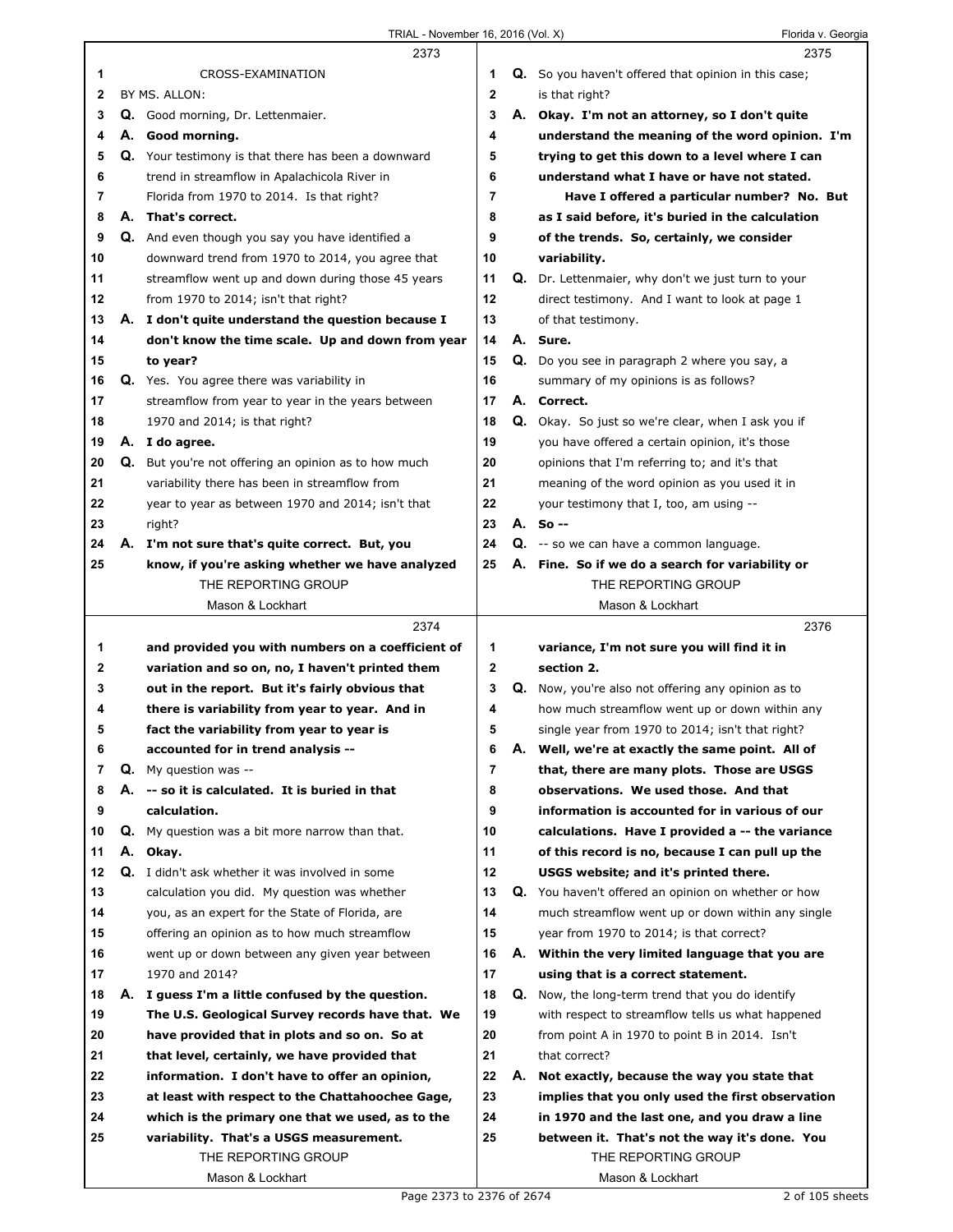| use all the data.<br>1<br>So I would like to turn to demonstrative No. 1.<br>1<br>$\mathbf 2$<br>2<br>So taken as a whole, I can go through the set<br>There is a tab in your binder that says<br>3<br>3<br>of procedures, if you would like, as to how<br>Demonstratives, and it is the first slide behind<br>exactly you do that. But it includes all the<br>4<br>that tab.<br>4<br>A. I don't see demonstrative 1.<br>data, not the beginning and the end point only.<br>5<br>5<br>6<br>Q. Thank you, Dr. Lettenmaier, for that explanation.<br>6<br>Demos?<br>7<br>The beginning of your trend line is 2014 --<br>Q. Demos will get you to the same place.<br>7<br>8<br>A. Hmm.<br>8<br>is 1970; is that right?<br>9<br>9<br>A. In the one particular calculation, yes. We have<br>So it's way at the end here?<br>Q. Yes.<br>10<br>actually looked at this over many different time<br>10<br>periods.<br>11<br>A. Okay.<br>11<br>12<br>12<br>Q. The end of your trend line is 2014; is that<br><b>Q.</b> And do you see a slide that has a 1 in the bottom<br>13<br>13<br>correct?<br>right-hand corner?<br>A. I believe that's correct.<br>A. Yes.<br>14<br>14<br>15<br><b>Q.</b> All right. Let's take a look at that analysis.<br>15<br>Q. And all we have done on slide 1 is we replotted<br>16<br>16<br>I want to turn to your direct testimony at<br>the same data that we were looking at in<br>17<br>page 21. And I want you to look specifically at<br>17<br>figure 9, and we regenerated your trend line. Do<br>figure 9.<br>18<br>you see that?<br>18<br>A. I have that. Thank you. I have the figure, yes.<br>19<br>A. I see that.<br>19<br>20<br>20<br><b>Q.</b> Now, figure 9 in your direct testimony shows the<br>Q. Okay. I would like to turn to slide 3. Now, in<br>21<br>21<br>annual average amount of flow on the Apalachicola<br>slide 3 we're, again, looking at the same<br>22<br>22<br>River as measured at the Chattahoochee Gage for<br>streamflow data that you have been looking at,<br>each year from the 1920's to 2014; is that right?<br>23<br>but we simply added a dotted green trend line<br>23<br>A. That's correct.<br>24<br>24<br>from 1950 to 1998. Do you see that?<br>25<br>25<br>A. I see that.<br><b>Q.</b> And the black line in your figure 9 shows the<br>THE REPORTING GROUP<br>THE REPORTING GROUP<br>Mason & Lockhart<br>Mason & Lockhart<br>2378<br>2380<br>trend you identified from 1970 to 2014. Is that<br>Q. Now, the streamflow data that you relied on for<br>1<br>1<br>$\mathbf{2}$<br>2<br>your analysis shows an increasing trend in<br>right?<br>3<br>A. The solid line, that's correct.<br>3<br>streamflow from 1950 to 1998; isn't that correct?<br>Q.<br>That's called a linear trend; isn't that right?<br>A. I would have to give you that you correctly<br>4<br>4<br>5<br>5<br>А.<br>That is correct at a higher level.<br>plotted it, but there is a major problem with<br>6<br>6<br>Q. And it's a mathematically-generated line, meaning<br>that analysis. It's completely flawed.<br>7<br>7<br>you pick a time period; and whatever program<br>Q. You don't report an increasing trend in<br>8<br>streamflow from 1950 to 1998; do you?<br>8<br>you're using generates a trend line for that time<br>9<br>9<br>A. No. And there is a very good reason why not.<br>period. Isn't that right?<br>10<br>10<br>Certainly. I mean, I can tell you exactly how<br><b>Q.</b> Now, you say there was consumptive use by Georgia<br>Α.<br>11<br>occurring in the ACF Basin over this entire time<br>11<br>it's done; but it's not a very complicated<br>12<br>12<br>program to calculate that.<br>period from 1950 to 1998; isn't that correct?<br>13<br>13<br><b>Q.</b> Am I correct that is a mathematically-generated<br>A. I'll need you to quote me chapter and verse where<br>14<br>line and that you --<br>I say that.<br>14<br>A. That's correct.<br>15<br>Q. Sure.<br>15<br>(Discussion off the record.)<br>16<br>A. Because it depends on the amount.<br>16 |
|-------------------------------------------------------------------------------------------------------------------------------------------------------------------------------------------------------------------------------------------------------------------------------------------------------------------------------------------------------------------------------------------------------------------------------------------------------------------------------------------------------------------------------------------------------------------------------------------------------------------------------------------------------------------------------------------------------------------------------------------------------------------------------------------------------------------------------------------------------------------------------------------------------------------------------------------------------------------------------------------------------------------------------------------------------------------------------------------------------------------------------------------------------------------------------------------------------------------------------------------------------------------------------------------------------------------------------------------------------------------------------------------------------------------------------------------------------------------------------------------------------------------------------------------------------------------------------------------------------------------------------------------------------------------------------------------------------------------------------------------------------------------------------------------------------------------------------------------------------------------------------------------------------------------------------------------------------------------------------------------------------------------------------------------------------------------------------------------------------------------------------------------------------------------------------------------------------------------------------------------------------------------------------------------------------------------------------------------------------------------------------------------------------------------------------------------------------------------------------------------------------------------------------------------------------------------------------------------------------------------------------------------------------------------------------------------------------------------------------------------------------------------------------------------------------------------------------------------------------------------------------------------------------------------------------------------------------------------------------------------------------------------------------------------------------------------------------------------------------------------------------------------------------------------------------------------------------------------------------------------------------------------------------------------------------------------------------------------------------------------------------------------------------------------------------------------------------------------------------------------------------------------------------------------------------------------------------------------------------------------------------------------------------------------------------------------------------------------------------------------------------------------------------------------------------------------------------------------------------------------------------------------------------------------------------------------------------------------------------------------------------------------------------------------|
|                                                                                                                                                                                                                                                                                                                                                                                                                                                                                                                                                                                                                                                                                                                                                                                                                                                                                                                                                                                                                                                                                                                                                                                                                                                                                                                                                                                                                                                                                                                                                                                                                                                                                                                                                                                                                                                                                                                                                                                                                                                                                                                                                                                                                                                                                                                                                                                                                                                                                                                                                                                                                                                                                                                                                                                                                                                                                                                                                                                                                                                                                                                                                                                                                                                                                                                                                                                                                                                                                                                                                                                                                                                                                                                                                                                                                                                                                                                                                                                                                                           |
|                                                                                                                                                                                                                                                                                                                                                                                                                                                                                                                                                                                                                                                                                                                                                                                                                                                                                                                                                                                                                                                                                                                                                                                                                                                                                                                                                                                                                                                                                                                                                                                                                                                                                                                                                                                                                                                                                                                                                                                                                                                                                                                                                                                                                                                                                                                                                                                                                                                                                                                                                                                                                                                                                                                                                                                                                                                                                                                                                                                                                                                                                                                                                                                                                                                                                                                                                                                                                                                                                                                                                                                                                                                                                                                                                                                                                                                                                                                                                                                                                                           |
|                                                                                                                                                                                                                                                                                                                                                                                                                                                                                                                                                                                                                                                                                                                                                                                                                                                                                                                                                                                                                                                                                                                                                                                                                                                                                                                                                                                                                                                                                                                                                                                                                                                                                                                                                                                                                                                                                                                                                                                                                                                                                                                                                                                                                                                                                                                                                                                                                                                                                                                                                                                                                                                                                                                                                                                                                                                                                                                                                                                                                                                                                                                                                                                                                                                                                                                                                                                                                                                                                                                                                                                                                                                                                                                                                                                                                                                                                                                                                                                                                                           |
|                                                                                                                                                                                                                                                                                                                                                                                                                                                                                                                                                                                                                                                                                                                                                                                                                                                                                                                                                                                                                                                                                                                                                                                                                                                                                                                                                                                                                                                                                                                                                                                                                                                                                                                                                                                                                                                                                                                                                                                                                                                                                                                                                                                                                                                                                                                                                                                                                                                                                                                                                                                                                                                                                                                                                                                                                                                                                                                                                                                                                                                                                                                                                                                                                                                                                                                                                                                                                                                                                                                                                                                                                                                                                                                                                                                                                                                                                                                                                                                                                                           |
|                                                                                                                                                                                                                                                                                                                                                                                                                                                                                                                                                                                                                                                                                                                                                                                                                                                                                                                                                                                                                                                                                                                                                                                                                                                                                                                                                                                                                                                                                                                                                                                                                                                                                                                                                                                                                                                                                                                                                                                                                                                                                                                                                                                                                                                                                                                                                                                                                                                                                                                                                                                                                                                                                                                                                                                                                                                                                                                                                                                                                                                                                                                                                                                                                                                                                                                                                                                                                                                                                                                                                                                                                                                                                                                                                                                                                                                                                                                                                                                                                                           |
|                                                                                                                                                                                                                                                                                                                                                                                                                                                                                                                                                                                                                                                                                                                                                                                                                                                                                                                                                                                                                                                                                                                                                                                                                                                                                                                                                                                                                                                                                                                                                                                                                                                                                                                                                                                                                                                                                                                                                                                                                                                                                                                                                                                                                                                                                                                                                                                                                                                                                                                                                                                                                                                                                                                                                                                                                                                                                                                                                                                                                                                                                                                                                                                                                                                                                                                                                                                                                                                                                                                                                                                                                                                                                                                                                                                                                                                                                                                                                                                                                                           |
|                                                                                                                                                                                                                                                                                                                                                                                                                                                                                                                                                                                                                                                                                                                                                                                                                                                                                                                                                                                                                                                                                                                                                                                                                                                                                                                                                                                                                                                                                                                                                                                                                                                                                                                                                                                                                                                                                                                                                                                                                                                                                                                                                                                                                                                                                                                                                                                                                                                                                                                                                                                                                                                                                                                                                                                                                                                                                                                                                                                                                                                                                                                                                                                                                                                                                                                                                                                                                                                                                                                                                                                                                                                                                                                                                                                                                                                                                                                                                                                                                                           |
|                                                                                                                                                                                                                                                                                                                                                                                                                                                                                                                                                                                                                                                                                                                                                                                                                                                                                                                                                                                                                                                                                                                                                                                                                                                                                                                                                                                                                                                                                                                                                                                                                                                                                                                                                                                                                                                                                                                                                                                                                                                                                                                                                                                                                                                                                                                                                                                                                                                                                                                                                                                                                                                                                                                                                                                                                                                                                                                                                                                                                                                                                                                                                                                                                                                                                                                                                                                                                                                                                                                                                                                                                                                                                                                                                                                                                                                                                                                                                                                                                                           |
|                                                                                                                                                                                                                                                                                                                                                                                                                                                                                                                                                                                                                                                                                                                                                                                                                                                                                                                                                                                                                                                                                                                                                                                                                                                                                                                                                                                                                                                                                                                                                                                                                                                                                                                                                                                                                                                                                                                                                                                                                                                                                                                                                                                                                                                                                                                                                                                                                                                                                                                                                                                                                                                                                                                                                                                                                                                                                                                                                                                                                                                                                                                                                                                                                                                                                                                                                                                                                                                                                                                                                                                                                                                                                                                                                                                                                                                                                                                                                                                                                                           |
|                                                                                                                                                                                                                                                                                                                                                                                                                                                                                                                                                                                                                                                                                                                                                                                                                                                                                                                                                                                                                                                                                                                                                                                                                                                                                                                                                                                                                                                                                                                                                                                                                                                                                                                                                                                                                                                                                                                                                                                                                                                                                                                                                                                                                                                                                                                                                                                                                                                                                                                                                                                                                                                                                                                                                                                                                                                                                                                                                                                                                                                                                                                                                                                                                                                                                                                                                                                                                                                                                                                                                                                                                                                                                                                                                                                                                                                                                                                                                                                                                                           |
|                                                                                                                                                                                                                                                                                                                                                                                                                                                                                                                                                                                                                                                                                                                                                                                                                                                                                                                                                                                                                                                                                                                                                                                                                                                                                                                                                                                                                                                                                                                                                                                                                                                                                                                                                                                                                                                                                                                                                                                                                                                                                                                                                                                                                                                                                                                                                                                                                                                                                                                                                                                                                                                                                                                                                                                                                                                                                                                                                                                                                                                                                                                                                                                                                                                                                                                                                                                                                                                                                                                                                                                                                                                                                                                                                                                                                                                                                                                                                                                                                                           |
|                                                                                                                                                                                                                                                                                                                                                                                                                                                                                                                                                                                                                                                                                                                                                                                                                                                                                                                                                                                                                                                                                                                                                                                                                                                                                                                                                                                                                                                                                                                                                                                                                                                                                                                                                                                                                                                                                                                                                                                                                                                                                                                                                                                                                                                                                                                                                                                                                                                                                                                                                                                                                                                                                                                                                                                                                                                                                                                                                                                                                                                                                                                                                                                                                                                                                                                                                                                                                                                                                                                                                                                                                                                                                                                                                                                                                                                                                                                                                                                                                                           |
|                                                                                                                                                                                                                                                                                                                                                                                                                                                                                                                                                                                                                                                                                                                                                                                                                                                                                                                                                                                                                                                                                                                                                                                                                                                                                                                                                                                                                                                                                                                                                                                                                                                                                                                                                                                                                                                                                                                                                                                                                                                                                                                                                                                                                                                                                                                                                                                                                                                                                                                                                                                                                                                                                                                                                                                                                                                                                                                                                                                                                                                                                                                                                                                                                                                                                                                                                                                                                                                                                                                                                                                                                                                                                                                                                                                                                                                                                                                                                                                                                                           |
|                                                                                                                                                                                                                                                                                                                                                                                                                                                                                                                                                                                                                                                                                                                                                                                                                                                                                                                                                                                                                                                                                                                                                                                                                                                                                                                                                                                                                                                                                                                                                                                                                                                                                                                                                                                                                                                                                                                                                                                                                                                                                                                                                                                                                                                                                                                                                                                                                                                                                                                                                                                                                                                                                                                                                                                                                                                                                                                                                                                                                                                                                                                                                                                                                                                                                                                                                                                                                                                                                                                                                                                                                                                                                                                                                                                                                                                                                                                                                                                                                                           |
|                                                                                                                                                                                                                                                                                                                                                                                                                                                                                                                                                                                                                                                                                                                                                                                                                                                                                                                                                                                                                                                                                                                                                                                                                                                                                                                                                                                                                                                                                                                                                                                                                                                                                                                                                                                                                                                                                                                                                                                                                                                                                                                                                                                                                                                                                                                                                                                                                                                                                                                                                                                                                                                                                                                                                                                                                                                                                                                                                                                                                                                                                                                                                                                                                                                                                                                                                                                                                                                                                                                                                                                                                                                                                                                                                                                                                                                                                                                                                                                                                                           |
|                                                                                                                                                                                                                                                                                                                                                                                                                                                                                                                                                                                                                                                                                                                                                                                                                                                                                                                                                                                                                                                                                                                                                                                                                                                                                                                                                                                                                                                                                                                                                                                                                                                                                                                                                                                                                                                                                                                                                                                                                                                                                                                                                                                                                                                                                                                                                                                                                                                                                                                                                                                                                                                                                                                                                                                                                                                                                                                                                                                                                                                                                                                                                                                                                                                                                                                                                                                                                                                                                                                                                                                                                                                                                                                                                                                                                                                                                                                                                                                                                                           |
|                                                                                                                                                                                                                                                                                                                                                                                                                                                                                                                                                                                                                                                                                                                                                                                                                                                                                                                                                                                                                                                                                                                                                                                                                                                                                                                                                                                                                                                                                                                                                                                                                                                                                                                                                                                                                                                                                                                                                                                                                                                                                                                                                                                                                                                                                                                                                                                                                                                                                                                                                                                                                                                                                                                                                                                                                                                                                                                                                                                                                                                                                                                                                                                                                                                                                                                                                                                                                                                                                                                                                                                                                                                                                                                                                                                                                                                                                                                                                                                                                                           |
|                                                                                                                                                                                                                                                                                                                                                                                                                                                                                                                                                                                                                                                                                                                                                                                                                                                                                                                                                                                                                                                                                                                                                                                                                                                                                                                                                                                                                                                                                                                                                                                                                                                                                                                                                                                                                                                                                                                                                                                                                                                                                                                                                                                                                                                                                                                                                                                                                                                                                                                                                                                                                                                                                                                                                                                                                                                                                                                                                                                                                                                                                                                                                                                                                                                                                                                                                                                                                                                                                                                                                                                                                                                                                                                                                                                                                                                                                                                                                                                                                                           |
|                                                                                                                                                                                                                                                                                                                                                                                                                                                                                                                                                                                                                                                                                                                                                                                                                                                                                                                                                                                                                                                                                                                                                                                                                                                                                                                                                                                                                                                                                                                                                                                                                                                                                                                                                                                                                                                                                                                                                                                                                                                                                                                                                                                                                                                                                                                                                                                                                                                                                                                                                                                                                                                                                                                                                                                                                                                                                                                                                                                                                                                                                                                                                                                                                                                                                                                                                                                                                                                                                                                                                                                                                                                                                                                                                                                                                                                                                                                                                                                                                                           |
|                                                                                                                                                                                                                                                                                                                                                                                                                                                                                                                                                                                                                                                                                                                                                                                                                                                                                                                                                                                                                                                                                                                                                                                                                                                                                                                                                                                                                                                                                                                                                                                                                                                                                                                                                                                                                                                                                                                                                                                                                                                                                                                                                                                                                                                                                                                                                                                                                                                                                                                                                                                                                                                                                                                                                                                                                                                                                                                                                                                                                                                                                                                                                                                                                                                                                                                                                                                                                                                                                                                                                                                                                                                                                                                                                                                                                                                                                                                                                                                                                                           |
|                                                                                                                                                                                                                                                                                                                                                                                                                                                                                                                                                                                                                                                                                                                                                                                                                                                                                                                                                                                                                                                                                                                                                                                                                                                                                                                                                                                                                                                                                                                                                                                                                                                                                                                                                                                                                                                                                                                                                                                                                                                                                                                                                                                                                                                                                                                                                                                                                                                                                                                                                                                                                                                                                                                                                                                                                                                                                                                                                                                                                                                                                                                                                                                                                                                                                                                                                                                                                                                                                                                                                                                                                                                                                                                                                                                                                                                                                                                                                                                                                                           |
|                                                                                                                                                                                                                                                                                                                                                                                                                                                                                                                                                                                                                                                                                                                                                                                                                                                                                                                                                                                                                                                                                                                                                                                                                                                                                                                                                                                                                                                                                                                                                                                                                                                                                                                                                                                                                                                                                                                                                                                                                                                                                                                                                                                                                                                                                                                                                                                                                                                                                                                                                                                                                                                                                                                                                                                                                                                                                                                                                                                                                                                                                                                                                                                                                                                                                                                                                                                                                                                                                                                                                                                                                                                                                                                                                                                                                                                                                                                                                                                                                                           |
|                                                                                                                                                                                                                                                                                                                                                                                                                                                                                                                                                                                                                                                                                                                                                                                                                                                                                                                                                                                                                                                                                                                                                                                                                                                                                                                                                                                                                                                                                                                                                                                                                                                                                                                                                                                                                                                                                                                                                                                                                                                                                                                                                                                                                                                                                                                                                                                                                                                                                                                                                                                                                                                                                                                                                                                                                                                                                                                                                                                                                                                                                                                                                                                                                                                                                                                                                                                                                                                                                                                                                                                                                                                                                                                                                                                                                                                                                                                                                                                                                                           |
|                                                                                                                                                                                                                                                                                                                                                                                                                                                                                                                                                                                                                                                                                                                                                                                                                                                                                                                                                                                                                                                                                                                                                                                                                                                                                                                                                                                                                                                                                                                                                                                                                                                                                                                                                                                                                                                                                                                                                                                                                                                                                                                                                                                                                                                                                                                                                                                                                                                                                                                                                                                                                                                                                                                                                                                                                                                                                                                                                                                                                                                                                                                                                                                                                                                                                                                                                                                                                                                                                                                                                                                                                                                                                                                                                                                                                                                                                                                                                                                                                                           |
|                                                                                                                                                                                                                                                                                                                                                                                                                                                                                                                                                                                                                                                                                                                                                                                                                                                                                                                                                                                                                                                                                                                                                                                                                                                                                                                                                                                                                                                                                                                                                                                                                                                                                                                                                                                                                                                                                                                                                                                                                                                                                                                                                                                                                                                                                                                                                                                                                                                                                                                                                                                                                                                                                                                                                                                                                                                                                                                                                                                                                                                                                                                                                                                                                                                                                                                                                                                                                                                                                                                                                                                                                                                                                                                                                                                                                                                                                                                                                                                                                                           |
|                                                                                                                                                                                                                                                                                                                                                                                                                                                                                                                                                                                                                                                                                                                                                                                                                                                                                                                                                                                                                                                                                                                                                                                                                                                                                                                                                                                                                                                                                                                                                                                                                                                                                                                                                                                                                                                                                                                                                                                                                                                                                                                                                                                                                                                                                                                                                                                                                                                                                                                                                                                                                                                                                                                                                                                                                                                                                                                                                                                                                                                                                                                                                                                                                                                                                                                                                                                                                                                                                                                                                                                                                                                                                                                                                                                                                                                                                                                                                                                                                                           |
|                                                                                                                                                                                                                                                                                                                                                                                                                                                                                                                                                                                                                                                                                                                                                                                                                                                                                                                                                                                                                                                                                                                                                                                                                                                                                                                                                                                                                                                                                                                                                                                                                                                                                                                                                                                                                                                                                                                                                                                                                                                                                                                                                                                                                                                                                                                                                                                                                                                                                                                                                                                                                                                                                                                                                                                                                                                                                                                                                                                                                                                                                                                                                                                                                                                                                                                                                                                                                                                                                                                                                                                                                                                                                                                                                                                                                                                                                                                                                                                                                                           |
|                                                                                                                                                                                                                                                                                                                                                                                                                                                                                                                                                                                                                                                                                                                                                                                                                                                                                                                                                                                                                                                                                                                                                                                                                                                                                                                                                                                                                                                                                                                                                                                                                                                                                                                                                                                                                                                                                                                                                                                                                                                                                                                                                                                                                                                                                                                                                                                                                                                                                                                                                                                                                                                                                                                                                                                                                                                                                                                                                                                                                                                                                                                                                                                                                                                                                                                                                                                                                                                                                                                                                                                                                                                                                                                                                                                                                                                                                                                                                                                                                                           |
|                                                                                                                                                                                                                                                                                                                                                                                                                                                                                                                                                                                                                                                                                                                                                                                                                                                                                                                                                                                                                                                                                                                                                                                                                                                                                                                                                                                                                                                                                                                                                                                                                                                                                                                                                                                                                                                                                                                                                                                                                                                                                                                                                                                                                                                                                                                                                                                                                                                                                                                                                                                                                                                                                                                                                                                                                                                                                                                                                                                                                                                                                                                                                                                                                                                                                                                                                                                                                                                                                                                                                                                                                                                                                                                                                                                                                                                                                                                                                                                                                                           |
|                                                                                                                                                                                                                                                                                                                                                                                                                                                                                                                                                                                                                                                                                                                                                                                                                                                                                                                                                                                                                                                                                                                                                                                                                                                                                                                                                                                                                                                                                                                                                                                                                                                                                                                                                                                                                                                                                                                                                                                                                                                                                                                                                                                                                                                                                                                                                                                                                                                                                                                                                                                                                                                                                                                                                                                                                                                                                                                                                                                                                                                                                                                                                                                                                                                                                                                                                                                                                                                                                                                                                                                                                                                                                                                                                                                                                                                                                                                                                                                                                                           |
|                                                                                                                                                                                                                                                                                                                                                                                                                                                                                                                                                                                                                                                                                                                                                                                                                                                                                                                                                                                                                                                                                                                                                                                                                                                                                                                                                                                                                                                                                                                                                                                                                                                                                                                                                                                                                                                                                                                                                                                                                                                                                                                                                                                                                                                                                                                                                                                                                                                                                                                                                                                                                                                                                                                                                                                                                                                                                                                                                                                                                                                                                                                                                                                                                                                                                                                                                                                                                                                                                                                                                                                                                                                                                                                                                                                                                                                                                                                                                                                                                                           |
|                                                                                                                                                                                                                                                                                                                                                                                                                                                                                                                                                                                                                                                                                                                                                                                                                                                                                                                                                                                                                                                                                                                                                                                                                                                                                                                                                                                                                                                                                                                                                                                                                                                                                                                                                                                                                                                                                                                                                                                                                                                                                                                                                                                                                                                                                                                                                                                                                                                                                                                                                                                                                                                                                                                                                                                                                                                                                                                                                                                                                                                                                                                                                                                                                                                                                                                                                                                                                                                                                                                                                                                                                                                                                                                                                                                                                                                                                                                                                                                                                                           |
|                                                                                                                                                                                                                                                                                                                                                                                                                                                                                                                                                                                                                                                                                                                                                                                                                                                                                                                                                                                                                                                                                                                                                                                                                                                                                                                                                                                                                                                                                                                                                                                                                                                                                                                                                                                                                                                                                                                                                                                                                                                                                                                                                                                                                                                                                                                                                                                                                                                                                                                                                                                                                                                                                                                                                                                                                                                                                                                                                                                                                                                                                                                                                                                                                                                                                                                                                                                                                                                                                                                                                                                                                                                                                                                                                                                                                                                                                                                                                                                                                                           |
|                                                                                                                                                                                                                                                                                                                                                                                                                                                                                                                                                                                                                                                                                                                                                                                                                                                                                                                                                                                                                                                                                                                                                                                                                                                                                                                                                                                                                                                                                                                                                                                                                                                                                                                                                                                                                                                                                                                                                                                                                                                                                                                                                                                                                                                                                                                                                                                                                                                                                                                                                                                                                                                                                                                                                                                                                                                                                                                                                                                                                                                                                                                                                                                                                                                                                                                                                                                                                                                                                                                                                                                                                                                                                                                                                                                                                                                                                                                                                                                                                                           |
|                                                                                                                                                                                                                                                                                                                                                                                                                                                                                                                                                                                                                                                                                                                                                                                                                                                                                                                                                                                                                                                                                                                                                                                                                                                                                                                                                                                                                                                                                                                                                                                                                                                                                                                                                                                                                                                                                                                                                                                                                                                                                                                                                                                                                                                                                                                                                                                                                                                                                                                                                                                                                                                                                                                                                                                                                                                                                                                                                                                                                                                                                                                                                                                                                                                                                                                                                                                                                                                                                                                                                                                                                                                                                                                                                                                                                                                                                                                                                                                                                                           |
|                                                                                                                                                                                                                                                                                                                                                                                                                                                                                                                                                                                                                                                                                                                                                                                                                                                                                                                                                                                                                                                                                                                                                                                                                                                                                                                                                                                                                                                                                                                                                                                                                                                                                                                                                                                                                                                                                                                                                                                                                                                                                                                                                                                                                                                                                                                                                                                                                                                                                                                                                                                                                                                                                                                                                                                                                                                                                                                                                                                                                                                                                                                                                                                                                                                                                                                                                                                                                                                                                                                                                                                                                                                                                                                                                                                                                                                                                                                                                                                                                                           |
|                                                                                                                                                                                                                                                                                                                                                                                                                                                                                                                                                                                                                                                                                                                                                                                                                                                                                                                                                                                                                                                                                                                                                                                                                                                                                                                                                                                                                                                                                                                                                                                                                                                                                                                                                                                                                                                                                                                                                                                                                                                                                                                                                                                                                                                                                                                                                                                                                                                                                                                                                                                                                                                                                                                                                                                                                                                                                                                                                                                                                                                                                                                                                                                                                                                                                                                                                                                                                                                                                                                                                                                                                                                                                                                                                                                                                                                                                                                                                                                                                                           |
|                                                                                                                                                                                                                                                                                                                                                                                                                                                                                                                                                                                                                                                                                                                                                                                                                                                                                                                                                                                                                                                                                                                                                                                                                                                                                                                                                                                                                                                                                                                                                                                                                                                                                                                                                                                                                                                                                                                                                                                                                                                                                                                                                                                                                                                                                                                                                                                                                                                                                                                                                                                                                                                                                                                                                                                                                                                                                                                                                                                                                                                                                                                                                                                                                                                                                                                                                                                                                                                                                                                                                                                                                                                                                                                                                                                                                                                                                                                                                                                                                                           |
|                                                                                                                                                                                                                                                                                                                                                                                                                                                                                                                                                                                                                                                                                                                                                                                                                                                                                                                                                                                                                                                                                                                                                                                                                                                                                                                                                                                                                                                                                                                                                                                                                                                                                                                                                                                                                                                                                                                                                                                                                                                                                                                                                                                                                                                                                                                                                                                                                                                                                                                                                                                                                                                                                                                                                                                                                                                                                                                                                                                                                                                                                                                                                                                                                                                                                                                                                                                                                                                                                                                                                                                                                                                                                                                                                                                                                                                                                                                                                                                                                                           |
|                                                                                                                                                                                                                                                                                                                                                                                                                                                                                                                                                                                                                                                                                                                                                                                                                                                                                                                                                                                                                                                                                                                                                                                                                                                                                                                                                                                                                                                                                                                                                                                                                                                                                                                                                                                                                                                                                                                                                                                                                                                                                                                                                                                                                                                                                                                                                                                                                                                                                                                                                                                                                                                                                                                                                                                                                                                                                                                                                                                                                                                                                                                                                                                                                                                                                                                                                                                                                                                                                                                                                                                                                                                                                                                                                                                                                                                                                                                                                                                                                                           |
|                                                                                                                                                                                                                                                                                                                                                                                                                                                                                                                                                                                                                                                                                                                                                                                                                                                                                                                                                                                                                                                                                                                                                                                                                                                                                                                                                                                                                                                                                                                                                                                                                                                                                                                                                                                                                                                                                                                                                                                                                                                                                                                                                                                                                                                                                                                                                                                                                                                                                                                                                                                                                                                                                                                                                                                                                                                                                                                                                                                                                                                                                                                                                                                                                                                                                                                                                                                                                                                                                                                                                                                                                                                                                                                                                                                                                                                                                                                                                                                                                                           |
|                                                                                                                                                                                                                                                                                                                                                                                                                                                                                                                                                                                                                                                                                                                                                                                                                                                                                                                                                                                                                                                                                                                                                                                                                                                                                                                                                                                                                                                                                                                                                                                                                                                                                                                                                                                                                                                                                                                                                                                                                                                                                                                                                                                                                                                                                                                                                                                                                                                                                                                                                                                                                                                                                                                                                                                                                                                                                                                                                                                                                                                                                                                                                                                                                                                                                                                                                                                                                                                                                                                                                                                                                                                                                                                                                                                                                                                                                                                                                                                                                                           |
|                                                                                                                                                                                                                                                                                                                                                                                                                                                                                                                                                                                                                                                                                                                                                                                                                                                                                                                                                                                                                                                                                                                                                                                                                                                                                                                                                                                                                                                                                                                                                                                                                                                                                                                                                                                                                                                                                                                                                                                                                                                                                                                                                                                                                                                                                                                                                                                                                                                                                                                                                                                                                                                                                                                                                                                                                                                                                                                                                                                                                                                                                                                                                                                                                                                                                                                                                                                                                                                                                                                                                                                                                                                                                                                                                                                                                                                                                                                                                                                                                                           |
|                                                                                                                                                                                                                                                                                                                                                                                                                                                                                                                                                                                                                                                                                                                                                                                                                                                                                                                                                                                                                                                                                                                                                                                                                                                                                                                                                                                                                                                                                                                                                                                                                                                                                                                                                                                                                                                                                                                                                                                                                                                                                                                                                                                                                                                                                                                                                                                                                                                                                                                                                                                                                                                                                                                                                                                                                                                                                                                                                                                                                                                                                                                                                                                                                                                                                                                                                                                                                                                                                                                                                                                                                                                                                                                                                                                                                                                                                                                                                                                                                                           |
| BY MS. ALLON:<br>17<br>Q. Let's go back to your direct testimony.<br>17                                                                                                                                                                                                                                                                                                                                                                                                                                                                                                                                                                                                                                                                                                                                                                                                                                                                                                                                                                                                                                                                                                                                                                                                                                                                                                                                                                                                                                                                                                                                                                                                                                                                                                                                                                                                                                                                                                                                                                                                                                                                                                                                                                                                                                                                                                                                                                                                                                                                                                                                                                                                                                                                                                                                                                                                                                                                                                                                                                                                                                                                                                                                                                                                                                                                                                                                                                                                                                                                                                                                                                                                                                                                                                                                                                                                                                                                                                                                                                   |
| 18<br>А.<br>Okay.<br>18<br><b>Q.</b> Dr. Lettenmaier, am I correct that the trend                                                                                                                                                                                                                                                                                                                                                                                                                                                                                                                                                                                                                                                                                                                                                                                                                                                                                                                                                                                                                                                                                                                                                                                                                                                                                                                                                                                                                                                                                                                                                                                                                                                                                                                                                                                                                                                                                                                                                                                                                                                                                                                                                                                                                                                                                                                                                                                                                                                                                                                                                                                                                                                                                                                                                                                                                                                                                                                                                                                                                                                                                                                                                                                                                                                                                                                                                                                                                                                                                                                                                                                                                                                                                                                                                                                                                                                                                                                                                         |
| 19<br>Q. And if you go to page 2, paragraph 2e at the very<br>19<br>line that you have on figure 9 is a                                                                                                                                                                                                                                                                                                                                                                                                                                                                                                                                                                                                                                                                                                                                                                                                                                                                                                                                                                                                                                                                                                                                                                                                                                                                                                                                                                                                                                                                                                                                                                                                                                                                                                                                                                                                                                                                                                                                                                                                                                                                                                                                                                                                                                                                                                                                                                                                                                                                                                                                                                                                                                                                                                                                                                                                                                                                                                                                                                                                                                                                                                                                                                                                                                                                                                                                                                                                                                                                                                                                                                                                                                                                                                                                                                                                                                                                                                                                   |
| 20<br>mathematically-generated line, meaning you<br>20<br>bottom of the page, do you see where you say,                                                                                                                                                                                                                                                                                                                                                                                                                                                                                                                                                                                                                                                                                                                                                                                                                                                                                                                                                                                                                                                                                                                                                                                                                                                                                                                                                                                                                                                                                                                                                                                                                                                                                                                                                                                                                                                                                                                                                                                                                                                                                                                                                                                                                                                                                                                                                                                                                                                                                                                                                                                                                                                                                                                                                                                                                                                                                                                                                                                                                                                                                                                                                                                                                                                                                                                                                                                                                                                                                                                                                                                                                                                                                                                                                                                                                                                                                                                                   |
| 21<br>21<br>picked a time period, and the program you<br>between 1950 and 2015 Georgia's water use has                                                                                                                                                                                                                                                                                                                                                                                                                                                                                                                                                                                                                                                                                                                                                                                                                                                                                                                                                                                                                                                                                                                                                                                                                                                                                                                                                                                                                                                                                                                                                                                                                                                                                                                                                                                                                                                                                                                                                                                                                                                                                                                                                                                                                                                                                                                                                                                                                                                                                                                                                                                                                                                                                                                                                                                                                                                                                                                                                                                                                                                                                                                                                                                                                                                                                                                                                                                                                                                                                                                                                                                                                                                                                                                                                                                                                                                                                                                                    |
| 22<br>22<br>reduced streamflow on the Apalachicola River. Do<br>were using generated the trend line?                                                                                                                                                                                                                                                                                                                                                                                                                                                                                                                                                                                                                                                                                                                                                                                                                                                                                                                                                                                                                                                                                                                                                                                                                                                                                                                                                                                                                                                                                                                                                                                                                                                                                                                                                                                                                                                                                                                                                                                                                                                                                                                                                                                                                                                                                                                                                                                                                                                                                                                                                                                                                                                                                                                                                                                                                                                                                                                                                                                                                                                                                                                                                                                                                                                                                                                                                                                                                                                                                                                                                                                                                                                                                                                                                                                                                                                                                                                                      |
| That's correct.<br>23<br>23<br>А.<br>you see that?                                                                                                                                                                                                                                                                                                                                                                                                                                                                                                                                                                                                                                                                                                                                                                                                                                                                                                                                                                                                                                                                                                                                                                                                                                                                                                                                                                                                                                                                                                                                                                                                                                                                                                                                                                                                                                                                                                                                                                                                                                                                                                                                                                                                                                                                                                                                                                                                                                                                                                                                                                                                                                                                                                                                                                                                                                                                                                                                                                                                                                                                                                                                                                                                                                                                                                                                                                                                                                                                                                                                                                                                                                                                                                                                                                                                                                                                                                                                                                                        |
| A. That is correct.<br>24<br><b>Q.</b> Now, I would like to look at a couple of other<br>24                                                                                                                                                                                                                                                                                                                                                                                                                                                                                                                                                                                                                                                                                                                                                                                                                                                                                                                                                                                                                                                                                                                                                                                                                                                                                                                                                                                                                                                                                                                                                                                                                                                                                                                                                                                                                                                                                                                                                                                                                                                                                                                                                                                                                                                                                                                                                                                                                                                                                                                                                                                                                                                                                                                                                                                                                                                                                                                                                                                                                                                                                                                                                                                                                                                                                                                                                                                                                                                                                                                                                                                                                                                                                                                                                                                                                                                                                                                                               |
|                                                                                                                                                                                                                                                                                                                                                                                                                                                                                                                                                                                                                                                                                                                                                                                                                                                                                                                                                                                                                                                                                                                                                                                                                                                                                                                                                                                                                                                                                                                                                                                                                                                                                                                                                                                                                                                                                                                                                                                                                                                                                                                                                                                                                                                                                                                                                                                                                                                                                                                                                                                                                                                                                                                                                                                                                                                                                                                                                                                                                                                                                                                                                                                                                                                                                                                                                                                                                                                                                                                                                                                                                                                                                                                                                                                                                                                                                                                                                                                                                                           |
|                                                                                                                                                                                                                                                                                                                                                                                                                                                                                                                                                                                                                                                                                                                                                                                                                                                                                                                                                                                                                                                                                                                                                                                                                                                                                                                                                                                                                                                                                                                                                                                                                                                                                                                                                                                                                                                                                                                                                                                                                                                                                                                                                                                                                                                                                                                                                                                                                                                                                                                                                                                                                                                                                                                                                                                                                                                                                                                                                                                                                                                                                                                                                                                                                                                                                                                                                                                                                                                                                                                                                                                                                                                                                                                                                                                                                                                                                                                                                                                                                                           |
| 25<br>trends that you don't discuss in your testimony.<br>25<br>Q. Okay. And is it your testimony that starting in<br>THE REPORTING GROUP<br>THE REPORTING GROUP                                                                                                                                                                                                                                                                                                                                                                                                                                                                                                                                                                                                                                                                                                                                                                                                                                                                                                                                                                                                                                                                                                                                                                                                                                                                                                                                                                                                                                                                                                                                                                                                                                                                                                                                                                                                                                                                                                                                                                                                                                                                                                                                                                                                                                                                                                                                                                                                                                                                                                                                                                                                                                                                                                                                                                                                                                                                                                                                                                                                                                                                                                                                                                                                                                                                                                                                                                                                                                                                                                                                                                                                                                                                                                                                                                                                                                                                          |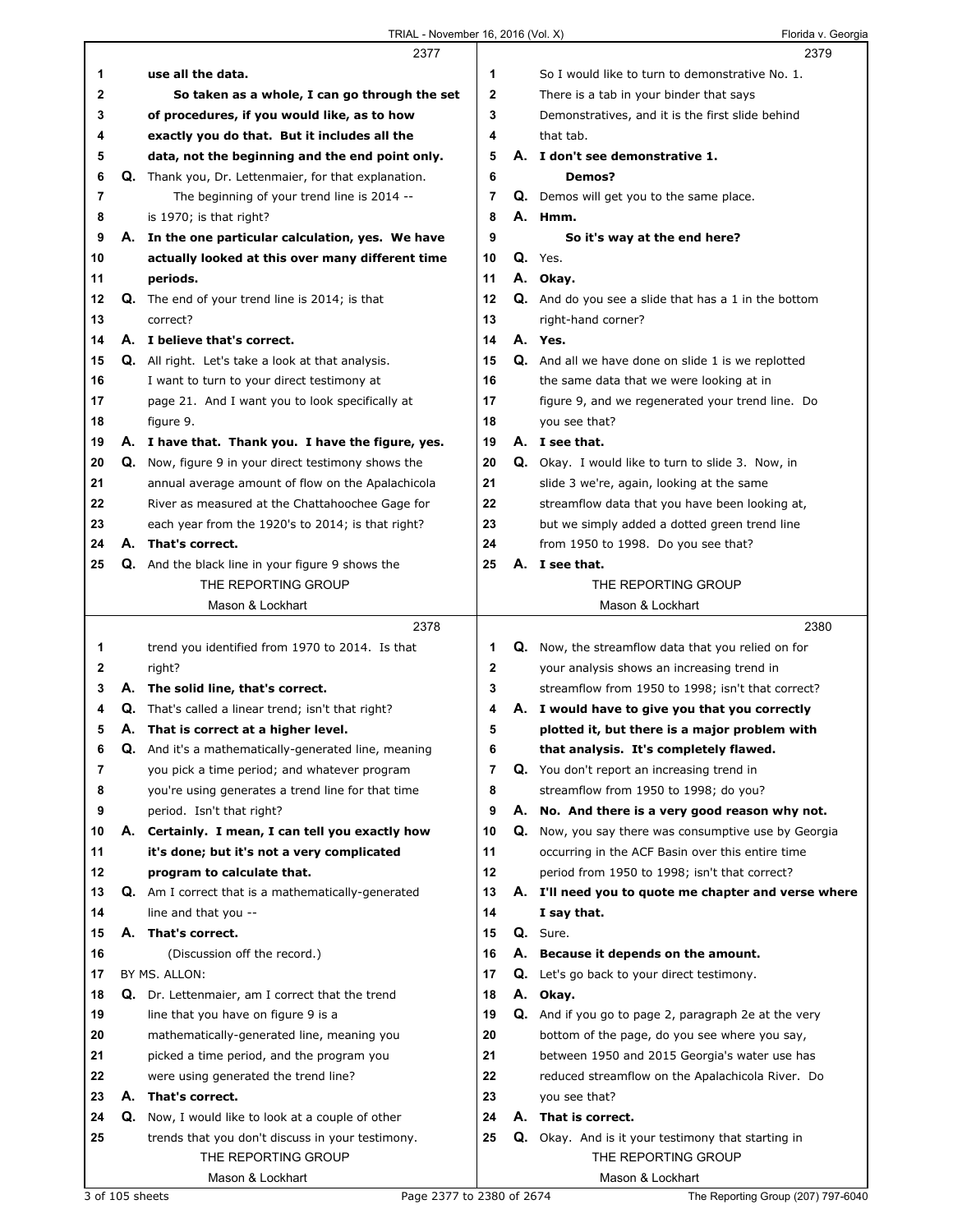|    |    | 2381                                                       |              |    | 2383                                                        |
|----|----|------------------------------------------------------------|--------------|----|-------------------------------------------------------------|
| 1  |    | 1950 and through 1998 at least, which is the               | 1            |    | problem.                                                    |
| 2  |    | period I have been asking about, there was                 | 2            |    | Q. Dr. Lettenmaier, I'm just asking you to answer my        |
| 3  |    | consumptive use by Georgia occurring in the ACF            | 3            |    | question.                                                   |
| 4  |    | Basin?                                                     | 4            |    | A. I'll answer your questions, but your analysis is         |
| 5  | А. | The answer to that is some, but a very minor               | 5            |    | specious.                                                   |
| 6  |    | amount until about 1970.                                   | 6            |    | <b>Q.</b> Do you agree -- do you see on slide 4 that there  |
| 7  |    | Q. You don't offer the opinion that Georgia's              | 7            |    | is an increasing trend in streamflow for 1950 to            |
| 8  |    | consumptive water use caused an increase in                | 8            |    | 1980?                                                       |
| 9  |    | streamflows from 1950 to 1998; do you?                     | 9            |    | A. A reported increasing trend.                             |
| 10 |    | A. I do not.                                               | 10           |    | <b>Q.</b> And you say that there was consumptive use by     |
| 11 |    | <b>Q.</b> Let's look at some other trends in your dataset  | 11           |    | Georgia occurring in the ACF Basin from 1950 to             |
| 12 |    | that you didn't identify. I would like to turn             | 12           |    | 1980; isn't that right?                                     |
| 13 |    | to slide 4 in the demonstratives.                          | 13           |    | A. Some.                                                    |
| 14 |    | And, again, this is the same data that we                  | 14           |    | Q. You don't offer the opinion that Georgia's               |
| 15 |    | have been looking at from your streamflow                  | 15           |    | consumptive use was responsible for the increase            |
| 16 |    | analysis; but we added a couple more trend lines.          | 16           |    | in streamflow from 1950 to 1980; do you?                    |
| 17 |    | Let's look at the part of the record that's                | 17           |    | A. I do not.                                                |
| 18 |    | colored in blue. That's 1950 to 1980. Do you               | 18           |    | <b>Q.</b> Let's look at the part of the record that's       |
| 19 |    | see that?                                                  | 19           |    | colored in green. That's the period of 1980 to              |
| 20 |    | A. I see it.                                               | 20           |    | 1998. Do you see that?                                      |
| 21 |    | Q. That's a 30-year period?                                | 21           |    | A. I see that.                                              |
| 22 |    | A. If you're subtracting correctly, yes.                   | 22           |    | <b>Q.</b> The data shows an increasing trend in streamflow  |
| 23 |    | <b>Q.</b> The data shows an increasing trend in streamflow | 23           |    | for 1980 to 1998. Do you see that?                          |
| 24 |    | for 1950 to 1980; isn't that right?                        | 24           |    | A. Excuse me. I need to look at this for a minute.          |
| 25 |    | A. It does not show a statistically significant            | 25           |    | Well, we're back to the exact same statement.               |
|    |    | THE REPORTING GROUP                                        |              |    | THE REPORTING GROUP                                         |
|    |    | Mason & Lockhart                                           |              |    | Mason & Lockhart                                            |
|    |    |                                                            |              |    |                                                             |
|    |    | 2382                                                       |              |    | 2384                                                        |
| 1  |    | increase. You have no statistical significance             | 1            |    | And, in fact, your statement that that's                    |
| 2  |    | on any of these lines. So what you're doing is             | $\mathbf{2}$ |    |                                                             |
| 3  |    | completely specious and, in fact, it's a                   | 3            |    | statistically significant is almost certainly<br>incorrect. |
| 4  |    | violation of anybody's first statistics course.            | 4            |    | Q. Dr. Lettenmaier, I didn't ask anything about             |
| 5  | Q. | Dr. Lettenmaier, I appreciate that you have                | 5            |    | statistical significance.                                   |
| 6  |    | testimony you would like to give; and you will             | 6            | Α. | But there is no trend if there's no statistical             |
| 7  |    | get the opportunity to do that with your counsel.          | 7            |    | significance, so I'm not going to give you that             |
| 8  |    | But I'm going to ask you to try to answer my               | 8            |    | there is a trend there.                                     |
| 9  |    | question.                                                  | 9            |    | Q. Dr. Lettenmaier, do you see that we                      |
| 10 |    | A. Simply pointing out your analysis is specious.          | 10           |    | mathematically generated a trend line in the same           |
| 11 |    | Q. My question was your data shows an increasing           | 11           |    | way that you mathematically generated trend lines           |
| 12 |    | trend in streamflow for 1950 to 1980; is that              | 12           |    | in your testimony?                                          |
| 13 |    | right?                                                     | 13           |    | A. You have represented that. I have no idea                |
| 14 | А. | No.                                                        | 14           |    | whether you did it the same way we did it or not.           |
| 15 |    | Q. You don't agree that there is a trend line that         | 15           |    | Q. Do you see that the trend line from 1980 to 1998         |
| 16 |    | has been generated that shows an increasing trend          | 16           |    | shows an increasing trend?                                  |
| 17 |    | from 1950 to 1980?                                         | 17           |    | A. I do not see that because it's not statistically         |
| 18 |    | A. Without seeing whether it's statistically               | 18           |    | significant as near as I can tell.                          |
| 19 |    | significant or not, if there is no statistical             | 19           |    | Q. You can't see that the trend line is leaning             |
| 20 |    | significance, there is no trend.                           | 20           |    | upward? You don't see that on slide 4?                      |
| 21 |    | Q. Well, actually, I can vouch for you that all of         | 21           |    | A. I see an R-squared .11. That's a tiny R-squared.         |
| 22 |    | the trends we have identified we ran Theil-Sen;            | 22           |    | Q. Dr. Lettenmaier, with all due --                         |
| 23 |    | and they are all statistically significant. So             | 23           |    | A. It's not statistically significant.                      |
| 24 |    | we can dispense with that problem.                         | 24           |    | <b>Q.</b> Again, I understand that you have used with       |
| 25 | Α. | Actually, we can't. There is another major                 | 25           |    | respect to statistical significance --                      |
|    |    | THE REPORTING GROUP                                        |              |    | THE REPORTING GROUP                                         |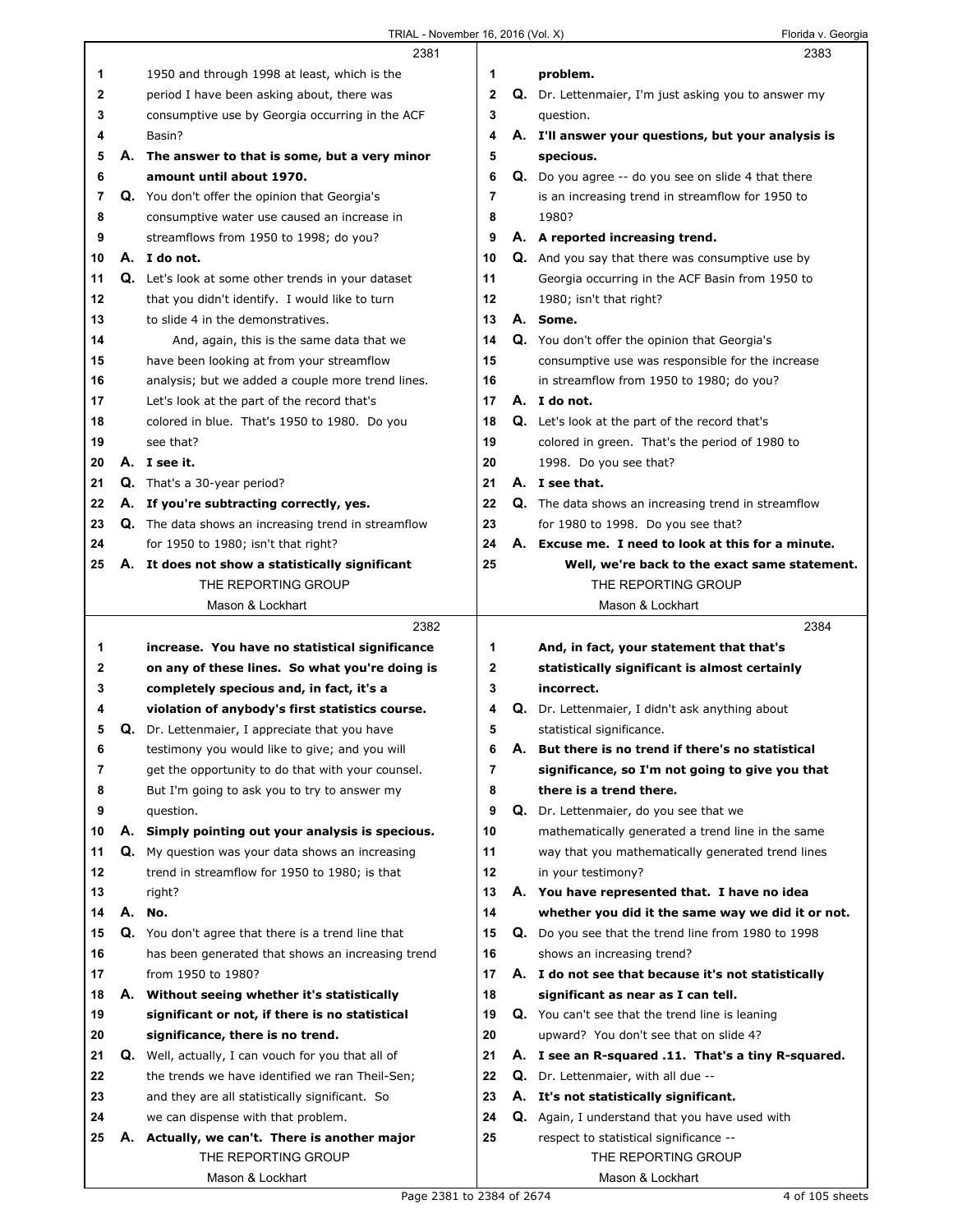|          | 2385                                                       |    | 2387                                                        |
|----------|------------------------------------------------------------|----|-------------------------------------------------------------|
| 1        | A. It's not used. Excuse me. I have training in --         | 1  | was significant consumptive use by Georgia                  |
| 2        | Q. Dr. Lettenmaier --                                      | 2  | occurring before 1970.                                      |
| 3        | A. I have not used. This is not how I feel. This           | 3  | A. That's correct.                                          |
| 4        | is an analysis, and it's been done incorrectly.            | 4  | Q. So I assume you're not offering the opinion that         |
| 5        | Q. Dr. Lettenmaier, could you try to answer my             | 5  | consumptive use in Georgia was responsible for              |
| 6        | question.                                                  | 6  | this sharp decline in streamflows from 1946 to              |
| 7        | A. Happily.                                                | 7  | 1956; are you?                                              |
| 8        | Q. My question was not about statistical                   | 8  | A. No, I'm not.                                             |
| 9        | significance. My question was do you see that              | 9  | Q. Let's talk about your analysis of what you call          |
| 10       | there is a trend line from 1980 to 1998 on this            | 10 | residuals. Your residuals analysis is an                    |
| 11       | demonstrative that shows an increasing trend in            | 11 | analysis of the difference between modeled                  |
| 12       | streamflows?                                               | 12 | streamflow and observed streamflow; is that                 |
| 13       | A. I think you just gave me that there is no               | 13 | right?                                                      |
| 14       | statistical significance, so the answer is no.             | 14 | A. That's correct.                                          |
| 15       | Q. You're not offering the opinion that Georgia's          | 15 | Q. And what you did is you took a rainfall runoff           |
| 16       | consumptive use was responsible for the increase           | 16 | model, and you predicted flows under natural                |
| 17       | in streamflows from 1980 to 1998; are you?                 | 17 | conditions for the period after 1950; is that               |
| 18       | A. I'm not offering an opinion about Georgia's             | 18 | right?                                                      |
| 19       | consumptive use; but as nearly as I can tell,              | 19 | A. That's correct. Actually, two models and several         |
| 20       | there is no trend.                                         | 20 | different implementations of one of them.                   |
|          |                                                            | 21 |                                                             |
| 21<br>22 | Q. Let's look at the period of record colored in           | 22 | Q. And then you compared those modeled derived flows        |
|          | purple. That's the period of 2002 to 2010. Do              |    | with observed flows. Right?                                 |
| 23       | you see that?                                              | 23 | A. Actually, we take the difference. I'm not sure           |
| 24       | A. I see an R-squared of .05. There is no trend.           | 24 | what context compared implies.                              |
| 25       | Q. Dr. Lettenmaier, my question was do you see the         | 25 | Q. And you determined the difference between modeled        |
|          | THE REPORTING GROUP                                        |    | THE REPORTING GROUP                                         |
|          | Mason & Lockhart                                           |    | Mason & Lockhart                                            |
|          |                                                            |    |                                                             |
|          | 2386                                                       |    | 2388                                                        |
| 1        | purple on the demonstrative?                               | 1  | flows and observed flows, and that difference is            |
| 2        | A. I see a purple line.                                    | 2  | what you call the residual; is that right?                  |
| 3        | Q. Can you try to answer my question.                      | 3  | A. That's correct.                                          |
| 4        | A. If they're properly posed, yes.                         | 4  | Q. And you say the residual between modeled flows           |
| 5        | Q. Dr. Lettenmaier, for the period of time from 2002       | 5  | and observed flows represents Georgia's water               |
| 6        | to 2010, the trend shows an increasing trend in            | 6  | use; is that right?                                         |
| 7        | streamflows in the ACF Basin. Do you see that?             | 7  | A. Well, I have to go back; and you can point me to         |
| 8        | A. Almost certainly there is no trend.                     | 8  | what exactly is said in the testimony. But it's             |
| 9        | Q. You don't see a trend line with an upward slope         | 9  | the combined effect of everything that's acting             |
| 10       | on the slide?                                              | 10 | on that basin that's not climate.                           |
| 11       | A. I see a line. There is no statistical                   | 11 | Q. And you say the residual between modeled and             |
| 12       | significance. There is no trend.                           | 12 | observed streamflow has increased by about 3800             |
| 13       | Q. Dr. Lettenmaier, do you see a trend line with an        | 13 | cfs; is that right?                                         |
| 14       | upward slope on this slide?                                | 14 | A. That's correct.                                          |
| 15       | A. I see a line.                                           | 15 | <b>Q.</b> And in your direct testimony and the testimony we |
| 16       | Q. Let's look at the part of the record colored in         | 16 | just looked at on page 2, paragraph 2e, you say,            |
| 17       | red. That's the part of the record from 1946 to            | 17 | between 1950 and 2015 Georgia's water use has               |
| 18       | 1956. Do you see that?                                     | 18 | reduced streamflow on the Apalachicola River by             |
| 19       | A. I see that.                                             | 19 | at least 3800 cfs on an annual average basis. Do            |
| 20       | <b>Q.</b> Now, there is a very sharp decline in streamflow | 20 | you see that?                                               |
| 21       | over this period. Right?                                   | 21 | A. That's correct. Yes. At least that has                   |
| 22       | A. That's -- well, decline, correct. The lower dots        | 22 | particular meaning.                                         |
| 23       | are -- the dots later in the period are lower              | 23 | Q. In other words, over the entire period of record,        |
| 24       | than dots earlier in the period.                           | 24 | the difference between what your models predict             |
| 25       | Q. And you said before that you didn't think there         | 25 | for streamflow and what the observed streamflow             |
|          | THE REPORTING GROUP                                        |    | THE REPORTING GROUP                                         |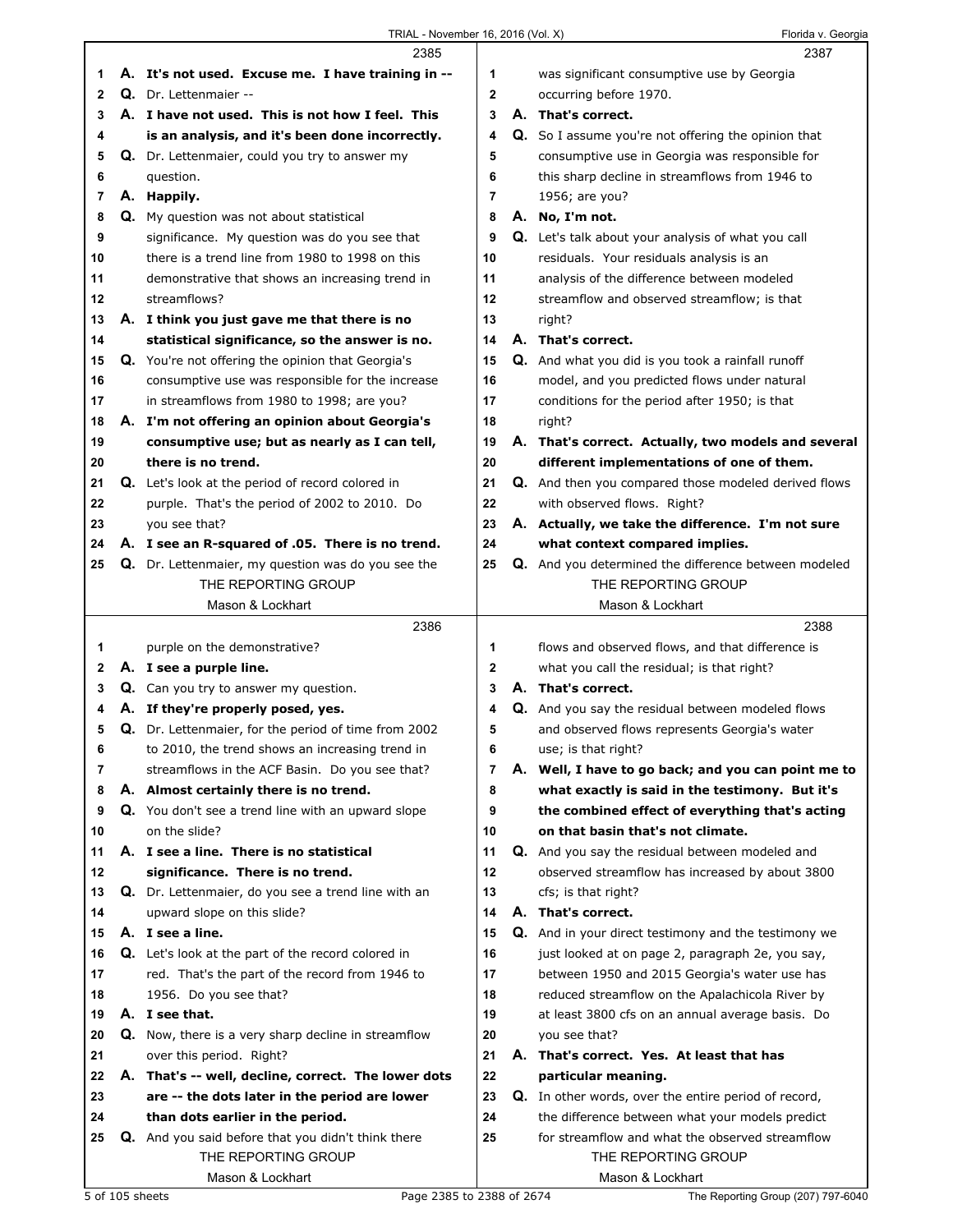|    |    | 2389                                                       |    | 2391                                                 |
|----|----|------------------------------------------------------------|----|------------------------------------------------------|
| 1  |    | is averages about 3800 cfs; is that right?                 | 1  | annual number to a peak streamflow depletion         |
| 2  | А. | No, that's not a correct interpretation. The               | 2  | number.                                              |
| 3  |    | correct interpretation is there is a wedge, which          | 3  | MS. ALLON: And, your Honor, I think                  |
| 4  |    | essentially is the gap that opens up over time             | 4  | there might be a bit of math; so if I may,           |
| 5  |    | between the model and the observed. And the                | 5  | can I hand a calculator up to the witness?           |
| 6  |    | value of that ramp that's opened up over the               | 6  | SPECIAL MASTER LANCASTER: Sure.                      |
| 7  |    | period from 1950 to present is, at the end, 3800.          | 7  | BY MS. ALLON:                                        |
| 8  |    | Q. You call the 3800 cfs an average depletion; don't       | 8  | Q. Now, using Dr. Hornberger's 2.28 conversion       |
| 9  |    | you?                                                       | 9  | formula, if we multiply your 3800 by 2.28, we get    |
| 10 |    | A. You would have to go point me to the language in        | 10 | 8,664 cfs. Is that right?                            |
| 11 |    | the testimony. If you say it's coming out of the           | 11 | A. Obviously you have done the calculation           |
| 12 |    | testimony, yes. But the interpretation of that             | 12 | correctly. It sounds about right.                    |
| 13 |    | is at the end of the record.                               | 13 | Q. Now, using Dr. Hornberger's conversion factor     |
| 14 |    | So it's an average, but it's an average at                 | 14 | means your 3800 cfs annual average reduction         |
| 15 |    | the end of the record, not an average over time            | 15 | translates to a peak summer streamflow reduction     |
| 16 |    | over the whole record. It's important to                   | 16 | of 8,664 cfs. Isn't that right?                      |
| 17 |    | understand that.                                           | 17 | A. You have represented you did the calculation      |
| 18 |    | Q. And 3800 cfs is an annual average; is that right?       | 18 | correctly. That's the multiple of the two            |
| 19 |    | A. That is correct.                                        | 19 | numbers, yes.                                        |
| 20 |    | Q. You understand that the impact of streamflow            | 20 | Q. Dr. Lettenmaier, are you aware that               |
| 21 |    | changes throughout the year. Right?                        | 21 | Dr. Hornberger is offering opinions in this case     |
| 22 |    | A. Of course.                                              | 22 | quantifying the amount of Georgia's historic         |
| 23 |    | Q. Okay. Because consumptive use changes throughout        | 23 | consumptive use?                                     |
| 24 |    | the year. Right?                                           | 24 | A. Again, I have not read Professor Hornberger's     |
| 25 |    | A. Of course. And we analyzed that.                        | 25 | testimony.                                           |
|    |    | THE REPORTING GROUP                                        |    | THE REPORTING GROUP                                  |
|    |    | Mason & Lockhart                                           |    | Mason & Lockhart                                     |
|    |    |                                                            |    |                                                      |
|    |    | 2390                                                       |    | 2392                                                 |
| 1  |    | <b>Q.</b> Typically there are larger or peak impact values | 1  | Q. But you have no reason to think his calculations  |
| 2  |    | during the summertime; is that right?                      | 2  | of Georgia's consumptive water use are               |
| 3  |    | A. That's correct. We analyze summertime as well.          | 3  | inaccurate; do you?                                  |
| 4  |    | Q. You understand that annual average numbers are          | 4  | A. I do not.                                         |
| 5  |    | typically lower than peak summer values?                   | 5  | Q. Okay. Let's take a look at Dr. Hornberger's       |
| 6  | Α. | That would mostly be correct, yes.                         | 6  | consumptive use estimates. And I would like to       |
| 7  |    | Q. And are you aware that Dr. Hornberger, another          | 7  | turn to Dr. Hornberger's direct, which is in the     |
| 8  |    | expert for Florida, came up with what he calls a           | 8  | binder you have in front of you. And I would         |
| 9  |    | conversion factor that tells you how much annual           | 9  | like to turn to page 37 and look at figure 7.        |
| 10 |    | impacts translate to in terms of peak summer               | 10 | A. This is Hornberger direct?                        |
| 11 |    | impacts?                                                   | 11 | Q. Yes.                                              |
| 12 | А. | I haven't read Professor Hornberger's testimony;           | 12 | A. Okay.                                             |
| 13 |    | so, no, I'm not aware of that particular number.           | 13 | Q. Now, in figure 7, Dr. Hornberger calculated total |
| 14 |    | Q. Do you have any reason to doubt that                    | 14 | monthly consumptive water use in the Georgia ACF     |
| 15 |    | Dr. Hornberger's conversion factor of 4.28 for             | 15 | Basin. Do you see that?                              |
| 16 |    | converting annual average streamflow reduction to          | 16 | A. I see that.                                       |
| 17 |    | peak summer streamflow reduction is accurate?              | 17 | Q. Okay. Now, Dr. Hornberger didn't find any         |
| 18 |    | A. Well, we're getting -- if Professor Hornbergerer        | 18 | monthly consumptive use numbers higher than 5,000    |
| 19 |    | has it in his testimony, it's almost certainly             | 19 | cfs. Isn't that right?                               |
| 20 |    | accurate; but I suspect you're misrepresenting             | 20 | A. There is no number higher than 5,000 cfs in that  |
| 21 |    | what was done there.                                       | 21 | plot.                                                |
| 22 |    | And I can explain, if you like, what was done              | 22 | I can tell you that I have not read any of           |
| 23 |    | and how our 3800 relates to the numbers that he            | 23 | this testimony, so I can't offer you any details.    |
| 24 |    | calculated, because I am well aware of that.               | 24 | But, no, there is no number higher than 5,000        |
| 25 |    | Q. What I would like to do is convert your 3800 cfs        | 25 | cfs.                                                 |
|    |    | THE REPORTING GROUP<br>Mason & Lockhart                    |    | THE REPORTING GROUP<br>Mason & Lockhart              |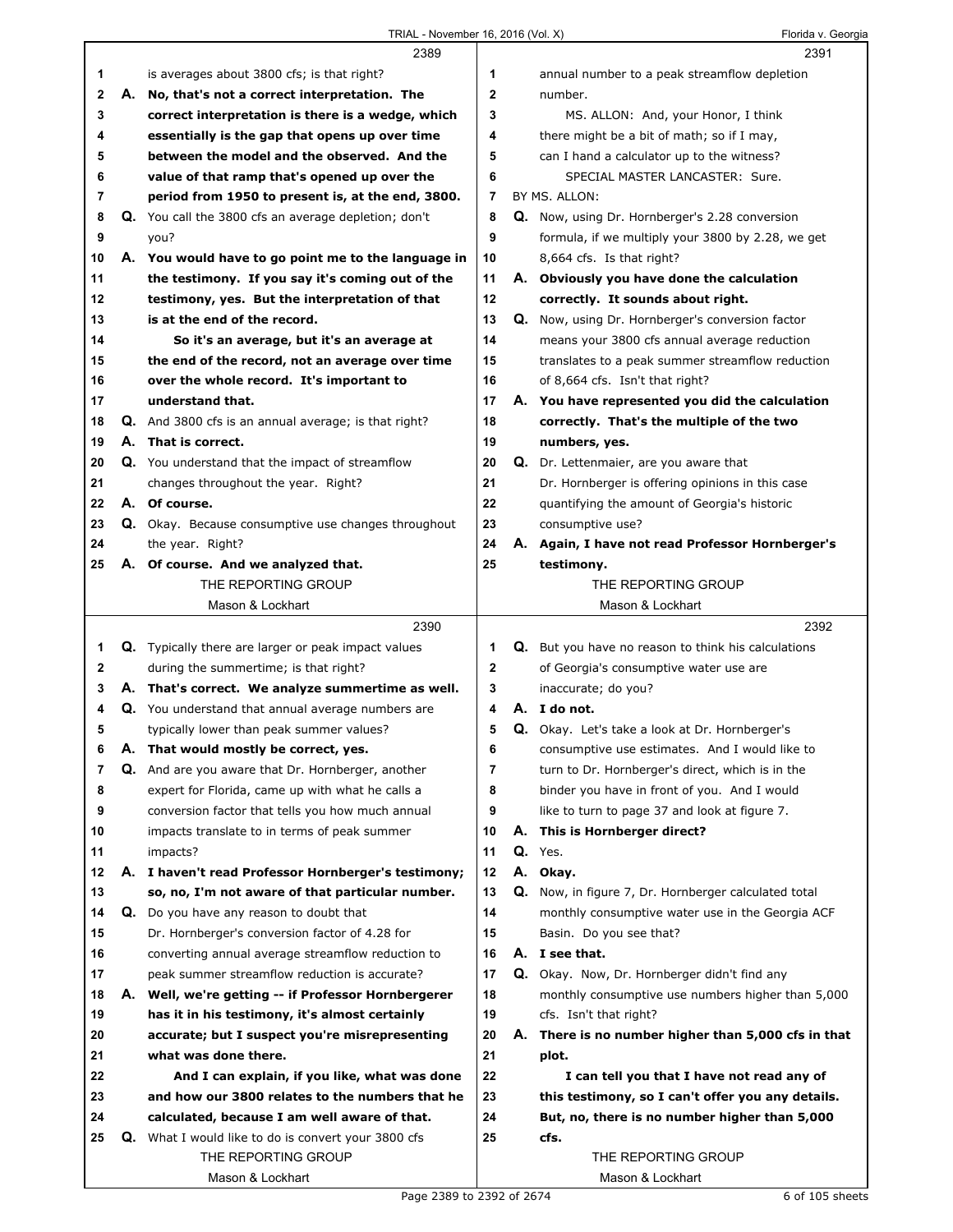|    |    | 2393                                                        |    |    | 2395                                                       |
|----|----|-------------------------------------------------------------|----|----|------------------------------------------------------------|
| 1  |    | <b>Q.</b> The 8,664 cfs that we just calculated is 3664 cfs | 1  |    | use ever. Isn't that right?                                |
| 2  |    | higher than Florida's consumptive use expert's              | 2  |    | A. I can't speak to that because I don't know what         |
| 3  |    | numbers. Is that right?                                     | 3  |    | the uncertainty bounds are in his numbers.                 |
| 4  | А. | You're going at a representation, again, of                 | 4  |    | <b>Q.</b> Well, if you look --                             |
| 5  |    | Professor Hornberger's testimony, which I haven't           | 5  |    | A. I haven't read his testimony, so I don't know           |
| 6  |    | read. So I can only tell you that the difference            | 6  |    | exactly how he did it.                                     |
| 7  |    | between the number which you multiplied out and             | 7  |    | <b>Q.</b> If you look at figure $7 -$                      |
| 8  |    | 5,000 is the number you just quoted.                        | 8  |    | A. Yes?                                                    |
| 9  |    | Q. Let's talk about the amount of uncertainty or            | 9  |    | <b>Q.</b> -- and you testified the highest value he        |
| 10 |    | error in your estimate of 3800 cfs average annual           | 10 |    | reported was 5,000, you would agree with me that           |
| 11 |    | reductions. You agree that there's a range of               | 11 |    | 11,617 cfs is over 100 percent higher than 5,000           |
| 12 |    | uncertainty on your 3800 number. Don't you?                 | 12 |    | cfs?                                                       |
| 13 |    | A. Yes. And in fact we quote it.                            | 13 |    | A. Well, the correct way to do it is to go fit a           |
| 14 |    | Q. And the range of uncertainty on your number is           | 14 |    | line through those numbers and then go put                 |
| 15 |    | 1295 cfs. Isn't that right?                                 | 15 |    | uncertainty bounds around the slope, which is              |
| 16 |    | A. I thought it was 1292; but if you say 1295,              | 16 |    | exactly what we have done. I don't know if he's            |
| 17 |    | that's correct.                                             | 17 |    | done that.                                                 |
| 18 |    | <b>Q.</b> That's around 34 percent of the 3800; is that     | 18 |    | And, again, you're asking me on the fly on                 |
| 19 |    | right?                                                      | 19 |    | testimony I haven't seen before.                           |
| 20 |    | A. That's correct.                                          | 20 |    | $Q. I -$                                                   |
| 21 |    | Q. So your 3800 cfs estimate of Georgia's                   | 21 | А. | So just simply saying the biggest number there,            |
| 22 |    | consumptive use could be 34 percent higher or 34            | 22 |    | because I don't know where the numbers came from.          |
| 23 |    | percent lower; isn't that right?                            | 23 |    | There's a lot of different ways of estimating              |
| 24 |    | A. That is correct.                                         | 24 |    | these. There are conservative numbers. There's             |
| 25 |    | Q. You don't actually know where it is within that          | 25 |    | top down. There is bottom-up estimates. And                |
|    |    | THE REPORTING GROUP                                         |    |    | THE REPORTING GROUP                                        |
|    |    | Mason & Lockhart                                            |    |    | Mason & Lockhart                                           |
|    |    |                                                             |    |    |                                                            |
|    |    | 2394                                                        |    |    | 2396                                                       |
| 1  |    | range?                                                      | 1  |    | you're putting a testimony in front of me that I           |
| 2  |    | A. That's the whole nature of an uncertainty                | 2  |    | have never seen before, so I don't know how he             |
| 3  |    | analysis. No, we don't know.                                | 3  |    | calculated them; and I don't know if these are             |
| 4  |    | <b>Q.</b> And, again, since we're talking in annual values, | 4  |    | his conservative numbers or not.                           |
| 5  |    | I would like to translate the upper and lower               | 5  |    | <b>Q.</b> Dr. Lettenmaier, I asked you a very simple       |
| 6  |    | bound estimates of your uncertainty into peak               | 6  |    | question.                                                  |
| 7  |    | summer levels. Using, again, Dr. Hornberger's               | 7  | А. | Please repeat the question.                                |
| 8  |    | conversion factor of 2.28, do you agree that 2505           | 8  | Q. | My question was do you agree that 11,617 cfs is            |
| 9  |    | cfs, which is the lower bound of your                       | 9  |    | over 100 percent higher than 5000 cfs?                     |
| 10 |    | uncertainty, translates to roughly 5,711 cfs of             | 10 |    | A. That is correct.                                        |
| 11 |    | peak summer streamflow depletions?                          | 11 |    | Q. You didn't report the uncertainty around your           |
| 12 | А. | If you multiplied the numbers correctly, yes;               | 12 |    | residual in any of your expert reports; did you?           |
| 13 |    | that sounds about right.                                    | 13 |    | A. Incorrect. We did. In fact, you just quoted it.         |
| 14 | Q. | Well, you have a calculator, Dr. Lettenmaier; and           | 14 |    | I'm a little surprised that you're saying we               |
| 15 |    | you should feel free --                                     | 15 |    | didn't do it. We gave you the 1292 --                      |
| 16 |    | A. This is not a calculator I'm familiar with, but          | 16 |    | Q. Yes, you gave us --                                     |
| 17 |    | I'll take your number as correct.                           | 17 |    | A. -- and said where it came from.                         |
| 18 | Q. | And going to the upper bound of your uncertainty            | 18 |    | Q. Dr. Lettenmaier, do you recall giving a                 |
| 19 |    | analysis, using Dr. Hornberger's conversion                 | 19 |    | deposition in this matter?                                 |
| 20 |    | factor, 5,095 cfs translates to roughly 11,617              | 20 |    | A. I do.                                                   |
| 21 |    | cfs of peak summer streamflow depletions; is that           | 21 |    | Q. And there was a court reporter there?                   |
| 22 |    | right?                                                      | 22 |    | A. There was.                                              |
| 23 | А. | That sounds correct.                                        | 23 |    | Q. And you were under oath. Right?                         |
| 24 | Q. | Now, 11,617 cfs is over 100 percent higher than             | 24 |    | A. I was.                                                  |
| 25 |    | Dr. Hornberger's highest estimate of consumptive            | 25 |    | <b>Q.</b> And Mr. Pruitt asked you questions, and you gave |
|    |    | THE REPORTING GROUP                                         |    |    | THE REPORTING GROUP                                        |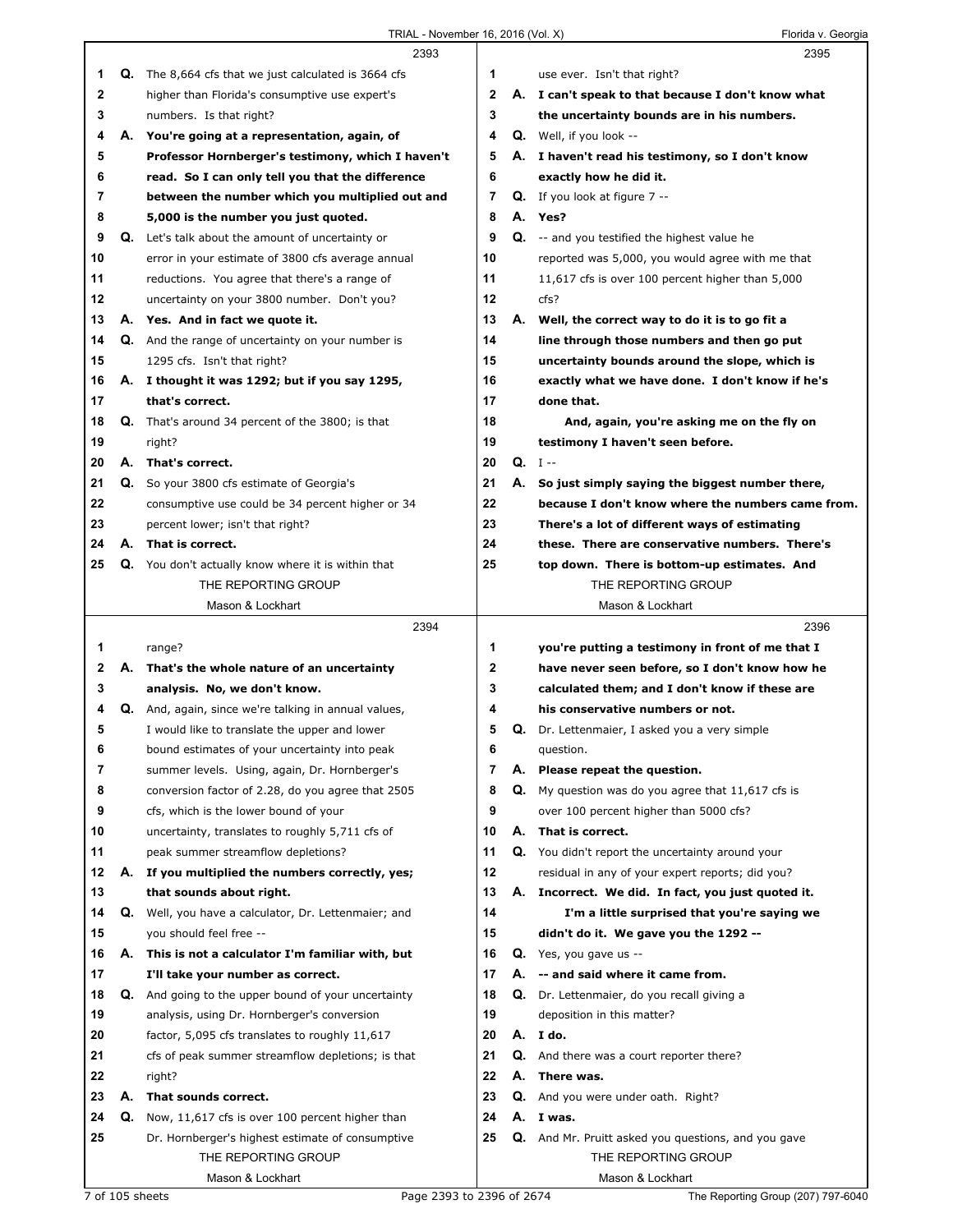|    |    | 2397                                                        |             |    | 2399                                                       |
|----|----|-------------------------------------------------------------|-------------|----|------------------------------------------------------------|
| 1  |    | answers. Right?                                             | 1           |    | for the five model-derived datasets; is that               |
| 2  |    | A. I did.                                                   | 2           |    | right?                                                     |
| 3  |    | <b>Q.</b> And you told the truth?                           | 3           |    | A. That is correct.                                        |
| 4  |    | A. I did.                                                   | 4           |    | <b>Q.</b> And you used the term runoff synonymously with   |
| 5  |    | MS. ALLON: Your Honor, may I hand up a                      | 5           |    | streamflow; is that right?                                 |
| 6  |    | copy of the witness's deposition transcript?                | 6           |    | A. Yes. I think we pointed that out somewhere in           |
| 7  |    | BY MS. ALLON:                                               | 7           |    | there.                                                     |
| 8  |    | Q. Dr. Lettenmaier, if you turn to page 195 of your         | 8           |    | Q. Now, those are the colored lines. Right?                |
| 9  |    | deposition testimony.                                       | 9           |    | A. Yes.                                                    |
| 10 |    | A. Okay.                                                    | 10          |    | Q. And they are the model-predicted streamflow             |
| 11 |    | Q. And do you see on line 22 the question was --            | 11          |    | values for the Chattahoochee Gage for the past             |
| 12 |    | well, let me start with line 17 where you were              | 12          |    | century. Right?                                            |
| 13 |    | asked about the uncertainty range on your number            | 13          |    | A. Yes. Not quite last century for some of them,           |
| 14 |    | being 1295. Your answer was, that is a                      | 14          |    | but yes.                                                   |
| 15 |    | confidence bound about the 3800, yes.                       | 15          |    | <b>Q.</b> The colored lines are the streamflows that your  |
| 16 |    | And then you were asked, where is that in                   | 16          |    | models produced; is that right?                            |
| 17 |    | your report?                                                | 17          |    | A. That's correct.                                         |
| 18 |    | Your answer, it's not in the report. And                    | 18          |    | <b>Q.</b> And the black line shows the observed streamflow |
| 19 |    | then you go on to say, but what is in there is              | 19          |    | at the Chattahoochee Gage for the entire period            |
| 20 |    | the Theil slope and the least-squares estimator,            | 20          |    | of record for that gage; is that correct?                  |
| 21 |    | so you can go derive those. And then you walk               | 21          |    | A. That is correct.                                        |
| 22 |    | through a mathematical equation.                            | 22          |    | <b>Q.</b> It's the actual records of flow at the gage?     |
| 23 |    | Were you asked that question, and did you                   | 23          |    | A. That is correct.                                        |
| 24 |    | give that answer?                                           | 24          |    | <b>Q.</b> And the difference between the average of the    |
| 25 | Α. | Well, if you read line 17 when you say, 3800 cfs            | 25          |    | colored lines and the black line is how you got            |
|    |    | THE REPORTING GROUP                                         |             |    | THE REPORTING GROUP                                        |
|    |    | Mason & Lockhart                                            |             |    | Mason & Lockhart                                           |
|    |    |                                                             |             |    |                                                            |
|    |    |                                                             |             |    |                                                            |
|    |    | 2398                                                        |             |    | 2400                                                       |
| 1  |    | plus or minus 1295 cfs, is that the range of                | 1           |    | your 3800 cfs residual; is that right?                     |
| 2  |    | uncertainty of your number?                                 | $\mathbf 2$ |    | A. Yes. With the proviso that I think there                |
| 3  |    | Answer. That is a confidence bound of about                 | 3           |    | actually is an offset in there, so you're really           |
| 4  |    | 3800, yes.                                                  | 4           |    | better to go look at the subsequent figure.                |
| 5  |    | So I'm not quite sure how you're getting off                | 5           |    | <b>Q.</b> And the difference between the average of the    |
| 6  |    | trying to say there was no uncertainty bounds. I            | 6           |    | colored lines and the black lines, that residual           |
| 7  |    | gave it there on line 21.                                   | 7           |    | difference is what you attribute to Georgia's              |
| 8  |    | Q. Dr. Lettenmaier, my question was did you report          | 8           |    | consumptive use; is that right?                            |
| 9  |    | your uncertainty bounds in your expert reports?             | 9           |    | A. That is correct.                                        |
| 10 |    | We're now looking at your deposition                        | 10          |    | <b>Q.</b> Let's look at the period before 1950 when you    |
| 11 |    | transcript.                                                 | 11          |    | agree there was no significant consumptive use by          |
| 12 |    | A. I cannot tell you whether it's in the expert             | 12          |    | Georgia. Your modeled runoff, the colored lines,           |
| 13 |    | report, but I can tell you that it is on line 18            | 13          |    | before 1950 do not match the observed streamflow           |
| 14 |    | of the deposition.                                          | 14          |    | at that time. Right?                                       |
| 15 |    | Q. For your residuals analysis, you looked at five          | 15          |    | A. There is an offset; and I think we went through         |
| 16 |    | different model-derived datasets; is that right?            | 16          |    | that in the deposition, the reason for that.               |
| 17 |    | A. That is correct.                                         | 17          |    | Q. Dr. Lettenmaier, all I asked was do you agree           |
| 18 |    | Q. And the average residual on all five gave you            | 18          |    | that for the period before 1950, your modeled              |
| 19 |    | your 3800 cfs number; is that right?                        | 19          |    | lines do not match your observed lines?                    |
| 20 |    | A. That's correct.                                          | 20          |    | A. They're generally a little high.                        |
| 21 |    | <b>Q.</b> Let's turn to your analysis from your February 29 | 21          |    | <b>Q.</b> The colored lines are all above the black line;  |
| 22 |    | report. It's FX-793 in the binders, and it's on             | 22          |    | isn't that right?                                          |
| 23 |    | page 38.                                                    | 23          | А. | Well, it's not quite true that all of them are.            |
| 24 |    | A. Okay.                                                    | 24          |    | There is an offset, and I think some of that is            |
| 25 |    | Q. Now, figure 5.1.8-1 shows annual average runoff          | 25          |    | applied.                                                   |
|    |    | THE REPORTING GROUP<br>Mason & Lockhart                     |             |    | THE REPORTING GROUP<br>Mason & Lockhart                    |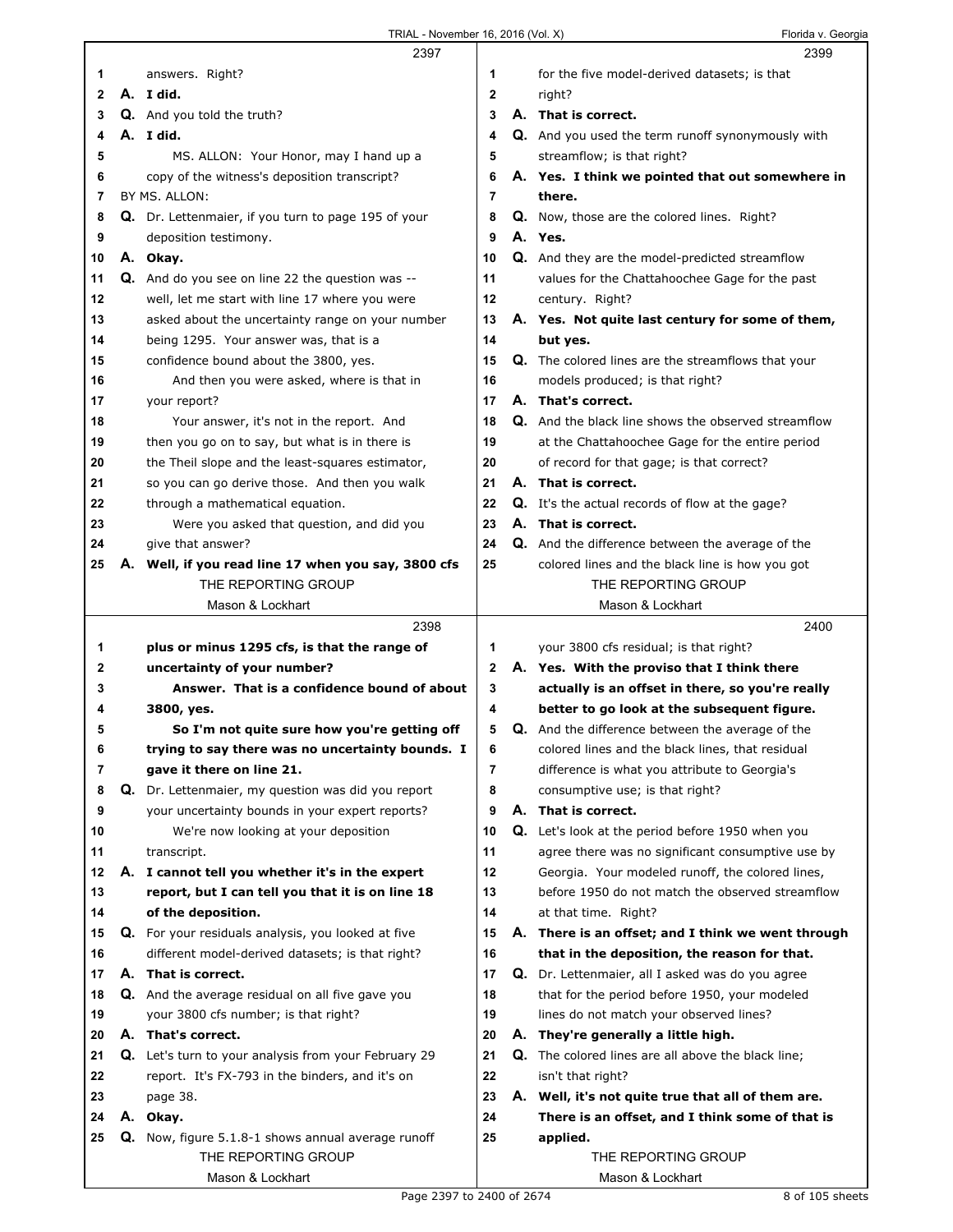|    |    | 2401                                                        |    |    | 2403                                                 |
|----|----|-------------------------------------------------------------|----|----|------------------------------------------------------|
| 1  |    | <b>Q.</b> In the pre-1950 period, your models are all       | 1  |    | highest prediction to the lowest prediction at       |
| 2  |    | overpredicting flows compared to the observed               | 2  |    | any given point. Right?                              |
| 3  |    | data. Isn't that right?                                     | 3  |    | A. Certainly that's one way of doing it.             |
| 4  |    | A. They are a little bit, yes.                              | 4  |    | Q. And one difference we just looked at was 200      |
| 5  |    | Q. And that's before any consumptive use by Georgia;        | 5  |    | millimeters, which we said was 10,000 cfs. So        |
| 6  |    | isn't that right?                                           | 6  |    | you would agree that there is a lack of agreement    |
| 7  |    | A. That's correct.                                          | 7  |    | or a spread among your models on the order of        |
| 8  |    | <b>Q.</b> I want to talk about the magnitude of             | 8  |    | 10,000 cfs. Is that right?                           |
| 9  |    | overprediction that's inherent in your models.              | 9  |    | A. I think that's the maximum. There actually -- if  |
| 10 |    | A. Uh-huh.                                                  | 10 |    | you look at the orange line, it's down at, what,     |
| 11 |    | Q. And I would like to turn to slide 5 in the               | 11 |    | 300 versus your 250 or something. It's pretty        |
| 12 |    | demonstratives. And slide 5 is the same figure              | 12 |    | close.                                               |
| 13 |    | that we were just looking at. All we did was we             | 13 |    | I don't know which one -- orange is PRMS             |
| 14 |    | added two red circles to help orient the Court to           | 14 |    | actually, which matches more closely. And            |
| 15 |    | two specific time periods.                                  | 15 |    | there's reasons for that.                            |
| 16 |    | I want to look at the red circle on the left,               | 16 |    | Q. You would agree that there is a spread among your |
| 17 |    | which corresponds to about 1940. Do you see                 | 17 |    | models by as much as 10,000 cfs; is that right?      |
| 18 |    | that?                                                       | 18 |    | A. So I need a clarification because I don't         |
| 19 |    | A. Yes, I do.                                               | 19 |    | understand your -- please define your -- you're      |
| 20 |    | Q. Okay. Now, the black line, the USGS line, is             | 20 |    | acting as if they're my models that I developed      |
| 21 |    | around 250 or 275 millimeters; is that right?               | 21 |    | and applied. That's not the case for all the         |
| 22 |    | A. That's correct.                                          | 22 |    | lines plotted, so I think you need to be a little    |
| 23 |    | <b>Q.</b> And the highest runoff value that your model      | 23 |    | more precise.                                        |
| 24 |    | predicted is around 400 millimeters; is that                | 24 |    | Q. You would agree that there is a lack of agreement |
| 25 |    | right?                                                      | 25 |    | or spread among the models that you depict in        |
|    |    | THE REPORTING GROUP                                         |    |    | THE REPORTING GROUP                                  |
|    |    | Mason & Lockhart                                            |    |    | Mason & Lockhart                                     |
|    |    |                                                             |    |    |                                                      |
|    |    | 2402                                                        |    |    | 2404                                                 |
| 1. |    | A. The highest -- well, that's not correct, first           | 1  |    | this figure and your report and that you rely on     |
| 2  |    | off. I'm not -- could you restate?                          | 2  |    | as the basis for your opinions on the order of       |
| 3  |    | <b>Q.</b> The highest runoff value your models predicted in | 3  |    | 10,000 cfs. Wouldn't you?                            |
| 4  |    | 1940 is around 500 millimeters?                             | 4  |    | A. I wouldn't agree on the order of 10,000 cfs.      |
| 5  |    | A. Yes. I think you said 400 before. But 500, yes.          | 5  |    | That's for one model that you had picked out of      |
| 6  |    | Q. Your models are overpredicting flows in 1940 by          | 6  |    | there. But there is a spread amongst the models,     |
| 7  |    | as much as 200 or 250 millimeters; isn't that               | 7  |    | quite certainly.                                     |
| 8  |    | right?                                                      | 8  |    | Q. Dr. Lettenmaier, let's talk about precipitation.  |
| 9  |    | A. That's correct.                                          | 9  |    | You agree that over the long term and holding all    |
| 10 | Q. | 200 millimeters is about 10,000 cfs; isn't that             | 10 |    | else constant, declines in precipitation caused      |
| 11 |    | right?                                                      | 11 |    | declines in streamflow. Isn't that right?            |
| 12 |    | A. If you have done the conversion correctly, I'll          | 12 |    | A. Yes.                                              |
| 13 |    | take that.                                                  | 13 |    | Q. And as a part of your work in this case, you      |
| 14 |    | It's also irrelevant. And there is a long                   | 14 |    | evaluated long-term trends in precipitation over     |
| 15 |    | discussion that we had with Mr. Pruitt about that.          | 15 |    | the ACF Basin. Right?                                |
| 16 |    | <b>Q.</b> Let's talk about the lack of agreement among your | 16 |    | A. We did.                                           |
| 17 |    | models. You agree that all of your models are               | 17 |    | Q. You were looking at whether over the long term    |
| 18 |    | producing different results. Right?                         | 18 |    | climate datasets showed a decrease or increase in    |
| 19 | А. | Well, they produce different results; but they              | 19 |    | precipitation. Isn't that right?                     |
| 20 |    | also go up and down about the same. And they go             | 20 |    | A. That was part of my charge, yes.                  |
| 21 |    | up and down with the observations. I think you              | 21 | Q. | All right. And I want to take a look at your         |
| 22 |    | can conclude that.                                          | 22 |    | analysis. And I put it in one place on slide 6       |
| 23 | Q. | There is a spread among your models; isn't there?           | 23 |    | in the demonstratives.                               |
| 24 | А. | There is.                                                   | 24 |    | A. Well, if you could blow that up. I can't read     |
| 25 |    | Q. And the spread can be determined by comparing the        | 25 |    | that to be perfectly honest.                         |
|    |    | THE REPORTING GROUP                                         |    |    | THE REPORTING GROUP                                  |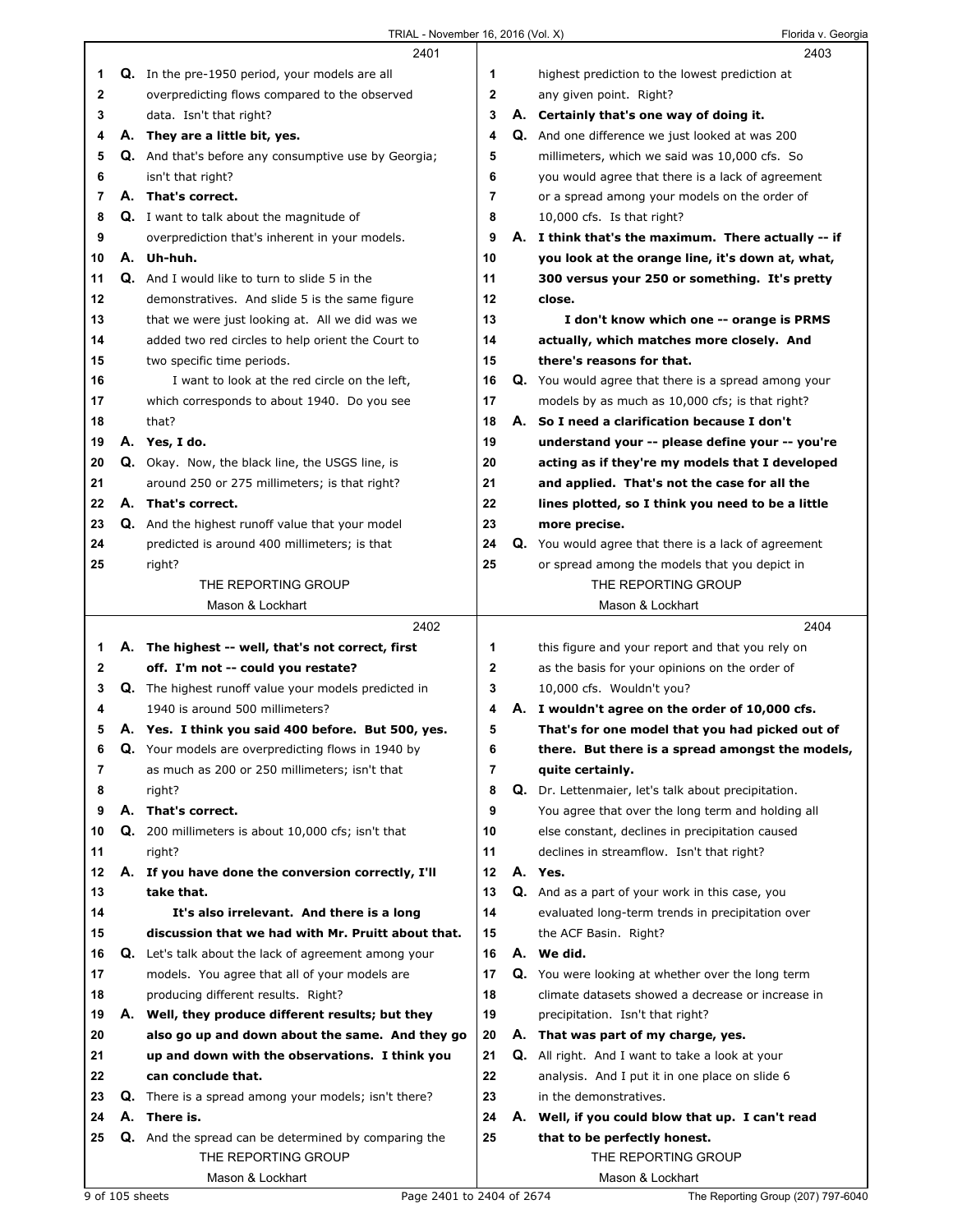|    |    | 2405                                                        |                |    | 2407                                                      |
|----|----|-------------------------------------------------------------|----------------|----|-----------------------------------------------------------|
| 1  |    | Could you give me reference to a paper copy                 | 1              |    | precipitation for these six datasets?                     |
| 2  |    | so I can read it?                                           | $\overline{2}$ |    | A. They do not. They show no statistically                |
| 3  |    | Q. Well, you can look in your report. It's FX-793           | 3              |    | significant trends for any of them.                       |
| 4  |    | at page 31.                                                 | 4              |    | Q. I didn't ask about statistical significance.           |
| 5  |    | A. Hold on.                                                 | 5              |    | A. You can't interpret a trend without statistical        |
| 6  |    | FX-793, page 31, I don't think so. It's                     | 6              |    | significance. It's meaningless.                           |
| 7  |    | $not -$                                                     | 7              |    | Q. Well, Dr. Lettenmaier, precipitation doesn't have      |
| 8  |    | <b>Q.</b> I'm sorry. Could you turn to 32 and 33. Do you    | 8              |    | to decrease by a statistically significant amount         |
| 9  |    | see your analysis there?                                    | 9              |    | in order to generate a statistically significant          |
| 10 |    | A. Just a minute.                                           | 10             |    | decrease in streamflow; does it?                          |
| 11 |    | I'm sorry, which pages?                                     | 11             |    | A. That statement is partially correct, not for the       |
| 12 | Q. | The next page, 32.                                          | 12             |    | reasons you think.                                        |
| 13 |    | A. Okay. I have got it.                                     | 13             |    | Q. Dr. Lettenmaier, I'm not asking about statistical      |
| 14 |    | Q. Okay. And this shows your analysis of long-term          | 14             |    | significance; and I would like you to try to              |
| 15 |    | trends in precipitation since 1970; is that                 | 15             |    | answer my question.                                       |
| 16 |    | right?                                                      | 16             |    | A. I cannot answer your questions without a               |
| 17 |    | A. That is correct.                                         | 17             |    | statistical context. It's meaningless. If one             |
| 18 |    | Q. And if you want to know what we did, we just took        | 18             |    | year has higher precipitation than the other, and         |
| 19 |    | the one that's at annual; and we reproduced it in           | 19             |    | we have two years, does that constitute a trend?          |
| 20 |    | slide 6.                                                    | 20             |    | So how about three, four, five?                           |
| 21 |    | A. Okay. So you're representing that's exactly the          | 21             |    | Without a statistical context, it's                       |
| 22 |    | left-hand column?                                           | 22             |    | meaningless. You're just playing with numbers.            |
| 23 |    | <b>Q.</b> Copied from your direct -- from your report.      | 23             | Q. | Your testimony for this Court is that you are             |
| 24 |    | A. Great. Thank you.                                        | 24             |    | unable to look at the datasets in your report and         |
| 25 |    | <b>Q.</b> Now, the figures on the left in demonstrative 6   | 25             |    | tell me if you see a trend regardless of whether          |
|    |    | THE REPORTING GROUP                                         |                |    | THE REPORTING GROUP                                       |
|    |    | Mason & Lockhart                                            |                |    | Mason & Lockhart                                          |
|    |    | 2406                                                        |                |    | 2408                                                      |
| 1  |    | show the six climate datasets that you looked at;           | 1              |    | it is statistically significant or not; is that           |
| 2  |    | is that right?                                              | $\mathbf{2}$   |    | your testimony?                                           |
| 3  |    | A. For 1970 on, correct.                                    | 3              |    | A. That is not my testimony. My testimony is that I       |
| 4  |    | Q. And for each dataset, you looked at whether there        | 4              |    | am able to look at the results and tell you that          |
| 5  |    | was a statistically significant trend up or down            | 5              |    | there is no statistically significant trend in            |
| 6  |    | since 1970. Right?                                          | 6              |    | any of those plots that you have put up on the            |
| 7  | А. | We did.                                                     | 7              |    | screen.                                                   |
| 8  |    | Q. You looked at two different ways of estimating           | 8              |    | <b>Q.</b> And I appreciate your testimony. That wasn't my |
| 9  |    | statistical trends for slope. Correct?                      | 9              |    | question.                                                 |
| 10 |    | A. Correct.                                                 | 10             |    | A. Thank you.                                             |
| 11 |    | Q. The Theil-Sen slope estimator and the                    | 11             | Q. | My question, again, is not about statistical              |
| 12 |    | least-squares linear regression slope or LS                 | 12             |    | significance. My question is do you see a                 |
| 13 |    | slope; is that right?                                       | 13             |    | downward trend in these datasets?                         |
| 14 |    | A. That's correct.                                          | 14             | А. | Okay. You're asking me to make judgments which            |
| 15 |    | Q. And you can see that we produced the results of          | 15             |    | are totally against standard practice in my               |
| 16 |    | those two analyses on the right-hand side. Do               | 16             |    | field. Standard practice in my field is that              |
| 17 |    | you see that?                                               | 17             |    | there is no meaning to trends without statistical         |
| 18 |    | A. Yes, I do.                                               | 18             |    | significance. So I can't answer your question.            |
| 19 |    | Q. Now, Dr. Lettenmaier, all of your datasets that          | 19             |    | You have gone outside the bounds of standard              |
| 20 |    | you considered showed declining trends in                   | 20             |    | practice.                                                 |
| 21 |    | precipitation since 1970. Isn't that right?                 | 21             |    | <b>Q.</b> Okay. You can't answer my question of whether   |
| 22 |    | A. That is incorrect.                                       | 22             |    | you can see a downward trend in the six datasets          |
| 23 |    | <b>Q.</b> It's your testimony that the trend lines that are | 23             |    | that you identified? That's your testimony for            |
| 24 |    | reflected in slide 6 and that come from your                | 24             |    | this Court?                                               |
| 25 |    |                                                             | 25             | А. | My testimony for this Court would be anything you         |
|    |    | expert report do not slow declining trends for              |                |    |                                                           |
|    |    | THE REPORTING GROUP                                         |                |    | THE REPORTING GROUP                                       |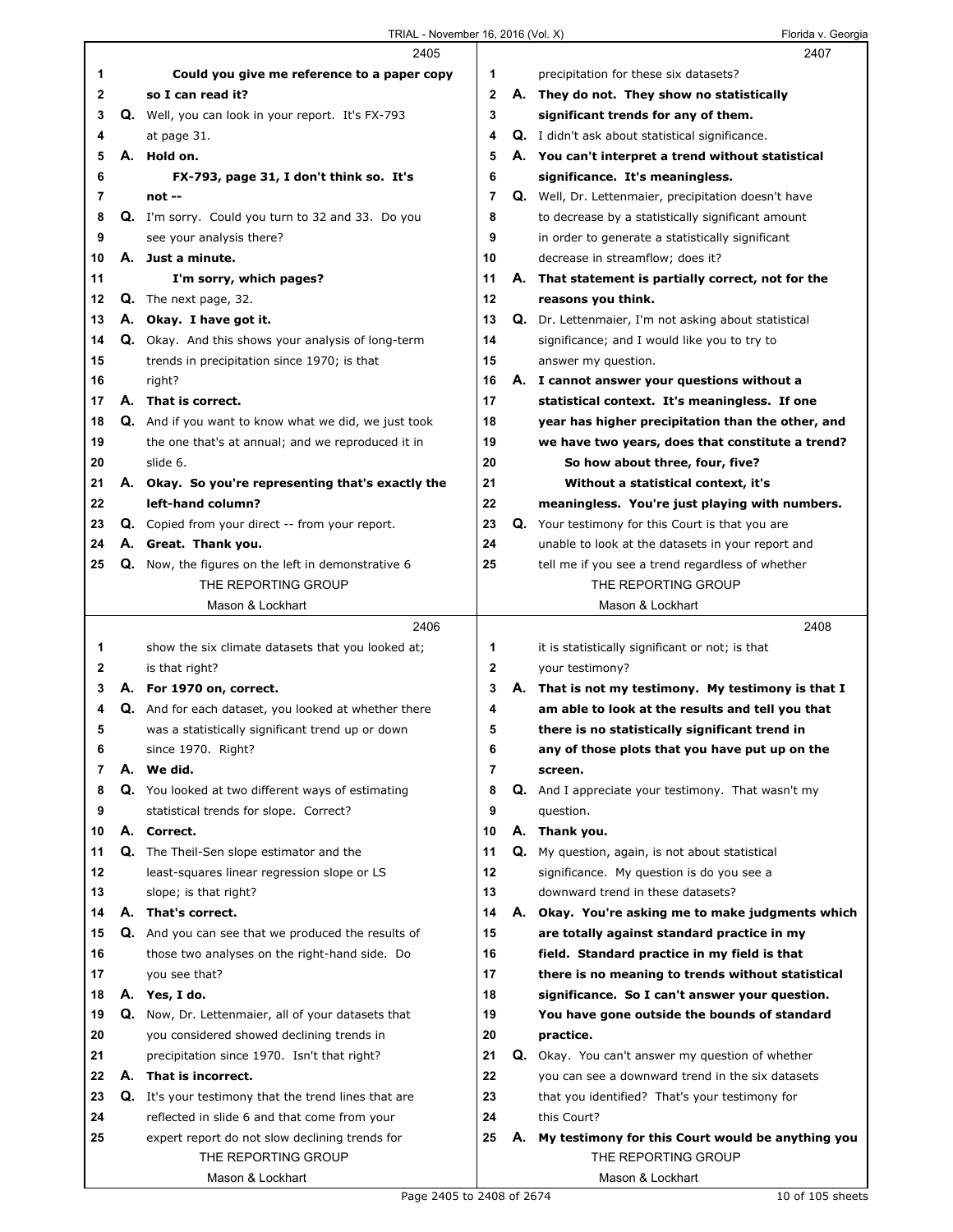|              |    | 2409                                                                                              |                |    | 2411                                                                                 |
|--------------|----|---------------------------------------------------------------------------------------------------|----------------|----|--------------------------------------------------------------------------------------|
| 1            |    | see there cannot be rejected as having occurred                                                   | 1              |    | compared to the later period; isn't that right?                                      |
| $\mathbf{2}$ |    | due to chance. That's what statistical                                                            | $\mathbf{2}$   |    | A. That's correct.                                                                   |
| 3            |    | significance is all about. We cannot say that                                                     | 3              |    | Q. Are you aware that Georgia EPD's hydrology unit                                   |
| 4            |    | those lines that are plotted there that appear to                                                 | 4              |    | performed a similar analysis just a few years                                        |
| 5            |    | go in one direction, that that's not due to                                                       | 5              |    | ago?                                                                                 |
| 6            |    | chance. And, in fact, that's the reason we go                                                     | 6              |    | A. That's precisely the reason we performed our                                      |
| 7            |    | shade the different slopes. The shading range of                                                  | $\overline{7}$ |    | analysis, and that's the reason for the somewhat                                     |
| 8            |    | the difference slopes gives you an idea of                                                        | 8              |    | unusual choice of periods which aren't                                               |
| 9            |    | uncertainty.                                                                                      | 9              |    | consistent, by the way, with the other periods we                                    |
| 10           |    | Q. Dr. Lettenmaier, I'm going to try this one last                                                | 10             |    | have used.                                                                           |
| 11           |    | time. I'm not asking about what you think caused                                                  | 11             |    | <b>Q.</b> Let's take a look at what Georgia EPD found. I                             |
| 12           |    | the trends. I'm not asking about whether or not                                                   | 12             |    | would like you to turn to the Zeng direct. It's                                      |
| 13           |    | they're statistically significant. I'm asking                                                     | 13             |    | in your binder. And I want to turn to page 52.                                       |
| 14           |    | whether you are able to answer the question of                                                    | 14             |    | A. Okay.                                                                             |
| 15           |    | whether these datasets show a declining trend                                                     | 15             |    | Q. And if you look at Zeng demonstrative 20, the                                     |
| 16           |    | line?                                                                                             | 16             |    | blue line shows cumulative monthly precipitation                                     |
| 17           |    | A. And I cannot answer that question within the                                                   | 17             |    | for 1895 to 1974; isn't that right?                                                  |
| 18           |    | confines of standard practice in my field.                                                        | 18             |    | A. Well, I'm not sure what's right about that plot,                                  |
| 19           |    | Sorry.                                                                                            | 19             |    | first off, because I cannot find anywhere in his                                     |
| 20           |    | Q. Now, you did an analysis of intra-annual                                                       | 20             |    | description what he means by 95th percentile. So                                     |
| 21           |    | precipitation patterns; is that right?                                                            | 21             |    | perhaps you could explain that.                                                      |
| 22           |    | A. We did.                                                                                        | 22             |    | <b>Q.</b> Do you understand that there is a legend next to                           |
| 23           |    | Q. That means you looked at how rainfall has changed                                              | 23             |    | the blue line, and it says 1895 to 1974?                                             |
| 24           |    | within the year over time?                                                                        | 24             |    | A. I understand that part. I understand a heading                                    |
| 25           |    | A. Or has not changed, as the case may be.                                                        | 25             |    | that says 95th percentile monthly precipitation                                      |
|              |    | THE REPORTING GROUP                                                                               |                |    | THE REPORTING GROUP                                                                  |
|              |    | Mason & Lockhart                                                                                  |                |    | Mason & Lockhart                                                                     |
|              |    |                                                                                                   |                |    |                                                                                      |
|              |    | 2410                                                                                              |                |    | 2412                                                                                 |
| 1            |    |                                                                                                   | 1              |    |                                                                                      |
| $\mathbf{2}$ |    | Q. You looked at how rainfall has changed within the                                              | $\mathbf{2}$   |    | CD7. I understand every part of that except 95th                                     |
| 3            |    | year over the time; isn't that right?                                                             | 3              |    | percentile. And I need to have that explained                                        |
| 4            |    | A. Actually, we concluded that it is not.                                                         | 4              |    | because there is no explanation in this document<br>that I was able to find.         |
| 5            |    | Q. You wanted to know whether more recently rainfall<br>has fallen at different times of the year | 5              |    |                                                                                      |
| 6            |    |                                                                                                   | 6              |    | Q. And do you understand that the red line there is                                  |
| 7            | А. | compared to when it used to. Isn't that right?<br>That is correct.                                | $\overline{7}$ |    | a legend that says 1975 to 2013?<br>A. I see that there's a line that's labeled that |
| 8            |    |                                                                                                   | 8              |    |                                                                                      |
|              |    | Q. The idea being that even if the total amount of                                                | 9              |    | way, yes.                                                                            |
| 9<br>10      |    | rainfall doesn't change, the amount of streamflow                                                 | 10             |    | Q. And do you understand that if the blue line is                                    |
|              |    | being generated can change based on when that                                                     |                |    | higher than the red line, that means rainfall was                                    |
| 11           |    | rain falls within the year; is that right?                                                        | 11             |    | higher in the earlier period for those months                                        |
| 12<br>13     | А. | We made no hypothesis as to the second part of                                                    | 12<br>13       | А. | than in the later period?                                                            |
|              |    | that. We limited the first part of your                                                           |                |    | So we're back to the same thing. There is no                                         |
| 14           |    | statement having to do with whether or not there                                                  | 14             |    | statistical significance, as near as I can tell.                                     |
| 15           |    | had been changes within the year. We did not                                                      | 15             |    | And they don't say anything about statistical                                        |
| 16           |    | address the question if there had been changes,                                                   | 16             |    | significance, so it's a meaningless plot.                                            |
| 17           |    | what the effects on streamflow would be, in part                                                  | 17             |    | <b>Q.</b> Dr. Lettenmaier, with all due respect, my                                  |
| 18           |    | because there are no statistically significant                                                    | 18             |    | question does not go to your views on whether                                        |
| 19           |    | changes intra-seasonal with one minor exception,                                                  | 19             |    | this analysis is meaningless.                                                        |
| 20           |    | which is pretty much irrelevant to this case.                                                     | 20             |    | A. Excuse me. It's not views. It's standard                                          |
| 21           | Q. | For this analysis you compared the period before                                                  | 21             |    | practice in the field. I'm sure there's standard                                     |
| 22           |    | 1970 with the period after 1980; is that right?                                                   | 22             |    | practice in the field of law as well that you                                        |
| 23           |    | A. That's correct.                                                                                | 23             |    | would not be willing to go outside.                                                  |
| 24           |    | Q. And you looked at whether more or less rain fell                                               | 24             |    | MS. ALLON: Your Honor, could I ask you                                               |
| 25           |    | in each of the 12 months in the earlier period                                                    | 25             |    | to instruct the witness to answer my                                                 |
|              |    | THE REPORTING GROUP<br>Mason & Lockhart                                                           |                |    | THE REPORTING GROUP<br>Mason & Lockhart                                              |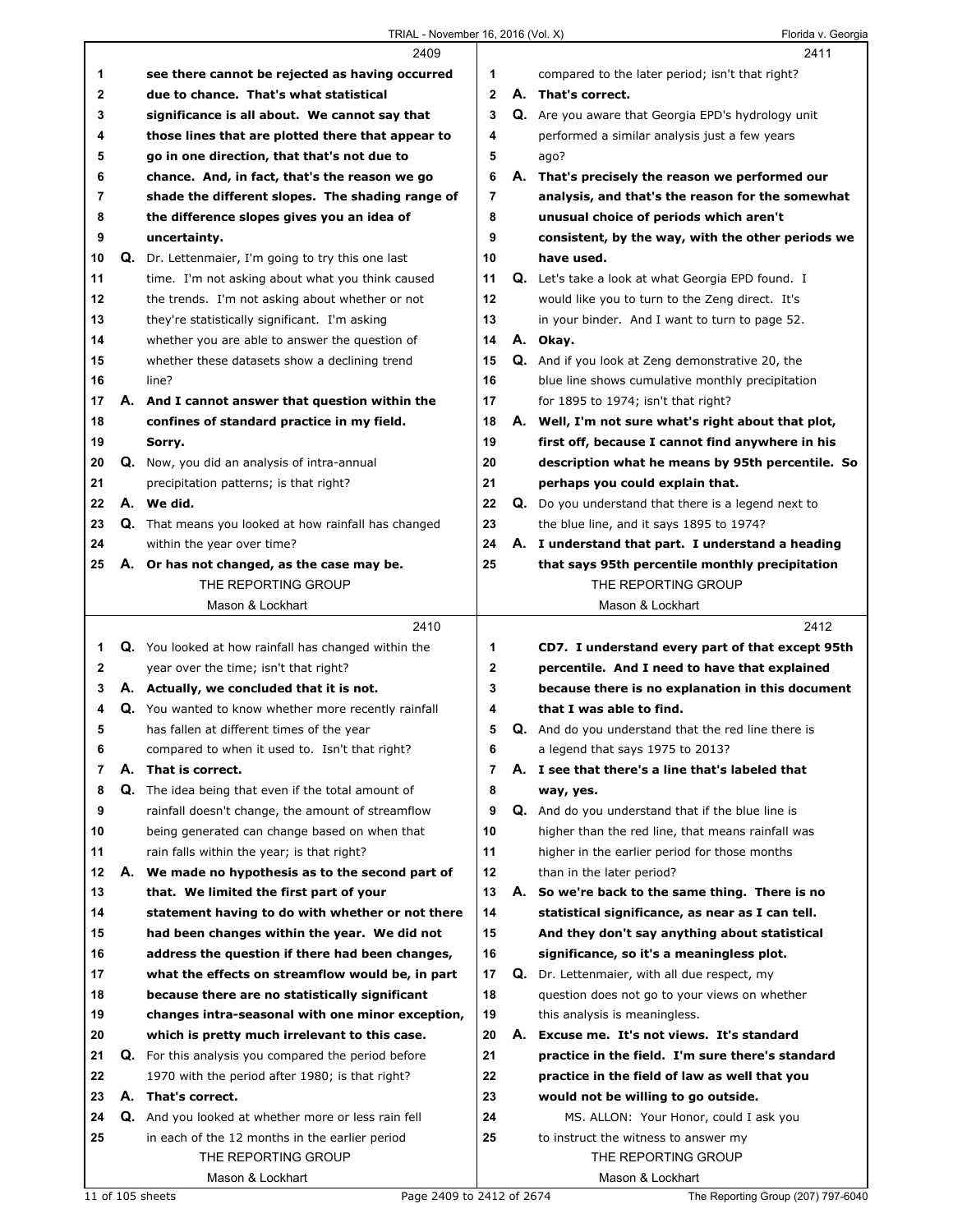$\Gamma$ 

|              |    | 2413                                                    |              | 2415                                                        |
|--------------|----|---------------------------------------------------------|--------------|-------------------------------------------------------------|
| 1            |    | question?                                               | 1            | as compared to the earlier period. Isn't that               |
| $\mathbf{2}$ |    | SPECIAL MASTER LANCASTER: Please try                    | $\mathbf{2}$ | right?                                                      |
| 3            |    | and answer.                                             | 3            | A. Yes.                                                     |
| 4            |    | THE WITNESS: I'll do my best, your                      | 4            | <b>Q.</b> This data shows a decline in precipitation in the |
| 5            |    | Honor.                                                  | 5            | drier months of recent decades compared to prior            |
| 6            |    | BY MS. ALLON:                                           | 6            | decades; isn't that right?                                  |
| 7            |    | Q. Dr. Lettenmaier, if the blue line is higher than     | 7            | A. Could you clarify for me where CD7 and CD4 are?          |
| 8            |    | the red line, that means rainfall was higher in         | 8            | I don't quite know.                                         |
| 9            |    | the earlier period for those months than in the         | 9            | Q. Dr. Lettenmaier, can you answer my question?             |
| 10           |    | later period?                                           | 10           | A. I don't recall your question.                            |
| 11           |    | A. The blue line is higher than the red line. The       | 11           | <b>Q.</b> This data shows an increase in precipitation in   |
| 12           |    | rest of it is your interpretation, which I can't        | 12           | the wetter months in recent decades compared to             |
| 13           |    | endorse.                                                | 13           | prior decades?                                              |
| 14           |    | <b>Q.</b> For the month of June, Georgia EPD found less | 14           | A. Statistically not significant, yes.                      |
| 15           |    | rainfall in CD4 in the 1975 to 2013 period              | 15           | Q. You aren't offering the opinion that natural             |
| 16           |    | compared to the 1895 to '74 period; is that             | 16           | changes in precipitation have anything to do with           |
| 17           |    | right?                                                  | 17           | Georgia's consumptive use; are you?                         |
| 18           |    | A. I think you may mean July.                           | 18           | A. We have made the statement that there are no             |
| 19           |    | Q. I'm going to get to July. But for right now my       | 19           | statistically significant trends in precipitation           |
| 20           |    | question is about June.                                 | 20           | over either period you have looked at over the              |
| 21           |    | A. Okay. Perhaps you could repeat the question for      | 21           | entire ACF Basin.                                           |
| 22           |    | me.                                                     | 22           | I don't understand where CD4 and CD7 are. I                 |
| 23           |    | Q. For the month of June, Georgia EPD found less        | 23           | assume they're climate divisions. I, frankly,               |
| 24           |    | rainfall in CD4 in the 1975 to 2013 period              | 24           | don't think they're even within entirely the ACF            |
| 25           |    | compared to the 1895 to 1974 period?                    | 25           | Basin.                                                      |
|              |    | THE REPORTING GROUP                                     |              | THE REPORTING GROUP                                         |
|              |    | Mason & Lockhart                                        |              | Mason & Lockhart                                            |
|              |    |                                                         |              |                                                             |
|              |    | 2414                                                    |              | 2416                                                        |
| 1            |    | A. The red line is below the blue line, yes.            | 1            | <b>Q.</b> I'm going to ask my question again because you    |
| $\mathbf{2}$ |    | Q. By nearly 1/2 inch. Right?                           | 2            | haven't answered it. My question was you aren't             |
| 3            |    | A. If you're reading off the label correctly, that      | 3            | offering the opinion in this case that natural              |
| 4            |    | would seem to be the case.                              | 4            | changes in precipitation have anything to do with           |
| 5            |    | Q. For the month of July, Georgia EPD found less        | 5            | Georgia's consumptive use? Are you?                         |
| 6            |    | rainfall in CD4 in the 1975 to 2013 period              | 6            | A. I'm not sure if we have a double negative. Could         |
| 7            |    | compared to the 1895 to 1974 period; is that            | 7            | you take a negative out of there and make a                 |
| 8            |    | right?                                                  | 8            | positive statement?                                         |
| 9            | А. | That seems to be correct.                               | 9            | I can't understand the statement.                           |
| 10           | Q. | By more than 1 full inch. Correct?                      | 10           | Q. Are you offering the opinion in this case that           |
| 11           |    | A. If you're reading the labels correctly.              | 11           | natural changes in precipitation have anything to           |
| 12           |    | Q. For the month of August, Georgia EPD found less      | 12           | do with Georgia's consumptive use?                          |
| 13           |    | rainfall in CD4 in the 1975 to 2013 period              | 13           | A. No.                                                      |
| 14           |    | compared to the 1895 to 1974 period; isn't that         | 14           | <b>Q.</b> Let's look at the results of your precipitation   |
| 15           |    | right?                                                  | 15           | analysis. I would like to turn to your direct at            |
| 16           |    | A. By a tiny amount apparently.                         | 16           | page 17.                                                    |
| 17           |    | Q. In January, February, and March Georgia EPD found    | 17           | A. Okay.                                                    |
| 18           |    | more rainfall in the 1975 to 2013 period as             | 18           | <b>Q.</b> Okay. Figure 8 on page 17 shows the results of    |
| 19           |    | compared to the earlier period; isn't that right?       | 19           | your analysis of intra-annual precipitation                 |
| 20           |    | A. For where?                                           | 20           | patterns; is that right?                                    |
| 21           | Q. | CD4.                                                    | 21           | A. Over the areas indicated, which I might point out        |
| 22           |    | A. Okay. Your statement is only correct for CD4.        | 22           | are within the ACF Basin above the two gages.               |
| 23           |    | It's not correct for CD7.                               | 23           | Q. And your opinion, based on this analysis, is that        |
| 24           |    | Q. In October, November, and December Georgia EPD       | 24           | changes in annual rainfall patterns cannot                  |
| 25           |    | also found more rainfall in CD4 for 1975 to 2013        | 25           | explain the decreased flows in the Apalachicola             |
|              |    | THE REPORTING GROUP<br>Mason & Lockhart                 |              | THE REPORTING GROUP<br>Mason & Lockhart                     |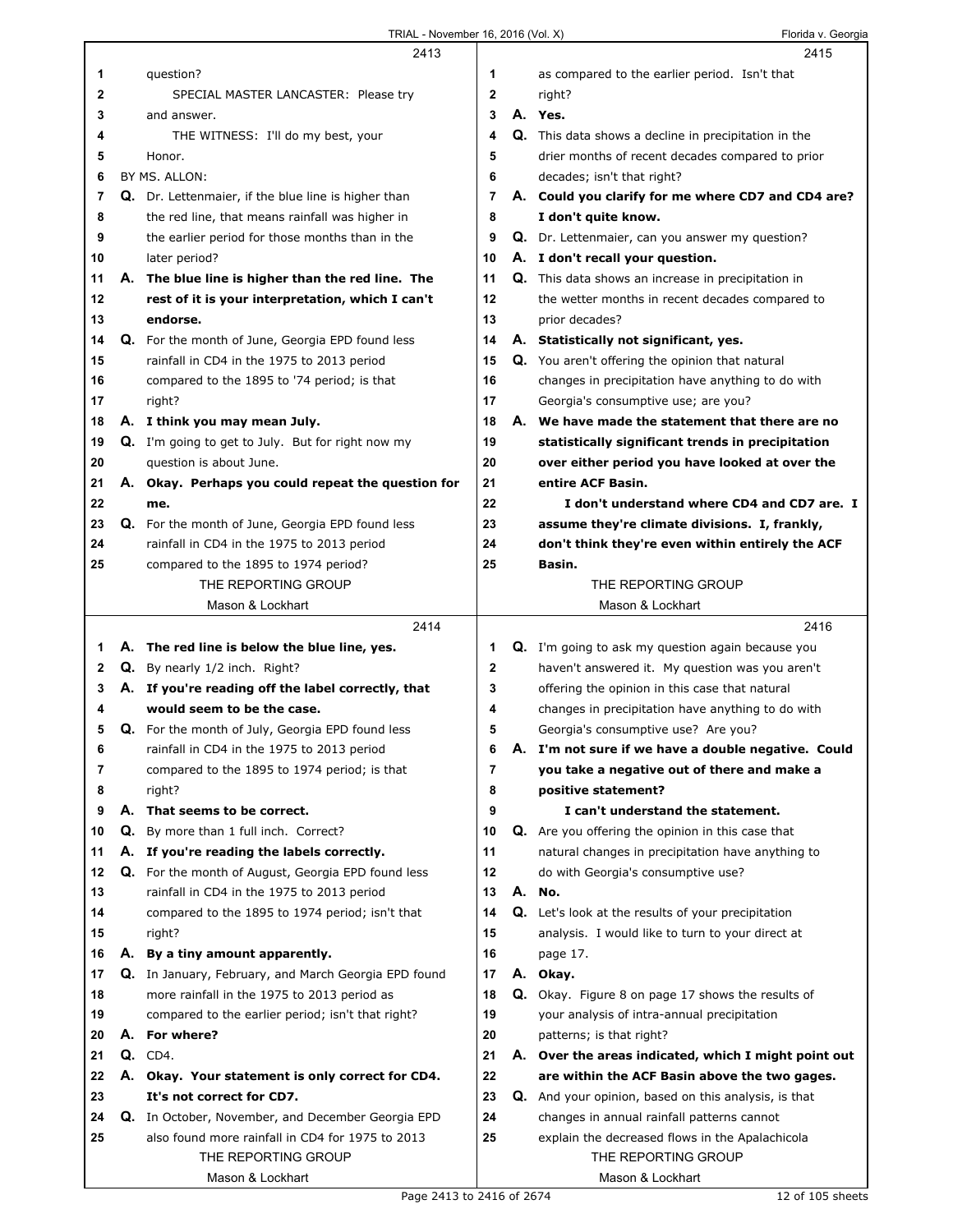|              |    | 2417                                                                                   |              | 2419                                                                                         |
|--------------|----|----------------------------------------------------------------------------------------|--------------|----------------------------------------------------------------------------------------------|
| 1            |    | River during summer months; is that right?                                             | 1            | compared to the period before 1970; is that                                                  |
| $\mathbf{2}$ |    | A. This analysis is about seasonal, not annual.                                        | $\mathbf{2}$ | right?                                                                                       |
| 3            |    | Maybe you want to restate.                                                             | 3            | A. That is correct.                                                                          |
| 4            |    | Q. I'm reading actually directly from your testimony                                   | 4            | Q. If the blue line is higher in a particular month,                                         |
| 5            |    | on the same page.                                                                      | 5            | that means there was more rain in that month                                                 |
| 6            |    | A. Okay. Where are you -- point me to the lines,                                       | 6            | before 1970 as compared to after 1980; is that                                               |
| 7            |    | please.                                                                                | 7            | right?                                                                                       |
| 8            |    | Q. Page 17, paragraph 30. I found that changes in                                      | 8            | A. That's correct.                                                                           |
| 9            |    | annual rainfall patterns cannot explain --                                             | 9            | Q. And if the red line is higher in a particular                                             |
| 10           |    | A. Okay.                                                                               | 10           | month, that means there was less rain in that                                                |
| 11           |    | Q. -- the decreased flows --                                                           | 11           | month before 1970 compared to after 1980; is that                                            |
| 12           |    | A. Okay.                                                                               | 12           | right?                                                                                       |
| 13           |    | <b>Q.</b> -- in the Apalachicola River during summer                                   | 13           | A. Correct. Once again, you're making the fatal                                              |
| 14           |    | months.                                                                                | 14           | statistical error of saying nothing about                                                    |
| 15           |    | A. Okay.                                                                               | 15           | significance.                                                                                |
| 16           |    | Q. Is that your testimony?                                                             | 16           | Q. Let's look at April. For April, all three                                                 |
| 17           |    | A. Thank you. I mean, the annual rainfall                                              | 17           | results show the blue line is higher than the red                                            |
| 18           |    | patterns -- the patterns is the key part, which                                        | 18           | line; is that right?                                                                         |
| 19           |    | really means seasonal. It doesn't mean annual                                          | 19           | A. I'm not sure I can agree to that. But my eyes                                             |
| 20           |    | flows. Annual precipitation -- although that                                           | 20           | aren't quite good enough to go see that.                                                     |
| 21           |    | hasn't changed either. So the statement is                                             | 21           | April -- it seems to be the case, yes.                                                       |
| 22           |    | correct.                                                                               | 22           | Q. For May, all three areas show the blue line is                                            |
| 23           |    | Q. Now, you looked at precipitation over three                                         | 23           | higher than the red line; is that right?                                                     |
| 24           |    | different drainage areas in the ACF Basin.                                             | 24           | A. And you see light gray for all those; that's                                              |
| 25           |    | Right?                                                                                 | 25           | correct.                                                                                     |
|              |    | THE REPORTING GROUP                                                                    |              | THE REPORTING GROUP                                                                          |
|              |    | Mason & Lockhart                                                                       |              | Mason & Lockhart                                                                             |
|              |    |                                                                                        |              |                                                                                              |
|              |    |                                                                                        |              |                                                                                              |
|              |    | 2418                                                                                   |              | 2420                                                                                         |
| 1            |    | A. That's correct.                                                                     | 1            | Q. For July, all three areas show the blue line is                                           |
| 2            |    | Q. There's the Chattahoochee, which you call the                                       | 2            | higher than the red line; is that right?                                                     |
| 3<br>4       |    | Georgia ACF; the Sumatra, which you call the                                           | 3<br>4       | A. In light gray, yes.                                                                       |
| 5            |    | entire ACF; and incremental, which is the Florida                                      | 5            | <b>Q.</b> For August, all three results show that the blue                                   |
| 6            | Α. | ACF. Is that right?<br>That's correct.                                                 | 6            | line is higher than the red line; is that right?                                             |
| 7            |    |                                                                                        | 7            | A. Let's go back for a minute. Did you put July in                                           |
| 8            |    | Q. Okay. Now, the blue line shows average rainfall                                     | 8            | there or did you conveniently omit it?<br>Q. Dr. Lettenmaier, my question was for August all |
| 9            |    | in the period before 1970; is that right?<br>A. That's correct.                        | 9            | three results --                                                                             |
| 10           |    |                                                                                        | 10           |                                                                                              |
| 11           |    | Q. And the red line shows average rainfall in the<br>period after 1980; is that right? | 11           | A. Okay. I need to --<br>$Q. -$ show --                                                      |
| 12           |    | A. That's correct.                                                                     | 12           | A. I need the previous question. Was July one of                                             |
| 13           |    | Q. And when you compare the two, you can see whether                                   | 13           | the questions?                                                                               |
| 14           |    | for each month less or more rain has fallen in                                         | 14           | I'm losing track of your questions.                                                          |
| 15           |    | the period after 1980 as compared to the period                                        | 15           | <b>Q.</b> I would like you to answer my question first. My                                   |
| 16           |    | before 1970; is that right?                                                            | 16           | question was for August do you agree that all                                                |
| 17           |    | A. We also analyzed statistical significance. And                                      | 17           | three results show that the blue line is higher                                              |
| 18           |    | if you look down there on the legend, it explains                                      | 18           | than the red line?                                                                           |
| 19           |    | that if it's the black bar, it's statistically                                         | 19           | A. That's correct.                                                                           |
| 20           |    | significant. Otherwise, it's not.                                                      | 20           | Q. Okay. And I asked you about July, but we can go                                           |
| 21           |    | Q. I'm going to ask my question again because you                                      | 21           | back and ask about it again. For July, all three                                             |
| 22           |    | didn't answer it.                                                                      | 22           | results show that the blue line is higher than                                               |
| 23           |    | By comparing the red line and the blue line                                            | 23           | the red line; isn't that right?                                                              |
| 24           |    | you can see whether for each month less or more                                        | 24           | A. I don't think that's correct for the incremental                                          |
| 25           |    | rain has fallen in the period after 1980 as                                            | 25           | area, but I would have to go into my -- I'm just                                             |
|              |    | THE REPORTING GROUP                                                                    |              | THE REPORTING GROUP                                                                          |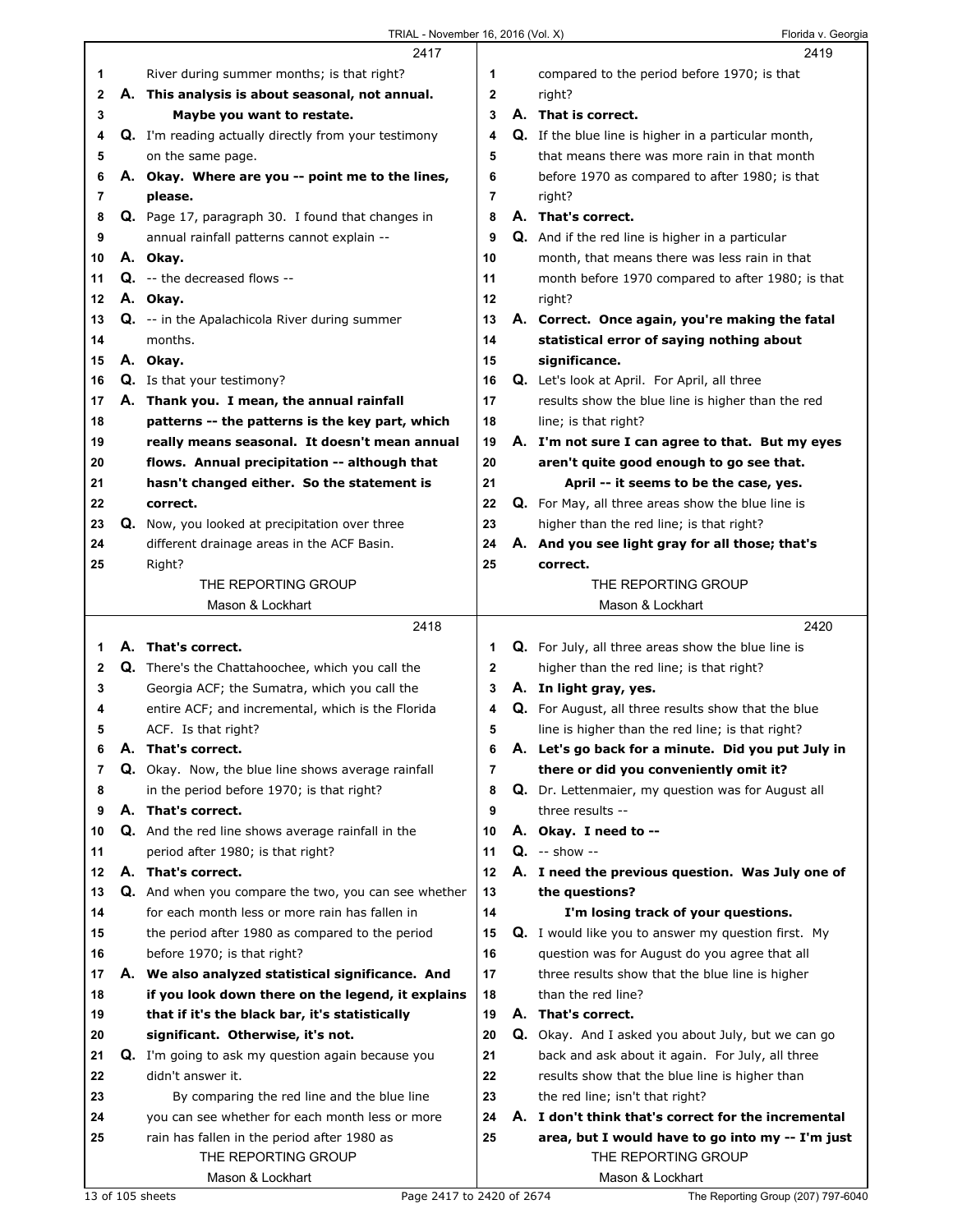|         |    | 2421                                                                              |                     | 2423                                                                                                     |
|---------|----|-----------------------------------------------------------------------------------|---------------------|----------------------------------------------------------------------------------------------------------|
| 1       |    | looking at the gray bars; and I see that the                                      | 1                   | conclusion.                                                                                              |
| 2       |    | directionality has changed for -- oh, that's                                      | $\mathbf{2}$        | <b>Q.</b> So that's also --                                                                              |
| 3       |    | June. Excuse me.                                                                  | 3                   | A. Why is June not in there?                                                                             |
| 4       |    | For July -- yes, for July they all go in the                                      | 4                   | Q. So that's also about negative 0.6 inches; is that                                                     |
| 5       |    | same direction. For June there is a reversal.                                     | 5                   | right?                                                                                                   |
| 6       |    | <b>Q.</b> Now, I want to calculate the cumulative decline                         | 6                   | A. No. June is actually increasing.                                                                      |
| 7       |    | in precipitation shown by your own graphs for                                     | 7                   | <b>Q.</b> For July, the decline was also greater than 15                                                 |
| 8       |    | April, May, July, and August. So I would like to                                  | 8                   | millimeters in all three datasets; isn't that                                                            |
| 9       |    | turn to slide 7 in the demonstratives.                                            | 9                   | right?                                                                                                   |
| 10      |    | A. So which figure in my testimony?                                               | 10                  | A. You know, I'll give you -- you're correct. You                                                        |
| 11      |    | This is figure 8? This is the same figure?                                        | 11                  | calculated that correctly.                                                                               |
| 12      |    | Q. This is the same figure we have been looking at.                               | 12                  | I don't understand why June isn't there.                                                                 |
| 13      |    | A. Okay.                                                                          | 13                  | Q. And the decline --                                                                                    |
| 14      |    | Q. Now, if you look at slide 7, the decline in                                    | 14                  | A. Which cancels July.                                                                                   |
| 15      |    | precipitation for April was greater than 15                                       | 15                  | Q. And a decline of 15 millimeters is equal to a                                                         |
| 16      |    | millimeters in all three datasets. Isn't that                                     | 16                  | decline of about 0.6 inches; is that right?                                                              |
| 17      |    | right?                                                                            | 17                  | A. That's the conversion for millimeters to inches,                                                      |
| 18      |    | A. The gray bar appears to be. And, again, it is                                  | 18                  | yes.                                                                                                     |
| 19      |    | shaded gray, not black. So there is no                                            | 19                  | <b>Q.</b> Now, for August there was a little less of a                                                   |
| 20      |    | statistical significance.                                                         | 20                  | decline. It was about 10 millimeters in all                                                              |
| 21      |    | And you moved that in such a way I can't see                                      | 21                  | three datasets; isn't that right?                                                                        |
| 22      |    | it.                                                                               | 22                  | A. Appears to be the case.                                                                               |
| 23      |    | It appears to be below 15 for -- what, you're                                     | 23                  | Q. And 10 millimeters would be about 0.4 inches.                                                         |
| 24      |    | asking about April?                                                               | 24                  | Right?                                                                                                   |
| 25      |    | I lost track of your question. You're asking                                      | 25                  | A. 10 over 25.4 is about .4; you're correct.                                                             |
|         |    | THE REPORTING GROUP                                                               |                     | THE REPORTING GROUP                                                                                      |
|         |    | Mason & Lockhart                                                                  |                     | Mason & Lockhart                                                                                         |
|         |    |                                                                                   |                     |                                                                                                          |
|         |    | 2422                                                                              |                     | 2424                                                                                                     |
|         |    |                                                                                   |                     |                                                                                                          |
| 1       |    | April?                                                                            | 1                   | <b>Q.</b> Now, if we add these four numbers up, the<br>cumulative decline for these four months would be |
| 2       |    | Q. Looking at your figure 8, the decline for April                                | $\mathbf 2$<br>3    |                                                                                                          |
| 3<br>4  |    | was greater than 15 millimeters in August in all                                  | 4                   | about 2.2 inches; is that right?                                                                         |
| 5       |    | three areas you looked at --                                                      |                     | A. Yes. Of course, you conveniently left June out;                                                       |
|         |    | A. Yes.                                                                           | 5                   | but yes. If you put June in, it's less than                                                              |
| 6<br>7  | Q. | -- is that right?<br>A. Correct.                                                  | 6<br>$\overline{7}$ | that.                                                                                                    |
|         |    | <b>Q.</b> 15 millimeters converted to inches is about 0.591                       |                     | Q. Now, you can convert inches to -- inches of                                                           |
| 8       |    |                                                                                   | 8<br>9              | precipitation to cfs. Right?                                                                             |
| 9<br>10 |    | inches; is that right?                                                            | 10                  | A. If I run it through a model, I can. I'm not sure                                                      |
| 11      |    | A. Well, I mean, divide by 25.4. It's about .6,<br>yes.                           | 11                  | exactly how you're going to do that.<br><b>Q.</b> All right. Well, I think we can actually do the        |
| 12      |    | <b>Q.</b> All right. So we have called it .6 up there, as                         | 12                  | math. Let's turn to slide 8.                                                                             |
| 13      |    | you can see.                                                                      | 13                  | The first thing we need to do is convert                                                                 |
| 14      |    |                                                                                   | 14                  | inches of precipitation into feet. So if we                                                              |
| 15      |    | A. I'll give you that.<br><b>Q.</b> For May the decline in all three datasets was | 15                  | take 2.2 inches and divide by 12 inches per                                                              |
| 16      |    | around also around 15 millimeters; is that right?                                 | 16                  | foot, we get 0.18333 feet of precipitation.                                                              |
| 17      |    | A. Around, yes.                                                                   | 17                  | Right?                                                                                                   |
| 18      |    | <b>Q.</b> So we'll call that 0.6 inches as well.                                  | 18                  |                                                                                                          |
| 19      |    | For July the decline was actually greater                                         | 19                  | A. I can save you the time with all the conversion<br>factors. I mean, I don't understand exactly        |
| 20      |    | than 15 millimeters in all three datasets; isn't                                  | 20                  | where you're going with this because you                                                                 |
| 21      |    | that right?                                                                       | 21                  | somehow -- cubic feet per second ordinarily is                                                           |
| 22      | А. | So apparently we're ignoring June?                                                | 22                  | used for streamflow. So there's the implication,                                                         |
| 23      |    | For July you're correct. Looks like June --                                       | 23                  | which I'm sure you know is incorrect, that                                                               |
| 24      |    | if you go April, May, skip to July, skip to                                       | 24                  | precipitation -- the 2.2 inches of precipitation                                                         |
| 25      |    | August, and you're trying to draw some                                            | 25                  | is the same as 2.2 inches of streamflow, which                                                           |
|         |    | THE REPORTING GROUP                                                               |                     | THE REPORTING GROUP                                                                                      |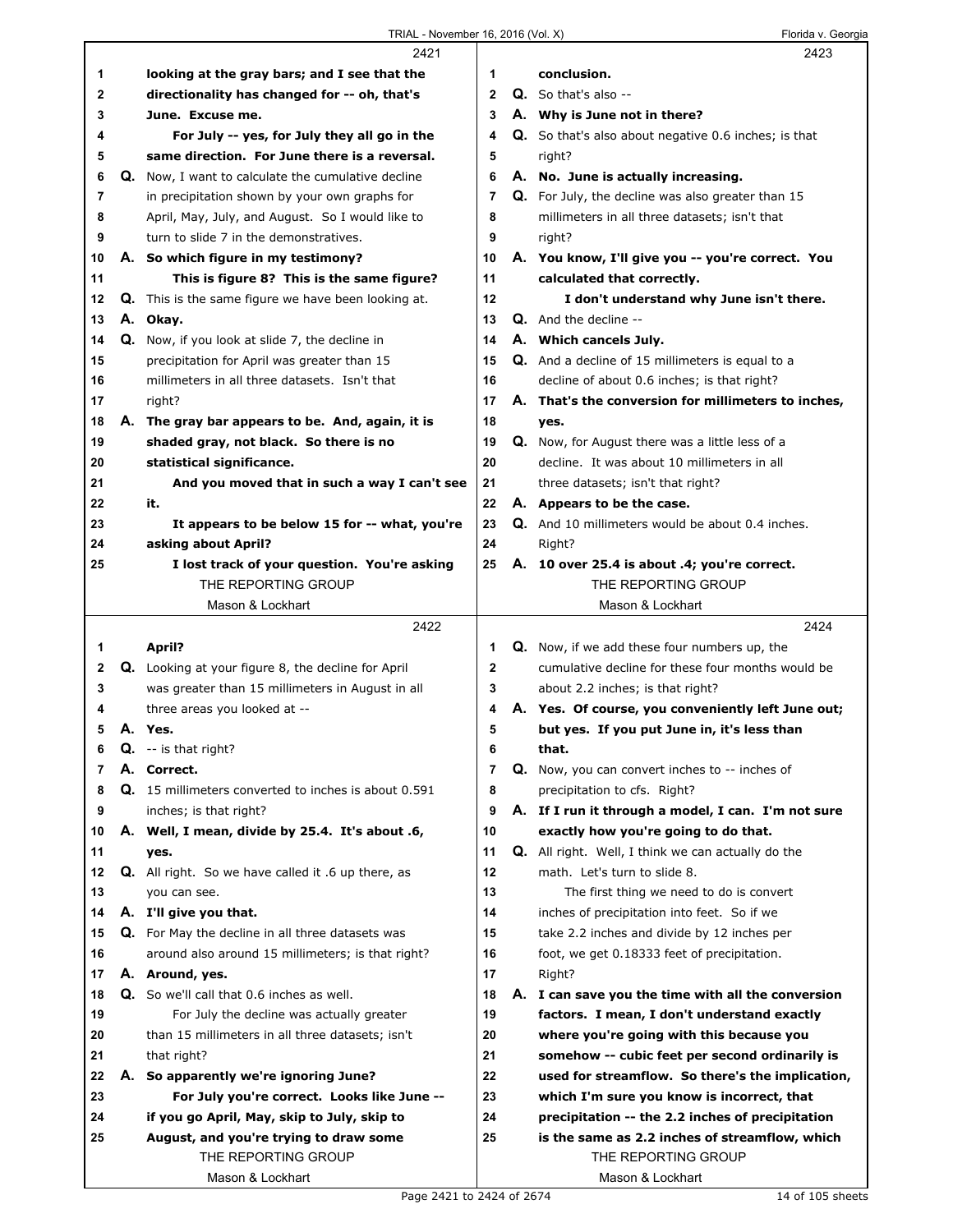Florida v. Georgia

|              |    | 2425                                                              |                | 2427                                                         |
|--------------|----|-------------------------------------------------------------------|----------------|--------------------------------------------------------------|
| 1            |    | it's not.                                                         | 1              | BY MS. ALLON:                                                |
| $\mathbf{2}$ |    | Q. Dr. Lettenmaier, do you agree that 2.2 inches of               | $\mathbf{2}$   | <b>Q.</b> Dr. Lettenmaier, if we multiply 0.18333 feet by    |
| 3            |    | precipitation translates to 0.18333 feet of                       | 3              | 17,200 square miles, we get 3,153 cumulative                 |
| 4            |    | precipitation?                                                    | 4              | square mile-feet of precipitation for the entire             |
| 5            |    | A. I'm sorry. Your .183 looks like you divided it                 | 5              | Georgia portion of the ACF Basin; isn't that                 |
| 6            |    | correctly.                                                        | 6              | right?                                                       |
| 7            |    | <b>Q.</b> The next step is to convert feet of precipitation       | $\overline{7}$ | A. That's correct.                                           |
| 8            |    | into a volume of rain over the entire basin.                      | 8              | In your next step you're representing that                   |
| 9            |    | You're aware that the area of the Chattahoochee                   | 9              | it's about 2.01 million acre-feet, and I'll give             |
| 10           |    | and Flint River Basins is about 17,200 square                     | 10             | you that.                                                    |
| 11           |    | miles. Right?                                                     | 11             | <b>Q.</b> Now, there are 640 acres per square mile; isn't    |
| 12           |    | A. Yeah. That's correct.                                          | 12             | that right?                                                  |
| 13           |    | I can't tell what you're doing. I mean, no                        | 13             | A. That's correct.                                           |
| 14           |    |                                                                   | 14             | Q. So 300 -- 3,153 cumulative square mile-feet               |
|              |    | first-year engineering student would go pass on                   |                |                                                              |
| 15           |    | this because you haven't indicated the units                      | 15             | equals about 2,018,097 acre-feet; isn't that                 |
| 16           |    | correctly; and I can't tell exactly what you're                   | 16             | right?                                                       |
| 17           |    | doing here.                                                       | 17             | A. I think so.                                               |
| 18           |    | But, you know, I can stipulate that you have                      | 18             | Q. Now, since we're interested in how declines in            |
| 19           |    | done this correctly. It seems like it could be                    | 19             | streamflow can be converted into cfs, we need to             |
| 20           |    | about right. I have no way of telling what you                    | 20             | convert a volume to a rate. There are 1.983                  |
| 21           |    | put up on the screen whether or not you have made                 | 21             | acre-feet in each cfs day; isn't that right?                 |
| 22           |    | an error or not.                                                  | 22             | A. Well, 1 cfs is 724 acre-feet per year; so if you          |
| 23           |    | <b>Q.</b> Well, that's why I have given you a calculator --       | 23             | take your 2 million and divide by 724, you should            |
| 24           | А. | No, I'm not going to do that.                                     | 24             | get it in cfs. If that turns out to be 8274, you             |
| 25           |    | $Q. -t$ to check my calculations --                               | 25             | have done it correctly.                                      |
|              |    | THE REPORTING GROUP                                               |                | THE REPORTING GROUP                                          |
|              |    | Mason & Lockhart                                                  |                | Mason & Lockhart                                             |
|              |    | 2426                                                              |                | 2428                                                         |
|              |    |                                                                   |                |                                                              |
| 1            |    | A. No, sorry.                                                     | 1              | Q. Dr. Lettenmaier, are you aware that there are             |
| 2            |    | <b>Q.</b> -- so you can let the Court know if you think           | 2              | 1.983 acre-feet in each cfs day?                             |
| 3            |    | it's accurate.                                                    | 3              | A. No, I'm not. I don't do the conversion that way.          |
| 4            |    | A. No, I'm not doing it on the fly.                               | 4              | I do the conversion the way I indicated. But I               |
| 5            |    | <b>Q.</b> If we convert $-$ if we multiply 0.1833 feet of         | 5              | think if you take 724 and divide it by 365,                  |
| 6            |    | precipitation by the total area of the                            | 6              | you're probably going to get your 1.983 number.              |
| 7            |    | Chattahoochee and Flint River Basin, which we                     | $\overline{7}$ | Q. You don't know how to do the conversion between           |
| 8            |    | have said is 17,200 square miles --                               | 8              | acre-feet and cfs days?                                      |
| 9            |    | A. Okay. Since you're doing the calculations here,                | 9              | A. I know exactly how to do it. You take your 2.01           |
| 10           |    | put it in acre-feet per year for me, please; and                  | 10             | million and divide it by 724. I just told you                |
| 11           |    | I'll convert it to cfs.                                           | 11             | that.                                                        |
| 12           |    | Q. Dr. Lettenmaier --                                             | 12             |                                                              |
| 13           |    |                                                                   | 13             | Q. Dr. Lettenmaier, are you aware that there are             |
| 14           |    | A. And then I --                                                  | 14             | 1.983 acre-feet in each cfs day?                             |
|              |    | (Discussion off the record.)                                      |                | A. It appears that that's correct.                           |
| 15           |    | SPECIAL MASTER LANCASTER: Doctor, would                           | 15             | You have very peculiar units here.                           |
| 16           |    | you please wait until she's finished.                             | 16             | <b>Q.</b> So 2,018,097 acre-feet converts to $1,017,699$ cfs |
| 17           |    | THE WITNESS: Certainly.                                           | 17             | days; is that right?                                         |
| 18           |    | SPECIAL MASTER LANCASTER: And then if                             | 18             | A. You just divided 2.01 million by 1.983. That              |
| 19           |    | you can, answer her question. Your counsel                        | 19             | appears to be about right.                                   |
| 20           |    | will have an opportunity when she's finished                      | 20             | Q. And to get a rate, all we need to do is divide            |
| 21           |    | to let you say what you want to say. But if                       | 21             | cfs days by the number of days. Right?                       |
| 22           |    | she's asking you an arithmetical question and                     | 22             | A. That's one way of doing it, yes.                          |
| 23           |    | you can multiply it, using the calculator or                      | 23             | <b>Q.</b> In this case we have been looking at four months,  |
| 24           |    | otherwise, you can say yes or no.                                 | 24             | April, May, July, and August. They have a total              |
| 25           |    | THE WITNESS: Yes, your Honor.                                     | 25             | of 123 days. So if we divide 1,017,699 by 123,               |
|              |    | THE REPORTING GROUP                                               |                | THE REPORTING GROUP                                          |
|              |    | Mason & Lockhart<br>Page 2425 to 2428 of 2674<br>15 of 105 sheets |                | Mason & Lockhart<br>The Reporting Group (207) 797-6040       |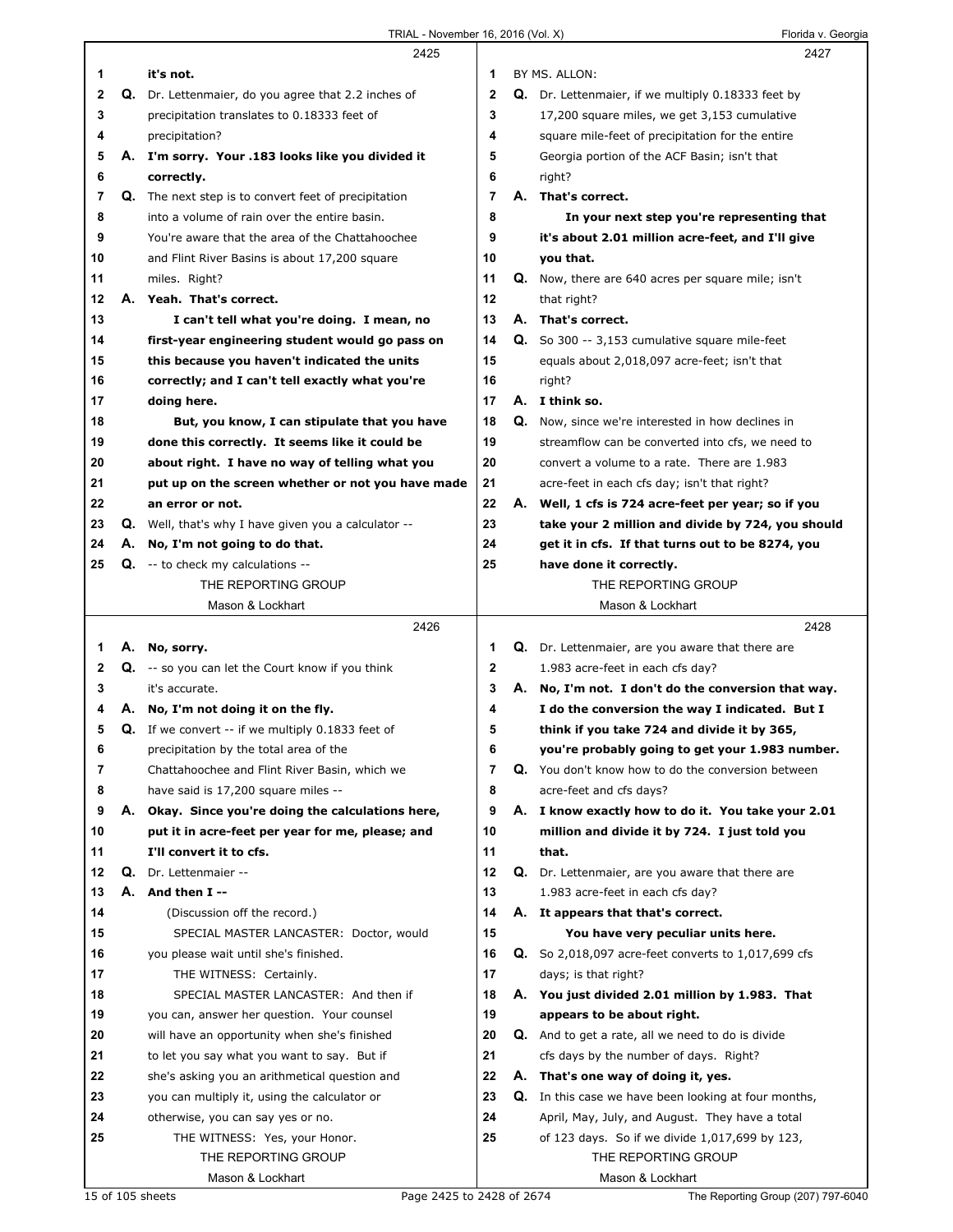|    |    | 2429                                                        |              | 2431                                                     |
|----|----|-------------------------------------------------------------|--------------|----------------------------------------------------------|
| 1  |    | we get 8,274 cfs. Isn't that right?                         | 1            | of the decrease in streamflow in the Apalachicola        |
| 2  |    | A. As the unit conversion goes, yes. But that has           | $\mathbf{2}$ | River; is that correct?                                  |
| 3  |    | nothing to do with streamflow.                              | 3            | A. That's correct.                                       |
| 4  |    | <b>Q.</b> You didn't do any analysis to calculate how much  | 4            | <b>Q.</b> And you have further formed the opinion that   |
| 5  |    | less streamflow there would be in the ACF Basin             | 5            | seasonal changes and drought are not the cause of        |
| 6  |    | if 8,274 less cfs of rainfall fell each day                 | 6            | the decreases in streamflow in the Apalachicola          |
| 7  |    | during April, May, July, and August; did you?               | 7            | River; is that correct?                                  |
| 8  | Α. | No. But I can give you a bounding estimate.                 | 8            | A. That's correct.                                       |
| 9  |    | MS. ALLON: I have nothing else.                             | 9            | Q. Okay. Now, I would like to walk through the           |
| 10 |    | Thank you, your Honor.                                      | 10           | methods that you used to arrive at those                 |
| 11 |    | SPECIAL MASTER LANCASTER: Thank you.                        | 11           | opinions. First, what climate factors did you            |
| 12 |    | Ms. Wine?                                                   | 12           | consider in your analysis?                               |
| 13 |    | REDIRECT EXAMINATION                                        | 13           | A. So the climate variables that we considered were      |
| 14 |    | BY MS. WINE:                                                | 14           | actually of two types. The ones that are                 |
| 15 |    | Q. Good morning again, Dr. Lettenmaier.                     | 15           | directly measured, and that's precipitation and          |
| 16 |    | A. Good morning.                                            | 16           | temperature; and then certain other variables            |
| 17 |    | <b>Q.</b> I just want to back up a little bit to make sure  | 17           | that affect hydrology, such as solar radiation,          |
| 18 |    | that everybody has the big picture regarding your           | 18           | humidity and so on, which are derived from the           |
| 19 |    | experience and your testimony here today.                   | 19           | observed variables.                                      |
| 20 |    | So I introduced you earlier as a                            | 20           | Q. So, first of all, let's take the observed             |
| 21 |    | hydroclimatologist. Could you please explain                | 21           | variables, precipitation and temperature. Why            |
| 22 |    | what a hydroclimatologist is.                               | 22           | are those two variables that you looked at?              |
| 23 |    | A. Sure. So the hydro part generally refers to              | 23           | A. Well, so precipitation is the proximate cause or      |
| 24 |    | hydrologist. And my technical training is in                | 24           | driver of streamflow. I mean, everybody at a             |
| 25 |    | hydrology, which is basically saying how water              | 25           | very high level understands that if it rains             |
|    |    | THE REPORTING GROUP                                         |              | THE REPORTING GROUP                                      |
|    |    | Mason & Lockhart                                            |              | Mason & Lockhart                                         |
|    |    |                                                             |              |                                                          |
|    |    |                                                             |              |                                                          |
|    |    | 2430                                                        |              | 2432                                                     |
| 1  |    | gets in the rivers. The climate part has to do              | 1            | more, there is more runoff or streamflow than if         |
| 2  |    | with the interaction between climate and                    | 2            | it rains less. Precipitation is measured at a            |
| 3  |    | hydrology. So, hence, hydroclimatology.                     | 3            | number of gages across the U.S. which are                |
| 4  |    | Q. And the interaction of climate and hydrology,            | 4            | archived by NOAA, some 12,000 of them.                   |
| 5  |    | does that mean that you look at climate factors             | 5            | The other proximate factor that controls                 |
| 6  |    | in whether or not they are impacting a                      | b            | runoff in streamflow is what's called                    |
| 7  |    | hydrological system?                                        | 7            | evapotranspiration, which is basically just the          |
| 8  | А. | That's correct.                                             | 8            | water that's returned to the atmosphere via              |
| 9  |    | <b>Q.</b> And how long have you been working in this field? | 9            | plants, evaporation off the bare soil, and so on.        |
| 10 |    | A. Well, my Ph.D. was 1975. The hydroclimatology            | 10           | That's somewhat more complicated because it in           |
| 11 |    | part started in the '80's. So back about 30                 | 11           | turn depends on a number of factors, one of which        |
| 12 |    | years.                                                      | 12           | is temperature but also, and more importantly,           |
| 13 |    | Q. And what work have you done over the course of           | 13           | solar radiation, and so on. And, hence, those            |
| 14 |    | your career generally, apart from this case, to             | 14           | factors we derive.                                       |
| 15 |    | look at the impact of climate factors on                    | 15           | So we're looking at precipitation, which gets            |
| 16 |    | hydrological systems?                                       | 16           | measured directly, and the other factors that            |
| 17 | А. | Oh, I would lose track of the number of                     | 17           | influence evapotranspiration. And effectively            |
| 18 |    | individual studies; but of the 300 or so papers I           | 18           | runoff is the balance or difference between those        |
| 19 |    | have written, at least 50 deal with that topic or           | 19           | two, precipitation minus evaporation.                    |
| 20 |    | various systems in the U.S., including the ACF as           | 20           | Precipitation minus evaporation in the long term         |
| 21 |    | well as globally.                                           | 21           | is runoff.                                               |
| 22 |    | <b>Q.</b> And I just want to be clear about what your       | 22           | <b>Q.</b> Okay. And I just want to make one thing clear. |
| 23 |    | opinions are in this case. In this case, you                | 23           | When you talk about the proximate cause or the           |
| 24 |    | have concluded that climate factors such as                 | 24           | primary drivers of streamflow, you're talking            |
| 25 |    | precipitation and temperature are not the cause             | 25           | about among the climate factors that could impact        |
|    |    | THE REPORTING GROUP                                         |              | THE REPORTING GROUP                                      |

ı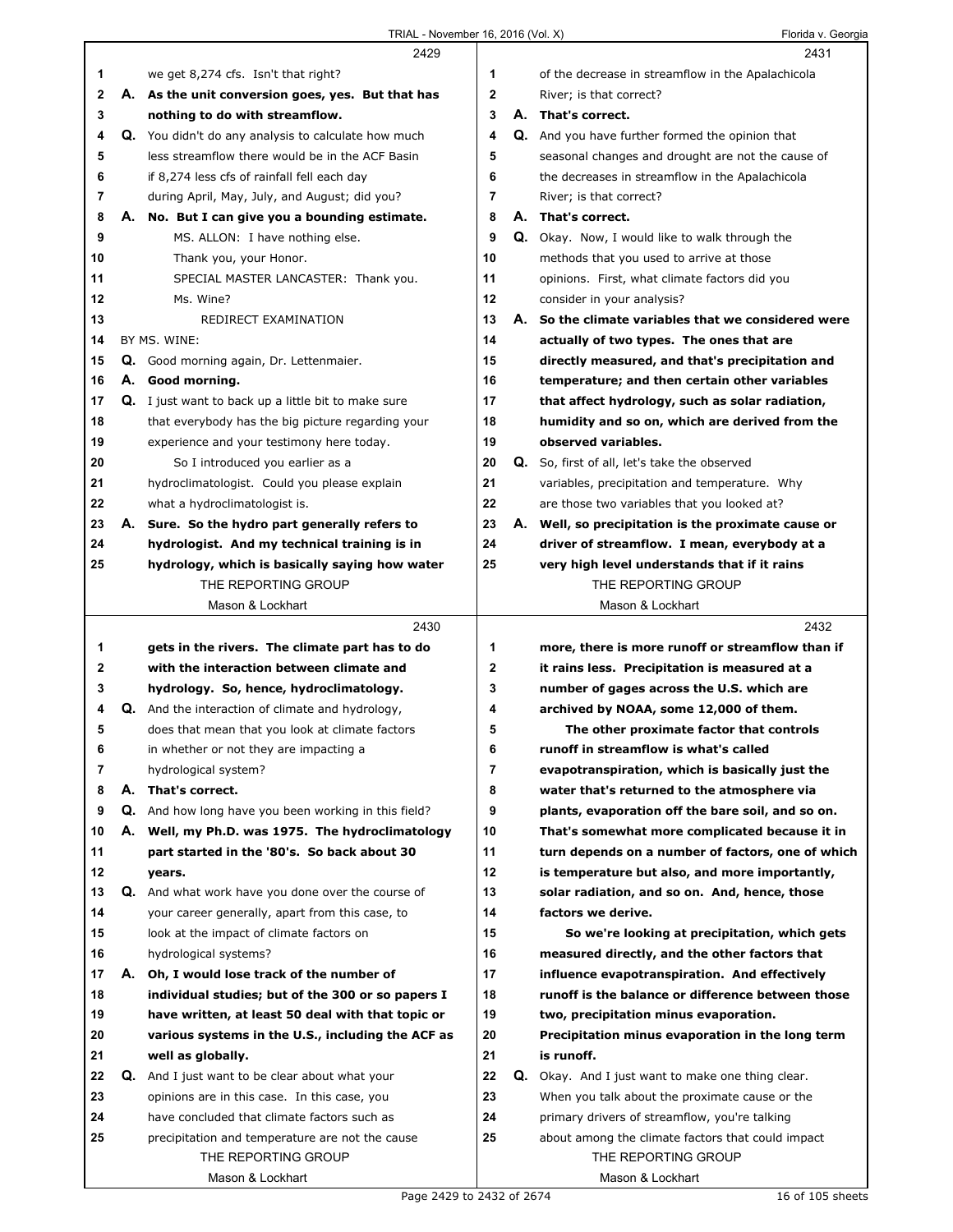|             |    | 2433                                                     |                | 2435                                                      |
|-------------|----|----------------------------------------------------------|----------------|-----------------------------------------------------------|
| 1           |    | streamflow?                                              | 1              | those stations and reporting their readings?              |
| $\mathbf 2$ | А. | Exactly. Exactly. This is for all other                  | $\overline{2}$ | A. Exactly.                                               |
| 3           |    | factors, like what humans have done to the               | 3              | Q. Okay. Now, over what period of time did the data       |
| 4           |    | watershed surface and so on, being held constant.        | 4              | you analyzed span?                                        |
| 5           |    | Q. Okay. So you looked at precipitation. And then        | 5              | A. So there are some slightly different variables.        |
| 6           |    | for evapotranspiration, is temperature relevant          | 6              | The longest dataset goes back to 1895. Most of            |
| 7           |    | to that analysis?                                        | $\overline{7}$ | them go back to 1920 or so. And then they go to           |
| 8           |    | A. Temperature is relevant; but what most people         | 8              | current, which for this purpose it was either             |
| 9           |    | think is that temperature controls                       | 9              | 2014 or '15. I don't remember which.                      |
| 10          |    | evapotranspiration. In fact, the primary driver          | 10             | Q. Okay. Now, there was a lot of focus in the             |
| 11          |    | is solar radiation, which is not dependent on            | 11             | questioning this morning about your analysis of           |
| 12          |    | temperature. And there's other terms in there.           | 12             | the data from 1970 to the present, which I think          |
| 13          |    | It gets a little bit complicated. But solar              | 13             | for this purpose is basically around 2014 --              |
| 14          |    | radiation is the big one. It's actually related          | 14             | A. I think it's 2014.                                     |
| 15          |    | to the daily temperature range, which is the             | 15             | Q. -- where that ends.                                    |
| 16          |    | daily maximum temperature minus the minimum              | 16             | Did you just look at that time period, or did             |
| 17          |    | temperature. And we did look at that because             | 17             | you consider the data going back all the way to           |
| 18          |    | those -- there are observations for maximum and          | 18             | the early 1900's?                                         |
| 19          |    | minimum temperature.                                     | 19             | A. No. We considered the entire period, which is          |
| 20          |    | <b>Q.</b> So if I understand you correctly, it's not the | 20             | basically a century. And then we considered 1970          |
| 21          |    | absolute temperature on a day that impacts               | 21             | on separately.                                            |
| 22          |    | evapotranspiration primarily; it's this                  | 22             | <b>Q.</b> And why did you consider these two periods? Why |
| 23          |    | temperature range --                                     | 23             | did you look both at the entire century as well           |
| 24          |    | A. Yes.                                                  | 24             | as a subset looking from 1970 to the present?             |
| 25          |    | <b>Q.</b> -- during the day that you just described?     | 25             | A. Sure. Basically, it's following convention in          |
|             |    | THE REPORTING GROUP                                      |                | THE REPORTING GROUP                                       |
|             |    | Mason & Lockhart                                         |                | Mason & Lockhart                                          |
|             |    |                                                          |                |                                                           |
|             |    | 2434                                                     |                | 2436                                                      |
| 1           |    | A. That's correct. And the reason is is that on a        | 1              | the climate literature where people have looked           |
| $\mathbf 2$ |    | clear day, you tend to have cooler nights and            | 2              | at trends over about a century. And the reason            |
| 3           |    | warmer days than you do on a cloudy day. You             | 3              | for going back a century is further back than             |
| 4           |    | have more solar radiation on a clear day than on         | 4              | that, the number of stations drops off very               |
| 5           |    | a cloudy day; hence, we can index.                       | 5              | rapidly. So that's about the longest period for           |
| 6           |    | The reason that we have to do that is that               | 6              | which you can get pretty good data over the               |
| 7           |    | there are not good long-term measurements of             | 7              | entire U.S. and the Southeast in particular.              |
| 8           |    | solar radiation at nearly as many stages as there        | 8              | 1970 on, there's two reasons. One is from                 |
| 9           |    | are for temperature, say.                                | 9              | the standpoint of this particular project,                |
| 10          | Q. | Okay. And so you're able to derive that variable         | 10             | Georgia's water use ramped up very rapidly. And           |
| 11          |    | from the temperature readings?                           | 11             | there was discussion about 1950. There's a                |
| 12          |    | A. Exactly.                                              | 12             | little bit from 1950 to about 1970, and then it           |
| 13          |    | Q. Okay. Now, to analyze these various climate           | 13             | starts going up pretty quickly. And we saw                |
| 14          |    | variables, did you look at historic data?                | 14             | opposing counsel put forward one of Professor             |
| 15          |    | A. Yes, we did.                                          | 15             | Hornberger's plots to that effect.                        |
| 16          |    | Q. And where did that historic data come from?           | 16             | The other reason is that post-1970 or so is               |
| 17          |    | A. So the data are archived by NOAA. And in              | 17             | the period for which greenhouse gases have begun          |
| 18          |    | particular, it's the National Climatic Data              | 18             | to ramp up pretty rapidly globally. So a number           |
| 19          |    | Center in Asheville North Carolina. They're              | 19             | of other papers have looked at this -- this               |
| 20          |    | collected mostly by cooperative observers; and           | 20             | particular period.                                        |
| 21          |    | then there are some other manned weather                 | 21             | So we looked at the two of them.                          |
| 22          |    | stations, mostly at airports and so on. But the          | 22             | I think the one thing I do want to inject                 |
| 23          |    | archive is maintained by NOAA.                           | 23             | here is that opposing counsel has attempted to            |
| 24          |    | Q. Okay. And when you speak about cooperative            | 24             | chop up records into little pieces and see --             |
| 25          |    | observers, are those just people who are manning         | 25             | well, don't you see a trend here? Don't you see           |
|             |    | THE REPORTING GROUP<br>Mason & Lockhart                  |                | THE REPORTING GROUP<br>Mason & Lockhart                   |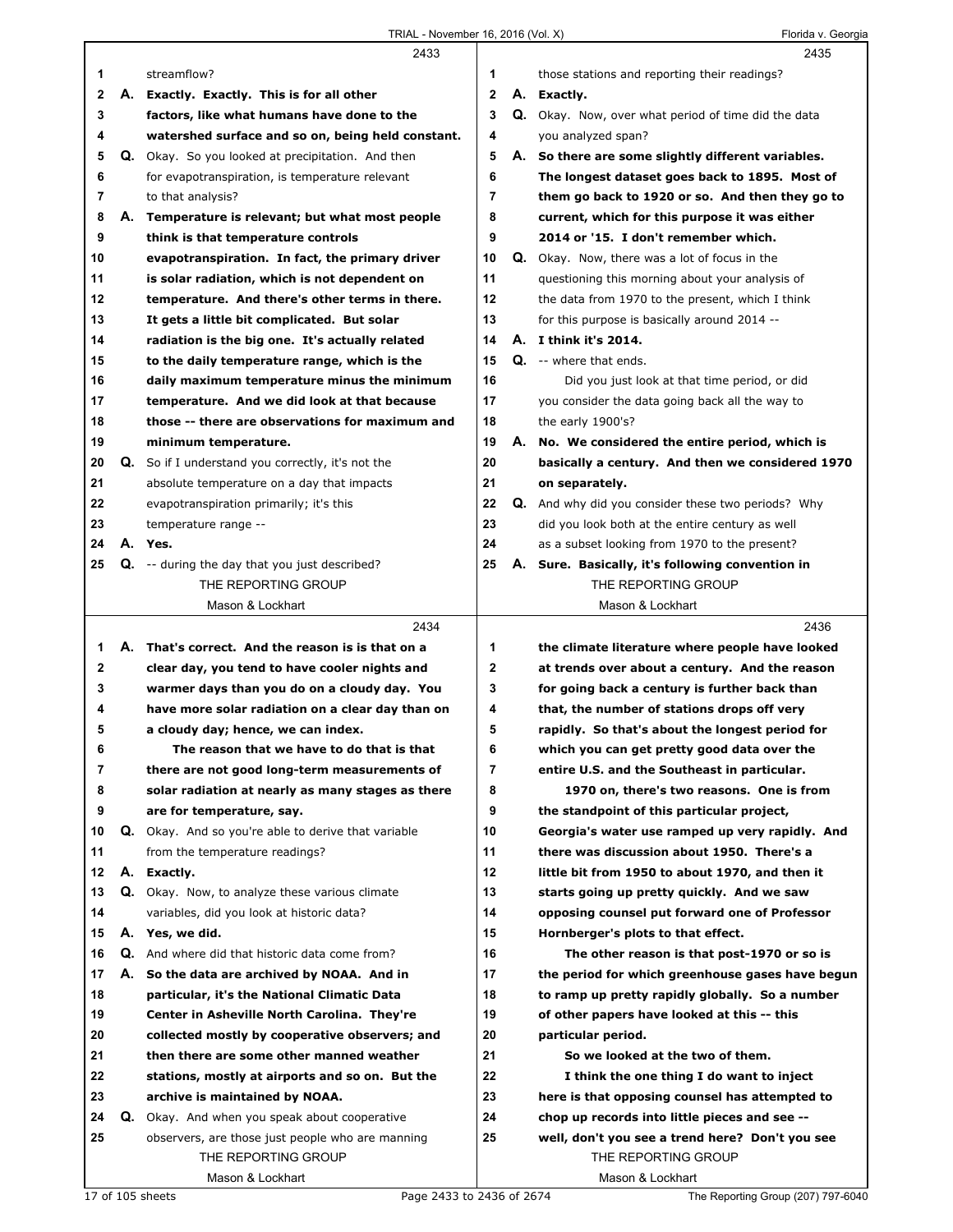|                |    | 2437                                              |              |    | 2439                                                        |
|----------------|----|---------------------------------------------------|--------------|----|-------------------------------------------------------------|
| 1              |    | a trend there?                                    | 1            |    | $Q.$ -- and why you looked at it that way?                  |
| 2              |    | The whole concept of statistical significance     | $\mathbf{2}$ |    | A. Sure. So one of them is the growing season,              |
| 3              |    | goes out the window when you deviate from a prior | 3            |    | which is May, June, July, August, September. I              |
| 4              |    | decision as to what period to look at and go on   | 4            |    | think there's five months in there. So that                 |
| 5              |    | essentially what amounts to a fishing expedition  | 5            |    | lines up with peak water use. The other is a low            |
| 6              |    | where you look and say, oh, it looks like it's    | 6            |    | flow season, which is August, September, October,           |
| 7              |    | going here. Let's fit a line here or let's fit a  | 7            |    | if I remember correctly. We were asked to                   |
| 8              |    | line there.                                       | 8            |    | consider that period by -- by Florida's ecology             |
| 9              |    | In a first course of statistics they tell you     | 9            |    | experts.                                                    |
| 10             |    | you can't do that.                                | 10           |    | <b>Q.</b> And what is your understanding as to why you were |
| 11             |    | Q. Now, were you also aware that in Dr. Bedient's | 11           |    | asked to consider those periods?                            |
| 12             |    | testimony, who is one of Georgia's experts, he    | 12           |    | A. Well, my understanding was at a very high level,         |
| 13             |    | suggests that in looking -- in doing your         | 13           |    | because it's not my part of the project. But                |
| 14             |    |                                                   | 14           |    | there are two dominant issues. One is issues                |
|                |    | analysis, you should ignore 1999 to the present.  | 15           |    |                                                             |
| 15             |    | Do you agree that that's the way you should do    |              |    | having to do with the ecology and the things that           |
| 16             |    | your analysis?                                    | 16           |    | grow and live in the river which are sensitive to           |
| 17             | А. | No. Absolutely not. I mean, basically he's        | 17           |    | low flows. So this is the low flow time of the              |
| 18             |    | throwing out the signal. Because in the           | 18           |    | year in the river. The other one has to do with             |
| 19             |    | Southeast and the ACF in particular, irrigation,  | 19           |    | the Apalachicola Bay and salinity issues there.             |
| 20             |    | which is the primary consumptive use of water, is | 20           |    | And low inflows means freshwater -- low                     |
| 21             |    | applied essentially to augment natural rainfall.  | 21           |    | freshwater input, which affects the salinity.               |
| 22             |    | So I come from the West where if you don't        | 22           |    | So I think those are the two dominant reasons               |
| 23             |    | irrigate things in the summer, nothing grows.     | 23           |    | that they wanted that summer period --                      |
| 24             |    | And, in fact, if you look from year to year the   | 24           |    | $Q. So --$                                                  |
| 25             |    | amount of water you use for irrigation, it's very | 25           |    | A. -- late summer period.                                   |
|                |    | THE REPORTING GROUP                               |              |    | THE REPORTING GROUP                                         |
|                |    | Mason & Lockhart                                  |              |    | Mason & Lockhart                                            |
|                |    |                                                   |              |    |                                                             |
|                |    | 2438                                              |              |    | 2440                                                        |
| 1              |    | similar. If the crop type doesn't change, the     | 1            |    | <b>Q.</b> -- not only for the low flow period --            |
| 2              |    | amount of irrigation water you need doesn't       | $\mathbf{2}$ |    | A. For the low flow.                                        |
| 3              |    | change.                                           | 3            |    | Q. -- but for the growing season, the reason to look        |
| 4              |    | In the ACF Basin, what they're doing is using     | 4            |    | at the growing season is that due to the issue              |
| 5              |    | irrigation to augment precipitation in the        | 5            |    | you just referenced earlier about irrigation                |
| 6              |    | summertime. So in the drier years, they use more  | 6            |    | increasing?                                                 |
| $\overline{7}$ |    | water than they do. So contrary to the West,      | 7            | А. | Exactly. That's the core of the irrigation                  |
| 8              |    | there is a lot of variation. So the highest       | 8            |    | season.                                                     |
| 9              |    | water use, of course, is in the years where there | 9            | Q. | Now, I would like to spend a couple minutes                 |
| 10             |    | is the lowest precipitation. That's when we have  | 10           |    | looking a little bit more deeply at your rainfall           |
| 11             |    | the problems where we're seeing the low flow      | 11           |    | data analysis. Now, rainfall and precipitation              |
| 12             |    | issues.                                           | 12           |    | are the same thing?                                         |
| 13             |    | And he wants to throw those years out. So I       | 13           | А. | Used interchangeably. The difference is in parts            |
| 14             |    | can't possibly agree with that.                   | 14           |    | of the world where there is snow, which is not              |
| 15             | Q. | Now, for both of the time periods you looked at,  | 15           |    | here, precipitation includes snow. But                      |
| 16             |    | the beginning of the century to the present and   | 16           |    | precipitation and rainfall for our purposes are             |
| 17             |    | then 1970 to the present, you also analyzed each  | 17           |    | the same.                                                   |
| 18             |    | of those time periods three different ways. You   | 18           | Q. | And what did your analysis of the rainfall data             |
| 19             |    | looked at it on an annual basis, and then you     | 19           |    | show?                                                       |
| 20             |    | looked at it on two different seasonal bases; is  | 20           |    | A. We find no statistically significant trends for          |
| 21             |    | that correct?                                     | 21           |    | any of the datasets, if I recall correctly, over            |
| 22             | А. | That is correct.                                  | 22           |    | the entire period or the post-1970 period.                  |
| 23             |    | Q. And can you explain what those seasonal bases  | 23           | Q. | And so for both of those periods, going back to             |
| 24             |    | are $-$                                           | 24           |    | the turn of the century or the early 1900's to              |
| 25             |    | A. Sure.                                          | 25           |    | the present or for 1970 to the present, and also            |
|                |    | THE REPORTING GROUP                               |              |    | THE REPORTING GROUP                                         |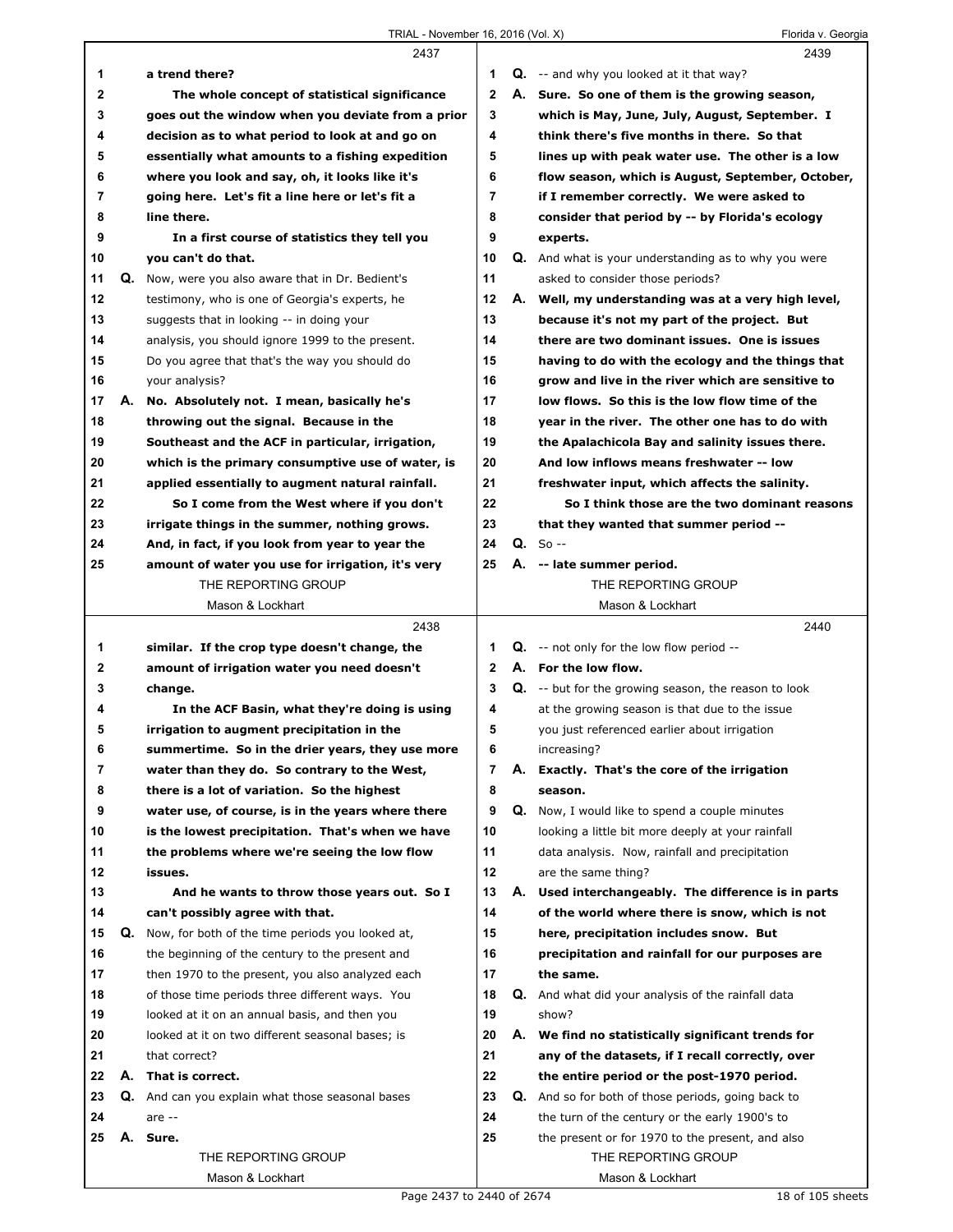|              | 2441                                                 |              | 2443                                                        |
|--------------|------------------------------------------------------|--------------|-------------------------------------------------------------|
| 1            | breaking it down into annual or the two              | 1            | <b>Q.</b> Okay. That's looking to see whether there's been  |
| $\mathbf{2}$ | sub-seasonal periods you looked at, you found no     | $\mathbf{2}$ | a shift in rainfall from, for example, summer               |
| 3            | statistically significant correlation?               | 3            | months into a later time of the year?                       |
| 4            | A. Yes. There -- trend. There is no statistically    | 4            | A. That's correct.                                          |
| 5            | significant trends in any of those periods for       | 5            | <b>Q.</b> And what did your analysis show?                  |
| 6            | any of the datasets.                                 | 6            | A. We found that aside from an apparent shift in            |
| 7            | Q. Okay. And you mentioned that the rainfall data    | 7            | most of the datasets in November, which probably            |
| 8            | that you looked at came from NOAA. In your           | 8            | doesn't have too much effect on runoff                      |
| 9            | prefiled direct testimony, you talk about gridded    | 9            | generation -- and that's actually an increase --            |
| 10           | datasets. Are these the gridded datasets?            | 10           | there's been no statistically significant changes           |
| 11           | A. Yes. All the datasets are gridded.                | 11           | in the seasonality.                                         |
| 12           | Q. And could you just explain to us what you mean by | 12           | <b>Q.</b> And you will recall that Georgia's counsel showed |
| 13           | qridded datasets?                                    | 13           | you figure 8 from your testimony, which we can              |
| 14           | A. Sure. So what is commonly done in the             | 14           | pull up. It's also slide or demo 7 in their                 |
| 15           | hydroclimatic field these days is rather             | 15           | book.                                                       |
| 16           | than attempting to use individual stations,          | 16           | A. Yes.                                                     |
| 17           | you take the stations; and you put them on a         | 17           | Q. And she was picking out a few different months           |
| 18           | grid mesh. And there's a couple of different         | 18           | where she was showing that there were some                  |
| 19           | grid meshes. You use the one that's -- most          | 19           | differences, albeit you said they were not                  |
| 20           | common, I think, in our analysis is 1/16 degree      | 20           | statistically significant. I just want to                   |
| 21           | latitude-longitude. That's about 3 miles             | 21           | clarify. Did anything that she walked you                   |
| 22           | north-south by 2-1/2 miles east-west, something      | 22           | through with your figure 8 change your view that            |
| 23           | like that.                                           | 23           | there's been no statistically significant                   |
| 24           | So if you imagine putting a wire mesh over           | 24           | intra-annual shift in rainfall?                             |
| 25           | the top of your map of the ACF and then each         | 25           | A. No. We stated that. We have done the analysis.           |
|              | THE REPORTING GROUP                                  |              | THE REPORTING GROUP                                         |
|              | Mason & Lockhart                                     |              | Mason & Lockhart                                            |
|              |                                                      |              |                                                             |
|              | 2442                                                 |              | 2444                                                        |
| 1            | place where the wires cross, we estimate what the    | 1            | There is no statistically significant change in             |
| 2            | precipitation is at that point by interpolating      | $\mathbf 2$  | any of those months other than November. And it             |
| 3            | from nearby stations, so each of their seven         | 3            | appears that even that doesn't pertain to the               |
| 4            | different precipitation datasets. They used          | 4            | incremental area which is -- it's labeled                   |
| 5            | somewhat different decisions as to how to do         | 5            | increment on the right of that panel.                       |
| 6            | that, but they all weight different precipitation    | 6            | Q. Maybe in a little bit more plain English, for            |
| 7            | stations.                                            | 7            | some of us can you explain why that one shift you           |
| 8            | One -- one thing that's fairly interesting is        | 8            | see in November isn't relevant to your analysis             |
| 9            | that if you go look at the different                 | 9            | about whether there's an overall intra-annual               |
| 10           | precipitation datasets, you see, at least on an      | 10           | shift?                                                      |
| 11           | annual level for the whole ACF, they're really       | 11           | A. Well, there's a couple things. One is that it            |
| 12           | quite similar.                                       | 12           | may be a statistical artifact. So these                     |
| 13           | <b>Q.</b> And are gridded datasets commonly used by  | 13           | statistical tests are all applied with a 5                  |
| 14           | hydroclimatologists?                                 | 14           | percent significance level or 95 percent                    |
| 15           | A. They're pretty much the standard in the field.    | 15           | confidence. So since there's 12 different                   |
| 16           | <b>Q.</b> And is it your understanding that the --   | 16           | months, when you take .05 times 12, you would               |
| 17           | Georgia's experts did not use these gridded          | 17           | expect, just due to chance, something between               |
| 18           | datasets in their analyses?                          | 18           | 1/2 and 1 would reject by chance. So it may well            |
| 19           | A. From what I have seen, no.                        | 19           | just be that.                                               |
| 20           | Q. Okay. Now, there was also a discussion of your    | 20           | From a physical context, it indicates a                     |
| 21           | rainfall analysis and the fact that you looked at    | 21           | little more precipitation in the winter months,             |
| 22           | whether there was an intra-annual shift in           | 22           | which should increase rather than decrease                  |
| 23           | rainfall. Do you recall that from this morning?      | 23           | streamflow.                                                 |
| 24           | A. Yes. Opposing counsel went into that in some      | 24           | <b>Q.</b> Okay. So, if anything, that shift that you see    |
| 25           | detail.                                              | 25           | in November, if anything, that would result in an           |
|              | THE REPORTING GROUP<br>Mason & Lockhart              |              | THE REPORTING GROUP<br>Mason & Lockhart                     |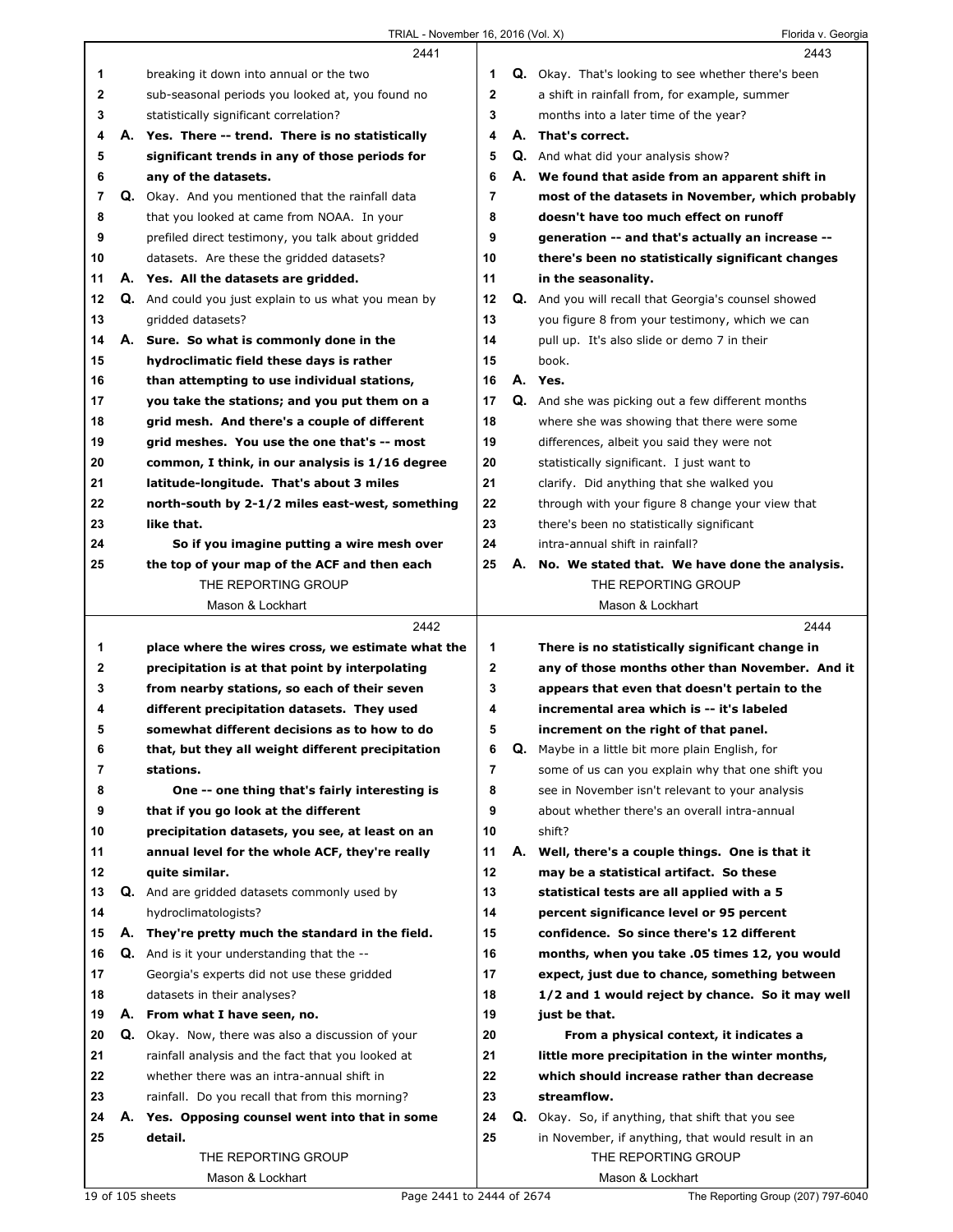|             |    | 2445                                                                                  |        |    | 2447                                                                       |
|-------------|----|---------------------------------------------------------------------------------------|--------|----|----------------------------------------------------------------------------|
| 1           |    | increase in streamflow rather than a decrease in                                      | 1      |    | in the basin as Georgia's experts contend?                                 |
| $\mathbf 2$ |    | streamflow?                                                                           | 2      |    | A. Yes, we did.                                                            |
| 3           |    | A. Exactly.                                                                           | 3      |    | <b>Q.</b> And what did you find?                                           |
| 4           |    | Q. Okay. Now, they also showed you a chart from                                       | 4      |    | A. We found that the recent droughts are by no means                       |
| 5           |    | Mr. -- I don't know if I'm pronouncing this                                           | 5      |    | exceptional. There are a number of years which                             |
| 6           |    | correctly, but Mr. Zeng's testimony, which is in                                      | 6      |    | had low -- lower precipitation, and much lower                             |
| 7           |    | the binder that you still have in front of you                                        | 7      |    | in the case of 1954. We also have looked at work                           |
| 8           |    | that counsel gave you. It's page 52 of his --                                         | 8      |    | done in the paleoclimatology field; and there is                           |
| 9           |    | A. Yes, I have it.                                                                    | 9      |    | a paper -- I think Peterson is the primary                                 |
| 10          |    | Q. -- prefiled direct testimony.                                                      | 10     |    | author -- in environmental research letters where                          |
| 11          |    | A. I have it.                                                                         | 11     |    | they state that the instrumental period of                                 |
| 12          |    | <b>Q.</b> And, again, I just want to confirm or just ask                              | 12     |    | record -- and they very specifically state for                             |
| 13          |    | you; is there anything about this analysis that                                       | 13     |    | the ACF Basin -- is particularly benign or wet                             |
| 14          |    | they showed you that changes your conclusion                                          | 14     |    | relative to the last 350 years.                                            |
| 15          |    | regarding whether there's been a significant                                          | 15     |    | MS. WINE: Your Honor, if I may                                             |
| 16          |    | intra-annual shift that has meaning in this case?                                     | 16     |    | approach, I would like to hand out a                                       |
| 17          | А. | No. As near as I can tell, this is completely                                         | 17     |    | demonstrative.                                                             |
| 18          |    | flawed on two different levels. One is I was                                          | 18     |    | SPECIAL MASTER LANCASTER: Sure.                                            |
| 19          |    | never able to get an explanation from opposing                                        | 19     |    | BY MS. WINE:                                                               |
| 20          |    | counsel of what 95th percentile means, nor does                                       | 20     |    | <b>Q.</b> Sir, we have handed out a demonstrative that I                   |
| 21          |    | there appear to be any explanation in this                                            | 21     |    | will represent at least the bottom portion of it                           |
| 22          |    | particular prefiled direct.                                                           | 22     |    | with the colored lines going up is directly from                           |
| 23          |    | I take it to mean that it is the largest or                                           | 23     |    | Dr. Bedient, Georgia's expert -- is from his                               |
| 24          |    | the upper 95th percentile of all of the                                               | 24     |    | materials that he produced along with his                                  |
| 25          |    | precipitation events. But that would mean that                                        | 25     |    | prefiled direct testimony. And then you have                               |
|             |    | THE REPORTING GROUP                                                                   |        |    | THE REPORTING GROUP                                                        |
|             |    | Mason & Lockhart                                                                      |        |    | Mason & Lockhart                                                           |
|             |    | 2446                                                                                  |        |    |                                                                            |
|             |    |                                                                                       |        |    | 2448                                                                       |
| 1           |    | it's 5 percent of the total years in those                                            | 1      |    | added some precipitation data to this.                                     |
| 2           |    | increments, which are only about four or five                                         | 2      |    | I was wondering, sir, if you could explain to                              |
| 3           |    | years, in which case they're comparing four                                           | 3      |    | the Court what you're showing here and what the                            |
| 4           |    |                                                                                       | 4      |    |                                                                            |
| 5           |    | years, four values from one set with three in the<br>other.                           | 5      |    | relevance is to your analysis.<br>And if it would be helpful, we have a    |
| 6           |    |                                                                                       |        |    |                                                                            |
| 7           |    | In any case, we tested statistical<br>significance ourselves; there is no statistical | 6<br>7 |    | pointer; and you could get up. I'm not sure<br>what's easier for you, sir. |
| 8           |    |                                                                                       | 8      |    |                                                                            |
| 9           |    | significance.<br>The other thing is Climate Division 7 and                            | 9      |    | Would you like a pointer?<br>A. Sure.                                      |
| 10          |    | 4 -- first off, climate divisions are                                                 | 10     |    | MS. WINE: Is that okay, your Honor, if                                     |
| 11          |    | antiquated -- that that is a way of breaking up                                       | 11     |    | he comes around and uses a pointer with the                                |
| 12          |    | the country that used to be used by NCDC for some                                     | 12     |    | big screen?                                                                |
| 13          |    | historical reason, which is a NOAA agency. For                                        | 13     |    | THE WITNESS: Okay?                                                         |
| 14          |    | historical reasons, they still produce these                                          | 14     | А. | Do I need a mike or -- so the reporter can hear                            |
| 15          |    | datasets. But if you look at where the climate                                        | 15     |    | me?                                                                        |
| 16          |    | conditions are, they aren't even entirely within                                      | 16     |    | <b>Q.</b> I think you just need to talk really loudly.                     |
| 17          |    | the ACF Basin.                                                                        | 17     | А. | Okay. So what we have here is the annual                                   |
| 18          |    | So it's not at all clear. From a statistical                                          | 18     |    | precipitation. And this is from one of the seven                           |
| 19          |    | standpoint the analysis is flawed. And it's for                                       | 19     |    | datasets we looked at. In particular it's the                              |
| 20          |    | locations the relevance of which the ACF is not                                       | 20     |    | one that NOAA itself produces.                                             |
| 21          |    | at all clear.                                                                         | 21     |    | This is 40 inches per year is the red line.                                |
| 22          |    | Q. Okay. Thank you.                                                                   | 22     |    | And you will see 40 inches per year, the drought                           |
| 23          |    | Now, through your rainfall analysis, did you                                          | 23     |    | years in 2000 and -- what is that, about '8, '9,                           |
| 24          |    | analyze whether the recent droughts in the ACF                                        | 24     |    | or so goes slightly below that. It's barely                                |
| 25          |    | Basin are more severe than the historic droughts                                      | 25     |    | touched by these years, so there's three years in                          |
|             |    | THE REPORTING GROUP                                                                   |        |    | THE REPORTING GROUP                                                        |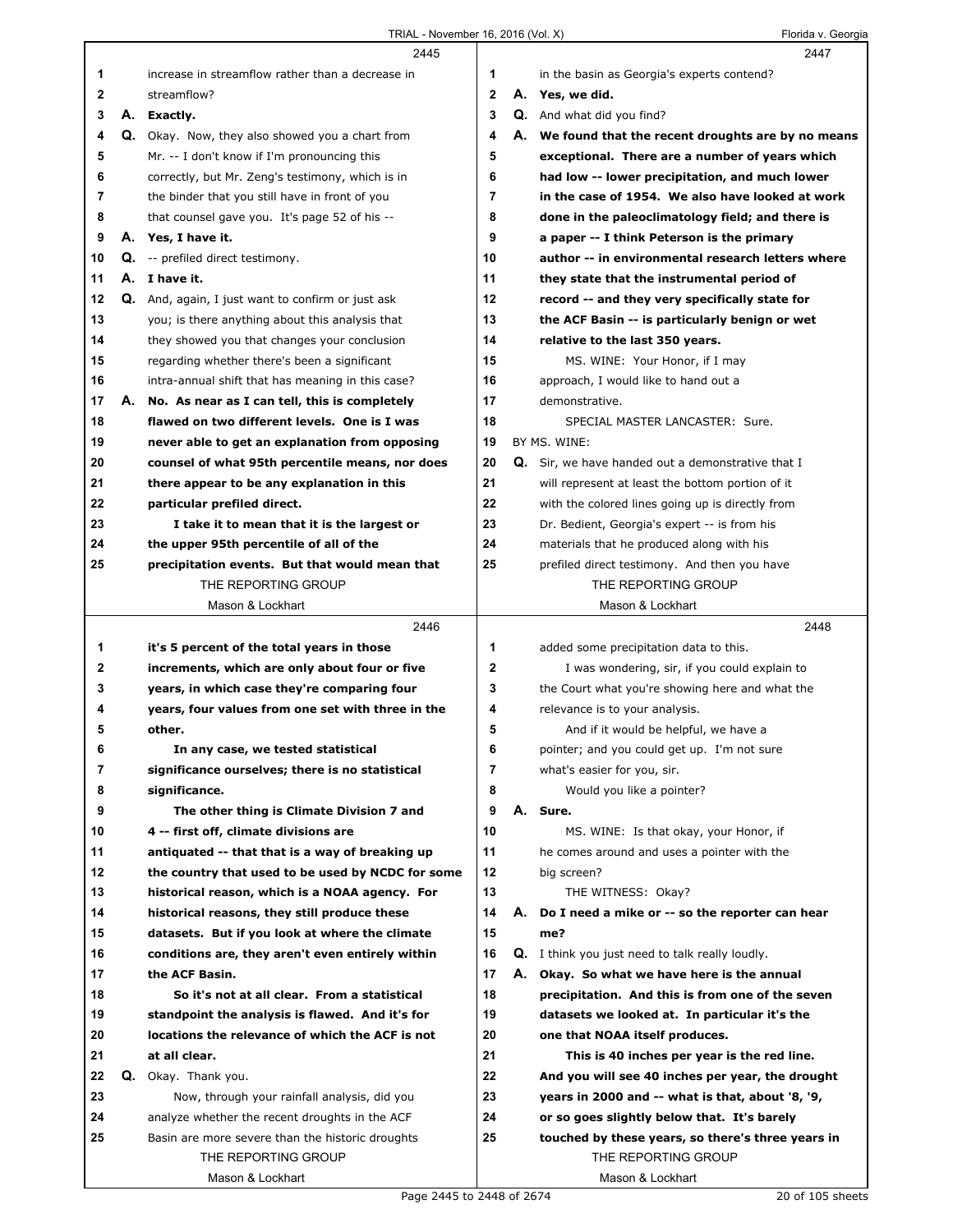|    |    | 2449                                                       |                |    | 2451                                                 |
|----|----|------------------------------------------------------------|----------------|----|------------------------------------------------------|
| 1  |    | here that -- you have got another one here. And            | 1              |    | through the '30's. Then the temperatures dropped     |
| 2  |    | I won't attempt from memory to say which in                | $\mathbf{2}$   |    | through about the '60's or so, and then they         |
| 3  |    | particular they are.                                       | 3              |    | started sort of coming back up a bit.                |
| 4  |    | This is 1954; I can tell you that. And in                  | 4              |    | So if you take the whole period over the ACF,        |
| 5  |    | the '30's, we have got three years clustered in            | 5              |    | you actually get downtrends.                         |
| 6  |    | here. So by no means of the imagination are                | 6              |    | If you look at post-1970 where the regional          |
| 7  |    | these recent years in any way unprecedented.               | $\overline{7}$ |    | trend has come up a bit, some of the datasets --     |
| 8  |    | Plotted down here is Professor Bedient's plot              | 8              |    | and it's about a quarter to a third -- show          |
| 9  |    | of the number of days in each year where the flow          | 9              |    | statistical significance. The others don't show      |
| 10 |    | was below. And the blue lines, which are the               | 10             |    | anything.                                            |
| 11 |    | highest bumps, is 6,000 cfs. It turns out the              | 11             |    | Now, from the standpoint of solar radiation,         |
| 12 |    | other ones are just smaller amounts.                       | 12             |    | it's this temperature range that is more             |
| 13 |    | What you see is, is if you go along here for               | 13             |    | important. One of the datasets shows a decrease      |
| 14 |    | these earlier droughts back in the '20's and               | 14             |    | in the temperature range post-1970. And the          |
| 15 |    | '30's -- and this is all at Chattahoochee Gage --          | 15             |    | reason is that the minimum temperatures are going    |
| 16 |    | there were 40, 50, about 60 in 1954, the drought           | 16             |    | up more rapidly than the maximum, so the range       |
| 17 |    | of record, days on which the flow was below 6,000          | 17             |    | narrows. That implies less solar radiation.          |
| 18 |    | cfs. That has just shot up during the recent               | 18             |    | That's only in one of the datasets. Most of          |
| 19 |    | drought until now where we have 180 days, even             | 19             |    | them -- in which case you get reduced                |
| 20 |    | higher than that, we're up to 250 days, over half          | 20             |    | evapotranspiration, which would imply more           |
| 21 |    | of the year where the flows are below 6,000.               | 21             |    | runoff. Most of the datasets say no statistical      |
| 22 |    | There is simply no way that you can explain                | 22             |    | significance, which implies neutral with respect     |
| 23 |    | that by the fact that the precipitation was here           | 23             |    | to runoff.                                           |
| 24 |    | about 10 inches below the long-term average.               | 24             |    | Q. Thank you.                                        |
| 25 |    | Something is going on here that is not related to          | 25             |    | SPECIAL MASTER LANCASTER: Excuse me,                 |
|    |    | THE REPORTING GROUP                                        |                |    | THE REPORTING GROUP                                  |
|    |    |                                                            |                |    |                                                      |
|    |    |                                                            |                |    |                                                      |
|    |    | Mason & Lockhart                                           |                |    | Mason & Lockhart                                     |
|    |    | 2450                                                       |                |    | 2452                                                 |
| 1  |    | the precipitation variability.                             | 1              |    | counsel. How much longer do you think you'll         |
| 2  |    | <b>Q.</b> Thank you. Now, sir, I would like to talk in a   | $\mathbf 2$    |    | be?                                                  |
| 3  |    | little bit more detail about your analysis of              | 3              |    | MS. WINE: I probably have about 10                   |
| 4  |    | temperature and evapotranspiration. So for your            | 4              |    | minutes. Would you like to take a break now?         |
| 5  |    | temperature analysis, is it correct that you used          | 5              |    | SPECIAL MASTER LANCASTER: I think we                 |
| 6  |    | the same seven gridded datasets that you did for           | 6              |    | should.                                              |
| 7  |    | the precipitation analysis?                                | 7              |    | MS. WINE: Okay. That would be great.                 |
| 8  |    | A. Yes, we did.                                            | 8              |    | (Time Noted: 10:28 a.m.)                             |
| 9  |    | <b>Q.</b> And I think you already said earlier that to the | 9              |    | (Recess Called)                                      |
| 10 |    | extent there was any trend in temperature and              | 10             |    | (Time Noted: 10:40 a.m.)                             |
| 11 |    | evapotranspiration, it was one that would                  | 11             |    | BY MS. WINE:                                         |
| 12 |    | actually suggest an increase in streamflow and             | 12             |    | Q. Dr. Lettenmaier, before the break we were talking |
| 13 |    | not a decrease in streamflow; is that right?               | 13             |    | about your temperature analysis. And I just want     |
| 14 | А. | Well, you have to be a little careful in the               | 14             |    | to ask you a question about a term you used in       |
| 15 |    | interpretation because, as I said, solar                   | 15             |    | your prefiled direct testimony. The term is          |
| 16 |    | radiation is the primary driver of                         | 16             |    | warming hole. Do you recall using that term?         |
| 17 |    | evapotranspiration. So if you look at the                  | 17             |    | A. Yes, I do.                                        |
| 18 |    | different datasets, most of them show --                   | 18             |    | <b>Q.</b> And what does that term mean?              |
| 19 |    | essentially all of them show either downward               | 19             | А. | So this is a term that's been used by a number --    |
| 20 |    | trends or no trend in temperature when you take            | 20             |    | in a number of other studies far predating my        |
| 21 |    | the entire 100 years.                                      | 21             |    | work on this case. And it simply refers to the       |
| 22 |    | Okay. That perhaps is a little deceptive;                  | 22             |    | fact that over the southeastern U.S. there has       |
| 23 |    | but it follows what we know about climate in               | 23             |    | been less or actually no warming than over the       |
| 24 |    | the -- across the U.S. and the Southeast in                | 24             |    | rest of the country. And I think somebody            |
| 25 |    | particular in that there was a warming period              | 25             |    | actually thought the term doughnut hole maybe was    |
|    |    | THE REPORTING GROUP<br>Mason & Lockhart                    |                |    | THE REPORTING GROUP<br>Mason & Lockhart              |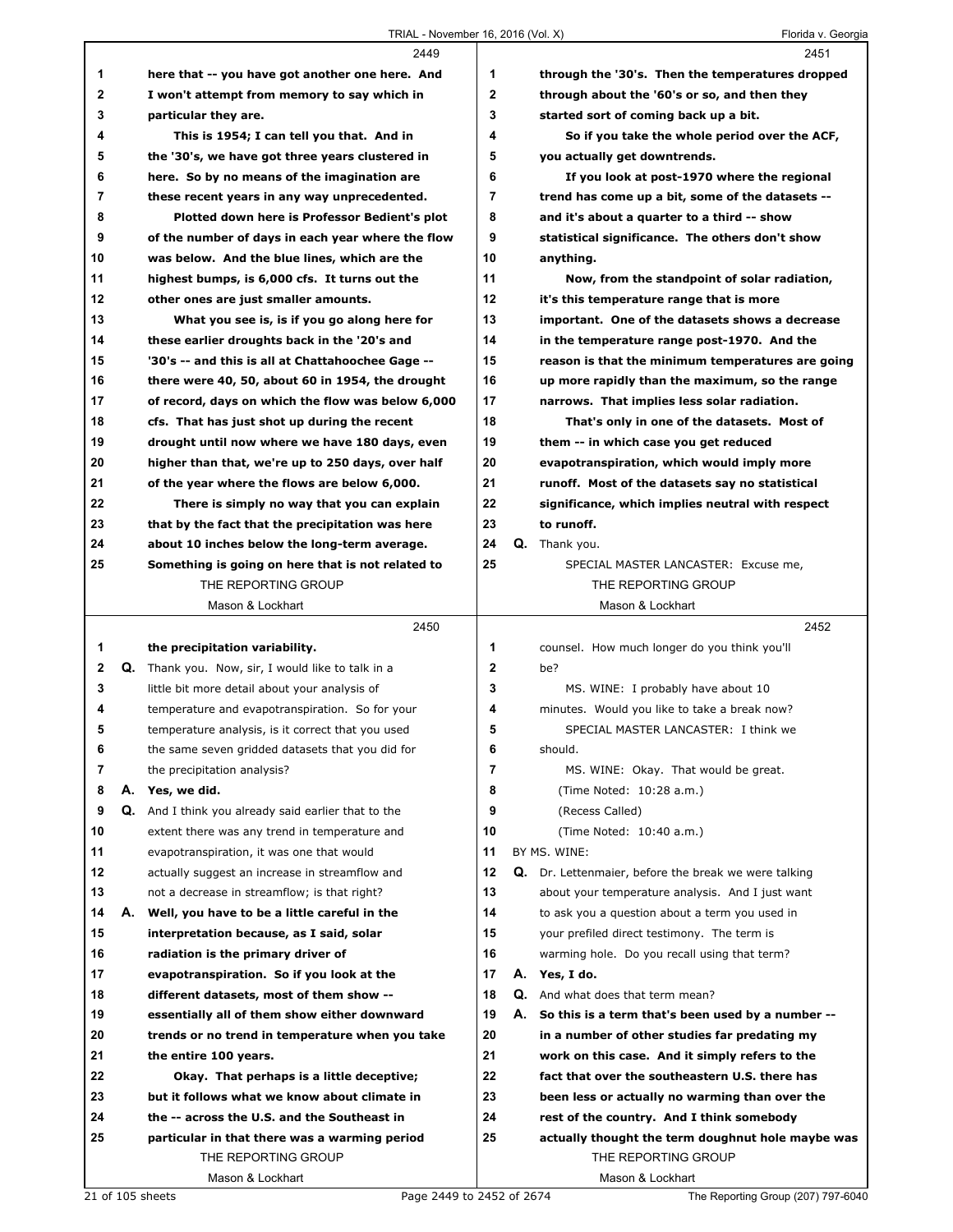|              |    | 2453                                                                                                  |                   | 2455                                                                |
|--------------|----|-------------------------------------------------------------------------------------------------------|-------------------|---------------------------------------------------------------------|
| 1            |    | better.                                                                                               | 1                 | treatment control experiment where the model is                     |
| $\mathbf{2}$ |    | But if you go look at -- there is a figure, I                                                         | $\mathbf{2}$      | actually the control relative to climate, because                   |
| 3            |    | think in my report -- and I don't remember if                                                         | 3                 | nothing -- the climate is the same in the model                     |
| 4            |    | it's in prefiled direct -- where it shows an                                                          | 4                 | as it is in the observations. And then the                          |
| 5            |    | absence of statistically significant changes in                                                       | 5                 | observations are actually the treatment.                            |
| 6            |    | temperature over an area of the Southeast, which                                                      | 6                 | Anything that man has done other than climate                       |
| 7            |    | actually pushes sort of west of the Great Plains                                                      | $\overline{7}$    | that would affect the streamflow are recorded in                    |
| 8            |    | and up into sort of the corn belt.                                                                    | 8                 | the observations.                                                   |
| 9            |    | And the Southeast is almost the southeast                                                             | 9                 | So by looking at the difference, we can go                          |
| 10           |    | quadrant of the U.S.                                                                                  | 10                | see what man's effect on that basin has been.                       |
| 11           |    | <b>Q.</b> So the warming hole or the doughnut hole is                                                 | 11                | <b>Q.</b> And so in your modeling work for the climate              |
| 12           |    | actually a hole in the southeastern part of the                                                       | 12                | variables, you used the same variables that we                      |
| 13           |    | country where we're not seeing the warming trends                                                     | 13                | actually see -- saw in actuality; is that                           |
| 14           |    | that we might be seeing elsewhere?                                                                    | 14                | correct?                                                            |
| 15           | А. | Exactly. And, again, I'm from the West; and very                                                      | 15                | A. That's correct. It's the gridded data.                           |
| 16           |    | substantial warming has been observed. We have                                                        | 16                | Q. Okay.                                                            |
| 17           |    | actually written on that about the effect on the                                                      | 17                | A. The gridded data essentially.                                    |
| 18           |    | snow pack. So in the Southeast it's much more                                                         | 18                | Q. And what model did you use in order to do this                   |
| 19           |    | muted, if present at all.                                                                             | 19                | rainfall --                                                         |
| 20           |    | <b>Q.</b> And what is the relevance of this warming hole to                                           | 20                | A. So --                                                            |
| 21           |    | vour conclusions here in this case?                                                                   | 21                | <b>Q.</b> -- analysis -- rainfall runoff analysis?                  |
| 22           |    | A. Well, it's simply consistent with our finding                                                      | 22                | A. So there's two models. One, we looked at                         |
| 23           |    | that there's not been much going on with                                                              | 23                | Dr. Hornberger's results from PRMS. We simply                       |
| 24           |    | temperature.                                                                                          | 24                | were provided with his output. We did nothing                       |
| 25           |    | Q. In the area of the ACF Basin?                                                                      | 25                | else with that.                                                     |
|              |    | THE REPORTING GROUP                                                                                   |                   | THE REPORTING GROUP                                                 |
|              |    | Mason & Lockhart                                                                                      |                   | Mason & Lockhart                                                    |
|              |    |                                                                                                       |                   |                                                                     |
|              |    |                                                                                                       |                   |                                                                     |
|              |    | 2454                                                                                                  |                   | 2456                                                                |
| 1            |    | A. In the area of the ACF.                                                                            | 1                 | The variable infiltration capacity, or VIC                          |
| 2<br>3       | Q. | Okay. Now, sir, you were asked a number of                                                            | $\mathbf{2}$<br>3 | model, which was developed by my group when I was                   |
| 4            |    | questions this morning regarding your residual                                                        | 4                 | at University of Washington and Princeton                           |
| 5            |    | analysis; is that correct?<br>A. That's correct.                                                      | 5                 | University some 20-plus years ago, is used in                       |
|              |    |                                                                                                       |                   | four of the datasets. It's a slightly different                     |
| 6<br>7       | Q. | And am I correct that your residual analysis was<br>looking at rainfall runoff, and it was looking at | 6<br>7            | form.<br>So there were a total of five different                    |
| 8            |    | the difference between modeled streamflow, so                                                         | 8                 | datasets from which we were able to calculate                       |
| 9            |    | what you would expect streamflow to be, versus                                                        | 9                 |                                                                     |
| 10           |    | observed streamflow, what the streamflow actually                                                     | 10                | residuals. Four of them based on VIC, one of<br>them based on PRMS. |
| 11           |    | was. Is that what your residual analysis was                                                          | 11                | Q. And this VIC model that you used, as you just                    |
| 12           |    | looking at?                                                                                           | 12                | said, it was developed a long time ago not for                      |
| 13           |    | MS. ALLON: Your Honor, these are all                                                                  | 13                | purposes of this litigation?                                        |
| 14           |    | leading questions.                                                                                    | 14                | A. That's correct.                                                  |
| 15           |    | These are all leading questions, your                                                                 | 15                | Q. Okay. And were -- there were some questions this                 |
| 16           |    | Honor.                                                                                                | 16                | morning about whether the results of your                           |
| 17           |    | MS. WINE: I'm just trying to summarize                                                                | 17                | rainfall runoff modeling and Dr. Hornberger's                       |
| 18           |    | from this morning.                                                                                    | 18                | rainfall runoff modeling analysis were                              |
| 19           |    | BY MS. WINE:                                                                                          | 19                | consistent. In your view were they consistent?                      |
| 20           |    | Q. But let me just ask you; can you please explain                                                    | 20                | A. If you look on an annual basis -- and whichever                  |
| 21           |    | what your residual analysis looked at in terms of                                                     | 21                | figure it is; and we may want to go pull it up --                   |
| 22           |    | streamflow.                                                                                           | 22                | but the panels that show on an annual basis PRMS                    |
| 23           |    | A. Sure. So let me put it in a slightly different                                                     | 23                | residuals and they show VIC residuals for                           |
| 24           |    | way than I was able to earlier on. You can view                                                       | 24                | something called the Livneh dataset -- it happens                   |
| 25           |    | the residuals analysis as being analogous to a                                                        | 25                | the Livneh datasets were used as the inputs to                      |
|              |    | THE REPORTING GROUP                                                                                   |                   | THE REPORTING GROUP                                                 |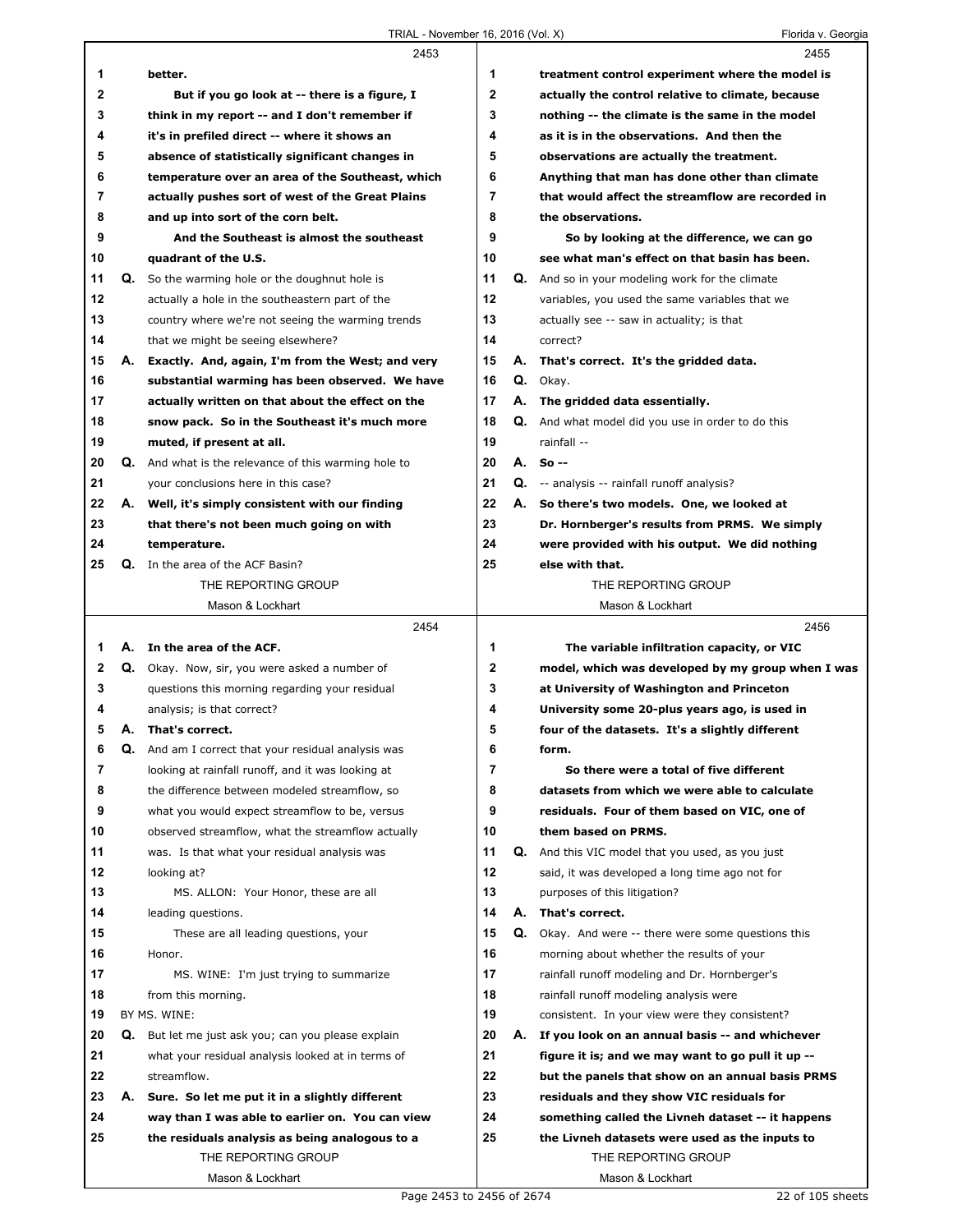|          |    | 2457                                                                                            |                         |    | 2459                                                                                               |
|----------|----|-------------------------------------------------------------------------------------------------|-------------------------|----|----------------------------------------------------------------------------------------------------|
| 1        |    | the Hornbergerer PRMS analysis, so the inputs are                                               | 1                       |    | showed you during cross.                                                                           |
| 2        |    | the same. Those residuals on an annual basis                                                    | $\overline{\mathbf{2}}$ |    | A. Yes.                                                                                            |
| 3        |    | look surprisingly similar given that they spent                                                 | 3                       |    | Q. And do you recall this chart at the bottom of the                                               |
| 4        |    | considerable effort implementing the model.                                                     | 4                       |    | page?                                                                                              |
| 5        |    | I think you need the panel that's got --                                                        | 5                       |    | A. Yes.                                                                                            |
| 6        |    | that's got all the model results, the 7 by 3                                                    | 6                       |    | Q. She focused you in, I believe, on 1940 and drew a                                               |
| 7        |    | panel -- no, not that one. It's going to be the                                                 | 7                       |    | rough circle around where 1940 is and asked if                                                     |
| 8        |    | next one. It's going to be two figures on from                                                  | 8                       |    | looking at the lines on this chart of 1940, if that                                                |
| 9        |    | there.                                                                                          | 9                       |    | changed your analysis in any way. Does it, sir?                                                    |
| 10       |    | They look very similar on an annual basis,                                                      | 10                      |    | A. No. I mean, she pointed out, which is correct,                                                  |
| 11       |    | which suggests that the VIC model, despite the                                                  | 11                      |    | that the VIC model results -- she didn't quite                                                     |
| 12       |    | fact that it wasn't calibrated specifically for                                                 | 12                      |    | point it out this way, but tend to be higher,                                                      |
| 13       |    | this study, gives about the same residuals on an                                                | 13                      |    | give numbers that are higher.                                                                      |
| 14       |    | annual basis. And I emphasize the "on an annual                                                 | 14                      |    | If you look at the orange line, which is                                                           |
| 15       |    | basis".                                                                                         | 15                      |    | actually PRMS, it's much closer to the black than                                                  |
| 16       |    | Q. And, sir, you, I believe, have your prefiled                                                 | 16                      |    | the -- than the VIC one. Not terribly surprising                                                   |
| 17       |    | direct testimony. It's actually -- actually,                                                    | 17                      |    | since a lot of effort was put into calibrating                                                     |
| 18       |    | let's look at your report, which is FX-793, which                                               | 18                      |    | the PRMS model, whereas, the VIC model came with                                                   |
| 19       |    | is what counsel showed you.                                                                     | 19                      |    | basically off-the-shelf parameters.                                                                |
| 20       |    | A. Yes.                                                                                         | 20                      |    | The important point is that the variations                                                         |
| 21       |    | Q. So she had showed you page 38, which is what                                                 | 21                      |    | from year to year and the long-term trend in the                                                   |
| 22       |    | Mr. Walton just put up on the screen. Could you                                                 | 22                      |    | residuals are very similar. In fact, PRMS gave,                                                    |
| 23       |    | let us know what you were just referring to in                                                  | 23                      |    | I believe it was 3925; and the average across all                                                  |
| 24       |    | your answer.                                                                                    | 24                      |    | of them was 3800. So the models are giving about                                                   |
| 25       |    | A. Sure. I'm sorry. Prefiled direct -- do we have                                               | 25                      |    | the same estimate in the residuals.                                                                |
|          |    | THE REPORTING GROUP                                                                             |                         |    | THE REPORTING GROUP                                                                                |
|          |    | Mason & Lockhart                                                                                |                         |    | Mason & Lockhart                                                                                   |
|          |    |                                                                                                 |                         |    |                                                                                                    |
|          |    |                                                                                                 |                         |    |                                                                                                    |
|          |    | 2458                                                                                            |                         |    | 2460<br>The reason is is that if there's a bit of                                                  |
| 1<br>2   |    | different page numbers here?                                                                    | 1<br>2                  |    |                                                                                                    |
| 3        |    | <b>Q.</b> Yes. They're at the top right.<br>A. I guess I better use the one out of the leaflet. | 3                       |    | offset, which could be removed via very laborious                                                  |
| 4        |    |                                                                                                 | 4                       |    | process of calibration in the VIC model, all that                                                  |
| 5        |    | <b>Q.</b> Sorry. I'm in your report, I'm sorry, FX-793.                                         | 5                       |    | does is reduces an offset. And the slope or the<br>trend line which gives you the 3800 is going to |
|          |    | A. Okay. FX-793.                                                                                |                         |    |                                                                                                    |
| 6<br>7   | Q. | Okay. And page number?                                                                          | 6<br>7                  |    | come out being about the same.                                                                     |
|          |    | 38 is what she was showing you.                                                                 |                         |    | <b>Q.</b> All right, sir. I would like to put up one other                                         |
| 8        |    | A. Yes. She was showing 38, but I was referring to                                              | 8                       |    | table. And this is going to be table 1 from                                                        |
| 9<br>10  |    | 40.                                                                                             | 9<br>10                 |    | Dr. Hornberger's prefiled direct.                                                                  |
|          |    | <b>Q.</b> Page 40?                                                                              |                         |    | A. Sure.                                                                                           |
| 11<br>12 |    | A. I believe. Isn't that the residuals?                                                         | 11<br>12                |    | <b>Q.</b> Page 20.                                                                                 |
|          |    | No. It is 42, actually.                                                                         | 13                      |    | MS. WINE: And, Mr. Walton, if you                                                                  |
| 13<br>14 |    | <b>Q.</b> Okay. Just let us know what this is showing and                                       |                         |    | could, would you put that up on the screen.                                                        |
|          |    | what -- the consistency between your analysis --                                                | 14                      |    | A. Which one in my folder -- oh, Hornberger direct.                                                |
| 15       | Q. | A. Yes.                                                                                         | 15<br>16                |    | And which page number?                                                                             |
| 16       | А. | -- and Dr. Hornberger's.                                                                        | 17                      |    | <b>Q.</b> It's page 20, table 1, in Dr. Hornberger's                                               |
| 17       |    | If we look at the left panel, lower left, which                                                 |                         |    | prefiled direct.                                                                                   |
| 18<br>19 |    | is panel M, okay, that is PRMS. If you look at                                                  | 18<br>19                |    | MS. WINE: Mr. Walton, do you have that?<br>A. Okay. I have it.                                     |
| 20       |    | panel D, which is Livneh and VIC, those patterns                                                | 20                      | Q. |                                                                                                    |
|          |    | are really quite similar on an annual basis.                                                    | 21                      |    | Let's just wait a moment so we can get it pulled                                                   |
| 21<br>22 |    | That was my point. On an annual basis, when                                                     | 22                      |    | up on the screen.                                                                                  |
|          |    | using the same coordinates, the VIC model and                                                   |                         |    | MS. WINE: Jon -- Mr. Walton, will you                                                              |
| 23       |    | PRMS are pretty similar.                                                                        | 23<br>24                |    | just blow that up, that table?                                                                     |
| 24<br>25 |    | Q. Okay. And now, sir, if you could turn back to                                                | 25                      |    | BY MS. WINE:                                                                                       |
|          |    | page 38, which is the page that Georgia's counsel<br>THE REPORTING GROUP                        |                         |    | Q. Now, Dr. Lettenmaier, this is a table that comes<br>THE REPORTING GROUP                         |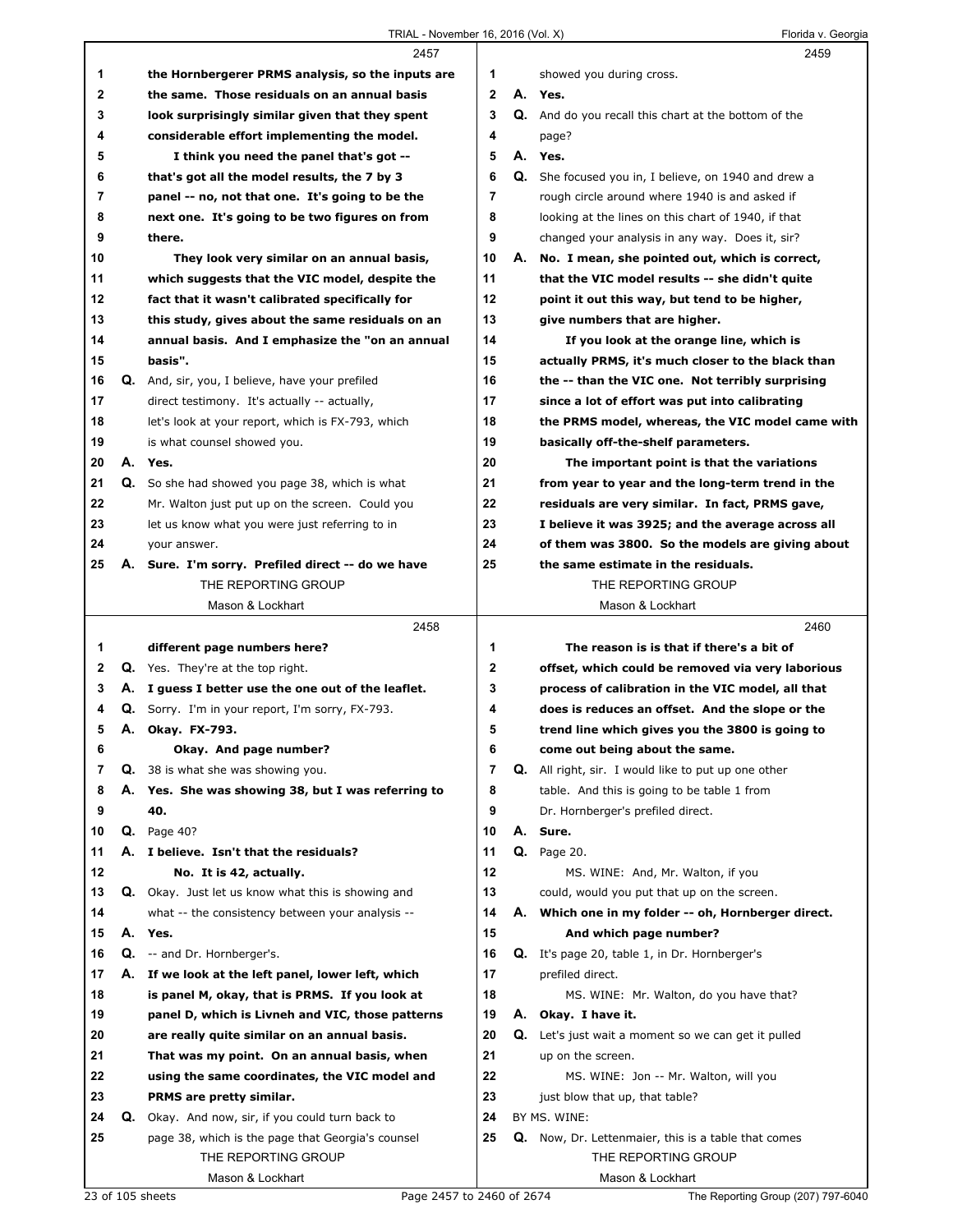|          |    | 2461                                                                                   |                  |    | 2463                                                                                            |
|----------|----|----------------------------------------------------------------------------------------|------------------|----|-------------------------------------------------------------------------------------------------|
| 1        |    | from Dr. Hornberger's prefiled direct testimony.                                       | 1                |    | look at the following year, which is only 3.3                                                   |
| 2<br>3   |    | Is this a table that you're familiar with?<br>A. Yes, I am.                            | $\mathbf 2$<br>3 |    | inches below the long-term -- I'm sorry. I may                                                  |
| 4        |    | Q. And, sir, could you explain what is being                                           | 4                |    | not have that quite right. But it's only                                                        |
| 5        |    | depicted in this table.                                                                | 5                |    | slightly below the long-term mean. It's got<br>about the same. Way lower flows for the same low |
| 6        |    | And, again, if you need to use the pointer,                                            | 6                |    | precipitation.                                                                                  |
| 7        |    | if the Judge is okay with that, you can come                                           | $\overline{7}$   |    | So what Georgia's experts have tried to argue                                                   |
| 8        |    | around.                                                                                | 8                |    | is that, well, this is all about just dry                                                       |
| 9        | А. | Sure. I think that would be best.                                                      | 9                |    | periods. Dry periods, low streamflow. Of                                                        |
| 10       |    | MS. WINE: Is that okay, your Honor?                                                    | 10               |    | course, that's true. Low precipitation, low                                                     |
| 11       |    | SPECIAL MASTER LANCASTER: As long as he                                                | 11               |    | streamflow. But how much is the question?                                                       |
| 12       |    | keeps his voice up.                                                                    | 12               |    | And what's happened is the signal has been                                                      |
| 13       |    | MS. WINE: Okay.                                                                        | 13               |    | greatly amplified during these dry periods. This                                                |
| 14       |    | BY MS. WINE:                                                                           | 14               |    | is just another way of looking at the previous                                                  |
| 15       |    | Q. Please speak loudly, Dr. Lettenmaier.                                               | 15               |    | visual which showed the number of years below a                                                 |
| 16       | А. | Okay. Usually that's not a problem, but --                                             | 16               |    | threshold. Same signal. These recent droughts                                                   |
| 17       |    | people are usually telling me to quiet down.                                           | 17               |    | have a way bigger streamflow response, meaning                                                  |
| 18       |    | I think it's easiest to look at the lowest                                             | 18               |    | low streamflow response, than the ones earlier on                                               |
| 19       |    | part of the table, first, all of which is for                                          | 19               |    | record.                                                                                         |
| 20       |    | annual. And what this is showing are two                                               | 20               |    | Q. And, sir, what does that way bigger response tell                                            |
| 21       |    | droughts, 1954 and 1955, way back in the record,                                       | 21               |    | you about whether or not it's climate variables                                                 |
| 22       |    | and 2011-2012, more recently. And what you see,                                        | 22               |    | such as rainfall and temperature that are                                                       |
| 23       |    | annual precipitation, 1954, 30.8. That was the                                         | 23               |    | impacting the lower streamflows that we're                                                      |
| 24       |    | drought of record in terms of precipitation;                                           | 24               |    | seeing?                                                                                         |
| 25       |    | about 40 for the subsequent year, which also, if                                       | 25               |    | A. We have already established that there's nothing                                             |
|          |    | THE REPORTING GROUP                                                                    |                  |    | THE REPORTING GROUP                                                                             |
|          |    | Mason & Lockhart                                                                       |                  |    | Mason & Lockhart                                                                                |
|          |    |                                                                                        |                  |    |                                                                                                 |
|          |    | 2462                                                                                   |                  |    | 2464                                                                                            |
| 1        |    | you remember the previous plot, is right down                                          | 1                |    | exceptional about these recent droughts. So                                                     |
| 2        |    | near that orange line. We look at the annual                                           | $\mathbf{2}$     |    | something has to be amplifying the signal. And,                                                 |
| 3        |    | streamflow, 14,000 in 1954. And then the second                                        | 3                |    | you know, Georgia has made an argument about land                                               |
| 4        |    | year where you would expect it to be affected by                                       | 4                |    | cover change, other kinds of land cover change,                                                 |
| 5        |    | the very dry year, it was still 11,000, okay.                                          | 5                |    | for instance, urban. We don't dispute that                                                      |
| 6        |    | These are the two combined years that I believe                                        | 6                |    | urbanization increases streamflow. But that                                                     |
| 7        |    | are the driest of record.                                                              | 7                |    | actually makes the problem better. The problem                                                  |
| 8        |    | Now, if you look at 2011-2012, with higher                                             | 8                |    | would be even worse if there weren't an urban                                                   |
| 9        |    | precipitation, below normal by about 8 inches or                                       | 9                |    | contribution. So it doesn't explain it.                                                         |
| 10       |    | so in both cases, and you look at the -- and you                                       | 10               |    | The only thing that's leftover                                                                  |
| 11       |    | look at the streamflow, you find 9796 the first                                        | 11               |    | realistically -- you could argue reservoirs; and                                                |
| 12       |    | year, 7599 the second. They're way lower even                                          | 12               |    | you could very quickly figure out that the                                                      |
| 13       |    | though the precipitation was higher.                                                   | 13               |    | reservoirs would have to be huge compared to what                                               |
| 14       |    | The upper lines or entries here are basically                                          | 14               |    | they are to hold back the water and keep it out                                                 |
| 15       |    | the same thing except they compare summer,                                             | 15               |    | of the stream. The only other thing is Georgia's                                                |
| 16       |    | defined as the four-month period June through                                          | 16               |    | consumptive use.                                                                                |
| 17       |    | September, precipitation, '54-'55, 2011-2012.                                          | 17               | Q. | Thank you, sir.                                                                                 |
| 18<br>19 |    | And it shows basically the same thing.<br>I mean, if you look at the first year, 1954, | 18<br>19         |    | RECROSS-EXAMINATION<br>BY MS. ALLON:                                                            |
| 20       |    | a little -- close to 9,000 cfs in the summer                                           | 20               |    | <b>Q.</b> Dr. Lettenmaier, I would like to turn to page 2                                       |
| 21       |    | flow. And the second year following the                                                | 21               |    | of your direct testimony.                                                                       |
| 22       |    | exceptionally dry 1954 is 9500.                                                        | 22               |    | A. Yes, I have it.                                                                              |
| 23       |    | Now, look at 2011. It's only about 60                                                  | 23               |    | <b>Q.</b> And in paragraph 2e at the bottom of the page --                                      |
| 24       |    | percent of the same amount given -- even given                                         | 24               |    | A. Yes?                                                                                         |
| 25       |    | that the precipitation was higher. And if you                                          | 25               |    | <b>Q.</b> -- you testify that between 1950 and 2015                                             |
|          |    | THE REPORTING GROUP                                                                    |                  |    | THE REPORTING GROUP                                                                             |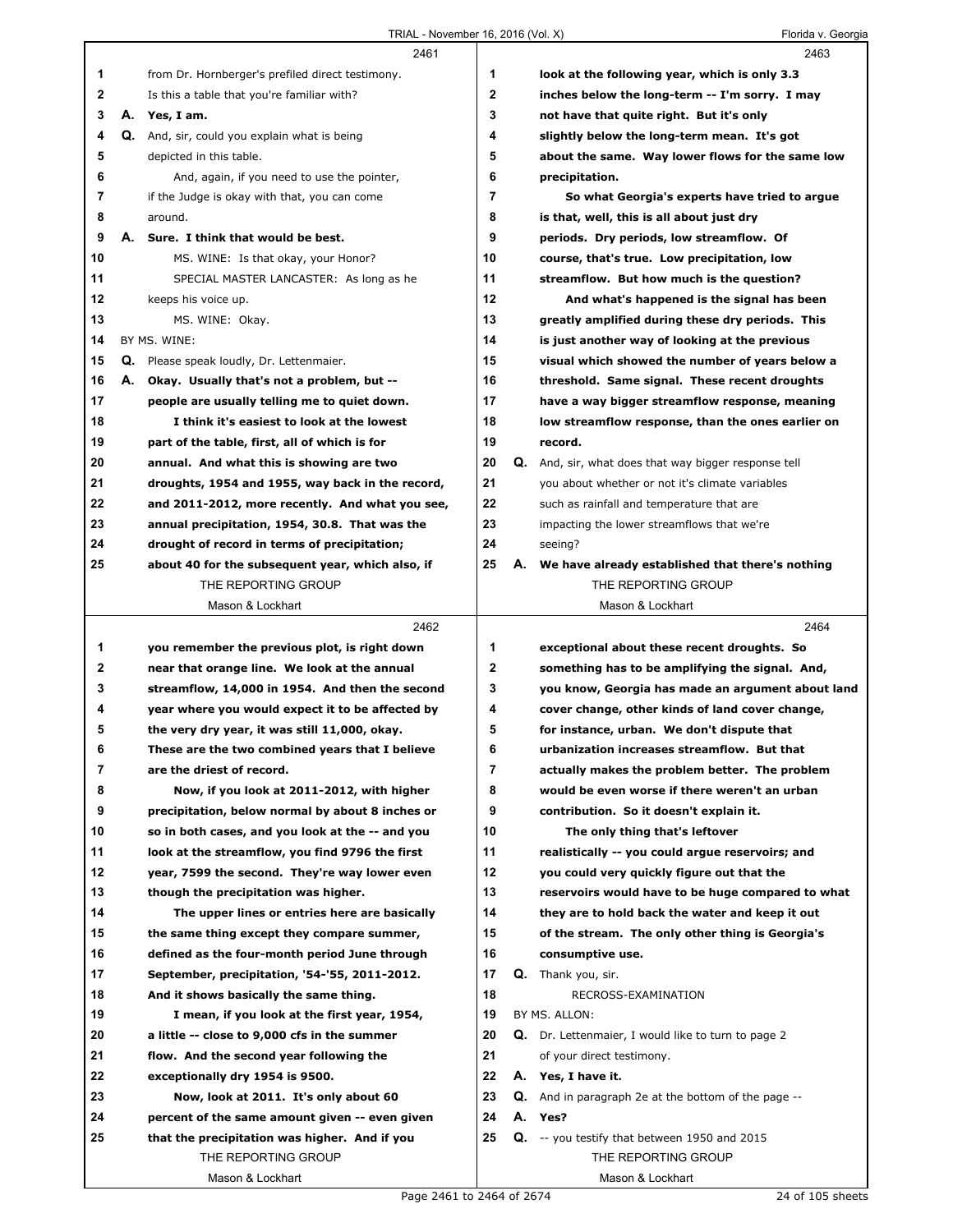Florida v. Georgia

|    |    | 2465                                                    |                | 2467                                                |
|----|----|---------------------------------------------------------|----------------|-----------------------------------------------------|
| 1  |    | Georgia's water use has reduced streamflow on the       | 1              | expert who claims there has been an impact from     |
| 2  |    | Apalachicola River. Do you see that?                    | $\overline{2}$ | Georgia's consumptive use before 1970?              |
| 3  |    | A. I see that.                                          | 3              | A. I haven't claimed that.                          |
| 4  |    | Q. Now, let's turn to Dr. Hornberger's analysis of      | 4              | Q. Dr. Hornberger, you said before -- Dr.           |
| 5  |    | consumptive use in his direct testimony at              | 5              | Lettenmaier, you said before that you hadn't        |
| 6  |    | page 37, figure 7.                                      | 6              | reviewed Dr. Hornberger's direct testimony. Do      |
| 7  |    | A. Yes.                                                 | $\overline{7}$ | you recall that?                                    |
|    |    |                                                         | 8              | A. That's correct.                                  |
| 8  |    | Q. And if you look at Dr. Hornberger's analysis of      |                |                                                     |
| 9  |    | consumptive use, he does not show any meaningful        | 9              | Q. And you didn't know what his estimate of         |
| 10 |    | change in Georgia's consumptive use as between          | 10             | Georgia's consumptive use was; is that correct?     |
| 11 |    | pre-and-post 1950; does he?                             | 11             | A. That's correct.                                  |
| 12 |    | A. I'm totally confused by your statement. The          | 12             | $Q.$ And $-$                                        |
| 13 |    | graph is labeled consumptive use, and it's going        | 13             | A. I know -- excuse me. I know in general terms. I  |
| 14 |    | up very substantially post-1970. I'm not sure --        | 14             | don't know what he put in his testimony.            |
| 15 |    | I don't understand.                                     | 15             | Q. You weren't able to say whether your peak        |
| 16 |    | Q. If you look at 1950, which is the year --            | 16             | estimate of streamflow decline is even within       |
| 17 |    | A. Yes?                                                 | 17             | 5,000 cfs of Dr. Hornberger's estimate; is that     |
| 18 |    | Q. -- that you say Georgia's water use began            | 18             | right?                                              |
| 19 |    | reducing streamflow on Apalachicola River, my           | 19             | A. Your -- that's what I said here?                 |
| 20 |    | question is do you see that Dr. Hornberger              | 20             | I don't think so.                                   |
| 21 |    | identifies any shift in Georgia's consumptive use       | 21             | Q. Are you able to tell the Court whether your peak |
| 22 |    | beginning in 1950?                                      | 22             | estimate of streamflow decline is within 5,000      |
|    |    |                                                         |                |                                                     |
| 23 |    | A. Well, beginning -- there's a huge increase in the    | 23             | cfs of Dr. Hornberger's estimate?                   |
| 24 |    | consumptive water use I see in that figure. I'm         | 24             | A. I don't know what Dr. Hornberger's estimate is.  |
| 25 |    | not quite sure where you're going.                      | 25             | Is that the previous figure?                        |
|    |    | THE REPORTING GROUP                                     |                | THE REPORTING GROUP                                 |
|    |    | Mason & Lockhart                                        |                | Mason & Lockhart                                    |
|    |    |                                                         |                |                                                     |
|    |    | 2466                                                    |                | 2468                                                |
| 1  |    | Q. My question was looking at 1950 --                   | 1              | I would need to look back at it.                    |
| 2  |    | A. Yes?                                                 | $\mathbf 2$    | MS. ALLON: I have nothing further, your             |
| 3  |    | Q. -- does 1950 show any change in consumptive use      | 3              | Honor.                                              |
| 4  |    | as between 1949 and 1950, 1950 and 1951; any            | 4              | MS. WINE: I have nothing further.                   |
| 5  |    | years around those periods do you see a change in       | 5              | SPECIAL MASTER LANCASTER: Doctor,                   |
| 6  |    | consumptive use in Dr. Hornberger's figure 7?           | 6              | excuse me.                                          |
| 7  | А. | That's not what you asked earlier.                      | $\overline{7}$ | THE WITNESS: Oh, sure.                              |
| 8  |    | Around 1950 and the decade before that and              | 8              | SPECIAL MASTER LANCASTER: You will                  |
| 9  |    |                                                         | 9              |                                                     |
| 10 |    | after that it's fairly constant at a very low<br>level. | 10             | forgive me for not looking directly at you;         |
|    |    |                                                         |                | but I have chided others about speaking into        |
| 11 |    | Q. And let's turn to page 3 of Dr. Hornberger's         | 11             | the microphone, so I'm going to have to be          |
| 12 |    | written direct.                                         | 12             | speaking into the microphone rather than            |
| 13 |    | A. Page which, 3?                                       | 13             | addressing you.                                     |
| 14 |    | Q. Yes. And I want to call your attention               | 14             | What do you mean by statistical                     |
| 15 |    | specifically to paragraph (e) where he says             | 15             | significance?                                       |
| 16 |    | Georgia consumption of ACF water has escalated          | 16             | I'm a layman.                                       |
| 17 |    | significantly. Do you see that he says since            | 17             | THE WITNESS: Sure, okay. So the                     |
| 18 |    | about 1970?                                             | 18             | concept of statistical significance is simply       |
| 19 | А. | That's correct.                                         | 19             | to be able to establish with some probability       |
| 20 |    | Q. Okay. And do you see in the following sentence       | 20             | that a result is not just due to random             |
| 21 |    | he says, irrigation in the Georgia portion of the       | 21             | chance. Okay?                                       |
| 22 |    | ACF was not prevalent prior to 1970. Do you see         | 22             | So to give you an example, you give me a            |
| 23 |    | that?                                                   | 23             | coin which may or may not be biased. Maybe          |
| 24 |    | A. I see that.                                          | 24             | it's a weighted coin; maybe it's a fair one.        |
| 25 |    | Q. Are you aware that you are the only Florida          | 25             | I flip it 100 times. I get 60 heads. Now,           |
|    |    | THE REPORTING GROUP                                     |                | THE REPORTING GROUP                                 |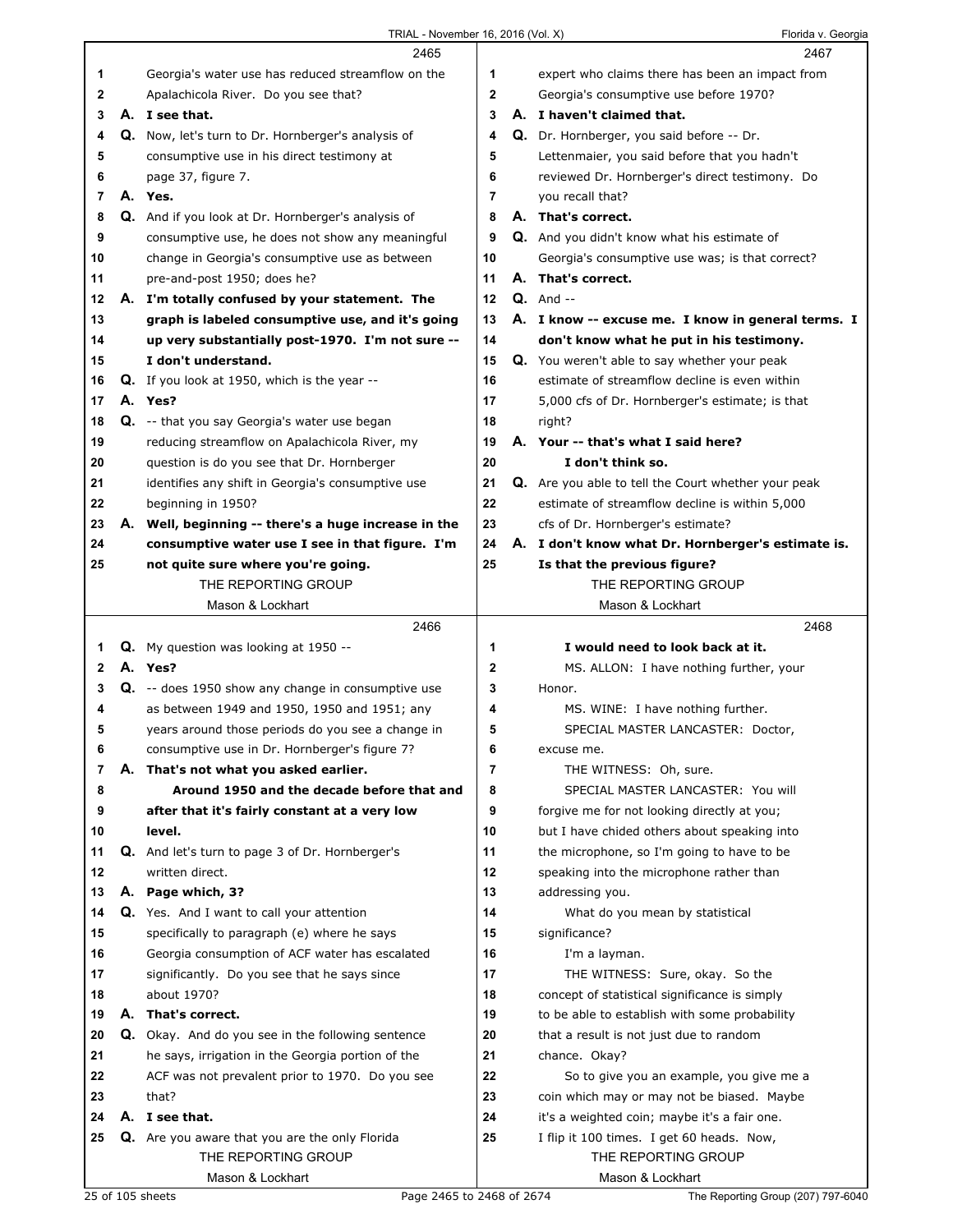|              | 2469                                          |                | 2471                                          |
|--------------|-----------------------------------------------|----------------|-----------------------------------------------|
| 1            | is that coin biased or not?                   | 1              | There are parameterizations that are          |
| $\mathbf{2}$ | What statistical significance would say       | $\overline{2}$ | established in the literature.                |
| 3            | is that, look, the expected result for a fair | 3              | I am pretty sure I referenced a paper         |
| 4            | coin would be 50 heads or 50 tails plus or    | 4              | where we evaluated these in my report.        |
|              | minus some interval. I can't do it in my      | 5              | SPECIAL MASTER LANCASTER: Help me, if         |
| 5            |                                               |                |                                               |
| 6            | head, but it may or may not include 60. If    | 6              | you will. I have lived in Maine all my life.  |
| 7            | it doesn't include 60, we say that's a        | 7              | It's mid-November, and it was 54 degrees when |
| 8            | statistically significant result. The coin    | 8              | I came in this morning. And the prediction    |
| 9            | is biased.                                    | 9              | is that it's going to be in the high 50's,    |
| 10           | That's all this business is about in the      | 10             | maybe even 60's before the week is out. Is    |
| 11           | trend analysis is if we see something that    | 11             | that an aberration or is it statistically     |
| 12           | looks like it's going up, is that just due -- | 12             | significant?                                  |
| 13           | or down, is that just due to chance or can we | 13             | THE WITNESS: So the problem we have --        |
| 14           | say, no, it's outside the range of what we    | 14             | and there's a lot written about this in the   |
| 15           | could reasonably expect due to chance. And    | 15             | climate literature; but looking at individual |
| 16           | there is a lot of mathematics behind it, but  | 16             | events and saying, okay, we'll give you that  |
| 17           | that's all it boils down to.                  | 17             | on this day, 54 degrees, maybe it's the       |
| 18           | SPECIAL MASTER LANCASTER: And if I            | 18             | highest of record, second highest of record   |
| 19           | understood your testimony correctly, you have | 19             | or something, okay. So you expect, as you     |
| 20           | concluded, based upon your modeling and       | 20             | collect a record, it's gone 100 years, now    |
|              | statistical significance, that Georgia's      | 21             | 101, 102 years, each year by chance some      |
| 21           | consumptive water use rather than long-term   | 22             | number of records are set. It doesn't mean    |
| 22           |                                               |                |                                               |
| 23           | changes in climate variables have caused      | 23             | that there's climate change.                  |
| 24           | significant declines in the flow in the       | 24             | However, superimposed we have the             |
| 25           | basin?                                        | 25             | climate change effect also. That's clearly    |
|              | THE REPORTING GROUP                           |                | THE REPORTING GROUP                           |
|              | Mason & Lockhart                              |                | Mason & Lockhart                              |
|              |                                               |                |                                               |
|              | 2470                                          |                | 2472                                          |
| 1            | THE WITNESS: That is correct.                 | 1              | going on. And trying to go separate out the   |
| 2            | SPECIAL MASTER LANCASTER: Now, am I not       | 2              | two is very difficult.                        |
| 3            | correct that precipitation, evaporation,      | 3              | There are different ways that this has        |
| 4            | seasonality, and other considerations could   | 4              | been done. Lots of discussion and dispute in  |
| 5            | also influence the result that you come to?   | 5              | the literature about it. Happily for this     |
| 6            | THE WITNESS: That's correct. But we           | 6              | case, we don't really have that case          |
| 7            | have ruled those factors out, changes in      | 7              | because -- that situation because, as I       |
| 8            | those factors, in the basis of our            | 8              | showed, there is nothing unprecedented about  |
| 9            | statistical analysis.                         | 9              | these recent droughts in the ACF Basin.       |
| 10           | SPECIAL MASTER LANCASTER: How do you          | 10             | The short answer is I can't tell you          |
| 11           | measure solar radiation?                      | 11             |                                               |
| 12           |                                               | 12             | whether or not the 54 degrees or whatever is  |
| 13           | THE WITNESS: So solar radiation, if you       | 13             | a manifestation of climate change or not.     |
|              | measure it, is measured with something called |                | SPECIAL MASTER LANCASTER: Finally, you        |
| 14           | a pyranometer, which is the way to directly   | 14             | referenced the Sumatra Gage.                  |
| 15           | measure solar radiation. There is a very      | 15             | THE WITNESS: Yes.                             |
| 16           | limited number of stations across the U.S.    | 16             | SPECIAL MASTER LANCASTER: Did you             |
| 17           | that have high-quality records. There's       | 17             | consider the dams and the reservoirs that are |
| 18           | something like 10 of them actually, and they  | 18             | on this river -- on this stretch?             |
| 19           | only go back about 20 years or so. So we      | 19             | THE WITNESS: Yes.                             |
| 20           | have to use methods -- and these are widely   | 20             | Well, there's two things, okay. So our        |
| 21           | established; and we have done written papers  | 21             | modeling does not represent the reservoirs    |
| 22           | analyzing them -- where they estimate the     | 22             | directly. That was the job of another         |
| 23           | solar radiation based on the daily            | 23             | expert. Dr. Hornberger in particular has      |
| 24           | temperature range. That's why I went into     | 24             | spoken to that model and so on. We don't      |
| 25           | the discussion of daily temperature range.    | 25             | deal directly with that. But we can show      |
|              | THE REPORTING GROUP<br>Mason & Lockhart       |                | THE REPORTING GROUP<br>Mason & Lockhart       |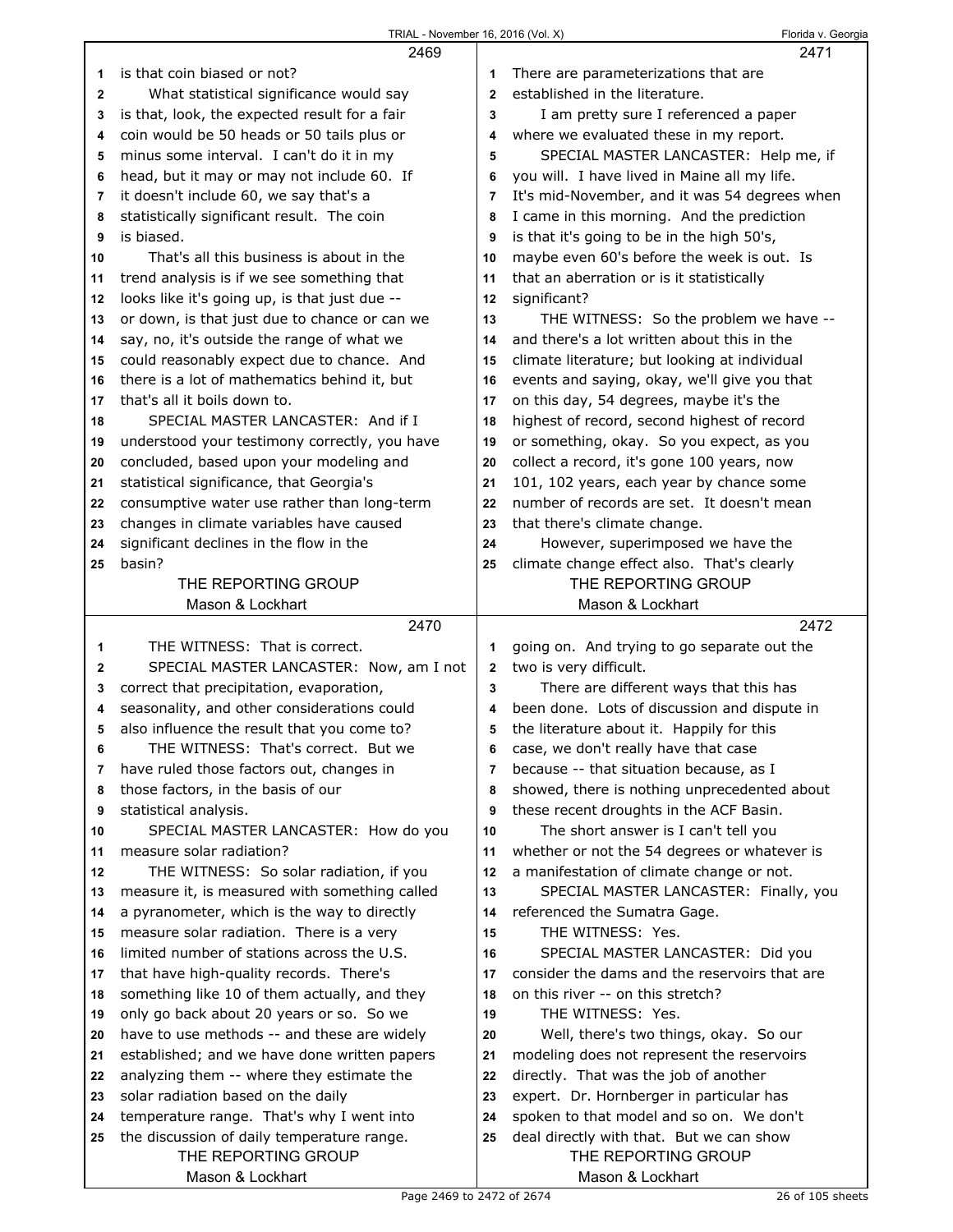## TRIAL - November 16, 2016 (Vol. X) TRIAL - November 16, 2016 (Vol. X)

|          | $1$ NIAL - INUVERIUS 10, 2010 (VOI. A)                                                       |                | <b>I IUIIUA V. OCUI YK</b>                                                    |
|----------|----------------------------------------------------------------------------------------------|----------------|-------------------------------------------------------------------------------|
|          | 2473                                                                                         |                | 2475                                                                          |
| 1        | that in terms of these long-term trends                                                      | 1              | is a hydrologist and an environmental                                         |
| 2        | downward in the extreme low flows, just on a                                                 | $\mathbf 2$    | engineer. He's also a retired senior                                          |
| 3        | very basic level that reservoirs could not                                                   | 3              | lecturer at the Massachusetts Institute of                                    |
| 4        | cause them. On an annual basis, you -- you                                                   | 4              | Technology.                                                                   |
| 5        | would have to say, if you argue, look, this<br>is because of reservoirs that these flows are | 5<br>6         | Before I begin, I would like to make a<br>comment about his direct testimony. |
| 6<br>7   | going down in the recent past. Okay. So                                                      | $\overline{7}$ | SPECIAL MASTER LANCASTER: Sure.                                               |
| 8        | what would you have to do to make that                                                       | 8              | MR. QURESHI: Yesterday, Dr. Shanahan                                          |
| 9        | happen?                                                                                      | 9              | discovered some computational errors and a                                    |
| 10       | You have a big reservoir, and you're                                                         | 10             | labeling issue with one of his tables. He                                     |
| 11       | holding back a certain amount of water. And                                                  | 11             | corrected that, and we provided a copy                                        |
| 12       | you have been holding it back since 1950 or,                                                 | 12             | promptly to our colleagues from Georgia. I'm                                  |
| 13       | as opposed counsel prefers, 1970. And you                                                    | 13             | certain they will challenge that                                              |
| 14       | keep holding the water back so that you get                                                  | 14             | characterization of the issues in his direct                                  |
| 15       | to this 3800 trend. You can work out the                                                     | 15             | testimony, but it does not change his                                         |
| 16       | size of the reservoir has to be about 50                                                     | 16             | opinions. It does not change his conclusions                                  |
| 17       | times larger than the combined total of all                                                  | 17             | in any way.                                                                   |
| 18       | the existing reservoirs.                                                                     | 18             | And what we have done for the                                                 |
| 19       | It can't possibly be reservoir storage.                                                      | 19             | convenience of everyone is to provide copies                                  |
| 20       | SPECIAL MASTER LANCASTER: Further                                                            | 20             | of what was provided to Georgia yesterday.                                    |
| 21       | cross?                                                                                       | 21             | And that is the updated direct testimony as                                   |
| 22       | MS. ALLON: No, your Honor.                                                                   | 22             | well as a red line showing exactly what those                                 |
| 23       | SPECIAL MASTER LANCASTER: Further                                                            | 23             | changes are.                                                                  |
| 24       | direct?                                                                                      | 24             | SPECIAL MASTER LANCASTER: Thank you,                                          |
| 25       | MS. WINE: No thank you.                                                                      | 25             | counsel.                                                                      |
|          | THE REPORTING GROUP                                                                          |                | THE REPORTING GROUP                                                           |
|          | Mason & Lockhart                                                                             |                | Mason & Lockhart                                                              |
|          |                                                                                              |                |                                                                               |
|          | 2474                                                                                         |                | 2476                                                                          |
| 1        | SPECIAL MASTER LANCASTER: Thank you,                                                         | 1              | DIRECT EXAMINATION                                                            |
| 2        | doctor.                                                                                      | $\mathbf{2}$   | BY MR. QURESHI:                                                               |
| 3        | MR. QURESHI: Good morning, your Honor.                                                       | 3              | Q. Dr. Shanahan, do you recognize this as the                                 |
| 4        | SPECIAL MASTER LANCASTER: Good morning.                                                      | 4              | testimony you prepared for this matter?                                       |
| 5        | MR. QURESHI: Florida would like to call                                                      | 5              | A. Yes.                                                                       |
| 6        | Dr. Peter Shanahan.                                                                          | 6              | Q. Okay. Do you adopt it in its entirety?                                     |
| 7        | SPECIAL MASTER LANCASTER: I'm sorry. I                                                       | 7              | A. Yes, I do.                                                                 |
| 8        | didn't get the name.                                                                         | 8              | Q. Thank you.                                                                 |
| 9        | MR. QURESHI: Florida would like to call                                                      | 9              | MS. ALLON: Your Honor, may I hand up                                          |
| 10       | Dr. Peter Shanahan.                                                                          | 10             | some binders for the witness?                                                 |
| 11       | SPECIAL MASTER LANCASTER: Thank you.                                                         | 11             | SPECIAL MASTER LANCASTER: Pardon me?                                          |
| 12       | THE CLERK: Please raise your right                                                           | 12             | MS. ALLON: May I hand up some binders                                         |
| 13       | hand.                                                                                        | 13             | for the witness?                                                              |
| 14       | Do you solemnly swear that the testimony                                                     | 14             | SPECIAL MASTER LANCASTER: You certainly                                       |
| 15       | you shall give in the cause now in hearing                                                   | 15             | may.                                                                          |
| 16       | shall be the truth, the whole truth, and                                                     | 16             | CROSS-EXAMINATION                                                             |
| 17       | nothing but the truth, so help you God?                                                      | 17             | BY MS. ALLON:                                                                 |
| 18       | THE WITNESS: I do.                                                                           | 18             | Q. Good morning, Dr. Shanahan.                                                |
| 19       | THE CLERK: Please be seated.                                                                 | 19             | A. Good morning.                                                              |
| 20       | Pull yourself right up to the microphone                                                     | 20             | Q. You have been offered by Florida as an expert on                           |
| 21       | and please state your name and spell your                                                    | 21             | Army Corps reservoir operations. Isn't that                                   |
| 22       | last name.                                                                                   | 22<br>23       | right?                                                                        |
| 23<br>24 | THE WITNESS: Okay. My name is Peter<br>Shanahan. That's spelled S H A N A H A N.             | 24             | A. That sounds about right, yes.                                              |
| 25       |                                                                                              | 25             | <b>Q.</b> And Army Corps owns and operates the five federal                   |
|          | MR. QURESHI: Your Honor, Dr. Shanahan<br>THE REPORTING GROUP                                 |                | reservoirs in the ACF Basin; isn't that right?<br>THE REPORTING GROUP         |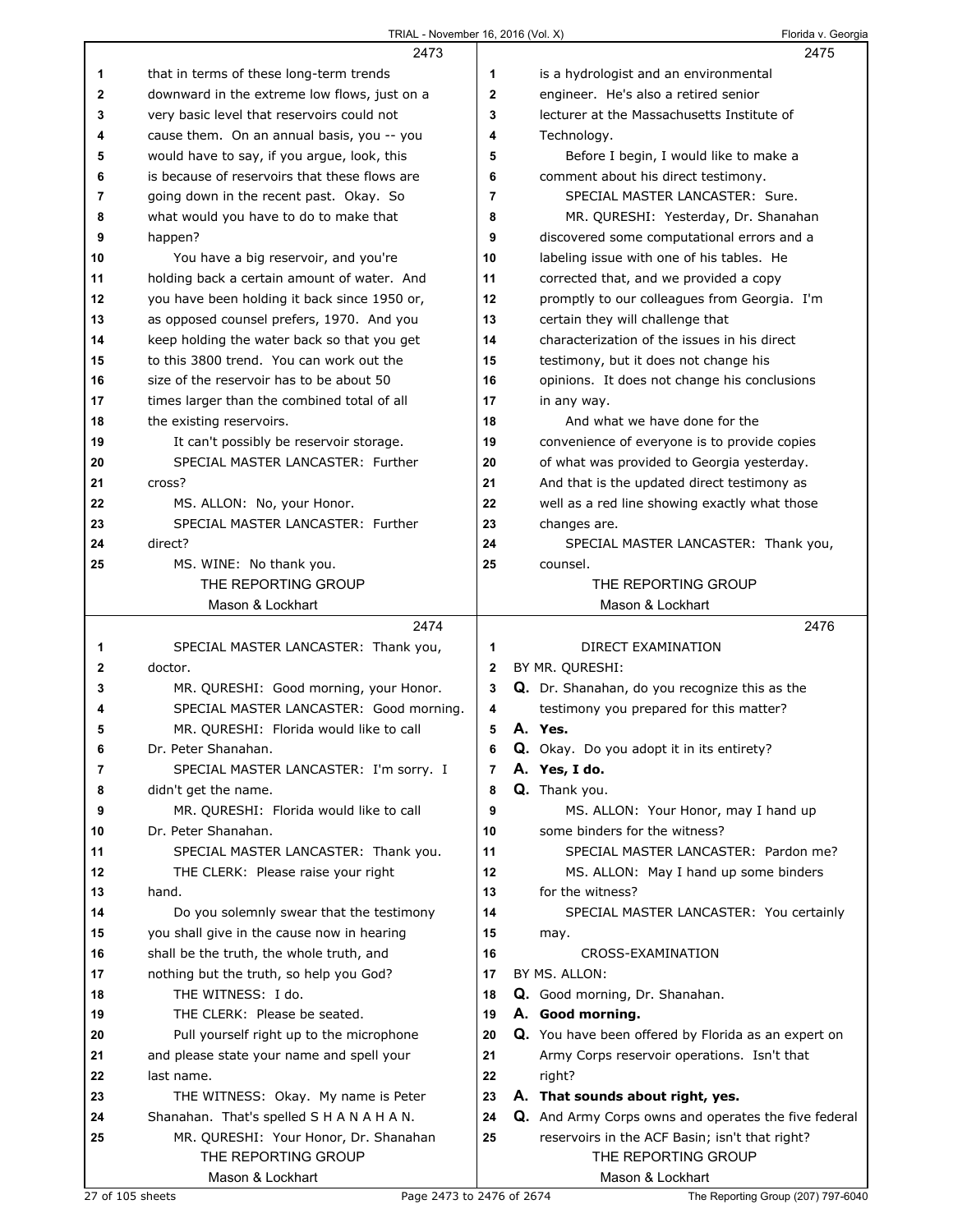|    |    | 2477                                                 |              |    | 2479                                                   |  |
|----|----|------------------------------------------------------|--------------|----|--------------------------------------------------------|--|
| 1  |    | A. That's correct.                                   | 1            |    | A. No. My prior work did not involve testimony.        |  |
| 2  |    | Q. And your testimony discusses the Army Corps       | $\mathbf{2}$ |    | Q. So you would agree that Mr. Barton has more         |  |
| 3  |    | operation of those reservoirs. Right?                | 3            |    | experience with real world reservoir operations        |  |
| 4  |    | A. Among other things, yes.                          | 4            |    | than you do?                                           |  |
| 5  |    | Q. You're aware that Florida retained another        | 5            |    | A. I suppose he does, yes.                             |  |
| 6  |    | expert, James Barton, on Army Corps reservoir        | 6            |    | Q. And you would agree that Mr. Barton has more        |  |
| 7  |    | operations; aren't you?                              | 7            |    | direct experience working with Army Corps              |  |
| 8  |    | A. Yes, I understand that they did.                  | 8            |    | reservoir and dam operations than you do?              |  |
| 9  |    | Q. And are you aware that Mr. Barton actually worked | 9            |    | A. I suppose he does. I mean, we have different        |  |
| 10 |    | for the Army Corps for nearly 30 years?              | 10           |    | kinds of experience. But for that particular           |  |
| 11 |    | A. I was aware he worked for the Army Corps for a    | 11           |    | type of work, I assume he does.                        |  |
| 12 |    | long time, yes.                                      | 12           |    | Q. Now, let's talk specifically about the Corps        |  |
| 13 |    | Q. And are you aware that Mr. Barton actually        | 13           |    | models. You offer opinions about ResSim, the           |  |
| 14 |    | managed reservoir and dam operations for the Army    | 14           |    | Corps' computer model for simulating reservoir         |  |
| 15 |    | Corps?                                               | 15           |    | operations. Right?                                     |  |
| 16 |    | A. I'm -- I'm not sure of his exact job; but I knew  | 16           |    | A. I do, yes.                                          |  |
| 17 |    | it was something of that sort in any case.           | 17           |    | Q. And are you aware that Mr. Barton has actual        |  |
| 18 |    | Q. And you don't have any reason to think that the   | 18           |    | firsthand experience using ResSim for reservoir        |  |
| 19 |    | description he put in his expert report is in any    | 19           |    | operations?                                            |  |
| 20 |    | way inaccurate. Right?                               | 20           |    | A. I'm not aware of that.                              |  |
| 21 |    | A. That's correct.                                   | 21           |    | Q. You didn't have any experience with ResSim before   |  |
| 22 |    | Q. And are you aware that Mr. Barton has been        | 22           |    | this case; did you?                                    |  |
| 23 |    | involved with planning and making decisions about    | 23           |    | A. Not ResSim per se. As I said, I have actually       |  |
| 24 |    | how to actually operate reservoirs?                  | 24           |    | written models of that sort; so I have experience      |  |
| 25 | А. | Not off the top of my head, but that does not        | 25           |    | with other very similar models.                        |  |
|    |    | THE REPORTING GROUP                                  |              |    | THE REPORTING GROUP                                    |  |
|    |    | Mason & Lockhart                                     |              |    | Mason & Lockhart                                       |  |
|    |    |                                                      |              |    |                                                        |  |
|    |    |                                                      |              |    |                                                        |  |
|    |    | 2478                                                 |              |    | 2480                                                   |  |
| 1  |    | surprise me. I can accept that.                      | 1            |    | <b>Q.</b> And even in the context of your work on this |  |
| 2  |    | Q. Are you aware that when Mr. Barton worked for the | 2            |    | matter, you had never actually run ResSim              |  |
| 3  |    | Army Corps, he actually decided how much water to    | 3            |    | yourself. Right?                                       |  |
| 4  |    | release and what level to hold the reservoirs to?    | 4            |    | A. No. We had other folks who were doing the           |  |
| 5  | А. | I'm -- I don't know his job function to that         | 5            |    | day-to-day runs.                                       |  |
| 6  |    | specificity.                                         | 6            | Q. | Now, Florida isn't calling Mr. Barton to testify       |  |
| 7  |    | Q. Dr. Shanahan, you don't have 30 years experience  | 7            |    | in this case; but we had the opportunity to            |  |
| 8  |    | working for the Army Corps operations. Do you?       | 8            |    | depose him. So I would like to ask you about           |  |
| 9  |    | A. I have -- I have not been an employee of the Army | 9            |    | some of his opinions on Army Corps reservoir           |  |
| 10 |    | Corps. I have worked for them, but certainly not     | 10           |    | operations in the ACF Basin. Are you aware that        |  |
| 11 |    | continuously for 30 years.                           | 11           |    | Mr. Barton testified that ResSim is widely used        |  |
| 12 | Q. | You have never been employed by the Army Corps.      | 12           |    | because the model is very dependable?                  |  |
| 13 |    | Right?                                               | 13           |    | A. I don't recall that specific testimony.             |  |
| 14 | А. | I have never been an employee. I have worked on      | 14           |    | Q. Are you aware that Mr. Barton testified that        |  |
| 15 |    | a number of projects completed for the Army Corps    | 15           |    | ResSim is widely used because the model is             |  |
| 16 |    | of Engineers and have written computer models of     | 16           |    | reliable?                                              |  |
| 17 |    | operating systems, for example, for the Army         | 17           |    | A. Again, I don't recall that specific testimony.      |  |
| 18 |    | <b>Corps of Engineers.</b>                           | 18           |    | Can you point me to a document or --                   |  |
| 19 | Q. | You don't have any experience managing reservoirs    | 19           |    | Q. Okay. Well, we can take a look at Mr. Barton's      |  |
| 20 |    | anywhere; do you?                                    | 20           |    | deposition transcript in a moment. But you             |  |
| 21 | А. | No. That would not be the -- that would not be       | 21           |    | disagree with Mr. Barton, Florida's expert on          |  |
| 22 |    | the kind of work that I do. I tend to do more        | 22           |    | Army Corps operations, that ResSim is reliable;        |  |
| 23 |    | analysis and modeling work.                          | 23           |    | don't you?                                             |  |
| 24 | Q. | Before this case, you had never testified as an      | 24           | А. | Certainly I -- I disagreed with his opinions           |  |
| 25 |    | expert on reservoir operations; had you?             | 25           |    | regarding the applicability of ResSim. Whether I       |  |
|    |    | THE REPORTING GROUP<br>Mason & Lockhart              |              |    | THE REPORTING GROUP<br>Mason & Lockhart                |  |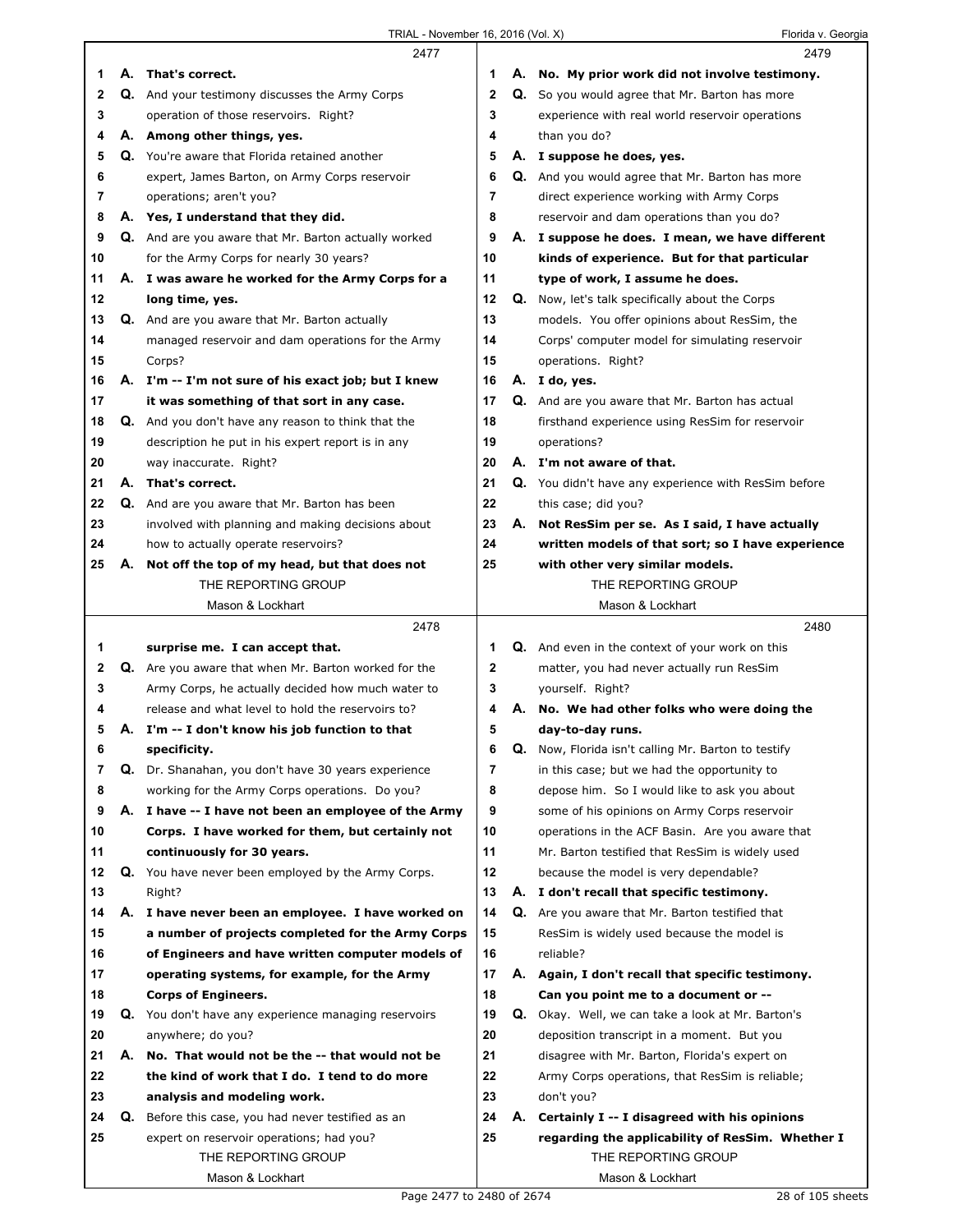|                | 2481                                                    |                | 2483                                                 |
|----------------|---------------------------------------------------------|----------------|------------------------------------------------------|
| 1              | specifically said reliable, I don't recall.             | 1              | analysis in your own direct testimony as support     |
| $\mathbf{2}$   | Q. Okay. Well, your testimony is that ResSim does       | $\mathbf{2}$   | for one of your pieces of analysis. Right?           |
| 3              | not reliably reflect Corps operations; isn't it?        | 3              | A. I believe I cite one of his published works, yes. |
| 4              | A. That's correct. In certain of the Corps              | 4              | Q. And you described Mr. Leitman in your direct      |
| 5              | operations, the Corps' discretion is not reliably       | 5              | testimony as a long-time observer of the ACF         |
| 6              | reflected.                                              | 6              | Basin; is that right?                                |
| $\overline{7}$ | Q. Are you aware that Mr. Barton also testified that    | $\overline{7}$ | A. That's correct.                                   |
| 8              | there is no other model he is aware of that             | 8              | Q. Let's look at some of Mr. Leitman's testimony.    |
| 9              | better represents reservoir operation in the ACF        | 9              | If you turn to Mr. Leitman's deposition              |
| 10             | Basin than the Corps ResSim model?                      | 10             | transcript in your binder, I would like to call      |
| 11             | A. I recall you asking me a question during the         | 11             | your attention to page 207. And specifically, if     |
| 12             | deposition of that sort. So I do recall that,           | 12             | you look at line 21, you can see Mr. Leitman was     |
| 13             | and I recall I disagreed with that.                     | 13             | asked, so under those conditions in extreme low      |
| 14             | Q. Are you aware that Mr. Barton was asked about the    | 14             | flow events -- oh, I'm sorry.                        |
| 15             | remedy Florida is seeking in this case?                 | 15             | So under the current RIOP, even if Georgia           |
| 16             | A. I don't recall that.                                 | 16             | decreases its consumptive uses of water, the         |
| 17             | <b>Q.</b> Let's take a look at Mr. Barton's transcript. | 17             | benefit of increased flows will not reach the        |
| 18             | It's in the binder in front of you. And I want          | 18             | Apalachicola River without a change in the           |
| 19             | to turn to page 204. And do you see at line 6,          | 19             | operations of the Army Corps of Engineers? And       |
| 20             | Mr. Barton was asked, do you agree with me that         | 20             | Mr. Leitman answered yes.                            |
| 21             | there's no way of guaranteeing how much flow            | 21             | Do you see that?                                     |
| 22             | enters the Apalachicola River at any given time         | 22             | A. I do. I disagree with that, but I do see that.    |
| 23             | without some involvement by the Army Corps?             | 23             | Q. Now, let's turn to page 214 of Mr. Leitman's      |
| 24             | And Mr. Barton answered, well, I think                  | 24             | deposition transcript. And if you look at            |
| 25             | because the Corps operates the Woodruff Dam and         | 25             | line 4, Mr. Leitman was asked, so under those        |
|                | THE REPORTING GROUP                                     |                | THE REPORTING GROUP                                  |
|                | Mason & Lockhart                                        |                | Mason & Lockhart                                     |
|                |                                                         |                |                                                      |
|                | 2482                                                    |                | 2484                                                 |
| 1              | that's what releases water into Florida, there          | 1              | conditions, in extreme low flow events, even if      |
| $\mathbf{2}$   | would probably need to be some involvement of the       | $\mathbf 2$    | irrigation in the Flint River Basin was reduced,     |
| 3              | Corps.                                                  | 3              | the resulting increased flow would result in the     |
| 4              | Do you see that?                                        | 4              | same flows into the river because the Army Corps     |
| 5              | A. Ido.                                                 | 5              | would be releasing less water from the upstream      |
| 6              | Q. And if we turn to page 205, line 14, do you see      | 6              | reservoirs. Right?                                   |
| 7              | that Mr. Barton was asked, so if you want -- if         | 7              | And Mr. Leitman answered yes.                        |
| 8              | you need a predictable flow at a predictable            | 8              | Do you see that?                                     |
| 9              | time, you have to have the Army Corps deliver           | 9              | A. I do.                                             |
| 10             | that flow. Right?                                       | 10             | May I have a minute to just look at the              |
| 11             | And Mr. Barton answered, I don't see how else           | 11             | preceding text and understand the context?           |
| 12             | you would do that -- you would do it.                   | 12             | Q. Sure. And I'll tell you my next question is just  |
| 13             | Do you see that?                                        | 13             | going to be you disagree with Mr. Leitman,           |
| 14             | A. Yes.                                                 | 14             | Florida's chief modeler, on this point as well.      |
| 15             | Q. Let's talk about another Florida representative,     | 15             | Right?                                               |
| 16             | Steve Leitman. Are you aware that Mr. Leitman           | 16             | A. May I read the context?                           |
| 17             | was Florida's chief hydrologic modeler during the       | 17             | Q. Sure.                                             |
| 18             | ACF Compact negotiations?                               | 18             | A. I would disagree with that, but he seems to be    |
| 19             | A. No, I was not.                                       | 19             | talking about a very specific example and a very     |
| 20             | Q. Are you aware that Mr. Leitman worked for the        | 20             | specific case here, looking at the text before       |
| 21             | Northwest Florida Water Management District for         | 21             | that.                                                |
| 22             | 12 years?                                               | 22             | Q. My question is just whether you agree or disagree |
| 23             | A. I think I have seen that he worked for them. I       | 23             | with the testimony I read to you from                |
| 24             | don't know how long.                                    | 24             | Mr. Leitman's transcript on page 214, lines 4        |
| 25             | Q. Okay. You actually cite to Mr. Leitman's             | 25             | through 11.                                          |
|                | THE REPORTING GROUP                                     |                | THE REPORTING GROUP                                  |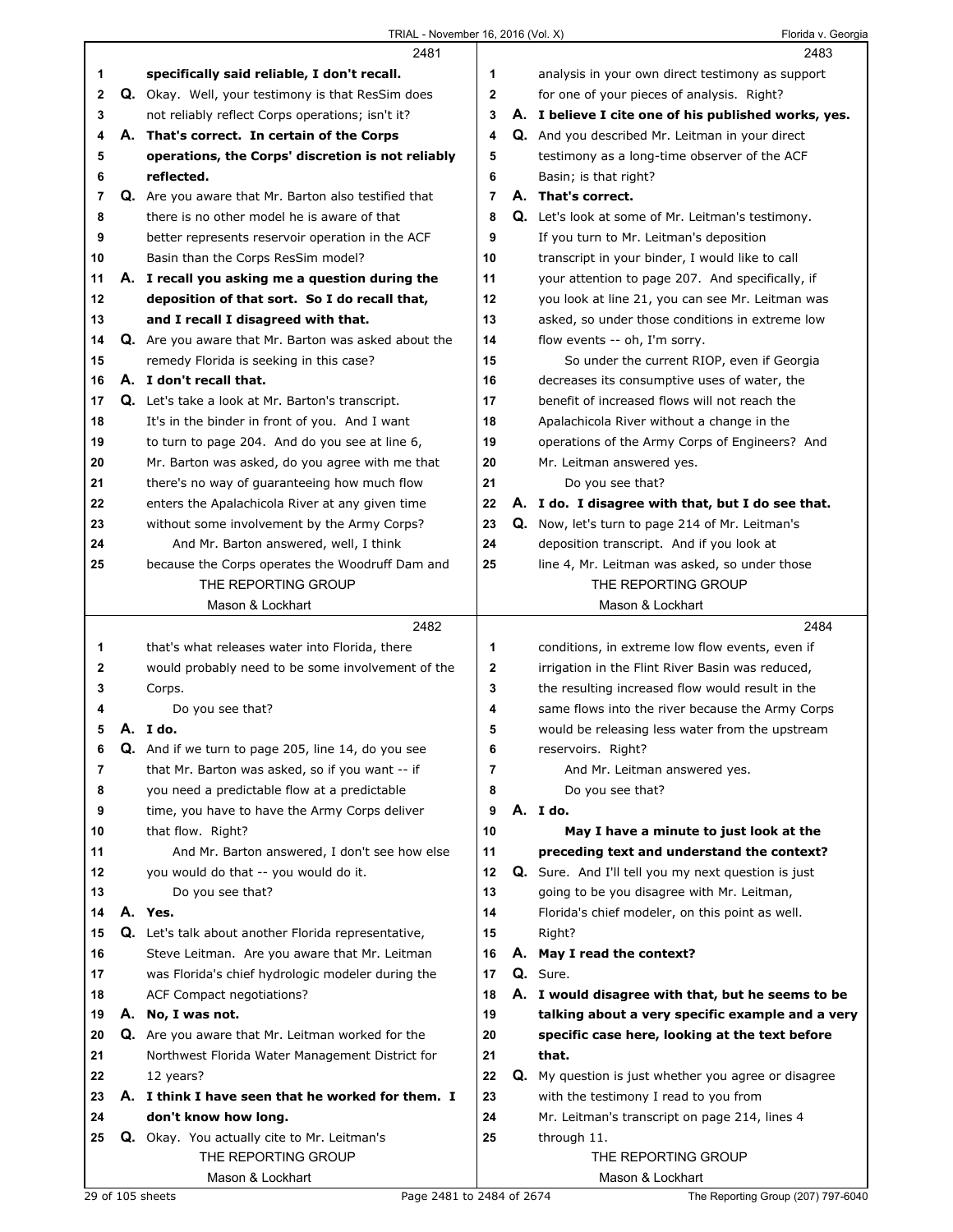|    |    | 2485                                                 |              |    | 2487                                                        |
|----|----|------------------------------------------------------|--------------|----|-------------------------------------------------------------|
| 1  |    | A. Again, let me look at the context.                | 1            |    | Q. Now, your opinion is that the Corps has what you         |
| 2  |    | Well, the answer appears to be -- appears to         | $\mathbf{2}$ |    | call significant incentive to use discretion to             |
| 3  |    | be correct within the specifics of the example he    | 3            |    | make releases in excess of the minimum based on             |
| 4  |    | gives on the preceding page. I would not agree       | 4            |    | the need to protect threatened and endangered               |
| 5  |    | with that as a general characterization, however.    | 5            |    | species downstream; isn't that right?                       |
| 6  |    | Q. All right. Thank you.                             | 6            |    | A. Yes. Among other things, yes.                            |
| 7  |    | Dr. Shanahan, your opinion is that the Army          | 7            |    | Q. Dr. Shanahan, in your direct testimony and in            |
| 8  |    | Corps uses its discretion to release more water      | 8            |    | your two expert reports in this matter, you don't           |
| 9  |    | into Florida than is required by the 5,000 cfs       | 9            |    | cite to any statement from the Corps itself                 |
| 10 |    | minimum flow under the RIOP; isn't that right?       | 10           |    | saying that they release more than the minimum              |
| 11 | А. | Well, recognizing that 5,000 cfs is just one part    | 11           |    | because of an incentive to protect downstream               |
| 12 |    | of the year and one particular set of conditions.    | 12           |    | fish and wildlife; do you?                                  |
| 13 |    | But my -- my opinion is based on reviewing the       | 13           |    | A. No, I don't believe I do.                                |
| 14 |    | data records and so forth that the Corps             | 14           |    | <b>Q.</b> And you never spoke to anyone at the Army Corps   |
| 15 |    | routinely releases more than the minimum.            | 15           |    | who told you they were incentivized to release              |
| 16 |    | Q. Your opinion is that the Corps deliberately       | 16           |    | more than the minimum based on the need to                  |
| 17 |    | releases more than the minimum; isn't that right?    | 17           |    | protect downstream fish and wildlife. Right?                |
| 18 |    | A. Yes.                                              | 18           |    | A. No. That was an inference I reached by reading           |
| 19 |    | Q. Your opinion is that the Corps consistently and   | 19           |    | the biological opinion prepared by U.S. Fish and            |
| 20 |    | routinely releases more than the minimum; isn't      | 20           |    | <b>Wildlife Service.</b>                                    |
| 21 |    | that right?                                          | 21           |    | <b>Q.</b> You can't point to a single statement by the Army |
| 22 |    | A. Yes. That's what my evaluation of the historical  | 22           |    | Corps where they say they are incentivized to               |
| 23 |    | data indicated.                                      | 23           |    | release more than the minimum to protect                    |
| 24 |    | Q. Dr. Shanahan, in your direct testimony and in the | 24           |    | downstream fish and wildlife; can you?                      |
| 25 |    | two expert reports you have submitted in this        | 25           |    | A. No. I don't believe I have seen that -- that             |
|    |    | THE REPORTING GROUP                                  |              |    | THE REPORTING GROUP                                         |
|    |    | Mason & Lockhart                                     |              |    | Mason & Lockhart                                            |
|    |    |                                                      |              |    |                                                             |
|    |    | 2486                                                 |              |    | 2488                                                        |
| 1  |    | matter, you don't cite to any statement from the     | 1            |    | specific statement in the document.                         |
| 2  |    | Corps itself saying that they use their              | 2            |    | Q. Now, you say that the Corps often releases               |
| 3  |    | discretion to release more than the minimum. Do      | 3            |    | significantly more water than the minimum.                  |
| 4  |    | you?                                                 | 4            |    | Right?                                                      |
| 5  |    | A. I -- I know there is a document where the Corps   | 5            |    | A. That's correct.                                          |
| 6  |    | discusses releases more than the minimum and         | 6            |    | <b>Q.</b> And when we're talking about times that the 5,000 |
| 7  |    | their intent to do so. But I can't recall if         | 7            |    | cfs minimum is in place, your opinion is that               |
| 8  |    | that is cited in those -- in the reports or the      | 8            |    | these releases in excess of the 5,000 minimum               |
| 9  |    | testimony.                                           | 9            |    | show that the Corps uses its discretion to                  |
| 10 |    | Q. You never spoke to anyone at the Army Corps who   | 10           |    | deliberately release more than required to                  |
| 11 |    | told you they use their discretion to release        | 11           |    | protect downstream fish and wildlife. Right?                |
| 12 |    | more than the minimum; did you?                      | 12           | А. | That they deliberately released more than the               |
| 13 | А. | Not in those words. However, I have had a            | 13           |    | minimum to protect downstream fish and wildlife,            |
| 14 |    | discussion with the operator at Jim Woodruff Dam;    | 14           |    | among other possible purposes.                              |
| 15 |    | and at that point they were releasing more than      | 15           |    | <b>Q.</b> Your support for this opinion is your analysis of |
| 16 |    | the minimum.                                         | 16           |    | the recorded flow values at the Chattahoochee               |
| 17 | Q. | Did the operator at Jim Woodruff Dam tell you        | 17           |    | Gage. Right?                                                |
| 18 |    | that the Corps uses its discretion to release        | 18           |    | A. That's correct.                                          |
| 19 |    | more than the minimum?                               | 19           |    | Q. And you say that the recorded releases show that         |
| 20 | А. | As I said, he did not use the term discretion;       | 20           |    | the Corps routinely released flows well above               |
| 21 |    | but obviously if they're releasing more than the     | 21           |    | 5,000 cfs when the 5,000 cfs was in place.                  |
| 22 |    | minimum, they're using their discretion. And,        | 22           |    | Right?                                                      |
| 23 |    | you know, in their discussions of the RIOP, they     | 23           |    | A. Correct.                                                 |
| 24 |    | make very specific reference to their                | 24           |    | Q. Now, you don't quantify the number of days with          |
| 25 |    | discretionary releases.                              | 25           |    | releases above 5,000 cfs in your testimony; but             |
|    |    | THE REPORTING GROUP<br>Mason & Lockhart              |              |    | THE REPORTING GROUP<br>Mason & Lockhart                     |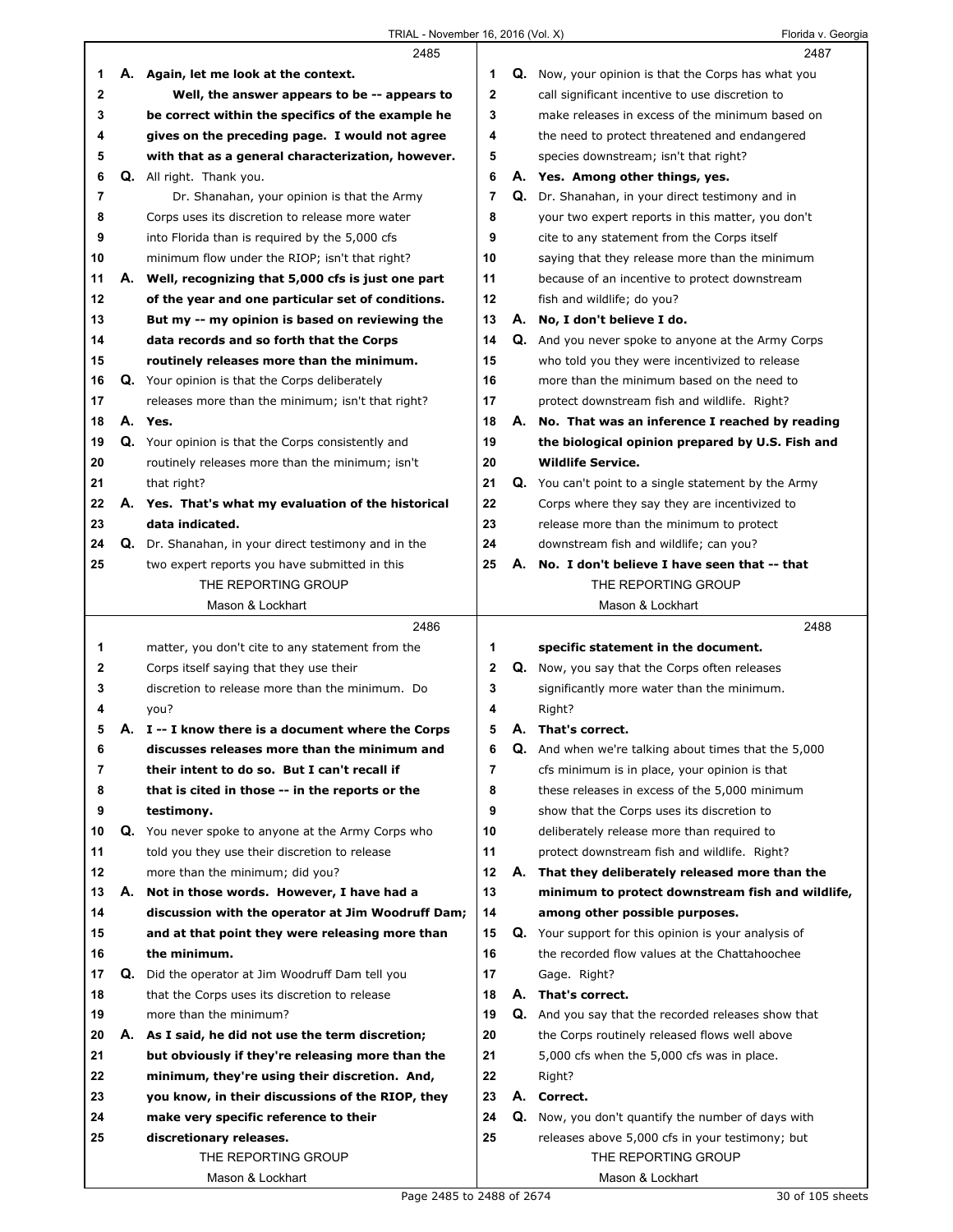|    |    | 2489                                                        |              |    | 2491                                                     |
|----|----|-------------------------------------------------------------|--------------|----|----------------------------------------------------------|
| 1  |    | you did it in your expert report. So let's take             | 1            |    | Now, for 2012 there's only one day when flow is          |
| 2  |    | a look at FX-811, which is your May 20 expert               | $\mathbf{2}$ |    | above 7,000 cfs. Right?                                  |
| 3  |    | report. And I would like to turn to page 21 and             | 3            |    | A. Correct.                                              |
| 4  |    | look at figure 3.                                           | 4            |    | <b>Q.</b> Out of a total of 181 total days?              |
| 5  |    | Figure 3 shows your analysis of days in 2008                | 5            |    | A. That's correct.                                       |
| 6  |    | with flows into Florida that were above 5,000               | 6            |    | <b>Q.</b> Most of the days above 5,000 cfs are between   |
| 7  |    | cfs. Is that correct?                                       | 7            |    | 5,000 and 6,000 cfs. Right?                              |
| 8  |    | A. Yes.                                                     | 8            |    | A. That's correct.                                       |
| 9  |    | $Q.$ And $-$                                                | 9            |    | <b>Q.</b> And you would agree that the most common is    |
| 10 |    | A. Pardon me. Could you give me the question again.         | 10           |    | somewhere right between 5300 and 5350 cfs.               |
| 11 |    | <b>Q.</b> Sure. Figure 3 -- and I'm specifically looking    | 11           |    | Right?                                                   |
| 12 |    | at the bottom panel -- shows your analysis of               | 12           |    | A. You said 5300 and 53-five?                            |
| 13 |    | days in 2008 when flows into Florida were above             | 13           |    | <b>Q.</b> Yes. 5350.                                     |
| 14 |    | 5,000 cfs. Right?                                           | 14           |    | A. Yes. That -- that spike is in that interval.          |
| 15 |    | A. Yes. But with the -- the caveat that this is             | 15           | Q. | Now, your opinion is that these days that we just        |
| 16 |    | during the days when the total basin inflow was             | 16           |    | looked at show a deliberate use of discretion by         |
|    |    |                                                             | 17           |    |                                                          |
| 17 |    | less than 5,000 cfs.                                        |              |    | the Army Corps to make releases in excess of the         |
| 18 |    | Q. Right. So it's days when you say the RIOP called         | 18           |    | required minimum to support fish and wildlife;           |
| 19 |    | for a 5,000 minimum release?                                | 19           |    | isn't that right?                                        |
| 20 | А. | This is among the days when the RIOP calls for a            | 20           |    | A. Yes. And as I said, among other things. They          |
| 21 |    | minimum 5,000 cfs. There are others as well.                | 21           |    | balanced the authorized project purposes as well.        |
| 22 |    | <b>Q.</b> And the bottom panel shows the total number of    | 22           |    | Q. Is it your opinion that releases in excess of the     |
| 23 |    | days during 2008 when measured flows at the                 | 23           |    | minimum are made for any purpose other than to           |
| 24 |    | Chattahoochee Gage were above 5,000 cfs. Right?             | 24           |    | support downstream fish and wildlife?                    |
| 25 |    | A. Yes.                                                     | 25           | А. | Oh, yes. There are other purposes as well.               |
|    |    | THE REPORTING GROUP                                         |              |    | THE REPORTING GROUP                                      |
|    |    | Mason & Lockhart                                            |              |    | Mason & Lockhart                                         |
|    |    |                                                             |              |    |                                                          |
|    |    | 2490                                                        |              |    | 2492                                                     |
| 1  |    | Q. And you separate out the number of days where            | 1            |    | <b>Q.</b> Now, you agree there are reasons the Corps may |
| 2  |    | flow is above 5,000 cfs by magnitude of                     | $\mathbf 2$  |    | make releases in excess of the minimum that have         |
| 3  |    | discharge. Right?                                           | 3            |    | nothing to do with exercising their discretion to        |
| 4  |    | A. Correct.                                                 | 4            |    | protect downstream fish and wildlife. Right?             |
| 5  |    | Q. In 2008 you observed only five days of flow above        | 5            |    | A. I'm sorry. Could you give me that again?              |
| 6  |    | 6,000 cfs out of a total of 74 days. Right?                 | 6            | Q. | Sure. You agree there are reasons the Corps may          |
| 7  |    | A. Yes. There are five there going between, well,           | 7            |    | make releases in excess of the minimum that have         |
| 8  |    | 6,000 and 9,000 cfs.                                        | 8            |    | nothing to do with exercising their discretion to        |
| 9  |    | <b>Q.</b> And -- and only two days above 8,000 cfs out of a | 9            |    | protect fish and wildlife?                               |
| 10 |    | total of 74 days. Right?                                    | 10           |    | A. Well, that one is kind of tricky because any          |
| 11 |    | A. Correct.                                                 | 11           |    | releases that they make that increase the flow           |
| 12 | Q. | Most of the days above 5,000 cfs are between                | 12           |    | downstream benefit fish and wildlife as well. So         |
| 13 |    | 5,000 and 6,000 cfs. Right?                                 | 13           |    | they may make releases for other reasons as well,        |
| 14 |    | A. That's correct.                                          | 14           |    | but any releases that increase the flow will also        |
| 15 |    | Q. And the flow interval with the highest number of         | 15           |    | benefit fish and wildlife.                               |
| 16 |    | days is somewhere between 5,000 and 5200. Right?            | 16           |    | Q. You haven't done any analysis to determine            |
| 17 |    | A. Could you give me the question again, please?            | 17           |    | whether any of the days of flow in excess of             |
| 18 |    | <b>Q.</b> Sure. The flow interval with the highest number   | 18           |    | 5,000 cfs that we just looked at are the result          |
| 19 |    | of days is somewhere between 5,000 and 5200 cfs?            | 19           |    | of these other circumstances that have nothing to        |
| 20 |    | A. So -- so you're asking about that 12-day spike,          | 20           |    | do with a deliberate exercise of discretion by           |
| 21 |    | if you like?                                                | 21           |    | the Army Corps. Right?                                   |
| 22 |    | Q. Yes.                                                     | 22           | А. | No. That's not correct.                                  |
| 23 |    | A. That would be -- that would be correct.                  | 23           |    | Q. Well, let's go through a few examples. You agree      |
| 24 |    | <b>Q.</b> Let's look at the same analysis you did for 2012, | 24           |    | that as a practical reality, it's difficult for          |
| 25 |    | if you turn to page 24 and we look at figure 6.             | 25           |    | the Corps to be able to make a precise release of        |
|    |    | THE REPORTING GROUP                                         |              |    | THE REPORTING GROUP                                      |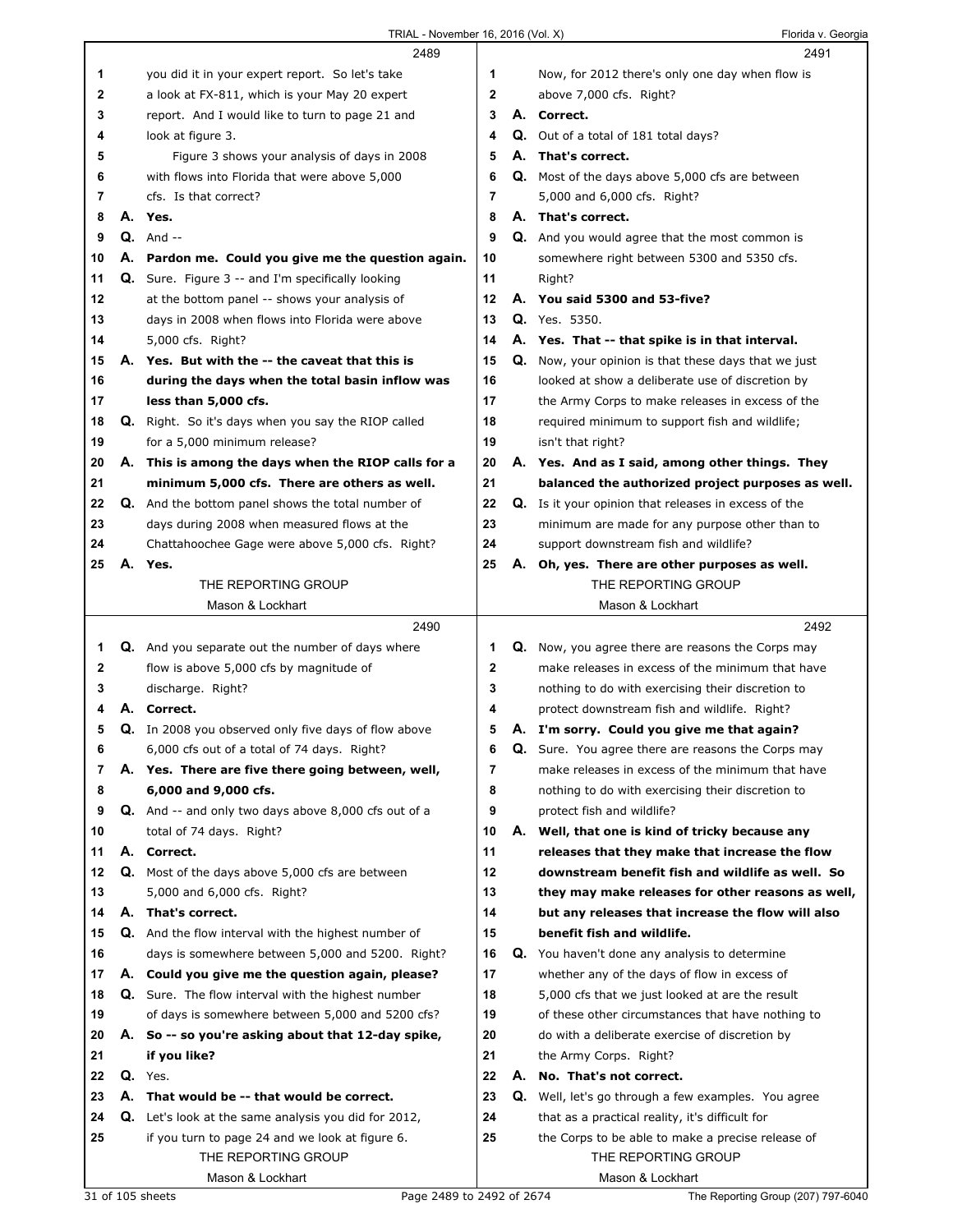|    |    | 2493                                                                                               |                | 2495                                                                                                 |
|----|----|----------------------------------------------------------------------------------------------------|----------------|------------------------------------------------------------------------------------------------------|
| 1  |    | 5,000 cfs at Woodruff Dam when that minimum flow                                                   | 1              | deposition. And I indicated that the Corps has                                                       |
| 2  |    | target is in effect; don't you?                                                                    | $\mathbf 2$    | a -- in some of the reports have indicated that                                                      |
| 3  |    | A. Yes. As I understand it, they have -- you know,                                                 | 3              | they released 5,050 cfs to basically account for                                                     |
| 4  |    | they have controls on how much goes through the                                                    | 4              | this uncertainty. So if you look at this chart,                                                      |
| 5  |    | turbine; and those are not necessarily precise.                                                    | 5              | the error bars are in 50 cfs intervals, so you                                                       |
| 6  |    | Q. So some portion of the releases you identified,                                                 | 6              | might affect that very first interval. But it's                                                      |
| 7  |    | the ones we just looked at as being in excess of                                                   | 7              | only -- the difference is 50 cfs; so it's not                                                        |
| 8  |    | 5,000 cfs, at least some of those days may be a                                                    | 8              | going to appreciably alter the chart that you see                                                    |
| 9  |    | result of this inherent imprecision and not a                                                      | 9              | there.                                                                                               |
| 10 |    | deliberate exercise of the Corps to protect                                                        | 10             | <b>Q.</b> Your testimony is on each of the days you                                                  |
| 11 |    | downstream fish and wildlife; isn't that right?                                                    | 11             | identified as having flows in excess of 5,000                                                        |
| 12 |    | A. Well, I -- the Corps understands the degree of                                                  | 12             | cfs, 50 of those cfs may have been caused by the                                                     |
| 13 |    | imprecision, I believe. They recognize that it                                                     | 13             | practical difficulty of achieving a precise                                                          |
| 14 |    | exists. And so I believe they account for that                                                     | 14             | release?                                                                                             |
| 15 |    | in their releases. And as I said, you know,                                                        | 15             | A. That's -- that's what I gathered from what the                                                    |
| 16 |    | it -- that would benefit fish and wildlife --                                                      | 16             | Corps has published. It's --                                                                         |
| 17 |    | that conservatism in their operations would                                                        | 17             | <b>Q.</b> You also agree that the Corps makes releases in                                            |
| 18 |    | benefit fish and wildlife.                                                                         | 18             | excess of 5,000 as a margin of safety so as not                                                      |
| 19 |    | You know, it's not necessarily being done                                                          | 19             | to go close to or below the minimum. Right?                                                          |
| 20 |    | specifically and only for protection of fish and                                                   | 20             | A. Yes. That's what we were just discussing, the 50                                                  |
| 21 |    | wildlife; but it's certainly being done and the                                                    | 21             | cfs is that margin of safety.                                                                        |
| 22 |    | Corps would understand the benefit to fish and                                                     | 22             | $Q.$ Let's turn to JX-124.                                                                           |
| 23 |    | wildlife of being conservative and releasing                                                       | 23             | MS. ALLON: And, your Honor, this is the                                                              |
| 24 |    | additional water.                                                                                  | 24             | very large exhibit that we looked at before                                                          |
| 25 |    | When you actually look at the record, they                                                         | 25             | and that I have excerpted.                                                                           |
|    |    | THE REPORTING GROUP                                                                                |                | THE REPORTING GROUP                                                                                  |
|    |    | Mason & Lockhart                                                                                   |                | Mason & Lockhart                                                                                     |
|    |    |                                                                                                    |                |                                                                                                      |
|    |    | 2494                                                                                               |                | 2496                                                                                                 |
| 1  |    | released a very considerable sum of additional                                                     | 1              | BY MS. ALLON:                                                                                        |
| 2  |    |                                                                                                    | 2              |                                                                                                      |
| 3  |    | water even over 2012, for example, that we were<br>just looking at.                                | 3              | <b>Q.</b> If you look at tab 1, you can see that this is<br>the DEIS. Dr. Shanahan, do you see that? |
| 4  |    |                                                                                                    | 4              | A. Yes, sir. A very slimmed-down version.                                                            |
| 5  |    | Q. Dr. Shanahan, I'm going to try to ask you to<br>answer my question because my question was very | 5              | <b>Q.</b> And you're familiar with Army Corps' DEIS.                                                 |
| 6  |    | narrow; and you didn't answer it.                                                                  | 6              | Right?                                                                                               |
| 7  |    | My question was do you agree that some                                                             | $\overline{7}$ | A. Yes.                                                                                              |
| 8  |    | portion of the releases we just looked at where                                                    | 8              | Q. Let's turn to tab 9. And do you see behind                                                        |
| 9  |    | you quantified days with releases in excess of                                                     | 9              | tab 9 where it says table 2.1-6?                                                                     |
| 10 |    | 5,000 cfs, at least some of those days the excess                                                  | 10             | A. Yes, I do.                                                                                        |
| 11 |    | release may have been a result of the inherent                                                     | 11             | Q. You're familiar with the RIOP's maximum fall rate                                                 |
| 12 |    | difficulty with making a precise release of 5,000                                                  | 12             | rules. Right?                                                                                        |
| 13 |    | cfs at Woodruff Dam?                                                                               | 13             | A. Yes.                                                                                              |
| 14 | А. | Some maybe, but recognize that that's a -- that's                                                  | 14             | Q. The fall rate rules are part of the RIOP just                                                     |
| 15 |    | a small increment. That uncertainty is a small                                                     | 15             | like the 5,000 minimum cfs is. Right?                                                                |
| 16 |    | increment; so it would not particularly affect,                                                    | 16             | A. Yes.                                                                                              |
| 17 |    | you know, the majority of these bars that you see                                                  | 17             | Q. And the fall rate schedule in table 2.1-6 limits                                                  |
| 18 |    | in the chart.                                                                                      | 18             | how fast flow can come down from a previous day's                                                    |
| 19 | Q. | But you haven't done any analysis to be able to                                                    | 19             | high. Right?                                                                                         |
| 20 |    | tell the Court which portion of those days or how                                                  | 20             | A. I don't think that's exactly right.                                                               |
| 21 |    | much of those excess releases we just looked at                                                    | 21             | <b>Q.</b> Well, it says when the Corps comes down from                                               |
| 22 |    | were caused by the practical difficulty of                                                         | 22             | higher flow, sometimes they have to come down                                                        |
| 23 |    | achieving an exact 5,000 cfs release?                                                              | 23             | slowly. Right?                                                                                       |
| 24 | А. | Well, I would say -- I would say I have. In                                                        | 24             | A. Well, yes. I mean, too abrupt a change in flow                                                    |
| 25 |    | fact, you asked me about this during my                                                            | 25             | would be harmful to the downstream biological                                                        |
|    |    | THE REPORTING GROUP                                                                                |                | THE REPORTING GROUP                                                                                  |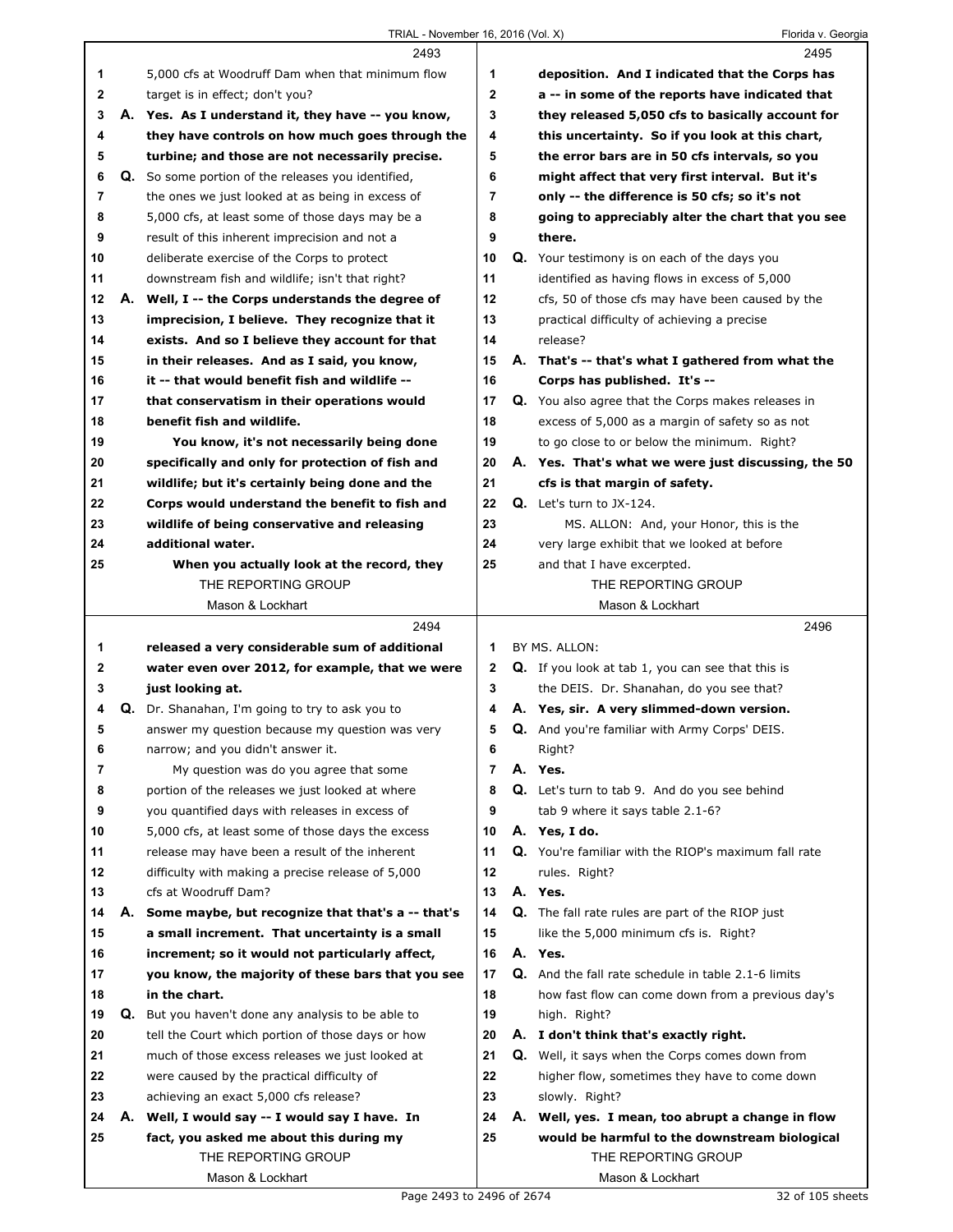|    |    | 2497                                                        |              | 2499                                                      |
|----|----|-------------------------------------------------------------|--------------|-----------------------------------------------------------|
| 1  |    | populations. But I believe this is based on -- I            | 1            | population. So they tend to keep a pretty steady          |
| 2  |    | believe it's based on daily averages; and I don't           | $\mathbf{2}$ | rate. So the fall rate doesn't come into play             |
| 3  |    | know that you have given me enough to                       | 3            | very much at all.                                         |
| 4  |    | double-check that here.                                     | 4            | Q. Dr. Shanahan, do you recall giving a deposition        |
| 5  |    | So it's not the previous day's high, which is               | 5            | in this case?                                             |
| 6  |    | what you asked. It's based on -- I believe it's             | 6            | A. I do.                                                  |
| 7  |    | based on the daily average number. So it's not              | 7            | <b>Q.</b> And there was a court reporter. Right?          |
| 8  |    | quite what you asked in your question.                      | 8            | A. Yes.                                                   |
| 9  |    | <b>Q.</b> Table 2.1-6 says that the Corps can only go down  | 9            | Q. And you were under oath?                               |
| 10 |    | so many feet of river height per day. Right?                | 10           | A. Yes.                                                   |
| 11 |    | A. That's correct.                                          | 11           | <b>Q.</b> And you did tell the truth. Right?              |
| 12 |    | <b>Q.</b> So if the Corps enters a time where the 5,000 cfs | 12           | A. Yes.                                                   |
| 13 |    | minimum is in effect, it might not immediately be           | 13           | MS. ALLON: Your Honor, may I hand up a                    |
| 14 |    | able to drop its releases to 5,000 cfs because of           | 14           | copy of the witness's deposition transcript?              |
| 15 |    | the maximum fall rate rules. Right?                         | 15           | BY MS. ALLON:                                             |
| 16 |    | A. That could happen.                                       | 16           | Q. Dr. Shanahan, could you please turn to page 315        |
| 17 |    | <b>Q.</b> And the consequence of this is that you would     | 17           | of your deposition transcript. And at line 23, I          |
| 18 |    | have more days above 5,000 cfs while the Corps              | 18           | asked you, for any of these analyses reflected in         |
| 19 |    | drops down in accordance with the maximum fall              | 19           | figures 3 through 8, did you consider whether any         |
| 20 |    | rate. Right?                                                | 20           | of the days where releases were in excess of              |
| 21 |    | A. Yes. That -- that could be possible.                     | 21           | 5,000 cfs were a result of the maximum fall rate          |
| 22 |    | Q. You haven't done any analysis to determine               | 22           | schedule under the RIOP?                                  |
| 23 |    | whether any of the days you identified as having            | 23           | Answer. No.                                               |
| 24 |    | had releases in excess of 5,000 cfs were a result           | 24           | Were you asked that question, and did you                 |
| 25 |    | of the maximum fall rate schedule of the RIOP.              | 25           | give that answer?                                         |
|    |    | THE REPORTING GROUP                                         |              | THE REPORTING GROUP                                       |
|    |    | Mason & Lockhart                                            |              | Mason & Lockhart                                          |
|    |    |                                                             |              |                                                           |
|    |    | 2498                                                        |              | 2500                                                      |
| 1  |    | Right?                                                      | 1.           | A. Yes. But as I said in my prior answer today, I         |
| 2  | А. | No, that's not correct. I have -- Dr. Bedient, I            | $\mathbf{2}$ | have subsequently done an analysis to look at             |
| 3  |    | believe -- either Dr. Zeng or Dr. Bedient, maybe            | 3            | some specific claims made by Dr. Zeng and                 |
| 4  |    | both of them, made claims regarding the maximum             | 4            | Dr. Bedient. So I have done work now since then           |
| 5  |    | fall rate. And so I have done a detailed review             | 5            | to look at their very specific claims about               |
| 6  |    | of those. And what I have found actually is that            | 6            | maximum fall rate and tested -- basically tested          |
| 7  |    | they seem to exercise discretion even during the            | 7            | their claims.                                             |
| 8  |    | fall rate. They will keep a lower fall rate than            | 8            | And Dr. Zeng has a place in his testimony                 |
| 9  |    | they're required to, so they will let the water             | 9            | where he points to certain actual files and says,         |
| 10 |    | go down even more gradually. So there is                    | 10           | if you look at these, you will see it supports            |
| 11 |    | discretion in their application of the fall rate            | 11           | that the -- the notion that the maximum fall              |
| 12 |    | as well.                                                    | 12           | rate -- excuse me -- no, excuse me. No, that --           |
| 13 |    | But I quess the other point I would make is                 | 13           | that's not about the maximum fall rate; that was          |
| 14 |    | when you look at those -- for example, the graphs           | 14           | about the maximum head limit.                             |
| 15 |    | that I have in my report of what the flow looks             | 15           | But elsewhere he or -- he or Dr. Bedient made             |
| 16 |    | like over time, the fall rate only comes into               | 16           | claims about the maximum fall rate. And I                 |
| 17 |    | play when the flow rate changes. And the Corps              | 17           | evaluated those specific claims and found that            |
| 18 |    | tends to keep the flow at a pretty even level.              | 18           | they didn't hold up.                                      |
| 19 |    | And, for example, in those bar charts where                 | 19           | <b>Q.</b> So this new analysis that you're describing you |
| 20 |    | you saw flows clustered around a certain, you               | 20           | did after you received the written direct                 |
| 21 |    | know, level, that's reflecting the fact that the            | 21           | testimony from Dr. Zeng and Dr. Bedient; is that          |
| 22 |    | Corps keeps the water level at a pretty constant            | 22           | your testimony?                                           |
| 23 |    | rate. And there's good reason for that. I mean,             | 23           | A. Yes. They had some new -- some new things to           |
| 24 |    | up and down would be problematic downstream for             | 24           | evaluate in there; so I took a look at those.             |
| 25 |    | the wildlife, the fish, and the biological                  | 25           | Q. Now, one category of special operations that can       |
|    |    | THE REPORTING GROUP                                         |              | THE REPORTING GROUP                                       |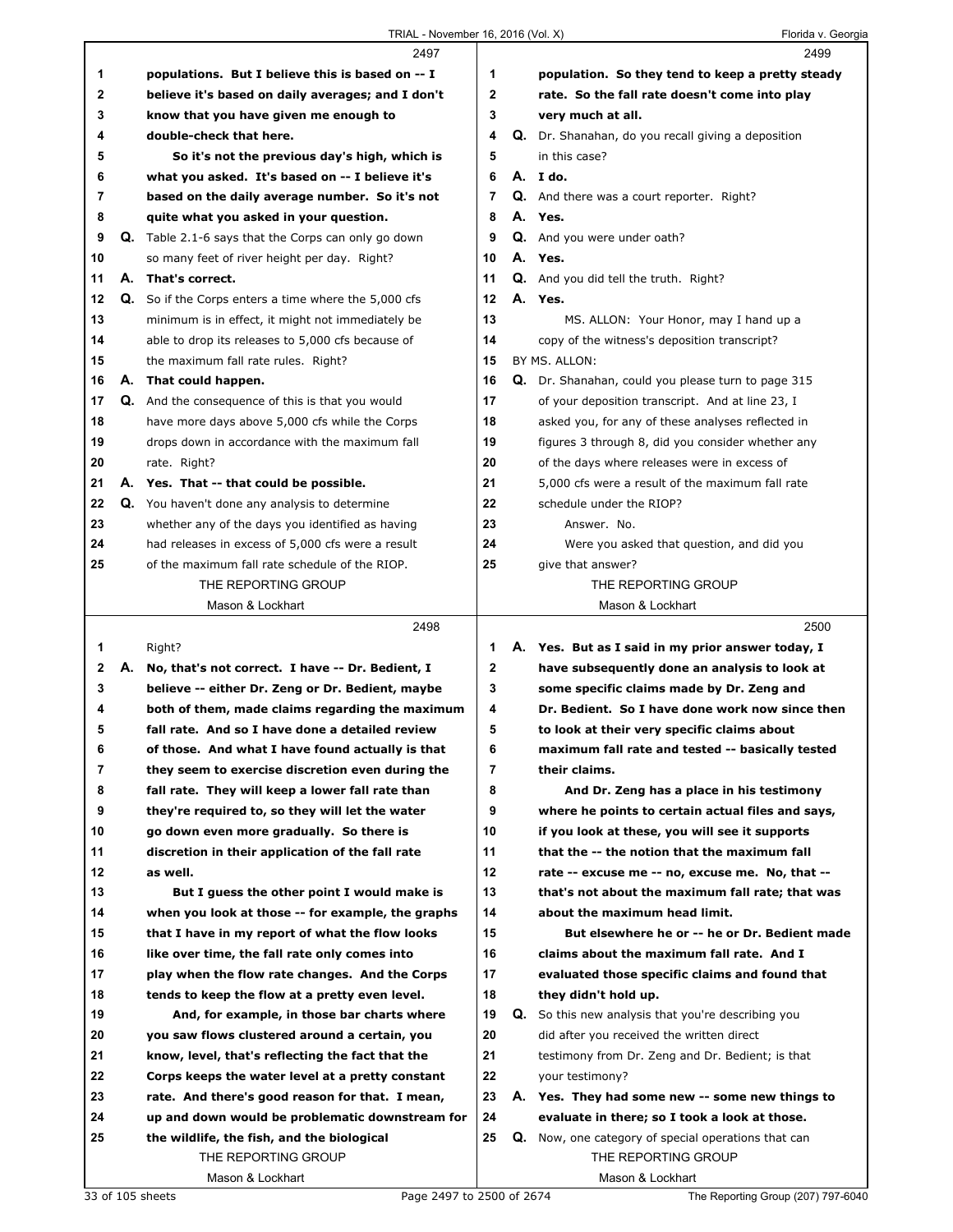|                |    | 2501                                                      |    |    | 2503                                                 |
|----------------|----|-----------------------------------------------------------|----|----|------------------------------------------------------|
| 1              |    | affect the amount of water released from Woodruff         | 1  |    | of time could cause flows over and above the         |
| $\mathbf 2$    |    | Dam are what the Army Corps calls unplanned               | 2  |    | 5,000 minimum; isn't that right?                     |
| 3              |    | deviations. Right?                                        | 3  |    | A. What do you mean by a flash rainfall event?       |
| 4              |    | A. I don't remember that specific term, but               | 4  |    | Q. If there was a rainfall event that caused         |
| 5              |    | certainly something like that, yes.                       | 5  |    | thousands of cfs to enter Lake Seminole in a very    |
| 6              |    | <b>Q.</b> All right. Let's turn to the DEIS to tab 7b in  | 6  |    | short amount of time, do you agree that might        |
| $\overline{7}$ |    | JX-124.                                                   | 7  |    | cause flows over and above the 5,000 minimum?        |
| 8              |    | And do you see there the section heading                  | 8  |    | A. Well, let's set aside flash, if we can. You know  |
| 9              |    | Special Operations and Releases?                          | 9  |    | the Flint River Basin and the Chattahoochee Basin    |
| 10             |    | A. Ido.                                                   | 10 |    | are large basins. So the notion that you would       |
| 11             |    | Q. Okay. And if you go to the second paragraph,           | 11 |    | have a very, you know, rapid increase and a very     |
| 12             |    | about halfway down, do you see where it says, the         | 12 |    | rapid decrease doesn't happen. Those basins are      |
| 13             |    | need for unplanned deviations might be caused by          | 13 |    | too large to see that kind of a response.            |
| 14             |    | unforeseen conditions? Do you see that?                   | 14 |    | For example, it takes about nine days for the        |
| 15             |    | A. Yes.                                                   | 15 |    | water to travel from the headwater of the Flint      |
| 16             |    | Q. Okay. And as one example, the Corps says in the        | 16 |    | River down to Jim Woodruff Dam. So the notion        |
| 17             |    | next sentence, special releases have also been            | 17 |    | that you could have a flash event is incorrect.      |
| 18             |    | used in response to unplanned situations,                 | 18 |    | But you could certainly have rainstorms in the       |
| 19             |    | including to help free grounded barges in the             | 19 |    | basin which will increase the inflow to Lake         |
| 20             |    | navigation channel downstream of Jim Woodruff             | 20 |    | Seminole to over 5,000 cfs.                          |
| 21             |    | Lock and Dam. Right?                                      | 21 |    | Q. And under those circumstances, the Corps would -- |
| 22             |    | A. Yes.                                                   | 22 |    | might make releases in excess of 5,000 cfs even      |
| 23             |    | Q. Now, if the Corps had to make a special release        | 23 |    | when the minimum was in place?                       |
| 24             |    | to help free a grounded barge, it would need to           | 24 |    | A. Well, in fact, they would have to. The -- Lake    |
| 25             |    | release more water than it otherwise would have.          | 25 |    | Seminole is what's known as a run-of-the-river       |
|                |    | THE REPORTING GROUP                                       |    |    | THE REPORTING GROUP                                  |
|                |    | Mason & Lockhart                                          |    |    | Mason & Lockhart                                     |
|                |    |                                                           |    |    |                                                      |
|                |    | 2502                                                      |    |    | 2504                                                 |
| 1              |    | Right?                                                    | 1  |    | reservoir. It doesn't have appreciable storage       |
| $\mathbf{2}$   |    | A. Yes.                                                   | 2  |    | capacity. And as the name implies -- it's            |
| 3              |    | Q. That unplanned deviation would have the effect of      | 3  |    | actually a term of art in hydrology -- the river     |
| 4              |    | increasing the discharge at the Chattahoochee             | 4  |    | basically runs right through it.                     |
| 5              |    | Gage over and above 5,000 cfs. Isn't that                 | 5  |    | So if you have an increase of flow of about          |
| 6              |    | correct?                                                  | 6  |    | 5,000, if the flow into that reservoir increases     |
| 7              |    | A. Yes. Temporarily.                                      | 7  |    | to above 5,000, you will have that flow coming       |
| 8              |    | Q. You haven't done any analysis to determine             | 8  |    | through, perhaps not immediately, but it will        |
| 9              |    | whether any of the days of flow in excess of              | 9  |    | come through within a matter of days. So it          |
| 10             |    | 5,000 cfs that we just looked at were at least in         | 10 |    | really doesn't have anything to do with Corps        |
| 11             |    | part caused by these sorts of unplanned                   | 11 |    | operations. They just have to do that. There is      |
| 12             |    | deviations. Did you?                                      | 12 |    | no place to put the water, and it has to go          |
| 13             |    | A. There really is no way to do that. There is no         | 13 |    | through.                                             |
| 14             |    | record that would show those. But --                      | 14 |    | Q. You haven't done any analysis to consider whether |
| 15             |    | $Q.$ So how --                                            | 15 |    | any of the days you identify as having had           |
| 16             | А. | -- they would look different.                             | 16 |    | releases in excess of 5,000 cfs were a result of     |
| 17             |    | I haven't seen anything that would seem to                | 17 |    | these types of rainfall events; have you?            |
| 18             |    | indicate that they had done that. But, of                 | 18 | А. | Again, it's a similar situation to what we just      |
| 19             |    | course, they would look different than the kinds          | 19 |    | discussed. There are some specific events            |
| 20             |    | of normal releases that you see. But I                    | 20 |    | identified and claims made in, I believe it's        |
| 21             |    | haven't -- I haven't done an analysis; and I              | 21 |    | Dr. Bedient's prefiled direct testimony. So I        |
| 22             |    | don't know that one would even really be                  | 22 |    | have evaluated those events, the ones that he        |
| 23             |    | possible.                                                 | 23 |    | pointed out specifically as rainstorms that          |
| 24             |    | <b>Q.</b> A flash rainfall event that caused thousands of | 24 |    | caused the flow to increase or not. And so I         |
| 25             |    | cfs to enter Lake Seminole in a very short amount         | 25 |    | have looked at those.                                |
|                |    | THE REPORTING GROUP                                       |    |    | THE REPORTING GROUP                                  |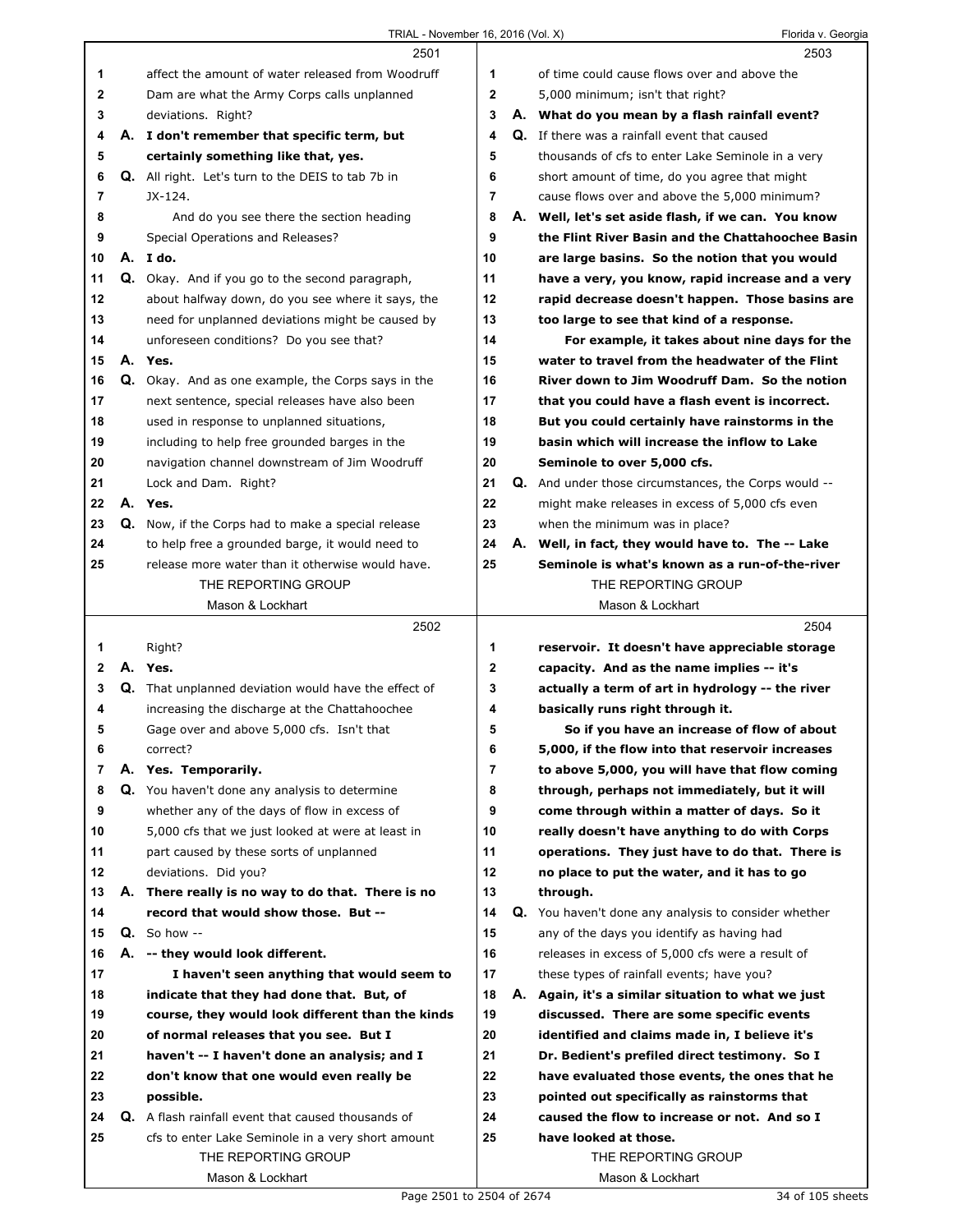|             |    | 2505                                               |              |    | 2507                                                        |
|-------------|----|----------------------------------------------------|--------------|----|-------------------------------------------------------------|
| 1           |    | Q. Okay. That wasn't my question. My question was  | 1            |    | tell the Court how many days you identified in              |
| $\mathbf 2$ |    | if we look at your figures where you point a       | $\mathbf{2}$ |    | 2008 and 2012 where an excess release was made              |
| 3           |    | number of days out of the year where you say the   | 3            |    | above 5,000 cfs as a result of rainfall events?             |
| 4           |    | Corps deliberately made releases in excess of      | 4            |    | A. I -- I don't believe I did that analysis for             |
| 5           |    | 5,000 cfs, can you tell the Court which of those   | 5            |    | 2008. I did the analysis -- it was either 2011              |
| 6           |    | days were a result of rainfall events rather than  | 6            |    | or 2012. So I'm not 100 percent sure as I sit               |
| 7           |    | a deliberate exercise of discretion by the Corps   | 7            |    | here.                                                       |
| 8           |    | to make releases in excess of the minimum?         | 8            |    | If those were the two years that Dr. Zeng and               |
| 9           | Α. | Oh, this is something we, again, discussed in my   | 9            |    | Dr. Bedient focused on, whichever year it was, it           |
| 10          |    | deposition. Those graphs only show days in which   | 10           |    | was one day.                                                |
| 11          |    | the flow into -- the basin inflow, which is the    | 11           |    | <b>Q.</b> Looking back at FX-11 at your analysis on         |
| 12          |    | entirety -- basically it's the rain -- the         | 12           |    | page 24 --                                                  |
| 13          |    | rainwater flow that's coming into the entire       | 13           |    | A. I'm sorry?                                               |
| 14          |    | system, is less than 5,000 cfs. And the Corps      | 14           |    | <b>Q.</b> Page 24 of FX-11, back to your frequency          |
|             |    |                                                    |              |    |                                                             |
| 15          |    | computes that on a running basis. And so the       | 15           |    | analysis.                                                   |
| 16          |    | events that I show in those charts are only        | 16           |    | A. So -- I don't have something labeled FX-11.              |
| 17          |    | occasions when that basin inflow is less than      | 17           |    | Which one --                                                |
| 18          |    | 5,000 cfs.                                         | 18           |    | <b>Q.</b> FX-811.                                           |
| 19          |    | So you're asking me did I count the events         | 19           |    | A. 811. Oh, okay. I'm sorry.                                |
| 20          |    | where the inflow was greater than 5,000 cfs?       | 20           |    | Q. Are you on page 24?                                      |
| 21          |    | Well, those events are not in that chart.          | 21           |    | A. Yes.                                                     |
| 22          |    | Q. I'm asking you whether you considered rainfall  | 22           | Q. | Now, you're not saying that all of the instances            |
| 23          |    | events, whether or not they brought basin inflow   | 23           |    | you have identified here where the Corps releases           |
| 24          |    | above 5,000. Do you have a way to tell the Court   | 24           |    | more than 5,000 cfs are a deliberate exercise of            |
| 25          |    | which, if any, of the days you identify as having  | 25           |    | discretion by the Corps; are you?                           |
|             |    | THE REPORTING GROUP                                |              |    | THE REPORTING GROUP                                         |
|             |    | Mason & Lockhart                                   |              |    | Mason & Lockhart                                            |
|             |    |                                                    |              |    |                                                             |
|             |    | 2506                                               |              |    | 2508                                                        |
| 1           |    | had releases in excess of 5,000 cfs may have been  | 1            |    | A. No.                                                      |
| 2           |    | due at least in part to a rainfall event?          | 2            |    | <b>Q.</b> And you're not saying that all of these instances |
| 3           |    | A. The -- very, very few.                          | 3            |    | where you have identified that the Corps releases           |
| 4           |    | Q. Do you have a way -- have you done the analysis | 4            |    | more than 5,000 cfs are explained by the Corps              |
| 5           |    | to be able to quantify that number for the Court?  | 5            |    | being incentivized to release more than 5,000               |
| 6           | Α. | Yes, I have. And, again, this is work that was     | 6            |    | based on the need to protect threatened and                 |
| 7           |    | done in response to some specific claims that      | 7            |    | endangered species. Right?                                  |
| 8           |    | appear in the prefiled testimony of Dr. Zeng or    | 8            | А. | Certainly not exclusively.                                  |
| 9           |    | Dr. Bedient, I'm not sure which. And the way       | 9            | Q. | And you haven't quantified for any given day                |
| 10          |    | this would come into play is the maximum head      | 10           |    | whether all of the excess release is a result of            |
| 11          |    | rule. So you would have flow come into the         | 11           |    | Corps discretion as opposed to something else.              |
| 12          |    | reservoir. It would raise the elevation of the     | 12           |    | Right?                                                      |
| 13          |    | reservoir. And that would then trigger what's      | 13           | А. | Well, I would have to say I have on any given               |
| 14          |    | known as the maximum head rule.                    | 14           |    | day. Certainly there are days where I have, you             |
| 15          |    | If the water gets too high in Lake Seminole,       | 15           |    | know, looked at the universe of possibilities;              |
| 16          |    | it can actually pose a danger to the stability of  | 16           |    | and the only one that was left was that they                |
| 17          |    | the dam. So they have to watch that quite          | 17           |    | exercised discretion to release more.                       |
| 18          |    | closely. So if you have a rainstorm, flow comes    | 18           | Q. | Let's turn to page 304 of your transcript. And              |
| 19          |    | in, it raises the water level, then you would      | 19           |    | on page 304, line 12, I asked you, now, in the              |
| 20          |    | make a release basically to protect the dam.       | 20           |    | instances you identified where you attribute                |
| 21          |    | And so I looked at the historical record for       | 21           |    | releases in excess of 5,000, when the 5,000                 |
| 22          |    | those kinds of events and found that they're --    | 22           |    | minimum is in place, to the Corps incentive to              |
| 23          |    | you know, they're very, very rare.                 | 23           |    | release more based on the need to protect                   |
| 24          | Q. | Well, Dr. Shanahan, since we haven't had the       | 24           |    | threatened and endangered species, is it your               |
| 25          |    | benefit of seeing this new analysis, could you     | 25           |    | opinion that the entire release in excess of                |
|             |    | THE REPORTING GROUP                                |              |    | THE REPORTING GROUP                                         |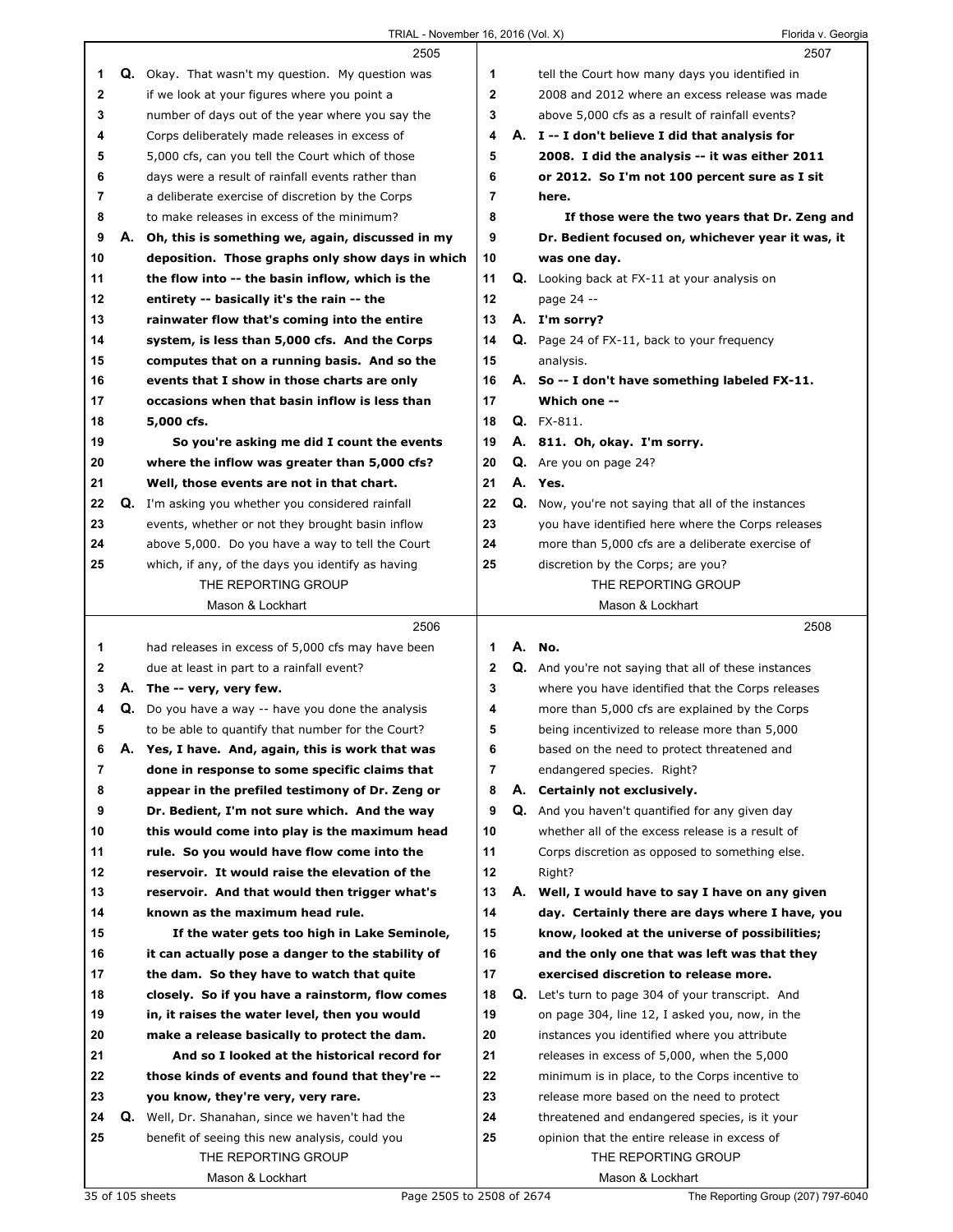|    |    | 2509                                                        |                         | 2511                                                     |
|----|----|-------------------------------------------------------------|-------------------------|----------------------------------------------------------|
| 1  |    | 5,000 is a result of that Corps incentive?                  | 1                       | used the Chattahoochee Gage data that you relied         |
| 2  |    | And you answered, I can't -- I haven't really               | $\overline{\mathbf{2}}$ | on in your analysis.                                     |
| 3  |    | formulated an opinion on that. I haven't diced              | 3                       | Now, if you look at the yellow circle on the             |
| 4  |    | it that finely.                                             | 4                       | left, you can see this in June, flows from the           |
| 5  |    | Did I ask that question, and did you give                   | 5                       | Flint River dropped below 2,000 cfs. Do you see          |
| 6  |    | that answer?                                                | 6                       | that?                                                    |
| 7  |    | A. Yes. But that's a different question than you            | 7                       | A. In -- in June you said?                               |
| 8  |    | just asked. You asked on any given day.                     | 8                       | $Q.$ Yes.                                                |
| 9  |    | <b>Q.</b> You didn't do any work to quantify which releases | 9                       | A. Yes.                                                  |
| 10 |    | are a result of the incentive that you attribute            | 10                      | <b>Q.</b> There is no corresponding decrease in releases |
| 11 |    | to the Corps and which are not. Correct?                    | 11                      | into Florida; is there?                                  |
| 12 | А. | That -- that's correct. I have not isolated out             | 12                      | A. Well, there is certainly not a one-to-one             |
| 13 |    | that particular incentive on a day-by-day basis.            | 13                      | decrease. But the flows do, in fact, decrease a          |
| 14 |    | I have looked at it as a more general matter and            | 14                      | little bit.                                              |
| 15 |    | indicated that there is that incentive for them             | 15                      | Q. Do you see in mid-June there's a spike in Flint       |
| 16 |    | to do that. I have not attributed particular                | 16                      | flows. Do you see that?                                  |
| 17 |    | instances in the record to that. I looked at the            | 17                      | A. I do, yes.                                            |
| 18 |    | record in a more general way.                               | 18                      | Q. There is no corresponding increase in flows into      |
| 19 |    | MS. ALLON: Your Honor, I'm about to                         | 19                      | Florida; is there?                                       |
| 20 |    | move into another section. I would be happy                 | 20                      | A. Well, in fact, if you look at the area that --        |
| 21 |    | to break now or happy to keep on going,                     | 21                      | well, the area under that curve -- under that            |
| 22 |    | whatever the Court's preference is.                         | 22                      | orange curve would represent a line of water.            |
| 23 |    | SPECIAL MASTER LANCASTER: I'm happy to                      | 23                      | So, for example, there is a low, as you pointed          |
| 24 |    | break now.                                                  | 24                      | out, in June. And then it comes up, and then it          |
| 25 |    | (Time Noted: 12:03 p.m.)                                    | 25                      | gets back down to about the same level. So if            |
|    |    | THE REPORTING GROUP                                         |                         | THE REPORTING GROUP                                      |
|    |    | Mason & Lockhart                                            |                         | Mason & Lockhart                                         |
|    |    | 2510                                                        |                         | 2512                                                     |
| 1  |    | (Recess Called)                                             | 1                       | you were to draw a line up from that -- you know,        |
|    |    |                                                             |                         |                                                          |
| 2  |    | (Time Noted: 12:56 p.m.)                                    | 2                       | if you had a starting point and ending point,            |
| 3  |    | SPECIAL MASTER LANCASTER: Counsel?                          | 3                       | there is a certain amount of flow that's above           |
| 4  |    | BY MS. ALLON:                                               | 4                       | that line. And there is a volume associated with         |
| 5  |    | Q. Dr. Shanahan, your opinion is that increases in          | 5                       | that.                                                    |
| 6  |    | Flint River flows will lead to increases in                 | 6                       | And I actually computed those volumes after              |
| 7  |    | releases from Jim Woodruff Dam into the                     | $\overline{7}$          | seeing this exhibit in Dr. Bedient's prefiled            |
| 8  |    | Apalachicola River in Florida. Isn't that right?            | 8                       | testimony. And what you actually find is that if         |
| 9  |    | A. That's correct.                                          | 9                       | you then look at how much the flow out of Jim            |
| 10 |    | Q. You say that flows on the Flint are well                 | 10                      | Woodruff, the blue line, how much that's above           |
| 11 |    | correlated with releases from Jim Woodruff; is              | 11                      | 5,000 cfs, in fact, that volume does get                 |
| 12 |    | that right?                                                 | 12                      | discharged over the next while.                          |
| 13 |    | A. Yes. They are.                                           | 13                      | So it's not a one-to-one correspondence where            |
| 14 |    | <b>Q.</b> Let's take a look at the actual data. I would     | 14                      | the flows from the Flint River come up and the           |
| 15 |    | like to turn to the tab -- the demonstrative                | 15                      | discharge from the Jim Woodruff Dam immediately          |
| 16 |    | tab in your binder; and I would like to go to               | 16                      | comes up. Again, they're trying to keep that             |
| 17 |    | slide 2. It's all the way at the end.                       | 17                      | flow fairly steady. But when you look at the             |
| 18 |    | A. Oh, okay.                                                | 18                      | volume of water that comes in, the amount of             |
| 19 |    | <b>Q.</b> And do you see the slide that has a 2 in the      | 19                      | water that comes in, that amount of water does           |
| 20 |    | bottom right-hand corner?                                   | 20                      | come out; it's just not coming out immediately.          |
| 21 |    | A. Yes.                                                     | 21                      | It's being lagged a few days.                            |
| 22 | Q. | Now, this demonstrative shows Flint flows for               | 22                      | Q. Dr. Shanahan, I'm going to ask my question again      |
| 23 |    | 2012; that's the orange line. And then we also              | 23                      | because I don't think you answered it. In                |
| 24 |    | plotted the state line flows into Florida for the           | 24                      | mid-June there is a spike in flows from the Flint        |
| 25 |    | same time period; that's the blue line. And we              | 25                      | River. There is no corresponding increase in             |
|    |    | THE REPORTING GROUP<br>Mason & Lockhart                     |                         | THE REPORTING GROUP<br>Mason & Lockhart                  |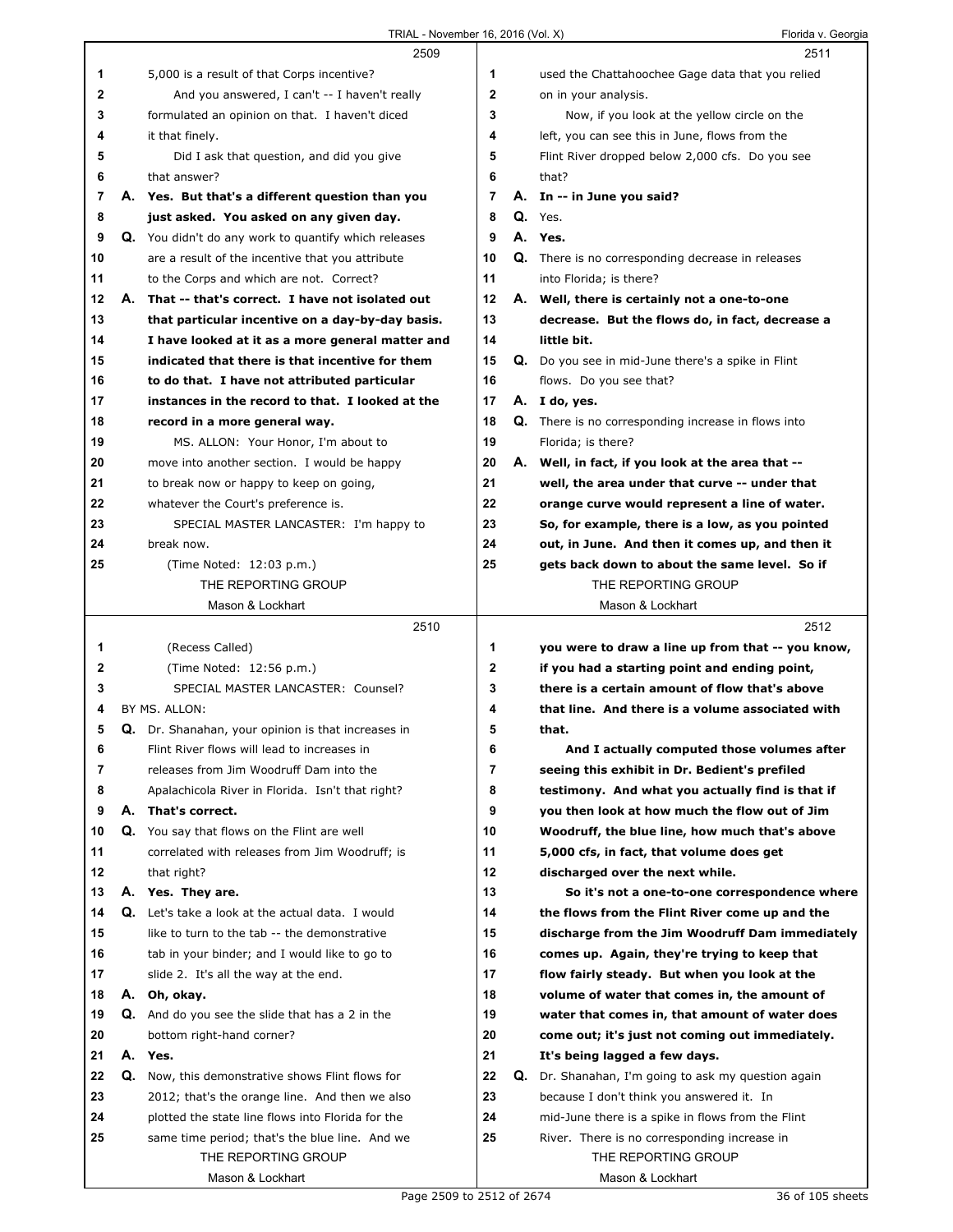|    |    | 2513                                                 |              |    | 2515                                                     |
|----|----|------------------------------------------------------|--------------|----|----------------------------------------------------------|
| 1  |    | mid-June in releases into Florida; is there?         | 1            |    | use it, say, for day-to-day operations.                  |
| 2  | А. | Well, as I said, there is -- there is a -- there     | $\mathbf{2}$ |    | In fact, I don't believe they can because the            |
| 3  |    | is not a corresponding spike; but there is a         | 3            |    | input data for the ResSim model only go through          |
| 4  |    | corresponding increase. The volume is basically      | 4            |    | 2011. So I don't believe they can use it                 |
| 5  |    | discharged from the dam, you know, over the next     | 5            |    | contemporaneously. They don't have input data            |
| 6  |    | while.                                               | 6            |    | for it.                                                  |
| 7  |    | Q. Dr. Shanahan, I'm just comparing the orange line  | 7            |    | Q. Dr. Shanahan, you would agree that the Army Corps     |
| 8  |    | and the blue line. The orange line comes up in       | 8            |    | knows more about its operations than you do.             |
| 9  |    | mid-June, and the blue line stays relatively         | 9            |    | Right?                                                   |
| 10 |    | constant. Do you see that?                           | 10           |    | A. I would expect they do, yes.                          |
| 11 | А. | I do, yes.                                           | 11           |    | <b>Q.</b> And you would agree that the Army Corps knows  |
| 12 | Q. | Now, in October, the yellow circle on the right,     | 12           |    | more about ResSim than you do?                           |
| 13 |    | there is a small spike at the beginning of the       | 13           |    | A. Certainly certain people within the Army Corps        |
| 14 |    | month; and you actually see a small spike in         | 14           |    | would know more, yes.                                    |
| 15 |    | state line flows. But then towards the middle of     | 15           |    | <b>Q.</b> Let's take a look at what the Corps itself has |
| 16 |    | October do you see that Flint flows again drop       | 16           |    | said about ResSim.                                       |
| 17 |    | below 2,000 cfs?                                     | 17           |    | I would like to turn to slide 1 in the                   |
| 18 |    | A. Yes.                                              | 18           |    | demonstratives. And this is a download from the          |
| 19 |    | Q. Okay. And then in early November, do you see      | 19           |    | Army Corps website. Do you see in the second             |
| 20 |    | there is a spike in Flint flows?                     | 20           |    | sentence the Army Corps has said that the                |
| 21 | А. | Yes.                                                 | 21           |    | software, referring to ResSim, simulates                 |
| 22 |    | Q. Okay. In early November where there is a spike    | 22           |    | reservoir operations. And then it says for a             |
| 23 |    | in Flint River flows, there's no corresponding       | 23           |    | number of reasons, and the last one is for               |
| 24 |    | increase in early November in releases into          | 24           |    | real-time decision support. Do you see that?             |
| 25 |    | Florida; is there?                                   | 25           |    | A. Ido.                                                  |
|    |    | THE REPORTING GROUP                                  |              |    | THE REPORTING GROUP                                      |
|    |    | Mason & Lockhart                                     |              |    | Mason & Lockhart                                         |
|    |    |                                                      |              |    |                                                          |
|    |    | 2514                                                 |              |    | 2516                                                     |
| 1. |    | A. Well, again, this is the same situation that you  | 1            |    | Q. Okay. And do you see in the bottom sentence, the      |
| 2  |    | don't see the same kind of a spike; but you do,      | $\mathbf 2$  |    | last sentence, the Corps has said that ResSim is         |
| 3  |    | in fact, see flow that is being released that's      | 3            |    | a decision support tool that meets the needs of          |
| 4  |    | roughly equal to the volume under that spike.        | 4            |    | modelers performing reservoir project studies as         |
| 5  | Q. | Dr. Shanahan, in early November do you see a         | 5            |    | well as meeting the needs of reservoir regulators        |
| 6  |    | corresponding increase in releases into Florida      | 6            |    | during real-time events.                                 |
| 7  |    | at the same time that there is an increase in        | 7            |    | Do you see that?                                         |
| 8  |    | Flint River flows?                                   | 8            | А. | Yes. But I would just qualify this to say that           |
| 9  | А. | Well, not at the same time, but there is a           | 9            |    | this is a description of the software package,           |
| 10 |    | corresponding increase.                              | 10           |    | the computer code that constitutes the ResSim            |
| 11 | Q. | Dr. Shanahan, you say that ResSim, the Army Corps    | 11           |    | model.                                                   |
| 12 |    | reservoir model, does not reliably reflect Army      | 12           |    | $Q.$ Doctor --                                           |
| 13 |    | Corps operations; is that right?                     | 13           |    | A. It has to be programmed to be used for a              |
| 14 | А. | That's correct.                                      | 14           |    | particular system. I have not seen anything that         |
| 15 |    | Q. You're aware that the Army Corps itself regularly | 15           |    | says the Corps of Engineers is using ResSim in           |
| 16 |    | uses ResSim; isn't that right?                       | 16           |    | the ACF Basin for other than planning purposes.          |
| 17 |    | A. What I understand -- I'm pausing on the word      | 17           |    | I have not seen anything that indicates they're          |
| 18 |    | regularly. I understand they use it for planning     | 18           |    | using it for real-time events. And what I have           |
| 19 |    | purposes, and so they have from time to time used    | 19           |    | seen indicated is they seem to use other tools.          |
| 20 |    | it to analyze proposed changes in the operating      | 20           | Q. | Dr. Shanahan, let's refer to the DEIS, JX-124.           |
| 21 |    | plan. So, for example, they used ResSim as a         | 21           |    | And I would like to turn to tab 11. And do you           |
| 22 |    | part of the analysis for the proposed new Water      | 22           |    | see the bottom paragraph that starts with USACE?         |
| 23 |    | Control Manual. And they will use it in those        | 23           |    | Do you see that?                                         |
| 24 |    | kinds of planning exercises. I don't believe         | 24           |    | A. Yes.                                                  |
| 25 |    | that they use it regularly in the sense that they    | 25           |    | <b>Q.</b> USACE is shorthand for the Army Corps. Right?  |
|    |    | THE REPORTING GROUP<br>Mason & Lockhart              |              |    | THE REPORTING GROUP<br>Mason & Lockhart                  |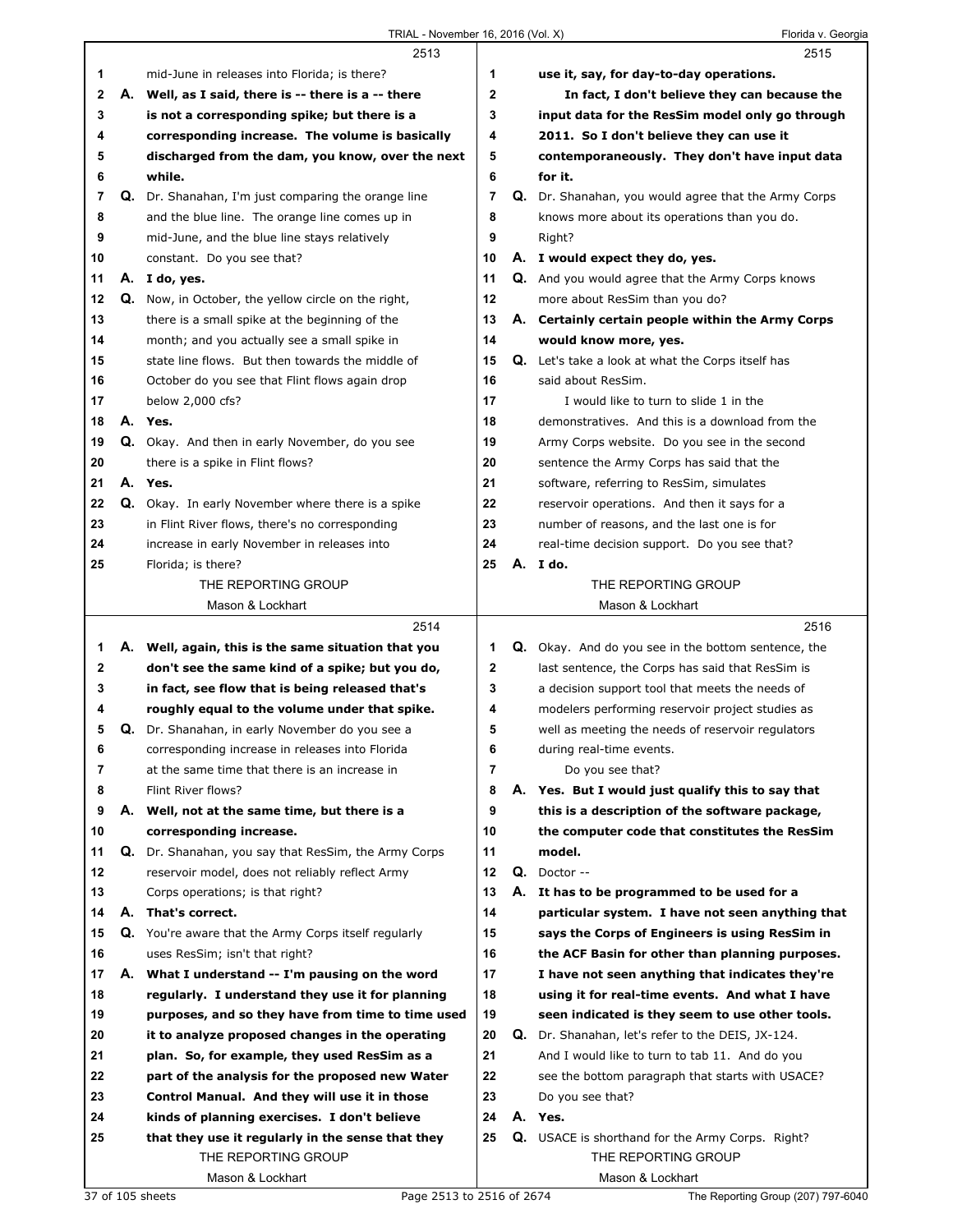|    |    | 2517                                                             |             |    | 2519                                                    |
|----|----|------------------------------------------------------------------|-------------|----|---------------------------------------------------------|
| 1  |    | A. Yes, U.S. Army Corps of Engineers.                            | 1           |    | when the rule says 5,000 cfs and the Corps of           |
| 2  |    | Q. And if you look about halfway down, do you see                | $\mathbf 2$ |    | Engineers is discharging more? It's not an              |
| 3  |    | where it says -- the last word in the sentence,                  | 3           |    | appropriate tool to look at that question.              |
| 4  |    | USACE selected? Do you see that?                                 | 4           | Q. | But as we have said before, you agree the Corps         |
| 5  |    | It's right after --                                              | 5           |    | knows more about its own model than you do.             |
| 6  |    | A. Yes.                                                          | 6           |    | Right?                                                  |
| 7  |    | Q. Okay. And the Corps has said that it selected                 | 7           |    | A. Well, I -- I assume they do. But they have           |
| 8  |    | ResSim as the tool most capable of faithfully                    | 8           |    | not -- I haven't heard their opinion of how             |
| 9  |    | representing District water management practices.                | 9           |    | Dr. Bedient used it. And I don't -- I don't --          |
| 10 |    | Do you see that?                                                 | 10          |    | they have not used it in the same way he has to         |
| 11 |    | A. I do; but then they -- you know, on line 35 they              | 11          |    | answer the kind of specific questions that he           |
| 12 |    | also point out that -- they say, ResSim falls                    | 12          |    | has.                                                    |
| 13 |    | under the category of engineering models used in                 | 13          |    | MS. ALLON: Your Honor, I have nothing                   |
| 14 |    | planning studies.                                                | 14          |    | further.                                                |
| 15 |    | Q. Dr. Shanahan, do you see that the Corps said, at              | 15          |    | Thank you.                                              |
| 16 |    | the culmination of a three-year model development                | 16          |    | THE WITNESS: Excuse me.                                 |
| 17 |    | and verification process, it selected ResSim as                  | 17          |    | REDIRECT EXAMINATION                                    |
| 18 |    | the tool most capable of faithfully representing                 | 18          |    | BY MR. QURESHI:                                         |
| 19 |    | District water management practices. Do you see                  | 19          |    | Q. Good afternoon, Dr. Shanahan.                        |
| 20 |    | that?                                                            | 20          | А. | Good afternoon.                                         |
| 21 | А. | I do. But I think we have to be careful in                       | 21          |    |                                                         |
| 22 |    |                                                                  | 22          |    | <b>Q.</b> You had some questions there at the end about |
|    |    | understanding the context in which they are                      |             |    | ResSim and modeling, and we'll certainly get to         |
| 23 |    | describing this. And they're describing it in                    | 23<br>24    |    | those. But I would like to start by                     |
| 24 |    | the planning process that I just described. They                 | 25          |    | understanding what tools you used in your               |
| 25 |    | use this to evaluate possible alternative<br>THE REPORTING GROUP |             |    | analysis, sir.<br>THE REPORTING GROUP                   |
|    |    |                                                                  |             |    |                                                         |
|    |    | Mason & Lockhart                                                 |             |    | Mason & Lockhart                                        |
|    |    |                                                                  |             |    |                                                         |
|    |    | 2518                                                             |             |    | 2520                                                    |
| 1  |    | operating plans. And it's -- they're really                      | 1           |    | A. I actually used comparatively simple tools. The      |
| 2  |    | asking different questions than, for example,                    | $\mathbf 2$ |    | primary tool that I used was the Microsoft Excel        |
| 3  |    | Dr. Bedient was asking when he used ResSim.                      | 3           |    | spreadsheet program. And what I did was I               |
| 4  | Q. | You don't disagree that in what you call the                     | 4           |    | obtained the actual records that are published by       |
| 5  |    | planning process, the Corps has said that ResSim                 | 5           |    | the U.S. Geological Survey as far as flows in the       |
| 6  |    | is the tool most capable of faithfully                           | 6           |    | river. And the Corps has really an astoundingly         |
| 7  |    | representing District water management practices;                | 7           |    | complete record of the inflows and outflows and         |
| 8  |    | do you?                                                          | 8           |    | reservoir elevations for the entire history of          |
| 9  | А. | No. I think it's a -- it is a good tool. It is                   | 9           |    | when these projects have been in place.                 |
| 10 |    | a good tool that's available for that planning                   | 10          |    | So I used those actual historical records and           |
| 11 |    | type of analysis. But that does not mean that                    | 11          |    | then basically did bookkeeping. I looked at             |
| 12 |    | the kind of purpose for which Dr. Bedient put it                 | 12          |    | where the inflows were coming into the system and       |
| 13 |    | is appropriate.                                                  | 13          |    | were -- you know, what happened to those and how        |
| 14 |    | I -- you know, I don't want that to be                           | 14          |    | they came out of the system. So it was really a         |
| 15 |    | misconstrued. ResSim is like any model. Any                      | 15          |    | bookkeeping operation done on Microsoft Excel.          |
| 16 |    | model entails certain approximations, certain                    | 16          |    | Q. Okay. And over what time horizon did you             |
| 17 |    | assumptions. You basically have to tailor your                   | 17          |    | evaluate these historical records, sir?                 |
| 18 |    | model to what you want to do with it.                            | 18          |    | A. It varied a little bit. The Geological Survey        |
| 19 |    | And they are using ResSim for a particular                       | 19          |    | records date back to the late 1920's. And for           |
| 20 |    | purpose. They're using it for -- at a planning                   | 20          |    | certain comparisons, I used that entire record.         |
| 21 |    | level studies with a simulated, long history and                 | 21          |    | But primarily I used -- I looked more                   |
| 22 |    | evaluate kind of overall differences. But it is                  | 22          |    | specifically at the period from 1980 to the             |
| 23 |    | not appropriate, for example, to answer the                      | 23          |    | present, which is a period over which the               |
| 24 |    | question that I was looking at is what happens at                | 24          |    | operating rules are more or less similar to what        |
| 25 |    | low flow? What happens at 5,000 -- you know,                     | 25          |    | they are today, as far as I know. And I                 |
|    |    | THE REPORTING GROUP<br>Mason & Lockhart                          |             |    | THE REPORTING GROUP<br>Mason & Lockhart                 |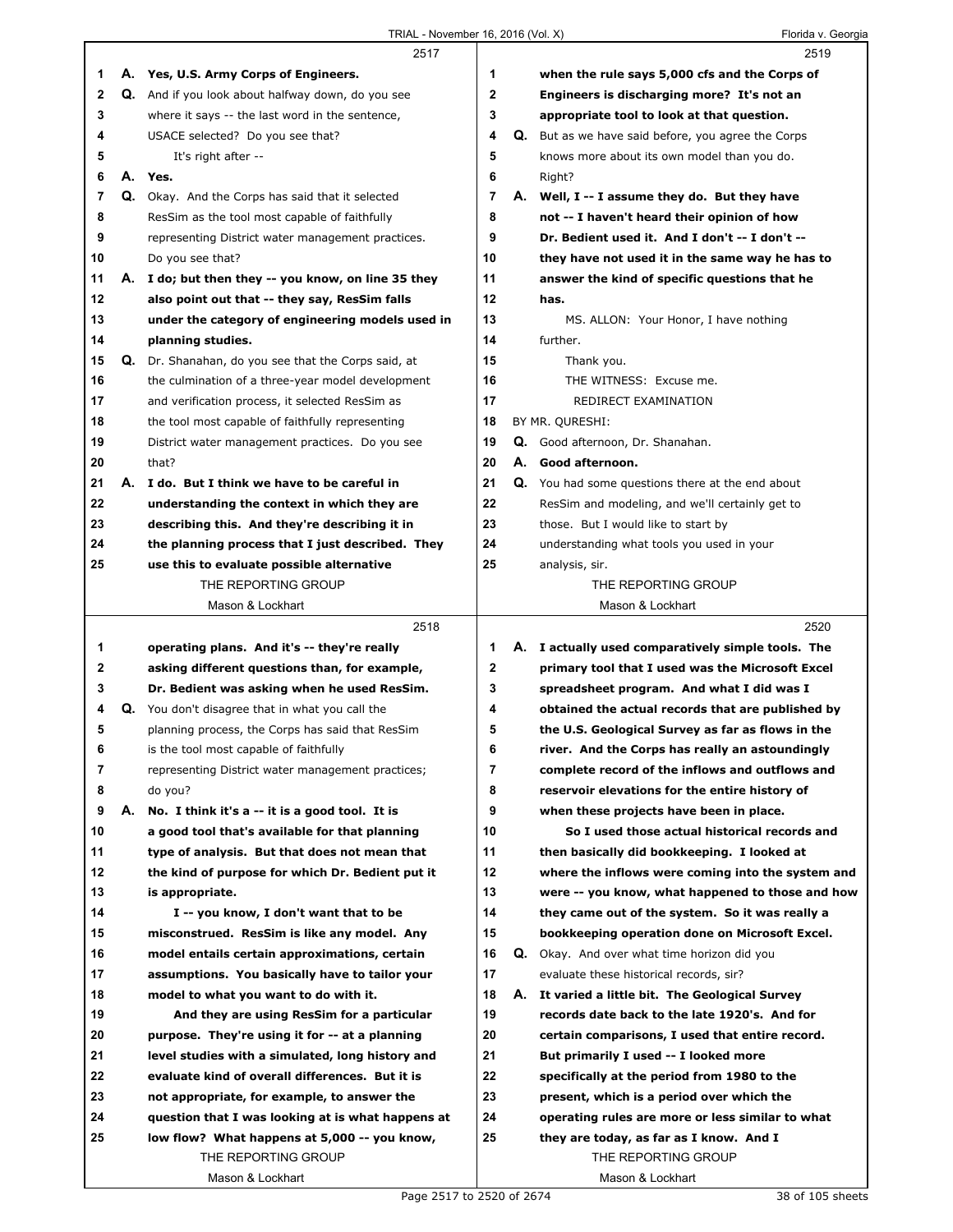|             |    | 2521                                                 |             | 2523                                              |
|-------------|----|------------------------------------------------------|-------------|---------------------------------------------------|
| 1           |    | particularly focused on the driest years and         | 1           | all, just one kind of general aspect of this. Of  |
| 2           |    | the -- the June through September, the growing       | $\mathbf 2$ | course, this is going more or less from north to  |
| 3           |    | season, as far as the results I looked at.           | 3           | south. The highest land is in the north.          |
| 4           |    | So I did spreadsheet calculations and so             | 4           | And so you're really looking at a system          |
| 5           |    | forth day by day through the entire period. But      | 5           | where we have water going downhill. And it's      |
| 6           |    | then as far as the results I looked at and           | 6           | really a hydraulic certainty that there may be    |
| 7           |    | presented in my report, I really looked at those     | 7           | some losses of water due to evaporation and so    |
| 8           |    | low flow years and low flow times during those       | 8           | forth; but water that goes into this basin at --  |
| 9           |    | years.                                               | 9           | falls on the land surface, goes into streams and  |
| 10          |    | <b>Q.</b> And why in particular did you focus on the | 10          | rivers, eventually gets into the larger rivers.   |
| 11          |    | growing season, as you described it?                 | 11          | That river is going south. It's going to          |
| 12          |    | A. Well, the growing season is important. And        | 12          | Florida. There is really no place else for it to  |
| 13          |    | Dr. Lettenmaier kind of got to this where he         | 13          | go. It's not going to disappear someplace. All    |
| 14          |    | talked about the fact that demands here are          | 14          | the water is going to Florida eventually. It's    |
| 15          |    | highest. The irrigation demands for agriculture      | 15          | not a question of if; it's a question of when.    |
| 16          |    | are highest during that time of year. And they       | 16          | And that's a hydrologic certainty.                |
| 17          |    | actually tend to be higher still during the          | 17          | I have subdivided this part of the watershed      |
| 18          |    | driest years. And as well, that's when the           | 18          | into three different areas, which I call area A,  |
| 19          |    | potential impacts on biological populations in       | 19          | which is in pink; area B, which is in blue; and   |
| 20          |    | the river and the bay are the greatest.              | 20          | area C, which is in yellow. And those are set     |
| 21          |    | And, for example, the -- the biological              | 21          | apart based on the location of the Corps of       |
| 22          |    | opinions that the U.S. Fish and Wildlife Service     | 22          | Engineer projects. And in particular, four of     |
| 23          |    | has put out on the ACF point out that those times    | 23          | the Corps of Engineer projects are important      |
| 24          |    | of low flow are when the stresses on the             | 24          | here.                                             |
| 25          |    | biological populations are the greatest. And         | 25          | Area C is the area that's upstream of Buford      |
|             |    | THE REPORTING GROUP                                  |             | THE REPORTING GROUP                               |
|             |    | Mason & Lockhart                                     |             | Mason & Lockhart                                  |
|             |    |                                                      |             |                                                   |
|             |    | 2522                                                 |             | 2524                                              |
| 1           |    | that's really a truism in water quality              | 1           | Dam and Lake Lanier, the major storage reservoir. |
| $\mathbf 2$ |    | generally. I mean, we know that low flow periods     | $\mathbf 2$ | Area B includes West Point Lake and West Point    |
| 3           |    | are the periods of water quality stress and          | 3           | Dam. And then it's the area that's upstream of    |
| 4           |    | biological stress.                                   | 4           | W. F. George Dam and reservoir. So that's area B. |
| 5           |    | Q. And, Dr. Shanahan, why do you conclude that       | 5           | And then finally area C is the area that's        |
| 6           |    | additional basin inflow will make its way into       | 6           | upstream of Jim Woodruff Dam.                     |
| 7           |    | Florida's Apalachicola River?                        | 7           | So let's talk about these specific areas just     |
| 8           |    | A. Well, probably the best way to show that would be | 8           | briefly. Area C, as you can see here, is only     |
| 9           |    | by reference to -- I think it's figure 1 in my       | 9           | 7 percent of the land area in the basin in        |
| 10          |    | prefiled testimony.                                  | 10          | Georgia. However, it drains into Lake Lanier,     |
| 11          |    | Q. Okay.                                             | 11          | which contains 65 percent of the storage capacity |
| 12          |    | MR. QURESHI: And that is on page 3 of                | 12          | of the entire system. So you have got a           |
| 13          |    | the binder that was handed out. The very             | 13          | relatively small area going into a large storage  |
| 14          |    | first tab contains Dr. Shanahan's prefiled           | 14          | bucket, if you like. And as it turns out, if you  |
| 15          |    | direct testimony.                                    | 15          | look at the annual average flow that comes into   |
| 16          |    | BY MR. QURESHI:                                      | 16          | Lake Lanier, it's about enough -- it's about      |
| 17          |    | <b>Q.</b> And with the Special Master's permission,  | 17          | equal to the conservation storage capacity within |
| 18          |    | Dr. Shanahan, perhaps you can show us what about     | 18          | the lake. So the conservation storage is really   |
| 19          |    | the map informs your conclusions.                    | 19          | the usable storage; it's the water that can be    |
| 20          |    | SPECIAL MASTER LANCASTER: Just keep                  | 20          | used. And so you really have enough water coming  |
| 21          |    | your voice up.                                       | 21          | in here to fill that bucket once a year.          |
| 22          |    | THE WITNESS: Okay. Thank you.                        | 22          | In contrast, area B is a good deal larger;        |
| 23          | А. | So this map, which appears in my prefiled            | 23          | and it has two storage reservoirs. These three    |
| 24          |    | testimony, is a map of the ACF Basin upstream of     | 24          | reservoirs are the only reservoirs that have      |
| 25          |    | Lake Seminole and Jim Woodruff Dam. First of         | 25          | storage or appreciable storage. So 35 percent --  |
|             |    | THE REPORTING GROUP                                  |             | THE REPORTING GROUP                               |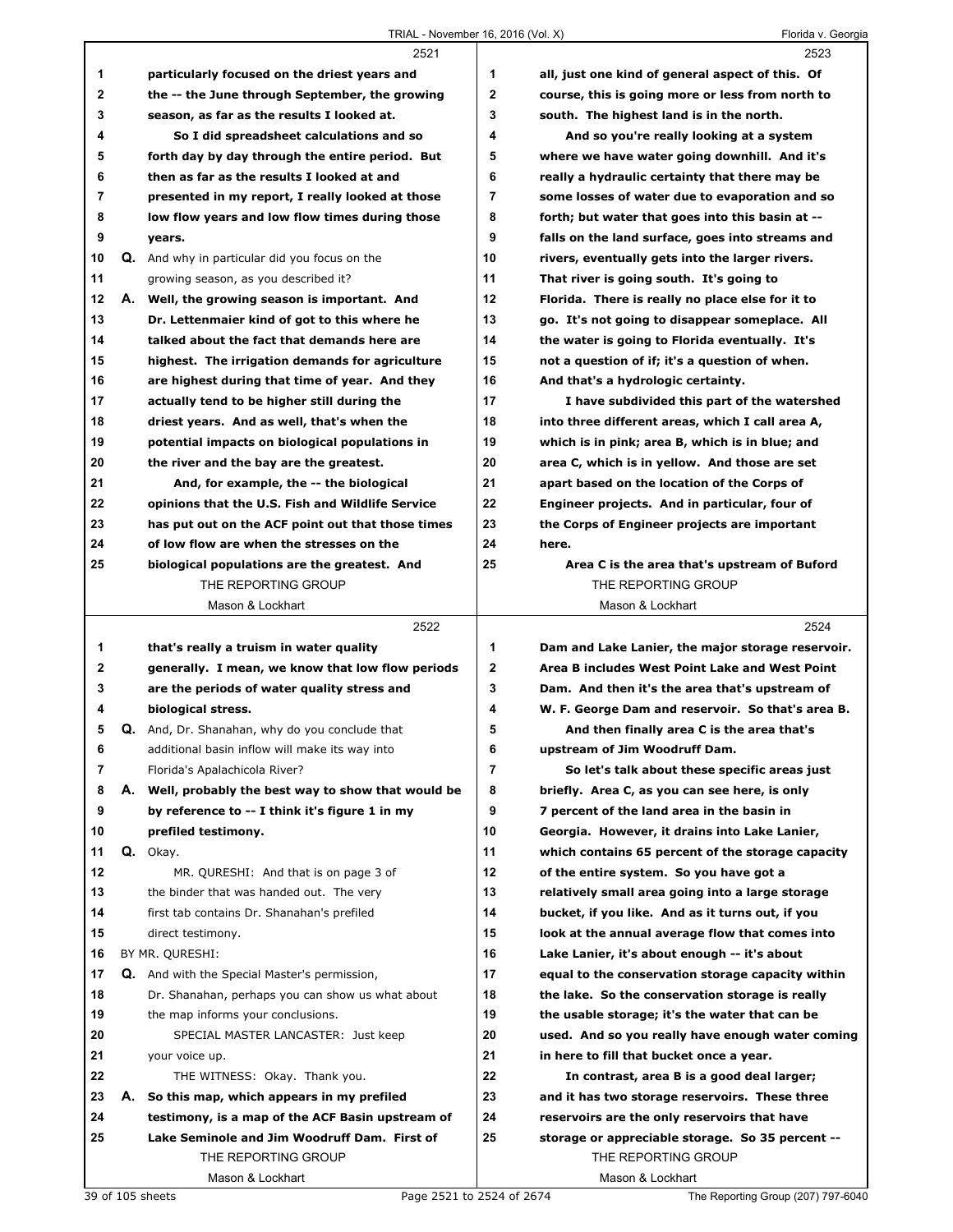|              | 2525                                                                                         |                         |    | 2527                                                                                |
|--------------|----------------------------------------------------------------------------------------------|-------------------------|----|-------------------------------------------------------------------------------------|
| 1            | the remaining 35 percent of the storage is in                                                | 1                       |    | storage in that downstream reservoir.                                               |
| $\mathbf{2}$ | these two reservoirs. And they drain a much                                                  | $\overline{\mathbf{2}}$ |    | Q. Thank you, Dr. Shanahan.                                                         |
| 3            | larger area. And so the amount of water that's                                               | 3                       |    | Dr. Shanahan, when you were discussing the                                          |
| 4            | going into those reservoirs in an average year is                                            | 4                       |    | water that is in the basin and making its way                                       |
| 5            | much greater.                                                                                | 5                       |    | into Florida, were you excepting from your answer                                   |
| 6            | So West Point, there is enough water that                                                    | 6                       |    | the water that's consumed in the Georgia portion                                    |
| 7            | goes in to fill and empty its bucket, if you                                                 | 7                       |    | of the basin?                                                                       |
| 8            | like, seven times a year. W. F. George, it's                                                 | 8                       |    | A. I didn't -- accepting or excepting?                                              |
| 9            | over 10 times a year. So that contrasts with one                                             | 9                       |    | <b>Q.</b> Excluding. The water that's consumed in Georgia                           |
| 10           | time a year up here.                                                                         | 10                      |    | won't make it to Florida?                                                           |
| 11           | The other thing that's different here is                                                     | 11                      |    | A. That's right. Consumptive use basically is water                                 |
| 12           | Buford -- Lake Lanier lies just upstream of                                                  | 12                      |    | that disappears and would not make it to Florida.                                   |
| 13           | the Atlanta metropolitan area. So it's really                                                | 13                      |    | <b>Q.</b> Okay. Sir, having understood your description of                          |
| 14           | got a very large -- the largest municipal and                                                | 14                      |    | the system geography, can you explain how your                                      |
| 15           | industrial demand in the basin, very large and                                               | 15                      |    | review of the historical record is consistent                                       |
| 16           | insistent demand for water immediately                                                       | 16                      |    | with the explanation you just provided?                                             |
| 17           | downstream. In contrast, there really aren't                                                 | 17                      |    | A. Well, yes. As I said, I looked at really the --                                  |
| 18           | anywhere near the kind of large demands in                                                   | 18                      |    | you know, how the system has actually been                                          |
| 19           | area B. So you have a situation where you have                                               | 19                      |    | operated in the past. And in hydrology, we very                                     |
| 20           | got relatively -- you know, comparatively                                                    | 20                      |    | typically do that and look at that as an                                            |
| 21           | plentiful water compared to the storage available                                            | 21                      |    | indication of how things will go in the future.                                     |
| 22           | and not anywhere near the same kind of demand on                                             | 22                      |    | And so I looked at the Corps operations, and                                        |
| 23           | those reservoirs.                                                                            | 23                      |    | what you find is that West Point and W. F. George                                   |
| 24           | And for that reason, the Corps is able to                                                    | 24                      |    | basically pass water during the dry time of year.                                   |
| 25           | basically dispense that water more freely. And                                               | 25                      |    | So during the summer and the fall, they do not                                      |
|              | THE REPORTING GROUP                                                                          |                         |    | THE REPORTING GROUP                                                                 |
|              | Mason & Lockhart                                                                             |                         |    | Mason & Lockhart                                                                    |
|              |                                                                                              |                         |    |                                                                                     |
|              |                                                                                              |                         |    |                                                                                     |
|              | 2526                                                                                         |                         |    | 2528                                                                                |
| 1            | they discuss how in their documents the fact that                                            | 1                       |    | increase their storage, at least not on a                                           |
| $\mathbf{2}$ | they draw on those reservoirs really much more                                               | $\mathbf{2}$            |    | month-to-month or seasonal basis. They basically                                    |
| 3            | quickly than they would draw on the upper                                                    | 3                       |    | let whatever water that comes in, passes through                                    |
| 4            | reservoir because it has so much more storage<br>available.                                  | 4<br>5                  |    | those reservoirs. And in addition, they release                                     |
| 5            |                                                                                              |                         |    | some of their storage. And so that's quite                                          |
| 6<br>7       | Now, finally there is area A; and that's in<br>pink here. This is 62 percent of the basin in | 6<br>7                  |    | consistent with this architecture.<br>And then as well, the water that comes out of |
| 8            | Georgia, so the majority of the land area. And                                               | 8                       |    | area A, as I said, simply as a matter of                                            |
| 9            | this is what is known as an unregulated basin.                                               | 9                       |    | hydrology has to go to Florida.                                                     |
| 10           | There is a reservoir down here, Lake Seminole.                                               | 10                      | Q. | Dr. Shanahan, during your cross-examination you                                     |
| 11           | But it has very, very little storage within it.                                              | 11                      |    | were asked questions about Corps discretion and                                     |
| 12           | It's -- as I said earlier, it's what I call a                                                | 12                      |    | whether or not the Corps would actually release                                     |
| 13           | run-of-the-river reservoir. The river basically                                              | 13                      |    | more than 5,000 cfs into the Apalachicola River.                                    |
| 14           | runs right through it. So this whole area here                                               | 14                      |    | Based on your understanding of Corps operations                                     |
| 15           | has really no storage capacity. The water that's                                             | 15                      |    | and the historical record, why might have the                                       |
| 16           | generated in that -- you know, from that area                                                | 16                      |    | Corps released more than 5,000 cfs in the past?                                     |
| 17           | goes down to Lake Seminole; and it basically has                                             | 17                      | А. | Well, certainly the -- when you look at what the                                    |
| 18           | to run through.                                                                              | 18                      |    | Army Corps has written about their system                                           |
| 19           | There is no capability to hold it back in                                                    | 19                      |    | operations, they talk about the fact that it's --                                   |
| 20           | that basin. So that water, you know -- if any                                                | 20                      |    | it's something of a balancing act, that they have                                   |
| 21           | extra water is generated within this area, that                                              | 21                      |    | multiple authorized purposes; and they're                                           |
| 22           | has to go to Florida. There is not a way to hold                                             | 22                      |    | attempting to meet those purposes. So the Corps                                     |
| 23           | that water back and prevent it from going to                                                 | 23                      |    | has a number of reasons why they would want to                                      |
| 24           | Florida. And it will go to Florida relatively                                                | 24                      |    | release water.                                                                      |
| 25           | quickly because there is such -- there is no                                                 | 25                      |    | For example, one of the authorized purposes                                         |
|              | THE REPORTING GROUP                                                                          |                         |    | THE REPORTING GROUP                                                                 |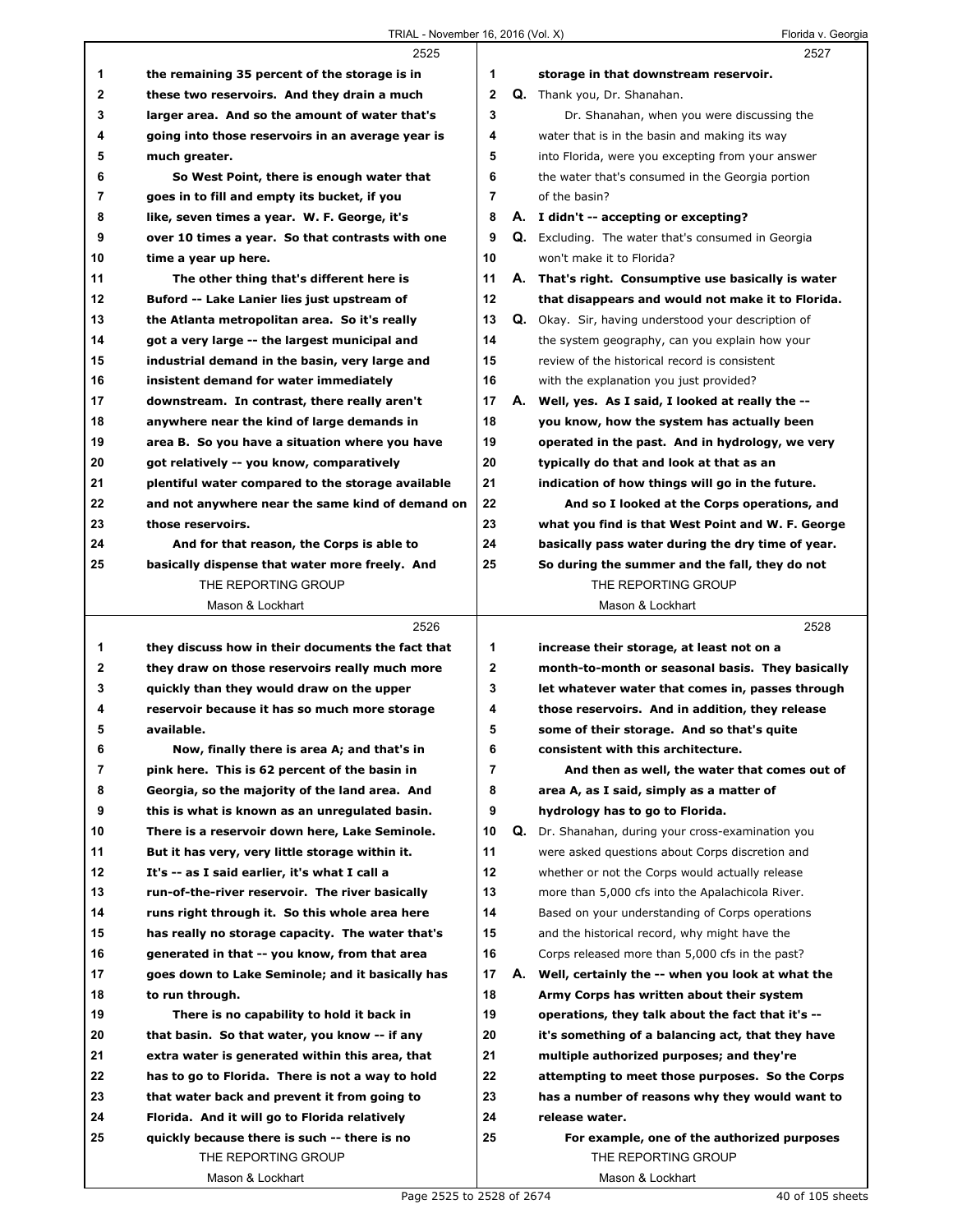|             |    | 2529                                                                                 |    |    | 2531                                                                                                |
|-------------|----|--------------------------------------------------------------------------------------|----|----|-----------------------------------------------------------------------------------------------------|
| 1           |    | is hydropower. We talk about how valuable the                                        | 1  |    | wastewater. So there's a requirement in the                                                         |
| $\mathbf 2$ |    | hydropower is to this region, how it reduces                                         | 2  |    | Corps' mind, and they define a number of those.                                                     |
| 3           |    | electricity costs. And the nature of the                                             | 3  |    | But then they also have what they call                                                              |
| 4           |    | hydropower is really a -- is really beneficial.                                      | 4  |    | nonmandatory flow targets. One example, for                                                         |
| 5           |    | And so they have those incentives.                                                   | 5  |    | example, downstream -- just upstream of Lake                                                        |
| 6           |    | But then as well, I discussed this -- I have                                         | 6  |    | Seminole on the Chattahoochee River there is a                                                      |
| 7           |    | discussed the fact that there are sensitive                                          | 7  |    | nuclear power plant, Farley nuclear power plant.                                                    |
| 8           |    | species in the downstream waters, in the waters                                      | 8  |    | And if the flow in the river drops below 2,000                                                      |
| 9           |    | in Florida, and that the Corps has been through a                                    | 9  |    | cfs in the Chattahoochee River at that downstream                                                   |
| 10          |    | lengthy process of consultation and interaction                                      | 10 |    | location, Farley runs into some difficulties in                                                     |
| 11          |    | with the U.S. Fish and Wildlife Service. And so                                      | 11 |    |                                                                                                     |
| 12          |    |                                                                                      | 12 |    | withdrawing, circulating water for their cooling                                                    |
| 13          |    | they do have an incentive to enhance those                                           | 13 |    | down their nuclear power plant from the river.                                                      |
|             |    | biological populations -- to enhance conditions                                      |    |    | And so, you know, the Corps, for example, says                                                      |
| 14          |    | for those. And, in fact, the U.S. Fish and                                           | 14 |    | that they consider that -- I forget what -- I                                                       |
| 15          |    | Wildlife Service has found that there are impacts                                    | 15 |    | think the language they use is they give that                                                       |
| 16          |    | even below 10,000 cfs. So they have incentive to                                     | 16 |    | serious consideration. They don't want the water                                                    |
| 17          |    | try and release, you know, more water than 5,000                                     | 17 |    | to drop down to a level that would be problematic                                                   |
| 18          |    | cfs.                                                                                 | 18 |    | for the Farley nuclear power plant. So that's                                                       |
| 19          |    | Q. Sir, counsel for Georgia challenged you to locate                                 | 19 |    | not a requirement per se; but that's a judgment                                                     |
| 20          |    | statements from the Corps in which it discusses                                      | 20 |    | the Corps makes. And they use their discretion                                                      |
| 21          |    | its discretion and its incentives. And I know we                                     | 21 |    | to -- to meet that requirement.                                                                     |
| 22          |    | have JX-124 in our cross-examination binders, but                                    | 22 | Q. | Similarly, Dr. Shanahan, you refer to the                                                           |
| 23          |    | as counsel pointed out, that only contains                                           | 23 |    | biological opinion and information in that                                                          |
| 24          |    | excerpts and not all of the excerpts.                                                | 24 |    | document that might support your belief that the                                                    |
| 25          |    | MR. QURESHI: So with the Court's                                                     | 25 |    | Corps would release more than 5,000 cfs and, in                                                     |
|             |    | THE REPORTING GROUP                                                                  |    |    | THE REPORTING GROUP                                                                                 |
|             |    | Mason & Lockhart                                                                     |    |    | Mason & Lockhart                                                                                    |
|             |    |                                                                                      |    |    |                                                                                                     |
|             |    | 2530                                                                                 |    |    | 2532                                                                                                |
| 1           |    | permission, I would like to hand out                                                 | 1  |    | fact, has. I would like to show that document                                                       |
| 2           |    | additional pages from 124.                                                           | 2  |    | now. It's JX-168.                                                                                   |
| 3           |    | BY MR. QURESHI:                                                                      | 3  |    | A. Okay.                                                                                            |
| 4           |    | Q. In particular, Dr. Shanahan, I would like to                                      | 4  |    | Q. Dr. Shanahan, I'll refer you to pages 43 and 44                                                  |
| 5           |    | direct you to page 6-35 of JX-124. And I would                                       | 5  |    | and ask you to read the paragraph on low flows to                                                   |
| 6           |    |                                                                                      | 6  |    |                                                                                                     |
| 7           |    | ask you to review lines 9 through 16.<br>After you have had an opportunity to do so, | 7  |    | yourself and then explain how this is consistent<br>with your belief that additional water into the |
|             |    |                                                                                      | 8  |    |                                                                                                     |
| 8           |    | please explain how this discussion is consistent                                     |    |    | system will be released into Florida,                                                               |
| 9           |    | with your understanding of how the Corps                                             | 9  |    | particularly during drought years.                                                                  |
| 10          |    | operates.                                                                            | 10 |    | A. Okay. Just one correction. I think you                                                           |
| 11          | А. | Yes. This language is really some very specific                                      | 11 |    | identified this as JX-168. But --                                                                   |
| 12          |    | language as to how the Corps interprets how much                                     | 12 |    | $Q.$ I'm sorry. It's JX-72.                                                                         |
| 13          |    | water they have to release from the projects.                                        | 13 | А. | That's right, yes. That's what I have anyway.                                                       |
| 14          |    | And they distinguish what they call mandatory                                        | 14 |    | Q. Thank you. It's on page 43, sir.                                                                 |
| 15          |    | minimum flow requirements and then nonmandatory                                      | 15 |    | A. Yes. I'm -- could you just repeat your question?                                                 |
| 16          |    | flow targets and goals.                                                              | 16 |    | <b>Q.</b> Sure. Could you explain how this discussion is                                            |
| 17          |    | And so there are certain absolute minimum                                            | 17 |    | consistent with your understanding that                                                             |
| 18          |    | flow requirements. The -- for example, the --                                        | 18 |    | additional basin inflow will make its way into                                                      |
| 19          |    | there is a requirement to release a certain                                          | 19 |    | Florida, particularly during drought years?                                                         |
| 20          |    | amount of water from Buford Dam up at -- up at                                       | 20 | А. | Okay. This is a good discussion of the fact                                                         |
| 21          |    | Lake Lanier in order to preserve the water                                           | 21 |    | that -- as they say here, extreme low flows are                                                     |
| 22          |    | quality in the reach of the Chattahoochee River                                      | 22 |    | likely among the most stressful natural events                                                      |
| 23          |    | downstream of Atlanta where a lot of wastewater                                      | 23 |    | faced by riverine biota. And they go on to                                                          |
| 24          |    | from the Atlanta treatment plants come in. They                                      | 24 |    | explain why it is so stressful and basically why                                                    |
| 25          |    | need that water to basically assimilate the                                          | 25 |    | it is so important to have higher flows. And                                                        |
|             |    | THE REPORTING GROUP                                                                  |    |    | THE REPORTING GROUP                                                                                 |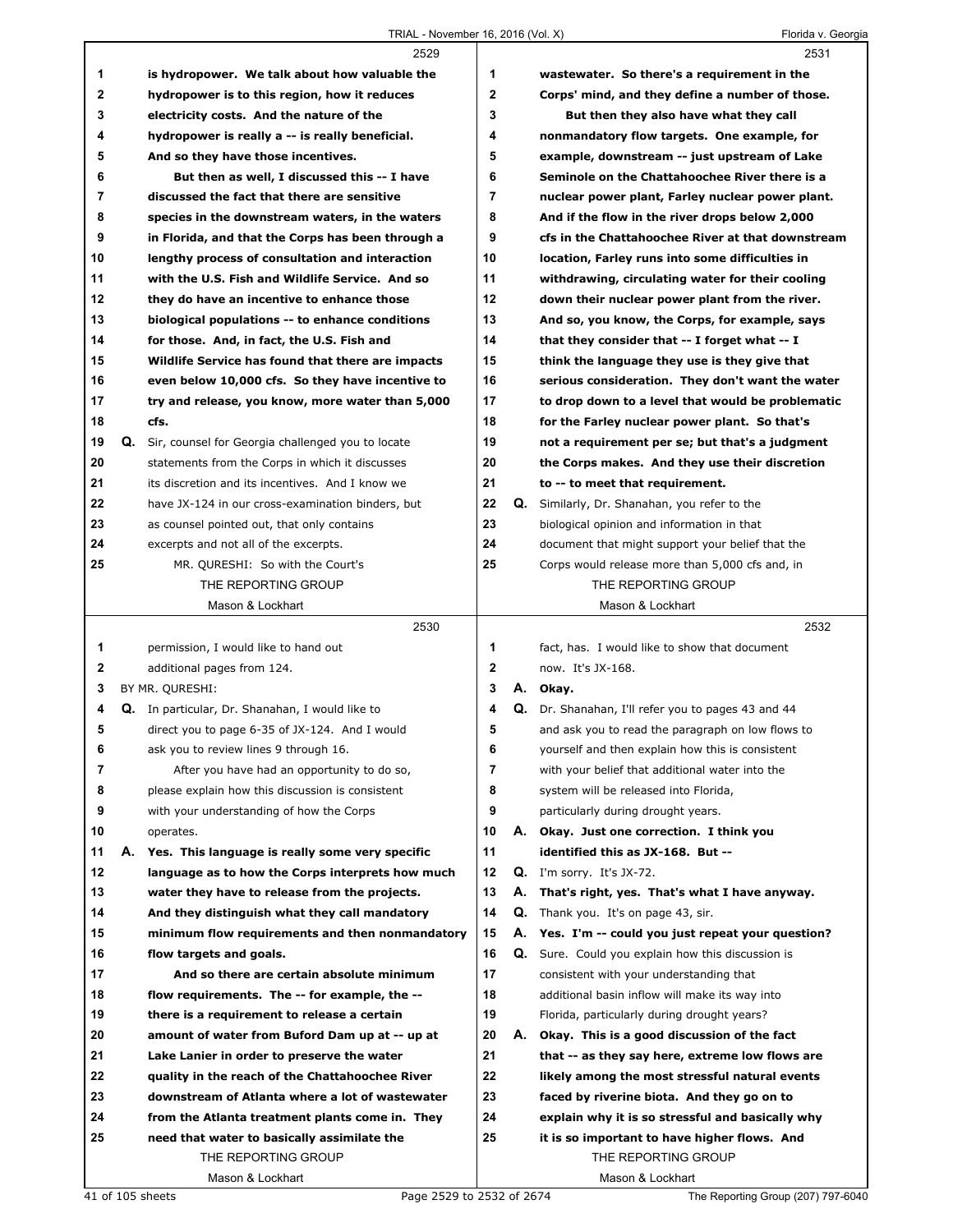## TRIAL - November 16, 2016 (Vol. X) TRIAL - November 16, 2016 (Vol. X)

|          | $11$ $11$ $11$ $12$ $13$ $13$ $14$ $15$ $16$ $10$ $10$ $10$ $11$ $10$ $11$ $11$ $12$       |              | i iuliua v. Oculyi                                                                               |
|----------|--------------------------------------------------------------------------------------------|--------------|--------------------------------------------------------------------------------------------------|
|          | 2533                                                                                       |              | 2535                                                                                             |
| 1        | they say, you know, given the physical and                                                 | 1            | Provisional Data in GX-143. So GX-143 is a                                                       |
| 2        | biological harshness of extreme low flow                                                   | $\mathbf{2}$ | database that Georgia EPD had put forward that                                                   |
| 3        | conditions, decreasing the magnitude, increasing                                           | 3            | they say they maintain. It's -- it's not a                                                       |
| 4        | the duration, or increasing the intra-annual                                               | 4            | published database. It's -- what they say it is                                                  |
| 5        | frequency of low flow events is likely to cause                                            | 5            | is the provisional data that the U.S. Geological                                                 |
| 6        | detrimental effects on native riverine biota.                                              | 6<br>7       | Survey collected.                                                                                |
| 7        | So they make quite clear that low flow is                                                  | 8            | So the USGS will make measurements. They                                                         |
| 8<br>9   | bad. More frequent low flow is bad. Longer<br>period of low flow is bad. So they obviously | 9            | will come out with an initial estimate of what<br>flow is. But then they will go through quality |
|          |                                                                                            | 10           | assurance procedures and so forth and update                                                     |
| 10<br>11 | have stressed in this document the importance of<br>maintaining higher flows.              | 11           | that. So the record that's published on the                                                      |
| 12       | Q. Thank you. Dr. Shanahan, are you familiar with                                          | 12           | internet that hydrologists use is, for the most                                                  |
| 13       | the work that Georgia's expert, Dr. Bedient, has                                           | 13           | part, data that has a little A after the number,                                                 |
| 14       | performed in this matter suggesting that the                                               | 14           | which means accepted. Sometimes there's a                                                        |
| 15       | Corps will always release 5,000 as a target into                                           | 15           | little E, which means estimated. And it's only                                                   |
| 16       | the Apalachicola?                                                                          | 16           | the most recent data that gets a P, which is                                                     |
| 17       | A. Yes, I am.                                                                              | 17           | provisional.                                                                                     |
| 18       | <b>Q.</b> Okay. And have you had an opportunity to review                                  | 18           | Well, this record is something that they have                                                    |
| 19       | some of the demonstrative exhibits that                                                    | 19           | indicated is the provisional data. The                                                           |
| 20       | Dr. Bedient prepared?                                                                      | 20           | provisional data aren't -- you know, stay on the                                                 |
| 21       | A. Yes.                                                                                    | 21           | internet for a very short while and then                                                         |
| 22       | MR. QURESHI: Your Honor, I would like                                                      | 22           | disappear. So there is not a complete record of                                                  |
| 23       | to show him one of those.                                                                  | 23           | provisional data to compare this with.                                                           |
| 24       | BY MR. QURESHI:                                                                            | 24           | But I have found excerpts of the USGS                                                            |
| 25       | Q. This is Bedient demo 5 in the left-hand corner.                                         | 25           | provisional data, and these numbers are not the                                                  |
|          | THE REPORTING GROUP                                                                        |              | THE REPORTING GROUP                                                                              |
|          | Mason & Lockhart                                                                           |              | Mason & Lockhart                                                                                 |
|          | 2534                                                                                       |              | 2536                                                                                             |
| 1        | And, Dr. Shanahan, I would like for you to                                                 | 1            | same. So even though it's portrayed as the U.S.                                                  |
| 2        | explain to us what analysis you performed on this                                          | $\mathbf 2$  | Geological Survey provisional data, it is not,                                                   |
| 3        | particular exhibit?                                                                        | 3            | at least for the instances when I found the data.                                                |
| 4        | A. As I recall, Dr. Bedient used demo 5 and demo 6                                         | 4            | The database also that was provided is                                                           |
| 5        | to try and make the point that the flow was                                                | 5            | somewhat curious. I mean, it has gaps in it.                                                     |
| 6        | basically 5,000 cfs coming from Woodruff Dam                                               | 6            | It's kind of piecemeal. It's in two different                                                    |
| 7        | during low flow periods in 2001 and 2012. And                                              | 7            | pieces. But I guess the other thing that's                                                       |
| 8        | certainly, when you look at his exhibit and given                                          | 8            | really quite curious is Dr. Bedient indicates                                                    |
| 9        | the scale that is used for the vertical axis on                                            | 9            | that he used that database. However, we have                                                     |
| 10       | that exhibit, it looks like the flow is right                                              | 10           | received the Microsoft Excel files that                                                          |
| 11       | about 5,000 cfs.                                                                           | 11           | Dr. Bedient, you know, has his data in. And when                                                 |
| 12       | And so I looked at this and -- looked at it                                                | 12           | we compared those data with the data that are in                                                 |
| 13       | more carefully and specifically the graph on the                                           | 13           | GX-143, which is what he contends is the source                                                  |
| 14       | lower right on both pages. I blew up that low                                              | 14           | of his data, there are differences there as well.                                                |
| 15       | flow period. And as you can see, my axis on the                                            | 15           | So to be honest, I don't quite know what this                                                    |
| 16       | first page goes from 4700 to 5500. So I'm really                                           | 16           | database is. It's not an official published                                                      |
| 17       | looking at just a period of when the flow was                                              | 17           | database. And I think the problems that I have                                                   |
| 18       | around 5,000 cfs. And as you can see, the flow                                             | 18           | found points out why people don't use those kinds                                                |
| 19       | is consistently greater than 5,000 cfs. On the                                             | 19           | of databases. They use the official databases                                                    |
| 20       | first page it's shown as around 5100 and at times                                          | 20           | that are published by the U.S. Geological Survey.                                                |
| 21<br>22 | much greater. Similarly, on the next page, it's                                            | 21<br>22     | They're available to everyone. Anyone can go and                                                 |
| 23       | shown as around 51 to 5200, and at other times<br>much greater.                            | 23           | check your work by looking at the official<br>database.                                          |
| 24       | I guess one caution with this is, as you see,                                              | 24           | I don't quite know what this database is that                                                    |
| 25       | the -- at the top of this it says Source                                                   | 25           | they're using.                                                                                   |
|          | THE REPORTING GROUP                                                                        |              | THE REPORTING GROUP                                                                              |
|          | Mason & Lockhart                                                                           |              | Mason & Lockhart                                                                                 |
|          |                                                                                            |              |                                                                                                  |

ı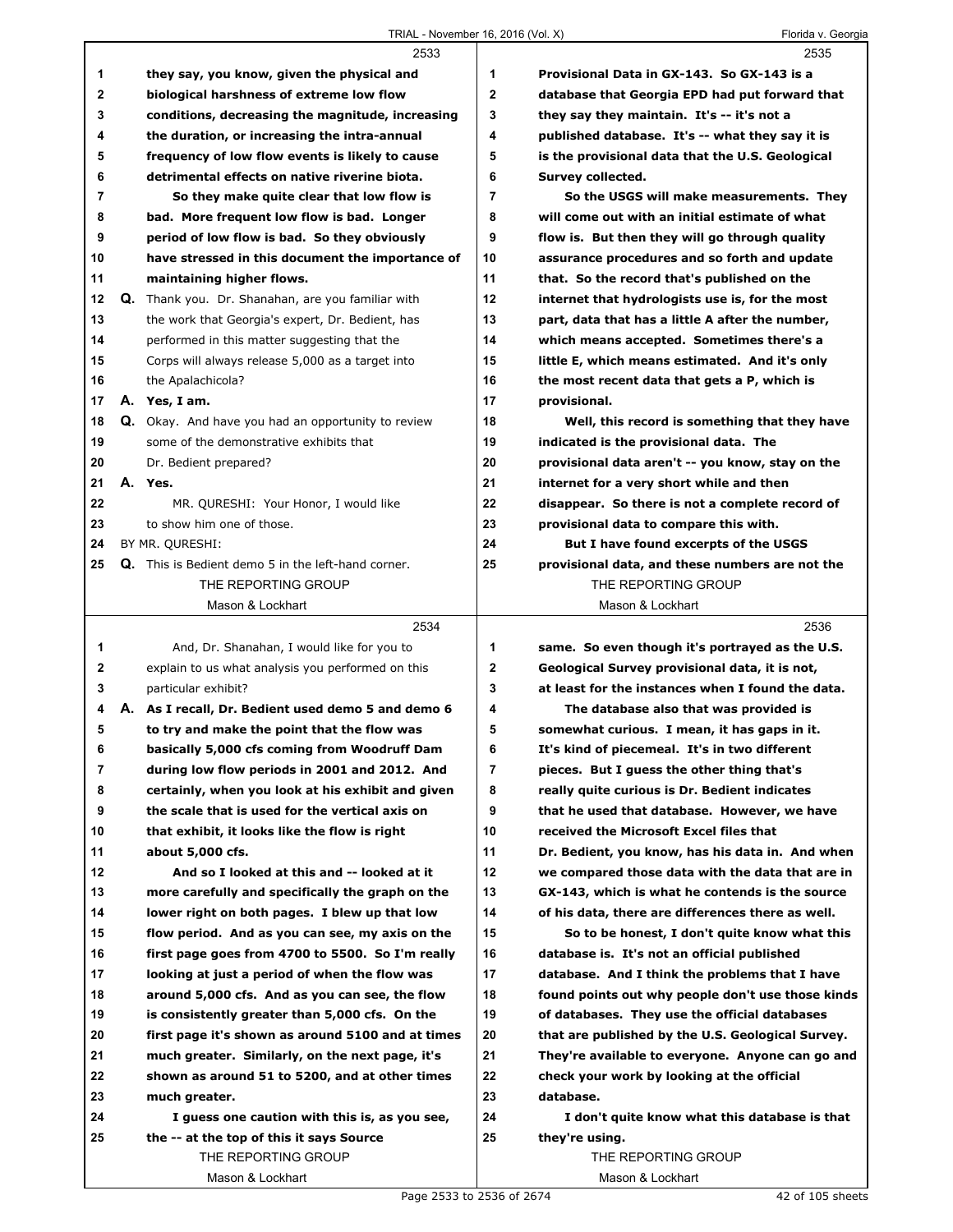|    |    | ,,,,,,,,,,,<br>2537                                        |              | $10, 2010$ (VOI. $7$ ) | 1.10110011.00019<br>2539                          |
|----|----|------------------------------------------------------------|--------------|------------------------|---------------------------------------------------|
| 1  |    | <b>Q.</b> And the exhibit that I provided you,             | 1            |                        | into a daily average.                             |
|    |    |                                                            | $\mathbf{2}$ |                        |                                                   |
| 2  |    | Dr. Shanahan, is it your testimony that the                | 3            |                        | So it's how many -- how many cfs, what the        |
| 3  |    | graphs that you prepared were relying on the               |              |                        | flow -- the equivalent flow would be so that you  |
| 4  |    | provisional data that Dr. Bedient and Georgia              | 4            |                        | can see, you know, at -- say at the bottom of the |
| 5  |    | provided to Florida in this case?                          | 5            |                        | third column, 1.1 million cfs days -- and let me  |
| 6  |    | A. Yes. I -- well, as I said, I'm not quite sure           | 6            |                        | make sure I get my conversion correct here. The   |
| 7  |    | what Dr. Bedient plotted out is necessarily                | 7            |                        | conversion between acre-feet and cfs days is a    |
| 8  |    | what's in GX-143. But -- because they're --                | 8            |                        | factor of two. And so the acre-feet would be      |
| 9  |    | again, these two provisional databases seem to be          | 9            |                        | about twice that, so it's about 2.2 million       |
| 10 |    | different.                                                 | 10           |                        | acre-feet.                                        |
| 11 |    | But I used GX-143 to plot these data up so                 | 11           |                        | So kind of for comparison, the storage            |
| 12 |    | that it would be comparable with the numbers that          | 12           |                        | capacity of the ACF system is 1.6 million         |
| 13 |    | Dr. Bedient used here. If I actually used the              | 13           |                        | acre-feet. So you're looking at a very            |
| 14 |    | U.S. Geological Survey accepted data, the flows            | 14           |                        | substantial amount of water that's being released |
| 15 |    | are, in fact, a good deal greater.                         | 15           |                        | in excess of the 5,000 cfs minimum.               |
| 16 |    | <b>Q.</b> And the first page of what I handed you, I quess | 16           | Q.                     | Okay. Dr. Shanahan, who else shares your view     |
| 17 |    | if you call it Shanahan demo 1, I think you said           | 17           |                        | that additional basin inflow will make its way    |
| 18 |    | this was 2001. Did you mean it was 2011 to 2012?           | 18           |                        | into Florida's Apalachicola River?                |
| 19 | А. | Oh, did I say 2001?                                        | 19           | А.                     | Well, certainly one thing that I cite in my       |
| 20 |    | I'm sorry. Yes. 2011-2012.                                 | 20           |                        | report is an amicus brief that the U.S.           |
| 21 | Q. | Thank you.                                                 | 21           |                        | Government has filed in this action. And they     |
| 22 |    | A. Sorry.                                                  | 22           |                        | discuss a contention that Georgia made in some    |
| 23 |    | Q. And in your prefiled direct, again, in the first        | 23           |                        | other legal filing that any -- any extra flow,    |
| 24 |    | tab of your cross-examination binder, you have a           | 24           |                        | any flow or any extra water generated by          |
| 25 |    | table on page 4. Can you explain to us what that           | 25           |                        | conservation in the Flint River Basin would be    |
|    |    | THE REPORTING GROUP                                        |              |                        | THE REPORTING GROUP                               |
|    |    | Mason & Lockhart                                           |              |                        | Mason & Lockhart                                  |
|    |    |                                                            |              |                        |                                                   |
|    |    | 2538                                                       |              |                        | 2540                                              |
| 1  |    | table represents.                                          | 1            |                        | offset by extra storage upstream. That's          |
| 2  |    | I'm sorry. A table on page 32, table 4.                    | $\mathbf{2}$ |                        | Georgia's contention.                             |
| 3  |    | A. Yes. Page 32?                                           | 3            |                        | The Government said, you know, Georgia gives      |
| 4  |    | Q. Yes, sir.                                               | 4            |                        | the Flint River short shrift. In essence they're  |
| 5  | А. | This is another way to look at the flow that is            | 5            |                        | saying we wouldn't necessarily do that. I think   |
| 6  |    | being discharged from Jim Woodruff Dam. And so             | 6            |                        | they called it unwarranted speculation that they  |
| 7  |    | what was done here is we used the -- again, the            | 7            |                        | would store that water rather than pass it        |
| 8  |    | actual U.S. Geological Survey accepted record and          | 8            |                        | through. And, again, my review of the historical  |
| 9  |    | compared the flows at the Chattahoochee Gage,              | 9            |                        | records show that they have tended to pass it     |
| 10 |    | which is immediately downstream of Jim Woodruff            | 10           |                        | through.                                          |
| 11 |    | Dam. You can actually stand under there and see            | 11           |                        | The other thing I would -- I would cite is        |
| 12 |    | the gage location. It's right there.                       | 12           |                        | Dr. Aris Georgakakos at Georgia Tech who did work |
| 13 |    | And so we took the flow in the river and                   | 13           |                        | for the ACF Stakeholders Group did a number of    |
| 14 |    | subtracted from that what was the minimum flow             | 14           |                        | model runs and -- did a large number of model     |
| 15 |    | specified under the RIOP during that time period.          | 15           |                        | runs, in fact, and did a lot of simulations. And  |
| 16 |    | And so the RIOP specified that for the entire              | 16           |                        | one of the things he looked at is what would be   |
| 17 |    | time period shown in this table, that the flow             | 17           |                        | the effects of extra conservation in the basin in |
| 18 |    | should be greater than or equal to 5,000 cfs. So           | 18           |                        | terms of how much water got down to Florida. And  |
| 19 |    | we subtracted 5,000 cfs from the daily observed            | 19           |                        | he basically concluded that whatever water was    |
| 20 |    | flows, added those up over the course of each of           | 20           |                        | conserved would get to Florida, and the amounts   |
| 21 |    | these months, and determined how much -- how much          | 21           |                        | were basically equal.                             |
| 22 |    | cumulative water was discharged each month                 | 22           |                        | And this goes back to that thing I said about     |
| 23 |    | because of that excess above 5,000. And that's             | 23           |                        | the hydrologic certainty. The fact that, you      |
| 24 |    | the difference in cfs days in the third column.            | 24           |                        | know, flow is going to go downstream. Extra       |
| 25 |    | And then in the fourth column we converted that            | 25           |                        | water is going to get to Florida. There is no     |
|    |    | THE REPORTING GROUP                                        |              |                        | THE REPORTING GROUP                               |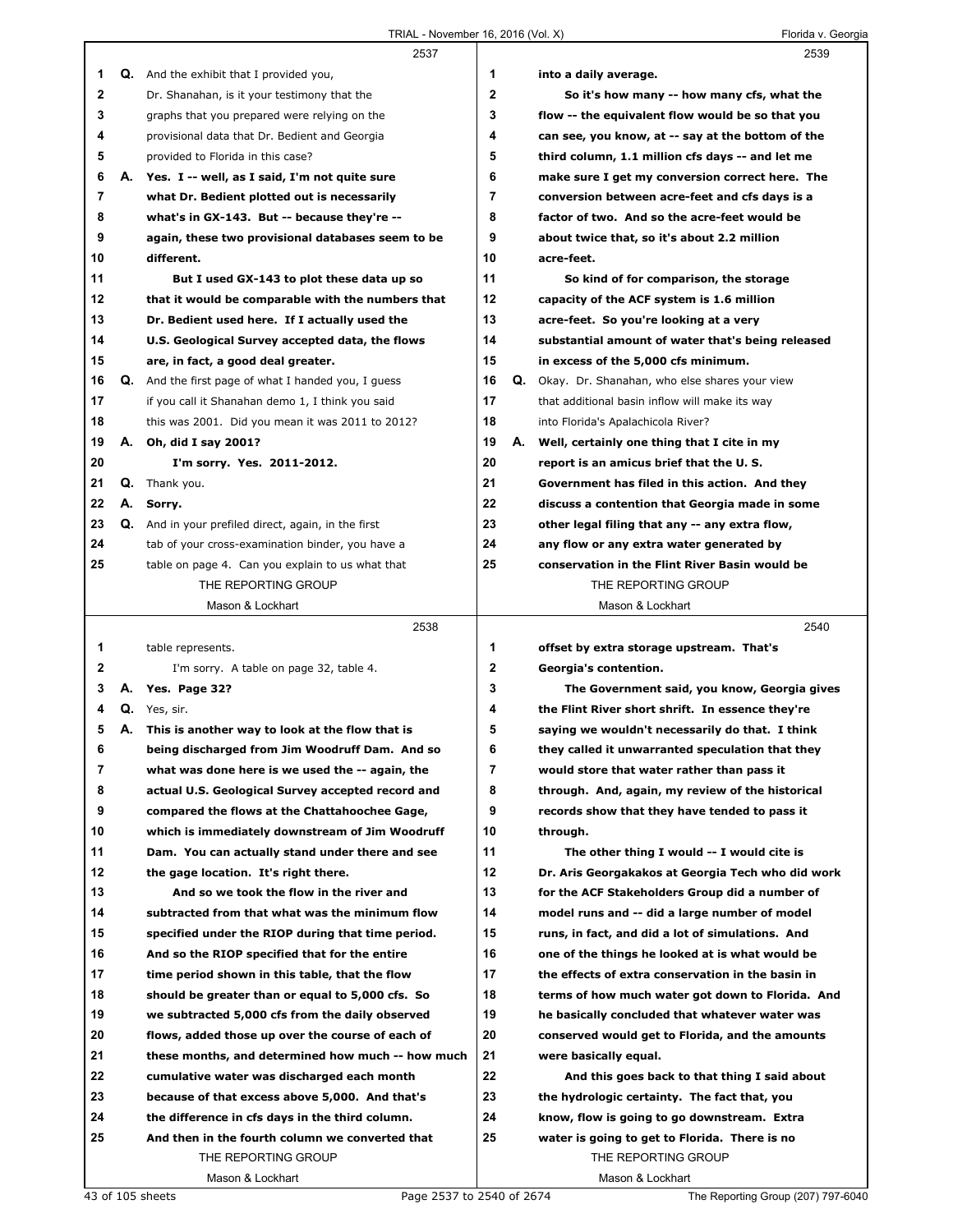$\Gamma$ 

|    |    | 2541                                                 |                | 2543                                                      |
|----|----|------------------------------------------------------|----------------|-----------------------------------------------------------|
| 1  |    | place else for it to go. And certain -- and,         | 1.             | already in it because of the way these rules work         |
| 2  |    | sure enough, his model results show the same         | $\mathbf{2}$   | and because of this caution sign in their own             |
| 3  |    | thing.                                               | 3              | manual.                                                   |
| 4  | Q. | Thank you, Dr. Shanahan. One -- I believe this       | 4              | Q. Thank you, Dr. Shanahan. Finally, there were           |
| 5  |    | is the final document I would like to run through    | 5              | some questions about deposition testimony from            |
| 6  |    | with you. With Georgia's counsel you looked at       | 6              | Mr. Barton. You're aware, sir, that Mr. Barton            |
| 7  |    | an excerpt of a document that was apparently         | $\overline{7}$ | is not a hydrologist?                                     |
| 8  |    | downloaded from the Army Corps of Engineers          | 8              | A. I didn't know that, but I'll accept that.              |
| 9  |    | website regarding ResSim. I would like to review     | 9              | Q. And Mr. Barton has never worked in the ACF             |
| 10 |    | with you some information from the ResSim users      | 10             | system?                                                   |
| 11 |    | manual, if I might.                                  | 11             | A. I think I did know that, yes.                          |
| 12 |    | In particular, Dr. Shanahan, I would like to         | 12             | <b>Q.</b> Okay. And I believe counsel for Georgia         |
| 13 |    | direct you to pages $11-19$ and $11-42$ of JX-46, if | 13             | characterized Mr. Steve Leitman as the chief              |
| 14 |    | you could explain how your analysis of ResSim is     | 14             | modeler for Florida. You're aware that he's an            |
| 15 |    | consistent with the discussion in the user           | 15             | adjunct professor at Florida State University?            |
| 16 |    | manual.                                              | 16             | A. I think I have seen that, yes.                         |
| 17 |    | A. Certainly. Well, as I have mentioned, I have      | 17             | <b>Q.</b> Okay. And that he's currently pursuing a degree |
| 18 |    | written computer programs similar to the kind of     | 18             | in hydrology from a university in South Africa.           |
| 19 |    | computer -- to do the same kind of thing that        | 19             | Did you know that?                                        |
| 20 |    | <b>ResSim does.</b>                                  | 20             | A. No, I didn't know that.                                |
| 21 |    | And one of the things about computer programs        | 21             | Q. Okay.                                                  |
| 22 |    | is they're actually quite stupid. They do            | 22             | MR. QURESHI: Nothing further, your                        |
| 23 |    | exactly what you tell them to do. And this           | 23             | Honor.                                                    |
| 24 |    | points out one of the potential stupidities in       | 24             | Thank you.                                                |
| 25 |    | ResSim.                                              | 25             | SPECIAL MASTER LANCASTER: Recross?                        |
|    |    | THE REPORTING GROUP                                  |                | THE REPORTING GROUP                                       |
|    |    | Mason & Lockhart                                     |                | Mason & Lockhart                                          |
|    |    | 2542                                                 |                |                                                           |
|    |    |                                                      |                |                                                           |
|    |    |                                                      |                | 2544                                                      |
| 1  |    | And so it -- if you think about the RIOP             | 1              | MS. ALLON: Yes, your Honor.                               |
| 2  |    | table, the RIOP table says the Corps of Engineers    | $\mathbf 2$    | RECROSS-EXAMINATION                                       |
| 3  |    | must release greater than or equal to 5,000 cfs.     | 3              | BY MS. ALLON:                                             |
| 4  |    | ResSim cannot -- it's not really programmable to     | 4              | Q. Dr. Shanahan, the 5,000 cfs minimum release            |
| 5  |    | do that greater than. It can't -- you can't          | 5              | that's set forth in the RIOP was established              |
| 6  |    | program the kind of discretion that the Corps        | 6              | through Army Corps consultation with the U.S.             |
| 7  |    | uses to make that decision. And so what ResSim       | $\overline{7}$ | Fish and Wildlife Service. Right?                         |
| 8  |    | does is it fixes that discharge -- and this is       | 8              | A. Yes. I believe that's correct.                         |
| 9  |    | the number I talked about earlier of 5050. So no     | 9              | Q. And, in fact, the Corps and U.S. Fish and              |
| 10 |    | matter what's going on, when this particular rule    | 10             | Wildlife consulted on numerous occasions before           |
| 11 |    | is in place, only 5,000 -- the Corps will            | 11             | the minimum release was set; isn't that right?            |
| 12 |    | discharge only 5050 cfs when, in fact, my review     | 12             | A. I believe so, yes.                                     |
| 13 |    | of the records and so forth shows that the Corps,    | 13             | Q. And the U.S. Fish and Wildlife published their         |
| 14 |    | you know, uses its discretion and discharges more    | 14             | analysis and determination with respect to the            |
| 15 |    | pretty much all of the time.                         | 15             | RIOP on the biological opinion that you testified         |
| 16 |    | Now, this points out really what I was               | 16             | about on redirect; isn't that correct?                    |
| 17 |    | talking about earlier as far as the flaw in          | 17             | A. That's correct. Although they also pointed out         |
| 18 |    | ResSim. So Dr. Bedient has done an analysis with     | 18             | in that same document they recommended that               |
| 19 |    | ResSim; and he has reached a conclusion that, oh,    | 19             | conservation be considered for the basin to               |
| 20 |    | the Corps will never discharge, you know, more       | 20             | provide more water.                                       |
| 21 |    | than the RIOP minimums. Well, of course not.         | 21             | Q. Okay. And, Dr. Shanahan, you had the opportunity       |
| 22 |    | ResSim is programmed to only discharge the RIOP      | 22             | to give your testimony. I'm going to ask you to           |
| 23 |    | minimums. There is no possibility of having any      | 23             | try to answer my question.                                |
| 24 |    | other finding.                                       | 24             | Let's turn to page 143 of the document your               |
| 25 |    | So in essence the program has that answer            | 25             | counsel walked you through, the U.S. Fish and             |
|    |    | THE REPORTING GROUP<br>Mason & Lockhart              |                | THE REPORTING GROUP<br>Mason & Lockhart                   |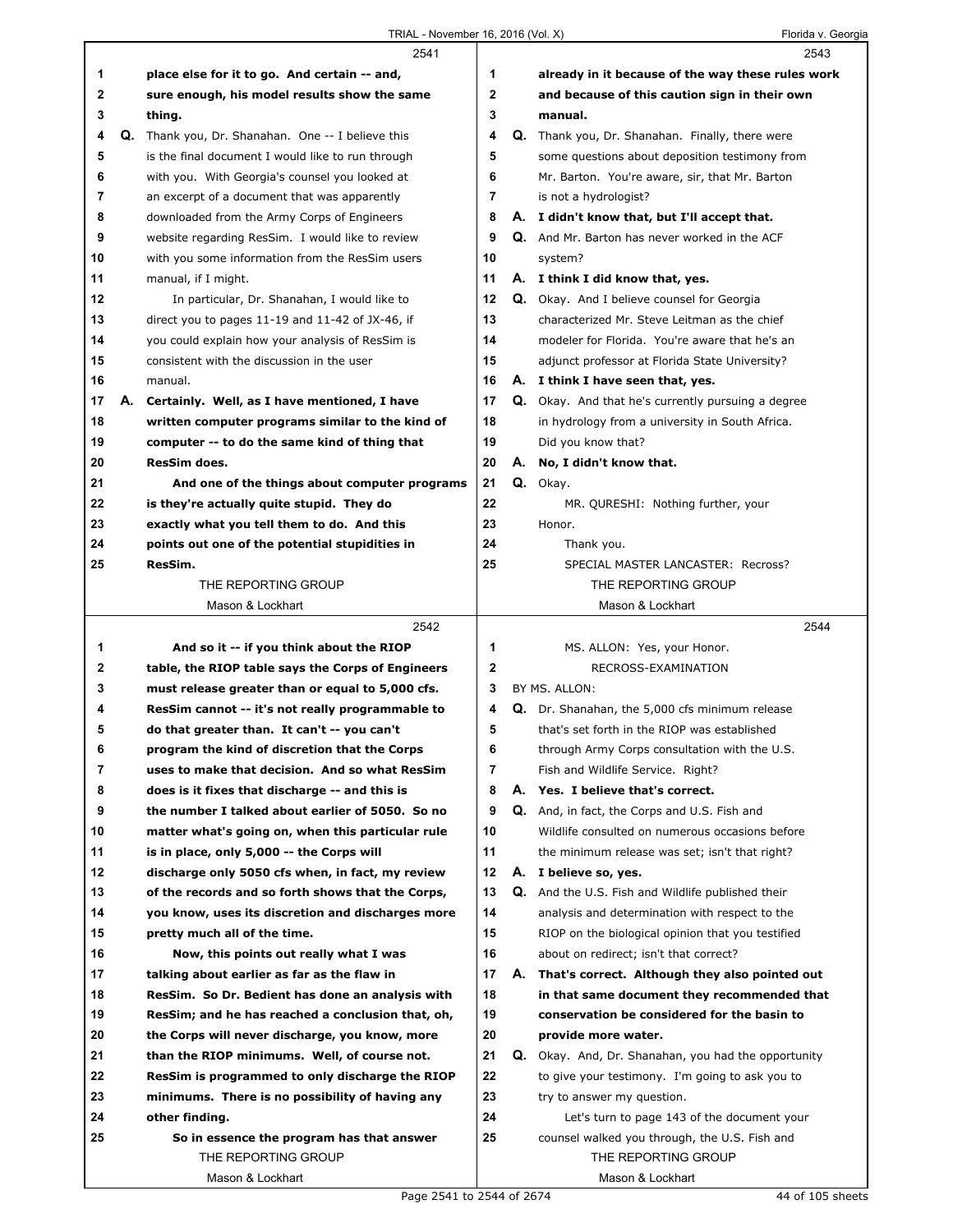|    |    | 2545                                                       |             | 2547                                                        |
|----|----|------------------------------------------------------------|-------------|-------------------------------------------------------------|
| 1  |    | Wildlife 2012 biological opinion. Do you have              | 1           | A. Sorry. Could you say that again.                         |
| 2  |    | that in front of you?                                      | $\mathbf 2$ | <b>Q.</b> I was just using your terminology of 5,000        |
| 3  |    | A. Yes. 143?                                               | 3           | instead of just above 5,000. But I can repeat               |
| 4  |    | <b>Q.</b> Yes. The bottom of page 143, the heading that    | 4           | the question.                                               |
| 5  |    | says Determinations.                                       | 5           | A. Okay. Yes. I just got lost a little bit.                 |
| 6  |    | A. Yes.                                                    | 6           | Q. In mid-June when basin inflow was in excess of           |
| 7  |    | Q. And do you see where it says it is the Service's        | 7           | 7500 cfs, your figure 6 shows that observed flows           |
| 8  |    | biological opinion that the proposed action will           | 8           | into Florida were right around 5500 cfs. Is that            |
| 9  |    | not jeopardize the continuing existence of the             | 9           | right?                                                      |
| 10 |    | fat threeridge, purple bankclimber, and Chipola            | 10          | A. That's correct. Yes.                                     |
| 11 |    | slabshell and will not destroy or adversely                | 11          | <b>Q.</b> And in mid-November of 2012, if you look at the   |
| 12 |    | modify designated critical habitat for the fat             | 12          | next yellow circle, basin inflow, the red line,             |
| 13 |    | threeridge, purple bankclimber, and Chipola                | 13          | was around 3500 to 4,000 cfs. Do you see that?              |
| 14 |    | slabshell. Do you see that?                                | 14          | A. Yes.                                                     |
| 15 |    | A. Yes.                                                    | 15          | Q. And observed flows at the Chattahoochee Gage             |
| 16 |    | Q. And you're aware that most recently, in 2016, the       | 16          | symbolizing releases into Florida were just above           |
| 17 |    | U.S. Fish and Wildlife also published a                    | 17          | 5,000 cfs. Do you see that?                                 |
| 18 |    | biological opinion where it signed off on 5,000            | 18          | A. Yes. I think they may be about 5400 then.                |
| 19 |    | cfs minimum release. Are you aware of that?                | 19          | <b>Q.</b> Throughout November of 2012, basin inflow goes up |
| 20 |    | A. Yes. I don't believe -- yes. I don't -- I               | 20          | and down. Do you see that?                                  |
| 21 |    | haven't reviewed that in detail; but I don't               | 21          | A. Yes.                                                     |
| 22 |    | believe they have changed that.                            | 22          | <b>Q.</b> But at the same time flows into Florida stay      |
| 23 | Q. | Now, on redirect you talked about basin inflow             | 23          | constant, right above 5,000 cfs. Do you see                 |
| 24 |    | and how basin inflow correlates with releases at           | 24          | that?                                                       |
| 25 |    | Jim Woodruff. So I would like to take a look at            | 25          | A. Yes. And I said that they use Lake Seminole to           |
|    |    | THE REPORTING GROUP                                        |             | THE REPORTING GROUP                                         |
|    |    | Mason & Lockhart                                           |             | Mason & Lockhart                                            |
|    |    |                                                            |             |                                                             |
|    |    | 2546                                                       |             | 2548                                                        |
| 1. |    | your analysis. And we can actually turn in your            | 1           | kind of smooth out the ups and downs. But the               |
| 2  |    | witness binder to slide 3 in the demonstratives.           | 2           | water is going through.                                     |
| 3  |    | And slide 3 is actually reproduced figure 6                | 3           | I talked about the volume calculations I did                |
| 4  |    | from your testimony. All we did was we added the           | 4           | earlier. So the water is going through. It's                |
| 5  |    | yellow circles. And I want to focus -- did you             | 5           | just not going through at the same kind of up and           |
| 6  |    | find it, doctor?                                           | 6           | down pattern.                                               |
| 7  |    | A. Yes.                                                    | 7           | Q. Dr. Shanahan, I'm asking you to focus on November        |
| 8  |    | Q. Okay. And I want to focus on the pink line              | 8           | of 2012. Do you agree with me that throughout               |
| 9  |    | that's called basin inflow because that's what             | 9           | November of 2012 releases into Florida stayed               |
| 10 |    | you testified about just before.                           | 10          | constant?                                                   |
| 11 |    | And I want to compare basin inflow with the                | 11          | A. Yes. But they stayed constant at an amount about         |
| 12 |    | blue line, which is what you observed, the                 | 12          | 5,000 cfs. That was more or less equal to the --            |
| 13 |    | observed releases into Florida.                            | 13          | when you add it up, it was more or less equal to            |
| 14 |    | Now, the first circle shows basin inflow in                | 14          | the extra volume that came in in that event in              |
| 15 |    | excess of 7500 cfs in the middle of June 2012.             | 15          | early November that is circled. So the water got            |
| 16 |    | Do you see that?                                           | 16          | through. It just got through on a somewhat                  |
| 17 |    | A. Yes.                                                    | 17          | different schedule.                                         |
| 18 |    | <b>Q.</b> And at the same time observed releases into      | 18          | MS. ALLON: Nothing further.                                 |
| 19 |    | Florida were just above 5,000 cfs. Do you see              | 19          | Thank you, your Honor.                                      |
| 20 |    | that?                                                      | 20          | SPECIAL MASTER LANCASTER: Further                           |
| 21 |    | A. Yes. I'm hesitating on just above. I think they         | 21          | questions?                                                  |
| 22 |    | are about 5600 perhaps.                                    | 22          | MR. QURESHI: I have no further                              |
| 23 |    | <b>Q.</b> In the middle of June 2012 when basin inflow was | 23          | questions, your Honor.                                      |
| 24 |    | in excess of that 7500 cfs, releases into Florida          | 24          | I failed to introduce my colleague,                         |
| 25 |    | were around 5500 cfs. Do you see that?                     | 25          | Garrett Jansma, who is assisting me today.                  |
|    |    | THE REPORTING GROUP                                        |             | THE REPORTING GROUP                                         |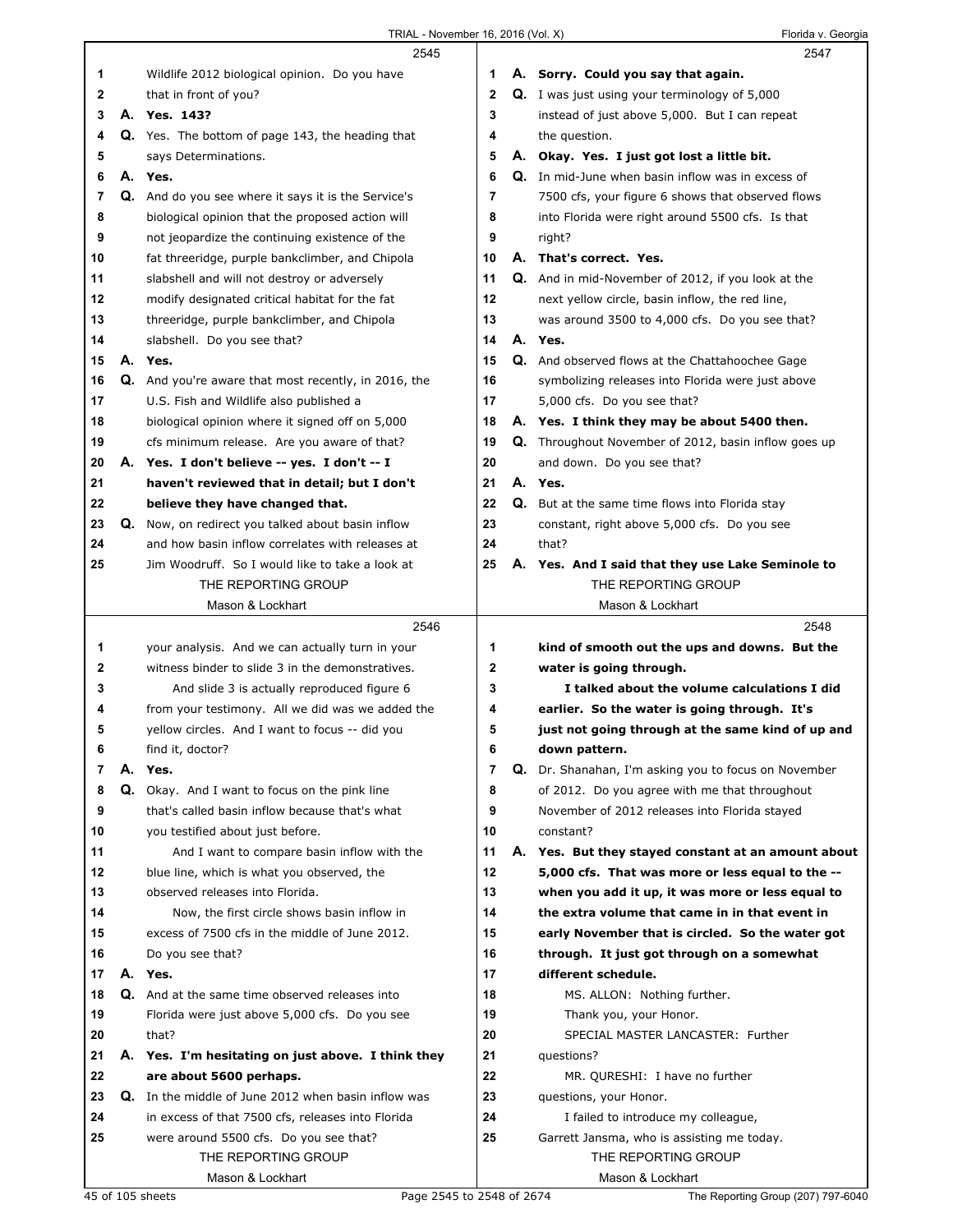|              | TRIAL - November 16, 2016 (Vol. X)                       |              | Florida v. Georgia                                                   |
|--------------|----------------------------------------------------------|--------------|----------------------------------------------------------------------|
|              | 2549                                                     |              | 2551                                                                 |
| 1            | SPECIAL MASTER LANCASTER: Welcome.                       | 1.           | SPECIAL MASTER LANCASTER: Trust me; I                                |
| $\mathbf{2}$ | MR. JANSMA: Thank you, your Honor.                       | $\mathbf{2}$ | know the feeling.                                                    |
| 3            | SPECIAL MASTER LANCASTER: Doctor, bear                   | 3            | Is Woodruff Dam a run-of-the-river                                   |
| 4            | with me for a minute.                                    | 4            | project?                                                             |
| 5            | THE WITNESS: Certainly.                                  | 5            | THE WITNESS: Yes, it is.                                             |
| 6            | SPECIAL MASTER LANCASTER: You mentioned                  | 6            | SPECIAL MASTER LANCASTER: Under all                                  |
| 7            | the ACF Stakeholders in your testimony.                  | 7            | conditions?                                                          |
| 8            | THE WITNESS: Yes.                                        | 8            | THE WITNESS: Yes. They have -- the                                   |
| 9            | SPECIAL MASTER LANCASTER: Are you                        | 9            | water level can vary really only about a                             |
| 10           | familiar with their published Sustainable                | 10           | foot. And so you don't really have, you                              |
| 11           | Water Management Plan?                                   | 11           | know, the capability there to, say, hold                             |
| 12           | THE WITNESS: It's been awhile; but,                      | 12           | extra water that comes in in any appreciable                         |
| 13           | yes, I have seen it. Yes.                                | 13           | amount.                                                              |
| 14           | SPECIAL MASTER LANCASTER: I'm going to                   | 14           | I mean, you can raise the level a little                             |
| 15           | violate one of my own rules and read a                   | 15           | bit; but it's not like a, you know, Lake                             |
| 16           | paragraph to you. This is on page 2. It                  | 16           | Lanier where there is a deep reservoir in                            |
| 17           | says, ACF worked closely with state and                  | 17           | which water can be stored. Woodruff just                             |
| 18           | federal agencies to compile the best                     | 18           | doesn't have that capacity.                                          |
| 19           | available water withdrawals and returns data             | 19           | SPECIAL MASTER LANCASTER: Bear with me,                              |
| 20           | in the ACF Basin and used this in modeling               | 20           | because I'm probably not going to state this                         |
| 21           | current and possible future conditions. ACFS             | 21           | very well. But in extreme low flow events                            |
| 22           | also documented needs and concerns for                   | 22           | even if irrigation in the Flint River Basin                          |
| 23           | different stakeholder groups in geographic               | 23           | was reduced, the resulting increased flow                            |
| 24           | areas of the basin and incorporated those                | 24           | would or would not result in the same flows                          |
| 25           | concerns in the plan by developing                       | 25           | into the river because the Army Corps would                          |
|              | THE REPORTING GROUP                                      |              | THE REPORTING GROUP                                                  |
|              | Mason & Lockhart                                         |              | Mason & Lockhart                                                     |
|              | 2550                                                     |              | 2552                                                                 |
| 1            | performance metrics like appendix A which                | 1            | be releasing less water from the upstream                            |
| 2            | were used in the modeling to assess water                | $\mathbf{2}$ | reservoirs?                                                          |
| 3            | management alternatives.                                 | 3            | THE WITNESS: Well, you know, I don't --                              |
| 4            | Is that a process you're familiar with?                  | 4            | my review of the historical record really                            |
| 5            | THE WITNESS: In general, yes.                            | 5            | doesn't show that to have been what has                              |
| 6            | SPECIAL MASTER LANCASTER: And                            | 6            | transpired in the past. And so certainly                             |
| 7            | recognizing the fact that, as you said,                  | 7            | they had some extreme droughts in 2011-2012;                         |
| 8            | models are what you put into them and how you            | 8            | and, yet, they continued to release water.                           |
| 9            | design them, are you familiar at all with the            | 9            | You know, they drained down, if you like,                            |
| 10           | model that the ACF Stakeholders came up with?            | 10           | W. F. George and West Point. So they                                 |
| 11           | THE WITNESS: Yes. Well, the work was                     | 11           | continued to release water. But even when                            |
| 12           | done by Georgia Tech and actually another MIT            | 12           | they were done, they still had a considerable                        |
| 13           | grad; we were in grad school together at the             | 13           | amount of storage left in the system.                                |
| 14           | same time. And he used two -- this is Aris               | 14           | So -- and everything I have reviewed                                 |
| 15           | Georgakakos. He used two models. He used a               | 15           | says that they -- well, first of all, it's                           |
| 16           | model of his own creation, and then he also              | 16           | really not a question of if; it's a question                         |
| 17           | used ResSim.                                             | 17           | of when. The water is going to get to                                |
| 18           | SPECIAL MASTER LANCASTER: And my                         | 18           | Florida. There is no place else for it to                            |
| 19           | question was are you familiar with the plan?             | 19           | go. And the question is how long would you                           |
| 20           | THE WITNESS: Oh, with the plan. I'm                      | 20           | store it? How long would you delay it in                             |
| 21           | sorry. I thought you asked if I was familiar             | 21           | storage?                                                             |
| 22           | with the models.                                         | 22           | And my review of the record says,                                    |
| 23           | I guess probably the right answer is I                   | 23           | really, not very long.                                               |
| 24           | was; but I have gotten rusty. It's been                  | 24           | SPECIAL MASTER LANCASTER: But if we're                               |
| 25           | awhile since I have looked at it.<br>THE REPORTING GROUP | 25           | actually using less water in the lower basin,<br>THE REPORTING GROUP |
|              | Mason & Lockhart                                         |              | Mason & Lockhart                                                     |
|              |                                                          |              |                                                                      |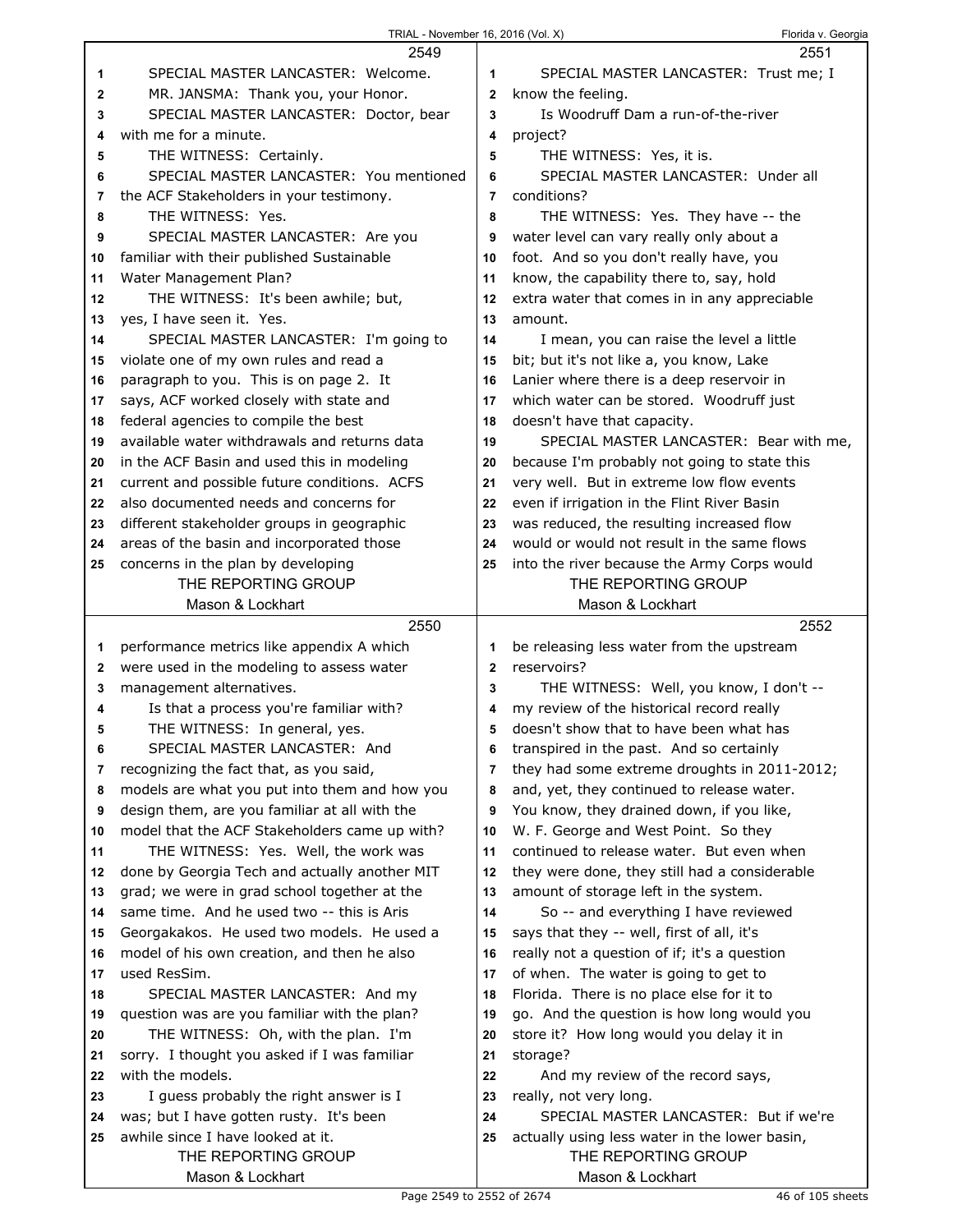|    | 2553                                                   |                |    | 2555                                                                                     |
|----|--------------------------------------------------------|----------------|----|------------------------------------------------------------------------------------------|
| 1  | it would move water upstream; wouldn't it?             | 1              |    | A. Yes.                                                                                  |
| 2  | I know it sounds strange, but wouldn't                 | $\mathbf{2}$   |    | Q. Thank you.                                                                            |
| 3  | water be flowing uphill?                               | 3              |    | MR. PRIMIS: Your Honor, may I approach                                                   |
| 4  | THE WITNESS: Well, the -- if they were                 | 4              |    | with some binders of documents --                                                        |
| 5  | using less water, it might allow them to hold          | 5              |    | SPECIAL MASTER LANCASTER: Please.                                                        |
| 6  | more water upstream and let less go                    | 6              |    | MR. PRIMIS: -- as is our custom?                                                         |
| 7  | downstream, yes.                                       | $\overline{7}$ |    | SPECIAL MASTER LANCASTER: I would be                                                     |
| 8  | SPECIAL MASTER LANCASTER: Counsel?                     | 8              |    | disappointed if you didn't.                                                              |
| 9  | MS. ALLON: Nothing, your Honor.                        | 9              |    | MR. PRIMIS: Your Honor, before I begin,                                                  |
| 10 | Thank you.                                             | 10             |    | I want to just recognize two individuals on                                              |
| 11 | SPECIAL MASTER LANCASTER: Counsel?                     | 11             |    | our team who have been in court and have not                                             |
| 12 | MR. QURESHI: Nothing further, your                     | 12             |    | been thanked yet for their work; and I would                                             |
| 13 | Honor.                                                 | 13             |    | like to introduce them. I believe you know                                               |
| 14 | SPECIAL MASTER LANCASTER: You're                       | 14             |    | Matthew Smith, who is our senior trial                                                   |
| 15 | finished.                                              | 15             |    | technology specialist and keeps things moving                                            |
| 16 | THE WITNESS: Thank you.                                | 16             |    | for us; and also Ken Dyche is another member                                             |
| 17 | SPECIAL MASTER LANCASTER: Thank you.                   | 17             |    | of our team who helps prepare all these                                                  |
| 18 | MR. PRIMIS: Your Honor, we're shifting                 | 18             |    | demonstratives. And I just wanted to                                                     |
| 19 | teams so we're going to need to shuffle some           | 19             |    | acknowledge them on the record.                                                          |
| 20 | paper and people.                                      | 20             |    | With that, I'm ready to proceed.                                                         |
| 21 | THE CLERK: Please raise your right                     | 21             |    | CROSS-EXAMINATION                                                                        |
| 22 | hand.                                                  | 22             |    | BY MR. PRIMIS:                                                                           |
| 23 | Do you solemnly swear that the testimony               | 23             |    | Q. Good afternoon, Dr. Kondolf.                                                          |
| 24 | you shall give in the cause now in hearing             | 24             |    | A. Good afternoon.                                                                       |
| 25 | shall be the truth, the whole truth, and               | 25             |    | MR. PRIMIS: Your Honor, I'm going to                                                     |
|    | THE REPORTING GROUP                                    |                |    | THE REPORTING GROUP                                                                      |
|    | Mason & Lockhart                                       |                |    | Mason & Lockhart                                                                         |
|    | 2554                                                   |                |    | 2556                                                                                     |
| 1  | nothing but the truth, so help you God?                | 1              |    |                                                                                          |
| 2  | THE WITNESS: I do.                                     | 2              |    | introduce a new scientific vocabulary term<br>now; and so I'm going to take it slow with |
| 3  | THE CLERK: Please be seated.                           | 3              |    | the doctor.                                                                              |
| 4  | Pull yourself right up to the microphone               | 4              |    | BY MR. PRIMIS:                                                                           |
| 5  | and please state your name and spell your              | 5              |    | <b>Q.</b> You are a fluvial geomorphologist. Correct?                                    |
| 6  | last name.                                             | 6              | А. | That's correct.                                                                          |
| 7  | THE WITNESS: My full name is George                    | 7              |    | Q. And would you agree that fluvial geomorphology is                                     |
| 8  | Mathias Kondolf. So George, as you would               | 8              |    | the study of river channels, floodplains, and the                                        |
| 9  | expect, Mathias, M A T H I A S, Kondolf,               | 9              |    | processes that shape and change them over time?                                          |
| 10 | KONDOLF.                                               | 10             |    | A. Yes. That's a good description.                                                       |
| 11 | MR. QURESHI: Your Honor, we would like                 | 11             |    | <b>Q.</b> And essentially you analyze rivers, the riverbed,                              |
| 12 | to introduce Dr. Kondolf. He's a specialist            | 12             |    | and the banks and the floodplains. Correct?                                              |
| 13 | who studies rivers, and he's a professor of            | 13             |    | A. Yes. And the flows and transport of sediment and                                      |
| 14 | environmental planning at University of                | 14             |    | processes like that as well.                                                             |
| 15 | California, Berkeley.                                  | 15             |    | Q. Thank you. Now, you have written in the past                                          |
| 16 | And with your permission, I would like                 | 16             |    | that the Apalachicola River ecosystem has been                                           |
| 17 | to hand him his prefiled direct.                       | 17             |    | severely degraded through a long history of                                              |
| 18 | SPECIAL MASTER LANCASTER: Please.                      | 18             |    | navigational dredging by the U.S. Army Corps of                                          |
| 19 | DIRECT EXAMINATION                                     | 19             |    | Engineers' impoundment of water by upstream                                              |
| 20 | BY MR. QURESHI:                                        | 20             |    | reservoirs and consumptive use of water upstream.                                        |
| 21 | <b>Q.</b> Dr. Kondolf, do you recognize the document I | 21             |    | Isn't that true?                                                                         |
| 22 | provided to you as the testimony you prepared for      | 22             |    | A. Sounds familiar. Can you direct me to where that                                      |
| 23 | this litigation?                                       | 23             |    | quote is from?                                                                           |
| 24 | A. Yes. I do.                                          | 24             |    | Q. Certainly. It's from your American Riverkeepers                                       |
| 25 | Q. And do you adopt it in its entirety?                | 25             |    | report, which we have in tab 4.                                                          |
|    | THE REPORTING GROUP                                    |                |    | THE REPORTING GROUP                                                                      |
|    | Mason & Lockhart                                       |                |    | Mason & Lockhart                                                                         |
|    |                                                        |                |    |                                                                                          |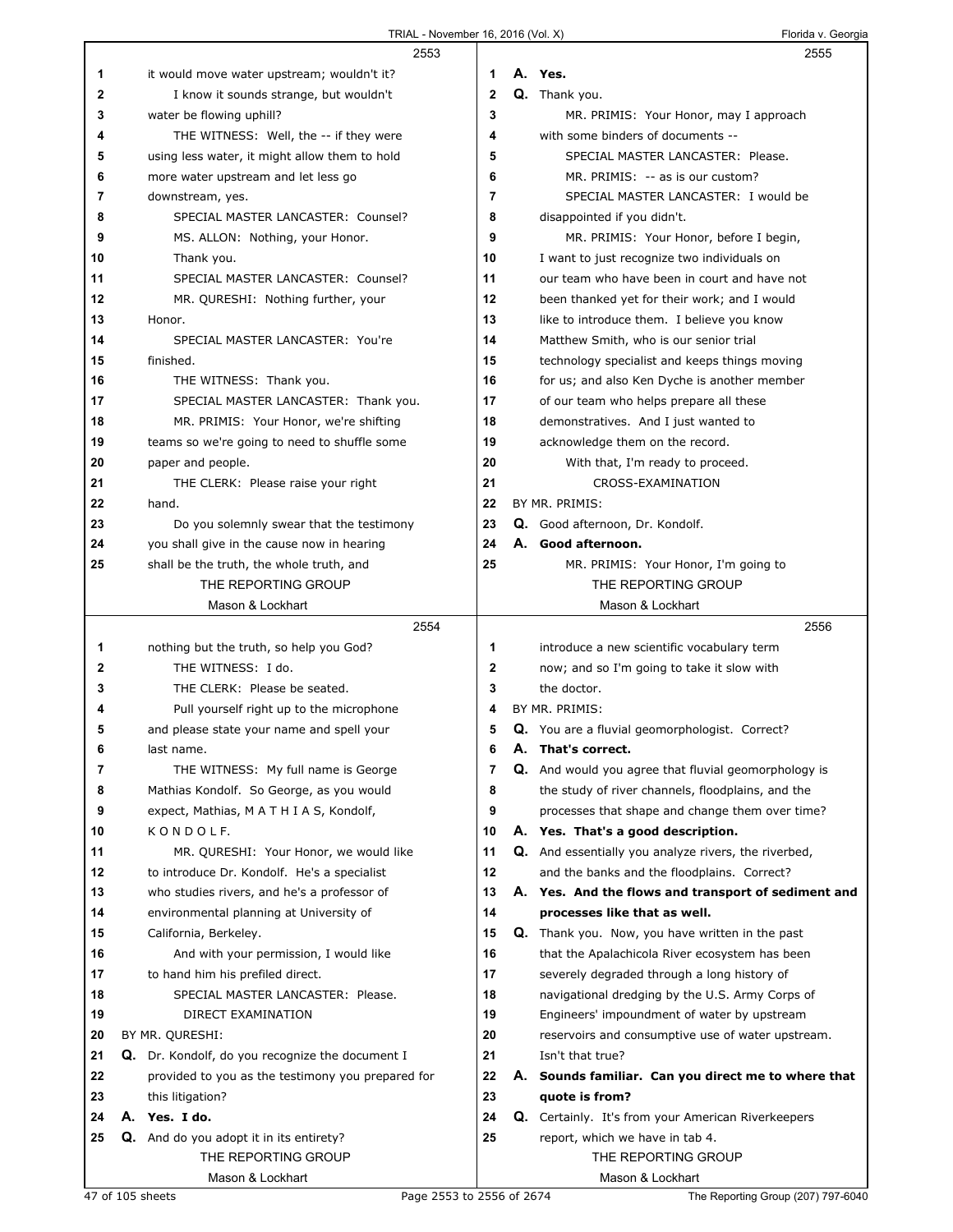|              | 2557                                                        |                | 2559                                                      |
|--------------|-------------------------------------------------------------|----------------|-----------------------------------------------------------|
| 1            | A. Okay.                                                    | 1              | is right at the Jim Woodruff Dam at the state             |
| $\mathbf{2}$ | Q. And we're going to come back to that. I just             | $\mathbf{2}$   | line, and that goes down to about river mile 80.          |
| 3            | want to know is that something you have said in             | 3              | Correct?                                                  |
| 4            | the past?                                                   | 4              | A. That's about right. Yes.                               |
| 5            | A. It's always good to check and confirm that.              | 5              | Q. Okay. And then you have a middle reach which           |
| 6            | $Q.$ Please do. $GX-248$ , tab 4.                           | 6              | extends from about river mile 80 down to river            |
| 7            | A. Okay.                                                    | $\overline{7}$ | mile 42. Correct?                                         |
| 8            | $Q.$ Page 1.                                                | 8              | A. I forget exactly if it's 40 or 42. But somewhere       |
| 9            | A. Okay. Yes. Thank you. You have read that                 | 9              | around there.                                             |
| 10           | correctly.                                                  | 10             | <b>Q.</b> Down around Wewahitchka?                        |
| 11           | <b>Q.</b> That's in the first paragraph -- I'm sorry, the   | 11             | A. That's right.                                          |
| 12           | first sentence of the second paragraph. Correct?            | 12             | Q. And that's the middle reach. Correct?                  |
| 13           | A. That's right.                                            | 13             | A. That's right.                                          |
| 14           | Q. Okay. We're going to come back to that report,           | 14             | Q. And then you have the lower riverine reach or the      |
| 15           | Dr. Kondolf. Right now, I want to walk through              | 15             | lower reach, which goes from about 42 to 20.              |
| 16           | your analysis of the various portions of the                | 16             | Correct?                                                  |
| 17           | Apalachicola River that you address in your                 | 17             | A. Right. To approximately 20, right.                     |
| 18           | direct testimony. Okay, sir?                                | 18             | <b>Q.</b> And then everything south of 20, which is where |
| 19           | Now, on page 4 of your written direct you                   | 19             | that Sumatra Gage is that's been mentioned in             |
| 20           | have a map of the entire Apalachicola River.                | 20             | court previously, that's called the tidal region.         |
| 21           | Correct?                                                    | 21             | Correct?                                                  |
| 22           | A. Yes. That's correct.                                     | 22             | A. Right. The river itself is classified as tidal.        |
| 23           | Q. Okay. And just to make things easy, because I'm          | 23             | The floodplain is not tidal down to about river           |
| 24           | going to refer to that a lot, we have included a            | 24             | mile 12.                                                  |
| 25           | demonstrative which is essentially just a much              | 25             | <b>Q.</b> So let's start with the upper reach of the      |
|              | THE REPORTING GROUP                                         |                | THE REPORTING GROUP                                       |
|              | Mason & Lockhart                                            |                | Mason & Lockhart                                          |
|              | 2558                                                        |                | 2560                                                      |
| 1            | larger picture of that river right from your                | 1              | Apalachicola River. It's the portion that's               |
|              |                                                             |                |                                                           |
| $\mathbf{2}$ | testimony. It's behind the demonstrative tab in             | $\mathbf{2}$   | right beneath Jim Woodruff Dam and, as you say,           |
| 3            | the back. And it's the first picture. And I                 | 3              | goes doing to about mile 80. Okay?                        |
| 4            | have also put it on the screen so we can all                | 4              | And I want to start, if you could turn to                 |
| 5            | follow along.                                               | 5              | tab 3 in your book, tab 3 has a GX-72 behind it.          |
| 6            | Now, as we look at the map, Dr. Kondolf, you                | 6              | And this is a document that we looked at on the           |
| 7            | have divided it into different sections.                    | 7              | first day of trial with Mr. Ted Hoehn. Have you           |
| 8            | Correct?                                                    | 8              | seen this document before?                                |
| 9            | A. That's correct. This map shows the different             | 9              | A. No, I haven't.                                         |
| 10           | sections which I adopted from the U.S. Geological           | 10             | Q. You haven't. Now, Mr. Hoehn created this               |
| 11           | Survey categories.                                          | 11             | presentation called Apalachicola River Damage.            |
| 12           | Q. Okay.                                                    | 12             | Do you see that?                                          |
| 13           | A. Their divisions.                                         | 13             | A. Yes.                                                   |
| 14           | Q. And you have little numbers as you go along the          | 14             | <b>Q.</b> And the picture on the front page of this       |
| 15           | river. Do you see on the screen I'm pointing at             | 15             | document, that's Jim Woodruff Dam. Correct?               |
| 16           | 100; is that right?                                         | 16             | Do you recognize that?                                    |
| 17           | A. That's right.                                            | 17             | A. I assume it is. I -- I don't know the dam. I           |
| 18           | <b>Q.</b> And just to -- to level-set what that means is    | 18             | assume it is the dam.                                     |
| 19           | that's the number of miles from Apalachicola Bay            | 19             | <b>Q.</b> Okay. And you can see water coming through the  |
| 20           | that you're at in the river. Correct?                       | 20             | dam and some people watching. Correct?                    |
| 21           | A. That's correct.                                          | 21             | A. Uh-huh.                                                |
| 22           | Q. Now, you have what you call here the upper               | 22             | Q. Now -- do you agree?                                   |
| 23           | riverine or the upper reach; is that right?                 | 23             | A. Yes.                                                   |
| 24           | A. That's right.                                            | 24             | <b>Q.</b> Okay. Now, this dam sits right at the           |
| 25           | <b>Q.</b> And that extends from about river mile 106, which | 25             | Florida-Georgia border. Correct?                          |
|              | THE REPORTING GROUP<br>Mason & Lockhart                     |                | THE REPORTING GROUP<br>Mason & Lockhart                   |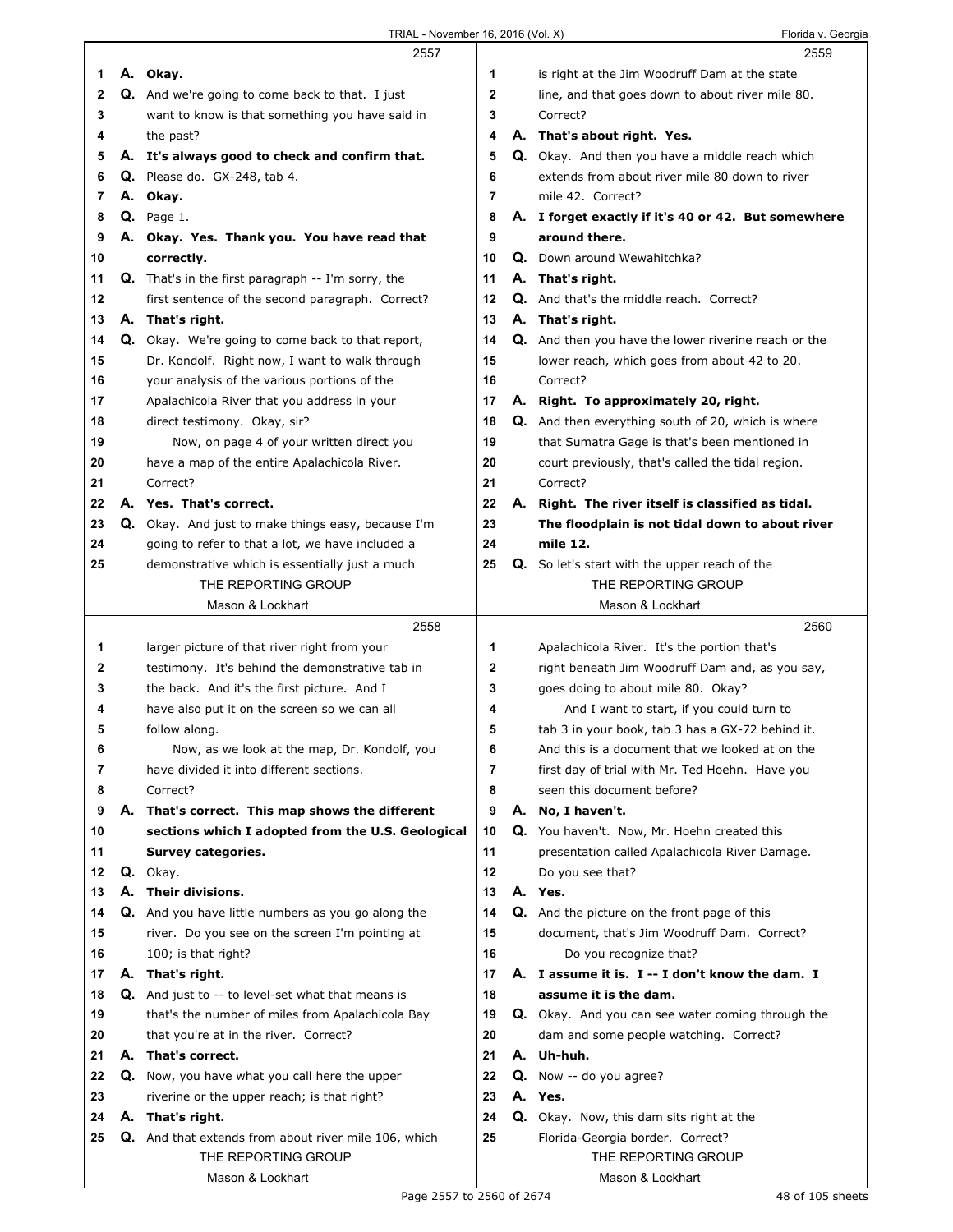|              |    | 2561                                                                     |                | 2563                                                       |
|--------------|----|--------------------------------------------------------------------------|----------------|------------------------------------------------------------|
| 1            |    | A. That's correct.                                                       | 1              | tends to erode. And that's why the -- the bed              |
| $\mathbf{2}$ |    | Q. And it signifies where the Apalachicola River                         | $\overline{2}$ | erodes and drops down. So that's what gives you            |
| 3            |    | begins. True?                                                            | 3              | the down-cutting or incision.                              |
| 4            |    | A. That's right. Technically the river began where                       | 4              | <b>Q.</b> Okay. Thank you for that, Dr. Kondolf. And I     |
| 5            |    | the Chattahoochee and Flint came together a                              | 5              | just want to be clear on this point though that            |
| 6            |    | little bit upstream, which is now under the                              | 6              | the area immediately beneath the dam, because of           |
| 7            |    | reservoir. But for all intents and purposes the                          | 7              | the process you just described, erodes; and the            |
| 8            |    | river begins here now.                                                   | 8              | riverbed gets lower. Correct?                              |
| 9            |    | Q. Okay. We won't quarrel -- the river begins                            | 9              | A. Yes. That happened after the dam was                    |
| 10           |    | pretty darned close to the dam in that picture?                          | 10             | constructed. Typically with dams, the response             |
| 11           |    | A. That's correct. Absolutely.                                           | 11             | occurs pretty much right after the dam is built,           |
| 12           |    | Q. Okay. So before the water comes into Florida                          | 12             | and it's most intense immediately downstream of            |
| 13           |    | from Georgia it has to go through this dam.                              | 13             | the dam. Over time the riverbed usually                    |
| 14           |    | Right?                                                                   | 14             | equilibrates.                                              |
| 15           |    | A. That's correct.                                                       | 15             | Q. Okay. Dr. Kondolf, you agree with Mr. Hoehn that        |
| 16           |    | <b>Q.</b> Now, it was the Army Corps of Engineers that                   | 16             | the down-cutting of the channel or the lowering            |
| 17           |    | built Woodruff Dam. True?                                                | 17             | of that riverbed underneath Jim Woodruff Dam was           |
| 18           |    | A. Yes. The Army Corps of Engineers built Woodruff                       | 18             | about 5 feet. Correct?                                     |
| 19           |    | Dam.                                                                     | 19             | A. Yes. I think the maximum was about 5 feet.              |
| 20           |    | Q. Okay. Now, let's go two pages back in this same                       | 20             | That's correct.                                            |
| 21           |    | document, GX-72. And the slide there is titled                           | 21             | Q. And that 5-foot reduction in the level of the           |
| 22           |    | Damage in Upper River. Correct?                                          | 22             | riverbed goes for the first 20 miles of the                |
| 23           |    | A. That's right.                                                         | 23             | Apalachicola River. Correct?                               |
| 24           |    | Q. And as a fluvial geomorphologist, that's                              | 24             | A. It -- it decreases as you go downstream.                |
| 25           |    | something that you would study. Correct?                                 | 25             | Also just a minor point, but just to clarify,              |
|              |    | THE REPORTING GROUP                                                      |                | THE REPORTING GROUP                                        |
|              |    | Mason & Lockhart                                                         |                | Mason & Lockhart                                           |
|              |    |                                                                          |                | 2564                                                       |
|              |    | 2562                                                                     |                |                                                            |
| 1            |    | A. Damage to -- in the upper river?                                      | 1              | the reduction is actually in the water surface             |
| $\mathbf{2}$ |    | Q. Yes. Correct.                                                         | $\mathbf 2$    | that is measured, that 5-feet reduction. It's              |
| 3            |    | A. Well, it refers here to down-cutting of the                           | 3              | measured in the water surface. The bed, I'm                |
| 4            |    | channel; and that's certainly the kind of thing                          | 4              | sure, has gone down as well; but the bed itself            |
| 5            |    | that I study, yes.                                                       | 5              | is a -- has a lot more variation. So we usually            |
| 6            | Q. | Okay. Let's start on that. You -- you say in                             | 6              | refer to the water surface.                                |
| 7            |    | paragraph 17 of your testimony that Woodruff Dam                         | $\overline{7}$ | <b>Q.</b> That's a good clarification. I want to make sure |
| 8            |    | caused incision of the Apalachicola River                                | 8              | I have got this straight. The riverbed can                 |
| 9            |    | channel bed immediately downstream from the dam.                         | 9              | actually reduce by more than 5 feet in places and          |
| 10           |    | Is that right?                                                           | 10             | less than 5 feet in other places; but what you're          |
| 11           |    | A. That's correct.                                                       | 11             | looking at, when we say a reduction in 5 feet,             |
| 12           |    | Q. And incision is another name for down-cutting,                        | 12             | that means the river level goes down 5 feet in             |
| 13           |    | which is what Mr. Hoehn put in his presentation                          | 13             | the river. Correct?                                        |
| 14           |    | here. Correct?                                                           | 14             | The water level goes down 5 feet?                          |
| 15           |    | A. That's right.                                                         | 15             | A. It would -- we would refer to a water level             |
| 16           |    | <b>Q.</b> And just to use some laymen's terms, if you have               | 16             | decline of 5 feet, yes. And as I was also                  |
| 17           |    | incision or down-cutting of the riverbed, that                           | 17             | starting to say, as you go downstream from the             |
| 18           |    | means that the dam had the effect of lowering the                        | 18             | dam, the amount of incision decreases. So it's             |
| 19           |    | riverbed. Correct?                                                       | 19             | 5 feet directly below the dam. It gets less as             |
| 20           |    | A. Well, the way this happens is that the dam traps                      | 20             | you go downstream. It disappears entirely by               |
| 21           |    | sediment. And the river has a natural sediment                           | 21             | river mile 65.                                             |
| 22           |    | load. And because the dam does not reduce flood                          | 22             | Q. Okay. That's an important point. There is               |
| 23           |    | flows, you still have the same energy of the                             | 23             | effect of down-cutting and a reduced river level           |
| 24<br>25     |    | water coming out of the dam. And without the                             | 24<br>25       | all the way from the dam down to river mile 65.            |
|              |    | sediment, then there's excess energy; and the bed<br>THE REPORTING GROUP |                | That's what you just said; correct?<br>THE REPORTING GROUP |
|              |    | Mason & Lockhart                                                         |                | Mason & Lockhart                                           |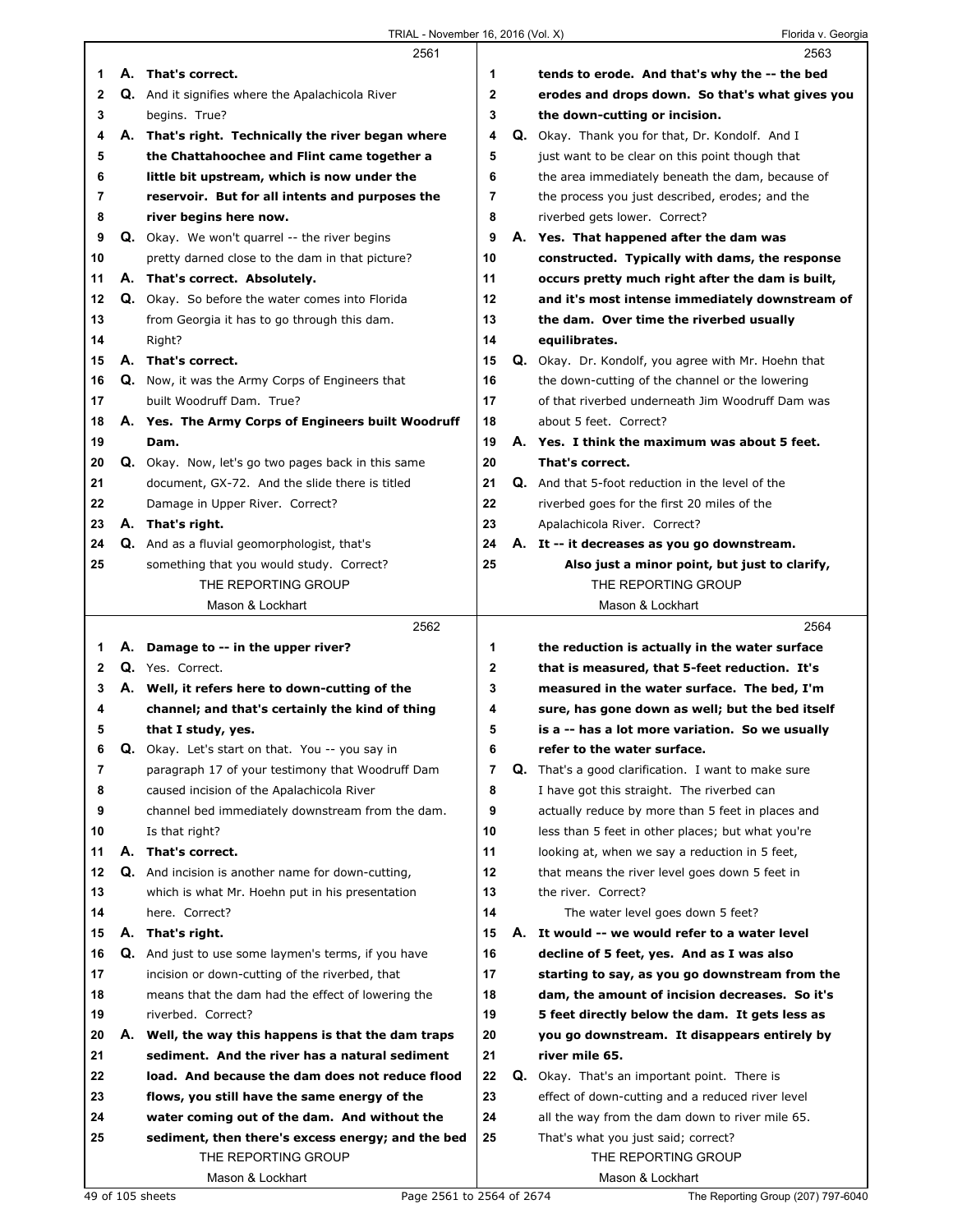|              |    | 2565                                                      |                |    | 2567                                                      |  |
|--------------|----|-----------------------------------------------------------|----------------|----|-----------------------------------------------------------|--|
| 1            |    | A. Yes. As of the -- the data from 1995 would             | 1              |    | have longitudinal connectivity, lateral                   |  |
| $\mathbf{2}$ |    | indicate that there was an effect down to there.          | 2              |    | connectivity, vertical connectivity. So I'm not           |  |
| 3            |    | You know, there may have been some recovery since         | 3              |    | sure exactly what he was referring to there. But          |  |
| 4            |    | then; but that would be -- yes.                           | 4              |    | it may have been connection with the side                 |  |
| 5            | Q. | That's your understanding?                                | 5              |    | channels and sloughs. That would be a factor              |  |
| 6            | А. | Yes.                                                      | 6              |    | certainly.                                                |  |
| 7            | Q. | Now, when the river level goes down, the river --         | $\overline{7}$ | Q. | Dr. Kondolf, again, I'm really not trying to              |  |
| 8            |    | there is a decline in the river level of 5 feet,          | 8              |    | quibble with you. When the river stage goes down          |  |
| 9            |    | that means that for the same amount of water              | 9              |    | 5 feet, it doesn't flood as often. Correct?               |  |
| 10           |    | coming through the dam, the whole river is going          | 10             | А. | That's right.                                             |  |
| 11           |    | to be 5 feet lower. Correct?                              | 11             | Q. | And there is less connection between those                |  |
| 12           |    | A. I believe I understand what you're saying that         | 12             |    | floodplains and the river. Correct?                       |  |
| 13           |    | for the same flow of water from upstream, that            | 13             | А. | Right.                                                    |  |
| 14           |    | with a 5-foot drop in the river stage, that, yes,         | 14             |    | Q. Now, you would agree that 5 feet of down-cutting       |  |
| 15           |    | the river is 5 feet lower for the same flow.              | 15             |    | is quite large; wouldn't you?                             |  |
| 16           |    | <b>Q.</b> And that also means that if you want to get the | 16             | А. | Depends on the context, but -- but it's certainly         |  |
| 17           |    | river to the level that it used to be at before           | 17             |    | not trivial.                                              |  |
| 18           |    | this dam was constructed, you need to add a               | 18             | Q. | Okay. Well, let's make the context really clear.          |  |
| 19           |    | substantial amount of water in order to get that          | 19             |    | In the context of the Apalachicola River, which           |  |
| 20           |    | river level back up. Correct?                             | 20             |    | is the subject of this trial, you would agree             |  |
| 21           | А. | Depends on what your objective is. You could              | 21             |    | that down-cutting of 5 feet is quite large.               |  |
| 22           |    | also take some action within the riverbed to try          | 22             |    | Wouldn't you?                                             |  |
| 23           |    | to raise it. That's been done in some places,             | 23             |    | A. It's -- yes. I suppose it's large.                     |  |
| 24           |    | too, so $-$                                               | 24             |    | Q. And you would also agree that the riverbed             |  |
| 25           | Q. | Okay.                                                     | 25             |    | degradation caused by Woodruff Dam has had a very         |  |
|              |    | THE REPORTING GROUP                                       |                |    | THE REPORTING GROUP                                       |  |
|              |    | Mason & Lockhart                                          |                |    | Mason & Lockhart                                          |  |
|              |    |                                                           |                |    |                                                           |  |
|              |    | 2566                                                      |                |    | 2568                                                      |  |
| 1            |    | A. You could add sediment to bring it back up.            | 1              |    | big effect in the upper reach of the Apalachicola         |  |
| 2            |    | There are other ways that that could be done.             | 2              |    | River. Wouldn't you agree with that?                      |  |
| 3            |    | Q. I'm not trying to quibble with you. Whether you        | 3              | А. | In the -- in the immediate upper reach of the             |  |
| 4            |    | raise the bottom up 5 feet or you add 5 more feet         | 4              |    | river, yes; it's certainly had an effect.                 |  |
| 5            |    | of water, you have got to take a significant              | 5              |    | <b>Q.</b> It's had a very big effect in your view; hasn't |  |
| 6            |    | action to get the river levels to where they used         | 6              |    | it?                                                       |  |
| 7            |    | to be before that dam was built. Correct?                 | 7              | А. | Feel free to use whatever qualifiers you want;            |  |
| 8            | А. | Yes. If your objective is to get the river                | 8              |    | but, you know, compared to what, I guess that's           |  |
| 9            |    | levels back to where they were pre-dam, yes.              | 9              |    | the -- that's the thing. So --                            |  |
| 10           | Q. | And you also understand that Florida has not made         | 10             | Q. | Why don't we --                                           |  |
| 11           |    | any attempt to put back in sufficient                     | 11             | А. | These things are always --                                |  |
| 12           |    | sedimentation in the first 20 miles of the                | 12             | Q. | Why don't we pull out your deposition and see             |  |
| 13           |    | Apalachicola River to get that river back up by 5         | 13             |    | what you said.                                            |  |
| 14           |    | feet. Correct? That hasn't happened?                      | 14             | А. | Okay.                                                     |  |
| 15           | А. | No. It's -- I mean, to do that is a major                 | 15             | Q. | Dr. Kondolf, would you turn to page 102, line 16          |  |
| 16           |    | undertaking and would be a significant project.           | 16             |    | of your deposition through 103, line 16.                  |  |
| 17           |    | But, no, I'm not aware that that's been done.             | 17             |    | MR. PRIMIS: And I would ask Mr. Smith                     |  |
| 18           |    | Q. Now, Mr. Hoehn mentions a loss of hydrologic           | 18             |    | to play clips 12 and 13.                                  |  |
| 19           |    | connectivity. Do you see that?                            | 19             |    | (Whereupon the video was played.)                         |  |
| 20           | А. | Yes.                                                      | 20             |    | BY MR. PRIMIS:                                            |  |
| 21           | Q. | And you agree that down-cutting that channel by 5         | 21             |    | Q. Dr. Kondolf, were you asked that question; and         |  |
| 22           |    | feet did, in fact, result in a loss of hydrologic         | 22             |    | did you give that answer?                                 |  |
| 23           |    | connective in the upper part of the river.                | 23             |    | A. Yes.                                                   |  |
| 24           |    | Right?                                                    | 24             |    | Q. Now, I would like to move away from the dam and        |  |
| 25           | Α. | I -- that's a fairly vague term there. You can            | 25             |    | its effect on the channel; and I want to talk             |  |
|              |    | THE REPORTING GROUP<br>Mason & Lockhart                   |                |    | THE REPORTING GROUP<br>Mason & Lockhart                   |  |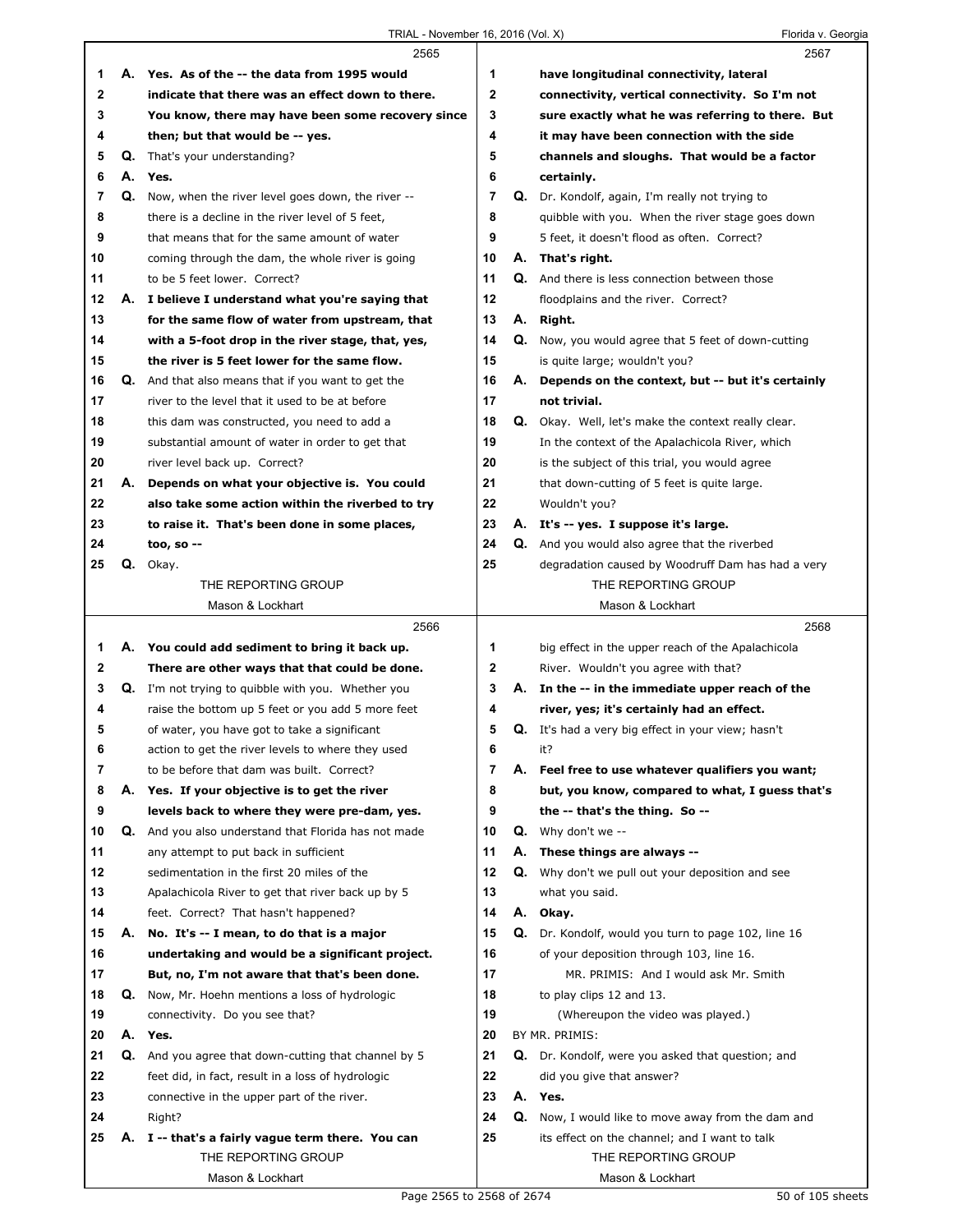|    | 2569                                                 |                |    | 2571                                                       |
|----|------------------------------------------------------|----------------|----|------------------------------------------------------------|
| 1  | about dredging. Okay?                                | 1              |    | like a backhoe or a crane, out to the river and            |
| 2  | You would agree that there was dredging              | 2              |    | digging it up. Right?                                      |
| 3  | throughout the river in the upper, middle, and       | 3              |    | A. That's right.                                           |
| 4  | lower reaches. Correct?                              | 4              |    | Q. And it can also go out with that same heavy             |
| 5  | A. Yes. There was dredging throughout those          | 5              |    | equipment and stick down a pump and pump out sand          |
| 6  | reaches, yes.                                        | 6              |    | off of the bottom onto the riverbank. Correct?             |
|    |                                                      |                |    |                                                            |
| 7  | Q. Now, going back to Mr. Hoehn's presentation at    | 7              |    | A. Yeah. It's slightly different equipment, but --         |
| 8  | GX-72 -- that's tab 3 -- I would like to turn to     | 8              |    | a suction dredge, but yes.                                 |
| 9  | slide 4 in there, which is called Destruction of     | 9              |    | <b>Q.</b> And this picture -- I take it you don't know for |
| 10 | Channel and Riparian Areas. Let me know when you     | 10             |    | sure whether this is the Army Corps digging up a           |
| 11 | get there.                                           | 11             |    | stretch of the Apalachicola River?                         |
| 12 | A. Okay. I'm there.                                  | 12             |    | A. I -- I don't recognize the picture. But -- so I         |
| 13 | <b>Q.</b> Now, Mr. Hoehn lists three examples of     | 13             |    | can't say one way or the other.                            |
| 14 | destruction of the channel and riparian areas        | 14             |    | <b>Q.</b> Okay. And just to be clear, in all of your work  |
| 15 | here. Do you see that?                               | 15             |    | in this case studying the Apalachicola River and           |
| 16 | A. Yes.                                              | 16             |    | Army Corps activities there, you never looked at           |
| 17 | Q. And he lists channelization is first, dredging    | 17             |    | Mr. Hoehn's presentation on this?                          |
| 18 | and sand disposal is second, and increased           | 18             |    | A. Not this -- no.                                         |
|    | erosion is third. Correct?                           |                |    |                                                            |
| 19 |                                                      | 19             |    | <b>Q.</b> Now, the piles of sand that we have got in the   |
| 20 | A. That's right.                                     | 20             |    | picture there, do you see those big mounds of              |
| 21 | Q. Now, in your work, you have also found that       | 21             |    | sand?                                                      |
| 22 | dredging and sand disposal caused destruction of     | 22             |    | A. Yes.                                                    |
| 23 | channel areas and riparian areas; correct?           | 23             |    | Q. Those were dug up and dumped there by the Army          |
| 24 | A. Are you talking about my work elsewhere or        | 24             |    | Corps. Right?                                              |
| 25 | specifically on Apalachicola?                        | 25             |    | That's how it works?                                       |
|    | THE REPORTING GROUP                                  |                |    | THE REPORTING GROUP                                        |
|    | Mason & Lockhart                                     |                |    | Mason & Lockhart                                           |
|    |                                                      |                |    |                                                            |
|    | 2570                                                 |                |    | 2572                                                       |
| 1  | Q. You can assume for purposes of today, I'm only    | 1              |    | A. If this is an Army Corps dredge working in the          |
| 2  | interested in the Apalachicola River.                | $\mathbf{2}$   |    | Apalachicola River, I would presume that those             |
| 3  | A. Yes, that's correct.                              | 3              |    | piles were put there by that dredge.                       |
| 4  | <b>Q.</b> The answer to my question is yes?          | 4              |    | $Q.$ And $-$                                               |
| 5  | A. Yes.                                              | 5              |    | A. But, again, I don't know this particular place          |
| 6  |                                                      | 6              |    | and time.                                                  |
| 7  | Q. And dredging is when the Army Corps actually goes | $\overline{7}$ |    |                                                            |
|    | to the river and digs up the riverbed. Correct?      |                |    | <b>Q.</b> These types of sand piles on the side of a river |
| 8  | A. Yes. That's right.                                | 8              |    | are called dredge spoils. Right?                           |
| 9  | So I forget exactly what your prior question         | 9              |    | A. Yes. That would be correct. If they're -- if            |
| 10 | was; but, yes, in many reaches of the river there    | 10             |    | they are the sediment that was pulled out by the           |
| 11 | has been impacts from this. And dredging is          | 11             |    | dredge, that would be called dredge spoils.                |
| 12 | removal of sand and other sediments from the         | 12             |    | Q. Okay. Now, let's go to page 7 of Mr. Hoehn's            |
| 13 | riverbed.                                            | 13             |    | presentation. I'm not sure the pages are                   |
| 14 | In this case it's navigational dredging, so          | 14             |    | numbered, but this is called Damage to the Middle          |
| 15 | it's designed to create a deep channel for ships     | 15             |    | and Lower River. Are you there?                            |
| 16 | to pass.                                             | 16             | А. | Yes.                                                       |
| 17 | MR. PRIMIS: Mr. Smith, could you blow                | 17             | Q. | Okay. First, I want to start off by looking at             |
| 18 | up the picture that we have here on slide 4          | 18             |    | these pictures. And I will tell you that                   |
| 19 | of Mr. Hoehn's presentation.                         | 19             |    | Mr. Hoehn has already testified that these were            |
| 20 | BY MR. PRIMIS:                                       | 20             |    | pictures taken from the Apalachicola River.                |
| 21 | Q. And, Dr. Kondolf, you would agree that this is a  | 21             |    | And I think you have similar pictures in your              |
| 22 | picture of what dredging looks like. Correct?        | 22             |    | own report, too, so you might even recognize               |
| 23 | A. Yes. I -- I don't know specifically where that's  | 23             |    | these.                                                     |
| 24 | from; but that does appear to be a dredge, yes.      | 24             |    | Like in the last slide we looked at, the                   |
| 25 | Q. And dredging involves taking heavy machinery,     | 25             |    | pictures here on page 7 show dredge spoils that            |
|    | THE REPORTING GROUP                                  |                |    | THE REPORTING GROUP                                        |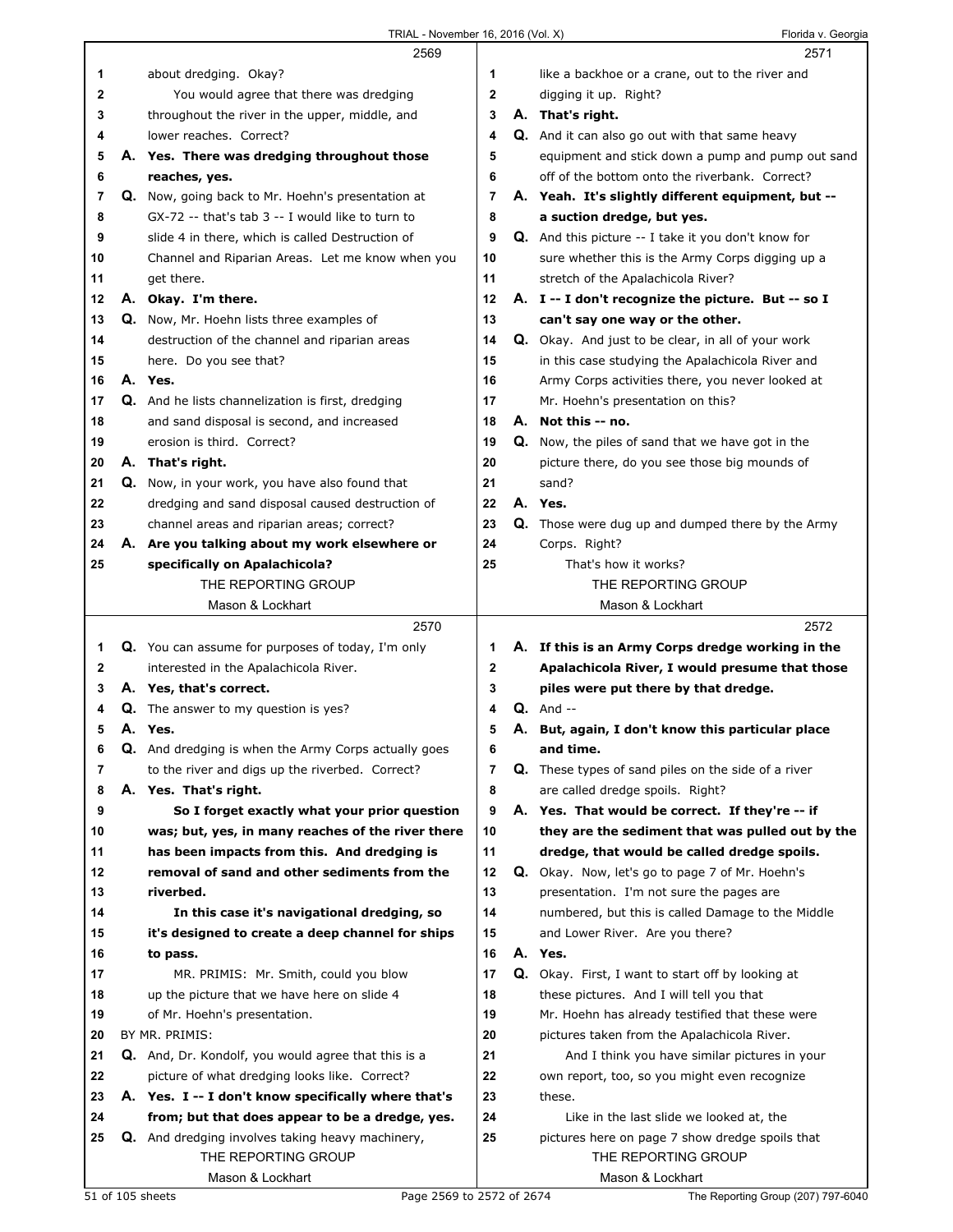|    |    | 2573                                                      |    |    | 2575                                                      |
|----|----|-----------------------------------------------------------|----|----|-----------------------------------------------------------|
| 1  |    | were scooped off the bottom of the river and              | 1  |    | dump sand at the base of a slough, which is a             |
| 2  |    | dumped on the side by the Army Corps. Right?              | 2  |    | little stream off the river, and can block that           |
| 3  |    | A. Excuse me. What was your question?                     | 3  |    | as well. Right?                                           |
| 4  |    | <b>Q.</b> My question is simply that this picture here on | 4  |    | A. Yes. And that would be the main way that it            |
| 5  |    | slide $7 -$                                               | 5  |    | would disconnect the floodplain by -- if sand             |
| 6  |    | A. Yes?                                                   | 6  |    | were either directly deposited at a slough mouth          |
| 7  |    | <b>Q.</b> -- where you have a huge mound of sand on the   | 7  |    | or if it were deposited nearby and carried to the         |
| 8  |    | side of the river, again that would have been             | 8  |    | slough mouth by flows.                                    |
| 9  |    | scooped off of the bottom of the river by the             | 9  |    | $Q.$ Okay. Let's go $-$                                   |
|    |    |                                                           |    |    |                                                           |
| 10 |    | Corps and placed on the side of the river by the          | 10 |    | MR. PRIMIS: Let's take the picture                        |
| 11 |    | federal government. Right?                                | 11 |    | down.                                                     |
| 12 |    | A. Right. If that's -- if that is as indicated by         | 12 |    | BY MR. PRIMIS:                                            |
| 13 |    | Ted Hoehn, that's the picture on the Apalachicola         | 13 |    | Q. And you agree, don't you, that there's been            |
| 14 |    | River that -- and that's the Army Corps dredge,           | 14 |    | down-cutting in the middle reach of this river as         |
| 15 |    | yes. And that would probably be Sand Mountain             | 15 |    | well?                                                     |
| 16 |    | that we're looking at there, in fact.                     | 16 |    | A. Yes. There's been historical down-cutting.             |
| 17 |    | Q. You're familiar with Sand Mountain?                    | 17 |    | <b>Q.</b> So down-cutting is not limited to the upper     |
| 18 |    | A. Yes.                                                   | 18 |    | reach; it's in the middle reach, too. Correct?            |
| 19 |    | Q. Okay. We'll come back to Sand Mountain.                | 19 |    | A. There has been historical down-cutting in the          |
| 20 |    | The bottom picture shows what happens when a              | 20 |    | middle reach.                                             |
| 21 |    | floodplain gets disconnected from the river by            | 21 |    | <b>Q.</b> And there's been historical down-cutting in the |
| 22 |    | dredge spoils. Correct?                                   | 22 |    | lower reach, too?                                         |
| 23 |    | A. Well, the -- the bottom picture -- again, I don't      | 23 |    | A. Yes, parts of the lower reach.                         |
| 24 |    | know where that is; and I don't have the whole            | 24 |    | Q. Now, Mr. Hoehn says in his presentation that           |
| 25 |    | context, but it -- it might be the inlet to a             | 25 |    | there's 25 miles of riverbank converted to sand           |
|    |    | THE REPORTING GROUP                                       |    |    |                                                           |
|    |    |                                                           |    |    | THE REPORTING GROUP                                       |
|    |    | Mason & Lockhart                                          |    |    | Mason & Lockhart                                          |
|    |    |                                                           |    |    |                                                           |
|    |    | 2574                                                      |    |    | 2576                                                      |
| 1  |    | slough which -- and I don't know what Mr. Hoehn           | 1  |    | due to Army Corps dredging. You would agree with          |
| 2  |    | testified about; so what the picture was -- you           | 2  |    | the rough order of magnitude of that number.              |
| 3  |    | know, since he took the picture, presumably he            | 3  |    | Correct?                                                  |
| 4  |    | would know.                                               | 4  |    | A. I don't know what that -- I -- I can't speak to        |
| 5  |    | But I see sand there. Whether it -- it                    | 5  |    | that number. I would -- I would ask, I guess,             |
| 6  |    | doesn't actually appear that it's completely              | 6  |    | what was the date of this presentation? Do you            |
| 7  |    | blocking the slough, although maybe it's raising          | 7  |    | know?                                                     |
| 8  |    | the level of connection. But, again, I don't              | 8  |    | Q. Mr. -- Dr. Kondolf, do you know how many miles of      |
| 9  |    | have the context for that photo. I didn't take            | 9  |    | riverbank were converted to sand as a result of           |
| 10 |    | the photo, and I haven't seen it before.                  | 10 |    | Army Corps dredging?                                      |
| 11 |    | Q. Okay. Apart from the picture, you understand           | 11 | А. | No, I don't. And I'm not -- well, it looks like           |
| 12 |    | that when the Army Corps digs up the sand and             | 12 |    | this may be a slideshow taken while the dredging          |
| 13 |    |                                                           | 13 |    |                                                           |
|    |    | puts it on the side, it can disconnect the                |    |    | was still going on.                                       |
| 14 |    | floodplain. Right?                                        | 14 |    | And you have to bear in mind that the major               |
| 15 | Α. | So when you say digs it up and puts it on the             | 15 |    | dredging stopped in 1999. And the last dredging           |
| 16 |    | side, can you be more specific what exactly               | 16 |    | at all was 2001. So -- so the river looks quite           |
| 17 |    | you're referring to there?                                | 17 |    | different today. And so that's why I can't                |
| 18 |    | In different places where the Army Corps has              | 18 |    | really speak to some of these things. They're             |
| 19 |    | disposed of sand, some of those would disconnect          | 19 |    | not -- they're not the way the river looked today         |
| 20 |    | the floodplain; some probably would not.                  | 20 |    | when I have been out.                                     |
| 21 |    | <b>Q.</b> Okay. Sometimes -- that's my only question.     | 21 |    | Q. You can't speak to it because as an expert in the      |
| 22 |    | Sometimes it can disconnect the floodplain when           | 22 |    | case you never looked at this document, and you           |
| 23 |    | sand is placed there. Correct?                            | 23 |    | never talked to Ted Hoehn about this document.            |
| 24 |    | A. Yes.                                                   | 24 |    | Right?                                                    |
| 25 |    | Q. And sometimes, as you just said, the Corps can         | 25 | А. | Right. I haven't seen this document of Ted                |
|    |    | THE REPORTING GROUP                                       |    |    | THE REPORTING GROUP                                       |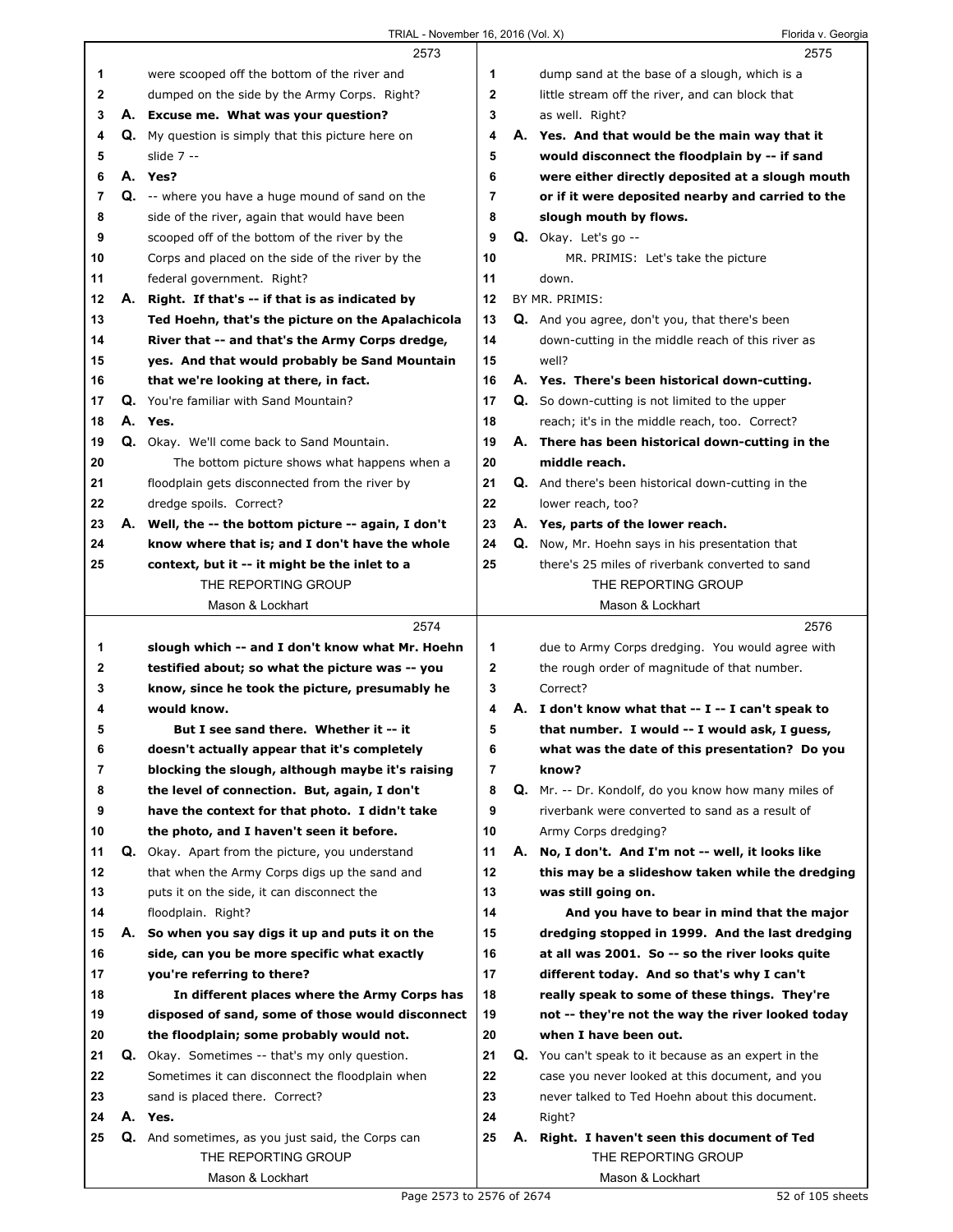|              |    | 2577                                                        |             | 2579                                                      |
|--------------|----|-------------------------------------------------------------|-------------|-----------------------------------------------------------|
| 1            |    | Hoehn's; and I haven't discussed it with him, no.           | 1           | Q. Yes, sir.                                              |
| 2            |    | Q. And you don't know when it was created either.           | 2           | Have you had a chance to read that?                       |
| 3            |    | Right?                                                      | 3           | A. Yes. Yes, I have.                                      |
| 4            | А. | No. That might -- that might bear a little bit              | 4           | <b>Q.</b> All right. Now, I'm going to come back to what  |
| 5            |    | on some of what we're talking about here.                   | 5           | you said about how the Army Corps impacted the            |
| 6            |    | Q. Okay. Now, Dr. Kondolf, like Mr. Hoehn, you also         | 6           | river. And for now, I'm just going to focus on            |
| 7            |    | personally have documented destruction caused               | 7           | this concept of low flows. You wrote that low             |
| 8            |    | by -- caused by the Army Corps to the                       | 8           | flows can probably be attributed to less                  |
| 9            |    | Apalachicola River. Correct?                                | 9           | precipitation in recent decades. Correct?                 |
| 10           |    | A. Yes. I have seen some things.                            | 10          | A. Yes, I did write that.                                 |
| 11           |    | MR. PRIMIS: Your Honor, I'm at a                            | 11          | <b>Q.</b> And you also wrote that lower flows could be    |
| 12           |    | natural breaking point. I actually went                     | 12          | caused by diversions from upstream rivers.                |
| 13           |    | ahead and asked my first question, but I can                | 13          | Correct?                                                  |
| 14           |    | break here if the court reporter would like a               | 14          | A. That's right.                                          |
| 15           |    | break.                                                      | 15          | Q. And you also had mentioned evaporation from            |
| 16           |    | SPECIAL MASTER LANCASTER: Yes.                              | 16          | numerous reservoirs in the basin as a potential           |
| 17           |    | MR. PRIMIS: I'm seeing a positive nod,                      | 17          | cause for lower flows. Right?                             |
| 18           |    | so let's take a break.                                      | 18          | A. That's right.                                          |
| 19           |    | (Time Noted: 2:30 p.m.)                                     | 19          | Q. But, ultimately, the issue of low flow was beyond      |
| 20           |    | (Recess Called)                                             | 20          | the scope of the study in this report. Correct?           |
| 21           |    | (Time Noted: 2:45 p.m.)                                     | 21          | A. Yes. So I mentioned those as factors and that          |
| 22           |    | BY MR. PRIMIS:                                              | 22          | they would contribute to the decimation of the            |
| 23           |    | Q. Dr. Kondolf, can I ask you to refer to tab 4 of          | 23          | floodplain. And the last sentence was that while          |
| 24           |    | the book we gave you, and take a look at GX-248.            | 24          | overall a problem of equal or greater threat to           |
| 25           |    | A. Yes.                                                     | 25          | the long-term health of the floodplain, the issue         |
|              |    | THE REPORTING GROUP                                         |             | THE REPORTING GROUP                                       |
|              |    | Mason & Lockhart                                            |             | Mason & Lockhart                                          |
|              |    | 2578                                                        |             | 2580                                                      |
| 1            |    | Q. GX-248 is a report that you created for a group          | 1           | of low flows from upstream is beyond the scope of         |
| $\mathbf{2}$ |    | called American Rivers. Correct?                            | $\mathbf 2$ | this report.                                              |
| 3            |    | A. That's correct.                                          | 3           | Q. And that was true; the issue of low flow was           |
| 4            |    | Q. You published it in June of 2009?                        | 4           | beyond the scope of this particular report.               |
| 5            |    | A. That's correct.                                          | 5           | Correct?                                                  |
| 6            |    | <b>Q.</b> And it's called Restoration Prospects for the     | 6           | A. I mentioned the issue and the factor in this           |
| 7            |    | Apalachicola River. Correct?                                | 7           | report because it was obviously important. But I          |
| 8            |    | A. That's correct.                                          | 8           | didn't conduct an independent analysis of that.           |
| 9            |    | <b>Q.</b> This report documents the impacts from Army Corps | 9           | Q. And, again, as potential causes of low flows, you      |
| 10           |    | activities on the river. Correct?                           | 10          | identified a number of different things including         |
| 11           | А. | The main purpose of the report is to look ahead             | 11          | less precipitation, upstream use, and evaporation         |
| 12           |    | at restoration opportunities; but as part of the            | 12          | from reservoirs. True?                                    |
| 13           |    | introduction or setting the stage, I can discuss            | 13          | A. Yes. This was without doing any analysis to sort       |
| 14           |    | impacts from the Army Corps dredging, yes.                  | 14          | those out. But just identifying potential                 |
| 15           | Q. | Dr. Kondolf, you also mentioned that low river              | 15          | factors, yes.                                             |
| 16           |    | flows had an impact on the river, too, in this              | 16          | <b>Q.</b> Let's turn now to page 13 of your report. And I |
| 17           |    | report. Correct?                                            | 17          | want to focus on the last paragraph of page 13.           |
| 18           |    | A. That's correct.                                          | 18          | And in particular, about two-thirds of the way            |
| 19           | Q. | Can you turn to page 22 of the report.                      | 19          | down there is a sentence that starts, the Corps           |
| 20           | А. | Yes.                                                        | 20          | initiated navigational dredging. Do you see               |
| 21           |    | Q. And can you look at the last sentence of page 22.        | 21          | that?                                                     |
| 22           |    | And read that to yourself, and then I'll have               | 22          | A. Yes.                                                   |
| 23           |    | some questions for you.                                     | 23          | <b>Q.</b> And could you read those few sentences. And I   |
| 24           | А. | The sentence that goes from page 22 and continues           | 24          | will ask you some questions about them.                   |
|              |    |                                                             |             |                                                           |
| 25           |    | onto page 23?                                               | 25          | Are you ready, sir?                                       |
|              |    | THE REPORTING GROUP                                         |             | THE REPORTING GROUP                                       |
|              |    | Mason & Lockhart                                            |             | Mason & Lockhart                                          |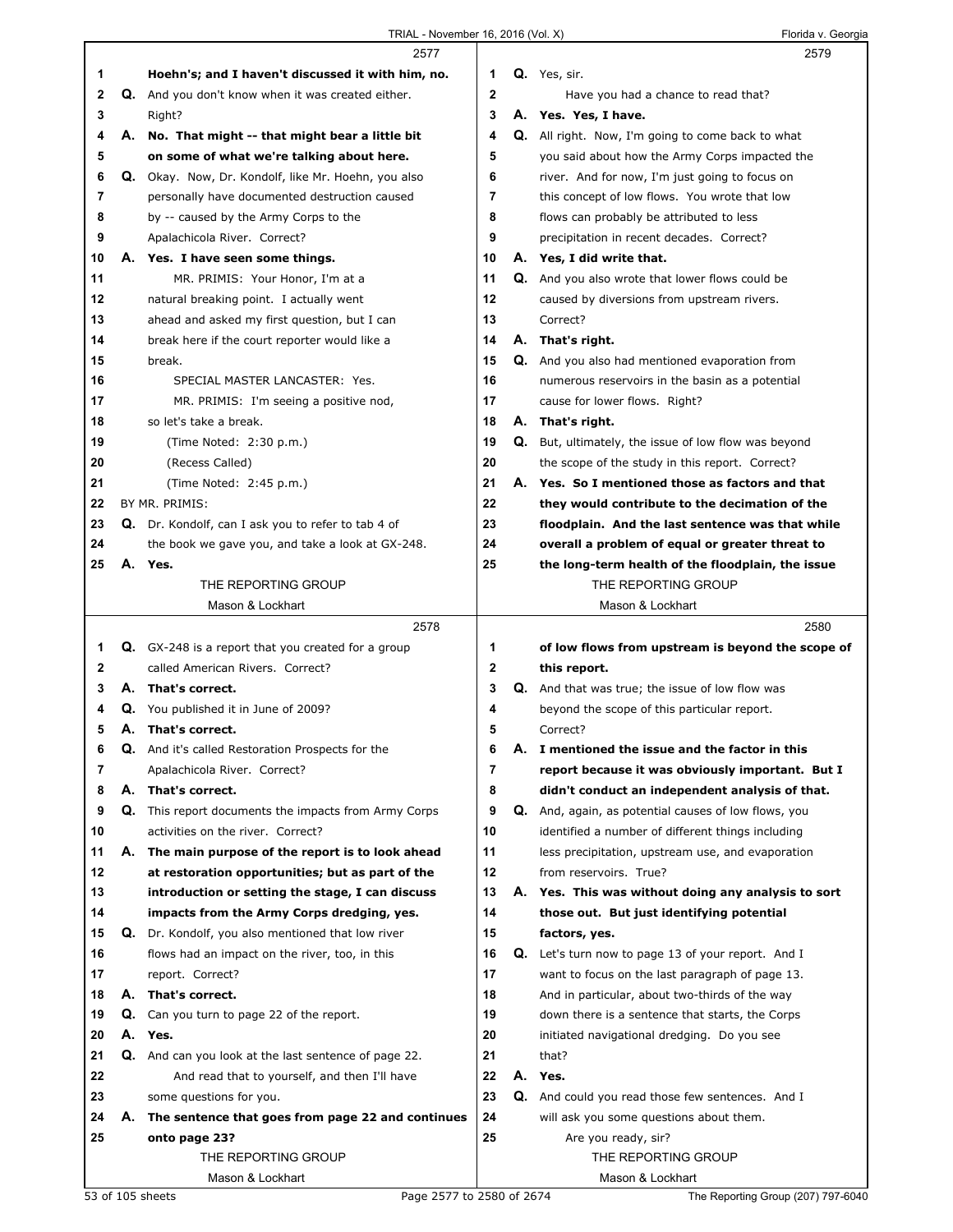|    |    | 2581                                                                             |              |    | 2583                                                       |
|----|----|----------------------------------------------------------------------------------|--------------|----|------------------------------------------------------------|
| 1  |    | A. Yes.                                                                          | 1            |    | <b>Q.</b> If I heard your testimony correctly, from the    |
| 2  |    | Q. You referenced earlier in your testimony that the                             | $\mathbf 2$  |    | 1970's until 2004 Florida granted permits to the           |
| 3  |    | Corps dug a 9-by-100 foot navigation channel in                                  | 3            |    | Army Corps to conduct dredging. Maybe subject to           |
| 4  |    | the river. Correct?                                                              | 4            |    | restrictions, but Florida granted those permits.           |
| 5  |    | A. That's right.                                                                 | 5            |    | Correct?                                                   |
| 6  |    | <b>Q.</b> And here you describe that as large-scale,                             | 6            |    | A. Correct. Subject to restrictions and                    |
| 7  |    | intensive channel dredging. Right?                                               | 7            |    | requirements for mitigation projects and things            |
| 8  |    | A. That's correct.                                                               | 8            |    | like that, but yes.                                        |
| 9  |    | <b>Q.</b> The Corps then, after it finished digging out                          | 9            |    | <b>Q.</b> Now, until the '70's the Corps would dispose of  |
| 10 |    | that channel, would carry out maintenance                                        | 10           |    | this sand that got dredged both on the floodplain          |
| 11 |    | dredging. And that went up to through 2000.                                      | 11           |    | and on channel banks. Correct?                             |
|    |    |                                                                                  | 12           |    | A. That's right.                                           |
| 12 |    | Right?                                                                           |              |    |                                                            |
| 13 |    | A. Right. In here I say through 2004, but that was                               | 13           |    | Q. And this dredged material was virtually all sand.       |
| 14 |    | really just the last year that they had the                                      | 14           |    | Right?                                                     |
| 15 |    | permit. The dredging on any large scale, the                                     | 15           |    | A. Yes. Mostly all sand, yes.                              |
| 16 |    | last year was 1999. They didn't do any in 2000;                                  | 16           |    | <b>Q.</b> And when the Corps pumped that sand onto the     |
| 17 |    | and they did some in 2001, but were -- I think                                   | 17           |    | floodplain, it would be near the river channel             |
| 18 |    | the barge ran aground.                                                           | 18           |    | bank or directly in sloughs. Isn't that right?             |
| 19 |    | Yes, so they did an initial dredging that --                                     | 19           | А. | Some -- some was deposited on the river channel            |
| 20 |    | essentially that creates a hole in the riverbed.                                 | 20           |    | banks. In some cases in a large deposit area,              |
| 21 |    | And then the river begins to fill that in with                                   | 21           |    | some cases smaller piles. And there was some               |
| 22 |    | sediment. So you have to go back and continue                                    | 22           |    | that was put actually in sloughs and some that             |
| 23 |    | doing it because there's natural recovery of the                                 | 23           |    | was put along the riverbank near sloughs.                  |
| 24 |    | riverbed that would happen unless you continued                                  | 24           |    | Q. Now, Dr. Kondolf, you included an aerial picture        |
| 25 |    | to dredge.                                                                       | 25           |    | that you took of one of these dredge spoil piles,          |
|    |    | THE REPORTING GROUP                                                              |              |    | THE REPORTING GROUP                                        |
|    |    | Mason & Lockhart                                                                 |              |    | Mason & Lockhart                                           |
|    |    |                                                                                  |              |    |                                                            |
|    |    | 2582                                                                             |              |    | 2584                                                       |
| 1  |    | <b>Q.</b> So they dredged the channel. It starts to fill                         | 1            |    | it looks like. Correct?                                    |
| 2  |    | in, and then they dredged it again?                                              | $\mathbf{2}$ |    | A. Yes. These are --                                       |
| 3  |    | A. That's correct.                                                               | 3            |    | Q. Hang on.                                                |
| 4  |    |                                                                                  | 4            |    | A. Sorry.                                                  |
| 5  |    | <b>Q.</b> And you said that the last permit to dredge<br>expired in 2004. Right? | 5            |    |                                                            |
|    |    |                                                                                  |              |    | <b>Q.</b> Let's just get to there. It's on page 16 of your |
| 6  | Α. | That's right.                                                                    | 6            |    | report. And it's figure 4. And do you -- are               |
| 7  |    | Q. Now, just to be clear, that's a permit issued by                              | 7            |    | you there?                                                 |
| 8  |    | the State of Florida. Correct?                                                   | 8            |    | A. Yes.                                                    |
| 9  |    | A. That's correct.                                                               | 9            |    | Q. Okay. Now, that picture is one you took in April        |
| 10 |    | Q. And prior to 2004 the State of Florida                                        | 10           |    | of 2008. Right?                                            |
| 11 |    | continuously authorized the Corps to dredge in                                   | 11           |    | A. That's correct.                                         |
| 12 |    | the Apalachicola River through these permits.                                    | 12           |    | Q. On the right-hand side there's a big pile of            |
| 13 |    | True?                                                                            | 13           |    | sand. And that one is Sand Mountain. Correct?              |
| 14 |    | A. Well, the -- the dredging began before any                                    | 14           |    | A. That's right.                                           |
| 15 |    | environmental legislation and before any permits                                 | 15           |    | <b>Q.</b> And just -- maybe this might be a term the Court |
| 16 |    | were, you know, required or possible. The -- as                                  | 16           |    | is not familiar with. Everyone down in                     |
| 17 |    | of the -- 1970 was the environmental legislation.                                | 17           |    | Apalachicola knows about Sand Mountain. Right?             |
| 18 |    | Then the Corps had to get permits from the State                                 | 18           |    | Correct?                                                   |
| 19 |    | of Florida. I guess there was some legal                                         | 19           |    | A. Yes.                                                    |
| 20 |    | question whether they really needed to; but --                                   | 20           |    | Q. It's famous?                                            |
| 21 |    | and beginning with those first permits, the State                                | 21           |    | A. Locally famous.                                         |
| 22 |    | did raise a lot of issues about environmental                                    | 22           |    | Q. Yes. And then across the river on the left-hand         |
| 23 |    | impacts and began putting requirements on the                                    | 23           |    | side of your picture is something called Site 39.          |
| 24 |    | Corps and eventually -- eventually did not renew                                 | 24           |    | Right?                                                     |
| 25 |    | their permit.                                                                    | 25           |    | A. That's right.                                           |
|    |    | THE REPORTING GROUP                                                              |              |    | THE REPORTING GROUP                                        |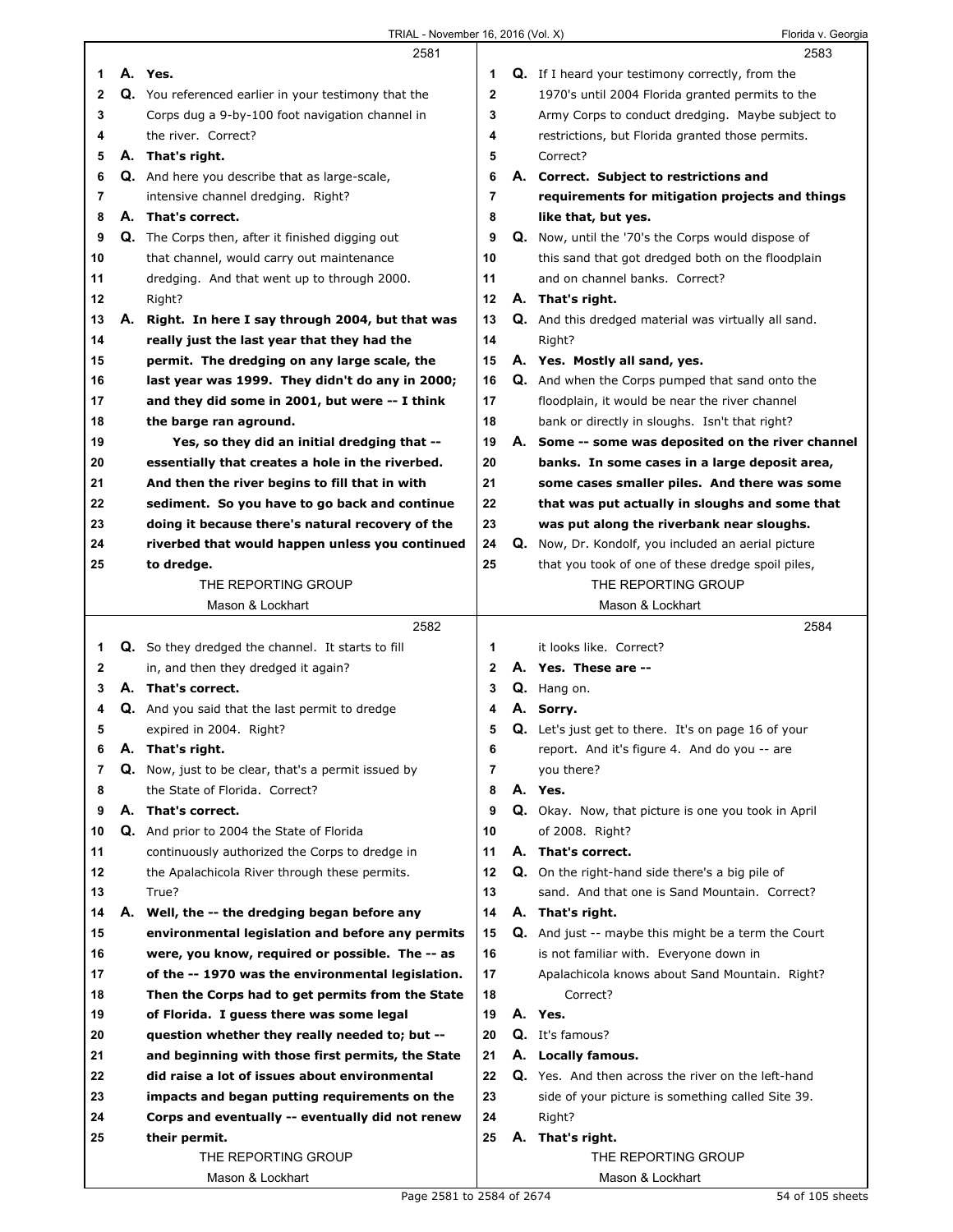|          |    | 2585                                                       |              | 2587                                                                                   |
|----------|----|------------------------------------------------------------|--------------|----------------------------------------------------------------------------------------|
| 1        |    | <b>Q.</b> And that big mound of sand there at Site 39,     | 1            | And that is what Sand Mountain looks like                                              |
| 2        |    | where that currently is, that used to be trees             | $\mathbf{2}$ | from the river. Correct?                                                               |
| 3        |    | and forest. Right?                                         | 3            | A. Well, yes. From that vantage point of the Google                                    |
| 4        |    | A. I assume, yes.                                          | 4            | Earth, yes.                                                                            |
| 5        |    | Q. And the Army Corps dredged, put the sand there,         | 5            | Q. And have you seen Sand Mountain from the river,                                     |
| 6        |    | and killed everything that lived under it. True?           | 6            | sir?                                                                                   |
| 7        |    | A. Yes. I presume that to be the case.                     | 7            | A. Yes.                                                                                |
| 8        |    | Q. Now, I want to show you another picture of Sand         | 8            | Q. And you agree that is roughly what it looks like.                                   |
| 9        |    | Mountain. If you go to the tab marked                      | 9            | Correct?                                                                               |
| 10       |    | demonstratives in your book and go to the slide            | 10           | A. Yeah. Obviously the perspective from the river                                      |
| 11       |    | marked No. 2. Are you there?                               | 11           | is a little different, but I have no reason to                                         |
| 12       |    | A. Yes.                                                    | 12           | doubt that that's Sand Mountain.                                                       |
| 13       |    | Q. And you're familiar with Google Earth; isn't that       | 13           | Q. Now, Sand Mountain is really high. Isn't it?                                        |
| 14       |    | right?                                                     | 14           | A. Yeah. It's pretty high.                                                             |
| 15       |    | A. Yes.                                                    | 15           | Q. It's, like, three or four stories tall?                                             |
| 16       |    | Q. It shows aerial pictures of the Earth. Correct?         | 16           | A. I forget how tall it is, but -- yeah, 20 or 30                                      |
| 17       |    | A. Yes.                                                    | 17           | feet, something like that.                                                             |
| 18       |    | Q. And, in fact, you have used photographs like this       | 18           | Q. Okay. And let me show you one other video. This                                     |
| 19       |    | in your own work. Correct?                                 | 19           | is one that we pulled from the internet from the                                       |
| 20       |    | A. That's correct.                                         | 20           | Florida State University website, which is a                                           |
| 21       |    | Q. Now, you have flown over Sand Mountain. Right?          | 21           | 30-second video that shows people on Sand                                              |
| 22       |    | A. That's correct.                                         | 22           | Mountain. And it gives you some perspective for                                        |
| 23       |    | <b>Q.</b> And this picture we have here as demonstrative 2 | 23           | the size of it. And I want to ask you if it's                                          |
| 24       |    | shows Sand Mountain on the left-hand side.                 | 24           | consistent with your experience.                                                       |
| 25       |    | Correct?                                                   | 25           | (Whereupon the video was played.)                                                      |
|          |    | THE REPORTING GROUP                                        |              | THE REPORTING GROUP                                                                    |
|          |    | Mason & Lockhart                                           |              | Mason & Lockhart                                                                       |
|          |    |                                                            |              |                                                                                        |
|          |    | 2586                                                       |              | 2588                                                                                   |
| 1        |    | A. That's right.                                           | 1            | BY MR. PRIMIS:                                                                         |
| 2        |    | <b>Q.</b> And that is what it looks like from the sky.     | 2            | <b>Q.</b> Do you recognize that as people climbing Sand                                |
| 3        |    | Correct?                                                   | 3            | Mountain?                                                                              |
| 4        | А. | Yes. That's -- that appears to be Sand Mountain,           | 4            | A. It certainly looks like it could be.                                                |
| 5        |    | yes.                                                       | 5            | <b>Q.</b> Looks like it's tiring getting up there.                                     |
| 6        |    | Q. And, again, across the river you have got               | 6            | Any reason to doubt that we just showed a                                              |
| 7        |    | Site 39, which is that very long pile of sand              | 7            | video depiction of a very tall structure that is                                       |
| 8        |    | surrounded by trees. Right?                                | 8            | made of sand that is identified as Sand Mountain?                                      |
| 9        | А. | That's right.                                              | 9            | A. Again, it looks consistent with my experience. I                                    |
| 10       | Q. | Now, Dr. Kondolf, I'm not sure if you're familiar          | 10           | can't personally vouch for that video, but I                                           |
| 11       |    | with this technology; but Google Earth actually            | 11           | don't see anything inconsistent there from my                                          |
| 12       |    | allows you to take a video from the sky. And I             | 12           | experience in the field.                                                               |
| 13       |    | have asked my team to create a video of this area          | 13           | Q. Now, Dr. Kondolf, you would agree with me,                                          |
| 14       |    | of Sand Mountain and Site 39. I'm going to play            | 14           | wouldn't you, that Sand Mountain today is very                                         |
| 15       |    | it now, and I'm going to ask you some questions            | 15           | actively delivering a lot of sand to the                                               |
| 16<br>17 |    | as we go.                                                  | 16<br>17     | Apalachicola River channel. Correct?                                                   |
| 18       |    | MR. PRIMIS: Mr. Smith, can you play<br>that.               | 18           | A. Yes. When the flows impinge on the bank, sand is<br>eroded and goes into transport. |
| 19       |    | (Whereupon the video was played.)                          | 19           | <b>Q.</b> And you would also agree that Sand Mountain is                               |
| 20       |    | BY MR. PRIMIS:                                             | 20           | currently an unstable site where some sort of                                          |
| 21       |    | Q. Do you recognize this as the Apalachicola River,        | 21           | stabilization remediation might be a good idea.                                        |
| 22       |    | sir?                                                       | 22           | Correct?                                                                               |
| 23       |    | A. Yes, it appears to be so.                               | 23           | A. Yes.                                                                                |
| 24       |    | Q. And we're zooming in on Sand Mountain on the left       | 24           | Q. And to date, that stabilization remediation has                                     |
| 25       |    | and Site 39 on the right. Correct?                         | 25           | not occurred at Sand Mountain. Correct?                                                |
|          |    | THE REPORTING GROUP                                        |              | THE REPORTING GROUP                                                                    |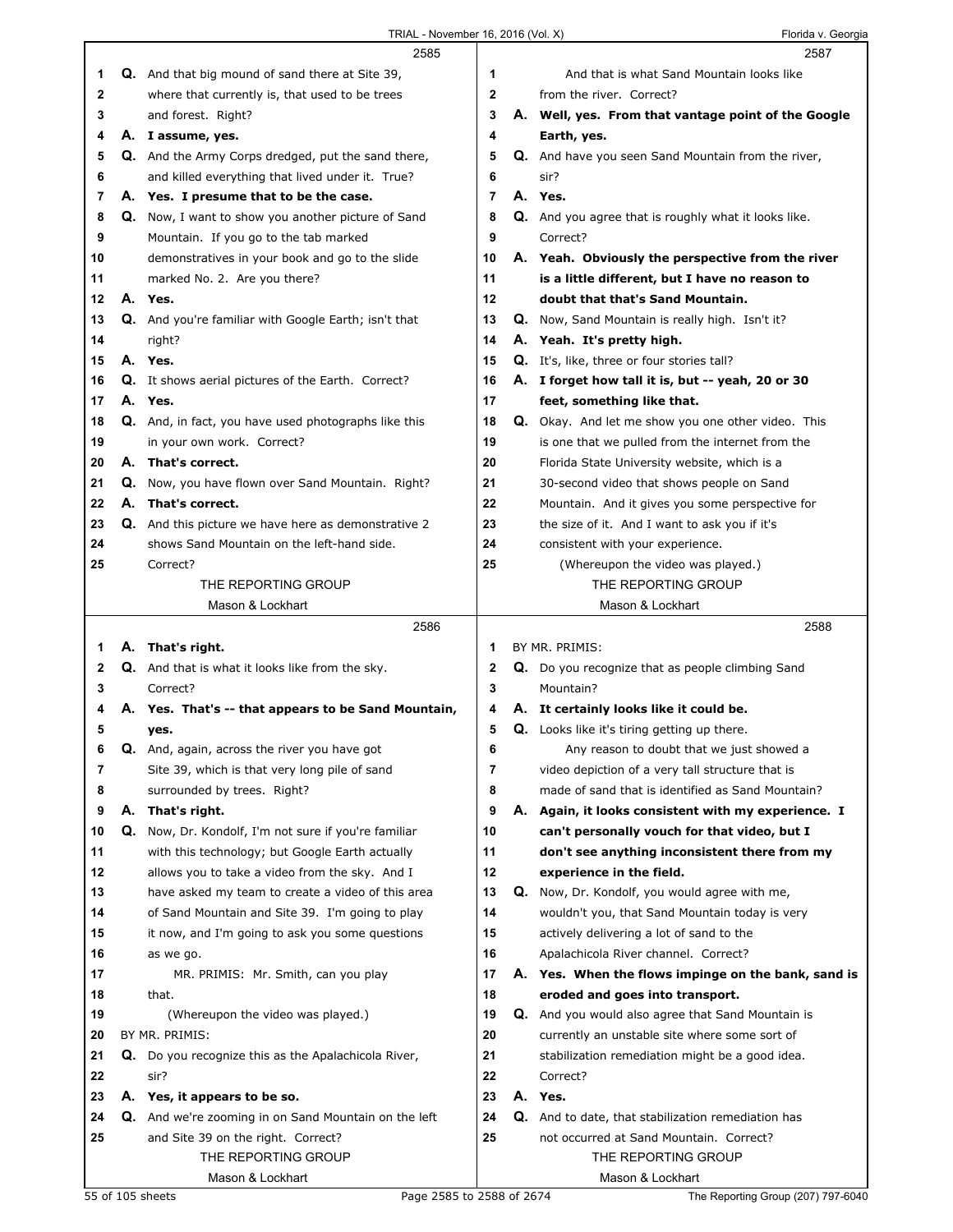|             | 2589                                                      |                | 2591                                                        |
|-------------|-----------------------------------------------------------|----------------|-------------------------------------------------------------|
| 1           | A. I'm not sure if -- I think the Corps or the State      | 1              | <b>Q.</b> And this chart comes from a report drafted by     |
| $\mathbf 2$ | has done some stabilization in the past. But --           | $\overline{2}$ | Helen Light. Correct?                                       |
| 3           | but there's -- when you go there today, it                | 3              | A. That's correct.                                          |
| 4           | doesn't appear to be stabilized. So --                    | 4              | Q. Now, Ms. Light has been mentioned in various             |
| 5           | Q. Can you move the microphone a little closer to         | 5              | points throughout this trial. Other witnesses               |
| 6           | your mouth? It's a little hard to hear.                   | 6              | have commented on her work. You would agree that            |
| 7           | A. Yes.                                                   | $\overline{7}$ | Ms. Light is an authority on the issues of water            |
| 8           | <b>Q.</b> And I just want to make sure I heard you right. | 8              | level decline due to channel change in the                  |
| 9           | You're not aware of any current stabilization or          | 9              | Apalachicola River. Correct?                                |
| 10          | remediation efforts on Sand Mountain. Correct?            | 10             | A. Yes.                                                     |
| 11          | A. No.                                                    | 11             | Q. This chart, figure C, shows that 96 percent of           |
| 12          | Q. Okay. Now, I want to talk about the extent and         | 12             | the dredging in Apalachicola happened between               |
| 13          | scope of this dredging that the Army Corps did in         | 13             | 1956 and 1999. Correct?                                     |
| 14          | the Apalachicola River. You have figures in your          | 14             | A. That's correct.                                          |
| 15          | expert report that you didn't include in your             | 15             | Q. And in '56 the Corps dredged over 2.5 million            |
| 16          | written direct testimony. Isn't that right?               | 16             | cubic yards of sand out of the river. Correct?              |
| 17          | A. I'm sure I did. The expert report was a lot            | 17             | A. That's right.                                            |
| 18          | longer, so I think there were figures there that          | 18             | <b>Q.</b> And in 1998, which is much more recent, the Corps |
| 19          | I didn't put in the direct testimony.                     | 19             | dredged over a million cubic yards of sand out of           |
| 20          | Q. There were charts and tables that were attached        | 20             | river. Right?                                               |
| 21          | to your expert report that aren't in the official         | 21             | A. It looks like that, yes.                                 |
| 22          | direct testimony. Right?                                  | 22             | <b>Q.</b> Now, I had trouble understanding how much volume  |
| 23          | A. That sounds right.                                     | 23             | a million cubic yards is. So I asked my trusted             |
| 24          | Q. Okay. Let's take a look at some of those. I            | 24             | colleague, Mr. Avallone, if he could find                   |
| 25          | want to start with tab 5 which Florida has marked         | 25             | something to put it in perspective. And what he             |
|             | THE REPORTING GROUP                                       |                | THE REPORTING GROUP                                         |
|             | Mason & Lockhart                                          |                | Mason & Lockhart                                            |
|             | 2590                                                      |                | 2592                                                        |
| 1           | as FX-796. And that's your expert report. And I           | 1              | came up with, figure 3 -- I'm sorry, tab 3 in the           |
| 2           | would like to have you flip all the way to the            | $\mathbf{2}$   | book. And I'm going to ask you to put your                  |
| 3           | back. You have some charts that are labeled               | 3              | finger -- maybe it's not tab 3.                             |
| 4           | figures A through some later letter. And in               | 4              | It's demonstrative 3. And put a pen on                      |
| 5           | particular, I want to get you to figure C. And            | 5              | something in the charts because I'm going to come           |
| 6           | I'll give you a minute because the pages aren't           | 6              | back to this.                                               |
| 7           | numbered.                                                 | 7              | So in demonstrative 3 we have a dump truck                  |
| 8           | A. Okay.                                                  | 8              | that I'm told can hold 20 cubic yards of dirt.              |
| 9           | Q. Are you there?                                         | 9              | Do you have any reason to disagree that that's              |
| 10          | A. That's right.                                          | 10             | approximately what 20 cubic yards of dredged                |
| 11          | Q. Let me wait for the Court.                             | 11             | material would look like?                                   |
| 12          | SPECIAL MASTER LANCASTER: Sorry. I'm                      | 12             | A. Seems about right, yes.                                  |
| 13          | not following. Where you are?                             | 13             | Q. Seems fair?                                              |
| 14          | MR. PRIMIS: It's figure C. It's all                       | 14             | A. Yes. Dump trucks vary in size, but I presume             |
| 15          | the way at the back, there's a series of                  | 15             | that's a 20-cubic-yard dump truck.                          |
| 16          | alphabetical charts.                                      | 16             | <b>Q.</b> That's a 20.                                      |
| 17          | SPECIAL MASTER LANCASTER: Okay.                           | 17             | So sticking with that dump truck analogy, in                |
| 18          | MR. PRIMIS: Okay. And it's also on the                    | 18             | 1998 the Army Corps dredged enough sand out of              |
| 19          | screen if you want to just confirm we're                  | 19             | the river to fill 50,000 of those 20-cubic yard             |
| 20          | looking at the same thing.                                | 20             | dump trucks; didn't they?                                   |
| 21          | BY MR. PRIMIS:                                            | 21             | A. Well, you have done the math; but I'm sure it's a        |
| 22          | Q. Now, this chart at figure C in your expert             | 22             | lot.                                                        |
| 23          | report, that shows dredging over time in the              | 23             | Q. A million divided by 20 is 50,000.                       |
| 24          | Apalachicola River. Correct?                              | 24             | Now, I want to look at the next chart from                  |
| 25          | A. That's correct.                                        | 25             | your expert report which, as a reminder, is                 |
|             | THE REPORTING GROUP                                       |                | THE REPORTING GROUP                                         |
|             | Mason & Lockhart                                          |                | Mason & Lockhart                                            |
|             | Page 2589 to 2592 of 2674                                 |                | 56 of 105 sheets                                            |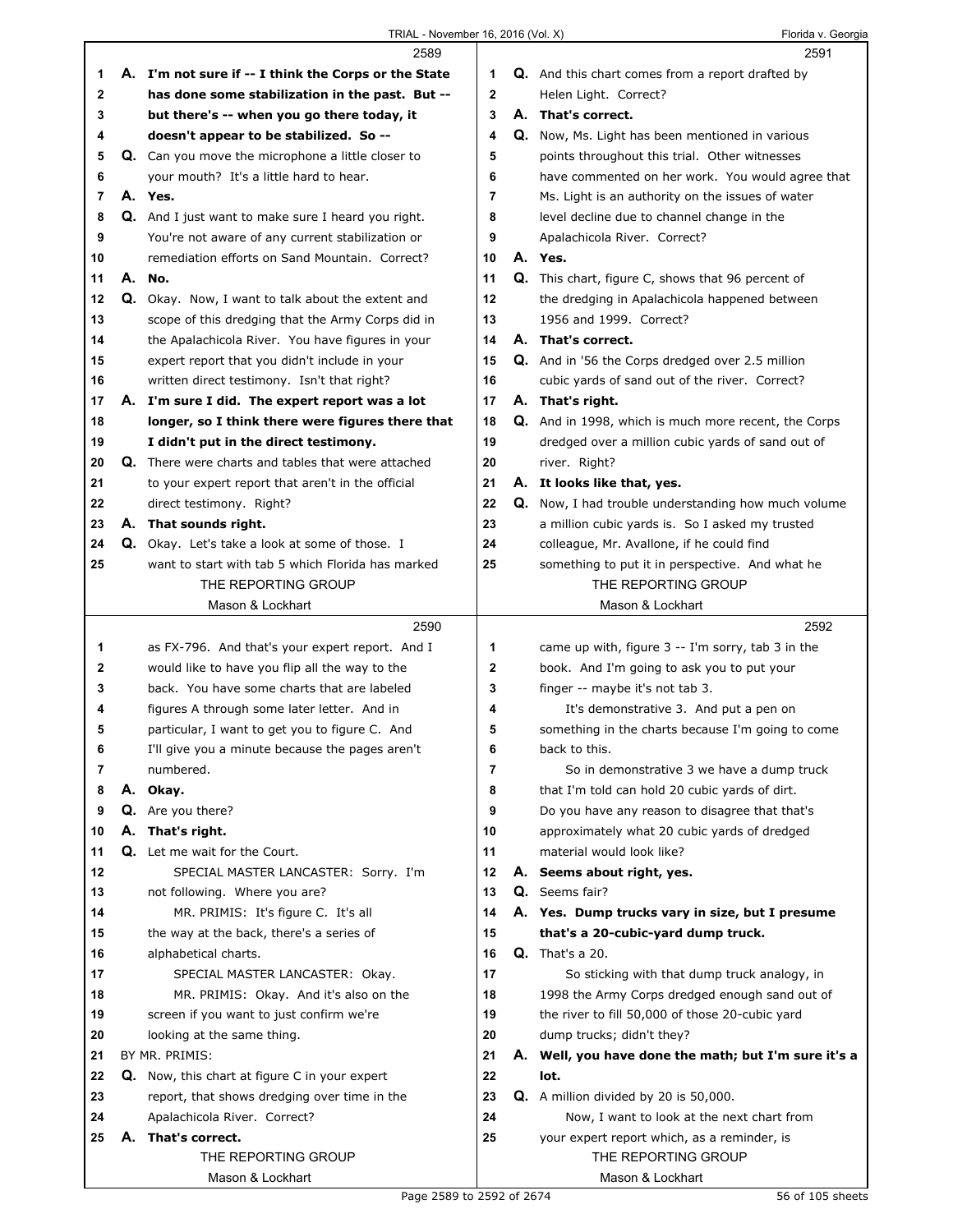|    | 2593                                                       |              | 2595                                                      |  |
|----|------------------------------------------------------------|--------------|-----------------------------------------------------------|--|
| 1  | tab 5. And we're going to look at figure D.                | 1            | see where on the river physically that dredging           |  |
| 2  | It's all the way to the back, maybe five or six            | $\mathbf{2}$ | happened. It's slide 5 in my demonstrative tab.           |  |
| 3  | pages from the back.                                       | 3            | Do you see that, Dr. Kondolf?                             |  |
| 4  | MR. PRIMIS: Everyone there, figure D?                      | 4            | A. Yes.                                                   |  |
| 5  | BY MR. PRIMIS:                                             | 5            | Q. And so what we did was we took your figure D,          |  |
| 6  | Q. Okay. So figure D also comes from Helen Light's         | 6            | which you got from Helen Light, turned it                 |  |
| 7  | 2005 article. Correct?                                     | 7            | sideways and scaled it so that it lines up with           |  |
| 8  | A. Yes, that's right.                                      | 8            | the river miles from the back. Are you with me?           |  |
| 9  | Q. Now, this -- this chart doesn't appear in your          | 9            | A. Iam.                                                   |  |
| 10 | direct testimony. Right?                                   | 10           | Q. So let's walk through the upper reach first. And       |  |
| 11 | A. I would have to go back and look; but if you say        | 11           | remember, that's, like, the first 20 miles here           |  |
| 12 | it's not there, I'll take your word for it.                | 12           | up at the top.                                            |  |
| 13 | Q. Okay. It's not there.                                   | 13           | There was a large amount of dredge in the                 |  |
| 14 | A. Okay.                                                   | 14           | upper river from 1957 to 1975. Correct?                   |  |
| 15 | <b>Q.</b> So, sir, what the purpose of this figure D is is | 15           | A. That's right.                                          |  |
| 16 | to show the spatial distribution of all that               | 16           | <b>Q.</b> And that dredging actually continued after 1980 |  |
| 17 | dredging we were just looking at on the prior              | 17           | as well, although to a somewhat lesser degree.            |  |
| 18 | page. Right?                                               | 18           | Right?                                                    |  |
| 19 | A. That's correct.                                         | 19           | A. That's correct.                                        |  |
| 20 | <b>Q.</b> And what this shows is you have got the river    | 20           | Q. And in particular, just around mile 90 there           |  |
| 21 | mile markers along the bottom, and the spikes              | 21           | was -- that's where the most significant dredging         |  |
| 22 | show you how much dredging occurred at that                | 22           | was in the upper reach. Right?                            |  |
| 23 | particular river mile. Right?                              | 23           | A. Looks like --                                          |  |
| 24 | A. That's right.                                           | 24           | Q. Might have been down closer to 80?                     |  |
| 25 | Q. And it tracks it for two different time periods.        | 25           | A. 87 or something like that, looks like.                 |  |
|    | THE REPORTING GROUP                                        |              | THE REPORTING GROUP                                       |  |
|    | Mason & Lockhart                                           |              | Mason & Lockhart                                          |  |
|    |                                                            |              |                                                           |  |
|    | 2594                                                       |              | 2596                                                      |  |
| 1  | The blue is from 1957 to 1979. And the red is              | 1.           | Q. Okay. And another area of intense dredging was         |  |
| 2  | from 1980 to 2001. Correct?                                | 2            | right around Blountstown. Right?                          |  |
| 3  | A. That's right.                                           | 3            | A. That's right.                                          |  |
| 4  | Q. So, for instance, if we want to focus on the 1980       | 4            | Q. And that's the one I was just talking about right      |  |
| 5  | to 2001 period and I want to zero in on mile --            | 5            | around river mile 80 at the border between the            |  |
| 6  | river mile 40, it looks like there was about               | 6            | upper and the middle reach?                               |  |
| 7  | 140,000 cubic yards of dredging done around river          | 7            | A. That's right. A little below mile 80, right.           |  |
| 8  | mile 40. Right?                                            | 8            | Q. And near Blountstown there was 100,000 cubic           |  |
| 9  | A. That's right. This is a 2-mile moving average,          | 9            | yards dredged in the first period as well as              |  |
| 10 | so -- but that's about right. Yes.                         | 10           | again in the second period. Right?                        |  |
| 11 | Q. And that would have been in the more recent             | 11           | A. That looks about correct, yes.                         |  |
| 12 | period of 1980 to 2001. Right?                             | 12           | Q. Now, on the whole map, the area where there was        |  |
| 13 | A. That's right.                                           | 13           | the most intense dredging was down around river           |  |
| 14 | Q. And so, again, to put it into something we can          | 14           | mile 40. Right?                                           |  |
| 15 | understand, that's about 7,000 of those dump               | 15           | A. Yes. That's correct.                                   |  |
| 16 | trucks dredged in that 21-year period around               | 16           | <b>Q.</b> There's a big red spike there indicating        |  |
| 17 | river mile 40. Right?                                      | 17           | significant dredging in the 1980 to 2001 period.          |  |
| 18 | A. That sounds about right.                                | 18           | Right?                                                    |  |
| 19 | Q. Now, one thing that we did -- I'm sorry. We're          | 19           | A. That's right.                                          |  |
| 20 | moving back and forth.                                     | 20           | Q. Now, Dr. Kondolf, have you heard -- I didn't see       |  |
| 21 | I would just ask you to put a pen or a sticky              | 21           | you in the courtroom; but earlier in the trial            |  |
| 22 | note on this chart, figure D, because we'll come           | 22           | there was quite a bit of discussion about a place         |  |
| 23 | back to it. But we made a demonstrative at the             | 23           | called Swift Slough. Do you understand that               |  |
| 24 | back of the binder that turns this figure D                | 24           | that's been the subject of some testimony in the          |  |
| 25 | sideways and compares it to the river so you can           | 25           | case?                                                     |  |
|    | THE REPORTING GROUP<br>Mason & Lockhart                    |              | THE REPORTING GROUP<br>Mason & Lockhart                   |  |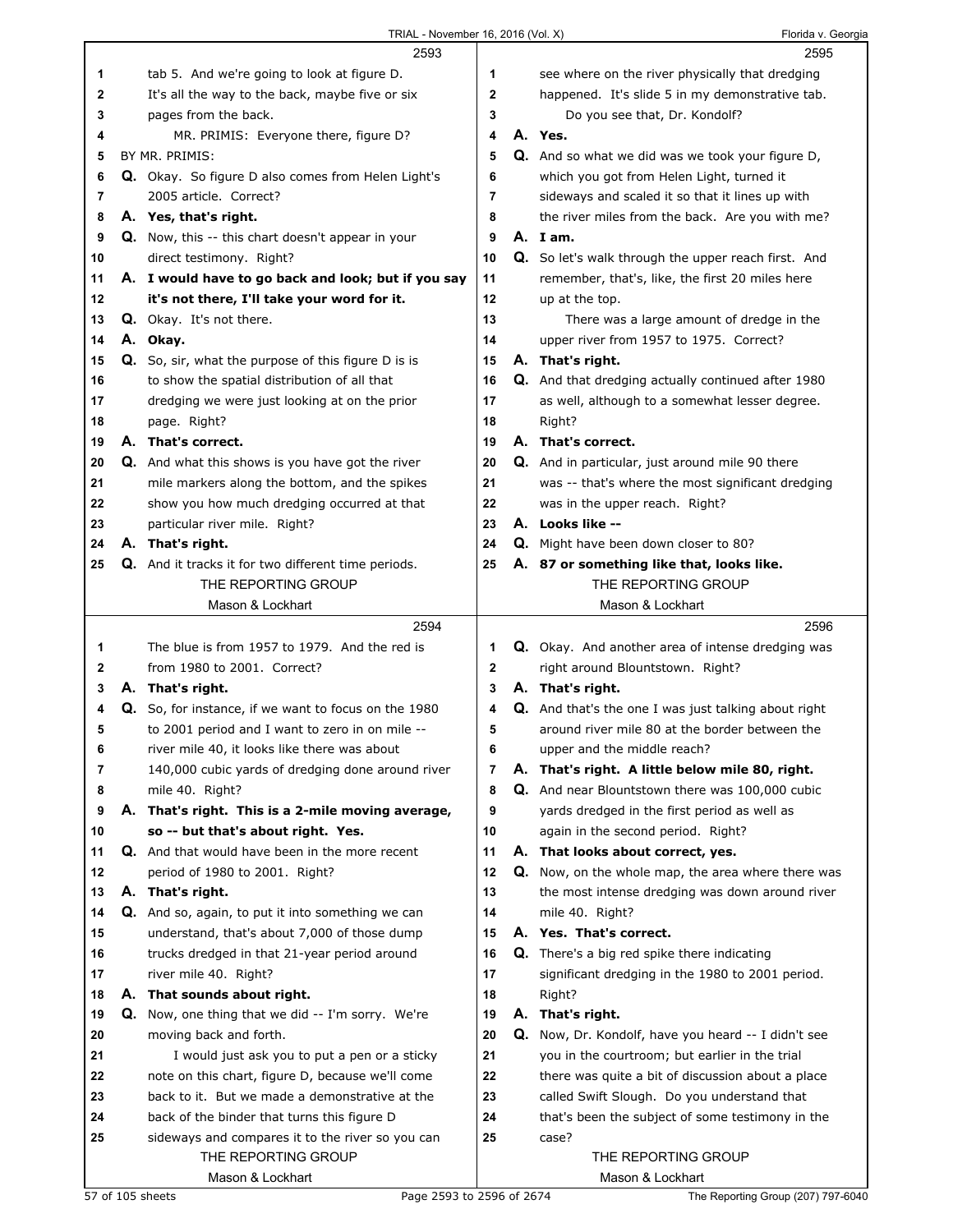|                |    | 2597                                                             |             |    | 2599                                                      |
|----------------|----|------------------------------------------------------------------|-------------|----|-----------------------------------------------------------|
| 1              |    | A. I'm aware of that, yes.                                       | 1           |    | dredging and the dam, yes.                                |
| 2              |    | <b>Q.</b> And Swift Slough is a small offshoot from the          | $\mathbf 2$ |    | Q. Okay. So under natural conditions before it was        |
| 3              |    | mainstem of the river. Right?                                    | 3           |    | modified by the Corps, you said that the channel          |
| 4              |    | A. Swift Slough is a -- it's a slough. It's a loop               | 4           |    | capacity of the river was limited. Right?                 |
| 5              |    | stream. So it comes off of the Apalachicola                      | 5           |    | A. Yes. The channel was smaller, and so it would go       |
| 6              |    | River, it flows through the floodplain, it                       | 6           |    | over-bank more frequently.                                |
| 7              |    | actually joins with some other sloughs, and                      | 7           |    | Q. That's what I wanted to ask you. When the river        |
| 8              |    | ultimately flows back into the river downstream.                 | 8           |    | capacity is smaller, you have more frequent               |
| 9              |    | Q. You understand that when Dr. Allan testified and              | 9           |    | flooding of the floodplains because the river             |
| 10             |    | gave his written direct, that he said that Swift                 | 10          |    | can't physically hold the water. Right?                   |
| 11             |    | Slough was a representative slough when you're                   | 11          |    | A. That's right.                                          |
| 12             |    | looking at things like mussel habitat. Are you                   | 12          |    | <b>Q.</b> And from the perspective of the floodplains and |
| 13             |    | aware of that?                                                   | 13          |    | sloughs having limited channel capacity, it was a         |
| 14             | А. | Yes.                                                             | 14          |    | good thing. Right?                                        |
| 15             | Q. | And we're going to come back to Swift Slough.                    | 15          |    | A. Yes. So it's -- it's two things. It's the              |
| 16             |    | I'm going to have some questions for you. But                    | 16          |    | capacity of the channel and then how much water           |
| 17             |    | the one thing I just want to point out is you                    | 17          |    | is coming down the river. So if the amount of             |
| 18             |    | agree that Swift Slough is located right around                  | 18          |    | water is reduced, that also reduces the frequency         |
| 19             |    | this river mile 40 where you had the most                        | 19          |    | of a connection to the sloughs.                           |
| 20             |    | intensive dredging by the Army Corps on the                      | 20          | Q. | Under natural conditions if you keep the water at         |
| 21             |    | Apalachicola River. Correct?                                     | 21          |    | a constant level, you would have more flooding            |
| 22             | А. | That's where Swift Slough is located. That's                     | 22          |    | than when it -- later when it was dredged.                |
| 23             |    | right.                                                           | 23          |    | Right?                                                    |
| 24             | Q. | Now, there's another slough that Dr. Allan                       | 24          |    | A. Can you say that again?                                |
| 25             |    | mentioned and used for one of his metrics. Are                   | 25          |    | <b>Q.</b> Sure. Under natural conditions, the point of    |
|                |    | THE REPORTING GROUP                                              |             |    | THE REPORTING GROUP                                       |
|                |    | Mason & Lockhart                                                 |             |    | Mason & Lockhart                                          |
|                |    |                                                                  |             |    |                                                           |
|                |    | 2598                                                             |             |    | 2600                                                      |
| 1              |    | you familiar with these metrics that Dr. Allan                   | 1           |    | what you're saying here is that the river                 |
| 2              |    | did?                                                             | 2           |    | couldn't hold the same amount of water; and so it         |
| 3              |    | A. Yes.                                                          | 3           |    | would flood over. But after it got dredged and            |
| 4              |    | <b>Q.</b> And he also used a mussel metric for a place           | 4           |    | changed, it was -- had more capacity; and you             |
| 5              |    |                                                                  | 5           |    | didn't get as much flooding. Right?                       |
| O              | Α. | called Hog Slough. Are you aware of that?<br>I recall that, yes. | 6           | Α. | Right. For the same amount of water.                      |
| $\overline{7}$ |    | Q. And Hog Slough is also at this river mile 40 area             | 7           | Q. | Exactly.                                                  |
| 8              |    | where all that dredging took place. Right?                       | 8           | А. | And you also have to factor in if the amount of           |
| 9              |    | A. I have forgotten exactly where Hog Slough is                  | 9           |    | water from upstream has been reduced, that would          |
| 10             |    | located, but I think it's around that area.                      | 10          |    | certainly compound the problem.                           |
| 11             |    | Q. All right. So what I want to do now is go back                | 11          |    | <b>Q.</b> Okay. So let me ask a cleaner question then.    |
| 12             |    | to your American Rivers report, which is tab 4.                  | 12          |    | For the same amount of water, the river in its            |
| 13             |    | And I refer you to page 17. And what I want to                   | 13          |    | natural state flooded more than in its dredged            |
| 14             |    | do now is I want to focus on some Corps                          | 14          |    | state. Correct?                                           |
| 15             |    | activities other than building the dam and the                   | 15          |    | A. That's true for the parts of the river that were       |
| 16             |    | dredging.                                                        | 16          |    | affected by dredging. So -- and to the extent             |
| 17             |    | Now, on page 17 I would like you to read the                     | 17          |    | that the river has not recovered from that                |
| 18             |    | first few sentences to yourself of the paragraph                 | 18          |    | dredging.                                                 |
| 19             |    | starting under natural conditions. It's the                      | 19          | Q. | Now, Dr. Kondolf, you go on to say that numerous          |
| 20             |    | second paragraph on that page.                                   | 20          |    | changes in channel conditions contributed to less         |
| 21             |    | A. Okay.                                                         | 21          |    | frequent inundation of the floodplain and for             |
| 22             |    | Q. Now, you say that under natural conditions, which             | 22          |    | shorter periods of time. Correct?                         |
| 23             |    | I take you to mean before dredging and                           | 23          |    | A. That's right.                                          |
| 24             |    | down-cutting?                                                    | 24          | Q. | And you list a number of physical changes to the          |
| 25             |    | A. Yes. So before modifications to the channel like              | 25          |    | river in the next sentence. Correct?                      |
|                |    | THE REPORTING GROUP                                              |             |    | THE REPORTING GROUP                                       |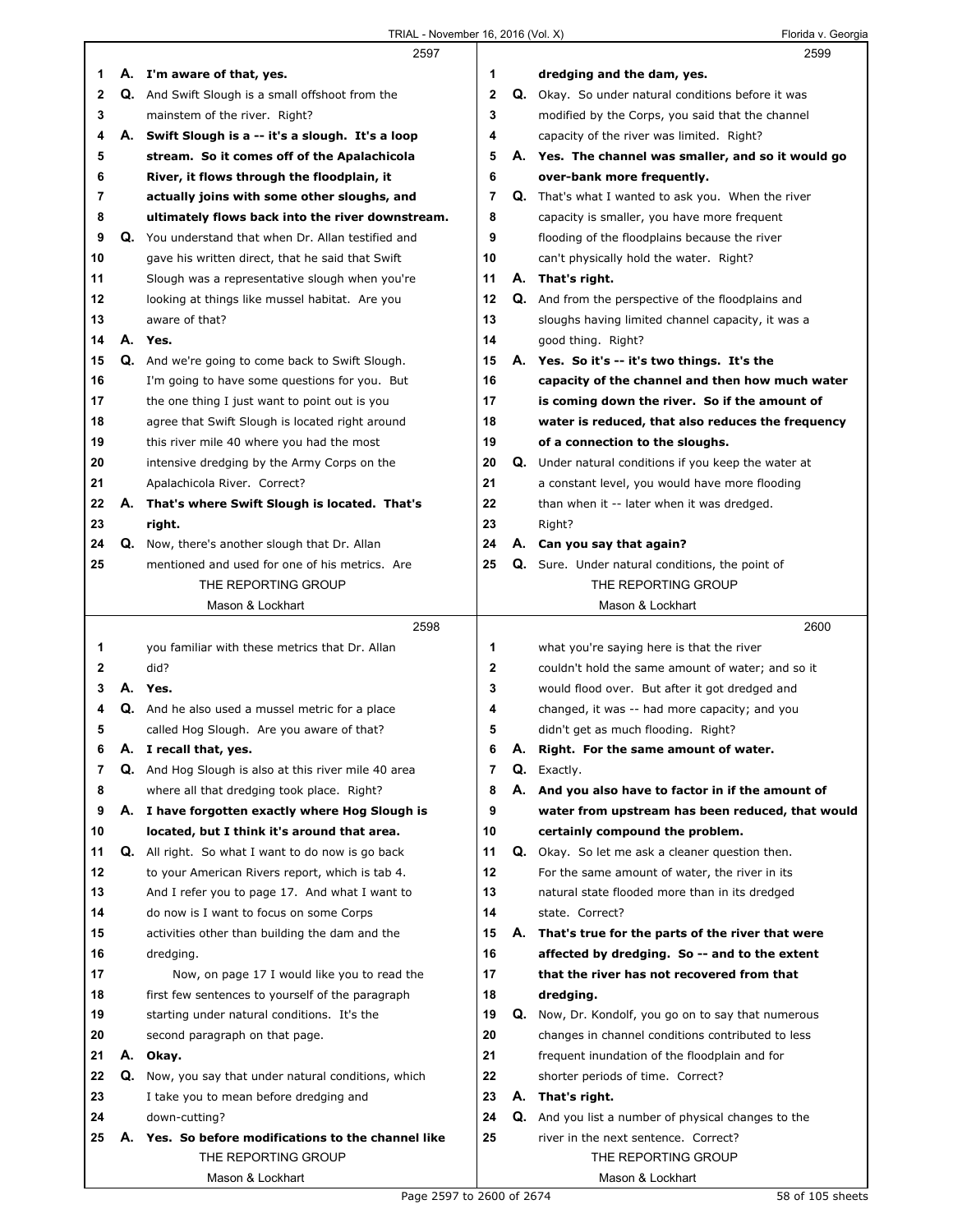|    | 2601                                                      |              | 2603                                                        |
|----|-----------------------------------------------------------|--------------|-------------------------------------------------------------|
| 1  | A. That's right.                                          | 1            | A. Yes --                                                   |
| 2  | Q. Okay. I want to talk about a few of those. The         | $\mathbf{2}$ | $Q.$ And $-$                                                |
| 3  | first one you identify is straightening of the            | 3            | A. -- it would.                                             |
| 4  | river. Correct?                                           | 4            | Sorry. Yes, it would.                                       |
| 5  | A. Yes.                                                   | 5            | <b>Q.</b> And you also agree that cutting off meander bends |
| 6  | Q. And what you mean by straightening of the river        | 6            | and straightening the river like this would                 |
| 7  | is when we saw all those bends in the river, the          | 7            | reduce the Apalachicola River's habitat                     |
| 8  | Corps would actually cut off those bends in               | 8            | diversity. Correct?                                         |
| 9  | places and make the river straight. Correct?              | 9            | A. Yes. By -- by having less connection with the --         |
| 10 | A. Yes. There were a number of places in this area        | 10           | with this longer, more complex channel, it would            |
| 11 | affected where the Corps would -- well, there             | 11           | reduce that diversity.                                      |
| 12 | were a limited number of these, but they were             | 12           | <b>Q.</b> And that's due to activities by the Army Corps in |
| 13 | important. They cut off meander bends, and then           | 13           | straightening the river. Correct?                           |
| 14 | there were some in which they did what they call          | 14           | A. That's true. All these navigational activities,          |
| 15 | bend easings, which was sort of a partial bend            | 15           | navigational dredging, these other activities,              |
| 16 | cutoff.                                                   | 16           | were undertaken to benefit navigation to the                |
| 17 | <b>Q.</b> Now, Dr. Kondolf, we -- I wanted to illustrate  | 17           | upstream states. I think that's important to                |
| 18 | what it looked like for the Court, so we went             | 18           | recognize. That's very clear in all the                     |
| 19 | back to Google Maps. And can you turn to the              | 19           | documents that that's the reason for this.                  |
| 20 | demonstrative tab -- and it's No. 6.                      | 20           | $Q.$ Is the answer to my $-$                                |
| 21 | And we included a red arrow. It's a little                | 21           | A. To allow large ships to go up there, large               |
| 22 | hard to see with the lighting. It might be                | 22           | barges.                                                     |
| 23 | easier to see on the computer screen. But you             | 23           | Q. Is the answer to my question, yes, the dredging          |
| 24 | have an area there called Battle Bend which we            | 24           | to straighten this river and blocking off meander           |
| 25 | pointed out in the red arrow. Do you see that?            | 25           | bends was done by the Army Corps of Engineers.              |
|    | THE REPORTING GROUP                                       |              | THE REPORTING GROUP                                         |
|    | Mason & Lockhart                                          |              | Mason & Lockhart                                            |
|    | 2602                                                      |              | 2604                                                        |
| 1  | A. Yes.                                                   | 1            |                                                             |
|    |                                                           |              | Correct?                                                    |
| 2  | <b>Q.</b> And what the Corps did at Battle Bend --        | $\mathbf{2}$ | A. That's correct.                                          |
| 3  | MR. PRIMIS: You can take that away.                       | 3            | Q. Now, Dr. Kondolf, I want to leave straightening;         |
| 4  | BY MR. PRIMIS:                                            | 4            | and I want to talk about sloughs. Okay?                     |
| 5  | <b>Q.</b> -- it wanted the river to be straight there, so | 5            | A. Okay.                                                    |
| 6  | it cut off Battle Bend so the water would stay in         | 6            | Q. Now, flipping back again to your American Rivers         |
| 7  | the Apalachicola River. Right?                            | 7            | paper at tab 4, I would like to go to page 18 at            |
| 8  | A. The Apalachicola River formerly flowed through         | 8            | this time.                                                  |
| 9  | Battle Bend, this big meander. And in order to            | 9            | Do you see on page 18 of tab 4, which is                    |
| 10 | straighten the river, make it easier for barges           | 10           | GX-248, there is a section called Cutting Off and           |
| 11 | and so on, the Corps cut a new channel so that            | 11           | Filling Sloughs?                                            |
| 12 | the river now flows through a shorter channel;            | 12           | A. Yes.                                                     |
| 13 | and Battle Bend itself has been abandoned.                | 13           | Q. Okay. Could you take a moment and read that              |
| 14 | That's what we call an oxbow now.                         | 14           | paragraph to yourself, and then I will ask you              |
| 15 | <b>Q.</b> Now, you would agree that -- and you call those | 15           | some questions about it.                                    |
| 16 | meander bends; is that right?                             | 16           | A. Okay.                                                    |
| 17 | A. Yes.                                                   | 17           | Q. Okay. Dr. Kondolf, you, again, reference here            |
| 18 | Q. And that's because the water would meander             | 18           | something called natural conditions. Do you see             |
| 19 | through the bend and then get linked back up with         | 19           | that?                                                       |
| 20 | the river?                                                | 20           | A. Yes.                                                     |
| 21 | A. Well, that's just a standard term in                   | 21           | Q. And that's before the manmade changes to the             |
| 22 | geomorphology for a big river bend of this kind.          | 22           | river. Right?                                               |
| 23 | <b>Q.</b> You would agree that the Army Corps cutting off | 23           | A. That's correct.                                          |
| 24 | this meander bend reduced the river's hydraulic           | 24           | <b>Q.</b> And you make the point that the flow in the       |
| 25 | complexity. Right?                                        | 25           | river, when it would go over the banks, was                 |
|    | THE REPORTING GROUP<br>Mason & Lockhart                   |              | THE REPORTING GROUP<br>Mason & Lockhart                     |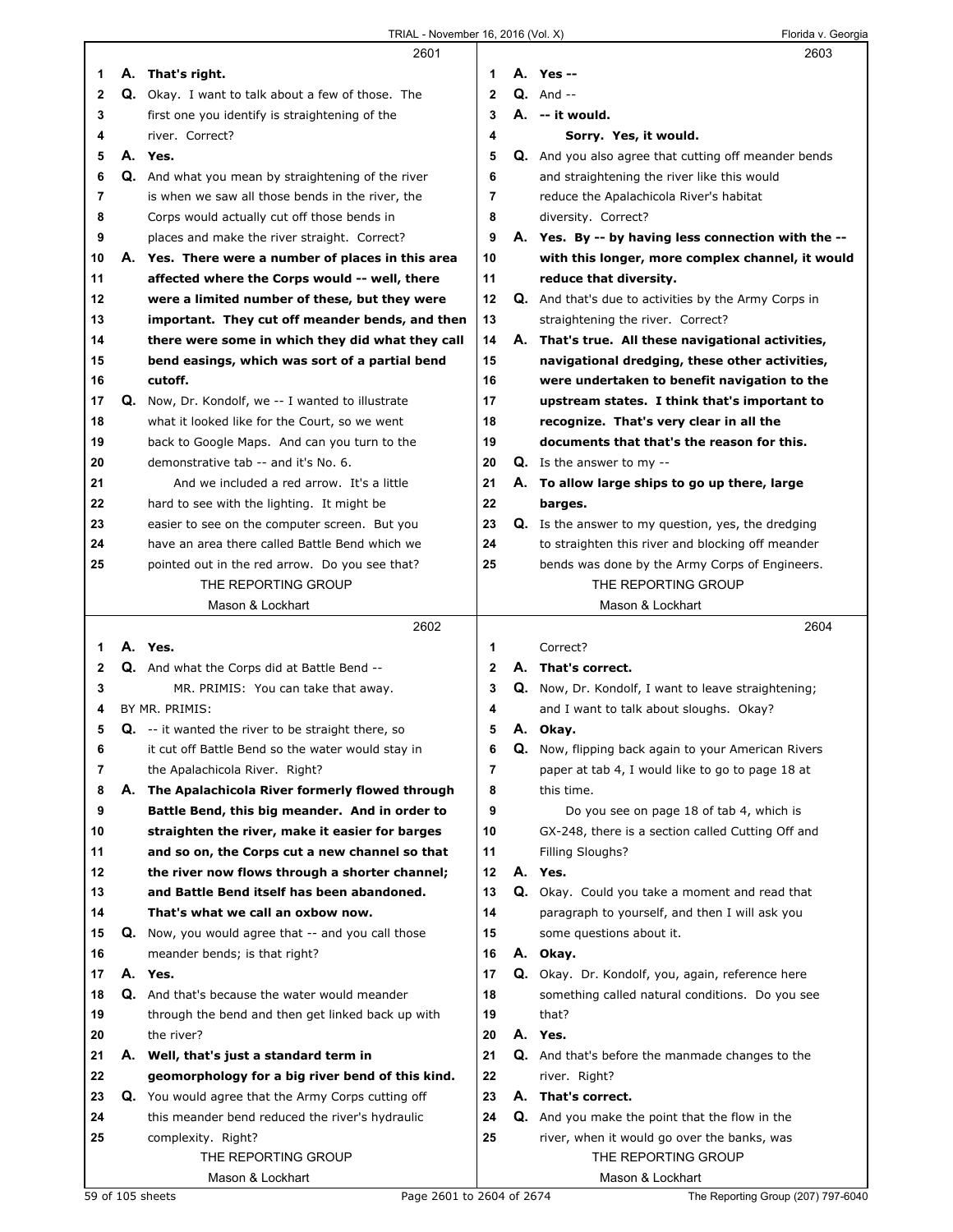|        |    | 2605                                                                                   |                     |    | 2607                                                                     |
|--------|----|----------------------------------------------------------------------------------------|---------------------|----|--------------------------------------------------------------------------|
| 1      |    | frequently accommodated in streams next to the                                         | 1                   |    | connected because of natural recovery, that's a                          |
| 2      |    | river called sloughs. Right?                                                           | 2                   |    | good thing. Right?                                                       |
| 3      |    | A. Right. These side channels, sloughs, that would                                     | 3                   |    | A. Yes.                                                                  |
| 4      |    | carry a lot of those flows, yes.                                                       | 4                   |    | <b>Q.</b> And that's happening even with the current flow                |
| 5      |    | <b>Q.</b> And what you're saying here in this American                                 | 5                   |    | regime set by the Army Corps of Engineers,                               |
| 6      |    | Rivers report is that the Corps actively pumped                                        | 6                   |    | correct, all this recovery?                                              |
| 7      |    | dredged sands into these sloughs to discourage                                         | 7                   |    | A. Their -- recovery is going on; but the recovery                       |
| 8      |    | water from going into the sloughs. Right?                                              | 8                   |    | is limited. If you don't have adequate flow                              |
| 9      |    | A. In some of them, yes, they did that.                                                | 9                   |    | regime, that still limits how much water can get                         |
| 10     |    | <b>Q.</b> And you mentioned this in your direct testimony                              | 10                  |    | into sloughs. It limits how much habitat you can                         |
| 11     |    | in this case as well. Right?                                                           | 11                  |    | connect.                                                                 |
| 12     |    | A. Yes.                                                                                | 12                  |    | Q. You just said a lot of sloughs were connected.                        |
| 13     |    | MR. PRIMIS: And for the record, I'll                                                   | 13                  |    | Right?                                                                   |
| 14     |    | just note that it's in paragraph 18.                                                   | 14                  |    | A. That's right. Far more than before.                                   |
| 15     |    | BY MR. PRIMIS:                                                                         | 15                  | Q. | Now, when the sloughs were disconnected by all                           |
| 16     |    | <b>Q.</b> Now, the other thing the Corps did with this                                 | 16                  |    | this sand and blockage, that reduced hydraulic                           |
| 17     |    | dredged sand and the sloughs was sometimes it                                          | 17                  |    | complexity in the sloughs. Right?                                        |
| 18     |    | would deposit it just upstream of a slough. And                                        | 18                  | А. | By blocking the sloughs -- by having -- by                               |
| 19     |    | then as water came down the river, it would carry                                      | 19                  |    | blocking the sloughs, it certainly reduces                               |
| 20     |    | that sand into the mouth of the slough. Right?                                         | 20                  |    | hydraulic complexity in the river system overall.                        |
| 21     | А. | That's right.                                                                          | 21                  |    | The -- whether you would say it reduces hydraulic                        |
| 22     |    | Q. And that would have the effect of blocking off                                      | 22                  |    | complexity in the slough itself is probably just                         |
| 23     |    | that slough when that occurred. Right?                                                 | 23                  |    | a matter of whether you have water in the slough                         |
| 24     |    | A. Yes. It could. It would at least raise the                                          | 24                  |    | or not. If you have water in the slough, it's                            |
| 25     |    | level at which it would take to get the water in                                       | 25                  |    | still complex.                                                           |
|        |    | THE REPORTING GROUP                                                                    |                     |    | THE REPORTING GROUP                                                      |
|        |    | Mason & Lockhart                                                                       |                     |    | Mason & Lockhart                                                         |
|        |    |                                                                                        |                     |    |                                                                          |
|        |    |                                                                                        |                     |    |                                                                          |
|        |    | 2606                                                                                   | 1                   |    | 2608                                                                     |
| 1<br>2 |    | there. Right.                                                                          | $\mathbf 2$         |    | Q. Dr. Kondolf, let's turn to your direct testimony,                     |
| 3      |    | Q. You talked about the same thing, again, in your                                     | 3                   |    | which is in tab 2. And in particular, I want to                          |
| 4      |    | direct testimony. Right?<br>A. I think so. Yes.                                        | 4                   |    | focus on page 20 and 21 where you address the                            |
| 5      |    |                                                                                        | 5                   |    | slough we have talked about earlier in the trial,                        |
|        |    | Q. And that's in paragraph 18.                                                         |                     |    | Swift Slough. And in particular, I'm focused on<br>paragraph 47 for now. |
| 6<br>7 |    | Now, the U.S. Army Corps directly and<br>indirectly disconnected sloughs from the main | 6<br>$\overline{7}$ |    | A. Okay.                                                                 |
| 8      |    | channel. Correct?                                                                      | 8                   |    | Q. Do you see the second sentence starts, one such                       |
| 9      |    | A. Yes. And so this was during the -- during the                                       | 9                   |    | location is Swift Slough?                                                |
| 10     |    | period of dredging and other activities for --                                         | 10                  |    | A. Yes.                                                                  |
| 11     |    | for improving navigation. And as I say in my                                           | 11                  |    | <b>Q.</b> And this is where you confirm that Swift Slough                |
| 12     |    | last sentence, there has been recovery of a lot                                        | 12                  |    | is near river mile 40, which is where all that                           |
| 13     |    | of these sloughs since the dredging stopped.                                           | 13                  |    | dredging occurred. Right?                                                |
| 14     | Q. | Not all of them. Correct?                                                              | 14                  |    | A. It's one of the areas of intense dredging, yes.                       |
| 15     |    | A. We don't actually have good enough information to                                   | 15                  |    | Q. And then in the next paragraph, 48, you confirm                       |
| 16     |    | know all. But there certainly -- I still see                                           | 16                  |    | what we just said, which is that Swift Slough is                         |
| 17     |    | some sand deposits in these; but I think -- based                                      | 17                  |    | in an area with significant historical dredging.                         |
| 18     |    | on my interviews with local fishermen, the --                                          | 18                  |    | Right?                                                                   |
| 19     |    | they can get into these sloughs when they                                              | 19                  |    | A. That is correct.                                                      |
| 20     |    | couldn't before. So -- so there's been a lot of                                        | 20                  |    | Q. Now, when the -- sticking with paragraph 48, you                      |
| 21     |    | recovery and improvement in terms of these                                             | 21                  |    | would agree that the sand that the Corps put into                        |
| 22     |    | connections. But, you know, what I describe                                            | 22                  |    | circulation that settled in the mouth of Swift                           |
| 23     |    | here, those are the impacts that the Corps did in                                      | 23                  |    | Slough, that raised its bed elevation. Correct?                          |
| 24     |    | the '50's, '60's, '70's, '80's, and the '90's.                                         | 24                  |    | A. Yes, it raised the elevation of the bed of Swift                      |
| 25     | Q. | And to the extent these sloughs are now being                                          | 25                  |    | Slough.                                                                  |
|        |    | THE REPORTING GROUP                                                                    |                     |    | THE REPORTING GROUP                                                      |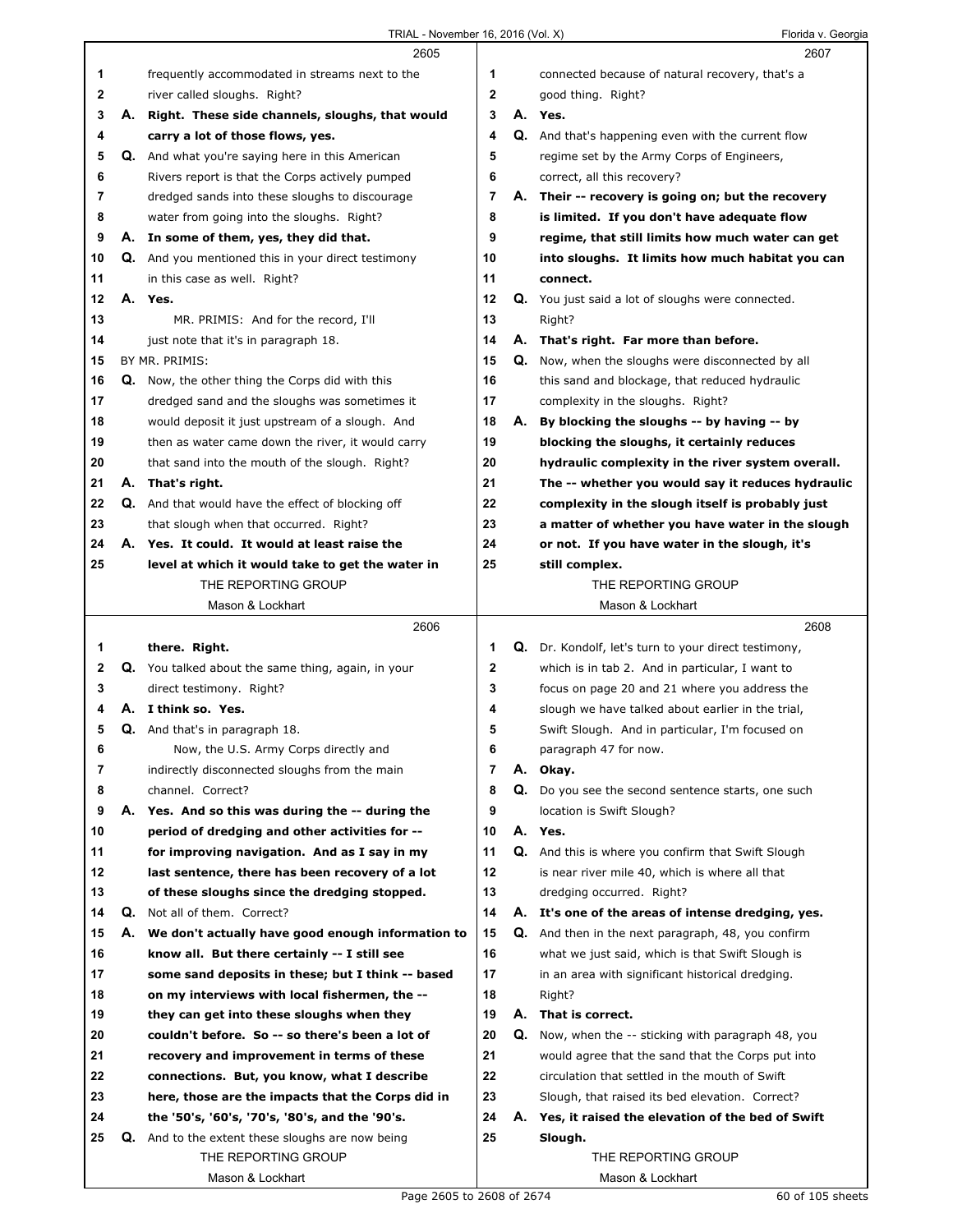TRIAL - November 16, 2016 (Vol. X) Channel Company of Florida v. Georgia

|    |    | 2609                                                      |                |    | 2611                                                     |
|----|----|-----------------------------------------------------------|----------------|----|----------------------------------------------------------|
| 1  |    | <b>Q.</b> And that's in the second sentence of paragraph  | 1              |    | Q. Well, if you can see where my pointer is, do you      |
| 2  |    | 48?                                                       | $\mathbf{2}$   |    | see it says Swift Slough actually in the river --        |
| 3  |    | A. Yes.                                                   | 3              |    | in the stream?                                           |
| 4  |    | Q. And it also had the effect of raising the level        | 4              |    | A. Okay.                                                 |
|    |    |                                                           |                |    |                                                          |
| 5  |    | at the mouth of Swift Slough. Correct?                    | 5              |    | Q. Do you see that?                                      |
| 6  |    | You're aware of that?                                     | 6              |    | A. So if it's labeled by Google, it has to be right.     |
| 7  |    | A. The bed elevation at the mouth of Swift Slough.        | 7              |    | <b>Q.</b> We can all agree on that. Correct?             |
| 8  |    | $Q.$ Yes.                                                 | 8              |    | So then what we then did was we wanted to                |
| 9  |    | A. Yes.                                                   | 9              |    | take a look at Swift Slough in an aerial                 |
| 10 |    | <b>Q.</b> You agree with that?                            | 10             |    | photography. I'm just using this to show                 |
| 11 |    | A. I'm -- I'm not sure where exactly the sand             | 11             |    | everyone where it is, but in the next                    |
| 12 |    | deposits are in Swift Slough. They might not be           | 12             |    | demonstrative we actually used Google Earth and          |
| 13 |    | directly right at the mouth.                              | 13             |    | got a picture of Swift Slough and, once again,           |
| 14 |    | And the mouth is kind of a difficult term. I              | 14             |    | marked it with a red arrow. Is that consistent           |
| 15 |    | like to use inlet because the water is flowing            | 15             |    | with your understanding of where Swift Slough            |
| 16 |    | into Swift Slough.                                        | 16             |    | meets the Apalachicola River?                            |
| 17 |    | I think on Swift Slough the main deposits may             | 17             |    | I actually included the prior map so you                 |
| 18 |    | be farther -- farther away from the river.                | 18             |    | would be able to locate the two as looking the           |
|    |    |                                                           |                |    |                                                          |
| 19 |    | But -- but certainly the effect is similar, to            | 19             |    | same.                                                    |
| 20 |    | reduce the connection.                                    | 20             |    | A. Yes. Again, it looks certainly plausible. Looks       |
| 21 |    | Q. You understand -- and I take it you're not             | 21             |    | like the right form of the river and so on. So           |
| 22 |    | disputing that in order to connect Swift Slough,          | 22             |    | I -- I don't have any reason to think you would          |
| 23 |    | it takes more water now than it did in, say,              | 23             |    | switch photos or anything like that.                     |
| 24 |    | 2000. Correct?                                            | 24             |    | <b>Q.</b> I will represent I'm not pulling a fast one on |
| 25 |    | A. I forget the sequence, but there's -- the level        | 25             |    | you.                                                     |
|    |    | THE REPORTING GROUP                                       |                |    | THE REPORTING GROUP                                      |
|    |    | Mason & Lockhart                                          |                |    | Mason & Lockhart                                         |
|    |    |                                                           |                |    |                                                          |
|    |    | 2610                                                      |                |    | 2612                                                     |
| 1  |    | has gone up and down over time. And it seems to           | 1              |    | A. Okay.                                                 |
| 2  |    | have stabilized. From 2006 to about 2013 it               | $\mathbf{2}$   |    | Q. This is a photograph of the prior slide. Okay,        |
| 3  |    | seemed to be about the same.                              | 3              |    | sir?                                                     |
| 4  |    | Q. And you understand that it increased from 2000 to      | 4              |    | A. Okay.                                                 |
| 5  |    | 2006. You know that; right?                               | 5              |    | Q. So what we did was we zoomed in a bit, because        |
| 6  |    | A. I know that that exists. I would need to consult       | 6              |    | Google will let you do that.                             |
| 7  |    | the data to remind myself exactly what. But               | $\overline{7}$ |    | And if we can go to the next demonstrative,              |
| 8  |    |                                                           | 8              |    |                                                          |
|    |    | there certainly has been fluctuations.                    | 9              |    | do you see the red arrow? That is Swift Slough.          |
| 9  |    | Q. All right. Now, let's take a look at a map of          |                |    | It's just a closer picture. Right?                       |
| 10 |    | Swift Slough. And I have got that in the                  | 10             |    | A. Yes.                                                  |
| 11 |    | demonstrative tab at No. 7. And I'll put it on            | 11             |    | Q. And do you see there's a sand formation right at      |
| 12 |    | the screen as well.                                       | 12             |    | the mouth of Swift Slough?                               |
| 13 |    | Do you see the little stream that comes off               | 13             |    | A. Yes.                                                  |
| 14 |    | the river in the top right?                               | 14             |    | Q. And you understand that's the type of thing that      |
| 15 |    | I'm sorry. You're not there yet.                          | 15             |    | can require more water to connect that slough.           |
| 16 |    | A. Okay.                                                  | 16             |    | Right?                                                   |
| 17 |    | Q. Are you there, Dr. Kondolf?                            | 17             |    | A. Yeah. I guess it depends on how the sand deposit      |
| 18 |    | A. Yes.                                                   | 18             |    | is configured, but along -- right there I see            |
| 19 |    | <b>Q.</b> So we took this from Google Maps. And you would | 19             |    | that it seems like there's a channel behind it           |
| 20 |    | agree that the stream that comes off the                  | 20             |    | which might provide connection. But sort of the          |
| 21 |    | Apalachicola River in the top right marked by the         | 21             |    | classic case would be a pile of sand of -- a             |
| 22 |    | arrow is Swift Slough. Right?                             | 22             |    | little farther in across the channel.                    |
| 23 | А. | It appears to be; correct. There is no river              | 23             |    | Q. Okay.                                                 |
| 24 |    | mile markers here, but the shape of the river             | 24             | А. | But -- but I agree; I do see that deposit of sand        |
| 25 |    | looks about right.                                        | 25             |    | at the mouth.                                            |
|    |    | THE REPORTING GROUP                                       |                |    | THE REPORTING GROUP                                      |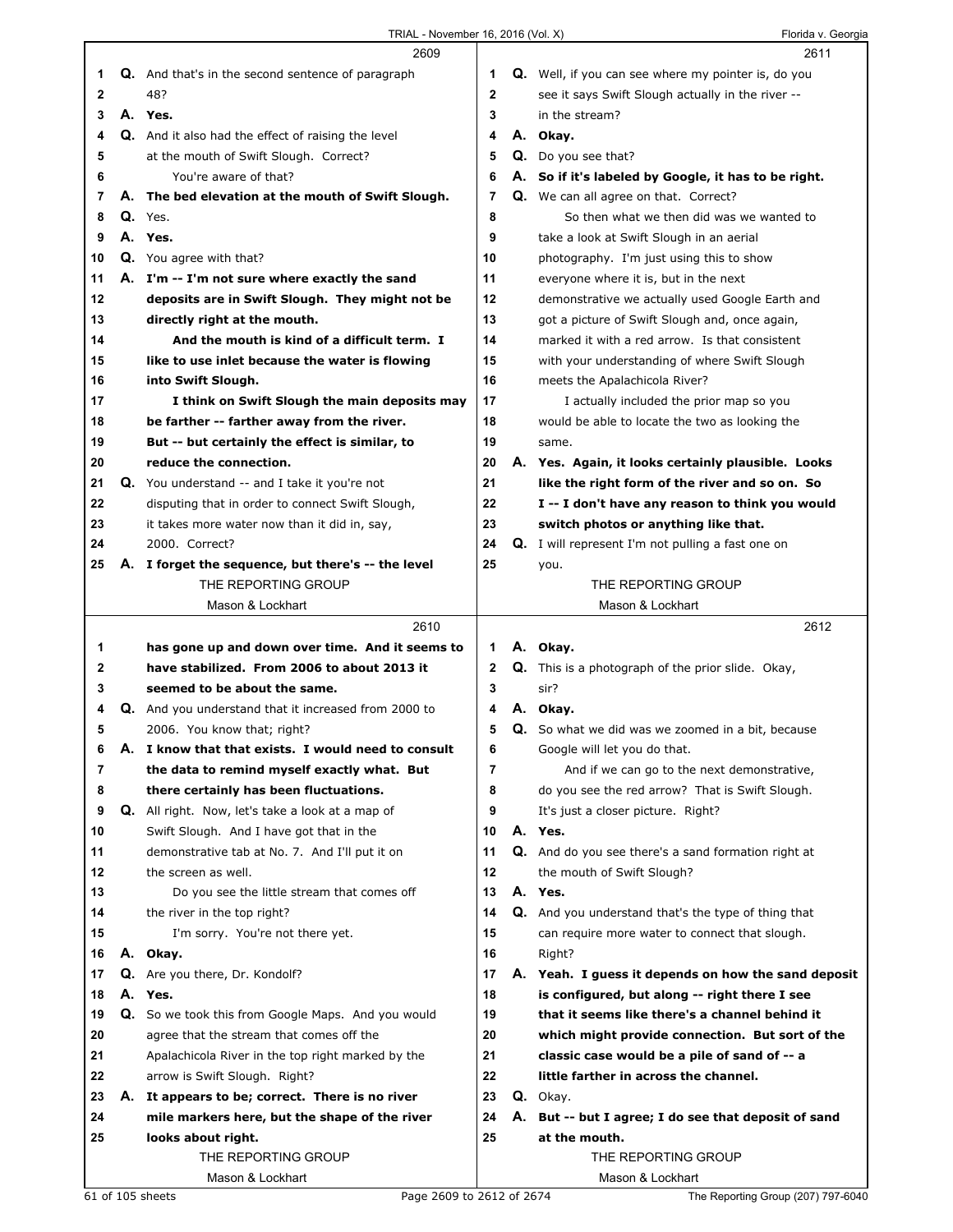|                |    | 2613                                                       |                     | 2615                                                       |
|----------------|----|------------------------------------------------------------|---------------------|------------------------------------------------------------|
| 1              |    | <b>Q.</b> We're going to zoom in one more time from Google | 1                   | of the intentions of the Corps. Correct?                   |
| $\mathbf{2}$   |    | Earth, and we'll go to the next demonstrative.             | $\mathbf{2}$        | A. Okay. Let me clarify, I quess, your -- in this          |
| 3              |    | And do you see this is -- what's the word you              | 3                   | context, I'm referring to a navigational channel.          |
| 4              |    | wanted to call it, the inlet?                              | 4                   | So that would be the channel that the Corps                |
| 5              |    | A. Yes. The inlet to the slough.                           | 5                   | actually excavated. And they wanted a 9-foot               |
| 6              |    | Q. All right. So the red arrow shows the inlet to          | 6                   | deep 100-foot wide navigational channel.                   |
| $\overline{7}$ |    | Swift Slough. And what you have there is a                 | $\overline{7}$      | <b>Q.</b> So if I hear you right, we have two types of     |
| 8              |    | little sandbar. Correct?                                   | 8                   | widening, one that was intentional, the river              |
| 9              |    | A. That's correct.                                         | 9                   | navigation channel; and then you have the                  |
| 10             |    | <b>Q.</b> And that is the type of thing that can require   | 10                  | consequence of other dredging which had the                |
| 11             |    |                                                            | 11                  |                                                            |
|                |    | more water to connect Swift Slough. Right?                 | 12                  | effect of widening the channel in other places.            |
| 12             |    | A. Well, what I see here wouldn't necessarily              |                     | Correct?                                                   |
| 13             |    | because you see that water can flow around the             | 13                  | A. Well, it's different. The -- by digging this            |
| 14             |    | back of that and get into Swift Slough. As I               | 14                  | deep hole in mostly a sand bed, the walls would            |
| 15             |    | say, I think the -- I think the real blockage in           | 15                  | tend to collapse; and you would get erosion out            |
| 16             |    | Swift Slough is a little farther away from the             | 16                  | to the margins. There are other things they did            |
| 17             |    | river.                                                     | 17                  | that would tend to erode the banks. And that               |
| 18             |    | Q. Okay, sir.                                              | 18                  | would cause the channel as a whole to widen.               |
| 19             |    | A. The one that would really control. But --               | 19                  | So what we would -- the kind of channel we                 |
| 20             |    | <b>Q.</b> But you agree there is blockage of Swift Slough  | 20                  | were looking at on this Google Maps imagery, the           |
| 21             |    | due to sand and aggradation. Correct?                      | 21                  | channel I referred to here, I should have                  |
| 22             |    | A. Yes. I -- that's my understanding from -- I             | 22                  | included the word navigational channel because             |
| 23             |    | haven't been back up to the blockage; but that's           | 23                  | that's what they were trying to create, a large            |
| 24             |    | my understanding that there is -- that there is            | 24                  | enough navigational channel for these barges.              |
| 25             |    | one there.                                                 | 25                  | Mostly they were going after the depth, but they           |
|                |    | THE REPORTING GROUP                                        |                     | THE REPORTING GROUP                                        |
|                |    | Mason & Lockhart                                           |                     | Mason & Lockhart                                           |
|                |    |                                                            |                     |                                                            |
|                |    | 2614                                                       |                     | 2616                                                       |
| 1              |    | <b>Q.</b> Now, Dr. Kondolf, I want to switch now to river  | 1                   | also wanted a certain width.                               |
| $\mathbf{2}$   |    | widening. That's another thing the Army Corps              | 2                   | <b>Q.</b> Dr. Kondolf, let's go back to your expert report |
| 3              |    | did through its dredging program. Correct?                 | 3                   | in tab 5. And I want to look at the extent of              |
| 4              | А. | The Army Corps, as far as I know, did not attempt          | 4                   | the widening of the channel.                               |
| 5              |    |                                                            | 5                   |                                                            |
|                |    | directly to widen the river. In fact, they would           |                     | In particular, it's figure F, which is all                 |
| 6              |    | not have wanted the river to widen. But that was           | 6<br>$\overline{7}$ | the way at the back of your expert report.                 |
| 7              |    | a consequence of some of the dredging and                  |                     | A. Okay.                                                   |
| 8              |    | disturbance that they did.                                 | 8                   | Q. You're there?                                           |
| 9              |    | Q. Thank you for clarifying that.                          | 9                   | A. Yes.                                                    |
| 10             |    | You would agree with me that one effect of                 | 10                  | Q. Now, the purpose of this chart is to show the           |
| 11             |    | all the work the Army Corps did on this river was          | 11                  | distance between the tree line on each side of             |
| 12             |    | to widen it in places. Correct?                            | 12                  | the river at each river mile marker. Correct?              |
| 13             |    | A. That was a consequence of their activities.             | 13                  | And in particular, the change in the tree                  |
| 14             |    | Q. Now, can you turn to page 20 of your direct             | 14                  | line over time. Right?                                     |
| 15             |    | testimony, which is behind tab 2.                          | 15                  | A. That's -- that's right. The changes in the tree         |
| 16             |    | A. Okay. Page 20?                                          | 16                  | line width from 1941 to 2004.                              |
| 17             |    | <b>Q.</b> Yes. And in -- I'm sorry. I'm in the wrong       | 17                  | <b>Q.</b> And what this shows is that from 1941 to 2004,   |
| 18             |    | place. Page 8, paragraph 20.                               | 18                  | that in the upper reach the river has widened by           |
| 19             |    | Now, in the fourth sentence there you say                  | 19                  | 14 percent or 82 feet. Correct?                            |
| 20             |    | that the Corps' dredging program was intended to           | 20                  | A. This figure comes from a report by Helen Light          |
| 21             |    | create a deeper, wider channel to allow barges.            | 21                  | and others in 2005. And the way this is labeled            |
| 22             |    | Do you see that?                                           | 22                  | is that the entire nontidal river averaged 14              |
| 23             |    | A. The fourth line, yes.                                   | 23                  | percent wider in 2004 than it did in 1941.                 |
| 24             |    | Q. Yes. Now, a minute ago you said widening was            | 24                  | <b>Q.</b> That's actually a good clarification. Thank you  |
| 25             |    | just a consequence; but here you say it was one            | 25                  | for that.                                                  |
|                |    | THE REPORTING GROUP                                        |                     | THE REPORTING GROUP                                        |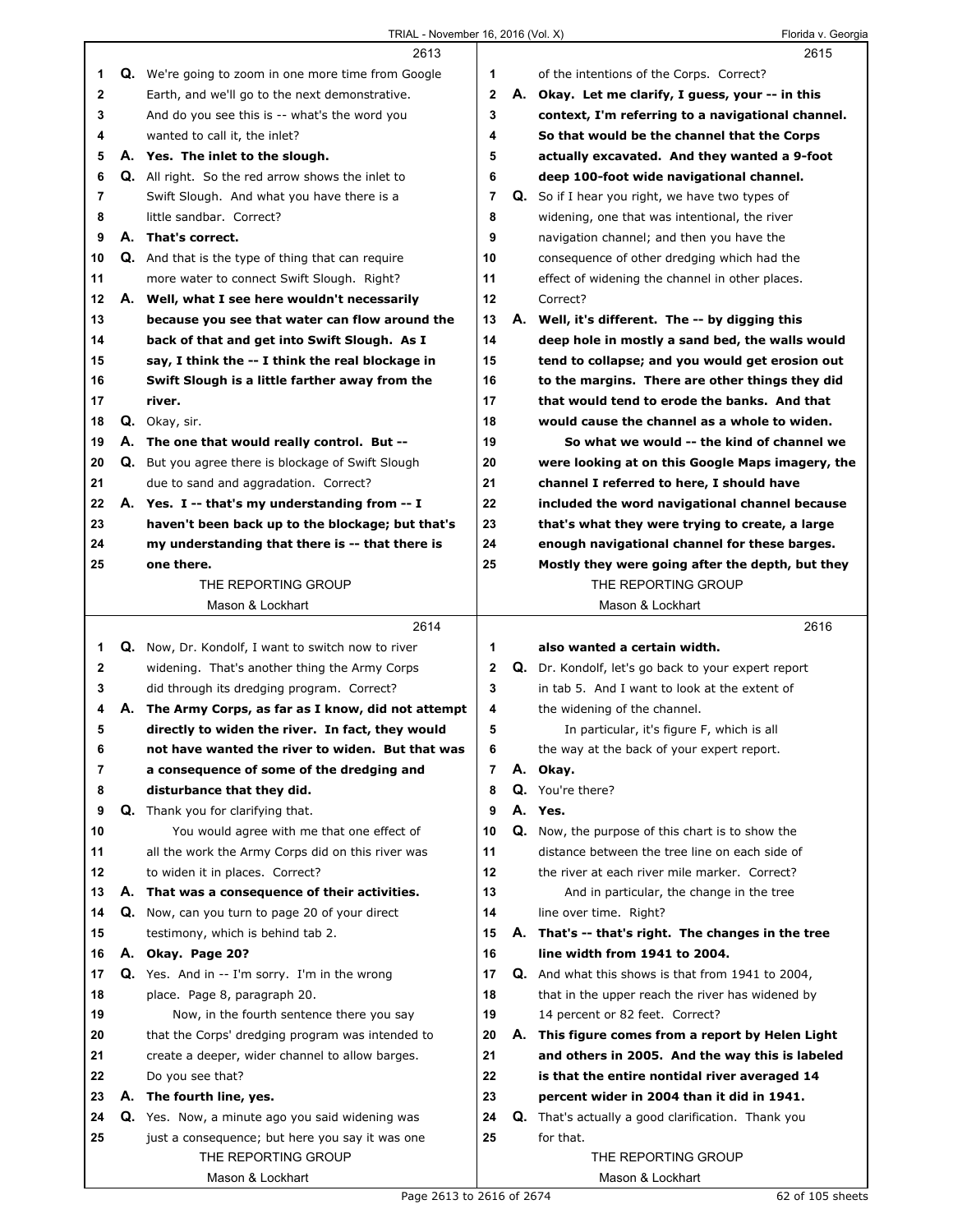|              |    | 2617                                                        |              | 2619                                                      |
|--------------|----|-------------------------------------------------------------|--------------|-----------------------------------------------------------|
| 1            |    | But it does actually specify widening in                    | 1            | Apalachicola to inundate the floodplains at that          |
| $\mathbf{2}$ |    | certain areas, like river mile 68.9 to 77.3                 | $\mathbf{2}$ | point in time when this chart was created.                |
| 3            |    | increased by 23 percent or 154 feet in width.               | 3            | Correct?                                                  |
| 4            |    | Correct?                                                    | 4            | A. That -- for the time period indicated, 1995, yes.      |
| 5            | А. | That's correct. And I point out this was through            | 5            | <b>Q.</b> And dredging continued for four years. Correct? |
| 6            |    | 2004. And in the research that I'm now                      | 6            | A. So it shows the difference in the river stage,         |
| 7            |    | undertaking for the Florida Wildlife Commission             | 7            | the level of the water surface for -- these are           |
| 8            |    | to develop restoration strategies, we have                  | 8            | two flows. It's not indicated here, but they are          |
| 9            |    | been -- we have started to measure the changes              | 9            | two flows of about the same discharge. And so             |
| 10           |    | since 2004. And we are seeing narrowing of the              | 10           | that would indicate the water level lowering that         |
| 11           |    | river since then as a -- I think a consequence of           | 11           | occurred over that 50 years up to the mid-1990's          |
| 12           |    | the lack of dredging in the recovery of the                 | 12           | during the -- while the dredging was still going          |
| 13           |    | channel.                                                    | 13           | on.                                                       |
| 14           |    | Q. Dr. Kondolf, you attached figure F to your expert        | 14           | Once the dredging stops, as we have already               |
| 15           |    | report. Correct?                                            | 15           | talked about, the river tends to fill the -- fill         |
| 16           |    | A. That's correct.                                          | 16           | those holes back in; and the bed tends to come            |
| 17           |    | <b>Q.</b> And that figure shows that in river mile 35 to    | 17           | back up. So --                                            |
| 18           |    | 46, the river widened by 40 percent or 165 feet.            | 18           | Q. That's depicted here in Ms. Light's chart; the         |
| 19           |    | Isn't that correct?                                         | 19           | same amount of water in 1995 rose to a lower              |
| 20           |    | A. That's correct.                                          | 20           | level than it did in 1956. Correct?                       |
| 21           |    | Q. Now, if the river is wider and deeper, the               | 21           | A. That's correct.                                        |
| 22           |    | water -- same amount of water going through it              | 22           | Q. Now, let's go to one of Helen Light's reports.         |
| 23           |    | is going to stay in there longer than in its                | 23           | It's in your book at tab 6. It's GX-88. In                |
| 24           |    | natural condition. Correct?                                 | 24           | particular, I want to look at page 5, figure 3.           |
| 25           |    | A. The river's capacity to hold water is greater,           | 25           | Are you there?                                            |
|              |    | THE REPORTING GROUP                                         |              | THE REPORTING GROUP                                       |
|              |    | Mason & Lockhart                                            |              | Mason & Lockhart                                          |
|              |    |                                                             |              |                                                           |
|              |    |                                                             |              |                                                           |
|              |    | 2618                                                        |              | 2620                                                      |
| 1            |    | yes.                                                        | 1            | A. I'm here. Yes.                                         |
| 2            |    | Q. And, therefore, in that condition you will have          | 2            | <b>Q.</b> Okay. Now, we looked at this table, this chart, |
| 3            |    | less inundation of the floodplain for the same              | 3            | with Dr. Allan earlier in the trial; so I'm not           |
| 4            |    | amount of water. Correct?                                   | 4            | going to go into great detail, but I did have a           |
| 5            |    | A. That's correct.                                          | 5            | few questions for you about it. Do you agree              |
| 6            | Q. | Now, you looked at the net effect of all of these           | 6            | with Ms. Light that the factors that she                  |
| 7            |    | structural changes on the river level. Right?               | 7            | identifies in the downward pointing arrows are,           |
| 8            |    | A. Can you repeat that?                                     | 8            | in fact, potential causes of long-term water              |
| 9            |    | Q. Well, let's just go to figure A in your expert           | 9            | level decline. Correct?                                   |
| 10           |    | report. It's a few pages earlier.                           | 10           | A. Let me just take a moment to review.                   |
| 11           |    | Figure A is another chart from Helen Light.                 | 11           | Yes. So she's identified a number of factors              |
| 12           |    | Correct?                                                    | 12           | that would lead to long-term water level decline          |
| 13           |    | A. That's correct.                                          | 13           | in this.                                                  |
| 14           |    | Q. And this one shows the difference in the water           | 14           | Q. And you agree that in the Apalachicola, each of        |
| 15           |    | surface profile, 1956 versus 1995. Correct?                 | 15           | the factors that Ms. Light has identified have,           |
| 16           |    | A. That's correct.                                          | 16           | in fact, contributed to long-term water level             |
| 17           |    | Q. The blue line shows what the water elevation was         | 17           | decline in this river. Correct?                           |
| 18           |    | by river mile in 1956. Right?                               | 18           | A. Well, we should clarify that. Not all the river        |
| 19           |    | A. That's right.                                            | 19           | has experienced water level decline from                  |
| 20           |    | <b>Q.</b> And the pink line shows what it was by river mile | 20           | navigational dredging activities. The lower 23            |
| 21           |    | in 1995. Right?                                             | 21           | miles has not. And so when -- when we look at             |
| 22           |    | A. In 1995 while the dredging was still going on.           | 22           | these various factors on this chart, for the              |
| 23           |    | It was about 20 years ago.                                  | 23           | lower 23 miles of the river, which is especially          |
| 24           |    | Q. And the difference between those lines shows how         | 24           | important because it has the Ogeechee tupelo and          |
| 25           |    | many more feet of water would be required in the            | 25           | the swamp tupelo forest, water level decline              |
|              |    | THE REPORTING GROUP                                         |              | THE REPORTING GROUP                                       |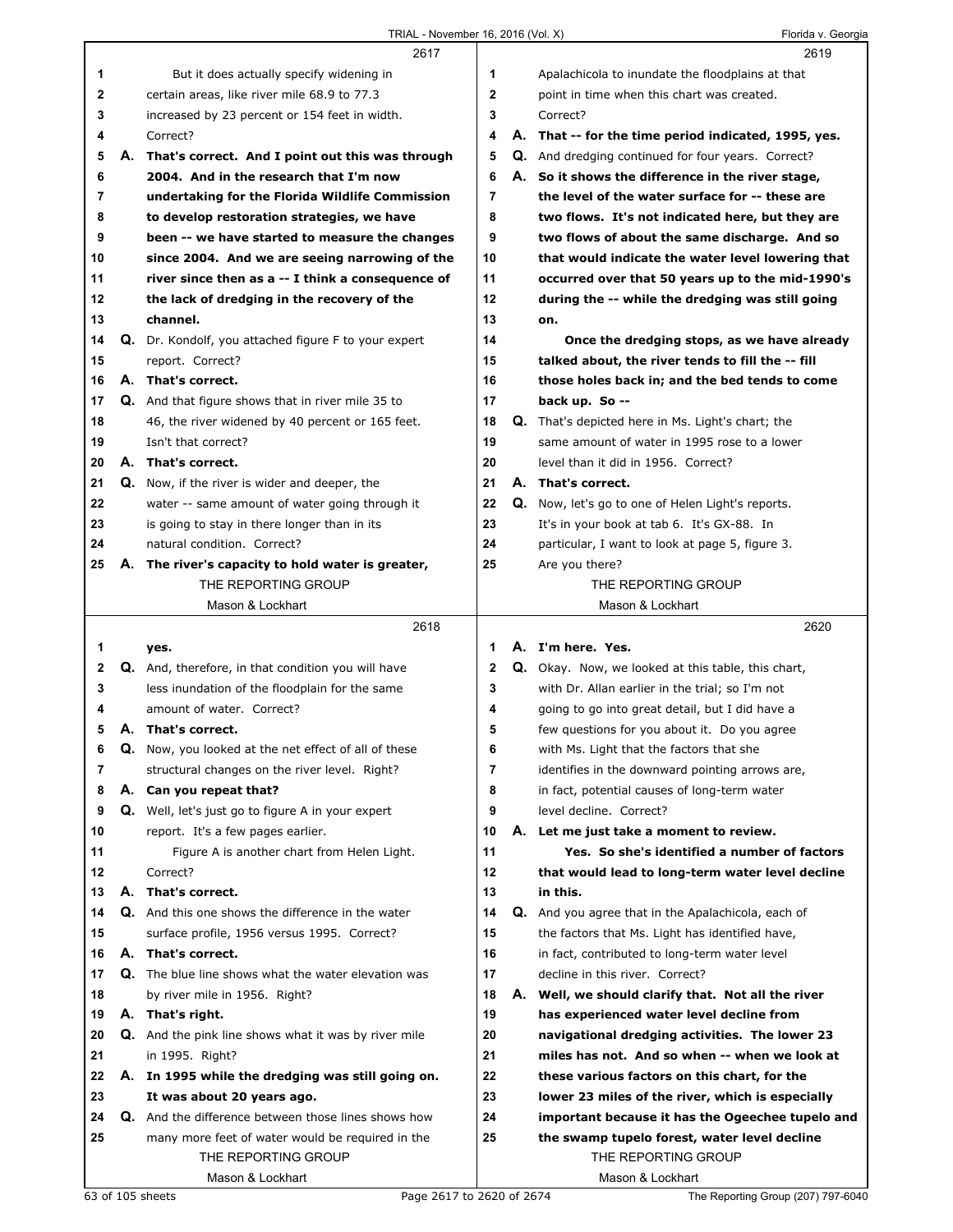## TRIAL - November 16, 2016 (Vol. X) Florida v. Georgia

|                |    | 2621                                              |                |    | 2623                                                     |
|----------------|----|---------------------------------------------------|----------------|----|----------------------------------------------------------|
| 1              |    | there is entirely attributable to the arrow on    | 1              |    | Okay. Dr. Kondolf, page 12 of your expert                |
| $\mathbf{2}$   |    | the right, which is reduction in amount of flow   | $\mathbf{2}$   |    | report behind tab 5. And what you're showing             |
| 3              |    | from upstream. For -- that part of the -- that    | 3              |    | here in chart A, again, is the difference between        |
| 4              |    | channel -- the channel there has not changed      | 4              |    | the water surface level at two points in time.           |
| 5              |    | there in the lower 23 miles. Upsteam of that      | 5              |    | Correct?                                                 |
| 6              |    | then we would be seeing a combination of these    | 6              | А. | That's right. Two points in time for a roughly           |
| $\overline{7}$ |    | factors playing out.                              | $\overline{7}$ |    | similar flow.                                            |
| 8              |    | And the other thing that's not on her chart       | 8              |    | Q. And you would agree that for river miles 30 to        |
| 9              |    | here is the -- is the recovery, that once you     | 9              |    | 38, water levels were substantially lower because        |
| 10             |    | stop dredging, the river starts filling in those  | 10             |    | of channel erosion. Correct?                             |
| 11             |    | holes and starts -- the bed starts to recover.    | 11             |    | A. At the time of this 1995 water surface profile,       |
| 12             |    | And then there, of course, is recovery of the     | 12             |    | again, 20 years ago while the dredging was still         |
| 13             |    | sloughs as well.                                  | 13             |    | going on, yes, it was significantly lower. We            |
| 14             | Q. | Dr. Kondolf, that was a long answer. And I'm not  | 14             |    | have a lot of evidence that that part of the             |
| 15             |    | sure it quite got at my question, but I'll be     | 15             |    | riverbed has -- has aggraded. It's built up.             |
| 16             |    | more precise for you. From river mile 23 and up   | 16             |    | People run their boats aground through there all         |
| 17             |    | all the way to the Woodruff Dam, that 80 miles,   | 17             |    | the time now. It's definitely shoaling in that           |
| 18             |    | you would agree that each of the factors that     | 18             |    | reach.                                                   |
| 19             |    | Helen Light identifies here in her paper          | 19             |    | Q. Now, your chart here that you include in your         |
| 20             |    | contributed to long-term water level decline in   | 20             |    | expert report ended at river mile 42. Correct?           |
| 21             |    | the Apalachicola River. Correct?                  | 21             |    | A. Yes.                                                  |
| 22             | А. | Well, thank you for restating that because I      | 22             | Q. | But you understand that channel change continued         |
| 23             |    | realize this -- the arrow on the left mentions    | 23             |    | upstream from 42. Right?                                 |
| 24             |    | large dams decreasing sediment supplied to the    | 24             |    | A. Right. And as shown here in this chart, from          |
| 25             |    | river. That effect is really only in the upper    | 25             |    | river mile 23 downstream you don't see any               |
|                |    | THE REPORTING GROUP                               |                |    | THE REPORTING GROUP                                      |
|                |    | Mason & Lockhart                                  |                |    | Mason & Lockhart                                         |
|                |    |                                                   |                |    |                                                          |
|                |    |                                                   |                |    |                                                          |
|                |    | 2622                                              |                |    | 2624                                                     |
| 1              |    | part of the Apalachicola River. But these         | 1              |    | channel change. That's also shown in that chart.         |
| 2              |    | other -- on that left arrow, the one above that,  | $\mathbf{2}$   |    | <b>Q.</b> Dr. Kondolf, I understand you're eager to talk |
| 3              |    | increased bank erosion from larger or more        | 3              |    | about river mile 23 and south; and we'll get             |
| 4              |    | frequent peak floods, engineering work, or other  | 4              |    | there. But I'm focusing now on river mile 23 and         |
| 5              |    | anthropogenic activity, I guess that includes     | 5              |    | north. And you would agree with me, sir, that            |
| 6              |    | navigational dredging. She's also including the   | 6              |    | for the river upstream of river mile 23, you have        |
| 7              |    | more frequent floods in there, that that would    | 7              |    | concluded that the change in water surface               |
| 8              |    | cause channel widening.                           | 8              |    | elevation is due to changes in channel                   |
| 9              |    | Then under increasing velocity, she has           | 9              |    | geomorphology. Correct?                                  |
| 10             |    | channel straightening, which would be the meander | 10             | А. | For the river upstream of river mile 23, changes         |
| 11             |    | cutoffs that we talked about, debris removal,     | 11             |    | in the channel form or the channel geomorphology         |
| 12             |    | decreasing the bed roughness. And then she lists  | 12             |    | are one factor affecting water level changes.            |
| 13             |    | the reductions in flows from upstream and -- and  | 13             |    | Q. And, in fact, sir, in your direct testimony on        |
| 14             |    | possible change in precipitation.                 | 14             |    | page 14 you say expressly that for the river             |
| 15             |    | So, yes, I think, as I mentioned, the large       | 15             |    | upstream of river mile 23, you conclude that the         |
| 16             |    | dams don't apply -- apply only to the upper part. | 16             |    | change in water surface elevation is due to the          |
| 17             |    | For the lower 23 miles, the first two arrows      | 17             |    | changes in channel geomorphology. That's your            |
| 18             |    | don't apply. It's only the one on the right,      | 18             |    | testimony. Correct?                                      |
| 19             |    | reduced flow from upsteam. But with those         | 19             |    | A. Can you direct me to that again?                      |
| 20             |    | caveats, yes.                                     | 20             |    | Q. It's page 14 of your direct testimony, last           |
| 21             | Q. | Dr. Kondolf, can you turn to page 12 of your      | 21             |    | sentence of paragraph 35. That is your sworn             |
| 22             |    | expert report, which is tab 5. In particular      | 22             |    | testimony; correct, sir?                                 |
| 23             |    | I want to focus your attention on the chart       | 23             |    | A. Yes. That does not include -- it would also be,       |
| 24             |    | marked A.                                         | 24             |    | as I have said in many other places -- maybe I           |
| 25             |    | I'm sorry, I didn't -- excuse me one minute.      | 25             |    | didn't mention it here; but I said in many other         |
|                |    | THE REPORTING GROUP<br>Mason & Lockhart           |                |    | THE REPORTING GROUP<br>Mason & Lockhart                  |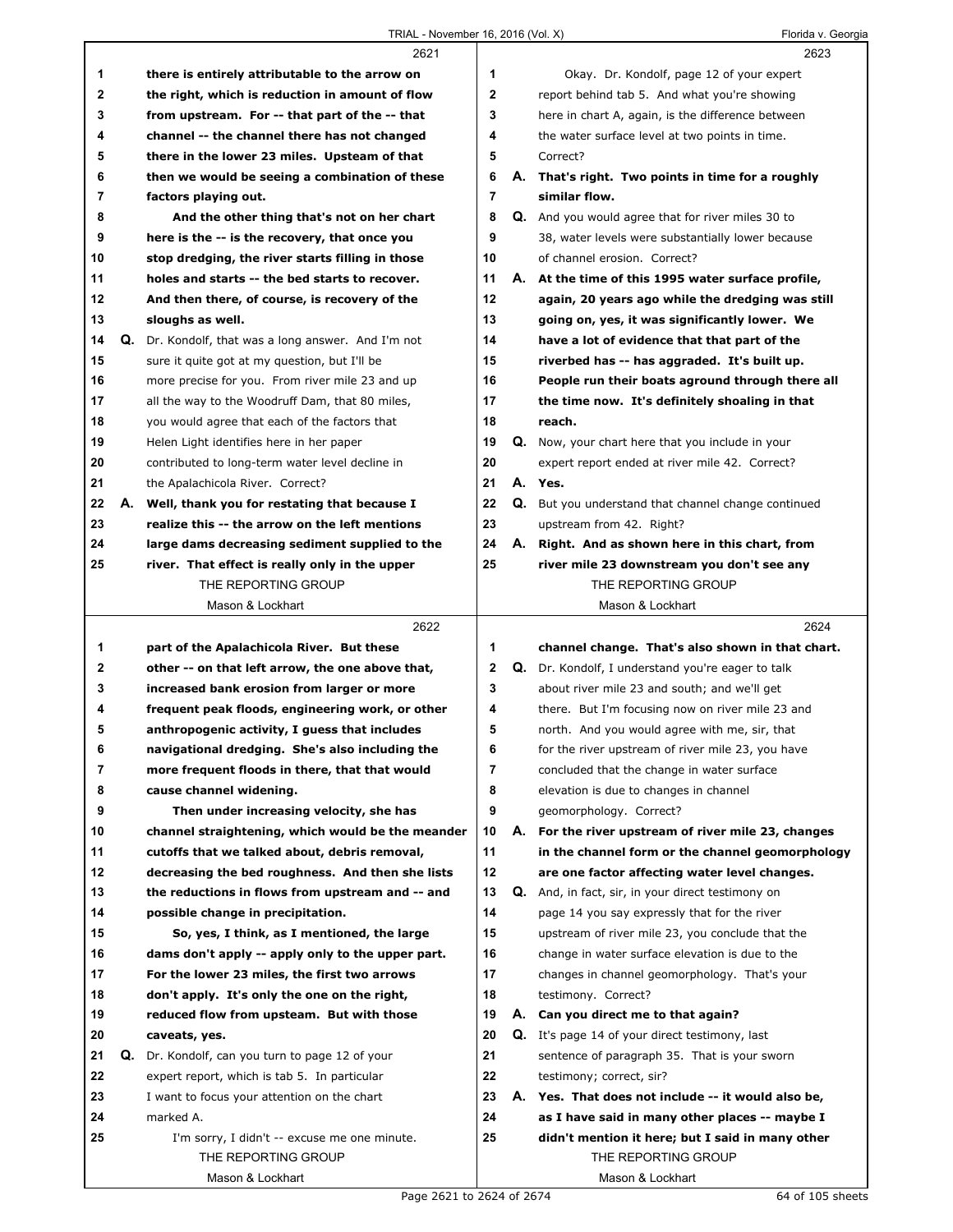## TRIAL - November 16, 2016 (Vol. X) Florida v. Georgia

|    |    | 2625                                                 |                | 2627                                                  |
|----|----|------------------------------------------------------|----------------|-------------------------------------------------------|
| 1  |    | places, for the river upstream of river mile 23,     | 1              | to look at the bottom of the first column. There      |
| 2  |    | there would be changes in water surface              | $\mathbf{2}$   | is a sentence all the way at the bottom that          |
| 3  |    | elevation, reductions in water surface elevations    | 3              | starts, in reality. Can you turn to that?             |
| 4  |    | from less flow coming from upstream as well.         | 4              | A. Yes, I see it.                                     |
| 5  |    | That was illustrated in Helen Light's diagram        | 5              | Q. Can you take a moment and read that, and then I'm  |
| 6  |    | just now. So that's another factor. But              | 6              | going to ask you some questions about it.             |
| 7  |    | certainly the changes in channel geomorphology       | $\overline{7}$ | A. Okay.                                              |
| 8  |    | are one of the factors and upsteam of river mile     | 8              | Q. Dr. Kondolf, you would agree with Ms. Light that   |
| 9  |    | 23, yes.                                             | 9              | the lower 20 miles of the Apalachicola River are      |
| 10 |    | Q. Dr. Kondolf, just simply yes or no. Is it still   | 10             | called the tidal reach because the tides              |
| 11 |    | your sworn testimony that for the river upstream     | 11             | influence the water levels at least up to the         |
| 12 |    | of river mile 23 you conclude that the change in     | $12 \,$        | Sumatra Gage. Correct?                                |
| 13 |    | water surface elevation is due to the changes in     | 13             | A. This report was published in 2006. Since then,     |
| 14 |    | channel geomorphology as set out in paragraph 35     | 14             | there's been some research that helps to clarify      |
| 15 |    |                                                      | 15             | the tidal/nontidal boundary in this reach. And I      |
|    |    | of your written direct testimony?                    |                |                                                       |
| 16 | А. | That's correct. However, there is another factor     | 16             | can summarize that very briefly.                      |
| 17 |    | which is if flows are reduced from upstream, that    | 17             | So by Anderson and Lockaby there is a paper           |
| 18 |    | also would reduce the water surface elevation. I     | 18             | in 2011 and 2012. And in it they had water level      |
| 19 |    | neglected to include it in the sentence, but         | 19             | recorders in the -- in the forest and in the          |
| 20 |    | there are many other places in my writings where     | 20             | river. And so they would show that in the river       |
| 21 |    | I have pointed that out. So I don't think that's     | 21             | channel itself, you get tidal action. But a           |
| 22 |    | a -- I'm sorry if I wasn't complete in this          | 22             | little higher where you're on the forest, that is     |
| 23 |    | sentence.                                            | 23             | not affected by tides down to river mile 12. So       |
| 24 |    | <b>Q.</b> Now, Dr. Kondolf, we're sticking with your | 24             | the forest all the way down to river mile 12 is       |
| 25 |    | written direct testimony now. And I want to go       | 25             | influenced by the river. It's -- the hydrology        |
|    |    | THE REPORTING GROUP                                  |                | THE REPORTING GROUP                                   |
|    |    | Mason & Lockhart                                     |                | Mason & Lockhart                                      |
|    |    |                                                      |                |                                                       |
|    |    | 2626                                                 |                | 2628                                                  |
| 1  |    | to paragraph 36, which is on the next page. In       | 1              | is controlled by the river. However, when you're      |
| 2  |    | particular I want to focus five lines down on the    | $\mathbf{2}$   | down in the channel itself, then you have tidal       |
| 3  |    | sentence starting therefore, I conclude.             | 3              | action that goes farther upstream.                    |
| 4  | А. | Okay.                                                | 4              | <b>Q.</b> So you would agree from the bay up to river |
| 5  |    | Q. Do you see that?                                  | 5              | mile 12, tides have an influence on water levels.     |
| 6  |    | A. Yes.                                              | 6              | Correct?                                              |
| 7  | Q. | Now, here you're saying that you concluded that      | $\overline{7}$ | A. That's correct.                                    |
| 8  |    | geomorphic changes, these dredging and dam           | 8              | Q. And so now we're talking about the space between   |
| 9  |    | building activities and river straightening and      | 9              | river mile 20 and river mile 12. Right?               |
| 10 |    | the like, did not affect river elevation south of    | 10             | A. Right. So that's --                                |
| 11 |    | river mile 23. Correct?                              | 11             | Q. That's the area where you say there is no effect   |
| 12 |    | A. That's correct. That's evident from the plot on   | 12             | from tides or human activity. Correct?                |
| 13 |    | figure 3.                                            | 13             | A. I'm not sure where you got that.                   |
| 14 |    | Q. And you talk about upper, middle, and lower tidal | 14             | Q. Okay, sir.                                         |
| 15 |    | reaches; but really, what you're talking about is    | 15             | A. I'm saying that the research indicates that in     |
| 16 |    | the total of 20 miles of this river. Correct?        | 16             | that reach from river mile 12 to about river          |
| 17 | А. | 23 miles going from the lower nontidal down          | 17             | mile 20 -- 20.6 is where the gage is located --       |
| 18 |    | through the tidal. And that -- that includes the     | 18             | that in the river channel itself you still have a     |
| 19 |    | very important tupelo forest -- swamp tupelo         | 19             | tidal signal. But the floodplain forest is at a       |
| 20 |    | forest.                                              | 20             | higher elevation, so it's not affected by those       |
| 21 |    | <b>Q.</b> So 23 miles?                               | 21             | tides.                                                |
| 22 | А. | That's right.                                        | 22             | It is affected by flows in the river. So the          |
| 23 |    | Q. Now, Helen Light talks about the water levels in  | 23             | forest there is controlled by flows in the river      |
| 24 |    | this tidal reach. So we have got to go back to       | 24             | rather than tidal exchange.                           |
| 25 |    | tab 6, and in particular page 7. And we're going     | 25             | Q. From river mile 12 to 20. Correct?                 |
|    |    | THE REPORTING GROUP                                  |                | THE REPORTING GROUP<br>Mason & Lockhart               |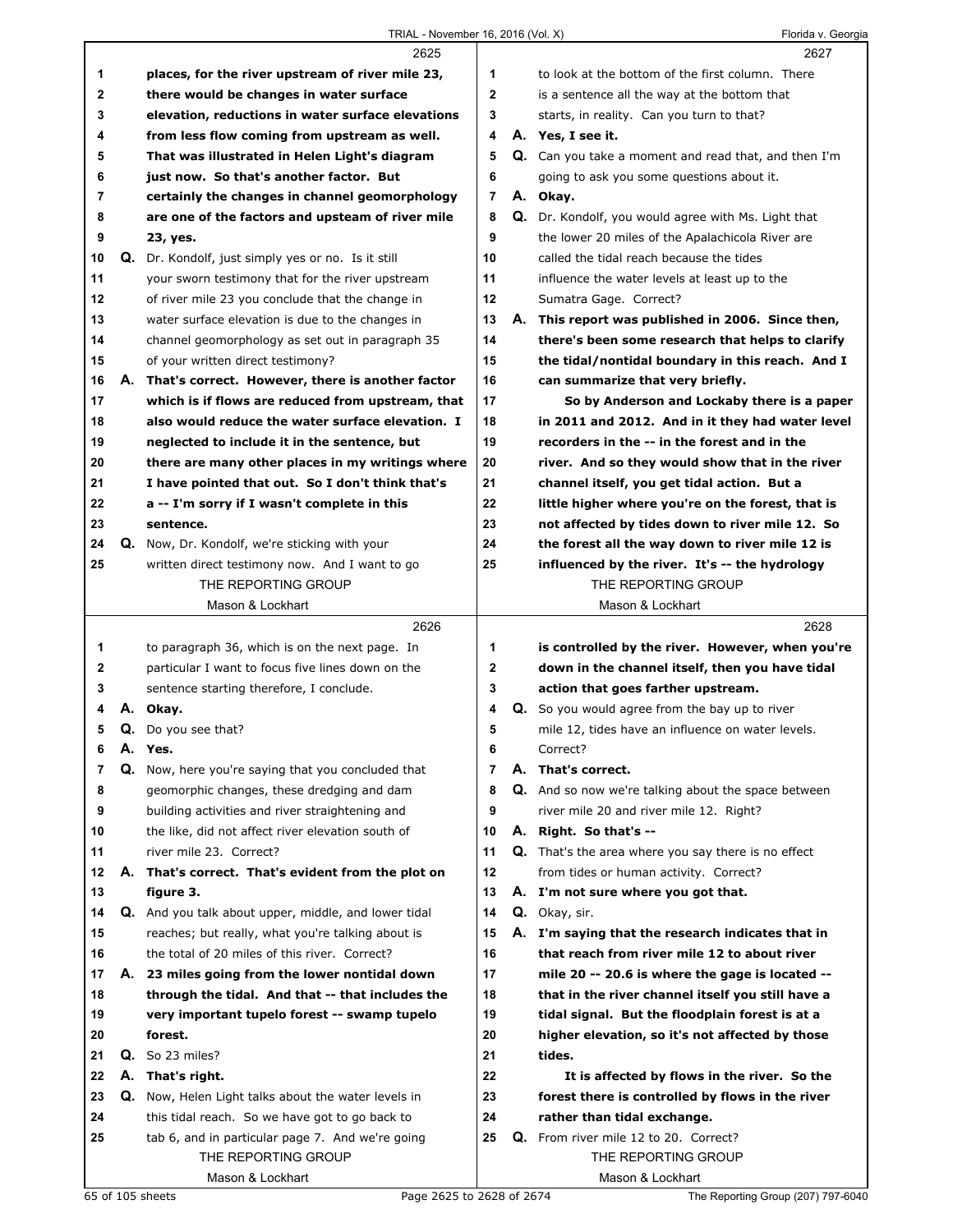|    |    | 2629                                                        |    |    | 2631                                                    |
|----|----|-------------------------------------------------------------|----|----|---------------------------------------------------------|
| 1. | А. | Yes.                                                        | 1  |    | a combination of their modeling and biological          |
| 2  |    | <b>Q.</b> Now, sir, I want to shift years --                | 2  |    | analysis.                                               |
| 3  |    | A. And upstream of 20 as well it's controlled by the        | 3  |    | Q. So the answer to my question is, no, you haven't     |
| 4  |    | river.                                                      | 4  |    | done that work?                                         |
| 5  | Q. | Sir, I want to shift gears and talk about                   | 5  | А. | That was not part of my responsibility.                 |
| 6  |    | Florida's requested remedy in this case. Okay?              | 6  |    | <b>Q.</b> And you have not analyzed the impact on the   |
| 7  |    | You have not analyzed what effect an                        | 7  |    | ecology that would occur from an additional 1,000       |
| 8  |    | additional 1500 cfs of flow at certain times                | 8  |    | cfs. Right?                                             |
|    |    |                                                             |    |    |                                                         |
| 9  |    | would have on the level of the river. Correct?              | 9  |    | A. No. But, again, we can simply look at the U.S.       |
| 10 | А. | No, I haven't; but if you look at something like            | 10 |    | Geological Survey report from 1998; and we can          |
| 11 |    | slough connectivity, it's very clear that even a            | 11 |    | get a report of the slough connection, which            |
| 12 |    | modest increase in flow would connect more                  | 12 |    | would have a lot of ecological benefit obviously.       |
| 13 |    | sloughs. So, for example, from 5,000 to 7,000               | 13 |    | Q. Dr. Kondolf, can you refer to page 142, line 7 of    |
| 14 |    | cfs there are 37 sloughs that connect to the                | 14 |    | your deposition. And to speed things along, I'll        |
| 15 |    | river at that -- in that area. So if you                    | 15 |    | just read it for you.                                   |
| 16 |    | increase the flow from five to 7,000, you would             | 16 |    | You were asked, do you have an opinion --               |
| 17 |    | be reconnecting another 37 sloughs.                         | 17 |    | line 11. Do you have an opinion with respect to         |
| 18 |    | <b>Q.</b> Dr. Kondolf, it's late in the day; and I think    | 18 |    | how much benefit to the ecology of this stretch         |
| 19 |    | you know the answers to these questions. I want             | 19 |    | of the Apalachicola there would be from a 4-inch        |
| 20 |    | to move through this.                                       | 20 |    | change in water level?                                  |
| 21 |    | Can you pull out your deposition transcript,                | 21 |    | And you said you haven't analyzed that                  |
| 22 |    | please, sir, and turn to page 108, lines 12                 | 22 |    | specifically. And it was referencing a thousand         |
| 23 |    | through 21.                                                 | 23 |    | cfs.                                                    |
| 24 |    | MR. PRIMIS: And, Mr. Smith, could you                       | 24 |    | Were you asked that question, and did you               |
| 25 |    | play clip 18.                                               | 25 |    | give that answer?                                       |
|    |    | THE REPORTING GROUP                                         |    |    | THE REPORTING GROUP                                     |
|    |    | Mason & Lockhart                                            |    |    | Mason & Lockhart                                        |
|    |    |                                                             |    |    |                                                         |
|    |    |                                                             |    |    |                                                         |
|    |    | 2630                                                        |    |    | 2632                                                    |
| 1  |    | (Whereupon the video was played.)                           | 1. |    | A. Yes. I -- I was asked that question; and I gave      |
| 2  |    | BY MR. PRIMIS:                                              | 2  |    | that answer. And I think it's consistent with           |
| 3  |    | <b>Q.</b> Were you asked that question, and did you give    | 3  |    | what I'm saying now.                                    |
| 4  |    | that answer?                                                | 4  |    | <b>Q.</b> And you're not offering any expert opinion in |
| 5  |    | A. Yes. And that's consistent with what I -- I was          | 5  |    | this case on what amount of water would be needed       |
| 6  |    | just quoting data from the USGS report from 1998            | 6  |    | during dry periods or drought. Correct?                 |
| 7  |    | in which they categorized all the sloughs. There            | 7  |    | A. That seems like an open-ended question. What         |
| 8  |    | were over 300 sloughs in Apalachicola River. And            | 8  |    | amount of water would be needed for what purpose?       |
| 9  |    | the -- and they -- they have the range at which             | 9  |    | Q. Can you turn to page 111, line 9 of your             |
| 10 |    | they are connected, at least at the time of that            | 10 |    | deposition, sir.                                        |
| 11 |    | field work in the 1990's.                                   | 11 |    | MR. PRIMIS: Mr. Smith can you play clip 21              |
| 12 | Q. | Dr. Kondolf, my question is were you asked that             | 12 |    | and 22.                                                 |
| 13 |    | question at your deposition; and did you give               | 13 |    | (Whereupon the video was played.)                       |
| 14 |    | that answer under oath?                                     | 14 |    | BY MR. PRIMIS:                                          |
| 15 | А. | Yes, I did.                                                 | 15 |    | Q. Were you asked those questions; and did you give     |
| 16 |    | Q. Now, Dr. Kondolf, you're not offering any expert         | 16 |    | those answers, sir?                                     |
| 17 |    | opinion in this case that an additional 1500 cfs            | 17 |    | A. Yes.                                                 |
| 18 |    | would raise the river by any particular number of           | 18 | Q. | Now, Dr. Kondolf, we're almost done. I want to          |
| 19 |    | inches or feet at any point on the river.                   | 19 |    | go back to your American Rivers report in tab 4.        |
| 20 |    | Correct?                                                    | 20 |    | And turn to page 43, please, and the section            |
| 21 | А. | No. I am not offering that expert opinion.                  | 21 |    | marked conclusions. Do you see the first                |
| 22 |    | <b>Q.</b> You have not attempted to quantify the ecological | 22 |    | sentence there --                                       |
| 23 |    | benefit that would accrue from any given increase           | 23 |    | A. Yes.                                                 |
| 24 |    | in flow. Correct?                                           | 24 | Q. | $-$ on page 43?                                         |
| 25 | Α. | That was done by Dr. Allan and Dr. Hornberger and           | 25 |    | You agree, sir, that the navigational                   |
|    |    | THE REPORTING GROUP                                         |    |    | THE REPORTING GROUP                                     |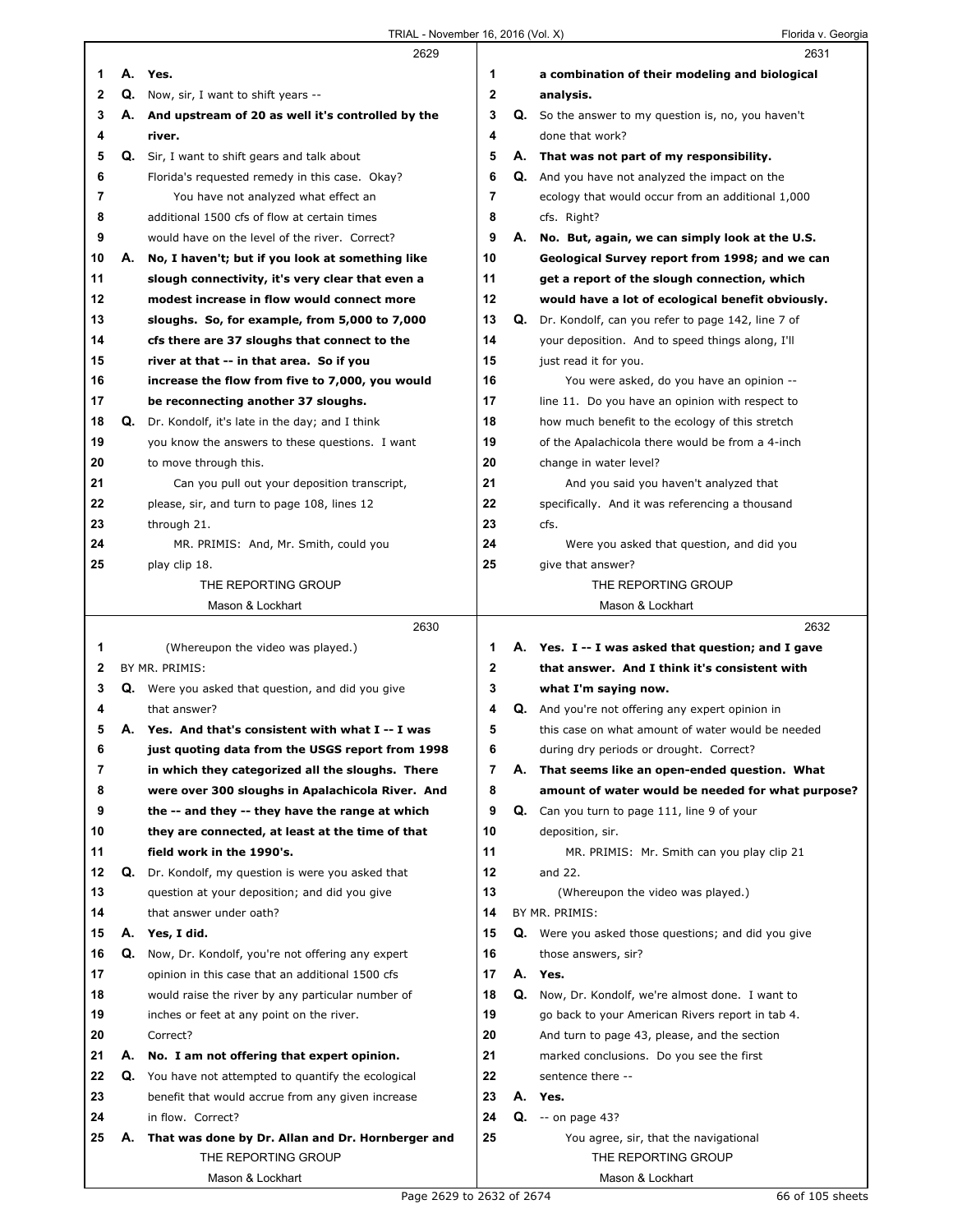|             |    | 2633                                                       |             | 2635                                                   |
|-------------|----|------------------------------------------------------------|-------------|--------------------------------------------------------|
| 1           |    | dredging by the Corps has had severe impacts on            | 1           | SPECIAL MASTER LANCASTER: Thank you.                   |
| $\mathbf 2$ |    | the hydrologic and ecological functions of the             | $\mathbf 2$ | (Time Noted: 4:03 p.m.)                                |
| 3           |    | Apalachicola River ecosystem. Correct?                     | 3           | (Proceeding adjourned to Thursday,                     |
| 4           |    | A. Yes.                                                    | 4           | November 17, 2016, at 9:00 a.m.)                       |
| 5           |    | <b>Q.</b> And it's because of activities by the Army Corps | 5           | (End of day)                                           |
| 6           |    | that overflows of water onto the floodplain and            | 6           |                                                        |
| 7           |    | through sloughs occur less frequently and for              | 7           |                                                        |
| 8           |    | shorter periods of time. Correct?                          | 8           |                                                        |
| 9           | А. | Sorry. I was reading here. Can you say that                | 9           |                                                        |
| 10          |    | again?                                                     | 10          |                                                        |
| 11          |    | <b>Q.</b> Yes. I just wanted to ask you that part of the   | 11          |                                                        |
| 12          |    | reason that the dredging by the Corps has had              | 12          |                                                        |
| 13          |    | severe impacts on the hydrologic and ecological            | 13          |                                                        |
| 14          |    | functions of the Apalachicola River ecosystem is           | 14          |                                                        |
| 15          |    | that overflows of water onto the floodplain and            | 15          |                                                        |
| 16          |    | through sloughs occur less frequently and for              | 16          |                                                        |
| 17          |    | shorter periods of time. Correct?                          | 17          |                                                        |
| 18          |    | A. Yes. Those overflows on the floodplain and flows        | 18          |                                                        |
| 19          |    | through the sloughs occur less frequently now for          | 19          |                                                        |
| 20          |    | two reasons. In the part of the river that was             | 20          |                                                        |
| 21          |    | affected by navigational dredging, where those             | 21          |                                                        |
| 22          |    | effects are still evident, that would cause --             | 22          |                                                        |
| 23          |    | require a higher flow to inundate the sloughs and          | 23          |                                                        |
| 24          |    | the floodplain. And reduced flows from upstream            | 24          |                                                        |
| 25          |    | also cause less frequent and less prolonged                | 25          |                                                        |
|             |    | THE REPORTING GROUP                                        |             | THE REPORTING GROUP                                    |
|             |    | Mason & Lockhart                                           |             | Mason & Lockhart                                       |
|             |    | 2634                                                       |             | 2636                                                   |
|             |    |                                                            |             |                                                        |
| 1           |    | connection of the sloughs and inundation on the            | 1           | <b>CERTIFICATE</b>                                     |
| 2           |    | floodplain.                                                | 2           | I, Claudette G. Mason, a Notary Public                 |
| 3           |    | <b>Q.</b> And, Dr. Kondolf, you would agree that the       | 3           | in and for the State of Maine, hereby certify          |
| 4           |    | Apalachicola River ecosystem has been severely             | 4           | that the foregoing pages are a correct                 |
| 5           |    | degraded through a long history of navigational            | 5<br>6      | transcript of my stenographic notes of the             |
| 6           |    | dredging by the U.S. Geological Survey. Correct?           | 7           | Proceedings.<br>I further certify that I am a          |
| 7           |    | A. Again, not the entire river, but parts of the           | 8           | disinterested person in the event or outcome           |
| 8           |    | river that were affected upstream of river                 | 9           | of the above-named cause of action.                    |
| 9           |    | mile 23, yes.                                              | 10          | IN WITNESS WHEREOF, I subscribe my hand                |
| 10          |    | And I think it's also important to point out               | 11          | this 9th day of December, 2016.                        |
| 11          |    | that the river is recovering. There is a really            | 12          |                                                        |
| 12          |    | substantial recovery of the river.                         | 13          |                                                        |
| 13          |    | So the Corps impacts were severe, but rivers               | 14          |                                                        |
| 14          |    | have a capacity to self-heal. And that's evident           | 15          | /s/ Claudette G. Mason<br>Claudette G. Mason, RMR, CRR |
| 15          |    | on the Apalachicola that things are getting                | 16          | Court Reporter                                         |
| 16          |    | better.                                                    |             |                                                        |
| 17          |    | Q. Thank you, Dr. Kondolf.                                 | 17          | My Commission Expires                                  |
| 18          |    | SPECIAL MASTER LANCASTER: Counsel, let                     |             | June 9, 2019.                                          |
| 19          |    | me ask you if you think we would be finished               | 18          |                                                        |
| 20          |    | by 4:30?                                                   | 19          |                                                        |
| 21          |    | MR. QURESHI: I don't think so, your                        | 20<br>21    |                                                        |
| 22          |    | Honor.                                                     | 22          |                                                        |
| 23          |    | SPECIAL MASTER LANCASTER: I hate to do                     | 23          |                                                        |
| 24          |    | this to you, but I think we'll recess now.                 | 24          |                                                        |
| 25          |    | MR. QURESHI: Thank you.                                    | 25          |                                                        |
|             |    | THE REPORTING GROUP<br>Mason & Lockhart                    |             | THE REPORTING GROUP<br>Mason & Lockhart                |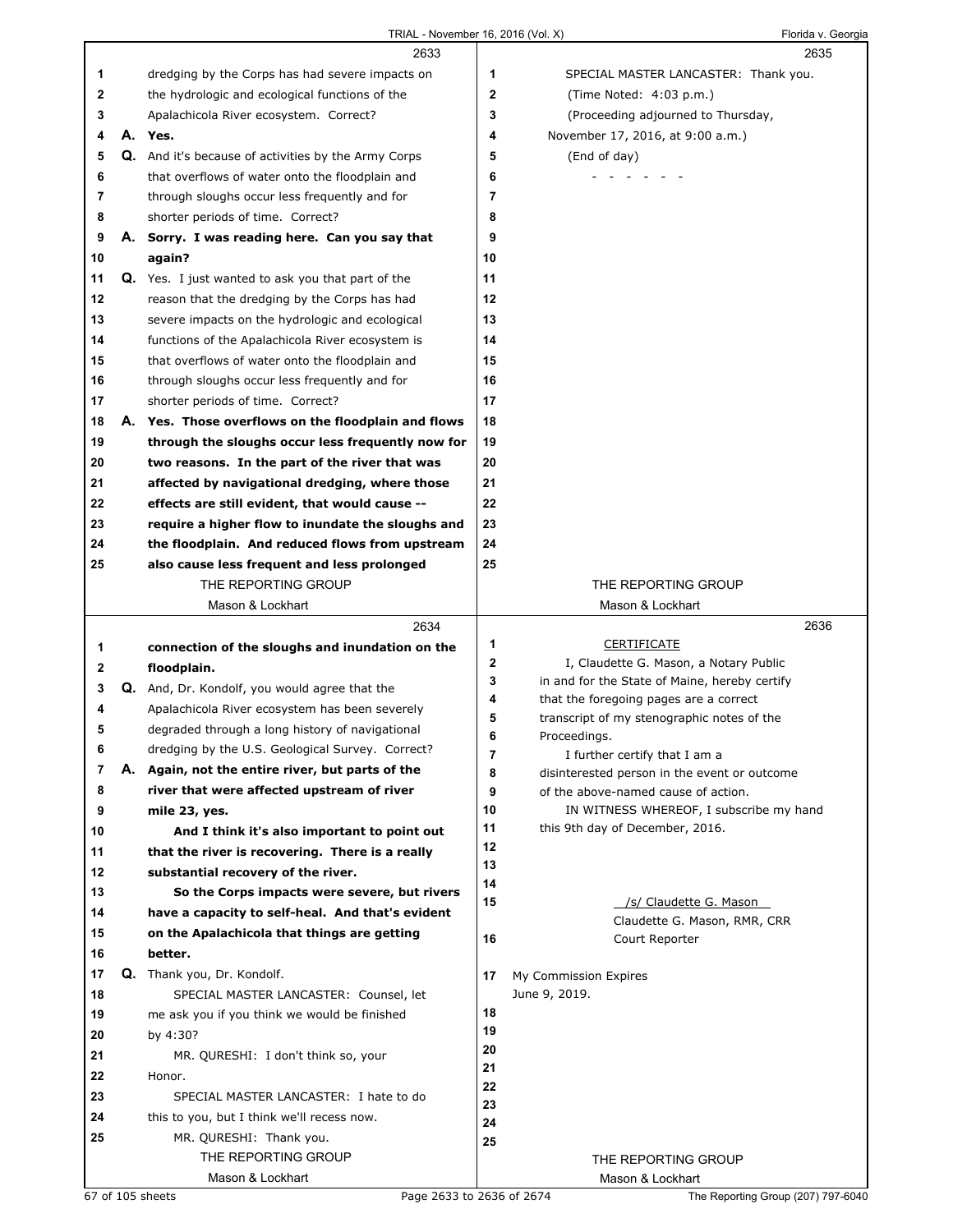|                                           | 100-foot [1] - 2615:6<br>101 [1] - 2471:21  | 2568:16, 2584:5<br>$165$ [1] - 2617:18 | 2618:15, 2618:18,<br>2619:20           | 2576:15, 2581:16,<br>2591:13             |
|-------------------------------------------|---------------------------------------------|----------------------------------------|----------------------------------------|------------------------------------------|
| $'15$ [1] - 2435:9                        | $102$ [2] - 2471:21,                        | 17 [9] - 2397:12,                      | 1957 [2] - 2594:1.                     |                                          |
| $'30's$ [1] - 2451:1                      | 2568:15                                     | 2397:25, 2416:16,                      | 2595:14                                | $\mathbf{2}$                             |
| $"54 - "55$ [1] - 2462:17                 | $103$ [1] - 2568:16                         | 2416:18, 2417:8,                       | 1970 [36] - 2373:7,                    |                                          |
| $'56$ [1] - 2591:15                       | $106$ [1] - 2558:25                         | 2562:7, 2598:13,                       | 2373:10, 2373:12,                      | 2 [13] - 2375:15,                        |
| $74$ [1] - 2413:16                        | 108 [1] - 2629:22                           | 2598:17, 2635:4                        | 2373:18, 2373:22,                      | 2376:2, 2380:19,                         |
| $'80's$ [1] - 2430:11                     | 10:28 [1] - 2452:8                          | 17,200 [3] - 2425:10,                  | 2374:17, 2376:5,                       | 2388:16, 2427:23,                        |
| $90's$ [1] - 2606:24                      | 10:40 [1] - 2452:10                         | 2426:8, 2427:3                         | 2376:15, 2376:20,                      | 2464:20, 2510:17,                        |
|                                           | 11 [4] - 2384:21,                           | $18$ [6] - 2398:13,                    | 2376:24, 2377:8,                       | 2510:19, 2549:16,                        |
|                                           | 2484:25, 2516:21,                           | 2604:7, 2604:9,                        | 2378:1, 2381:6,                        | 2585:11, 2585:23,                        |
|                                           | 2631:17                                     | 2605:14, 2606:5,                       | 2387:2, 2405:15,                       | 2608:2, 2614:15                          |
| /s [1] - 2636:15                          | 11,000 [1] - 2462:5                         | 2629:25                                | 2406:3, 2406:6,                        | $2,000$ [3] - 2511:5,<br>2513:17, 2531:8 |
|                                           | 11,617 $[4] - 2394:20$ ,                    | 180 [1] - 2449:19                      | 2406:21, 2410:22,                      | 2,018,097 [2] -                          |
| 0                                         | 2394:24, 2395:11,                           | 181 [1] - 2491:4                       | 2418:8, 2418:16,                       | 2427:15, 2428:16                         |
| $0.1833$ [1] - 2426:5                     | 2396:8                                      | 183 [1] - 2425:5                       | 2419:1, 2419:6,                        | $2 - 1/2$ [1] - 2441:22                  |
| $0.18333$ [3] - 2424:16,                  | <b>11-19</b> [1] - 2541:13                  | $1895$ [7] - 2411:17,                  | 2419:11, 2435:12,                      | 2-mile [1] - 2594:9                      |
| 2425:3, 2427:2                            | 11-42 $[1]$ - 2541:13                       | 2411:23, 2413:16,                      | 2435:20, 2435:24,                      | $2.01$ [3] - 2427:9,                     |
| $0.4$ [1] - 2423:23                       | 111 [1] - 2632:9                            | 2413:25, 2414:7,                       | 2436:8, 2436:12,                       | 2428:9, 2428:18                          |
| $0.591$ [1] - 2422:8                      | 12 [17] - 2410:25,                          | 2414:14, 2435:6                        | 2438:17, 2440:25,<br>2466:18, 2466:22, | $2.1 - 6$ [3] - 2496:9,                  |
| $0.6$ [3] - 2422:18,                      | 2424:15, 2444:15,                           | <b>1900's</b> $[2] - 2435:18$          | 2467:2, 2473:13,                       | 2496:17, 2497:9                          |
| 2423:4, 2423:16                           | 2444:16, 2482:22,                           | 2440:24                                | 2582:17                                | $2.2$ [6] - 2424:3,                      |
| $05$ [2] - 2385:24,                       | 2508:19, 2559:24,                           | <b>1920</b> [1] - 2435:7               | 1970's [1] - 2583:2                    | 2424:15, 2424:24,                        |
| 2444:16                                   | 2568:18, 2622:21,                           | <b>1920's</b> [2] - 2377:23,           | $1974$ [5] - 2411:17,                  | 2424:25, 2425:2,                         |
|                                           | 2623:1, 2627:23,                            | 2520:19                                | 2411:23, 2413:25,                      | 2539:9                                   |
|                                           | 2627:24, 2628:5,                            | 1940 [6] - 2401:17,<br>2402:4, 2402:6, | 2414:7, 2414:14                        | $2.28$ [3] - 2391:8,                     |
| <b>1</b> [15] - 2375:12,                  | 2628:9, 2628:16,                            | 2459:6, 2459:7,                        | 1975 [9] - 2412:6,                     | 2391:9, 2394:8                           |
| 2379:1, 2379:5,                           | 2628:25, 2629:22                            | 2459:8                                 | 2413:15, 2413:24,                      | $2.5$ [1] - 2591:15                      |
| 2379:12, 2379:15,                         | 12,000 [1] - 2432:4<br>12-day [1] - 2490:20 | 1941 [3] - 2616:16,                    | 2414:6, 2414:13,                       | 20 [28] - 2411:15,                       |
| 2414:10, 2427:22,                         | $123$ [2] - 2428:25                         | 2616:17, 2616:23                       | 2414:18, 2414:25,                      | 2460:11, 2460:16,                        |
| 2444:18, 2460:8,                          | $124$ [1] - 2530:2                          | 1946 [2] - 2386:17,                    | 2430:10, 2595:14                       | 2470:19, 2489:2,                         |
| 2460:16, 2496:2,                          | 1292 [2] - 2393:16,                         | 2387:6                                 | 1979 [1] - 2594:1                      | 2559:15, 2559:17,                        |
| 2515:17, 2522:9,                          | 2396:15                                     | 1949 [1] - 2466:4                      | 1980 [24] - 2381:18,                   | 2559:18, 2563:22,                        |
| 2537:17, 2557:8                           | 1295 [4] - 2393:15,                         | 195 [1] - 2397:8                       | 2381:24, 2382:12,                      | 2566:12, 2587:16,                        |
| $1,000$ [1] - 2631:7                      | 2393:16, 2397:14,                           | 1950 [32] - 2379:24,                   | 2382:17, 2383:8,                       | 2592:8, 2592:10,                         |
| 1,017,699 [2] -                           | 2398:1                                      | 2380:3, 2380:8,                        | 2383:12, 2383:16,                      | 2592:16, 2592:23,                        |
| 2428:16, 2428:25                          | $12:03$ [1] - 2509:25                       | 2380:12, 2380:21,                      | 2383:19, 2383:23,                      | 2595:11, 2608:3,                         |
| $1.1$ [1] - 2539:5                        | $12:56$ [1] - 2510:2                        | 2381:1, 2381:9,                        | 2384:15, 2385:10,                      | 2614:14, 2614:16,<br>2614:18, 2618:23,   |
| $1.6$ [1] - 2539:12                       | 13 [3] - 2568:18,                           | 2381:18, 2381:24,                      | 2385:17, 2410:22,                      | 2623:12, 2626:16,                        |
| <b>1.983</b> [5] - 2427:20,               | 2580:16, 2580:17                            | 2382:12, 2382:17,                      | 2418:11, 2418:15,                      | 2627:9, 2628:9,                          |
| 2428:2, 2428:6,                           | <b>14</b> [5] - 2482:6,                     | 2383:7, 2383:11,                       | 2418:25, 2419:6,<br>2419:11, 2520:22,  | 2628:17, 2628:25,                        |
| 2428:13, 2428:18                          | 2616:19, 2616:22,                           | 2383:16, 2387:17,                      | 2594:2, 2594:4,                        | 2629:3                                   |
| 1/16 [1] - 2441:20<br>$1/2$ [2] - 2414:2, | 2624:14, 2624:20                            | 2388:17, 2389:7,                       | 2594:12, 2595:16,                      | 20's [1] - 2449:14                       |
| 2444:18                                   | <b>14,000</b> [1] - 2462:3                  | 2400:10, 2400:13,                      | 2596:17                                | 20-cubic [1] - 2592:19                   |
| <b>10</b> [7] - 2423:20,                  | 140,000 [1] - 2594:7                        | 2400:18, 2436:11,                      | <b>1990's</b> [1] - 2630:11            | 20-cubic-yard [1] -                      |
| 2423:23, 2423:25,                         | $142$ [2] - 2369:1,                         | 2436:12, 2464:25,<br>2465:11, 2465:16, | <b>1995</b> [7] - 2565:1,              | 2592:15                                  |
| 2449:24, 2452:3,                          | 2631:13                                     | 2465:22, 2466:1,                       | 2618:15, 2618:21,                      | 20-plus [1] - 2456:4                     |
| 2470:18, 2525:9                           | $143$ [3] - 2544:24,                        | 2466:3, 2466:4,                        | 2618:22, 2619:4,                       | <b>20.6</b> [1] - 2628:17                |
| <b>10,000</b> [7] - 2402:10,              | 2545:3, 2545:4                              | 2466:8, 2473:12                        | 2619:19, 2623:11                       | <b>200</b> [3] - 2402:7,                 |
| 2403:5, 2403:8,                           | <b>15</b> [8] - 2421:15,                    | <b>1951</b> [1] - 2466:4               | 1998 [15] - 2379:24,                   | 2402:10, 2403:4                          |
| 2403:17, 2404:3,                          | 2421:23, 2422:3,                            | 1954 [8] - 2447:7,                     | 2380:3, 2380:8,                        | $2000$ [5] - 2448:23,                    |
| 2404:4, 2529:16                           | 2422:8, 2422:16,                            | 2449:4, 2449:16,                       | 2380:12, 2381:1,                       | 2581:11, 2581:16,                        |
| 100 [8] - 2394:24,                        | 2422:20, 2423:7,<br>2423:15                 | 2461:21, 2461:23,                      | 2381:9, 2383:20,                       | 2609:24, 2610:4                          |
| 2395:11, 2396:9,                          | <b>1500</b> [2] - 2629:8,                   | 2462:3, 2462:19,                       | 2383:23, 2384:15,                      | <b>2001</b> [9] - 2534:7,                |
| 2450:21, 2468:25,                         | 2630:17                                     | 2462:22                                | 2385:10, 2385:17,                      | 2537:18, 2537:19,                        |
| 2471:20, 2507:6,                          | $154$ [1] - 2617:3                          | <b>1955</b> [1] - 2461:21              | 2591:18, 2592:18,                      | 2576:16, 2581:17,                        |
| 2558:16                                   | $16$ [5] - 2369:13,                         | 1956 [6] - 2386:18,                    | 2630:6, 2631:10                        | 2594:2, 2594:5,                          |
| $100,000$ [1] - 2596:8                    | 2530:6, 2568:15                             | THE REPORTING                          | GROUP 1-2437:14,                       | 2594:12, 2596:17                         |
|                                           |                                             |                                        |                                        |                                          |

Mason & Lockhart 2000 and 2630 680 ft 263 of 105 sheets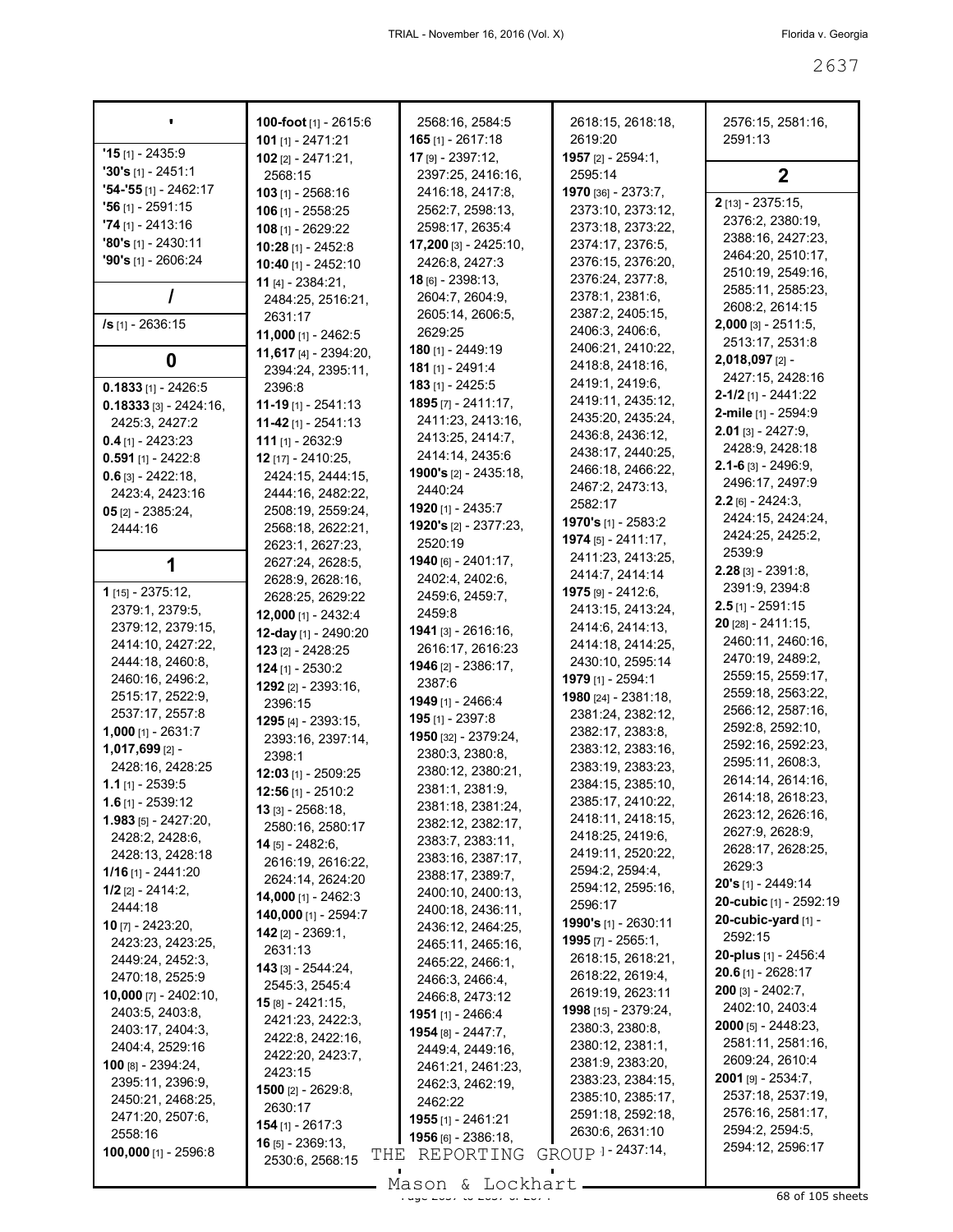| <b>2002</b> [2] - 2385:22,                | 2629:23, 2632:11         | 3                                     | 2391:14, 2393:10,                     | 2563:19, 2564:9,                    |
|-------------------------------------------|--------------------------|---------------------------------------|---------------------------------------|-------------------------------------|
| 2386:5                                    | 21-year [1] - 2594:16    |                                       | 2393:12, 2393:18,                     | 2564:10, 2564:11,                   |
| $2004$ [9] - 2581:13,                     | 214 [2] - 2483:23,       | 3 [23] - 2379:20,                     | 2393:21, 2397:15,                     | 2564:12, 2564:14,                   |
| 2582:5, 2582:10,                          | 2484:24                  | 2379:21, 2441:21,                     | 2397:25, 2398:4,                      | 2564:16, 2564:19,                   |
| 2583:2, 2616:16,                          | <b>22</b> [5] - 2397:11, | 2457:6, 2466:11,                      | 2398:19, 2400:1,                      | 2565:8, 2565:11,                    |
| 2616:17, 2616:23,                         | 2578:19, 2578:21,        | 2466:13, 2489:4,                      | 2459:24, 2460:5,                      | 2565:15, 2566:4,                    |
| 2617:6, 2617:10                           | 2578:24, 2632:12         | 2489:5, 2489:11,                      | 2473:15                               | 2566:13, 2566:21,                   |
| 2005 [2] - 2593:7,                        | 23 [21] - 2499:17,       | 2499:19, 2522:12,                     | 39 [5] - 2584:23,                     | 2567:9, 2567:14,                    |
| 2616:21                                   | 2578:25, 2617:3,         | 2546:2, 2546:3,                       | 2585:1, 2586:7,                       | 2567:21, 2589:25,                   |
| 2006 [3] - 2610:2,                        | 2620:20, 2620:23,        | 2560:5, 2569:8,                       | 2586:14, 2586:25                      | 2593:1, 2595:2,                     |
| 2610:5, 2627:13                           | 2621:5, 2621:16,         | 2592:1, 2592:3,                       | 3925 [1] - 2459:23                    | 2616:3, 2619:24,                    |
| 2008 [7] - 2489:5,                        | 2622:17, 2623:25,        | 2592:4, 2592:7,                       |                                       | 2622:22, 2623:2                     |
| 2489:13, 2489:23,                         | 2624:3, 2624:4,          | 2619:24, 2626:13                      | 4                                     | 5,000 [91] - 2392:18,               |
| 2490:5, 2507:2,                           | 2624:6, 2624:10,         | $3,153$ [2] - 2427:3,                 |                                       | 2392:20, 2392:24,                   |
| 2507:5, 2584:10                           | 2624:15, 2625:1,         | 2427:14                               | 4 [20] - 2381:13,                     | 2393:8, 2395:10,                    |
| 2009 [1] - 2578:4                         | 2625:9, 2625:12,         | $3.3$ [1] - 2463:1                    | 2383:6, 2384:20,                      | 2395:11, 2467:17,                   |
| <b>2010</b> [2] - 2385:22,                | 2626:11, 2626:17,        | <b>30</b> [7] - 2417:8,               | 2423:25, 2446:10,                     | 2467:22, 2485:9,                    |
| 2386:6                                    | 2626:21, 2634:9          | 2430:11, 2477:10,                     | 2483:25, 2484:24,                     | 2485:11, 2488:6,                    |
| $2011$ [5] - 2462:23,                     | 2372 [1] - 2370:3        | 2478:7, 2478:11,                      | 2537:25, 2538:2,                      | 2488:8, 2488:21,                    |
| 2507:5, 2515:4,                           | 2373 [1] - 2370:3        | 2587:16, 2623:8                       | 2556:25, 2557:6,                      | 2488:25, 2489:6,                    |
| 2537:18, 2627:18                          | 2398 [1] - 2370:13       | <b>30's</b> $[2] - 2449.5$ ,          | 2557:19, 2569:9,<br>2570:18, 2577:23, | 2489:14, 2489:17,                   |
| 2011-2012 [5] -                           | 24 [4] - 2490:25,        | 2449:15                               |                                       | 2489:19, 2489:21,                   |
| 2461:22, 2462:8,                          | 2507:12, 2507:14,        | <b>30-second</b> [1] -                | 2584:6, 2598:12,<br>2604:7, 2604:9,   | 2489:24, 2490:2,                    |
| 2462:17, 2537:20,                         | 2507:20                  | 2587:21                               | 2632:19                               | 2490:12, 2490:13,                   |
| 2552:7                                    | 2429 [1] - 2370:3        | 30-year [1] - 2381:21                 | 4,000 [1] - 2547:13                   | 2490:16, 2490:19,                   |
| 2012 [16] - 2490:24,                      | 2457 [1] - 2370:13       | $30.8$ [1] - 2461:23                  |                                       | 2491:6, 2491:7,                     |
| 2491:1, 2494:2,                           | 2464 [1] - 2370:3        | $300$ [4] - 2403:11,                  | 4-inch [1] - 2631:19                  | 2492:18, 2493:1,                    |
| 2507:2, 2507:6,                           | 2476 [2] - 2370:5        | 2427:14, 2430:18,                     | <b>4.28</b> [1] - 2390:15             | 2493:8, 2494:10,                    |
| 2510:23, 2534:7,                          | 2489 [1] - 2370:14       | 2630:8                                | $40$ [15] - 2448:21,                  | 2494:12, 2494:23,                   |
| 2537:18, 2545:1,                          | 2495 [1] - 2370:11       | $304$ [2] - 2508:18,                  | 2448:22, 2449:16,                     | 2495:11, 2495:18,                   |
| 2546:15, 2546:23,                         | 25 [1] - 2575:25         | 2508:19                               | 2458:9, 2458:10,<br>2461:25, 2559:8,  | 2496:15, 2497:12,                   |
| 2547:11, 2547:19,                         | 25.4 [2] - 2422:10,      | 31 [2] - 2405:4, 2405:6               | 2594:6, 2594:8,                       | 2497:14, 2497:18,                   |
| 2548.8, 2548.9,                           | 2423:25                  | $315$ [1] - 2499:16                   | 2594:17, 2596:14,                     | 2497:24, 2499:21,                   |
| 2627:18                                   | $250$ [4] - 2401:21,     | 32 $[4] - 2405:8$                     | 2597:19, 2598:7,                      | 2502:5, 2502:10,                    |
| 2013 [8] - 2412:6,                        | 2402:7, 2403:11,         | 2405:12, 2538:2,                      | 2608:12, 2617:18                      | 2503:2, 2503:7,                     |
| 2413:15, 2413:24,                         | 2449:20                  | 2538:3                                | 400 [2] - 2401:24,                    | 2503:20, 2503:22,                   |
| 2414:6, 2414:13,                          | 2505 [1] - 2394:8        | $33$ [1] - 2405:8                     | 2402:5                                | 2504:6, 2504:7,                     |
| 2414:18, 2414:25,                         | 2507 [1] - 2370:14       | 34 [3] - 2393:18,                     | $42$ [6] - 2458:12,                   | 2504:16, 2505:5,                    |
| 2610:2                                    | 2519 [1] - 2370:5        | 2393:22                               | 2559:7, 2559:8,                       | 2505:14, 2505:18,                   |
| 2014 [16] - 2373:7,                       | $2532$ [3] - $2370:11$ , | 35 [6] - 2517:11,                     | 2559:15, 2623:20,                     | 2505:20, 2505:24,                   |
| 2373:10, 2373:12,                         | 2370:12, 2370:16         | 2524:25, 2525:1,                      | 2623:23                               | 2506:1, 2507:3,<br>2507:24, 2508:4, |
| 2373:18, 2373:22,                         | 2535 [1] - 2370:17       | 2617:17, 2624:21,                     | 43 $[4] - 2532:4,$                    | 2508:5, 2508:21,                    |
| 2374:17, 2376:5,                          | 2541 [1] - 2370:10       | 2625:14                               | 2532:14, 2632:20,                     | 2509:1, 2512:11,                    |
| 2376:15, 2376:20,                         | 2544 [1] - 2370:5        | 350 [1] - 2447:14                     | 2632:24                               | 2518:25, 2519:1,                    |
| 2377:7, 2377:12,                          | 2554 [1] - 2370:6        | 3500 [1] - 2547:13                    | 44 [1] - 2532:4                       | 2528:13, 2528:16,                   |
| 2377:23, 2378:1,                          | 2555 [1] - 2370:6        | $36$ [1] - 2626:1                     | 45 [1] - 2373:11                      | 2529:17, 2531:25,                   |
| 2435:9, 2435:13,                          | 2557 [1] - 2370:17       | $365$ [1] - 2428:5                    | 46 [1] - 2617:18                      | 2533:15, 2534:6,                    |
| 2435:14                                   | 2560 [1] - 2370:16       | $3664$ [1] - 2393:1                   | 47 [1] - 2608:6                       | 2534:11, 2534:18,                   |
| $2015$ [3] - 2380:21,<br>2388:17, 2464:25 | 2577 [1] - 2370:17       | 37 [4] - 2392:9,                      | 4700 [1] - 2534:16                    | 2534:19, 2538:18,                   |
| <b>2016</b> [4] - 2369:13,                | 2590 [1] - 2370:14       | 2465:6, 2629:14,                      | 48 [3] - 2608:15,                     | 2538:19, 2538:23,                   |
|                                           | 2604 [1] - 2370:17       | 2629:17                               | 2608:20, 2609:2                       | 2539:15, 2542:3,                    |
| 2545:16, 2635:4,<br>2636:11               | 2619 [1] - 2370:16       | 38 [6] - 2398:23,<br>2457:21, 2458:7, | <b>4:03</b> [1] - 2635:2              | 2542:11, 2544:4,                    |
| 2019 [1] - 2636:17                        | $275$ [1] - 2401:21      | 2458:8, 2458:25,                      | 4:30 [1] - 2634:20                    | 2545:18, 2546:19,                   |
| 204 [1] - 2481:19                         | 29 [1] - 2398:21         | 2623:9                                |                                       | 2547:2, 2547:3,                     |
| 205 [1] - 2482:6                          | $2:30$ [1] - $2577:19$   | 3800 [22] - 2388:12,                  | 5                                     | 2547:17, 2547:23,                   |
| 207 [1] - 2483:11                         | $2:45$ [1] - 2577:21     | 2388:19, 2389:1,                      |                                       | 2548:12, 2629:13                    |
| $21$ [7] - 2377:17,                       | 2e [3] - 2380:19,        | 2389:7, 2389:8,                       | $5$ [32] - 2401:11,                   | $5,050$ [1] - 2495:3                |
| 2398:7, 2483:12,                          | 2388:16, 2464:23         | 2389:18, 2390:23,                     | 2401:12, 2444:13,                     | $5,095$ [1] - 2394:20               |
| 2489:3, 2608:3,                           | THE                      | REPORTING                             | 2446:1, 2533:25,                      | $5,711$ [1] - 2394:10               |
|                                           |                          |                                       | GROUP 4, 2563:18,                     |                                     |
|                                           |                          |                                       |                                       |                                     |

Mason & Lockhart **Page 2638 of 105 sheets** Page 207) 797-6040 Mason & Lockhart **Page 2674 The Reporting Group (207) 797-6040**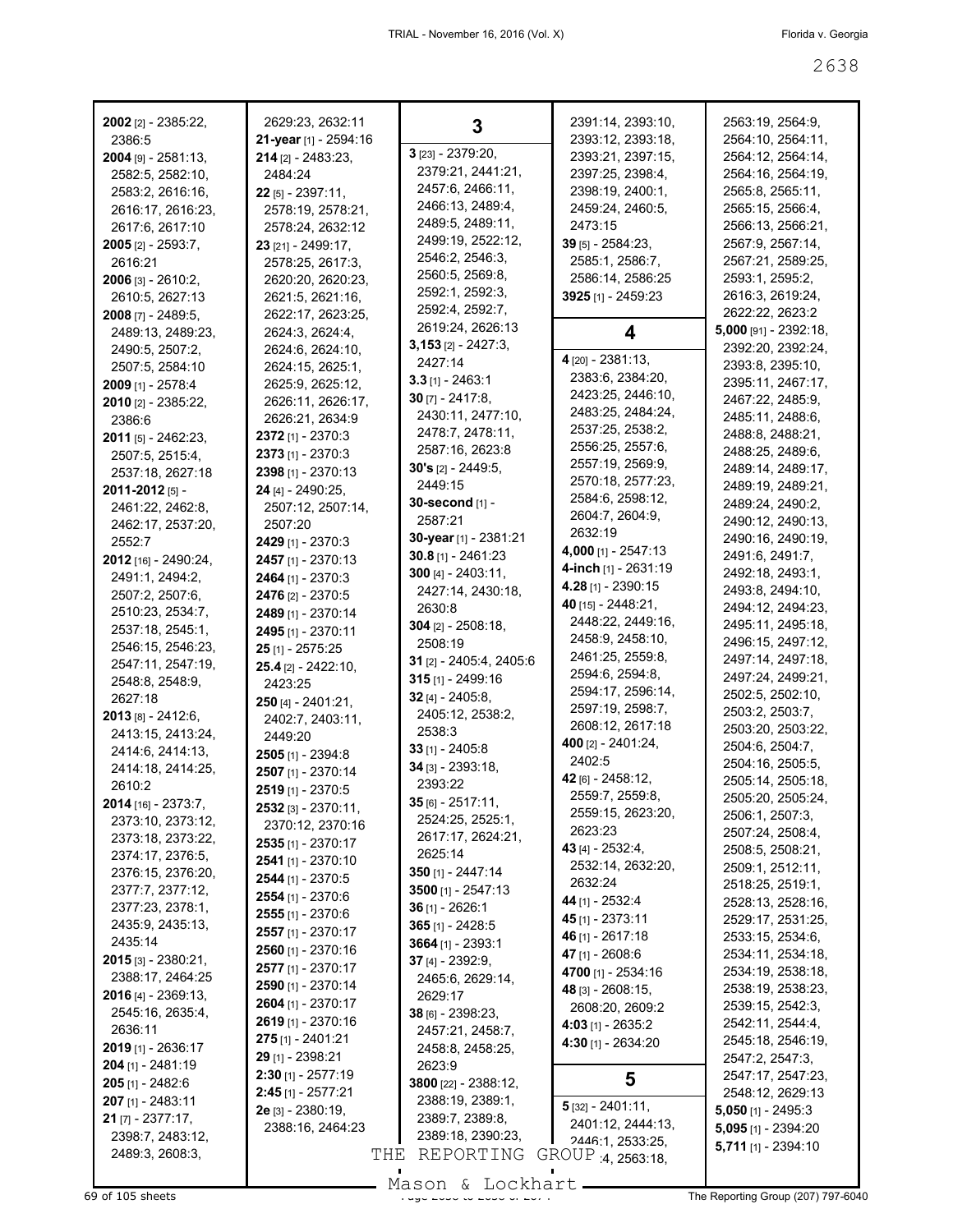| 5-feet [1] - 2564:2                   | 2564:21, 2564:24                      | 2632:9, 2636:17                       | accurate [3] -                         | 2606:10, 2614:13,                     |
|---------------------------------------|---------------------------------------|---------------------------------------|----------------------------------------|---------------------------------------|
| 5-foot $[2] - 2563:21$ ,              | 68.9 [1] - 2617:2                     | $9,000$ [2] - 2462:20,                | 2390:17, 2390:20,                      | 2620:20, 2626:9,                      |
| 2565:14                               |                                       | 2490:8                                | 2426:3                                 | 2633:5                                |
| 5.1.8-1 [1] - 2398:25                 | $\overline{7}$                        | 9-by-100 [1] - 2581:3                 | ACF [45] - 2380:11,                    | activity [2] - 2622:5,                |
| 50 $[10] - 2430:19$ ,                 |                                       | 9-foot $[1]$ - 2615:5                 | 2381:3, 2383:11,                       | 2628:12                               |
| 2449:16, 2469:4,                      | 7 [17] - 2392:9,                      | 90 $[1] - 2595:20$                    | 2386:7, 2392:14,                       | actual [7] - 2399:22,                 |
| 2473:16, 2495:5,                      | 2392:13, 2395:7,<br>2421:9, 2421:14,  | 95 [1] - 2444:14                      | 2404:15, 2415:21,                      | 2479:17, 2500:9,                      |
| 2495:7, 2495:12,                      | 2443:14, 2446:9,                      | 9500 $[1] - 2462:22$                  | 2415:24, 2416:22,                      | 2510:14, 2520:4,                      |
| 2495:20, 2619:11                      | 2457:6, 2465:6,                       | 95th $[5] - 2411:20$ ,                | 2417:24, 2418:3,                       | 2520:10, 2538:8                       |
| 50's $[2] - 2471:9$ ,                 | 2466:6, 2524:9,                       | 2411:25, 2412:1,                      | 2418:4, 2418:5,                        | actuality [1] - 2455:13               |
| 2606:24                               | 2572:12, 2572:25,                     | 2445:20, 2445:24                      | 2427:5, 2429:5,                        | add [5] - 2424:1.                     |
| 50,000 [2] - $2592:19$ ,              | 2573:5, 2610:11,                      | $96$ [1] - 2591:11                    | 2430:20, 2437:19,                      | 2548:13, 2565:18,                     |
| 2592:23                               | 2626:25, 2631:13                      | 9796 [1] - 2462:11                    | 2438:4, 2441:25,                       | 2566:1, 2566:4                        |
| 500 $[2] - 2402:4,$                   | $7,000$ [4] - 2491:2,                 | $9:00$ [1] - 2635:4                   | 2442:11, 2446:17,<br>2446:20, 2446:24, | added [6] - 2379:23,                  |
| 2402:5                                | 2594:15, 2629:13,                     | 9th [1] - 2636:11                     | 2447:13, 2451:4,                       | 2381:16, 2401:14,<br>2448:1, 2538:20, |
| 5000 $[1] - 2396:9$                   | 2629:16                               |                                       | 2453:25, 2454:1,                       | 2546:4                                |
| 5050 $[2] - 2542:9$<br>2542:12        | <b>70's</b> $[2] - 2583:9$            | A                                     | 2466:16, 2466:22,                      | addition [1] - 2528:4                 |
| $51$ [1] - 2534:22                    | 2606:24                               | $a.m$ [4] - 2369:14,                  | 2472:9, 2476:25,                       | additional [10] -                     |
| 5100 $[1] - 2534:20$                  | 724 [4] - 2427:22,                    | 2452:8, 2452:10,                      | 2480:10, 2481:9,                       | 2493:24, 2494:1,                      |
| $52$ [2] - 2411:13,                   | 2427:23, 2428:5,                      | 2635:4                                | 2482:18, 2483:5,                       | 2522:6, 2530:2,                       |
| 2445:8                                | 2428:10                               | abandoned [1] -                       | 2516:16, 2521:23,                      | 2532:7, 2532:18,                      |
| $5200$ [3] - 2490:16,                 | 74 [2] - 2490:6,                      | 2602:13                               | 2522:24, 2539:12,                      | 2539:17, 2629:8,                      |
| 2490:19, 2534:22                      | 2490:10                               | aberration [1] -                      | 2540:13, 2543:9,                       | 2630:17, 2631:7                       |
| 53-five [1] - 2491:12                 | 7500 $[3] - 2546:15$                  | 2471:11                               | 2549:7, 2549:17,                       | <b>address</b> [3] - 2410:16,         |
| 5300 $[2] - 2491:10,$                 | 2546:24, 2547:7                       | ABID [1] - 2369:18                    | 2549:20, 2550:10                       | 2557:17, 2608:3                       |
| 2491:12                               | 7599 [1] - 2462:12                    | able [16] - 2408:4,                   | ACFS $[1]$ - 2549:21                   | addressing [1] -                      |
| 5350 [2] - 2491:10,                   | $77.3$ [1] - 2617:2                   | 2409:14, 2412:4,                      | achieving [2] -                        | 2468:13                               |
| 2491:13                               | 7b [1] - 2501:6                       | 2434:10, 2445:19,                     | 2494:23, 2495:13                       | adequate [1] - 2607:8                 |
| 537 [1] - 2369:12                     | 8                                     | 2454:24, 2456:8,                      | acknowledge [1] -                      | adjourned [1] - 2635:3                |
| $54$ [3] - 2471:7,                    |                                       | 2467:15, 2467:21,                     | 2555:19                                | adjunct [1] - 2543:15                 |
| 2471:17, 2472:11                      | 8 [10] - 2416:18,                     | 2468:19, 2492:25,                     | $accre$ [13] - 2426:10,                | adopt [2] - 2476:6,                   |
| 5400 $[1] - 2547:18$                  | 2421:11, 2422:2,                      | 2494:19, 2497:14,<br>2506:5, 2525:24, | 2427:9, 2427:15,                       | 2554:25                               |
| 5500 [3] - 2534:16,                   | 2424:12, 2443:13,                     | 2611:18                               | 2427:21, 2427:22,<br>2428:2, 2428:8,   | adopted [1] - 2558:10                 |
| 2546:25, 2547:8                       | 2443:22, 2448:23,                     | above-entitled [1] -                  | 2428:13, 2428:16,                      | adversely [1] -                       |
| 5600 [1] - 2546:22                    | 2462:9, 2499:19,                      | 2369:10                               | 2539:7, 2539:8,                        | 2545:11                               |
|                                       | 2614:18                               | above-named [1] -                     | 2539:10, 2539:13                       | aerial [3] - 2583:24,                 |
| 6                                     | $8,000$ [1] - 2490:9                  | 2636:9                                | acre-feet [13] -                       | 2585:16, 2611:9                       |
| 6 [14] - 2404:22,                     | 8,274 [2] - 2429:1,                   | <b>abrupt</b> [1] - 2496:24           | 2426:10, 2427:9,                       | affect [6] - 2431:17,                 |
| 2405:20, 2405:25,                     | 2429:6                                | absence [1] - 2453:5                  | 2427:15, 2427:21,                      | 2455:7, 2494:16,<br>2495:6, 2501:1,   |
| 2406:24, 2422:10,                     | $8,664$ [3] - 2391:10,                | absolute [2] -                        | 2427:22, 2428:2,                       | 2626:10                               |
| 2422:12, 2481:19,                     | 2391:16, 2393:1                       | 2433:21, 2530:17                      | 2428:8, 2428:13,                       | <b>affected</b> [8] - 2462:4,         |
| 2490:25, 2534:4,                      | 80 $[7] - 2559:2,$                    | absolutely [2] -                      | 2428:16, 2539:7,                       | 2600:16, 2601:11,                     |
| 2546:3, 2547:7,                       | 2559:6, 2560:3,<br>2595:24, 2596:5,   | 2437:17, 2561:11                      | 2539:8, 2539:10,                       | 2627:23, 2628:20,                     |
| 2601:20, 2619:23,                     | 2596:7, 2621:17                       | $accept [3] - 2372:13,$               | 2539:13                                | 2628:22, 2633:21,                     |
| 2626:25                               | <b>80's</b> [1] - 2606:24             | 2478:1, 2543:8                        | <b>acres</b> [1] - 2427:11             | 2634:8                                |
| 6,000 [7] - 2449:11,                  | $811$ [1] - 2507:19                   | accepted [3] -                        | <b>act</b> [1] - 2528:20               | affecting [1] - 2624:12               |
| 2449:17, 2449:21,                     | 82 [1] - 2616:19                      | 2535:14, 2537:14,                     | <b>acting</b> [2] - 2388:9,            | affects [1] - 2439:21                 |
| 2490:6, 2490:8,                       | 8274 [1] - 2427:24                    | 2538:8                                | 2403:20                                | <b>Africa</b> [1] - 2543:18           |
| 2490:13, 2491:7                       | 87 [1] - 2595:25                      | accepting [1] - 2527:8                | action $[7] - 2539:21$ ,               | afternoon [4] -                       |
| 6-35 [1] - 2530:5                     | $8:50$ [1] - 2369:14                  | accommodated [1] -                    | 2545:8, 2565:22,                       | 2519:19, 2519:20,                     |
| 60 $[5] - 2449:16$                    |                                       | 2605:1                                | 2566:6, 2627:21,                       | 2555:23, 2555:24                      |
| 2462:23, 2468:25,                     | 9                                     | accordance [1] -                      | 2628:3, 2636:9                         | agencies [1] - 2549:18                |
| 2469:6, 2469:7                        |                                       | 2497:19                               | actively [2] - 2588:15,<br>2605:6      | agency [1] - 2446:13                  |
| 60's $[3] - 2451:2$ ,                 | $9$ [11] - 2377:18,                   | $account [2] - 2493:14,$              | activities [11] -                      | aggradation [1] -                     |
| 2471:10, 2606:24<br>62 $[1]$ - 2526:7 | 2377:20, 2377:25,                     | 2495:3                                | 2571:16, 2578:10,                      | 2613:21                               |
| 640 [1] - 2427:11                     | 2378:19, 2379:17,<br>2448:23, 2496:8, | $accounted$ [2] -<br>2374:6, 2376:9   | 2598:15, 2603:12,                      | aggraded [1] -                        |
| $65$ [3] - 2524:11,                   | 2496:9, 2530:6,<br>THE                | REPORTING                             | GROUP 14, 2603:15,                     | 2623:15                               |
|                                       |                                       |                                       |                                        | $ago_{[6]} - 2411.5,$                 |
|                                       |                                       | $Məcon$ $Iochprt$                     |                                        |                                       |

Mason & Lockhart 2008 and 2008 105 sheets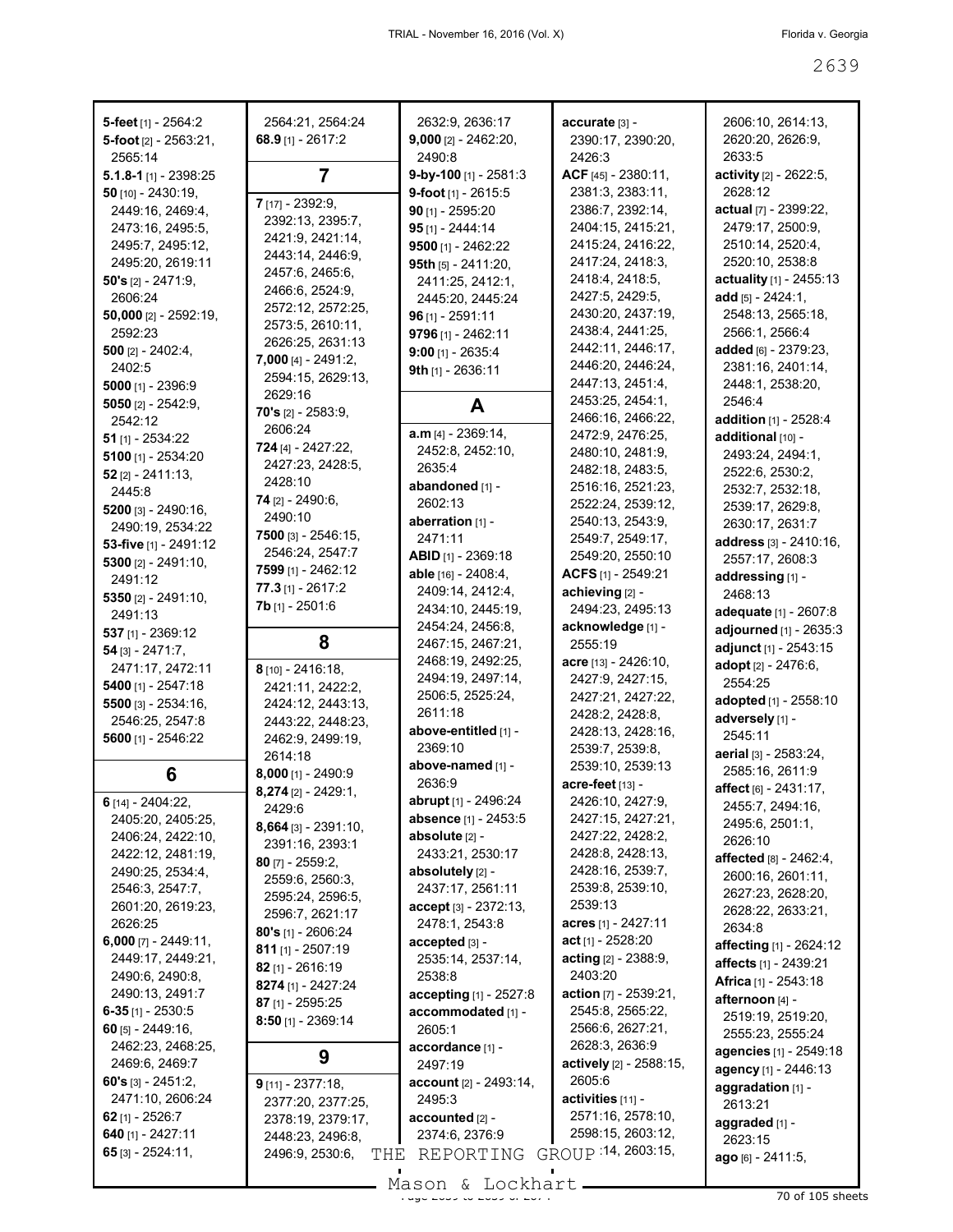| 2456:4, 2456:12,              | 2397:7, 2412:24,               | analyses [3] -          | analyzing [1] -         | 2622:5                 |
|-------------------------------|--------------------------------|-------------------------|-------------------------|------------------------|
| 2614:24, 2618:23,             | 2413:6, 2427:1,                | 2406:16, 2442:18,       | 2470:22                 | antiquated [1] -       |
| 2623:12                       | 2429:9, 2454:13,               | 2499:18                 | Anderson [1] -          | 2446:11                |
| agree [74] - 2373:10,         | 2464:19, 2468:2,               | analysis [97] - 2374:6, | 2627:17                 | anyway [1] - 2532:13   |
| 2373:16, 2373:19,             | 2473:22, 2476:9,               | 2377:15, 2380:2,        | ANDREW <sub>[1]</sub> - | Apalachicola [66] -    |
| 2382:15, 2383:6,              | 2476:12, 2476:17,              | 2380:6, 2381:16,        | 2369:22                 | 2371:24, 2373:6,       |
| 2393:11, 2394:8,              | 2495:23, 2496:1,               | 2382:10, 2383:4,        | annual [42] - 2377:21,  | 2377:21, 2380:22,      |
| 2395:10, 2396:8,              | 2499:13, 2499:15,              | 2385:4, 2387:9,         | 2388:19, 2389:18,       | 2388:18, 2416:25,      |
| 2400:11, 2400:17,             | 2509:19, 2510:4,               | 2387:10, 2387:11,       | 2390:4, 2390:9,         | 2417:13, 2431:1,       |
| 2402:17, 2403:6,              | 2519:13, 2544:1,               | 2394:3, 2394:19,        | 2390:16, 2391:1,        | 2431:6, 2439:19,       |
| 2403:16, 2403:24,             | 2544:3, 2548:18,               | 2398:15, 2398:21,       | 2391:14, 2393:10,       | 2465:2, 2465:19,       |
| 2404:4, 2404:9,               | 2553:9                         | 2404:22, 2405:9,        | 2394:4, 2398:25,        | 2481:22, 2483:18,      |
| 2419:19, 2420:16,             | <b>allow</b> $[3] - 2553.5$ ,  | 2405:14, 2409:20,       | 2405:19, 2409:20,       | 2510:8, 2522:7,        |
| 2425:2, 2437:15,              | 2603:21, 2614:21               | 2410:21, 2411:4,        | 2416:19, 2416:24,       | 2528:13, 2533:16,      |
| 2438:14, 2479:2,              | allows [1] - 2586:12           | 2411:7, 2412:19,        | 2417:2, 2417:9,         | 2539:18, 2556:16,      |
| 2479:6, 2481:20,              | <b>almost</b> $[5] - 2384:2$ , | 2416:15, 2416:19,       | 2417:17, 2417:19,       | 2557:17, 2557:20,      |
| 2484:22, 2485:4,              | 2386:8, 2390:19,               | 2416:23, 2417:2,        | 2417:20, 2438:19,       | 2558:19, 2560:1,       |
| 2491:9, 2492:1,               | 2453:9, 2632:18                | 2429:4, 2431:12,        | 2441:1, 2442:11,        | 2560:11, 2561:2,       |
| 2492:6, 2492:23,              | alphabetical [1] -             | 2433:7, 2435:11,        | 2442:22, 2443:24,       | 2562:8, 2563:23,       |
| 2494:7, 2495:17,              | 2590:16                        | 2437:14, 2437:16,       | 2444:9, 2445:16,        | 2566:13, 2567:19,      |
| 2503:6, 2515:7,               | alter [1] - 2495:8             | 2440:11, 2440:18,       | 2448:17, 2456:20,       | 2568:1, 2569:25,       |
| 2515:11, 2519:4,              | alternative [1] -              | 2441:20, 2442:21,       | 2456:22, 2457:2,        | 2570:2, 2571:11,       |
| 2548:8, 2556:7,               | 2517:25                        | 2443:5, 2443:25,        | 2457:10, 2457:14,       | 2571:15, 2572:2,       |
| 2560:22, 2563:15,             | alternatives [1] -             | 2444:8, 2445:13,        | 2458:20, 2458:21,       | 2572:20, 2573:13,      |
| 2566:21, 2567:14,             | 2550:3                         | 2446:19, 2446:23,       | 2461:20, 2461:23,       | 2577:9, 2578:7,        |
| 2567:20, 2567:24,             | American [6] -                 | 2448:4, 2450:3,         | 2462:2, 2473:4,         | 2582:12, 2584:17,      |
| 2568:2, 2569:2,               | 2556:24, 2578:2,               | 2450:5, 2450:7,         | 2524:15, 2533:4         | 2586:21, 2588:16,      |
| 2570:21, 2575:13,             | 2598:12, 2604:6,               | 2452:13, 2454:4,        | answer [49] - 2371:19,  | 2589:14, 2590:24,      |
| 2576:1, 2587:8,               | 2605:5, 2632:19                | 2454:6, 2454:11,        | 2381:5, 2382:8,         | 2591:9, 2591:12,       |
| 2588:13, 2588:19,             | amicus [1] - 2539:20           | 2454:21, 2454:25,       | 2383:2, 2383:4,         | 2597:5, 2597:21,       |
| 2591:6, 2597:18,              | amount [40] - 2377:21,         | 2455:21, 2456:18,       | 2385:5, 2385:14,        | 2602:7, 2602:8,        |
| 2602:15, 2602:23,             | 2380:16, 2381:6,               | 2457:1, 2458:14,        | 2386:3, 2397:14,        | 2603:7, 2610:21,       |
| 2603:5, 2608:21,              | 2391:22, 2393:9,               | 2459:9, 2465:4,         | 2397:18, 2397:24,       | 2611:16, 2619:1,       |
| 2609:10, 2610:20,             | 2407:8, 2410:8,                | 2465:8, 2469:11,        | 2398:3, 2407:15,        | 2620:14, 2621:21,      |
| 2611:7, 2612:24,              | 2410:9, 2414:16,               | 2470:9, 2478:23,        | 2407:16, 2408:18,       | 2622:1, 2627:9,        |
| 2613:20, 2614:10,             | 2437:25, 2438:2,               | 2483:1, 2483:2,         | 2408:21, 2409:14,       | 2630:8, 2631:19,       |
| 2620:5, 2620:14,              | 2462:24, 2473:11,              | 2488:15, 2489:5,        | 2409:17, 2412:25,       | 2633:3, 2633:14,       |
| 2621:18, 2623:8,              | 2501:1, 2502:25,               | 2489:12, 2490:24,       | 2413:3, 2415:9,         | 2634:4, 2634:15        |
| 2624:5, 2627:8,               | 2503:6, 2512:3,                | 2492:16, 2494:19,       | 2418:22, 2420:15,       | apart [3] - 2430:14,   |
| 2628:4, 2632:25,              | 2512:18, 2512:19,              | 2497:22, 2500:2,        | 2426:19, 2457:24,       | 2523:21, 2574:11       |
| 2634:3                        | 2525:3, 2530:20,               | 2500:19, 2502:8,        | 2472:10, 2485:2,        | apparent [1] - 2443:6  |
| agreement [3] -               | 2539:14, 2548:11,              | 2502:21, 2504:14,       | 2494:5, 2494:6,         | appear [7] - 2409:4,   |
| 2402:16, 2403:6,              | 2551:13, 2552:13,              | 2506:4, 2506:25,        | 2499:23, 2499:25,       | 2445:21, 2506:8,       |
| 2403:24                       | 2564:18, 2565:9,               | 2507:4, 2507:5,         | 2500:1, 2509:6,         | 2570:24, 2574:6,       |
| agriculture [1] -             | 2565:19, 2595:13,              | 2507:11, 2507:15,       | 2518:23, 2519:11,       | 2589:4, 2593:9         |
| 2521:15                       | 2599:17, 2600:2,               | 2511:2, 2514:22,        | 2527:5, 2542:25,        | APPEARANCES [1] -      |
| aground [2] - 2581:18,        | 2600:6, 2600:8,                | 2518:11, 2519:25,       | 2544:23, 2550:23,       | 2369:16                |
| 2623:16                       | 2600:12, 2617:22,              | 2534:2, 2541:14,        | 2568:22, 2570:4,        | appendix [1] - 2550:1  |
| ahead $[2] - 2577:13$ ,       | 2618:4, 2619:19,               | 2542:18, 2544:14,       | 2603:20, 2603:23,       | applicability [1] -    |
| 2578:11                       | 2621:2, 2632:5,                | 2546:1, 2557:16,        | 2621:14, 2630:4,        | 2480:25                |
| <b>airports</b> [1] - 2434:22 | 2632:8                         | 2580:8, 2580:13,        | 2630:14, 2631:3,        | application [1] -      |
| albeit [1] - 2443:19          | <b>amounts</b> [3] - 2437:5,   | 2631:2                  | 2631:25, 2632:2         | 2498:11                |
| <b>Allan</b> [5] - 2597:9,    | 2449:12, 2540:20               | analyze [5] - 2390:3,   | answered [7] -          | applied [4] - 2400:25, |
| 2597:24, 2598:1,              | amplified [1] -                | 2434:13, 2446:24,       | 2416:2, 2481:24,        | 2403:21, 2437:21,      |
| 2620:3, 2630:25               | 2463:13                        | 2514:20, 2556:11        | 2482:11, 2483:20,       | 2444:13                |
| ALLON [32] - 2369:21,         | amplifying [1] -               | analyzed [9] -          | 2484:7, 2509:2,         | apply [3] - 2622:16,   |
| 2372:17, 2372:20,             | 2464:2                         | 2371:21, 2373:25,       | 2512:23                 | 2622:18                |
| 2372:23, 2373:2,              |                                | 2389:25, 2418:17,       | answers [3] - 2397:1,   | appreciable [3] -      |
| 2378:17, 2391:3,              | analogous [1] -<br>2454:25     | 2435:4, 2438:17,        | 2629:19, 2632:16        | 2504:1, 2524:25,       |
| 2391:7, 2397:5,               |                                |                         | GROUP 'pogenic [1] -    | 2551:12                |
|                               | analogy [1] - 2592<br>THE      | REPORTING               |                         |                        |

Mason & Lockhart

 $\overline{71}$  of 105 sheets  $\overline{7266661}$   $\overline{866061}$   $\overline{866061}$   $\overline{266061}$   $\overline{266061}$   $\overline{266061}$   $\overline{266061}$   $\overline{266061}$   $\overline{266061}$   $\overline{266061}$   $\overline{2671}$   $\overline{266061}$   $\overline{266061}$   $\overline{2671}$   $\overline$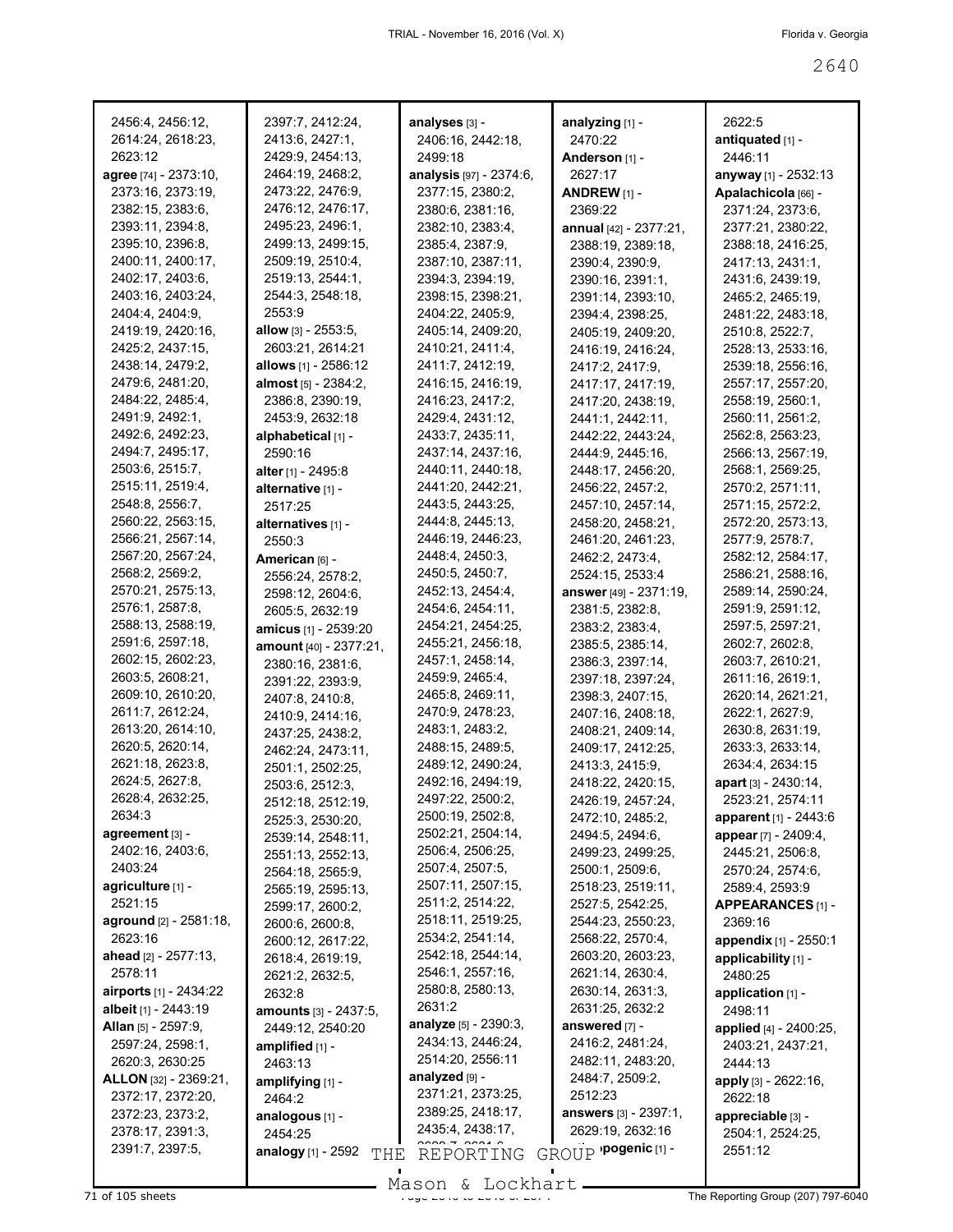| appreciably [1] -             | 2476:24, 2477:2,            | <b>assume</b> [8] - 2387:4,    | 2398:18, 2398:25,               | 2581:18                         |
|-------------------------------|-----------------------------|--------------------------------|---------------------------------|---------------------------------|
| 2495:8                        | 2477:6, 2477:10,            | 2415:23, 2479:11,              | 2399:24, 2400:5,                | barges [5] - 2501:19,           |
| appreciate [2] -              | 2477:11, 2477:14,           | 2519:7, 2560:17,               | 2418:7, 2418:10,                | 2602:10, 2603:22,               |
| 2382:5, 2408:8                | 2478:3, 2478:8,             | 2560:18, 2570:1,               | 2449:24, 2459:23,               | 2614:21, 2615:24                |
| <b>approach</b> [3] - 2372:1, | 2478:9, 2478:12,            | 2585:4                         | 2497:7, 2524:15,                | <b>bars</b> $[3] - 2421:1$ ,    |
| 2447:16, 2555:3               | 2478:15, 2478:17,           | assumptions [1] -              | 2525:4, 2539:1,                 | 2494:17, 2495:5                 |
| appropriate [3] -             | 2479:7, 2480:9,             | 2518:17                        | 2594:9                          | <b>Barton</b> [21] - 2477:6,    |
| 2518:13, 2518:23,             | 2480:22, 2481:23,           | assurance [1] -                | averaged [1] -                  | 2477:9, 2477:13,                |
| 2519:3                        | 2482:9, 2483:19,            | 2535:10                        | 2616:22                         | 2477:22, 2478:2,                |
| approximations [1] -          | 2484:4, 2485:7,             | astoundingly [1] -             | <b>averages</b> [2] - 2389:1,   | 2479:2, 2479:6,                 |
| 2518:16                       | 2486:10, 2487:14,           | 2520:6                         | 2497.2                          | 2479:17, 2480:6,                |
| April [12] - 2419:16,         | 2487:21, 2491:17,           | <b>Atlanta</b> [3] - 2525:13,  | aware [36] - 2390:7,            | 2480:11, 2480:14,               |
| 2419:21, 2421:8,              | 2492:21, 2496:5,            | 2530:23, 2530:24               | 2390:13, 2390:24,               | 2480:21, 2481:7,                |
| 2421:15, 2421:24,             | 2501:2, 2514:11,            | atmosphere [1] -               | 2391:20, 2411:3,                | 2481:14, 2481:20,               |
| 2422:1, 2422:2,               | 2514:12, 2514:15,           | 2432:8                         | 2425:9, 2428:1,                 | 2481:24, 2482:7,                |
| 2422:24, 2428:24,             | 2515:7, 2515:11,            | attached [2] -                 | 2428:12, 2437:11,               | 2482:11, 2543:6,                |
| 2429:7, 2584:9                | 2515:13, 2515:19,           | 2589:20, 2617:14               | 2466:25, 2477:5,                | 2543:9                          |
| architecture [1] -            | 2515:20, 2516:25,           | attempt [3] - 2449:2,          | 2477:9, 2477:11,                | <b>Barton's [2] - 2480:19,</b>  |
| 2528:6                        | 2517:1, 2528:18,            | 2566:11, 2614:4                | 2477:13, 2477:22,               | 2481:17                         |
| archive [1] - 2434:23         | 2541:8, 2544:6,             | attempted [2] -                | 2478:2, 2479:17,                | base $[1] - 2575:1$             |
| archived [2] - 2432:4,        | 2551:25, 2556:18,           | 2436:23, 2630:22               | 2479:20, 2480:10,               | <b>based</b> $[18] - 2410:10$ , |
| 2434:17                       | 2561:16, 2561:18,           | attempting [2] -               | 2480:14, 2481:7,                | 2416:23, 2456:9,                |
| area [44] - 2420:25,          | 2570:6, 2571:10,            | 2441:16, 2528:22               | 2481:8, 2481:14,                | 2456:10, 2469:20,               |
| 2425:9, 2426:6,               | 2571:16, 2571:23,           | attention [3] -                | 2482:16, 2482:20,               | 2470:23, 2485:13,               |
| 2444:4, 2453:6,               | 2572:1, 2573:2,             | 2466:14, 2483:11,              | 2514:15, 2543:6,                | 2487:3, 2487:16,                |
| 2453:25, 2454:1,              | 2573:14, 2574:12,           | 2622:23                        | 2543:14, 2545:16,               | 2497:1, 2497:2,                 |
| 2511:20, 2511:21,             | 2574:18, 2576:1,            | attorney [1] - 2375:3          | 2545:19, 2566:17,               | 2497:6, 2497:7,                 |
| 2523:18, 2523:19,             | 2576:10, 2577:8,            |                                | 2589:9, 2597:1,                 | 2508:6, 2508:23,                |
| 2523:20, 2523:25,             | 2578:9, 2578:14,            | attributable [1] -<br>2621:1   | 2597:13, 2598:5,                | 2523:21, 2528:14,               |
| 2524:2, 2524:3,               | 2579:5, 2583:3,             |                                | 2609:6                          | 2606:17                         |
| 2524:4, 2524:5,               | 2585:5, 2589:13,            | <b>attribute</b> [3] - 2400:7, | awhile [2] - 2549:12,           | <b>bases</b> [2] - 2438:20,     |
| 2524:8, 2524:9,               | 2592:18, 2597:20,           | 2508:20, 2509:10               | 2550:25                         | 2438:23                         |
| 2524:13, 2524:22,             | 2602:23, 2603:12,           | attributed [2] -               | <b>axis</b> [2] - 2534:9,       | <b>basic</b> $[1] - 2473:3$     |
| 2525:3, 2525:13,              | 2603:25, 2606:6,            | 2509:16, 2579:8                | 2534:15                         | Basin [31] - 2380:11,           |
| 2525:19, 2526:6,              | 2607:5, 2614:2,             | augment [2] -                  |                                 | 2381:4, 2383:11,                |
| 2526:8, 2526:14,              | 2614:4, 2614:11,            | 2437:21, 2438:5                | B                               | 2386:7, 2392:15,                |
| 2526:16, 2526:21,             | 2633:5                      | August [12] - 2414:12,         |                                 | 2404:15, 2415:21,               |
| 2528:8, 2563:6,               | arrive [1] - 2431:10        | 2420:4, 2420:8,                | backhoe [1] - 2571:1            | 2415:25, 2416:22,               |
| 2583:20, 2586:13,             | arrow [9] - 2601:21,        | 2420:16, 2421:8,               | bad [3] - 2533:8,               | 2417:24, 2426:7,                |
| 2596:1, 2596:12,              | 2601:25, 2610:22,           | 2422:3, 2422:25,               | 2533.9                          | 2427:5, 2429:5,                 |
| 2598:7, 2598:10,              | 2611:14, 2612:8,            | 2423:19, 2428:24,              | <b>balance</b> [1] - 2432:18    | 2438:4, 2446:17,                |
| 2601:10, 2601:24,             | 2613:6, 2621:1,             | 2429:7, 2439:3,                | balanced [1] -                  | 2446:25, 2447:13,               |
| 2608:17, 2628:11,             | 2621:23, 2622:2             | 2439:6                         | 2491:21                         | 2453:25, 2472:9,                |
| 2629:15                       | <b>arrows</b> [2] - 2620:7, | <b>author</b> $[1] - 2447:10$  | balancing [1] -                 | 2476:25, 2480:10,               |
| Areas [1] - 2569:10           | 2622:17                     | authority [1] - 2591:7         | 2528:20                         | 2481:10, 2483:6,                |
| areas [13] - 2416:21,         | art $[1]$ - 2504:3          | authorized [4] -               | <b>bank</b> [4] - $2583:18$ ,   | 2484:2, 2503:9,                 |
| 2417:24, 2419:22,             | <b>article</b> [1] - 2593:7 | 2491:21, 2528:21,              | 2588:17, 2599:6,                | 2516:16, 2522:24,               |
| 2420:1, 2422:4,               | artifact [1] - 2444:12      | 2528:25, 2582:11               | 2622:3                          | 2539:25, 2549:20,               |
| 2523:18, 2524:7,              | Asheville [1] -             | available [5] -                | bankclimber [2] -               | 2551:22                         |
| 2549:24, 2569:14,             | 2434:19                     | 2518:10, 2525:21,              | 2545:10, 2545:13                | <b>basin</b> $[35] - 2388:10$ , |
| 2569:23, 2608:14,             | aside [2] - 2443:6,         | 2526:5, 2536:21,               | Bankruptcy [1] -                | 2425:8, 2447:1,                 |
| 2617:2                        | 2503:8                      | 2549:19                        | 2369:12                         | 2455:10, 2469:25,               |
| argue [3] - 2463:7,           | aspect $[1] - 2523:1$       | <b>Avallone</b> [1] - 2591:24  | <b>banks</b> $[5]$ - 2556:12,   | 2489:16, 2503:19,               |
|                               | assess [1] - 2550:2         | <b>AVALLONE [1] -</b>          | 2583:11, 2583:20,               | 2505:11, 2505:17,               |
| 2464:11, 2473:5               | assimilate [1] -            | 2369:22                        | 2604:25, 2615:17                | 2505:23, 2522:6,                |
| argument [1] - 2464:3         | 2530:25                     | average [24] -                 | <b>bar</b> [3] - 2418:19,       | 2523:8, 2524:9,                 |
| <b>Aris</b> $[2] - 2540:12$ , |                             | 2377:21, 2388:19,              | 2421:18, 2498:19                | 2525:15, 2526:7,                |
| 2550:14                       | assisting [1] -<br>2548:25  | 2389:8, 2389:14,               | <b>bare</b> [1] - 2432:9        | 2526:9, 2526:20,                |
| arithmetical [1] -            |                             | 2389:15, 2389:18,              | <b>barely</b> [1] - 2448:24     | 2527:4, 2527:7,                 |
| 2426:22                       | associated [1] -<br>2512:4  | 2390:4, 2390:16,               | GROUP <sup>[2]</sup> - 2501:24, | 2532:18, 2539:17,               |
| Army [74] - 2476:21,          | THE.                        | REPORTING                      |                                 |                                 |
|                               |                             |                                |                                 |                                 |

 $\frac{266641}{22}$  of 105 sheets Mason & Lockhart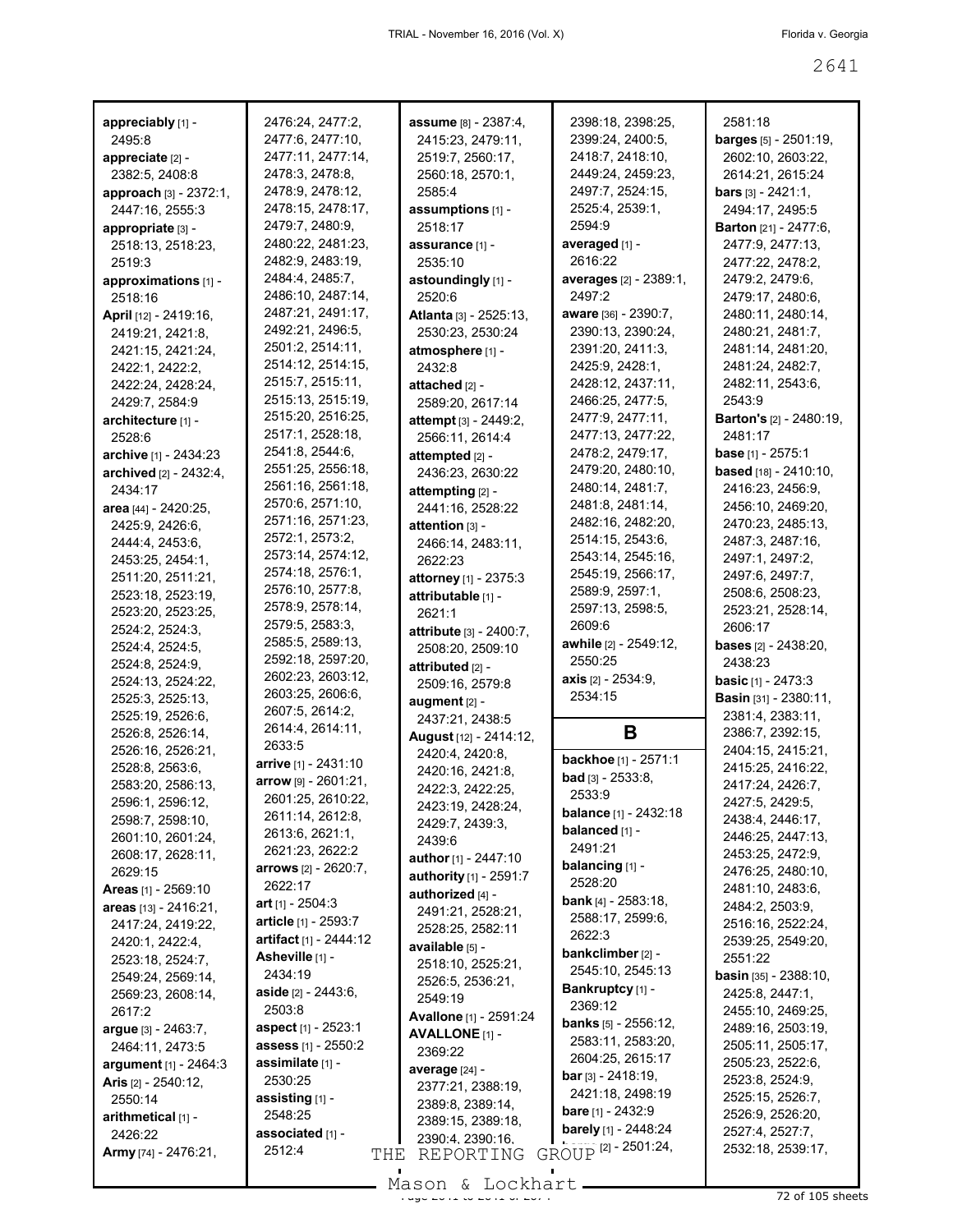| 2540:17, 2544:19,               |                                        |                                 |                                |                                 |
|---------------------------------|----------------------------------------|---------------------------------|--------------------------------|---------------------------------|
|                                 | 2582:21                                | 2430:2, 2432:18,                | 2401:20, 2418:19,              | <b>break</b> $[7] - 2452:4$ ,   |
| 2545:23, 2545:24,               | <b>begins</b> $[4] - 2561:3$ ,         | 2444:17, 2454:8,                | 2421:19, 2459:15               | 2452:12, 2509:21,               |
| 2546:9, 2546:11,                | 2561:8, 2561:9,                        | 2458:14, 2464:25,               | blew [1] - 2534:14             | 2509:24, 2577:14,               |
| 2546:14, 2546:23,               | 2581:21                                | 2465:10, 2466:4,                | block [1] - 2575:2             | 2577:15, 2577:18                |
| 2547:6, 2547:12,                | begun [1] - 2436:17                    | 2490:7, 2490:12,                | blockage [4] -                 | breaking [3] - 2441:1,          |
| 2547:19, 2549:24,               | behind [8] - 2379:3,                   | 2490:16, 2490:19,               | 2607:16, 2613:15,              | 2446:11, 2577:12                |
| 2552:25, 2579:16                | 2469:16, 2496:8,                       | 2491:6, 2491:10,                | 2613:20, 2613:23               | <b>brief</b> [1] - 2539:20      |
| <b>Basins</b> [1] - 2425:10     | 2558:2, 2560:5,                        | 2539:7, 2567:11,                | <b>blocking</b> [5] - 2574:7,  | <b>briefly</b> $[2] - 2524:8$ , |
| <b>basins</b> $[2] - 2503:10$ , | 2612:19, 2614:15,                      | 2591:12, 2596:5,                | 2603:24, 2605:22,              | 2627:16                         |
| 2503:12                         | 2623:2                                 | 2616:11, 2618:24,               | 2607:18, 2607:19               | <b>bring</b> $[1]$ - 2566:1     |
| <b>basis</b> [15] - 2388:19,    | belief [2] - 2531:24,                  | 2623:3, 2628:8                  | Blountstown [2] -              | <b>BRITNEY</b> $[1]$ -          |
| 2404:2, 2438:19,                | 2532:7                                 | beyond [3] - 2579:19,           | 2596:2, 2596:8                 | 2369:21                         |
| 2456:20, 2456:22,               | below [18] - 2414:1,                   | 2580:1, 2580:4                  | <b>blow</b> $[3] - 2404:24$ ,  | <b>brought</b> [1] - 2505:23    |
| 2457:2, 2457:10,                | 2421:23, 2448:24,                      | <b>biased</b> [3] - 2468:23,    | 2460:23, 2570:17               | bucket [3] - 2524:14,           |
| 2457:14, 2458:20,               | 2449:10, 2449:17,                      | 2469:1, 2469:9                  | <b>blue</b> $[25] - 2381:18$ , | 2524:21, 2525:7                 |
| 2458:21, 2470:8,                | 2449:21, 2449:24,                      | $big$ [12] - 2429:18,           | 2411:16, 2411:23,              | <b>Buford</b> [3] - 2523:25,    |
| 2473:4, 2505:15,                | 2462:9, 2463:2,                        | 2433:14, 2448:12,               | 2412:9, 2413:7,                | 2525:12, 2530:20                |
| 2509:13, 2528:2                 | 2463:4, 2463:15,                       | 2473:10, 2568:1,                | 2413:11, 2414:1,               | <b>building</b> [2] - 2598:15,  |
| <b>basis"</b> [1] - $2457:15$   | 2495:19, 2511:5,                       | 2568:5, 2571:20,                | 2418:7, 2418:23,               | 2626:9                          |
| <b>Battle</b> [5] - 2601:24,    | 2513:17, 2529:16,                      | 2584:12, 2585:1,                | 2419:4, 2419:17,               | <b>built</b> $[5] - 2561:17$ ,  |
| 2602:2, 2602:6,                 | 2531:8, 2564:19,                       | 2596:16, 2602:9,                | 2419:22, 2420:1,               | 2561:18, 2563:11,               |
| 2602:9, 2602:13                 | 2596:7                                 | 2602:22                         | 2420:4, 2420:17,               | 2566:7, 2623:15                 |
| <b>bay</b> $[2] - 2521:20$ ,    | <b>belt</b> $[1]$ - 2453:8             | <b>bigger</b> $[2] - 2463:17$ , | 2420:22, 2449:10,              | bumps [1] - 2449:11             |
| 2628:4                          | <b>bend</b> $[5] - 2601:15$ ,          | 2463:20                         | 2510:25, 2512:10,              |                                 |
| <b>Bay</b> $[2]$ - 2439:19,     | 2602:19, 2602:22,                      | biggest [1] - 2395:21           | 2513:8, 2513:9,                | <b>buried</b> [2] - 2374:8,     |
| 2558:19                         | 2602:24                                | <b>binder</b> [11] - 2379:2,    | 2523:19, 2546:12,              | 2375:8                          |
| <b>bear</b> [4] - $2549:3$ ,    | <b>Bend</b> [5] - 2601:24,             | 2392:8, 2411:13,                | 2594:1, 2618:17                | business [1] -                  |
| 2551:19, 2576:14,               | 2602:2, 2602:6,                        | 2445:7, 2481:18,                |                                | 2469:10                         |
|                                 |                                        | 2483:10, 2510:16,               | <b>boats</b> $[1] - 2623:16$   | BY [39] - 2372:6,               |
| 2577:4                          | 2602:9, 2602:13                        |                                 | <b>boils</b> $[1]$ - 2469:17   | 2373:2, 2378:17,                |
| <b>bed</b> [12] - 2562:9,       | <b>bends</b> $[6] - 2601:7$ ,          | 2522:13, 2537:24,               | book [6] - 2443:15,            | 2391:7, 2397:7,                 |
| 2562:25, 2563:1,                | 2601:8, 2601:13,                       | 2546:2, 2594:24                 | 2560:5, 2577:24,               | 2413:6, 2427:1,                 |
| 2564:3, 2564:4,                 | 2602:16, 2603:5,                       | <b>binders</b> [7] - 2372:20,   | 2585:10, 2592:2,               | 2429:14, 2447:19,               |
| 2608:23, 2608:24,               | 2603:25                                | 2372:23, 2398:22,               | 2619:23                        | 2452:11, 2454:19,               |
| 2609:7, 2615:14,                | <b>beneath</b> [2] - 2560:2,           | 2476:10, 2476:12,               | bookkeeping [2] -              | 2460:24, 2461:14,               |
| 2619:16, 2621:11,               | 2563:6                                 | 2529:22, 2555:4                 | 2520:11, 2520:15               | 2464:19, 2476:2,                |
| 2622:12                         | <b>beneficial [1] - 2529:4</b>         | biological [15] -               | <b>border</b> [2] - 2560:25,   | 2476:17, 2496:1,                |
|                                 |                                        |                                 |                                |                                 |
| Bedient $[21]$ -                | benefit [11] - 2483:17.                | 2487:19, 2496:25,               | 2596:5                         | 2499:15, 2510:4,                |
| 2447:23, 2498:2,                | 2492:12, 2492:15,                      | 2498:25, 2521:19,               | <b>bottom</b> [22] - 2379:12,  | 2519:18, 2522:16,               |
| 2498:3, 2500:4,                 | 2493:16, 2493:18,                      | 2521:21, 2521:25,               | 2380:20, 2395:25,              | 2530:3, 2533:24,                |
| 2500:15, 2500:21,               | 2493:22, 2506:25,                      | 2522:4, 2529:13,                | 2447:21, 2459:3,               | 2544:3, 2554:20,                |
| 2506:9, 2507:9,                 | 2603:16, 2630:23,                      | 2531:23, 2533:2,                | 2464:23, 2489:12,              | 2555:22, 2556:4,                |
| 2518:3, 2518:12,                | 2631:12, 2631:18                       | 2544:15, 2545:1,                | 2489:22, 2510:20,              | 2568:20, 2570:20,               |
| 2519:9, 2533:13,                | benign [1] - 2447:13                   | 2545:8, 2545:18,                | 2516:1, 2516:22,               | 2575:12, 2577:22,               |
| 2533:20, 2533:25,               | Berkeley [1] - 2554:15                 | 2631:1                          | 2539:4, 2545:4,                | 2586:20, 2588:1,                |
| 2534:4, 2536:8,                 | best $[4] - 2413.4$ ,                  | <b>biota</b> $[2] - 2532:23$ ,  | 2566:4, 2571:6,                | 2590:21, 2593:5,                |
| 2536:11, 2537:4,                | 2461:9, 2522:8,                        | 2533:6                          | 2573:1, 2573:9,                | 2602:4, 2605:15,                |
| 2537:7, 2537:13,                | 2549:18                                | <b>bit</b> $[20] - 2374:10$ ,   | 2573:20, 2573:23,              | 2630:2, 2632:14                 |
| 2542:18                         | <b>better</b> $[6] - 2400:4,$          | 2391:4, 2401:4,                 | 2593:21, 2627:1,               |                                 |
| Bedient's $[4]$ -               | 2453:1, 2458:3,                        | 2429:17, 2433:13,               | 2627:2                         | C                               |
| 2437:11, 2449:8,                | 2464:7, 2481:9,                        | 2436:12, 2440:10,               | bottom-up [1] -                |                                 |
| 2504:21, 2512:7                 | 2634:16                                | 2444:6, 2450:3,                 | 2395:25                        | calculate [4] -                 |
| <b>began</b> $[4] - 2465:18$ ,  | between [39] -                         | 2451:3, 2451:7,                 | <b>bound</b> $[5] - 2394:6$ ,  | 2378:12, 2421:6,                |
| 2561:4, 2582:14,                | 2373:17, 2373:22,                      | 2460:1, 2511:14,                | 2394:9, 2394:18,               | 2429:4, 2456:8                  |
| 2582:23                         |                                        | 2520:18, 2547:5,                | 2397:15, 2398:3                | calculated [6] -                |
| <b>begin</b> $[2] - 2475.5$ ,   | 2374:16, 2376:25,<br>2380:21, 2387:11, | 2551:15, 2561:6,                | boundary [1] -                 | 2374:8, 2390:24,                |
| 2555:9                          | 2387:25, 2388:4,                       | 2577:4, 2596:22,                | 2627:15                        | 2392:13, 2393:1,                |
| beginning [7] -                 | 2388:11, 2388:17,                      | 2612:5                          |                                | 2396:3, 2423:11                 |
| 2377:5, 2377:7,                 |                                        | <b>black</b> [9] - $2377:25$ ,  | <b>bounding</b> [1] - 2429:8   | calculation [6] -               |
| 2438:16, 2465:22,               | 2388:24, 2389:5,<br>2393:7, 2399:24,   | 2399:18, 2399:25,               | <b>bounds</b> [5] - 2395:3,    | 2374:9, 2374:13,                |
| 2465:23, 2513:13,               | 2400:5, 2428:7,                        |                                 | 2395:15, 2398:6,               | 2375:8, 2377:9,                 |
|                                 | THE                                    | REPORTING                       | GROUP 9, 2408:19               |                                 |

Mason & Lockhart **Page 2642 of 105 sheets** Page 207) 797-6040 of 2674 Mason & Lockhart **Page 2674 The Reporting Group (207) 797-6040**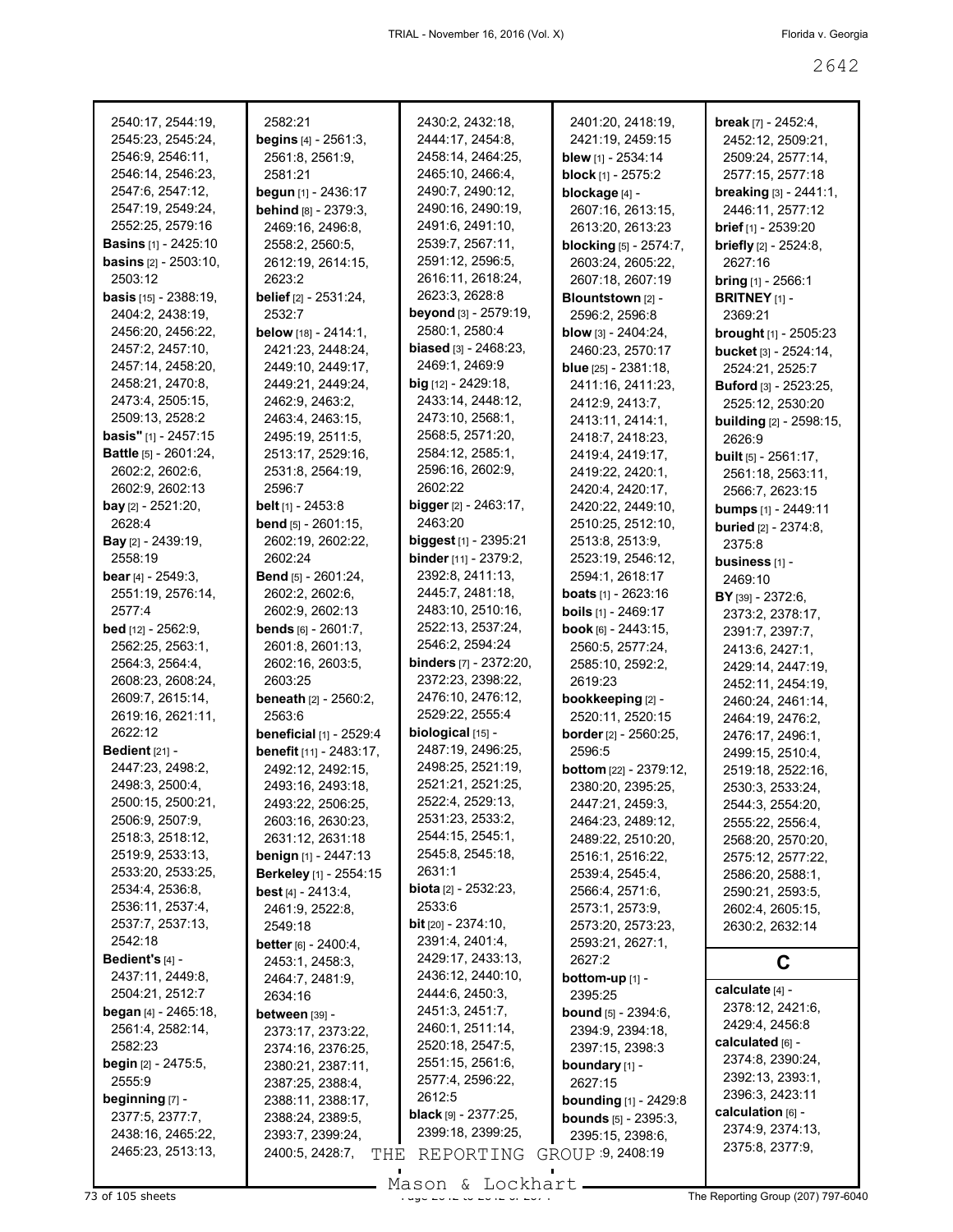| 2391:11, 2391:17        | 2585:7, 2596:25,                     | 2515:13, 2519:22,        | 2497:14, 2497:18,           | 2389:21, 2389:23,             |
|-------------------------|--------------------------------------|--------------------------|-----------------------------|-------------------------------|
| calculations [6] -      | 2605:11, 2612:21,                    | 2528:17, 2534:8,         | 2497:24, 2499:21,           | 2410:15, 2410:16,             |
| 2376:10, 2392:1.        | 2629:6, 2630:17,                     | 2539:19, 2541:17,        | 2502:5, 2502:10,            | 2410:19, 2415:16,             |
| 2425:25, 2426:9,        | 2632:5                               | 2549:5, 2552:6,          | 2502:25, 2503:5,            | 2416:4, 2416:11,              |
| 2521:4, 2548:3          | cases [3] - 2462:10,                 | 2556:24, 2562:4,         | 2503:20, 2503:22,           | 2416:24, 2417:8,              |
| calculator [5] -        | 2583:20, 2583:21                     | 2567:6, 2567:16,         | 2504:16, 2505:5,            | 2431:5, 2443:10,              |
| 2391:5, 2394:14,        | categories [1] -                     | 2568:4, 2588:4,          | 2505:14, 2505:18,           | 2445:14, 2453:5,              |
| 2394:16, 2425:23,       | 2558:11                              | 2600:10, 2606:16,        | 2505:20, 2506:1,            | 2469:23, 2470:7,              |
| 2426:23                 | categorized [1] -                    | 2607:19, 2609:19,        | 2507:3, 2507:24,            | 2475:23, 2498:17,             |
| calibrated [1] -        | 2630:7                               | 2610:8, 2611:20,         | 2508:4, 2511:5,             | 2514:20, 2600:20,             |
| 2457:12                 | category [2] -                       | 2625:7                   | 2512:11, 2513:17,           | 2600:24, 2604:21,             |
|                         |                                      | certainty [3] - 2523:6,  | 2519:1, 2528:13,            | 2616:15, 2617:9,              |
| calibrating [1] -       | 2500:25, 2517:13                     | 2523:16, 2540:23         | 2528:16, 2529:16,           | 2618:7, 2624:8,               |
| 2459:17                 | caused [17] - 2381:8,                |                          |                             |                               |
| calibration [1] -       | 2404:10, 2409:11,                    | <b>CERTIFICATE [1] -</b> | 2529:18, 2531:9,            | 2624:10, 2624:12,             |
| 2460:3                  | 2469:23, 2494:22,                    | 2636:1                   | 2531:25, 2534:6,            | 2624:17, 2625:2,              |
| California [1] -        | 2495:12, 2501:13,                    | certify [2] - 2636:3,    | 2534:11, 2534:18,           | 2625:7, 2625:13,              |
| 2554:15                 | 2502:11, 2502:24,                    | 2636:7                   | 2534:19, 2538:18,           | 2626:8                        |
| cancels [1] - 2423:14   | 2503:4, 2504:24,                     | cfs $[149] - 2388:13$ ,  | 2538:19, 2538:24,           | Channel [1] - 2569:10         |
| cannot [9] - 2398:12,   | 2562:8, 2567:25,                     | 2388:19, 2389:1,         | 2539:2, 2539:5,             | channel [59] -                |
| 2407:16, 2409:1,        | 2569:22, 2577:7,                     | 2389:8, 2389:18,         | 2539:7, 2539:15,            | 2501:20, 2562:4,              |
| 2409:3, 2409:17,        | 2577:8, 2579:12                      | 2390:25, 2391:10,        | 2542:3, 2542:12,            | 2562:9, 2563:16,              |
| 2411:19, 2416:24,       | <b>causes</b> [2] - 2580:9,          | 2391:14, 2391:16,        | 2544:4, 2545:19,            | 2566:21, 2568:25,             |
| 2417:9, 2542:4          | 2620:8                               | 2392:19, 2392:20,        | 2546:15, 2546:19,           | 2569:14, 2569:23,             |
| capability [2] -        | <b>caution</b> $[2] - 2534:24$ ,     | 2392:25, 2393:1,         | 2546:24, 2546:25,           | 2570:15, 2581:3,              |
| 2526:19, 2551:11        | 2543:2                               | 2393:10, 2393:15,        | 2547.7, 2547.8,             | 2581:7, 2581:10,              |
| capable [3] - 2517:8,   | caveat [1] - 2489:15                 | 2393:21, 2394:9,         | 2547:13, 2547:17,           | 2582:1, 2583:11,              |
| 2517:18, 2518:6         | caveats [1] - 2622:20                | 2394:10, 2394:20,        | 2547:23, 2548:12,           | 2583:17, 2583:19,             |
|                         | $CD4$ [9] - 2413:15,                 | 2394:21, 2394:24,        | 2629:8, 2629:14,            | 2588:16, 2591:8,              |
| capacity [14] - 2456:1, |                                      | 2395:11, 2395:12,        | 2630:17, 2631:8,            | 2598:25, 2599:3,              |
| 2504:2, 2524:11,        | 2413:24, 2414:6,                     | 2396:8, 2396:9,          | 2631:23                     | 2599:5, 2599:13,              |
| 2524:17, 2526:15,       | 2414:13, 2414:21,                    | 2397:25, 2398:1,         | challenge [1] -             | 2599:16, 2600:20,             |
|                         |                                      |                          |                             |                               |
| 2539:12, 2551:18,       | 2414:22, 2414:25,                    |                          |                             |                               |
| 2599:4, 2599:8,         | 2415:7, 2415:22                      | 2398:19, 2400:1,         | 2475:13                     | 2602:11, 2602:12,             |
| 2599:13, 2599:16,       | CD7 $[4] - 2412:1$ ,                 | 2402:10, 2403:5,         | challenged [1] -            | 2603:10, 2606:8,              |
| 2600:4, 2617:25,        | 2414:23, 2415:7,                     | 2403:8, 2403:17,         | 2529:19                     | 2612:19, 2612:22,             |
| 2634:14                 | 2415:22                              | 2404:3, 2404:4,          | <b>chance</b> [9] - 2409:2, | 2614:21, 2615:3,              |
| career [1] - 2430:14    | Center [1] - 2434:19                 | 2424:8, 2426:11,         | 2409:6, 2444:17,            | 2615:4, 2615:6,               |
| careful [2] - 2450:14,  | century [8] - 2399:12,               | 2427:19, 2427:21,        | 2444:18, 2468:21,           | 2615:9, 2615:11,              |
| 2517:21                 | 2399:13, 2435:20,                    | 2427:22, 2427:24,        | 2469:13, 2469:15,           | 2615:18, 2615:19,             |
| carefully [1] - 2534:13 | 2435:23, 2436:2,                     | 2428:2, 2428:8,          | 2471:21, 2579:2             | 2615:21, 2615:22,             |
| Carolina [1] - 2434:19  | 2436:3, 2438:16,                     | 2428:13, 2428:16,        | change [28] - 2410:9,       | 2615:24, 2616:4,              |
|                         | 2440:24                              | 2428:21, 2429:1,         | 2410:10, 2438:1,            | 2617:13, 2621:4,              |
| carried [1] - 2575:7    | certain [18] - 2375:19,              | 2429:6, 2449:11,         | 2438:3, 2443:22,            | 2622:8, 2622:10,              |
| carry $[3] - 2581:10$ , | 2431:16, 2473:11,                    | 2449:18, 2462:20,        | 2444:1, 2464:4,             | 2623:10, 2623:22,             |
| 2605:4, 2605:19         | 2475:13, 2481:4,                     | 2467:17, 2467:23,        | 2465:10, 2466:3,            | 2624:1, 2624:8,               |
| case $[42] - 2375:1,$   |                                      | 2485:9, 2485:11,         | 2466:5, 2471:23,            | 2624:11, 2624:17,             |
| 2391:21, 2403:21,       | 2498:20, 2500:9,<br>2512:3, 2515:13, | 2488:7, 2488:21,         | 2471:25, 2472:12,           | 2625:7, 2625:14,              |
| 2404:13, 2409:25,       |                                      | 2488:25, 2489:7,         | 2475:15, 2475:16,           | 2627:21, 2628:2,              |
| 2410:20, 2414:4,        | 2518:16, 2520:20,                    | 2489:14, 2489:17,        | 2483:18, 2496:24,           | 2628:18                       |
| 2416:3, 2416:10,        | 2530:17, 2530:19,                    | 2489:21, 2489:24,        | 2556:9, 2591:8,             | channelization [1] -          |
| 2419:21, 2423:22,       | 2541:1, 2616:1,                      | 2490:2, 2490:6,          | 2616:13, 2622:14,           | 2569:17                       |
| 2428:23, 2430:14,       | 2617:2, 2629:8                       | 2490:8, 2490:9,          | 2623:22, 2624:1,            | <b>channels</b> [3] - 2556:8, |
| 2430:23, 2445:16,       | certainly [39] -                     |                          |                             |                               |
| 2446:3, 2446:6,         | 2374:21, 2375:9,                     | 2490:12, 2490:13,        | 2624:7, 2624:16,            | 2567:5, 2605:3                |
| 2447:7, 2451:19,        | 2378:10, 2384:2,                     | 2490:19, 2491:2,         | 2625:12, 2631:20            | chapter $[1]$ - 2380:13       |
| 2452:21, 2453:21,       | 2386:8, 2390:19,                     | 2491:6, 2491:7,          | changed [9] -               | characterization [2] -        |
| 2472:6, 2477:17,        | 2403:3, 2404:7,                      | 2491:10, 2492:18,        | 2409:23, 2409:25,           | 2475:14, 2485:5               |
| 2478:24, 2479:22,       | 2426:17, 2476:14,                    | 2493:1, 2493:8,          | 2410:1, 2417:21,            | characterized [1] -           |
| 2480:7, 2481:15,        | 2478:10, 2480:24,                    | 2494:10, 2494:13,        | 2421:2, 2459:9,             | 2543:13                       |
| 2484:20, 2499:5,        | 2493:21, 2501:5,                     | 2494:23, 2495:3,         | 2545:22, 2600:4,            | charge [1] - 2404:20          |
| 2537:5, 2570:14,        | 2503:18, 2508:8,                     | 2495:5, 2495:7,          | 2621:4                      | chart [25] - 2445:4,          |
| 2571:15, 2576:22,       | 2508:14, 2511:1<br>THE               | REPORTING                | ${\tt GROUP}$ es [33] -     | 2459:3, 2459:8,               |

Mason & Lockhart 2000 and 24 of 105 sheets

 $\mathcal{L}_{\mathcal{A}}$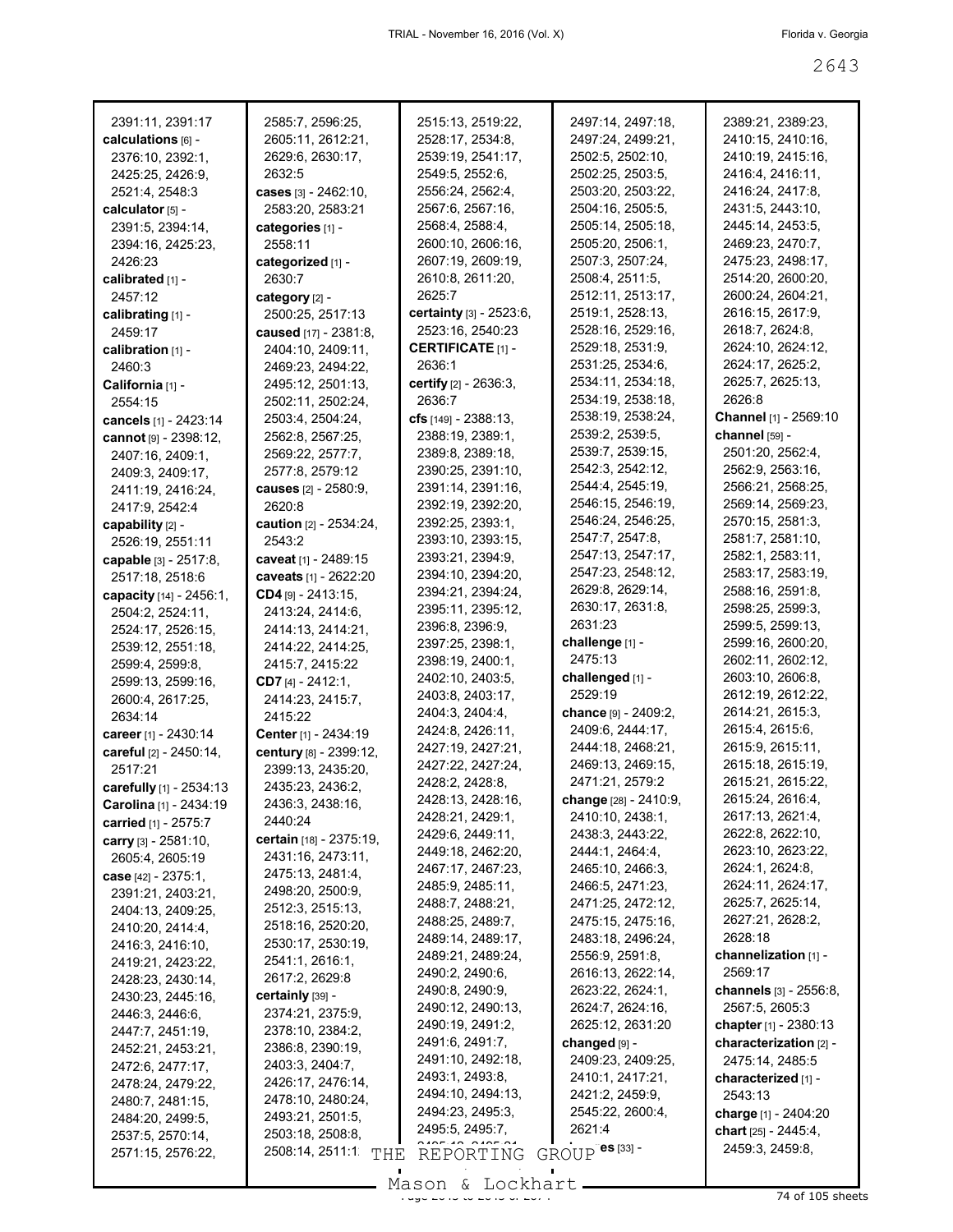| 2494:18, 2495:4,        | clarification [3] -          | 2498:20                      | 2413:16, 2413:25,            | 2542:19                      |
|-------------------------|------------------------------|------------------------------|------------------------------|------------------------------|
| 2495:8, 2505:21,        | 2403:18, 2564:7,             | code [1] - 2516:10           | 2414:7, 2414:14,             | conclusions [4] -            |
| 2590:22, 2591:1,        | 2616:24                      | coefficient [1] -            | 2414:19, 2415:1,             | 2453:21, 2475:16,            |
| 2591:11, 2592:24,       | clarify [6] - 2415:7,        | 2374:1                       | 2415:5, 2415:12,             | 2522:19, 2632:21             |
| 2593:9, 2594:22,        | 2443:21, 2563:25,            | coin $[5] - 2468:23$ ,       | 2418:15, 2419:1,             | condition [2] -              |
| 2616:10, 2618:11,       |                              |                              | 2419:6, 2419:11,             |                              |
|                         | 2615:2, 2620:18,             | 2468:24, 2469:1,             |                              | 2617:24, 2618:2              |
| 2619:2, 2619:18,        | 2627:14                      | 2469:4, 2469:8               | 2464:13, 2525:21,            | conditions [17] -            |
| 2620:2, 2620:22,        | clarifying [1] - 2614:9      | collapse [1] - 2615:15       | 2536:12, 2538:9,             | 2387:17, 2446:16,            |
| 2621:8, 2622:23,        | classic [1] - 2612:21        | colleague [2] -              | 2568:8                       | 2483:13, 2484:1,             |
| 2623:3, 2623:19,        | classified [1] -             | 2548:24, 2591:24             | compares [1] -               | 2485:12, 2501:14,            |
| 2623:24, 2624:1         | 2559:22                      | colleagues [1] -             | 2594:25                      | 2529:13, 2533:3,             |
| charts [6] - 2498:19,   | Claudette [4] -              | 2475:12                      | comparing [4] -              | 2549:21, 2551:7,             |
| 2505:16, 2589:20,       | 2369:14, 2636:2,             | collect [1] - 2471:20        | 2402:25, 2418:23,            | 2598:19, 2598:22,            |
| 2590:3, 2590:16,        | 2636:15, 2636:15             | collected [2] -              | 2446:3, 2513:7               | 2599:2, 2599:20,             |
| 2592:5                  | cleaner [1] - 2600:11        | 2434:20, 2535:6              | comparison [1] -             | 2599:25, 2600:20,            |
| Chattahoochee [19] -    | clear [14] - 2375:18,        | colored [11] - 2381:18,      | 2539:11                      | 2604:18                      |
| 2374:23, 2377:22,       | 2430:22, 2432:22,            |                              | comparisons [1] -            | <b>conduct</b> [2] - 2580:8, |
| 2399:11, 2399:19,       |                              | 2383:19, 2385:21,            | 2520:20                      | 2583:3                       |
| 2418:2, 2425:9,         | 2434:2, 2434:4,              | 2386:16, 2399:8,             |                              |                              |
|                         | 2446:18, 2446:21,            | 2399:15, 2399:25,            | compile [1] - 2549:18        | confidence [3] -             |
| 2426:7, 2449:15,        | 2533:7, 2563:5,              | 2400:6, 2400:12,             | complete [3] - 2520:7,       | 2397:15, 2398:3,             |
| 2488:16, 2489:24,       | 2567:18, 2571:14,            | 2400:21, 2447:22             | 2535:22, 2625:22             | 2444:15                      |
| 2502:4, 2503:9,         | 2582:7, 2603:18,             | column [5] - 2405:22,        | completed [1] -              | configured [1] -             |
| 2511:1, 2530:22,        | 2629:11                      | 2538:24, 2538:25,            | 2478:15                      | 2612:18                      |
| 2531:6, 2531:9,         | clearly [1] - 2471:25        | 2539:5, 2627:1               | completely [4] -             | confines [1] - 2409:18       |
| 2538:9, 2547:15,        | CLERK [6] - 2371:2,          | combination [2] -            | 2380:6, 2382:3,              | confirm [5] - 2445:12,       |
| 2561:5                  | 2371:9, 2474:12,             | 2621:6, 2631:1               | 2445:17, 2574:6              | 2557:5, 2590:19,             |
| check [4] - 2425:25,    | 2474:19, 2553:21,            | combined [3] -               | complex [2] -                | 2608:11, 2608:15             |
| 2497:4, 2536:22,        | 2554:3                       | 2388:9, 2462:6,              | 2603:10, 2607:25             | confused [2] -               |
| 2557:5                  | Climate [1] - 2446:9         | 2473:17                      | complexity [4] -             | 2374:18, 2465:12             |
| chided [1] - 2468:10    | climate [29] - 2371:22,      |                              | 2602:25, 2607:17,            | Congress [1] -               |
| chief [3] - 2482:17,    |                              | coming [13] - 2389:11,       | 2607:20, 2607:22             | 2369:12                      |
| 2484:14, 2543:13        | 2388:10, 2404:18,            | 2451:3, 2504:7,              |                              |                              |
| Chipola [2] - 2545:10,  | 2406:1, 2415:23,             | 2505:13, 2512:20,            | complicated [3] -            | connect [6] - 2607:11,       |
|                         | 2430:1, 2430:2,              | 2520:12, 2524:20,            | 2378:11, 2432:10,            | 2609:22, 2612:15,            |
| 2545:13                 | 2430:4, 2430:5,              | 2534:6, 2560:19,             | 2433:13                      | 2613:11, 2629:12,            |
| choice [1] - 2411:8     | 2430:15, 2430:24,            | 2562:24, 2565:10,            | compound [1] -               | 2629:14                      |
| chop [1] - 2436:24      | 2431:11, 2431:13,            | 2599:17, 2625:4              | 2600:10                      | connected [3] -              |
| circle [6] - 2401:16,   | 2432:25, 2434:13,            | commencing [1] -             | computational [1] -          | 2607:1, 2607:12,             |
| 2459:7, 2511:3,         | 2436:1, 2446:10,             | 2369:13                      | 2475:9                       | 2630:10                      |
| 2513:12, 2546:14,       | 2446:15, 2450:23,            | comment [1] - 2475:6         | <b>computed</b> [1] - 2512:6 | connection [9] -             |
| 2547:12                 | 2455:2, 2455:3,              | commented [1] -              | computer [7] -               | 2567:4, 2567:11,             |
| circled $[1]$ - 2548:15 | 2455:6, 2455:11,             | 2591:6                       | 2478:16, 2479:14,            | 2574:8, 2599:19,             |
| circles [2] - 2401:14,  | 2463:21, 2469:23,            | Commission [2] -             | 2516:10, 2541:18,            | 2603:9, 2609:20,             |
| 2546:5                  | 2471:15, 2471:23,            | 2617:7, 2636:17              | 2541:19, 2541:21,            | 2612:20, 2631:11,            |
| $circulating$ [1] -     | 2471:25, 2472:12             | COMMON [3] -                 | 2601:23                      | 2634:1                       |
| 2531:11                 | Climatic [1] - 2434:18       | 2375:24, 2441:20,            | computes [1] -               | connections [1] -            |
| circulation $[1]$ -     | climbing $[1] - 2588:2$      |                              | 2505:15                      | 2606:22                      |
| 2608:22                 |                              | 2491:9                       |                              |                              |
|                         | clip [2] - 2629:25,          | commonly [2] -               | concept [3] - 2437:2,        | connective [1] -             |
| circumstances [2] -     | 2632:11                      | 2441:14, 2442:13             | 2468:18, 2579:7              | 2566:23                      |
| 2492:19, 2503:21        | clips $[1] - 2568:18$        | <b>Compact</b> [1] - 2482:18 | concerns [2] -               | connectivity [5] -           |
| cite [6] - 2482:25,     | close $[4] - 2403:12$ ,      | comparable [1] -             | 2549:22, 2549:25             | 2566:19, 2567:1,             |
| 2483:3, 2486:1,         | 2462:20, 2495:19,            | 2537:12                      | conclude [5] -               | 2567:2, 2629:11              |
| 2487:9, 2539:19,        | 2561:10                      | comparatively [2] -          | 2402:22, 2522:5,             | consequence [6] -            |
| 2540:11                 | closely [3] - 2403:14,       | 2520:1, 2525:20              | 2624:15, 2625:12,            | 2497:17, 2614:7,             |
| cited $[1]$ - 2486:8    | 2506:18, 2549:17             | compare [4] -                | 2626:3                       | 2614:13, 2614:25,            |
| claimed [1] - 2467:3    | closer [4] - 2459:15,        | 2418:13, 2462:15,            | concluded [6] -              | 2615:10, 2617:11             |
| claims $[9] - 2467:1$ , | 2589:5, 2595:24,             | 2535:23, 2546:11             | 2410:3, 2430:24,             | conservation [5] -           |
| 2498:4, 2500:3,         | 2612:9                       | compared [23] -              | 2469:20, 2540:19,            | 2524:17, 2524:18,            |
| 2500:5, 2500:7,         | cloudy [2] - 2434:3,         | 2387:21, 2387:24,            | 2624:7, 2626:7               | 2539:25, 2540:17,            |
| 2500:16, 2500:17,       | 2434:5                       | 2401:2, 2410:6,              | conclusion [3] -             | 2544:19                      |
|                         |                              |                              |                              |                              |
| 2504:20, 2506:7         | clustered $[2]$ - 244<br>THE | REPORTING                    | GROUP 1, 2445:14,            | conservatism [1] -           |

 $\frac{25 \text{ of } 105 \text{ sheets}}{25 \text{ of } 105 \text{ sheets}}$  The Reporting Group (207) 797-6040 Mason & Lockhart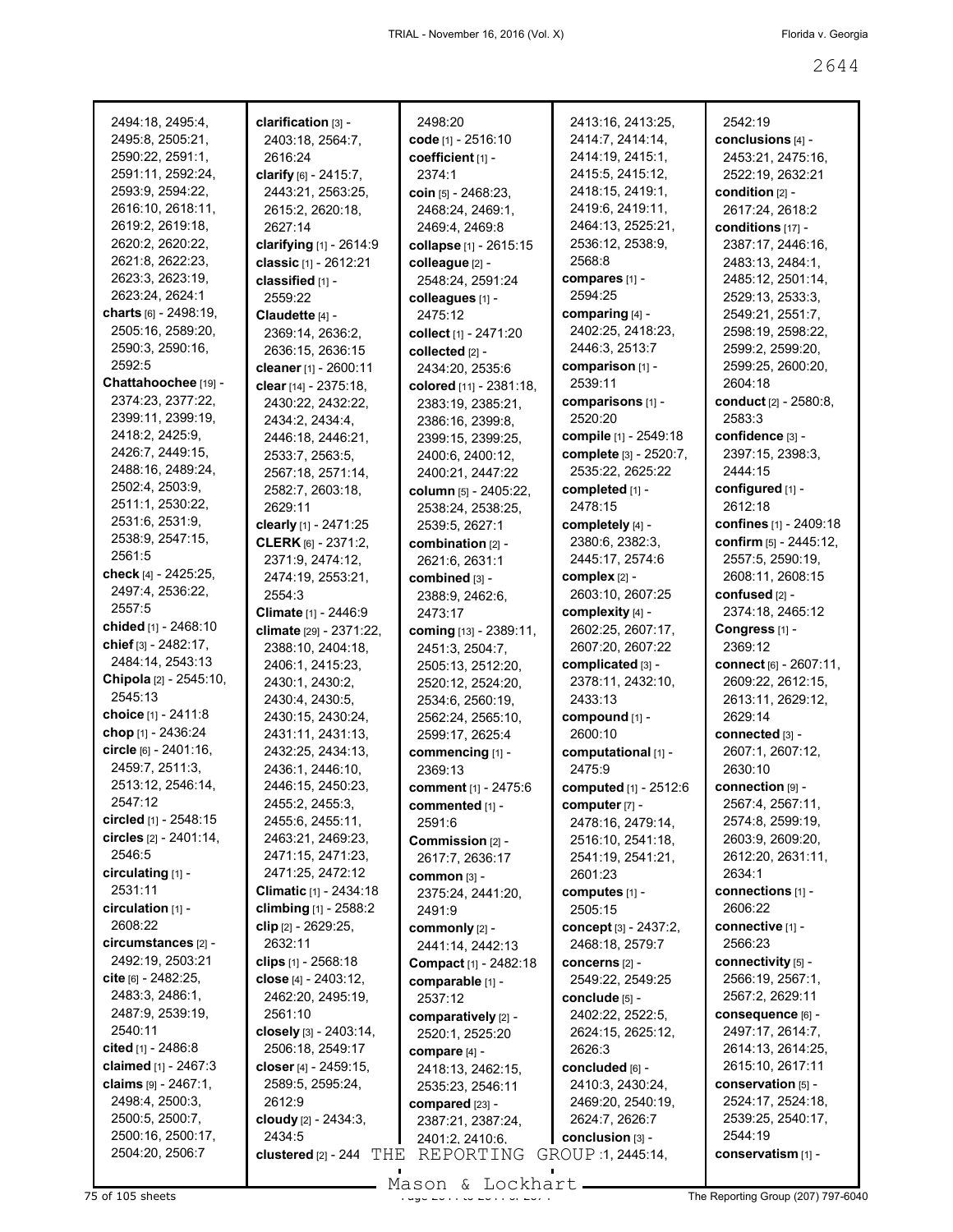| 2493:17                                | 2385:19, 2387:1,                     | controlled [3] -                 | 2485:14, 2485:16,                      | 2585:5, 2589:1,                        |
|----------------------------------------|--------------------------------------|----------------------------------|----------------------------------------|----------------------------------------|
| conservative [3] -<br>2395:24, 2396:4, | 2387:5, 2389:23,<br>2391:23, 2392:2, | 2628:1, 2628:23,                 | 2485:19, 2486:2,<br>2486:5, 2486:10,   | 2589:13, 2591:15,<br>2591:18, 2592:18, |
| 2493:23                                | 2392:6, 2392:14,                     | 2629:3<br>controls [3] - 2432:5, | 2486:18, 2487:1,                       | 2597:20, 2598:14,                      |
|                                        | 2392:18, 2393:2,                     | 2433:9, 2493:4                   | 2487:9, 2487:14,                       | 2599:3, 2601:8,                        |
| conserved [1] -<br>2540:20             | 2393:22, 2394:25,                    | convenience [1] -                | 2487:22, 2488:2,                       | 2601:11, 2602:2,                       |
| consider [10] - 2375:9,                | 2400:8, 2400:11,                     | 2475:19                          | 2488:9, 2488:20,                       | 2602:11, 2602:23,                      |
| 2431:12, 2435:17,                      | 2401:5, 2415:17,                     | conveniently [2] -               | 2491:17, 2492:1,                       | 2603:12, 2603:25,                      |
| 2435:22, 2439:8,                       | 2416:5, 2416:12,                     | 2420:7, 2424:4                   | 2492:6, 2492:21,                       | 2605:6, 2605:16,                       |
| 2439:11, 2472:17,                      | 2437:20, 2464:16,                    | convention [1] -                 | 2492:25, 2493:10,                      | 2606:6, 2606:23,                       |
| 2499:19, 2504:14,                      | 2465:5, 2465:9,                      | 2435:25                          | 2493:12, 2493:22,                      | 2607:5, 2608:21,                       |
| 2531:14                                | 2465:10, 2465:13,                    | conversion [15] -                | 2495:1, 2495:16,                       | 2614:2, 2614:4,                        |
| considerable [3] -                     | 2465:21, 2465:24,                    | 2390:9, 2390:15,                 | 2495:17, 2496:21,                      | 2614:11, 2615:1,                       |
| 2457:4, 2494:1,                        | 2466:3, 2466:6,                      | 2391:8, 2391:13,                 | 2497:9, 2497:12,                       | 2615:4, 2633:1,                        |
| 2552:12                                | 2467:2, 2467:10,                     | 2394:8, 2394:19,                 | 2497:18, 2498:17,                      | 2633:5, 2633:12,                       |
| consideration [1] -                    | 2469:22, 2483:16,                    | 2402:12, 2423:17,                | 2498:22, 2501:2,                       | 2634:13                                |
| 2531:16                                | 2527:11, 2556:20                     | 2424:18, 2428:3,                 | 2501:16, 2501:23,                      | Corps' [5] - 2479:14,                  |
| considerations [1] -                   | <b>contains [3] -</b>                | 2428:4, 2428:7,                  | 2503:21, 2504:10,                      | 2481:5, 2496:5,                        |
| 2470:4                                 | 2522:14, 2524:11,                    | 2429:2, 2539:6,                  | 2505:4, 2505:7,                        | 2531:2, 2614:20                        |
| considered [6] -                       | 2529:23                              | 2539:7                           | 2505:14, 2507:23,                      | correct [311] - 2373:8,                |
| 2406:20, 2431:13,                      | contemporaneously                    | convert [7] - 2390:25,           | 2507:25, 2508:3,                       | 2373:24, 2375:17,                      |
| 2435:19, 2435:20,                      | $[1] - 2515.5$                       | 2424:7, 2424:13,                 | 2508:4, 2508:11,                       | 2376:15, 2376:17,                      |
| 2505:22, 2544:19                       | contend [1] - 2447:1                 | 2425:7, 2426:5,                  | 2508:22, 2509:1,                       | 2376:21, 2377:13,                      |
| consistency [1] -                      | contends [1] -                       | 2426:11, 2427:20                 | 2509:11, 2514:11,                      | 2377:14, 2377:24,                      |
| 2458:14                                | 2536:13                              | converted [5] -                  | 2514:13, 2514:15,                      | 2378:3, 2378:5,                        |
| consistent [15] -                      | contention [2] -                     | 2422:8, 2427:19,                 | 2515:7, 2515:11,                       | 2378:13, 2378:15,                      |
| 2411:9, 2453:22,                       | 2539:22, 2540:2                      | 2538:25, 2575:25,                | 2515:13, 2515:15,                      | 2378:18, 2378:23,                      |
| 2456:19, 2527:15,                      | context [15] - 2387:24,              | 2576:9                           | 2515:19, 2515:20,                      | 2380:3, 2380:12,                       |
| 2528:6, 2530:8,                        | 2407:17, 2407:21,                    | converting [1] -                 | 2516:2, 2516:15,                       | 2380:24, 2386:22,                      |
| 2532:6, 2532:17,                       | 2444:20, 2480:1,                     | 2390:16                          | 2516:25, 2517:1,                       | 2387:3, 2387:14,                       |
| 2541:15, 2587:24,                      | 2484:11, 2484:16,                    | converts [1] - 2428:16           | 2517:7, 2517:15,                       | 2387:19, 2388:3,                       |
| 2588:9, 2611:14,                       | 2485:1, 2517:22,                     | cooler [1] - 2434:2              | 2518:5, 2519:1,                        | 2388:14, 2388:21,                      |
| 2630:5, 2632:2                         | 2567:16, 2567:18,                    | cooling [1] - 2531:11            | 2519:4, 2520:6,                        | 2389:2, 2389:3,                        |
| consistently [2] -                     | 2567:19, 2573:25,                    | cooperative [2] -                | 2523:21, 2523:23,                      | 2389:19, 2390:3,                       |
| 2485:19, 2534:19                       | 2574:9, 2615:3                       | 2434:20, 2434:24                 | 2525:24, 2527:22,                      | 2390:6, 2393:17,                       |
| constant [9] -                         | continue [1] - 2581:22               | coordinates [1] -                | 2528:11, 2528:12,                      | 2393:20, 2393:24,                      |
| 2404:10, 2433:4,                       | continued [6] -                      | 2458:22                          | 2528:14, 2528:16,                      | 2394:17, 2394:23,                      |
| 2466:9, 2498:22,                       | 2552:8, 2552:11,                     | copied [1] - 2405:23             | 2528:18, 2528:22,                      | 2395:13, 2396:10,                      |
| 2513:10, 2547:23,                      | 2581:24, 2595:16,                    | copies [1] - 2475:19             | 2529:9, 2529:20,                       | 2398:17, 2398:20,                      |
| 2548:10, 2548:11,                      | 2619:5, 2623:22                      | copy [4] - 2397:6,               | 2530:9, 2530:12,                       | 2399:3, 2399:17,                       |
| 2599:21                                | continues [1] -                      | 2405:1, 2475:11,                 | 2531:13, 2531:20,                      | 2399:20, 2399:21,                      |
| constitute [1] -                       | 2578:24                              | 2499:14                          | 2531:25, 2533:15,                      | 2399:23, 2400:9,                       |
| 2407:19                                | continuing [1] -                     | core [1] - 2440:7                | 2541:8, 2542:2,                        | 2401:7, 2401:22,                       |
| constitutes [1] -                      | 2545:9                               | corn [1] - $2453:8$              | 2542:6, 2542:11,                       | 2402:1, 2402:9,                        |
| 2516:10                                | continuously [2] -                   | corner [3] - 2379:13,            | 2542:13, 2542:20,                      | 2405:17, 2406:3,                       |
| constructed [2] -                      | 2478:11, 2582:11                     | 2510:20, 2533:25                 | 2544:6, 2544:9,                        | 2406:9, 2406:10,                       |
| 2563:10, 2565:18                       | contrary [1] - 2438:7                | Corps [180] - 2476:21,           | 2551:25, 2556:18,                      | 2406:14, 2407:11,                      |
| consult [1] - 2610:6                   | contrast [2] - 2524:22,              | 2476:24, 2477:2,                 | 2561:16, 2561:18,                      | 2410:7, 2410:23,                       |
| consultation [2] -                     | 2525:17                              | 2477:6, 2477:10,                 | 2570:6, 2571:10,                       | 2411:2, 2414:9,                        |
| 2529:10, 2544:6                        | contrasts [1] - 2525:9               | 2477:11, 2477:15,                | 2571:16, 2571:24,                      | 2414:10, 2414:22,                      |
| consulted [1] -                        | contribute [1] -                     | 2478:3, 2478:8,                  | 2572:1, 2573:2,                        | 2414:23, 2417:22,                      |
| 2544:10                                | 2579:22                              | 2478:10, 2478:12,                | 2573:10, 2573:14,<br>2574:12, 2574:18, | 2418:1, 2418:6,                        |
| consumed [2] -                         | contributed [3] -                    | 2478:15, 2478:18,                | 2574:25, 2576:1,                       | 2418:9, 2418:12,                       |
| 2527:6, 2527:9                         | 2600:20, 2620:16,                    | 2479:7, 2479:12,                 | 2576:10, 2577:8,                       | 2419:3, 2419:8,                        |
| consumption [1] -                      | 2621:20                              | 2480:9, 2480:22,                 |                                        | 2419:13, 2419:25,                      |
| 2466:16                                | contribution [1] -                   | 2481:3, 2481:4,                  | 2578:9, 2578:14,<br>2579:5, 2580:19,   | 2420:19, 2420:24,                      |
| consumptive [40] -                     | 2464:9                               | 2481:10, 2481:23,                | 2581:3, 2581:9,                        | 2422:7, 2422:23,                       |
| 2380:10, 2381:3,                       | Control [1] - 2514:23                | 2481:25, 2482:3,                 | 2582:11, 2582:18,                      | 2423:10, 2423:25,<br>2425:12, 2427:7,  |
| 2381:8, 2383:10,                       | control [3] - 2455:1,                | 2482:9, 2483:19,                 | 2583.3                                 |                                        |
| 2383:15, 2385:16,                      | 2455:2, 2613:19<br>THE               | REPORTING                        | GROUP<br>9, 2583.16,                   | 2427:13, 2428:14,                      |
|                                        | $\blacksquare$                       |                                  |                                        | 2430:8, 2431:2,                        |

 $\frac{265}{36}$  of 105 sheets Mason & Lockhart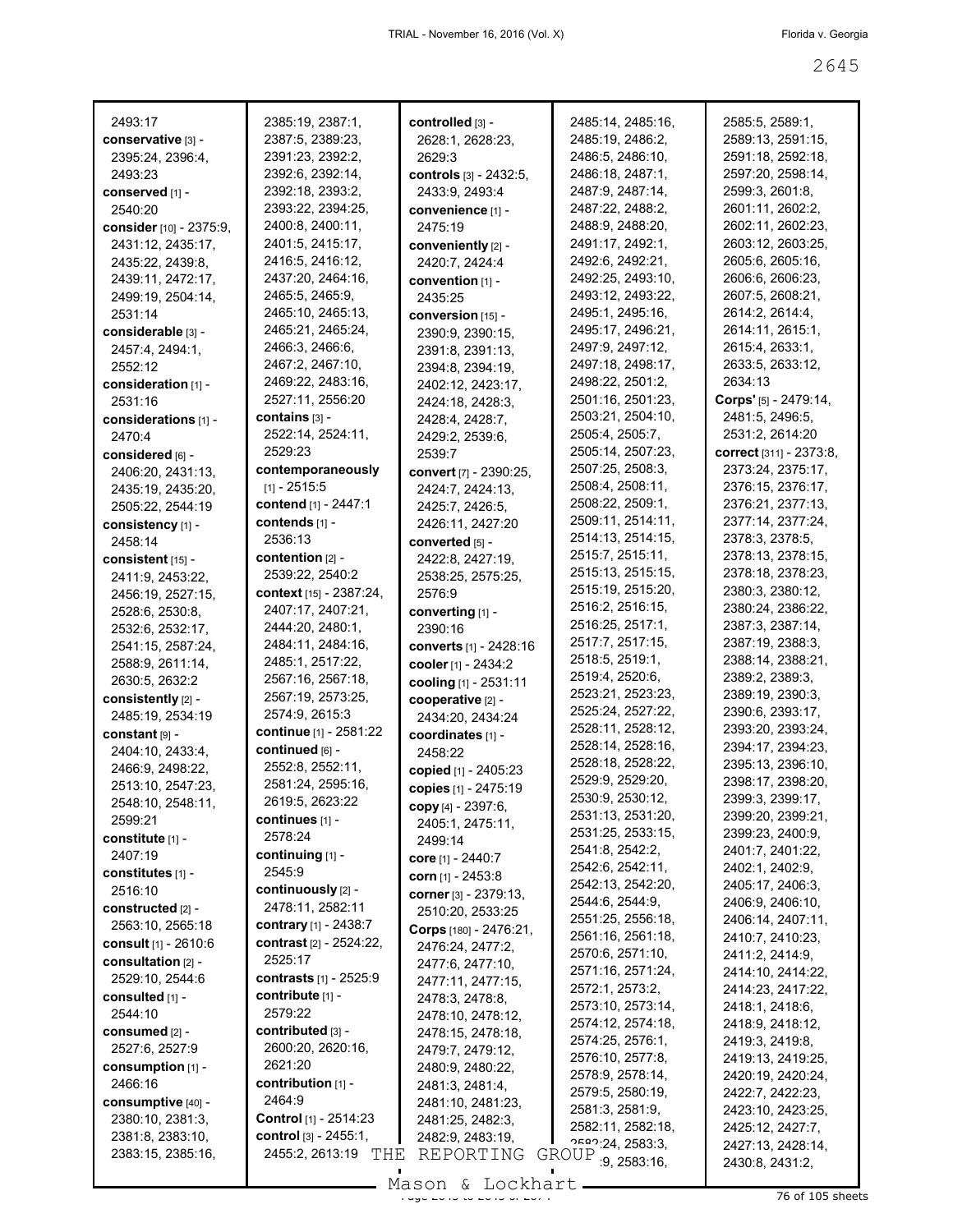| 2431:3, 2431:7,   | 2583:11, 2584:1,                | 2414:11, 2423:11,            | 2506:5, 2507:1,               | <b>cutting</b> [17] - 2562:3, |
|-------------------|---------------------------------|------------------------------|-------------------------------|-------------------------------|
| 2431:8, 2434:1,   | 2584:11, 2584:13,               | 2425:6, 2425:16,             | 2584:15, 2590:11,             | 2562:12, 2562:17,             |
| 2438:21, 2438:22, | 2584:18, 2585:16,               | 2425:19, 2427:25,            | 2601:18, 2636:16              | 2563:3, 2563:16,              |
| 2443:4, 2450:5,   | 2585:19, 2585:20,               | 2433:20, 2439:7,             | Court's [2] - 2509:22,        | 2564:23, 2566:21,             |
|                   |                                 |                              |                               |                               |
| 2454:4, 2454:5,   | 2585:22, 2585:25,               | 2440:21, 2445:6,             | 2529:25                       | 2567:14, 2567:21,             |
| 2454:6, 2455:14,  | 2586:3, 2586:25,                | 2469:19, 2557:10,            | courtroom [1] -               | 2575:14, 2575:16,             |
| 2455:15, 2456:14, | 2587:2, 2587:9,                 | 2583:1                       | 2596:21                       | 2575:17, 2575:19,             |
| 2459:10, 2466:19, | 2588:16, 2588:22,               | correlated [1] -             | <b>cover</b> $[2] - 2464:4$   | 2575:21, 2598:24,             |
| 2467:8, 2467:10,  | 2588:25, 2589:10,               | 2510:11                      | CRAIG [1] - 2369:20           | 2602:23, 2603:5               |
| 2467:11, 2470:1,  | 2590:24, 2590:25,               | correlates [1] -             | crane [1] - 2571:1            | Cutting [1] - 2604:10         |
| 2470:3, 2470:6,   | 2591:2, 2591:3,                 | 2545:24                      | create [4] - 2570:15,         |                               |
| 2477:1, 2477:21,  | 2591:9, 2591:13,                | correlation [1] -            |                               | D                             |
|                   |                                 |                              | 2586:13, 2614:21,             |                               |
| 2481:4, 2483:7,   | 2591:14, 2591:16,               | 2441:3                       | 2615:23                       | daily [8] - 2433:15,          |
| 2485:3, 2488:5,   | 2593:7, 2593:19,                | correspondence [1] -         | created [4] - 2560:10,        | 2433:16, 2470:23,             |
| 2488:18, 2488:23, | 2594:2, 2595:14,                | 2512:13                      | 2577:2, 2578:1,               |                               |
| 2489:7, 2490:4,   | 2595:19, 2596:11,               | corresponding [8] -          | 2619:2                        | 2470:25, 2497:2,              |
| 2490:11, 2490:14, | 2596:15, 2597:21,               | 2511:10, 2511:18,            | creates [1] - 2581:20         | 2497:7, 2538:19,              |
| 2490:23, 2491:3,  | 2600:14, 2600:22,               | 2512:25, 2513:3,             | creation [1] - 2550:16        | 2539:1                        |
| 2491:5, 2491:8,   | 2600:25, 2601:4,                | 2513:4, 2513:23,             |                               | Dam [29] - 2481:25,           |
| 2492:22, 2497:11, | 2601:9, 2603:8,                 | 2514:6, 2514:10              | critical [1] - 2545:12        | 2486:14, 2486:17,             |
| 2498:2, 2502:6,   | 2603:13, 2604:1,                |                              | crop [1] - 2438:1             | 2493:1, 2494:13,              |
|                   |                                 | corresponds [1] -            | cross $[6] - 2442:1,$         | 2501:2, 2501:21,              |
| 2509:11, 2509:12, | 2604:2, 2604:23,                | 2401:17                      | 2459:1, 2473:21,              | 2503:16, 2510:7,              |
| 2510:9, 2514:14,  | 2606:8, 2606:14,                | <b>costs</b> [1] - 2529:3    | 2528:10, 2529:22,             |                               |
| 2539:6, 2544:8,   | 2607:6, 2608:19,                | counsel [22] - 2382:7,       | 2537:24                       | 2512:15, 2522:25,             |
| 2544:16, 2544:17, | 2608:23, 2609:5,                | 2426:19, 2436:14,            | Cross $[1]$ - 2370:2          | 2524:1, 2524:3,               |
| 2547:10, 2556:5,  | 2609:24, 2610:23,               | 2436:23, 2442:24,            | CROSS $[3] - 2373:1$          | 2524:4, 2524:6,               |
| 2556:6, 2556:12,  | 2611:7, 2613:8,                 | 2443:12, 2445:8,             |                               | 2530:20, 2534:6,              |
| 2557:12, 2557:21, | 2613:9, 2613:21,                |                              | 2476:16, 2555:21              | 2538:6, 2538:11,              |
| 2557:22, 2558:8,  | 2614:3, 2614:12,                | 2445:20, 2452:1,             | cross-examination [3]         | 2551:3, 2559:1,               |
|                   |                                 | 2457:19, 2458:25,            | - 2528:10, 2529:22,           | 2560:2, 2560:15,              |
| 2558:9, 2558:20,  | 2615:1, 2615:12,                | 2473:13, 2475:25,            | 2537:24                       | 2561:17, 2561:19,             |
| 2558:21, 2559:3,  | 2616:12, 2616:19,               | 2510:3, 2529:19,             | <b>CROSS-</b>                 | 2562:7, 2563:17,              |
| 2559:7, 2559:12,  | 2617:4, 2617:5,                 | 2529:23, 2541:6,             | <b>EXAMINATION [3] -</b>      |                               |
| 2559:16, 2559:21, | 2617:15, 2617:16,               | 2543:12, 2544:25,            | 2373:1, 2476:16,              | 2567:25, 2621:17              |
| 2560:15, 2560:20, | 2617:19, 2617:20,               | 2553:8, 2553:11,             | 2555:21                       | dam [31] - 2477:14,           |
| 2560:25, 2561:1,  | 2617:24, 2618:4,                | 2634:18                      |                               | 2479:8, 2506:17,              |
| 2561:11, 2561:15, | 2618:5, 2618:12,                | counselor [1] -              | <b>CRR</b> $[2] - 2369:14$ ,  | 2506:20, 2513:5,              |
| 2561:22, 2561:25, | 2618:13, 2618:15,               | 2372:19                      | 2636:15                       | 2560:17, 2560:18,             |
| 2562:2, 2562:11,  | 2618:16, 2619:3,                |                              | cubic [8] - 2424:21,          | 2560:20, 2560:24,             |
| 2562:14, 2562:19, | 2619:5, 2619:20,                | count $[1]$ - 2505:19        | 2591:16, 2591:19,             | 2561:10, 2561:13,             |
|                   |                                 | country [3] - 2446:12,       | 2591:23, 2592:8,              | 2562:9, 2562:18,              |
| 2563:8, 2563:18,  | 2619:21, 2620:9,                | 2452:24, 2453:13             | 2592:10, 2594:7,              | 2562:20, 2562:22,             |
| 2563:20, 2563:23, | 2620:17, 2621:21,               | <b>couple</b> [5] - 2378:24, | 2596:8                        | 2562:24, 2563:6,              |
| 2564:13, 2564:25, | 2623:5, 2623:10,                | 2381:16, 2440:9,             | culmination $[1]$ -           |                               |
| 2565:11, 2565:20, | 2623:20, 2624:9,                | 2441:18, 2444:11             | 2517:16                       | 2563:9, 2563:11,              |
| 2566:7, 2566:14,  | 2624:18, 2624:22,               | <b>course</b> [13] - 2382:4, |                               | 2563:13, 2564:18,             |
| 2567:9, 2567:12,  | 2625:16, 2626:11,               | 2389:22, 2389:25,            | cumulative [6] -              | 2564:19, 2564:24,             |
| 2569:4, 2569:19,  | 2626:12, 2626:16,               |                              | 2411:16, 2421:6,              | 2565:10, 2565:18,             |
| 2569:23, 2570:3,  | 2627:12, 2628:6,                | 2424:4, 2430:13,             | 2424:2, 2427:3,               | 2566:7, 2566:9,               |
| 2570:7, 2570:22,  | 2628:7, 2628:12,                | 2437:9, 2438:9,              | 2427:14, 2538:22              | 2568:24, 2598:15,             |
| 2571:6, 2572:9,   | 2628:25, 2629:9,                | 2463:10, 2502:19,            | curious [2] - 2536:5,         | 2599:1, 2626:8                |
|                   |                                 | 2523:2, 2538:20,             | 2536:8                        | <b>Damage</b> [3] - 2560:11,  |
| 2573:22, 2574:23, | 2630:20, 2630:24,               | 2542:21, 2621:12             | <b>current</b> [5] - 2435:8,  | 2561:22, 2572:14              |
| 2575:18, 2576:3,  | 2632:6, 2633:3,                 | <b>COURT</b> $[1]$ - 2369:1  | 2483:15, 2549:21,             |                               |
| 2577:9, 2578:2,   | 2633:8, 2633:17,                | court $[5] - 2396:21$ ,      | 2589:9, 2607:4                | <b>damage</b> [1] - 2562:1    |
| 2578:3, 2578:5,   | 2634:6, 2636:4                  | 2499:7, 2555:11,             |                               | dams $[4] - 2472:17$ ,        |
| 2578:7, 2578:8,   | corrected [1] -                 | 2559:20, 2577:14             | curve [2] - 2511:21,          | 2563:10, 2621:24,             |
| 2578:10, 2578:17, | 2475:11                         |                              | 2511:22                       | 2622:16                       |
| 2578:18, 2579:9,  | correction $[1]$ -              | Court [17] - 2369:12,        | custom [1] - 2555:6           | danger [1] - 2506:16          |
| 2579:13, 2579:20, | 2532:10                         | 2401:14, 2407:23,            | cut [4] - 2601:8,             | darned [1] - 2561:10          |
| 2580:5, 2581:4,   | <b>correctly</b> [20] - 2380:4, | 2408:24, 2408:25,            | 2601:13, 2602:6,              | data $[51] - 2377:1$ ,        |
| 2581:8, 2582:3,   |                                 | 2426:2, 2448:3,              | 2602:11                       | 2377:5, 2379:16,              |
|                   | 2381:22, 2391:12,               | 2467:21, 2494:20,            | <b>cutoff</b> $[1] - 2601:16$ | 2379:22, 2380:1,              |
| 2582:8, 2582:9,   | 2391:18, 2394:12<br>THE         | REPORTING                    | GROUP $s_{[1]}$ - 2622:11     |                               |
| 2583:5, 2583:6,   | 2402:12, 2414:3                 |                              |                               | 2381:14, 2381:23,             |

Mason & Lockhart **Page 2646 of 2646 and 2646 of 26746 of 2674 The Reporting Group (207) 797-6040**<br>Mason & Lockhart **Communist Contract of 2007** The Reporting Group (207) 797-6040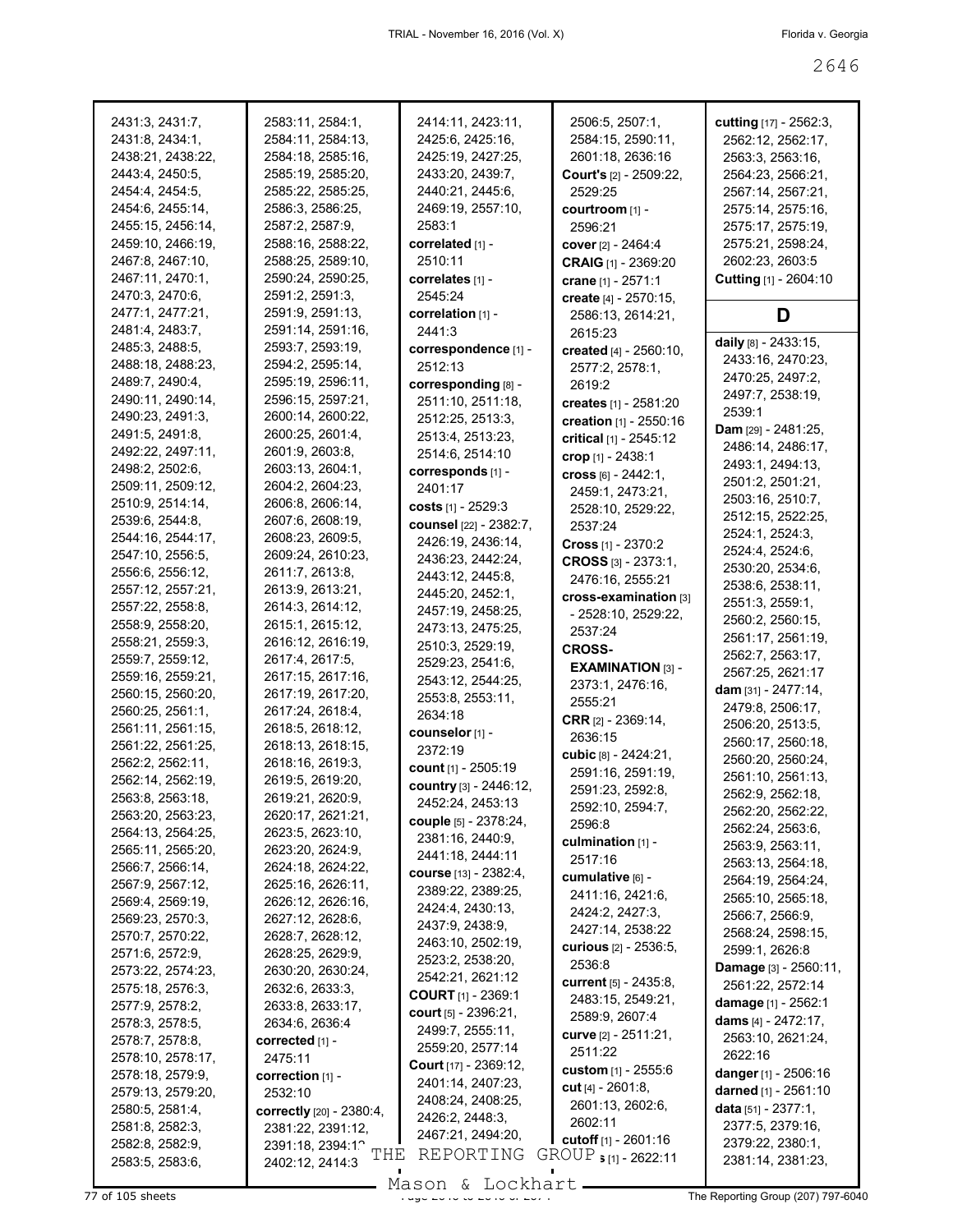| 2382:11, 2383:22,                    | 2480:5, 2515:1                      | 2621:20                                    | demands [3] -                             | 2629:21, 2630:13,                            |
|--------------------------------------|-------------------------------------|--------------------------------------------|-------------------------------------------|----------------------------------------------|
| 2401:3, 2415:4,                      | days $[52] - 2428.8$ ,              | declines [4] - 2404:10,                    | 2521:14, 2521:15,                         | 2631:14, 2632:10                             |
| 2415:11, 2434:14,                    | 2428:17, 2428:21,                   | 2404:11, 2427:18,                          | 2525:18                                   | deposits [3] -                               |
| 2434:16, 2434:17,                    | 2428:25, 2434:3,                    | 2469:24                                    | demo [5] - 2443:14,                       | 2606:17, 2609:12,                            |
| 2435:3, 2435:12,                     | 2441:15, 2449:9,                    | declining [3] -                            | 2533:25, 2534:4,                          | 2609:17                                      |
| 2435:17, 2436:6,                     | 2449:17, 2449:19,                   | 2406:20, 2406:25,                          | 2537:17                                   | depth [1] - 2615:25                          |
| 2440:11, 2440:18,                    | 2449:20, 2488:24,                   | 2409:15                                    | demonstrative [23] -                      | derive [3] - 2397:21,                        |
| 2441:7, 2448:1,                      | 2489:5, 2489:13,                    | decrease [12] -                            | 2379:1, 2379:5,                           | 2432:14, 2434:10                             |
| 2455:15, 2455:17,                    | 2489:16, 2489:18,                   | 2404:18, 2407:8,                           | 2385:11, 2386:1,                          | derived [4] - 2387:21,                       |
| 2485:14, 2485:23,                    | 2489:20, 2489:23,                   | 2407:10, 2431:1,                           | 2405:25, 2411:15,                         | 2398:16, 2399:1,                             |
| 2510:14, 2511:1,                     | 2490:1, 2490:5,                     | 2444:22, 2445:1,                           | 2447:17, 2447:20,                         | 2431:18                                      |
| 2515:3, 2515:5,                      | 2490:6, 2490:9,                     | 2450:13, 2451:13,                          | 2510:15, 2510:22,                         | describe [2] - 2581:6,                       |
| 2535:5, 2535:13,                     | 2490:10, 2490:12,                   | 2503:12, 2511:10,                          | 2533:19, 2557:25,                         | 2606:22                                      |
| 2535:16, 2535:19,                    | 2490:16, 2490:19,                   | 2511:13                                    | 2558:2, 2585:23,                          | described [5] -                              |
| 2535:20, 2535:23,                    | 2491:4, 2491:6,                     | decreased [2] -                            | 2592:4, 2592:7,                           | 2433:25, 2483:4,                             |
| 2535:25, 2536:2,                     | 2491:15, 2492:17,                   | 2416:25, 2417:11                           | 2594:23, 2595:2,                          | 2517:24, 2521:11,                            |
| 2536:3, 2536:11,                     | 2493:8, 2494:9,                     | decreases [4] -                            | 2601:20, 2610:11,                         | 2563.7                                       |
| 2536:12, 2536:14,                    | 2494:10, 2494:20,                   | 2431:6, 2483:16,                           | 2611:12, 2612:7,                          | describing [3] -                             |
| 2537:4, 2537:11,                     | 2495:10, 2497:18,                   | 2563:24, 2564:18                           | 2613:2                                    | 2500:19, 2517:23                             |
| 2537:14, 2549:19,<br>2565:1, 2610:7, | 2497:23, 2499:20,                   | decreasing [3] -                           | demonstratives [8] -                      | description [5] -                            |
| 2630:6                               | 2502:9, 2503:14,                    | 2533:3, 2621:24,                           | 2381:13, 2401:12,                         | 2411:20, 2477:19,                            |
| Data [2] - 2434:18,                  | 2504:9, 2504:15,<br>2505:3, 2505:6, | 2622:12                                    | 2404:23, 2421:9,                          | 2516:9, 2527:13,                             |
| 2535:1                               | 2505:10, 2505:25,                   | deep [4] - 2551:16,                        | 2515:18, 2546:2,                          | 2556:10                                      |
| database [8] - 2535:2,               | 2507:1, 2508:14,                    | 2570:15, 2615:6,                           | 2555:18, 2585:10                          | design [1] - 2550:9                          |
| 2535:4, 2536:4,                      | 2512:21, 2538:24,                   | 2615:14                                    | Demonstratives [1] -                      | designated [1] -                             |
| 2536:9, 2536:16,                     | 2539:5, 2539:7                      | deeper [2] - 2614:21,                      | 2379:3                                    | 2545:12                                      |
| 2536:17, 2536:23,                    | deal $[4] - 2430:19$ ,              | 2617:21                                    | demos [2] - 2379:6,                       | designed [1] -                               |
| 2536:24                              | 2472:25, 2524:22,                   | deeply [1] - 2440:10                       | 2379:7                                    | 2570:15                                      |
| databases [3] -                      | 2537:15                             | Defendants [1] -                           | Dennis [4] - 2370:3,<br>2371:13, 2371:14, | despite [1] - 2457:11                        |
| 2536:19, 2537:9                      | debris [1] - 2622:11                | 2369:7                                     | 2371:17                                   | destroy [1] - 2545:11                        |
| dataset [4] - 2381:11,               | decade [1] - 2466:8                 | define [2] - 2403:19,                      | dependable [1] -                          | Destruction [1] -                            |
| 2406:4, 2435:6,                      | decades [5] - 2415:5,               | 2531:2                                     | 2480:12                                   | 2569:9                                       |
| 2456:24                              | 2415:6, 2415:12,                    | defined [1] - 2462:16                      | dependent [1] -                           | destruction [3] -                            |
| datasets [37] -                      | 2415:13, 2579:9                     | definitely [1] -<br>2623:17                | 2433:11                                   | 2569:14, 2569:22,                            |
| 2398:16, 2399:1,                     | December [2] -                      | degradation [1] -                          | depict [1] - 2403:25                      | 2577:7                                       |
| 2404:18, 2406:1,                     | 2414:24, 2636:11                    | 2567:25                                    | depicted [2] - 2461:5,                    | detail [4] - 2442:25,                        |
| 2406:19, 2407:1,                     | deceptive [1] -                     |                                            | 2619:18                                   | 2450:3, 2545:21,                             |
| 2407:24, 2408:13,                    | 2450:22                             | degraded [2] -                             | depiction [1] - 2588:7                    | 2620:4                                       |
| 2408:22, 2409:15,                    | decided [1] - 2478:3                | 2556:17, 2634:5                            | depletion [2] - 2389:8,                   | detailed [1] - 2498:5                        |
| 2421:16, 2422:15,                    | decimation $[1]$ -                  | degree [4] - 2441:20,<br>2493:12, 2543:17, | 2391:1                                    | details [1] - 2392:23<br>determination [1] - |
| 2422:20, 2423:8,                     | 2579:22                             | 2595:17                                    | depletions [2] -                          | 2544:14                                      |
| 2423:21, 2440:21,                    | decision [4] - 2437:4,              | degrees [3] - 2471:7,                      | 2394:11, 2394:21                          | Determinations [1] -                         |
| 2441:6, 2441:10,                     | 2515:24, 2516:3,                    | 2471:17, 2472:11                           | depose [1] - 2480:8                       | 2545:5                                       |
| 2441:11, 2441:13,                    | 2542:7                              | <b>DEIS</b> [4] - 2496:3,                  | deposit [4] - 2583:20,                    | determine [3] -                              |
| 2442:4, 2442:10,                     | decisions [2] -                     | 2496:5, 2501:6,                            | 2605:18, 2612:17,                         |                                              |
| 2442:13, 2442:18,                    | 2442:5, 2477:23                     | 2516:20                                    | 2612:24                                   | 2492:16, 2497:22,<br>2502:8                  |
| 2443:7, 2446:15,                     | decline [26] - 2386:20,             | delay [1] - 2552:20                        | deposited [3] -                           | determined [3] -                             |
| 2448:19, 2450:6,                     | 2386:22, 2387:6,                    | deliberate [5] -                           | 2575:6, 2575:7,                           | 2387:25, 2402:25,                            |
| 2450:18, 2451:7,                     | 2415:4, 2421:6,                     | 2491:16, 2492:20,                          | 2583:19                                   | 2538:21                                      |
| 2451:13, 2451:18,                    | 2421:14, 2422:2,                    | 2493:10, 2505:7,                           | deposition [22] -                         | detrimental [1] -                            |
| 2451:21, 2456:5,                     | 2422:15, 2422:19,                   | 2507:24                                    | 2396:19, 2397:6,                          | 2533:6                                       |
| 2456:8, 2456:25                      | 2423:7, 2423:13,                    | deliberately [4] -                         | 2397:9, 2398:10,                          | develop [1] - 2617:8                         |
| <b>date</b> $[3] - 2520:19$ ,        | 2423:15, 2423:16,                   | 2485:16, 2488:10,                          | 2398:14, 2400:16,                         | developed [3] -                              |
| 2576:6, 2588:24                      | 2423:20, 2424:2,                    | 2488:12, 2505:4                            | 2480:20, 2481:12,                         | 2403:20, 2456:2,                             |
| <b>day's</b> [2] - 2496:18,          | 2467:16, 2467:22,                   | deliver [1] - 2482:9                       | 2483:9, 2483:24,                          | 2456:12                                      |
| 2497:5                               | 2564:16, 2565:8,                    | delivering [1] -                           | 2495:1, 2499:4,                           | developing [1] -                             |
| day-by-day [1] -                     | 2591:8, 2620:9,                     | 2588:15                                    | 2499:14, 2499:17,                         | 2549:25                                      |
| 2509:13                              | 2620:12, 2620:17,                   | demand [3] - 2525:15,                      | 2505:10, 2543:5,                          | development [1] -                            |
| day-to-day [2] -                     | 2620:19, 2620:2<br>THE              | REPORTING                                  | GROUP 12, 2568:16,                        | 2517:16                                      |
|                                      |                                     |                                            |                                           |                                              |

 $\frac{265611}{x}$  of  $\frac{266111}{x}$  of  $\frac{2641}{x}$  of  $\frac{2641}{x}$  78 of 105 sheets Mason & Lockhart.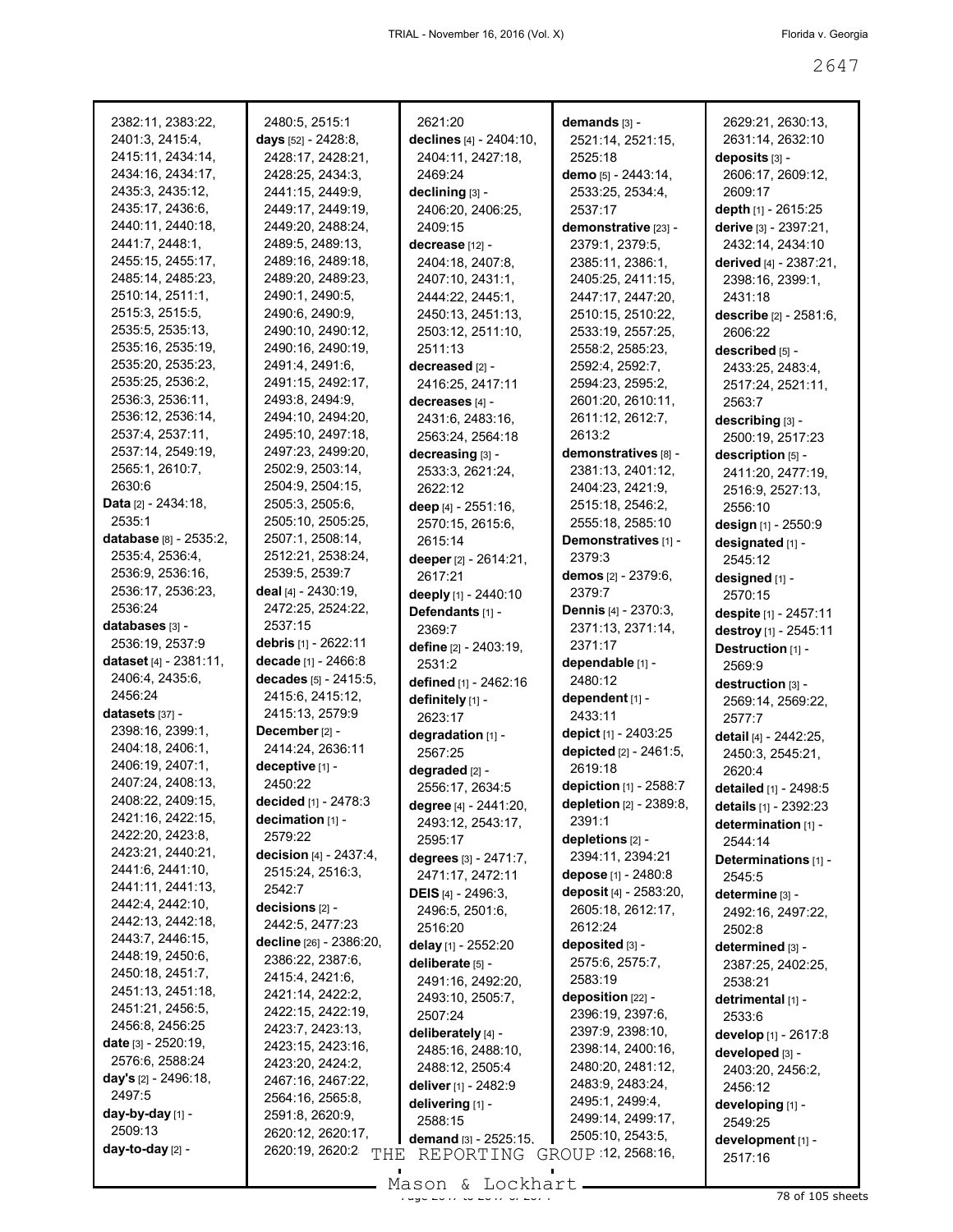| deviate $[1] - 2437:3$      | 2574:12, 2574:15            | 2555:8                 | 2486:23                       | dominant $[2]$ -       |
|-----------------------------|-----------------------------|------------------------|-------------------------------|------------------------|
| deviation $[1] - 2502:3$    | Direct [1] - 2370:2         | discharge [8] -        | disinterested [1] -           | 2439:14, 2439:22       |
| deviations [3] -            | <b>DIRECT</b> [3] - 2372:5, | 2490:3, 2502:4,        | 2636:8                        | done [50] - 2376:25,   |
| 2501:3, 2501:13,            | 2476:1, 2554:19             | 2512:15, 2542:8,       | dispense [2] -                | 2378:11, 2379:15,      |
| 2502:12                     | direct [60] - 2372:10,      | 2542:12, 2542:20,      | 2382:24, 2525:25              | 2385:4, 2390:21,       |
| <b>DEVIN</b> [1] - 2369:18  | 2375:12, 2377:16,           | 2542:22, 2619:9        | $disposal$ [2] -              | 2390:22, 2391:11,      |
| <b>DEVORA</b> [1] - 2369:21 | 2377:20, 2380:17,           | discharged [4] -       | 2569:18, 2569:22              | 2395:16, 2395:17,      |
| diagram [1] - 2625:5        | 2388:15, 2392:7,            | 2512:12, 2513:5,       | dispose [1] - 2583:9          | 2402:12, 2425:19,      |
| diced [1] - 2509:3          | 2392:10, 2405:23,           | 2538:6, 2538:22        | disposed [1] -                | 2427:25, 2430:13,      |
| difference [21] -           | 2411:12, 2416:15,           | discharges [1] -       | 2574:19                       | 2433:3, 2441:14,       |
| 2387:11, 2387:23,           | 2441:9, 2445:10,            | 2542:14                | dispute [2] - 2464:5,         | 2443:25, 2447:8,       |
| 2387:25, 2388:1,            | 2445:22, 2447:25,           | discharging [1] -      | 2472:4                        | 2455:6, 2470:21,       |
| 2388:24, 2393:6,            | 2452:15, 2453:4,            | 2519:2                 | disputing [1] -               | 2472:4, 2475:18,       |
| 2399:24, 2400:5,            | 2457:17, 2457:25,           | disconnect [4] -       | 2609:22                       | 2492:16, 2493:19,      |
| 2400:7, 2403:4,             | 2460:9, 2460:14,            | 2574:13, 2574:19,      | distance [1] - 2616:11        | 2493:21, 2494:19,      |
| 2409:8, 2432:18,            | 2460:17, 2461:1,            | 2574:22, 2575:5        | distinguish [1] -             | 2497:22, 2498:5,       |
| 2440:13, 2454:8,            | 2464:21, 2465:5,            | disconnected [3] -     | 2530:14                       | 2500:2, 2500:4,        |
| 2455:9, 2495:7,             | 2466:12, 2467:6,            | 2573:21, 2606:7,       | distribution [1] -            | 2502:8, 2502:18,       |
| 2538:24, 2618:14,           | 2473:24, 2475:6,            | 2607:15                | 2593:16                       | 2502:21, 2504:14,      |
| 2618:24, 2619:6,            | 2475:14, 2475:21,           | discourage [1] -       | District [4] - 2482:21,       | 2506:4, 2506:7,        |
| 2623:3                      | 2479:7, 2483:1,             | 2605:7                 | 2517:9, 2517:19,              | 2520:15, 2538:7,       |
| differences [3] -           | 2483:4, 2485:24,            | discovered [1] -       | 2518:7                        | 2542:18, 2550:12,      |
| 2443:19, 2518:22,           | 2487:7, 2500:20,            | 2475:9                 | disturbance [1] -             | 2552:12, 2565:23,      |
| 2536:14                     | 2504:21, 2522:15,           | discretion [24] -      | 2614:8                        | 2566:2, 2566:17,       |
| different [47] -            | 2530:5, 2537:23,            | 2481:5, 2485:8,        | diversions [1] -              | 2589:2, 2592:21,       |
| 2377:10, 2387:20,           | 2541:13, 2554:17,           | 2486:3, 2486:11,       | 2579:12                       | 2594:7, 2603:25,       |
| 2395:23, 2398:16,           | 2556:22, 2557:18,           | 2486:18, 2486:20,      | diversity [2] - 2603:8,       | 2630:25, 2631:4,       |
| 2402:18, 2402:19,           | 2557:19, 2589:16,           | 2486:22, 2487:2,       | 2603:11                       | 2632:18                |
| 2406:8, 2409:7,             | 2589:19, 2589:22,           | 2488:9, 2491:16,       | divide $[7] - 2422:10$ ,      | dots $[3] - 2386:22$ , |
| 2410:5, 2417:24,            | 2593:10, 2597:10,           | 2492:3, 2492:8,        | 2424:15, 2427:23,             | 2386:23, 2386:24       |
| 2435:5, 2438:18,            | 2605:10, 2606:3,            | 2492:20, 2498:7,       | 2428:5, 2428:10,              | dotted [1] - 2379:23   |
| 2438:20, 2441:18,           | 2608:1, 2614:14,            | 2498:11, 2505:7,       | 2428:20, 2428:25              | double [2] - 2416:6,   |
| 2442:4, 2442:5,             | 2624:13, 2624:19,           | 2507:25, 2508:11,      | divided [4] - 2425:5,         | 2497.4                 |
| 2442:6, 2442:9,             | 2624:20, 2625:15,           | 2508:17, 2528:11,      | 2428:18, 2558:7,              | double-check [1] -     |
| 2443:17, 2444:15,           | 2625:25                     | 2529:21, 2531:20,      | 2592:23                       | 2497:4                 |
| 2445:18, 2450:18,           | direction [2] - 2409:5,     | 2542:6, 2542:14        | Division [1] - 2446:9         | doubt [3] - 2390:14,   |
| 2454:23, 2456:5,            | 2421:5                      | discretionary [1] -    | divisions [3] -               | 2587:12, 2588:6        |
| 2456:7, 2458:1,             | directionality [1] -        | 2486:25                | 2415:23, 2446:10,             | doughnut [2] -         |
| 2472:3, 2479:9,             | 2421:2                      | discuss [4] - 2378:25, | 2558:13                       | 2452:25, 2453:11       |
| 2502:16, 2502:19,           | directly [14] - 2417:4,     | 2526:1, 2539:22,       | <b>Doctor</b> [1] - $2516:12$ | down [80] - 2373:11,   |
| 2509:7, 2518:2,             | 2431:15, 2432:16,           | 2578:13                | doctor [6] - 2426:15,         | 2373:14, 2374:16,      |
| 2523:18, 2525:11,           | 2447:22, 2468:9,            | discussed [5] -        | 2468:5, 2474:2,               | 2375:5, 2376:4,        |
| 2536:6, 2537:10,            | 2470:14, 2472:22,           | 2504:19, 2505:9,       | 2546:6, 2549:3,               | 2376:14, 2395:25,      |
| 2548:17, 2549:23,           | 2472:25, 2564:19,           | 2529:6, 2529:7,        | 2556:3                        | 2402:20, 2402:21,      |
| 2558:7, 2558:9,             | 2575:6, 2583:18,            | 2577:1                 | document [20] -               | 2403:10, 2406:5,       |
| 2571:7, 2574:18,            | 2606:6, 2609:13,            | discusses [3] -        | 2372:11, 2412:3,              | 2418:18, 2441:1,       |
| 2576:17, 2580:10,           | 2614:5                      | 2477:2, 2486:6,        | 2480:18, 2486:5,              | 2449:8, 2461:17,       |
| 2587:11, 2593:25,           | <b>dirt</b> [1] - 2592:8    | 2529:20                | 2488:1, 2531:24,              | 2462:1, 2469:13,       |
| 2615:13                     | disagree [7] -              | discussing [2] -       | 2532:1, 2533:10,              | 2469:17, 2473:7,       |
| difficult [3] - 2472:2,     | 2480:21, 2483:22,           | 2495:20, 2527:3        | 2541:5, 2541:7,               | 2496:4, 2496:18,       |
| 2492:24, 2609:14            | 2484:13, 2484:18,           | Discussion [2] -       | 2544:18, 2544:24,             | 2496:21, 2496:22,      |
| difficulties [1] -          | 2484:22, 2518:4,            | 2378:16, 2426:14       | 2554:21, 2560:6,              | 2497:9, 2497:19,       |
| 2531:10                     | 2592:9                      | discussion [11] -      | 2560:8, 2560:15,              | 2498:10, 2498:24,      |
| difficulty [3] -            | disagreed [2] -             | 2402:15, 2436:11,      | 2561:21, 2576:22,             | 2501:12, 2503:16,      |
| 2494:12, 2494:22,           | 2480:24, 2481:13            | 2442:20, 2470:25,      | 2576:23, 2576:25              | 2511:25, 2517:2,       |
| 2495:13                     | $disappear$ [2] -           | 2472:4, 2486:14,       | documented [2] -              | 2526:10, 2526:17,      |
| digging [4] - 2571:2,       | 2523:13, 2535:22            | 2530:8, 2532:16,       | 2549:22, 2577:7               | 2531:12, 2531:17,      |
| 2571:10, 2581:9,            | disappears [2] -            | 2532:20, 2541:15,      | documents [4] -               | 2540:18, 2547:20,      |
| 2615:13                     | 2527:12, 2564:20            | 2596:22                | 2526:1, 2555:4,               | 2548:6, 2552:9,        |
| digs $[3] - 2570:7,$        | disappointed [1] -<br>THE   | REPORTING              | GROUP 9, 2603:19              | 2559:2, 2559:6,        |
|                             |                             |                        |                               |                        |

The Reporting Group (207) 797-6040<br>The Reporting Group (207) 797-6040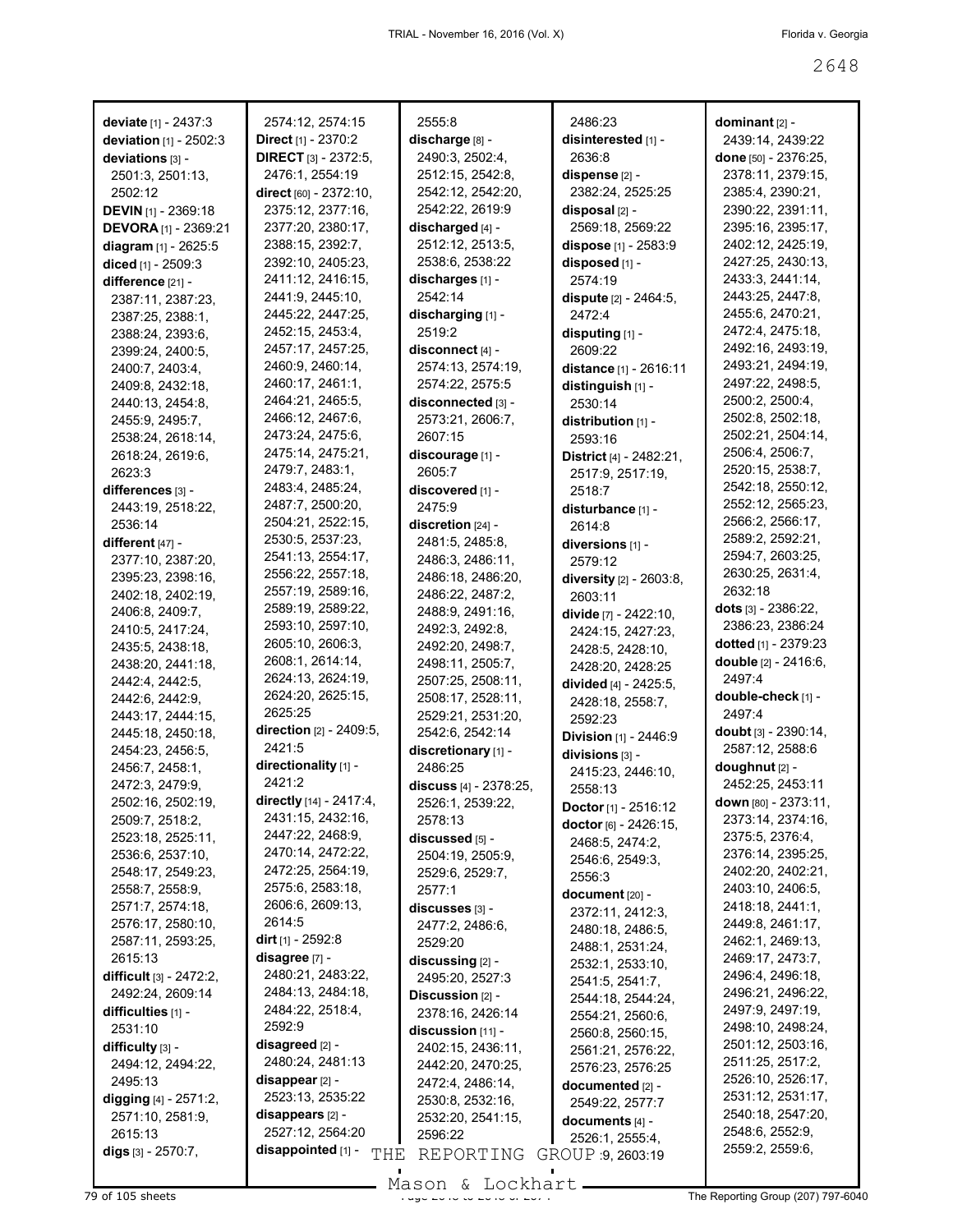| 2559:10, 2559:23,       | 2371:18, 2372:7,                          | 2533:12, 2533:13,           | 2556:18, 2569:1,           | 2552:7                       |
|-------------------------|-------------------------------------------|-----------------------------|----------------------------|------------------------------|
| 2562:3, 2562:12,        | 2373:3, 2375:11,                          | 2533:20, 2534:1,            | 2569:2, 2569:5,            | dry [7] - 2462:5,            |
| 2562:17, 2563:2,        | 2377:6, 2378:18,                          | 2534:4, 2536:8,             | 2569:17, 2569:22,          | 2462:22, 2463:8,             |
| 2563:3, 2563:16,        | 2382:5, 2383:2,                           | 2536:11, 2537:2,            | 2570:6, 2570:11,           | 2463:9, 2463:13,             |
| 2564:4, 2564:12,        | 2384:4, 2384:9,                           | 2537:4, 2537:7,             | 2570:14, 2570:22,          | 2527:24, 2632:6              |
| 2564:14, 2564:23,       | 2384:22, 2385:2,                          | 2537:13, 2539:16,           | 2570:25, 2576:1,           | due [19] - 2384:22,          |
| 2564:24, 2565:2,        | 2385:5, 2385:25,                          | 2540:12, 2541:4,            | 2576:10, 2576:12,          | 2409:2, 2409:5,              |
| 2565:7, 2566:21,        | 2386:5, 2386:13,                          | 2541:12, 2542:18,           | 2576:15, 2578:14,          | 2412:17, 2440:4,             |
| 2567:8, 2567:14,        | 2390:7, 2390:15,                          | 2543:4, 2544:4,             | 2580:20, 2581:7,           | 2444:17, 2468:20,            |
| 2567:21, 2571:5,        | 2391:8, 2391:13,                          | 2544:21, 2548:7,            | 2581:11, 2581:15,          | 2469:12, 2469:13,            |
| 2575:11, 2575:14,       | 2391:20, 2391:21,                         | 2554:12, 2554:21,           | 2581:19, 2582:14,          | 2469:15, 2506:2,             |
| 2575:16, 2575:17,       | 2392:5, 2392:7,                           | 2555:23, 2557:15,           | 2583:3, 2589:13,           | 2523:7, 2576:1,              |
| 2575:19, 2575:21,       | 2392:13, 2392:17,                         | 2558:6, 2563:4,             | 2590:23, 2591:12,          | 2591:8, 2603:12,             |
| 2580:19, 2584:16,       | 2394:7, 2394:14,                          | 2563:15, 2567:7,            | 2593:17, 2593:22,          | 2613:21, 2624:8,             |
| 2595:24, 2596:13,       | 2394:19, 2394:25,                         | 2568:15, 2568:21,           | 2594:7, 2595:1,            | 2624:16, 2625:13             |
| 2598:24, 2599:17,       | 2396:5, 2396:18,                          | 2570:21, 2576:8,            | 2595:16, 2595:21,          | dug [2] - 2571:23,           |
| 2605:19, 2610:1,        | 2397:8, 2398:8,                           | 2577:6, 2577:23,            | 2596:1, 2596:13,           | 2581:3                       |
| 2626:2, 2626:17,        | 2400:17, 2404:8,                          | 2578:15, 2583:24,           | 2596:17, 2597:20,          | dump [7] - 2575:1,           |
| 2627:23, 2627:24,       | 2406:19, 2407:7,                          | 2586:10, 2588:13,           | 2598:8, 2598:16,           | 2592:7, 2592:14,             |
| 2628:2                  | 2407:13, 2409:10,                         | 2595:3, 2596:20,            | 2598:23, 2599:1,           | 2592:15, 2592:17,            |
| down-cutting [15] -     | 2412:17, 2413:7,                          | 2597:9, 2597:24,            | 2600:16, 2600:18,          | 2592:20, 2594:15             |
| 2562:3, 2562:12,        | 2415:9, 2420:8,                           | 2598:1, 2600:19,            | 2603:15, 2603:23,          | <b>dumped</b> [2] - 2571:23, |
| 2562:17, 2563:3,        | 2425:2, 2427:2,                           | 2601:17, 2604:3,            | 2606:10, 2606:13,          | 2573:2                       |
| 2563:16, 2564:23,       | 2428:1, 2428:12,                          | 2604:17, 2608:1,            | 2608:13, 2608:14,          | <b>DUNLAP</b> [1] - 2369:24  |
| 2566:21, 2567:14,       | 2429:15, 2437:11,                         | 2610:17, 2614:1,            | 2608:17, 2614:3,           | duration [1] - 2533:4        |
| 2567:21, 2575:14,       | 2447:23, 2452:12,                         | 2616:2, 2617:14,            | 2614:7, 2614:20,           | during [30] - 2373:11,       |
| 2575:16, 2575:17,       | 2455:23, 2456:17,                         | 2620:3, 2621:14,            | 2615:10, 2617:12,          | 2390:2, 2417:1,              |
| 2575:19, 2575:21,       | 2458:16, 2460:9,                          | 2622:21, 2623:1,            | 2618:22, 2619:5,           | 2417:13, 2429:7,             |
| 2598:24                 | 2460:16, 2460:25,                         | 2624:2, 2625:10,            | 2619:12, 2619:14,          | 2433:25, 2449:18,            |
| downhill [1] - 2523:5   | 2461:1, 2461:15,                          | 2625:24, 2627:8,            | 2620:20, 2621:10,          | 2459:1, 2463:13,             |
| download [1] -          | 2464:20, 2465:4,                          | 2629:18, 2630:12,           | 2622:6, 2623:12,           | 2481:11, 2482:17,            |
| 2515:18                 | 2465:8, 2465:20,                          | 2630:16, 2630:25,           | 2626:8, 2633:1,            | 2489:16, 2489:23,            |
| downloaded [1] -        | 2466:6, 2466:11,                          | 2631:13, 2632:18,           | 2633:12, 2633:21,          | 2494:25, 2498:7,             |
| 2541:8                  | 2467:4, 2467:6,                           | 2634:3, 2634:17             | 2634:6                     |                              |
|                         |                                           |                             |                            | 2516:6, 2521:8,              |
| downs [1] - 2548:1      | 2467:17, 2467:23,                         | <b>drafted</b> [1] - 2591:1 | <b>drew</b> [1] - 2459:6   | 2521:16, 2521:17,            |
| downstream [29] -       | 2467:24, 2472:23,                         | drain $[1]$ - 2525:2        | <b>drier</b> [2] - 2415:5, | 2527:24, 2527:25,            |
| 2487:5, 2487:11,        | 2474:6, 2474:10,                          | drainage [1] - 2417:24      | 2438.6                     | 2528:10, 2532:9,             |
| 2487:17, 2487:24,       | 2474:25, 2475:8,                          | drained [1] - 2552:9        | driest $[3] - 2462:7$ ,    | 2532:19, 2534:7,             |
| 2488:11, 2488:13,       | 2476:3, 2476:18,                          | drains [1] - 2524:10        | 2521:1, 2521:18            | 2538:15, 2606:9,             |
| 2491:24, 2492:4,        | 2478:7, 2485:7,                           | draw [5] - 2376:24,         | driver [3] - 2431:24,      | 2619:12, 2632:6              |
| 2492:12, 2493:11,       | 2485:24, 2487:7,                          | 2422:25, 2512:1,            | 2433:10, 2450:16           | Dyche [1] - 2555:16          |
| 2496:25, 2498:24,       | 2494:4, 2496:3,                           | 2526:2, 2526:3              | drivers [1] - 2432:24      |                              |
| 2501:20, 2525:17,       | 2498:2, 2498:3,                           | dredge [15] - 2570:24,      | <b>drop</b> [4] - 2497:14, | E.                           |
| 2527:1, 2529:8,         | 2499:4, 2499:16,                          | 2571:8, 2572:1,             | 2513:16, 2531:17,          |                              |
| 2530:23, 2531:5,        | 2500:3, 2500:4,                           | 2572:3, 2572:8,             | 2565:14                    | eager [1] - 2624:2           |
| 2531:9, 2538:10,        | 2500:8, 2500:15,                          | 2572:11, 2572:25,           | dropped [2] - 2451:1,      | early [7] - 2435:18,         |
| 2540:24, 2553:7,        | 2500:21, 2504:21,                         | 2573:14, 2573:22,           | 2511:5                     | 2440:24, 2513:19,            |
| 2562:9, 2563:12,        | 2506:8, 2506:9,                           | 2581:25, 2582:4,            | <b>drops</b> [4] - 2436:4, | 2513:22, 2513:24,            |
| 2563:24, 2564:17,       | 2506:24, 2507:8,                          | 2582:11, 2583:25,           | 2497:19, 2531:8,           | 2514:5, 2548:15              |
| 2564:20, 2597:8,        | 2507:9, 2510:5,                           | 2595:13                     | 2563:2                     | <b>Earth</b> [6] - 2585:13,  |
| 2623:25                 | 2512:7, 2512:22,                          | dredged [16] - 2582:1,      | drought [9] - 2371:23,     | 2585:16, 2586:11,            |
| downtrends [1] -        | 2513:7, 2514:5,                           | 2582:2, 2583:10,            | 2431:5, 2448:22,           | 2587:4, 2611:12,             |
| 2451:5                  | 2514:11, 2515:7,                          | 2583:13, 2585:5,            | 2449:16, 2449:19,          | 2613:2                       |
| downward [7] -          | 2516:20, 2517:15,                         | 2591:15, 2591:19,           | 2461:24, 2532:9,           | easier $[3] - 2448:7,$       |
| 2373:5, 2373:10,        | 2518:3, 2518:12,                          | 2592:10, 2592:18,           | 2532:19, 2632:6            | 2601:23, 2602:10             |
| 2408:13, 2408:22,       | 2519:9, 2519:19,                          | 2594:16, 2596:9,            | droughts [9] -             | easiest $[1] - 2461:18$      |
| 2450:19, 2473:2,        | 2521:13, 2522:5,                          | 2599:22, 2600:3,            | 2446:24, 2446:25,          | easings [1] - 2601:15        |
| 2620:7                  | 2522:14, 2522:18,                         | 2600:13, 2605:7,            | 2447:4, 2449:14,           | east [1] - 2441:22           |
| <b>dr</b> [1] - 2426:12 | 2527:2, 2527:3,                           | 2605:17                     | 2461:21, 2463:16,          | east-west [1] -              |
| Dr $[195] - 2371:17$ ,  | 2528:10, 2530:4<br>THE<br>2531:22, 2532:4 | REPORTING                   | GROUP 1, 2472:9,           | 2441:22                      |

Mason & Lockhart 2008 and 2008 0f 105 sheets

 $\mathbf{r}$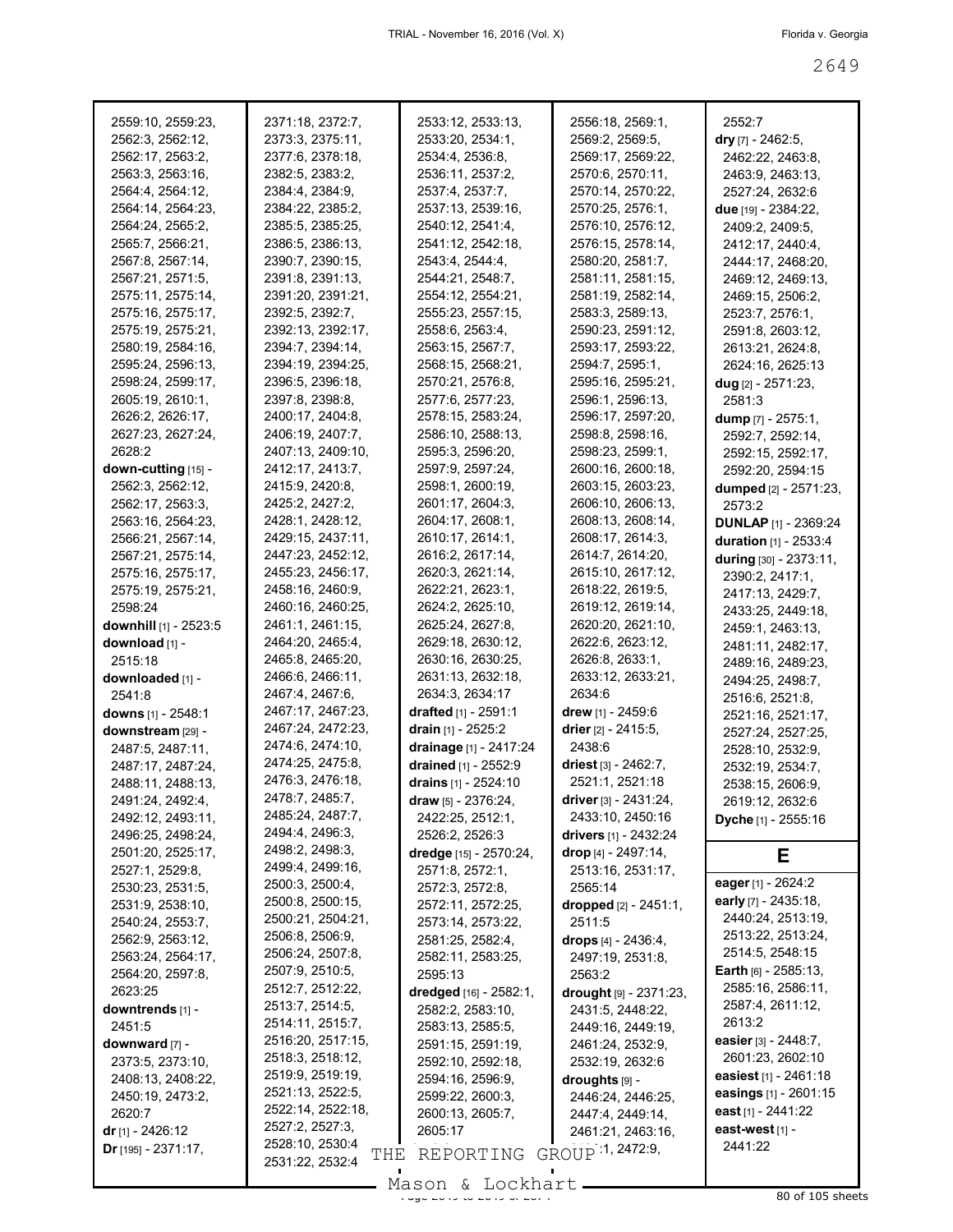| easy [1] - 2557:23                    | 2519:21                                | 2414:5, 2414:12,<br>2414:17, 2414:24, | 2535:15<br>estimates [3] - 2392:6,   | 2570:9, 2574:16,<br>2598:9, 2600:7,         |
|---------------------------------------|----------------------------------------|---------------------------------------|--------------------------------------|---------------------------------------------|
| ecological [4] -                      | End $[1]$ - 2635:5<br>endangered [3] - | 2535:2                                | 2394:6, 2395:25                      | 2609:11, 2610:7                             |
| 2630:22, 2631:12,<br>2633:2, 2633:13  | 2487:4, 2508:7,                        | <b>EPD's</b> $[1]$ - 2411:3           | estimating [2] -                     | <b>EXAMINATION [10] -</b>                   |
|                                       |                                        |                                       |                                      | 2372:5, 2373:1,                             |
| ecology [4] - 2439:8,                 | 2508:24                                | equal [9] - 2423:15,                  | 2395:23, 2406:8                      | 2429:13, 2464:18,                           |
| 2439:15, 2631:7,                      | ended [2] - 2623:20,                   | 2514:4, 2524:17,                      | estimator [2] -                      |                                             |
| 2631:18                               | 2632:7                                 | 2538:18, 2540:21,<br>2542:3, 2548:12, | 2397:20, 2406:11                     | 2476:1, 2476:16,<br>2519:17, 2544:2,        |
| ecosystem [4] -                       | ending [1] - 2512:2                    |                                       | evaluate [4] - 2500:24,              | 2554:19, 2555:21                            |
| 2556:16, 2633:3,                      | endorse [1] - 2413:13                  | 2548:13, 2579:24                      | 2517:25, 2518:22,<br>2520:17         | examination [3] -                           |
| 2633:14, 2634:4                       | ends [1] - 2435:15                     | equals [1] - 2427:15                  |                                      |                                             |
| effect [25] - 2388:9,                 | energy [2] - 2562:23,                  | equation [1] - 2397:22                | evaluated [4] -                      | 2528:10, 2529:22,<br>2537:24                |
| 2436:15, 2443:8,                      | 2562:25                                | equilibrates [1] -                    | 2404:14, 2471:4,                     |                                             |
| 2453:17, 2455:10,                     | engineer [1] - 2475:2                  | 2563:14                               | 2500:17, 2504:22                     | example [21] - 2443:2,<br>2468:22, 2478:17, |
| 2471:25, 2493:2,                      | Engineer <sub>[2]</sub> -              | equipment $[2]$ -                     | evaluation $[1]$ -                   |                                             |
| 2497:13, 2502:3,                      | 2523:22, 2523:23                       | 2571:5, 2571:7                        | 2485:22                              | 2484:19, 2485:3,                            |
| 2562:18, 2564:23,                     | engineering [3] -                      | equivalent [1] -                      | evaporation [7] -                    | 2494:2, 2498:14,                            |
| 2565:2, 2568:1,                       | 2425:14, 2517:13,                      | 2539:3                                | 2432:9, 2432:19,                     | 2498:19, 2501:16,                           |
| 2568:4, 2568:5,                       | 2622:4                                 | erode [2] - 2563:1.                   | 2432:20, 2470:3,                     | 2503:14, 2511:23,<br>2514:21, 2518:2,       |
| 2568:25, 2605:22,                     | Engineers [12] -                       | 2615:17                               | 2523:7, 2579:15,                     | 2518:23, 2521:21,                           |
| 2609:4, 2609:19,                      | 2478:16, 2478:18,                      | eroded [1] - 2588:18                  | 2580:11                              |                                             |
| 2614:10, 2615:11,                     | 2483:19, 2516:15,                      | erodes [2] - 2563:2,                  | evapotranspiration                   | 2528:25, 2530:18,                           |
| 2618:6, 2621:25,                      | 2517:1, 2519:2,                        | 2563:7                                | [9] - 2432:7, 2432:17,               | 2531:4, 2531:5,<br>2531:13, 2629:13         |
| 2628:11, 2629:7                       | 2541:8, 2542:2,                        | erosion [4] - 2569:19,                | 2433:6, 2433:10,                     | examples [2] -                              |
| effectively [1] -<br>2432:17          | 2561:16, 2561:18,                      | 2615:15, 2622:3,                      | 2433:22, 2450:4,                     | 2492:23, 2569:13                            |
|                                       | 2603:25, 2607:5                        | 2623:10                               | 2450:11, 2450:17,                    | excavated [1] - 2615:5                      |
| effects [4] - 2410:17,                | Engineers' [1] -                       | error [4] - 2393:10,                  | 2451:20                              |                                             |
| 2533:6, 2540:17,                      | 2556:19                                | 2419:14, 2425:22,                     | event [7] - 2502:24,                 | Excel [3] - 2520:2,<br>2520:15, 2536:10     |
| 2633:22                               | English [1] - 2444:6                   | 2495:5                                | 2503:3, 2503:4,                      |                                             |
| effort $[2] - 2457.4$ ,               | enhance [2] -                          | errors [1] - 2475:9                   | 2503:17, 2506:2,                     | except [2] - 2412:1,<br>2462:15             |
| 2459:17                               | 2529:12, 2529:13                       | escalated [1] -                       | 2548:14, 2636:8                      |                                             |
| efforts [1] - 2589:10                 | entails [1] - 2518:16                  | 2466:16                               | events [19] - 2445:25,               | $excepting$ [2] -                           |
| either [8] - 2415:20,                 | enter [2] - 2502:25,                   | especially [1] -                      | 2471:16, 2483:14,                    | 2527:5, 2527:8                              |
| 2417:21, 2435:8,                      | 2503:5                                 | 2620:23                               | 2484:1, 2504:17,                     | exception [1] -                             |
| 2450:19, 2498:3,                      | enters [2] - 2481:22,                  | ESQ [11] - 2369:17,                   | 2504:19, 2504:22,                    | 2410:19                                     |
| 2507:5, 2575:6,                       | 2497:12                                | 2369:17, 2369:18,                     | 2505:6, 2505:16,                     | exceptional [2] -                           |
| 2577:2                                | entire [22] - 2380:11,                 | 2369:18, 2369:19,                     | 2505:19, 2505:21,                    | 2447:5, 2464:1                              |
| electricity [1] - 2529:3              | 2388:23, 2399:19,                      | 2369:20, 2369:21,                     | 2505:23, 2506:22,                    | exceptionally [1] -                         |
| elevation [12] -                      | 2415:21, 2418:4,                       | 2369:21, 2369:22,                     | 2507:3, 2516:6,<br>2516:18, 2532:22, | 2462:22                                     |
| 2506:12, 2608:23,<br>2608:24, 2609:7, | 2425:8, 2427:4,                        | 2369:22, 2369:24                      | 2533:5, 2551:21                      | excerpt [1] - 2541:7                        |
| 2618:17, 2624:8,                      | 2435:19, 2435:23,                      | essence [2] - 2540:4,                 | eventually [4] -                     | excerpted [1] -<br>2495:25                  |
| 2624:16, 2625:3,                      | 2436:7, 2440:22,                       | 2542:25                               | 2523:10, 2523:14,                    |                                             |
| 2625:13, 2625:18,                     | 2450:21, 2505:13,                      | essentially [8] -                     | 2582:24                              | $excerpts$ [3] -<br>2529:24, 2535:24        |
| 2626:10, 2628:20                      | 2508:25, 2520:8,                       | 2389:4, 2437:5,                       | evidence [1] - 2623:14               | excess [31] - 2487:3,                       |
| elevations [2] -                      | 2520:20, 2521:5,                       | 2437:21, 2450:19,                     | evident [3] - 2626:12,               | 2488:8, 2491:17,                            |
| 2520:8, 2625:3                        | 2524:12, 2538:16,                      | 2455:17, 2556:11,                     | 2633:22, 2634:14                     | 2491:22, 2492:2,                            |
| elsewhere [3] -                       | 2557:20, 2616:22,                      | 2557:25, 2581:20                      | exact [3] - 2383:25,                 | 2492:7, 2492:17,                            |
| 2453:14, 2500:15,                     | 2634:7                                 | establish [1] -                       | 2477:16, 2494:23                     | 2493:7, 2494:9,                             |
| 2569:24                               | entirely [4] - 2415:24,                | 2468:19                               | exactly [30] - 2376:6,               | 2494:10, 2494:21,                           |
| emphasize [1] -                       | 2446:16, 2564:20,                      | established [4] -                     | 2376:22, 2377:4,                     | 2495:11, 2495:18,                           |
| 2457:14                               | 2621:1                                 | 2463:25, 2470:21,                     | 2378:10, 2388:8,                     | 2497:24, 2499:20,                           |
| employed [1] -                        | <b>entirety</b> $[3] - 2476:6,$        | 2471:2, 2544:5                        | 2395:6, 2395:16,                     | 2502:9, 2503:22,                            |
| 2478:12                               | 2505:12, 2554:25                       | estimate $[14]$ -                     | 2405:21, 2424:10,                    | 2504:16, 2505:4,                            |
| <b>employee</b> [2] - 2478:9,         | entitled [1] - 2369:10                 | 2393:10, 2393:21,                     | 2424:19, 2425:16,                    | 2505:8, 2506:1,                             |
| 2478:14                               | entries [1] - 2462:14                  | 2394:25, 2429:8,                      | 2428:9, 2433:2,                      | 2507:2, 2508:10,                            |
|                                       | environmental [6] -                    | 2442:1, 2459:25,                      | 2434:12, 2435:2,                     | 2508:21, 2508:25,                           |
| empty [1] - 2525:7                    | 2447:10, 2475:1,                       | 2467:9, 2467:16,                      | 2440:7, 2445:3,                      | 2538:23, 2539:15,                           |
| end [8] - 2377:5,                     | 2554:14, 2582:15,                      | 2467:17, 2467:22,                     | 2453:15, 2475:22,                    | 2546:15, 2546:24,                           |
| 2377:12, 2379:9,                      | 2582:17, 2582:22                       | 2467:23, 2467:24,                     | 2496:20, 2541:23,                    | 2547:6, 2562:25                             |
| 2389:7, 2389:13,                      | EPD $[8] - 2411.11$ ,                  | 2470:22, 2535:8                       |                                      |                                             |
| 2389:15, 2510:17,                     | THE<br>2413:14, 2413:2                 | REPORTING                             | GROUP 8, 2567:3,                     | exchange [1] -                              |

Mason & Lockhart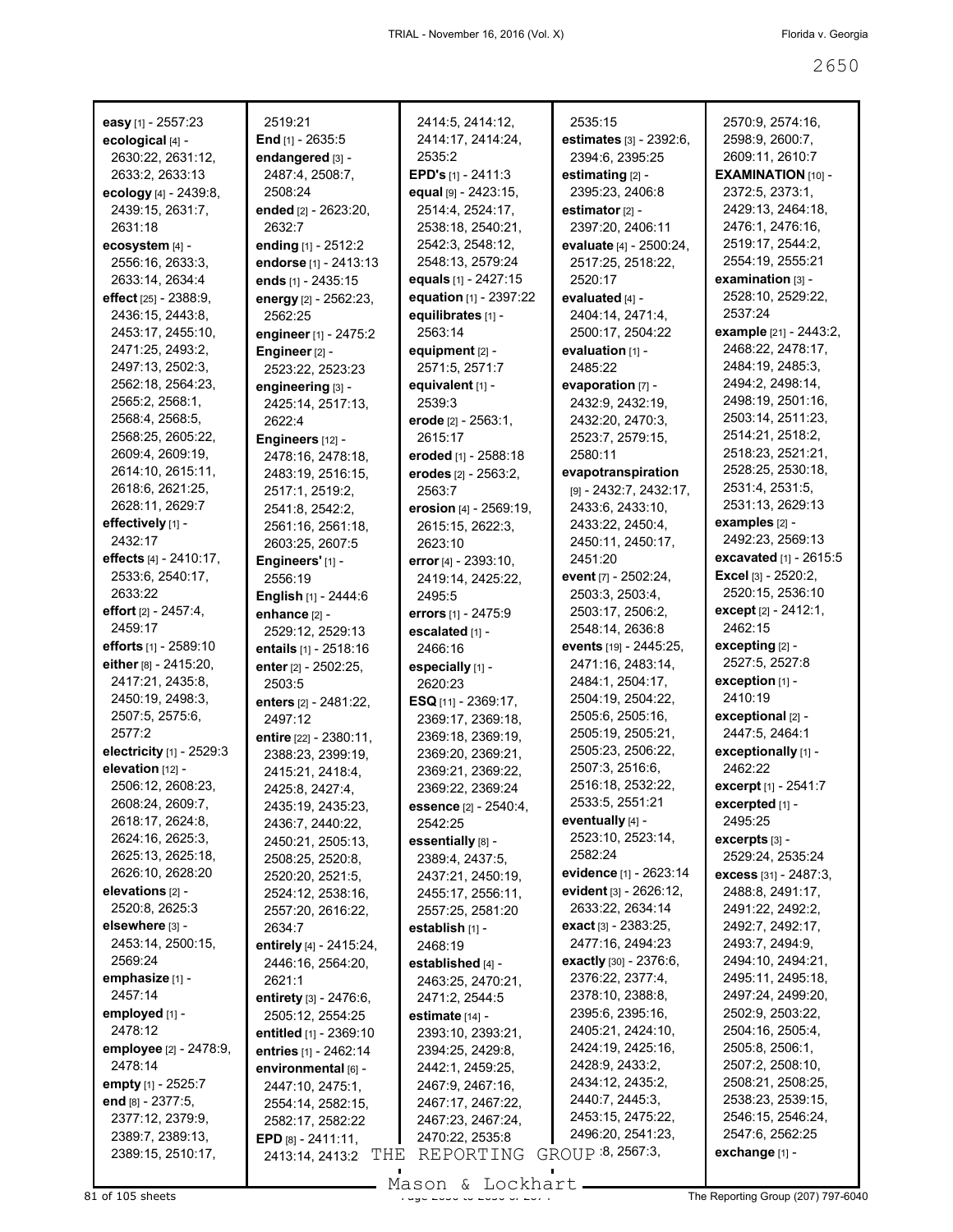| 2628:24<br>excluding [1] - 2527:9    | 2592:25, 2616:2,<br>2616:6, 2617:14,              | 2514:3, 2515:2,<br>2521:14, 2526:1,                | <b>famous</b> [2] - 2584:20,<br>2584:21 | 2392:13, 2395:7,<br>2398:25, 2400:4,  |
|--------------------------------------|---------------------------------------------------|----------------------------------------------------|-----------------------------------------|---------------------------------------|
| exclusively [1] -                    | 2618:9, 2622:22,                                  | 2528:19, 2529:7,                                   | far $[8] - 2452:20$ ,                   | 2401:12, 2404:1,                      |
| 2508:8                               | 2623:1, 2623:20,                                  | 2529:14, 2532:1,                                   | 2520:5, 2520:25,                        | 2416:18, 2421:10,                     |
| excuse [12] - 2383:24,               | 2630:16, 2630:21,                                 | 2532:20, 2537:15,                                  | 2521:3, 2521:6,                         | 2421:11, 2421:12,                     |
| 2385:1, 2412:20,                     | 2632:4                                            | 2540:15, 2540:23,                                  | 2542:17, 2607:14,                       | 2422:2, 2443:13,                      |
| 2421:3, 2451:25,                     | expert's [1] - 2393:2                             | 2542:12, 2544:9,                                   | 2614:4                                  | 2443:22, 2453:2,                      |
| 2467:13, 2468:6,                     | experts [5] - 2437:12,                            | 2550:7, 2566:22,                                   | Farley [3] - 2531:7,                    | 2456:21, 2464:12,                     |
| 2500:12, 2519:16,                    | 2439:9, 2442:17,                                  | 2573:16, 2585:18,                                  | 2531:10, 2531:18                        | 2465:6, 2465:24,                      |
| 2573:3, 2622:25                      | 2447:1, 2463:7                                    | 2614:5, 2620:8,                                    | fast $[2] - 2496:18$ ,                  | 2466:6, 2467:25,                      |
| <b>exercise</b> [5] - 2492:20,       | expired [1] - 2582:5                              | 2620:16, 2624:13                                   | 2611:24                                 | 2489:4, 2489:5,                       |
| 2493:10, 2498:7,                     | <b>Expires</b> [1] - 2636:17                      | factor [13] - 2390:9,                              | fat $[2] - 2545:10$ ,                   | 2489:11, 2490:25,                     |
| 2505:7, 2507:24                      | explain [21] - 2390:22,                           | 2390:15, 2391:13,                                  | 2545:12                                 | 2522:9, 2546:3,                       |
| exercised [1] -                      | 2411:21, 2416:25,                                 | 2394:8, 2394:20,                                   | fatal $[1]$ - 2419:13                   | 2547:7, 2584:6,                       |
| 2508:17                              | 2417:9, 2429:21,                                  | 2432:5, 2539:8,                                    | February [2] -                          | 2590:5, 2590:14,                      |
| exercises [1] -                      | 2438:23, 2441:12,                                 | 2567:5, 2580:6,                                    | 2398:21, 2414:17                        | 2590:22, 2591:11,                     |
| 2514:24                              | 2444:7, 2448:2,                                   | 2600:8, 2624:12,                                   | federal [3] - 2476:24,                  | 2592:1, 2593:1,                       |
| exercising [2] -                     | 2449:22, 2454:20,                                 | 2625:6, 2625:16                                    | 2549:18, 2573:11                        | 2593:4, 2593:6,                       |
| 2492:3, 2492:8                       | 2461:4, 2464:9,                                   | factors $[22] - 2371:22$ ,                         | feet [48] - 2424:14,                    | 2593:15, 2594:22,                     |
| exhibit [6] - 2495:24,               | 2527:14, 2530:8,                                  | 2424:19, 2430:5,                                   | 2424:16, 2424:21,                       | 2594:24, 2595:5,                      |
| 2512:7, 2534:3,                      | 2532:6, 2532:16,                                  | 2430:15, 2430:24,                                  | 2425:3, 2425:7,                         | 2616:5, 2616:20,                      |
| 2534:8, 2534:10,                     | 2532:24, 2534:2,                                  | 2431:11, 2432:11,                                  | 2426:5, 2426:10,                        | 2617:14, 2617:17,<br>2618:9, 2618:11, |
| 2537:1                               | 2537:25, 2541:14                                  | 2432:14, 2432:16,                                  | 2427:2, 2427:4,                         | 2619:24, 2626:13                      |
| <b>EXHIBITS</b> [1] - 2370:8         | explained $[2]$ -                                 | 2432:25, 2433:3,<br>2470:7, 2470:8,                | 2427:9, 2427:14,                        | figures [7] - 2405:25,                |
| <b>exhibits</b> [1] - 2533:19        | 2412:2, 2508:4                                    | 2579:21, 2580:15,                                  | 2427:15, 2427:21,                       | 2457:8, 2499:19,                      |
| existence [1] - 2545:9               | explains [1] - 2418:18                            | 2620:6, 2620:11,                                   | 2427:22, 2428:2,                        | 2505:2, 2589:14,                      |
| existing $[1] - 2473:18$             | explanation [5] -<br>2377:6, 2412:3,              | 2620:15, 2620:22,                                  | 2428:8, 2428:13,                        | 2589:18, 2590:4                       |
| exists $[2] - 2493:14$ ,             | 2445:19, 2445:21,                                 | 2621:7, 2621:18,                                   | 2428:16, 2497:10,<br>2539:7, 2539:8,    | filed $\lceil 1 \rceil$ - 2539:21     |
| 2610:6                               | 2527:16                                           | 2625:8                                             | 2539:10, 2539:13,                       | files $[2] - 2500.9$ ,                |
| expect [7] - 2444:17,                | expressly [1] -                                   | failed [1] - 2548:24                               | 2563:18, 2563:19,                       | 2536:10                               |
| 2454:9, 2462:4,                      | 2624:14                                           | fair $[3] - 2468:24$ ,                             | 2564:9, 2564:10,                        | <b>filing</b> $[1]$ - 2539:23         |
| 2469:15, 2471:19,<br>2515:10, 2554:9 | extends [2] - 2558:25,                            | 2469:3, 2592:13                                    | 2564:11, 2564:12,                       | fill $[7] - 2524:21$ ,                |
| expected [1] - 2469:3                | 2559:6                                            | <b>fairly</b> $[5] - 2374:3$ ,                     | 2564:14, 2564:16,                       | 2525:7, 2581:21,                      |
| expedition [1] -                     | extent [5] - 2450:10,                             | 2442:8, 2466:9,                                    | 2564:19, 2565:8,                        | 2582:1, 2592:19,                      |
| 2437:5                               | 2589:12, 2600:16,                                 | 2512:17, 2566:25                                   | 2565:11, 2565:15,                       | 2619:15                               |
| experience [12] -                    | 2606:25, 2616:3                                   | <b>faithfully</b> $[3] - 2517:8$ ,                 | 2566:4, 2566:14,                        | <b>Filling</b> $[1]$ - 2604:11        |
| 2429:19, 2478:7,                     | extra [8] - 2526:21,                              | 2517:18, 2518:6                                    | 2566:22, 2567:9,                        | filling $[1]$ - 2621:10               |
| 2478:19, 2479:3,                     | 2539:23, 2539:24,                                 | <b>fall</b> $[18] - 2496:11$ ,                     | 2567:14, 2567:21,                       | final $[1]$ - 2541:5                  |
| 2479:7, 2479:10,                     | 2540:1, 2540:17,                                  | 2496:14, 2496:17,                                  | 2587:17, 2616:19,                       | finally $[4] - 2472:13$ ,             |
| 2479:18, 2479:21,                    | 2540:24, 2548:14,                                 | 2497:15, 2497:19,                                  | 2617:3, 2617:18,                        | 2524:5, 2526:6,                       |
| 2479:24, 2587:24,                    | 2551:12                                           | 2497:25, 2498:5,                                   | 2618:25, 2630:19                        | 2543:4                                |
| 2588:9, 2588:12                      | extreme [7] - 2473:2,                             | 2498:8, 2498:11,                                   | <b>fell</b> [2] - 2410:24,              | fine $[1] - 2375:25$                  |
| experienced [1] -                    | 2483:13, 2484:1,                                  | 2498:16, 2499:2,                                   | 2429:6                                  | finely [1] - 2509:4                   |
| 2620:19                              | 2532:21, 2533:2,                                  | 2499:21, 2500:6,                                   | few $[11] - 2371:20$ ,                  | finger [1] - 2592:3                   |
| experiment $[1]$ -                   | 2551:21, 2552:7                                   | 2500:11, 2500:13,                                  | 2411:4, 2443:17,                        | finished [5] - 2426:16,               |
| 2455:1                               | eyes [1] - 2419:19                                | 2500:16, 2527:25                                   | 2492:23, 2506:3,                        | 2426:20, 2553:15,                     |
| expert [36] - 2374:14,               |                                                   | <b>fallen</b> $[3] - 2410.5$ ,<br>2418:14, 2418:25 | 2512:21, 2580:23,                       | 2581:9, 2634:19                       |
| 2390:8, 2396:12,                     | F                                                 | <b>falls</b> $[3] - 2410:11$ ,                     | 2598:18, 2601:2,<br>2618:10, 2620:5     | <b>first</b> $[43] - 2376:23$ ,       |
| 2398:9, 2398:12,                     | faced [1] - 2532:23                               | 2517:12, 2523:9                                    | field [11] - 2408:16,                   | 2379:3, 2382:4,                       |
| 2406:25, 2447:23,                    | fact [41] - 2374:5,                               | <b>familiar</b> $[16] - 2394:16$                   | 2409:18, 2412:21,                       | 2402:1, 2410:13,<br>2411:19, 2420:15, |
| 2467:1, 2472:23,                     | 2382:3, 2384:1,                                   | 2461:2, 2496:5,                                    | 2412:22, 2430:9,                        | 2424:13, 2425:14,                     |
| 2476:20, 2477:6,                     | 2393:13, 2396:13,                                 | 2496:11, 2533:12,                                  | 2441:15, 2442:15,                       | 2431:11, 2431:20,                     |
| 2477:19, 2478:25,                    | 2409:6, 2433:10,                                  | 2549:10, 2550:4,                                   | 2447:8, 2588:12,                        | 2437:9, 2446:10,                      |
| 2480:21, 2485:25,                    | 2437:24, 2442:21,                                 | 2550:9, 2550:19,                                   | 2630:11                                 | 2461:19, 2462:11,                     |
| 2487:8, 2489:1,<br>2489:2, 2533:13,  | 2449:23, 2452:22,                                 | 2550:21, 2556:22,                                  | figure [56] - 2377:18,                  | 2462:19, 2495:6,                      |
| 2576:21, 2589:15,                    | 2457:12, 2459:22,                                 | 2573:17, 2584:16,                                  | 2377:19, 2377:20,                       | 2522:14, 2522:25,                     |
| 2589:17, 2589:21,                    | 2494:25, 2498:21,                                 | 2585:13, 2586:10,                                  | 2377:25, 2378:19,                       | 2534:16, 2534:20,                     |
| 2590:1, 2590:22,                     | 2503:24, 2511:12<br>$\operatorname{\mathbf{THE}}$ | REPORTING                                          | GROUP 17, 2392:9,                       | 2537:16, 2537:23,                     |
|                                      | 2511:20, 2512:1                                   |                                                    |                                         |                                       |
|                                      |                                                   | Mason & Lockhart                                   |                                         |                                       |

Mason & Lockhart 2000 and 2015 sheets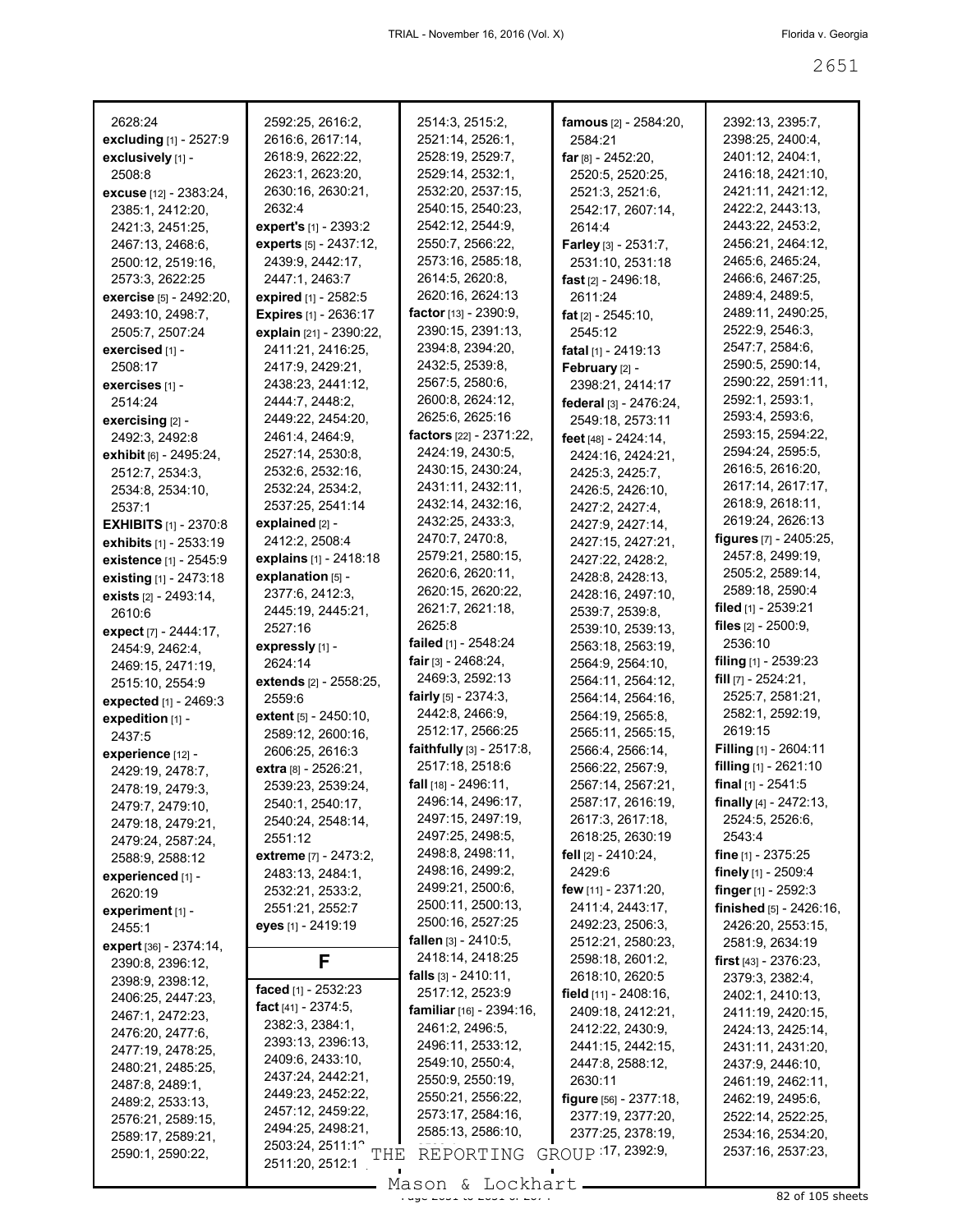| 2546:14, 2552:15,                      | 2567:9, 2600:3              | 2560:25                 | 2417:20, 2439:17,                | 2551:10, 2581:3                 |
|----------------------------------------|-----------------------------|-------------------------|----------------------------------|---------------------------------|
| 2557:11, 2557:12,                      | flooded [1] - 2600:13       | flow $[98] - 2377:21$ , | 2449:21, 2463:5,                 | foregoing [1] - 2636:4          |
| 2558:3, 2560:7,                        | flooding [3] - 2599:9,      | 2399:22, 2438:11,       | 2473:2, 2473:6,                  | forest $[9] - 2585:3$ ,         |
| 2563:22, 2566:12,                      | 2599:21, 2600:5             | 2439:6, 2439:17,        | 2483:17, 2484:4,                 | 2620:25, 2626:19,               |
| 2569:17, 2572:17,                      | floodplain [19] -           | 2440:1, 2440:2,         | 2488:20, 2489:6,                 | 2626:20, 2627:19,               |
| 2577:13, 2582:21,                      | 2559:23, 2573:21,           | 2449:9, 2449:17,        | 2489:13, 2489:23,                | 2627:22, 2627:24,               |
| 2595:10, 2595:11,                      | 2574:14, 2574:20,           | 2462:21, 2469:24,       | 2495:11, 2498:20,                | 2628:19, 2628:23                |
| 2596:9, 2598:18,                       | 2574:22, 2575:5,            | 2481:21, 2482:8,        | 2503:1, 2503:7,                  | <b>forget</b> $[5] - 2531:14$ , |
| 2601:3, 2622:17,                       | 2579:23, 2579:25,           | 2482:10, 2483:14,       | 2510:6, 2510:10,                 | 2559:8, 2570:9,                 |
| 2627:1, 2632:21                        | 2583:10, 2583:17,           | 2484:1, 2484:3,         | 2510:22, 2510:24,                | 2587:16, 2609:25                |
| first-year $[1]$ - 2425:14             | 2597:6, 2600:21,            | 2485:10, 2488:16,       | 2511:4, 2511:13,                 | forgive [1] - 2468:9            |
| <b>firsthand</b> $[1]$ - 2479:18       | 2618:3, 2628:19,            | 2490:2, 2490:5,         | 2511:16, 2511:18,                | forgotten [1] - 2598:9          |
| fish $[17] - 2487:12$ ,                | 2633:6, 2633:15,            | 2490:15, 2490:18,       | 2512:14, 2512:24,                | form $[3] - 2456:6,$            |
| 2487:17, 2487:24,                      | 2633:18, 2633:24,           | 2491:1, 2492:11,        | 2513:15, 2513:16,                | 2611:21, 2624:11                |
| 2488:11, 2488:13,                      | 2634:2                      | 2492:14, 2492:17,       | 2513:20, 2513:23,                | formation [1] -                 |
| 2491:18, 2491:24,                      | floodplains [6] -           | 2493:1, 2496:18,        | 2514:8, 2520:5,                  |                                 |
|                                        |                             | 2496:22, 2496:24,       | 2532:5, 2532:21,                 | 2612:11                         |
| 2492:4, 2492:9,                        | 2556:8, 2556:12,            | 2498:15, 2498:17,       | 2532:25, 2533:11,                | formed [1] - 2431:4             |
| 2492:12, 2492:15,                      | 2567:12, 2599:9,            |                         | 2537:14, 2538:9,                 | formerly [1] - 2602:8           |
| 2493:11, 2493:16,                      | 2599:12, 2619:1             | 2498:18, 2502:9,        | 2538:20, 2547:7,                 | formula [1] - 2391:9            |
| 2493:18, 2493:20,                      | floods $[2] - 2622:4$ ,     | 2504:5, 2504:6,         | 2547:15, 2547:22,                | formulated [1] -                |
| 2493:22, 2498:25                       | 2622:7                      | 2504:7, 2504:24,        |                                  | 2509:3                          |
| <b>Fish</b> թթ - 2487:19,              | <b>FLORIDA</b> [1] - 2369:3 | 2505:11, 2505:13,       | 2551:24, 2556:13,                | forth [7] - 2485:14,            |
| 2521:22, 2529:11,                      | Florida [63] - 2369:17,     | 2506:11, 2506:18,       | 2562:23, 2575:8,                 | 2521:5, 2523:8,                 |
| 2529:14, 2544:7,                       | 2371:17, 2373:7,            | 2512:3, 2512:9,         | 2578:16, 2579:7,                 | 2535:10, 2542:13,               |
| 2544:9, 2544:13,                       | 2374:14, 2390:8,            | 2512:17, 2514:3,        | 2579:8, 2579:11,                 | 2544:5, 2594:20                 |
| 2544:25, 2545:17                       | 2418:4, 2466:25,            | 2518:25, 2521:8,        | 2579:17, 2580:1,                 | forward $[2] - 2436:14$ ,       |
| fishermen [1] -                        | 2474:5, 2474:9,             | 2521:24, 2522:2,        | 2580:9, 2588:17,                 | 2535:2                          |
| 2606:18                                | 2476:20, 2477:5,            | 2524:15, 2530:15,       | 2597:6, 2597:8,                  | four [13] - 2407:20,            |
| <b>fishing</b> $[1]$ - 2437:5          | 2480:6, 2481:15,            | 2530:16, 2530:18,       | 2602:12, 2605:4,                 | 2424:1, 2424:2,                 |
| <b>fit</b> $\left[3\right]$ - 2395:13, | 2482:1, 2482:15,            | 2531:4, 2531:8,         | 2619:8, 2619:9,                  | 2428:23, 2446:2,                |
| 2437:7                                 | 2482:21, 2485:9,            | 2533:2, 2533:5,         | 2622:13, 2625:17,                | 2446:3, 2446:4,                 |
| five $[13] - 2398:15$ ,                | 2489:6, 2489:13,            | 2533:7, 2533:8,         | 2628:22, 2628:23,                | 2456:5, 2456:9,                 |
| 2398:18, 2399:1,                       | 2510:8, 2510:24,            | 2533:9, 2534:5,         | 2633:18, 2633:24                 | 2462:16, 2523:22,               |
| 2407:20, 2439:4,                       | 2511:11, 2511:19,           | 2534:7, 2534:10,        | fluctuations [1] -               | 2587:15, 2619:5                 |
| 2446:2, 2456:7,                        | 2513:1, 2513:25,            | 2534:15, 2534:17,       | 2610:8                           | four-month [1] -                |
| 2476:24, 2490:5,                       | 2514:6, 2523:12,            | 2534:18, 2535:9,        | <b>fluvial</b> $[3] - 2556:5$ ,  | 2462:16                         |
| 2490:7, 2593:2,                        | 2523:14, 2526:22,           | 2538:5, 2538:13,        | 2556:7, 2561:24                  | <b>fourth</b> $[3] - 2538:25$ , |
| 2626:2, 2629:16                        | 2526:24, 2527:5,            | 2538:14, 2538:17,       | fly $[2]$ - 2395:18,             | 2614:19, 2614:23                |
| fixes $[1] - 2542:8$                   | 2527:10, 2527:12,           | 2539:3, 2539:23,        | 2426:4                           | frankly [1] - 2415:23           |
| <b>flash</b> [4] - $2502:24$ ,         | 2528:9, 2529:9,             | 2539:24, 2540:24,       | focus [12] - 2435:10,            | free [4] - 2394:15,             |
| 2503:3, 2503:8,                        | 2532:8, 2532:19,            | 2551:21, 2551:23,       | 2521:10, 2546:5,                 |                                 |
| 2503:17                                | 2537:5, 2540:18,            | 2565:13, 2565:15,       | 2546:8, 2548:7,                  | 2501:19, 2501:24,               |
| <b>flaw</b> [1] - 2542:17              | 2540:20, 2540:25,           | 2579:19, 2580:3,        | 2579:6, 2580:17,                 | 2568:7                          |
| flawed $[3] - 2380.6$ ,                | 2543:14, 2543:15,           | 2604:24, 2607:4,        | 2594:4, 2598:14,                 | freely [1] - 2525:25            |
| 2445:18, 2446:19                       | 2546:13, 2546:19,           | 2607:8, 2613:13,        | 2608:3, 2622:23,                 | frequency [3] -                 |
| <b>Flint</b> $[20] - 2425:10$          | 2546:24, 2547:8,            | 2621:2, 2622:19,        | 2626:2                           | 2507:14, 2533:5,                |
|                                        | 2547:16, 2547:22,           | 2623:7, 2625:4,         | focused $[4] - 2459:6$ ,         | 2599:18                         |
| 2426:7, 2484:2,                        | 2548:9, 2552:18,            | 2629:8, 2629:12,        | 2507:9, 2521:1,                  | frequent [6] - 2533:8,          |
| 2503:9, 2503:15,                       | 2560:25, 2561:12,           | 2629:16, 2630:24,       | 2608:5                           | 2599:8, 2600:21,                |
| 2510:6, 2510:10,                       | 2566:10, 2582:8,            | 2633:23                 | focusing $[1] - 2624:4$          | 2622:4, 2622:7,                 |
| 2510:22, 2511:5,                       | 2582:10, 2582:19,           | flowed [1] - 2602:8     | <b>folder</b> [1] - 2460:14      | 2633:25                         |
| 2511:15, 2512:14,                      |                             | flowing [2] - 2553:3,   |                                  | frequently [5] -                |
| 2512:24, 2513:16,                      | 2583:2, 2583:4,             | 2609:15                 | folks $[1]$ - 2480:4             | 2599:6, 2605:1,                 |
| 2513:20, 2513:23,                      | 2587:20, 2589:25,           | flown $[1]$ - 2585:21   | follow [1] - 2558:5              | 2633:7, 2633:16,                |
| 2514:8, 2539:25,                       | 2617:7                      | flows [78] - 2371:24,   | following $[5]$ -                | 2633:19                         |
| 2540:4, 2551:22,                       | Florida's [8] - 2393:2,     |                         | 2435:25, 2462:21,                | freshwater [2] -                |
| 2561:5                                 | 2439:8, 2480:21,            | 2387:16, 2387:21,       | 2463:1, 2466:20,                 | 2439:20, 2439:21                |
| flip $[2] - 2468.25$ ,                 | 2482:17, 2484:14,           | 2387:22, 2388:1,        | 2590:13                          | <b>front</b> $[6] - 2392.8$     |
| 2590:2                                 | 2522:7, 2539:18,            | 2388:4, 2388:5,         | <b>follows</b> $[2] - 2375:16$ , | 2396:1, 2445:7,                 |
| <b>flipping</b> $[1]$ - 2604:6         | 2629:6                      | 2401:2, 2402:6,         | 2450:23                          | 2481:18, 2545:2,                |
| flood $[3] - 2562:22$                  | Florida-Georgia [<br>THE    | REPORTING               | GROUP - 2424:16,                 | 2560:14                         |
|                                        |                             |                         |                                  |                                 |

Mason & Lockhart **Page 2652 of 105 sheets** Page 207) 797-6040<br>B3 of 105 sheets **Page 207) 797-6040**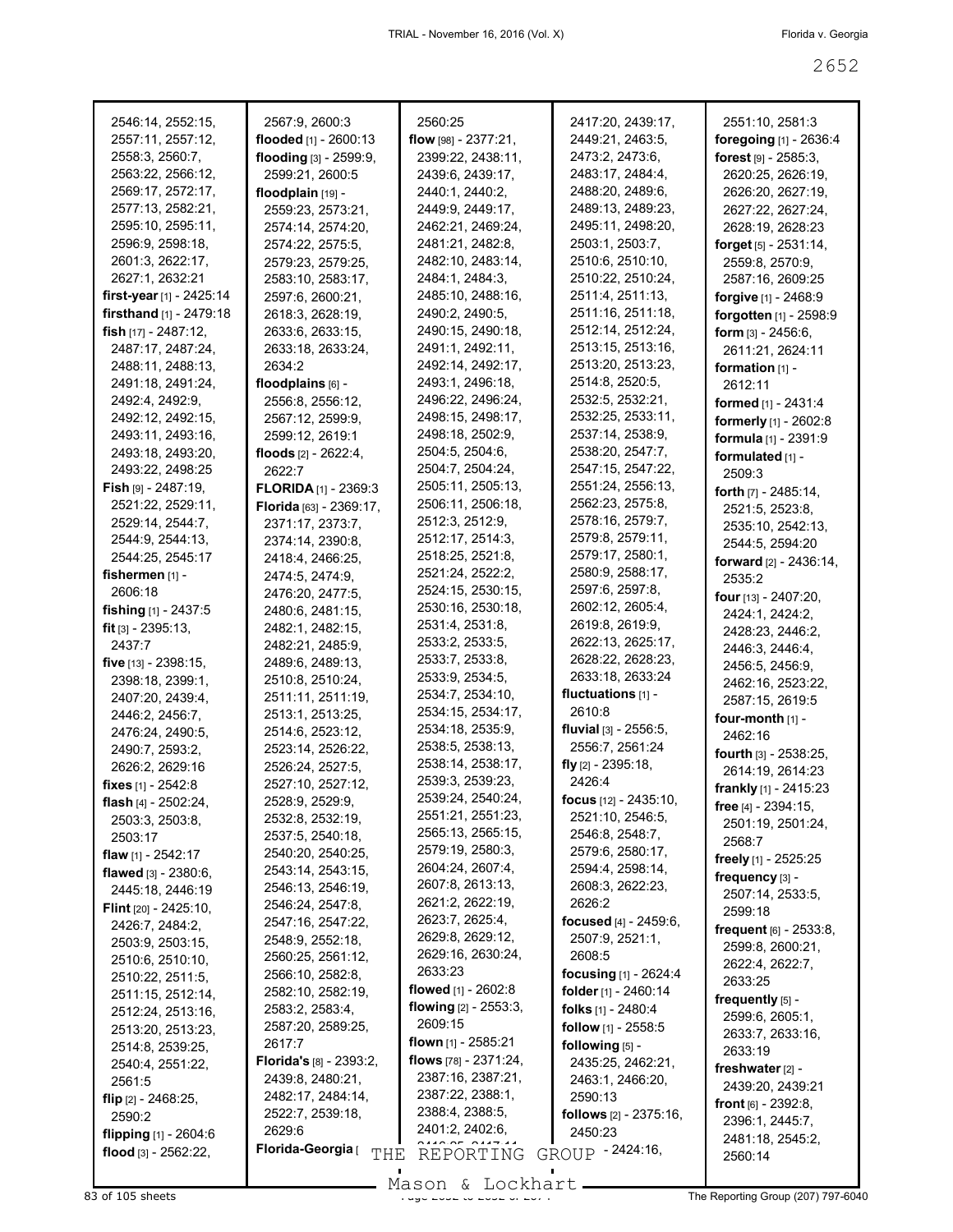| full [2] - 2414:10,                             | 2549:23                               | 2465:10, 2465:18,                            | gridded [9] - 2441:9,                 | hang [1] - 2584:3             |
|-------------------------------------------------|---------------------------------------|----------------------------------------------|---------------------------------------|-------------------------------|
| 2554:7                                          | geography [1] -                       | 2465:21, 2467:2,                             | 2441:10, 2441:11,                     | happily [2] - 2385:7,         |
| function [1] - 2478:5                           | 2527:14                               | 2467:10, 2469:21,                            | 2441:13, 2442:13,                     | 2472.5                        |
| <b>functions</b> [2] - 2633:2,                  | Geological [11] -                     | 2533:13, 2540:2,                             | 2442:17, 2450:6,                      | happy [3] - 2509:20,          |
| 2633:14                                         | 2374:19, 2520:5,                      | 2541:6                                       | 2455:15, 2455:17                      | 2509:21, 2509:23              |
| future [2] - 2527:21,                           | 2520:18, 2535:5,                      | given [14] - 2374:16,                        | grounded [2] -                        | <b>hard</b> $[2] - 2589:6$ ,  |
| 2549:21                                         | 2536:2, 2536:20,                      | 2403:2, 2425:23,                             | 2501:19, 2501:24                      | 2601:22                       |
| $FX-11$ [3] - 2507:11,                          | 2537:14, 2538:8,                      | 2457:3, 2462:24,                             | Group [1] - 2540:13                   | harmful [1] - 2496:25         |
| 2507:14, 2507:16                                | 2558:10, 2631:10,                     | 2481:22, 2497:3,                             | group [2] - 2456:2,                   | harshness [1] -               |
| FX-793 [7] - 2370:13,                           | 2634:6                                | 2508:9, 2508:13,                             | 2578:1                                | 2533:2                        |
| 2398:22, 2405:3,                                | geomorphic [1] -                      | 2509:8, 2533:1,                              | groups [1] - 2549:23                  | <b>hate</b> $[1] - 2634:23$   |
| 2405:6, 2457:18,                                | 2626:8                                | 2534:8, 2630:23                              | grow [1] - 2439:16                    | head $[5] - 2469.6$ ,         |
| 2458:4, 2458:5                                  | geomorphologist [2] -                 | globally [2] - 2430:21,                      | growing [6] - 2439:2,                 | 2477:25, 2500:14,             |
| <b>FX-796</b> [2] - 2370:14,                    | 2556:5, 2561:24                       | 2436:18                                      | 2440:3, 2440:4,                       | 2506:10, 2506:14              |
| 2590:1                                          | geomorphology [7] -                   | goals [1] - 2530:16                          | 2521:2, 2521:11,                      | heading [3] - 2411:24,        |
| <b>FX-811</b> [3] - 2370:14,                    | 2556:7, 2602:22,                      | God $[3] - 2371:7,$                          | 2521:12                               | 2501:8, 2545:4                |
| 2489:2, 2507:18                                 | 2624:9, 2624:11,                      | 2474:17, 2554:1                              | grows [1] - 2437:23                   | heads $[2] - 2468:25$ ,       |
|                                                 | 2624:17, 2625:7,                      | Google [10] - 2585:13,                       | guaranteeing [1] -                    | 2469:4                        |
| G                                               | 2625:14                               | 2586:11, 2587:3,                             | 2481:21                               | headwater [1] -               |
|                                                 | Georgakakos [2] -                     | 2601:19, 2610:19,                            | guess [13] - 2374:18,                 | 2503:15                       |
| gage [4] - 2399:20,                             | 2540:12, 2550:15                      | 2611:6, 2611:12,                             | 2458:3, 2498:13,                      | heal $[1]$ - 2634:14          |
| 2399:22, 2538:12,                               | George [6] - 2524:4,                  | 2612:6, 2613:1,                              | 2534:24, 2536:7,                      | health [1] - 2579:25          |
| 2628:17                                         | 2525:8, 2527:23,                      | 2615:20                                      | 2537:16, 2550:23,                     | hear [3] - 2448:14,           |
| Gage [14] - 2374:23,                            | 2552:10, 2554:7,                      | Government [2] -                             | 2568:8, 2576:5,                       | 2589:6, 2615:7                |
| 2377:22, 2399:11,                               | 2554:8                                | 2539:21, 2540:3                              | 2582:19, 2612:17,                     | heard $[4] - 2519.8$ ,        |
| 2399:19, 2449:15,                               | <b>GEORGIA</b> [1] - 2369:6           | government [1] -                             | 2615:2, 2622:5                        | 2583:1, 2589:8,               |
| 2472:14, 2488:17,                               | Georgia [39] -                        | 2573:11                                      | $GX-143$ [6] - 2370:17,               | 2596:20                       |
| 2489:24, 2502:5,                                | 2369:20, 2380:10,                     | grad [2] - 2550:13                           | 2535:1, 2536:13,                      | HEARING [1] -                 |
| 2511:1, 2538:9,                                 | 2381:3, 2383:11,                      | gradually [1] -                              | 2537:8, 2537:11                       | 2369:10                       |
| 2547:15, 2559:19,                               | 2387:1, 2387:5,                       | 2498:10                                      | $GX-248$ [5] - 2370:17,               | hearing [3] - 2371:5,         |
| 2627:12                                         | 2392:14, 2400:12,                     | granted [2] - 2583:2,                        | 2557:6, 2577:24,                      | 2474:15, 2553:24              |
| gages [2] - 2416:22,                            | 2401:5, 2411:3,                       | 2583:4                                       | 2578:1, 2604:10                       | heavy [2] - 2570:25,          |
| 2432:3                                          | 2411:11, 2413:14,                     | graph [2] - 2465:13,                         | GX-72 [4] - 2370:16,                  | 2571:4                        |
| gap [1] - 2389:4<br>gaps [1] - 2536:5           | 2413:23, 2414:5,                      | 2534:13                                      | 2560:5, 2561:21,                      | height [1] - 2497:10          |
| GARRETT <sub>[1]</sub> -                        | 2414:12, 2414:17,                     | graphs [4] - 2421:7,                         | 2569:8                                | held [2] - 2369:11,           |
| 2369:19                                         | 2414:24, 2418:3,                      | 2498:14, 2505:10,                            | $GX-88$ [2] - 2370:16,                | 2433:4                        |
| Garrett [1] - 2548:25                           | 2427:5, 2464:3,                       | 2537:3                                       | 2619:23                               | Helen [9] - 2591:2,           |
| gases [1] - 2436:17                             | 2466:16, 2466:21,                     | gray [5] - 2419:24,                          |                                       |                               |
| gathered [1] - 2495:15                          | 2475:12, 2475:20,                     |                                              |                                       | 2593:6, 2595:6,               |
|                                                 |                                       | 2420:3, 2421:1,                              | H                                     | 2616:20, 2618:11,             |
|                                                 | 2483:15, 2524:10,                     | 2421:18, 2421:19                             |                                       | 2619:22, 2621:19,             |
| gears [1] - 2629:5                              | 2526:8, 2527:6,                       | <b>Great</b> $[1]$ - 2453:7                  | habitat [4] - 2545:12,                | 2625:5, 2626:23               |
| general [6] - 2467:13,                          | 2527:9, 2529:19,                      | great [3] - 2405:24,                         | 2597:12, 2603:7,                      | help $[7] - 2371:7$ ,         |
| 2485:5, 2509:14,                                | 2535:2, 2537:4,                       | 2452:7, 2620:4                               | 2607:10                               | 2401:14, 2471:5,              |
| 2509:18, 2523:1,                                | 2539:22, 2540:3,                      | greater [15] - 2421:15,                      | half [1] - 2449:20                    | 2474:17, 2501:19,             |
| 2550:5                                          | 2540:12, 2543:12,                     | 2422:3, 2422:19,                             | halfway [2] - 2501:12,<br>2517:2      | 2501:24, 2554:1               |
| generally [4] -                                 | 2550:12, 2560:25,                     | 2423:7, 2505:20,                             |                                       | helpful [1] - 2448:5          |
| 2400:20, 2429:23,                               | 2561:13                               | 2525:5, 2534:19,                             | <b>hand</b> $[22] - 2371:3$ ,         | helps $[2] - 2555:17$ ,       |
| 2430:14, 2522:2<br><b>generate</b> [1] - 2407:9 | Georgia's [33] -                      | 2534:21, 2534:23,                            | 2372:21, 2372:24,<br>2379:13, 2391:5, | 2627:14                       |
| generated [11] -                                | 2380:21, 2381:7,                      | 2537:15, 2538:18,                            | 2397:5, 2405:22,                      | hence [3] - 2430:3,           |
| 2378:6, 2378:13,                                | 2383:14, 2385:15,<br>2385:18, 2388:5, | 2542:3, 2542:5,                              | 2406:16, 2447:16,                     | 2432:13, 2434:5               |
| 2378:20, 2378:22,                               | 2388:17, 2391:22,                     | 2579:24, 2617:25                             | 2474:13, 2476:9,                      | <b>hereby</b> $[1]$ - 2636:3  |
| 2382:16, 2384:10,                               | 2392:2, 2393:21,                      | <b>greatest</b> $[2] - 2521:20$ ,<br>2521:25 | 2476:12, 2499:13,                     | hesitating [1] -              |
| 2384:11, 2410:10,                               | 2400:7, 2415:17,                      |                                              | 2510:20, 2530:1,                      | 2546:21                       |
| 2526:16, 2526:21,                               | 2416:5, 2416:12,                      | greatly [1] - 2463:13                        | 2533:25, 2553:22,                     | high [10] - 2400:20,          |
| 2539:24                                         | 2436:10, 2437:12,                     | green [2] - 2379:23,<br>2383:19              | 2554:17, 2584:12,                     | 2431:25, 2439:12,             |
| generates [1] - 2378:8                          | 2442:17, 2443:12,                     |                                              | 2584:22, 2585:24,                     | 2470:17, 2471:9,              |
| generation [1] -                                | 2447:1, 2447:23,                      | greenhouse [1] -<br>2436:17                  | 2636:10                               | 2496:19, 2497:5,              |
| 2443.9                                          | 2458:25, 2463:7,                      | grid [2] - 2441:18,                          | handed [3] - 2447:20,                 | 2506:15, 2587:13,             |
| geographic [1] -                                | 2464:15, 2465:1<br>THE                | REPORTING                                    | GROUP 13, 2537:16                     | 2587:14<br>high-quality [1] - |

Mason & Lockhart <u>entitled and the 26</u>4 of 105 sheets

 $\mathcal{L}_{\mathcal{A}}$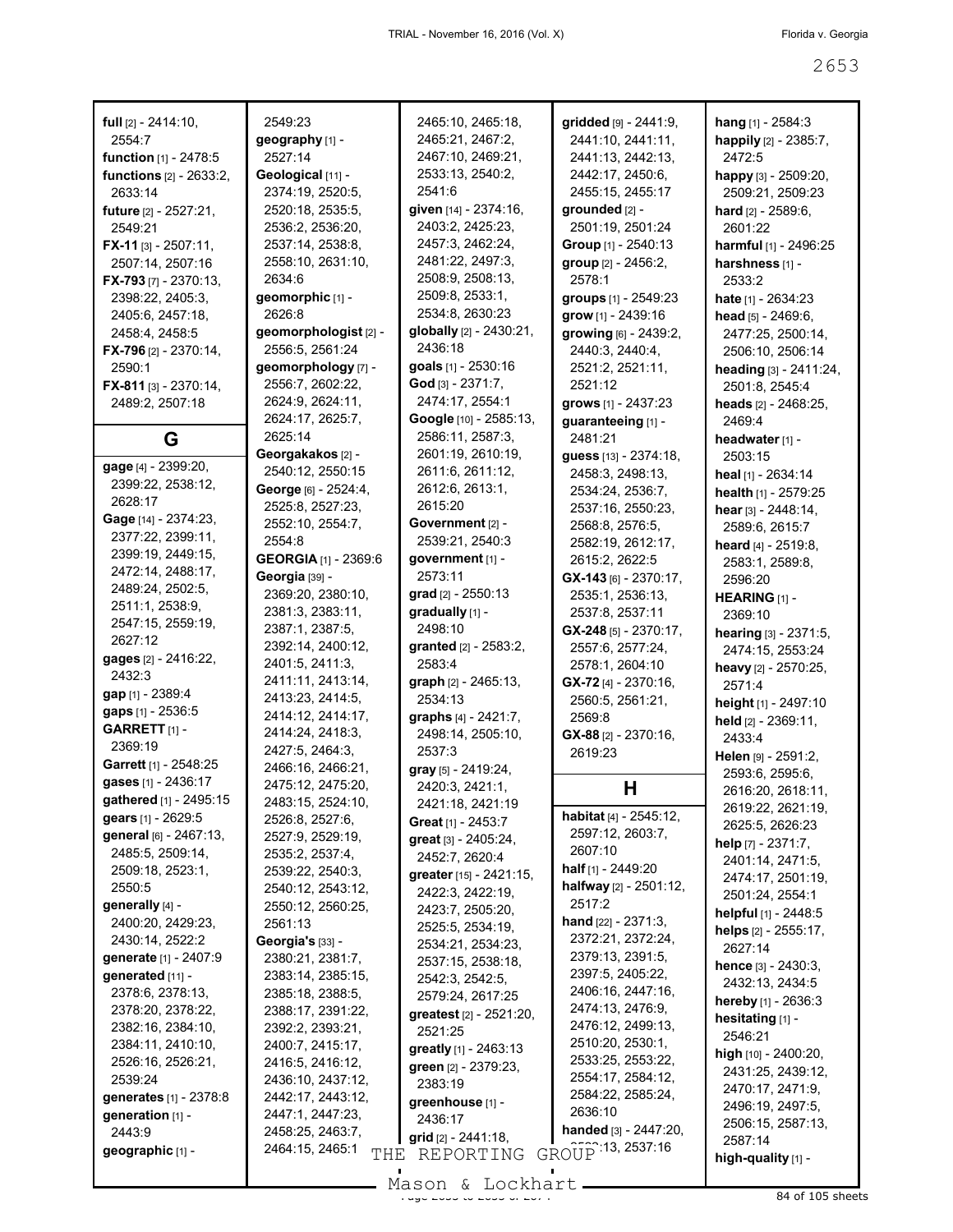| 2470:17                       | 2599:10, 2600:2,       | human [1] - 2628:12     | 2505:25, 2601:3                 | imprecision [2] -                 |
|-------------------------------|------------------------|-------------------------|---------------------------------|-----------------------------------|
| higher [36] - 2378:5,         | 2617:25                | humans [1] - 2433:3     | identifying [1] -               | 2493:9, 2493:13                   |
| 2392:18, 2392:20,             | holding [4] - 2404:9,  | humidity [1] - 2431:18  | 2580:14                         | improvement [1] -                 |
| 2392:24, 2393:2,              | 2473:11, 2473:12,      | hydraulic [5] - 2523:6, | ignore [1] - 2437:14            | 2606:21                           |
| 2393:22, 2394:24,             | 2473:14                | 2602:24, 2607:16,       | <b>ignoring</b> [1] - 2422:22   | improving [1] -                   |
| 2395:11, 2396:9,              | hole [8] - 2452:16,    | 2607:20, 2607:21        | <b>illustrate</b> [1] - 2601:17 | 2606:11                           |
| 2407:18, 2412:10,             | 2452:25, 2453:11,      | hydro [1] - 2429:23     | <b>illustrated</b> [1] - 2625:5 | $IN_{[1]} - 2636:10$              |
| 2412:11, 2413:7,              | 2453:12, 2453:20,      | hydroclimatic [1] -     | imagery [1] - 2615:20           | inaccurate [2] -                  |
| 2413:8, 2413:11,              | 2581:20, 2615:14       | 2441:15                 | imagination [1] -               | 2392:3, 2477:20                   |
| 2419:4, 2419:9,               | holes [2] - 2619:16,   | hydroclimatologist      | 2449:6                          | incentive [9] - 2487:2,           |
| 2419:17, 2419:23,             | 2621:11                | $[3] - 2371:21,$        | imagine [1] - 2441:24           | 2487:11, 2508:22,                 |
| 2420:2, 2420:5,               | honest [2] - 2404:25,  | 2429:21, 2429:22        | immediate [1] -                 | 2509:1, 2509:10,                  |
| 2420:17, 2420:22,             | 2536:15                | hydroclimatologists     | 2568:3                          | 2509:13, 2509:15,                 |
| 2449:20, 2459:12,             | Honor [38] - 2371:16,  | $[1] - 2442:14$         | immediately [9] -               | 2529:12, 2529:16                  |
| 2459:13, 2462:8,              | 2372:1, 2372:17,       | hydroclimatology [2]    | 2497:13, 2504:8,                | incentives [2] -                  |
| 2462:13, 2462:25,             | 2391:3, 2397:5,        | $-2430:3, 2430:10$      | 2512:15, 2512:20,               | 2529:5, 2529:21                   |
| 2496:22, 2521:17,             | 2412:24, 2413:5,       | hydrologic [7] -        | 2525:16, 2538:10,               | incentivized [3] -                |
| 2532:25, 2533:11,             | 2426:25, 2429:10,      | 2482:17, 2523:16,       | 2562:9, 2563:6,                 | 2487:15, 2487:22,                 |
| 2627:22, 2628:20,             | 2447:15, 2448:10,      | 2540:23, 2566:18,       | 2563:12                         | 2508:5                            |
| 2633:23                       | 2454:13, 2454:16,      | 2566:22, 2633:2,        | <b>impact</b> [7] - 2389:20,    | inch [2] - 2414:2.                |
| highest [15] - 2394:25,       | 2461:10, 2468:3,       | 2633:13                 | 2390:1, 2430:15,                | 2414:10                           |
| 2395:9, 2401:23,              | 2473:22, 2474:3,       | hydrological [2] -      | 2432:25, 2467:1,                | inches [22] - 2422:8,             |
| 2402:1, 2402:3,               | 2474:25, 2476:9,       | 2430:7, 2430:16         | 2578:16, 2631:6                 | 2422:9, 2422:18,                  |
| 2403:1, 2438:8,               | 2495:23, 2499:13,      | hydrologist [3] -       | impacted [2] -                  | 2423:4, 2423:16,                  |
| 2449:11, 2471:18,             | 2509:19, 2519:13,      | 2429:24, 2475:1,        | 2371:24, 2579:5                 | 2423:17, 2423:23,                 |
| 2490:15, 2490:18,             | 2533:22, 2543:23,      | 2543:7                  | impacting [2] -                 | 2424:3, 2424:7,                   |
| 2521:15, 2521:16,             | 2544:1, 2548:19,       | hydrologists [1] -      | 2430:6, 2463:23                 | 2424:14, 2424:15,                 |
| 2523:3                        | 2548:23, 2549:2,       | 2535:12                 | impacts [13] -                  | 2424:24, 2424:25,                 |
| historic [4] - 2391:22,       | 2553:9, 2553:13,       | hydrology [10] -        | 2390:10, 2390:11,               | 2425:2, 2448:21,                  |
| 2434:14, 2434:16,             | 2553:18, 2554:11,      | 2411:3, 2429:25,        | 2433:21, 2521:19,               | 2448:22, 2449:24,                 |
| 2446:25                       | 2555:3, 2555:9,        | 2430:3, 2430:4,         | 2529:15, 2570:11,               | 2462:9, 2463:2,                   |
| historical [14] -             | 2555:25, 2577:11,      | 2431:17, 2504:3,        | 2578:9, 2578:14,                | 2630:19                           |
| 2446:13, 2446:14,             | 2634:22                | 2527:19, 2528:9,        | 2582:23, 2606:23,               | incision $[5]$ - 2562:8,          |
| 2485:22, 2506:21,             | hopefully [1] -        | 2543:18, 2627:25        | 2633:1, 2633:13,                | 2562:12, 2562:17,                 |
| 2520:10, 2520:17,             | 2371:19                | hydropower [3] -        | 2634:13                         | 2563:3, 2564:18                   |
| 2527:15, 2528:15,             | horizon [1] - 2520:16  | 2529:1, 2529:2,         | impinge [1] - 2588:17           | include [6] - 2469:6,             |
| 2540:8, 2552:4,               | Hornberger [10] -      | 2529:4                  | implementations [1] -           | 2469:7, 2589:15,                  |
| 2575:16, 2575:19,             | 2390:7, 2391:21,       | hypothesis [1] -        | 2387:20                         | 2623:19, 2624:23,                 |
| 2575:21, 2608:17              | 2392:10, 2392:13,      | 2410:12                 | implementing [1] -              | 2625:19                           |
| history [4] - 2518:21,        | 2392:17, 2460:14,      |                         | 2457:4                          | included [5] -                    |
| 2520:8, 2556:17,              | 2465:20, 2467:4,       |                         | $implication$ [1] -             | 2557:24, 2583:24,                 |
| 2634:5                        | 2472:23, 2630:25       |                         | 2424:22                         | 2601:21, 2611:17,                 |
| <b>hmm</b> $[1]$ - 2379:8     | Hornberger's [26] -    | idea [4] - 2384:13,     | <b>implies</b> [5] - 2376:23,   | 2615:22                           |
| Hoehn [12] - 2560:7,          | 2390:12, 2390:15,      | 2409:8, 2410:8,         | 2387:24, 2451:17,               | includes [5] - 2377:4,            |
| 2560:10, 2562:13,             | 2391:8, 2391:13,       | 2588:21                 | 2451:22, 2504:2                 | 2440:15, 2524:2,                  |
| 2563:15, 2566:18,             | 2391:24, 2392:5,       | identified [17] -       | imply [1] - 2451:20             | 2622:5, 2626:18                   |
| 2569:13, 2572:19,             | 2392:7, 2393:5,        | 2373:9, 2378:1,         | importance [1] -                | including $[4]$ -                 |
| 2573:13, 2574:1,              | 2394:7, 2394:19,       | 2382:22, 2408:23,       | 2533:10                         | 2430:20, 2501:19,                 |
| 2575:24, 2576:23,             | 2394:25, 2436:15,      | 2493:6, 2495:11,        | $important$ [13] -              | 2580:10, 2622:6                   |
| 2577:6                        | 2455:23, 2456:17,      | 2497:23, 2504:20,       | 2389:16, 2451:13,               | inconsistent $[1]$ -              |
| Hoehn's [5] - 2569:7,         | 2458:16, 2460:9,       | 2507:1, 2507:23,        | 2459:20, 2521:12,               | 2588:11                           |
| 2570:19, 2571:17,             | 2460:16, 2461:1,       | 2508:3, 2508:20,        | 2523:23, 2532:25,               | incorporated [1] -                |
| 2572:12, 2577:1               | 2465:4, 2465:8,        | 2532:11, 2580:10,       | 2564:22, 2580:7,                | 2549:24                           |
| <b>Hog</b> [3] - $2598:5$ ,   | 2466:6, 2466:11,       | 2588:8, 2620:11,        | 2601:13, 2603:17,               | <b>incorrect</b> $[5] - 2384:3$ , |
| 2598:7, 2598:9                | 2467:6, 2467:17,       | 2620:15                 | 2620:24, 2626:19,               | 2396:13, 2406:22,                 |
| <b>hold</b> $[12] - 2405:5$ , | 2467:23, 2467:24       | identifies [3] -        | 2634:10                         | 2424:23, 2503:17                  |
| 2464:14, 2478:4,              | Hornbergerer [2] -     | 2465:21, 2620:7,        | importantly [1] -               | incorrectly [1] -                 |
| 2500:18, 2526:19,             | 2390:18, 2457:1        | 2621:19                 | 2432:12                         | 2385:4                            |
| 2526:22, 2551:11,             | huge $[3]$ - 2464:13,  | identify [5] - 2376:18, | impoundment [1] -               | increase [28] - 2381:8,           |
| 2553:5, 2592:8,               | 2465:23, 2573:7<br>THE | REPORTING               | GROUP 19                        | 2382:1, 2383:15,                  |
|                               |                        |                         |                                 |                                   |

Mason & Lockhart **Page 2654 of 105 sheets**<br>85 of 105 sheets of 207) 797-6040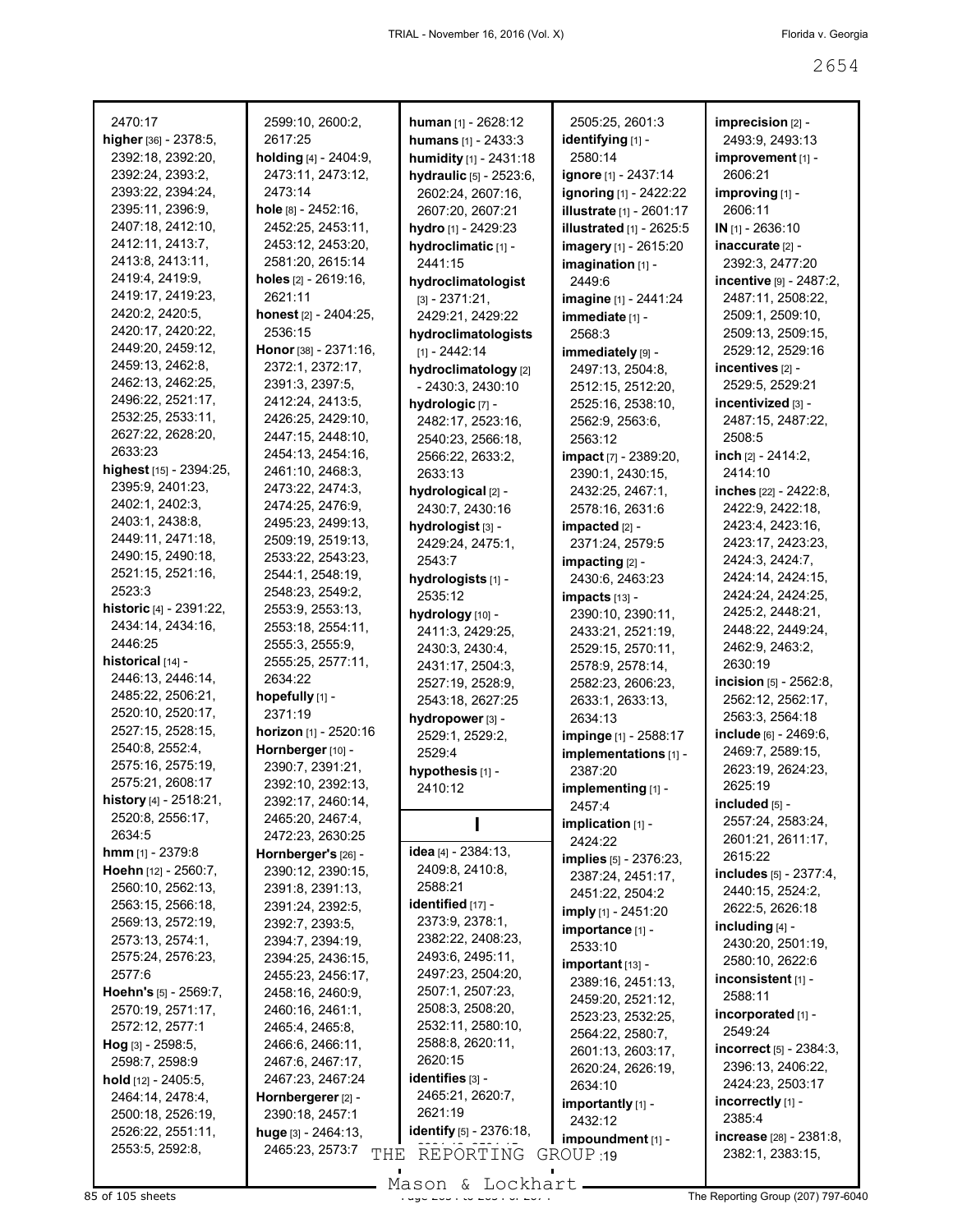| 2385:16, 2404:18,              | individual [3] -                  | 2596:1, 2596:13,            | involved [2] - 2374:12,       | 2408:14                               |
|--------------------------------|-----------------------------------|-----------------------------|-------------------------------|---------------------------------------|
| 2415:11, 2443:9,               | 2430:18, 2441:16,                 | 2608:14                     | 2477.23                       | July [19] - 2413:18,                  |
| 2444:22, 2445:1,               | 2471:15                           | intensive [2] - 2581:7,     | involvement [2] -             | 2413:19, 2414:5,                      |
| 2450:12, 2465:23,              | individuals [1] -                 | 2597:20                     | 2481:23, 2482:2               | 2420:1, 2420:6,                       |
| 2492:11, 2492:14,              | 2555:10                           | intent $[1] - 2486:7$       | involves [1] - 2570:25        | 2420:12, 2420:20,                     |
| 2503:11, 2503:19,              | industrial [1] -                  | intentional [1] -           | irrelevant [2] -              | 2420:21, 2421:4,                      |
| 2504:5, 2504:24,               | 2525:15                           | 2615:8                      | 2402:14, 2410:20              | 2421:8, 2422:19,                      |
| 2511:18, 2512:25,              | inference [1] -                   | intentions [1] - 2615:1     | irrigate [1] - 2437:23        | 2422:23, 2422:24,                     |
| 2513:4, 2513:24,               | 2487:18                           | intents [1] - 2561:7        | irrigation [10] -             | 2423:7, 2423:14,                      |
| 2514:6, 2514:7,                | infiltration [1] -                | interaction [3] -           | 2437:19, 2437:25,             | 2428:24, 2429:7,                      |
| 2514:10, 2528:1,               | 2456:1                            | 2430:2, 2430:4,             | 2438:2, 2438:5,               | 2439:3                                |
| 2629:12, 2629:16,              | inflow [18] - 2489:16,            | 2529:10                     | 2440:5, 2440:7,               | June [27] - 2413:14,                  |
| 2630:23                        | 2503:19, 2505:11,                 | interchangeably [1] -       | 2466:21, 2484:2,              | 2413:20, 2413:23,                     |
| increased [8] -                | 2505:17, 2505:20,                 | 2440:13                     | 2521:15, 2551:22              | 2421:3, 2421:5,                       |
| 2388:12, 2483:17,              | 2505:23, 2522:6,                  | interested [2] -            | <b>isolated</b> [1] - 2509:12 | 2422:22, 2422:23,                     |
| 2484:3, 2551:23,               | 2532:18, 2539:17,                 | 2427:18, 2570:2             | issue [6] - 2440:4,           | 2423:3, 2423:6,                       |
| 2569:18, 2610:4,               | 2545:23, 2545:24,                 | interesting [1] -           | 2475:10, 2579:19,             | 2423:12, 2424:4,                      |
| 2617:3, 2622:3                 | 2546:9, 2546:11,                  | 2442:8                      | 2579:25, 2580:3,              | 2424:5, 2439:3,                       |
| increases [4] - 2464:6,        | 2546:14, 2546:23,                 | internet [3] - 2535:12,     | 2580:6                        | 2462:16, 2511:4,                      |
| 2504:6, 2510:5,                | 2547:6, 2547:12,                  | 2535:21, 2587:19            | <b>issued</b> [1] - 2582:7    | 2511:7, 2511:15,                      |
| 2510:6                         | 2547:19                           | interpolating [1] -         | <b>issues</b> [7] - 2438:12,  | 2511:24, 2512:24,                     |
| increasing [17] -              | inflows [3] - 2439:20,            | 2442:2                      | 2439:14, 2439:19,             | 2513:1, 2513:9,                       |
| 2380:2, 2380:7,                | 2520:7, 2520:12                   | interpret [1] - 2407:5      | 2475:14, 2582:22,             | 2521:2, 2546:15,                      |
| 2381:23, 2382:11,              | influence $[4]$ -                 | interpretation [5] -        | 2591:7                        | 2546:23, 2547:6,                      |
| 2382:16, 2383:7,               | 2432:17, 2470:5,                  | 2389:2, 2389:3,             | itself [12] - 2448:20,        | 2578:4, 2636:17                       |
| 2383:9, 2383:22,               | 2627:11, 2628:5                   | 2389:12, 2413:12,           | 2486:2, 2487:9,               | $JX-124$ [6] - 2370:11,               |
| 2384:16, 2385:11,              | influenced [1] -                  | 2450:15                     | 2514:15, 2515:15,             | 2495:22, 2501:7,                      |
| 2386:6, 2423:6,                | 2627:25                           | interprets [1] -            | 2559:22, 2564:4,              | 2516:20, 2529:22,                     |
| 2440:6, 2502:4,                | information $[5]$ -               | 2530:12                     | 2602:13, 2607:22,             | 2530:5                                |
| 2533:3, 2533:4,                | 2374:22, 2376:9,                  | interval [5] - 2469:5,      | 2627:21, 2628:2,              | $JX-168$ [3] - 2370:12,               |
| 2622:9                         | 2531:23, 2541:10,                 | 2490:15, 2490:18,           | 2628:18                       | 2532:2, 2532:11                       |
| increment $[3]$ -              | 2606:15                           |                             |                               | JX-46 $[2] - 2370:10$ ,               |
|                                |                                   |                             |                               |                                       |
| 2444:5, 2494:15,               | informs [1] - 2522:19             | 2491:14, 2495:6             | J                             | 2541:13                               |
| 2494:16                        | <b>inherent</b> $[3] - 2401:9$ ,  | intervals [1] - 2495:5      |                               | $JX-72$ [2] - 2370:11,                |
| incremental [3] -              | 2493:9, 2494:11                   | interviews [1] -<br>2606:18 | James [1] - 2477:6            | 2532:12                               |
| 2418:4, 2420:24,               | initial [2] - 2535:8,             | intra [8] - 2409:20,        | <b>JAMIE</b> [1] - 2369:17    |                                       |
| 2444:4                         | 2581:19                           | 2410:19, 2416:19,           | Jansma [1] - 2548:25          | Κ                                     |
| increments [1] -               | initiated [1] - 2580:20           | 2442:22, 2443:24,           | JANSMA[2] -                   |                                       |
| 2446:2                         | inject [1] - 2436:22              | 2444:9, 2445:16,            | 2369:19, 2549:2               | keep [9] - 2464:14,                   |
| independent [1] -              | inlet [5] - 2573:25,              | 2533:4                      | January [1] - 2414:17         | 2473:14, 2498:8,                      |
| 2580:8                         | 2609:15, 2613:4,                  | $intra$ -annual $[7]$ -     | jeopardize [1] -              | 2498:18, 2499:1,                      |
| index $[1]$ - 2434:5           | 2613:5, 2613:6                    | 2409:20, 2416:19,           | 2545.9                        | 2509:21, 2512:16,                     |
| <b>INDEX</b> [1] - 2370:1      | <b>input</b> $[3] - 2439:21$ ,    | 2442:22, 2443:24,           | Jim [17] - 2486:14,           | 2522:20, 2599:20                      |
| <b>indicate</b> [3] - 2502:18, | 2515:3, 2515:5                    | 2444:9, 2445:16,            | 2486:17, 2501:20,             | <b>keeps</b> $[3] - 2461:12$ ,        |
| 2565:2, 2619:10                | <b>inputs</b> [2] - 2456:25,      | 2533:4                      | 2503:16, 2510:7,              | 2498:22, 2555:15                      |
| $indicated$ [12] -             | 2457:1                            | intra-seasonal [1] -        | 2510:11, 2512:9,              | Ken [1] - 2555:16                     |
| 2416:21, 2425:15,              | insistent [1] - 2525:16           | 2410:19                     | 2512:15, 2522:25,             | key [1] - 2417:18                     |
| 2428:4, 2485:23,               | instance [2] - 2464:5,            | introduce [4] -             | 2524:6, 2538:6,               | killed [1] - 2585:6                   |
| 2495:1, 2495:2,                | 2594:4                            | 2548:24, 2554:12,           | 2538:10, 2545:25,             | <b>kind</b> $[22] - 2478:22$ ,        |
| 2509:15, 2516:19,              | instances $[5]$ -                 | 2555:13, 2556:1             | 2559:1, 2560:2,               | 2492:10, 2503:13,                     |
| 2535:19, 2573:12,              | 2507:22, 2508:2,                  | introduced [1] -            | 2560:15, 2563:17              | 2514:2, 2518:12,                      |
| 2619:4, 2619:8                 | 2508:20, 2509:17,                 | 2429:20                     | job [3] - 2472:22,            | 2518:22, 2519:11,                     |
| indicates $[4]$ -              | 2536:3                            | introduction [1] -          | 2477:16, 2478:5               | 2521:13, 2523:1,<br>2525:18, 2525:22, |
| 2444:20, 2516:17,              | <b>instead</b> $[1]$ - 2547:3     | 2578:13                     | <b>joins</b> $[1]$ - 2597:7   | 2536:6, 2539:11,                      |
| 2536:8, 2628:15                | <b>Institute</b> [1] - 2475:3     | inundate [2] - 2619:1,      | <b>Jon</b> $[1]$ - 2460:22    | 2541:18, 2541:19,                     |
| indicating $[1]$ -             | <b>instruct</b> [1] - 2412:25     | 2633:23                     | <b>JOSHUA</b> [1] - 2369:24   | 2542:6, 2548:1,                       |
| 2596:16                        | instrumental [1] -                | inundation $[3]$ -          | Judge [1] - 2461:7            | 2548:5, 2562:4,                       |
| indication $[1]$ -             | 2447:11                           | 2600:21, 2618:3,            | judgment [1] -                | 2602:22, 2609:14,                     |
| 2527:21                        | intended [1] - 2614:20            | 2634:1                      | 2531:19                       | 2615:19                               |
| indirectly [1] - 2606:7        | THE<br><b>intense</b> [4] - 2563: | REPORTING                   | GROUP ents [1] -              | <b>kinds</b> $[6] - 2464:4$ ,         |

Mason & Lockhart <u>entitled and the 265 of 105 sheets</u>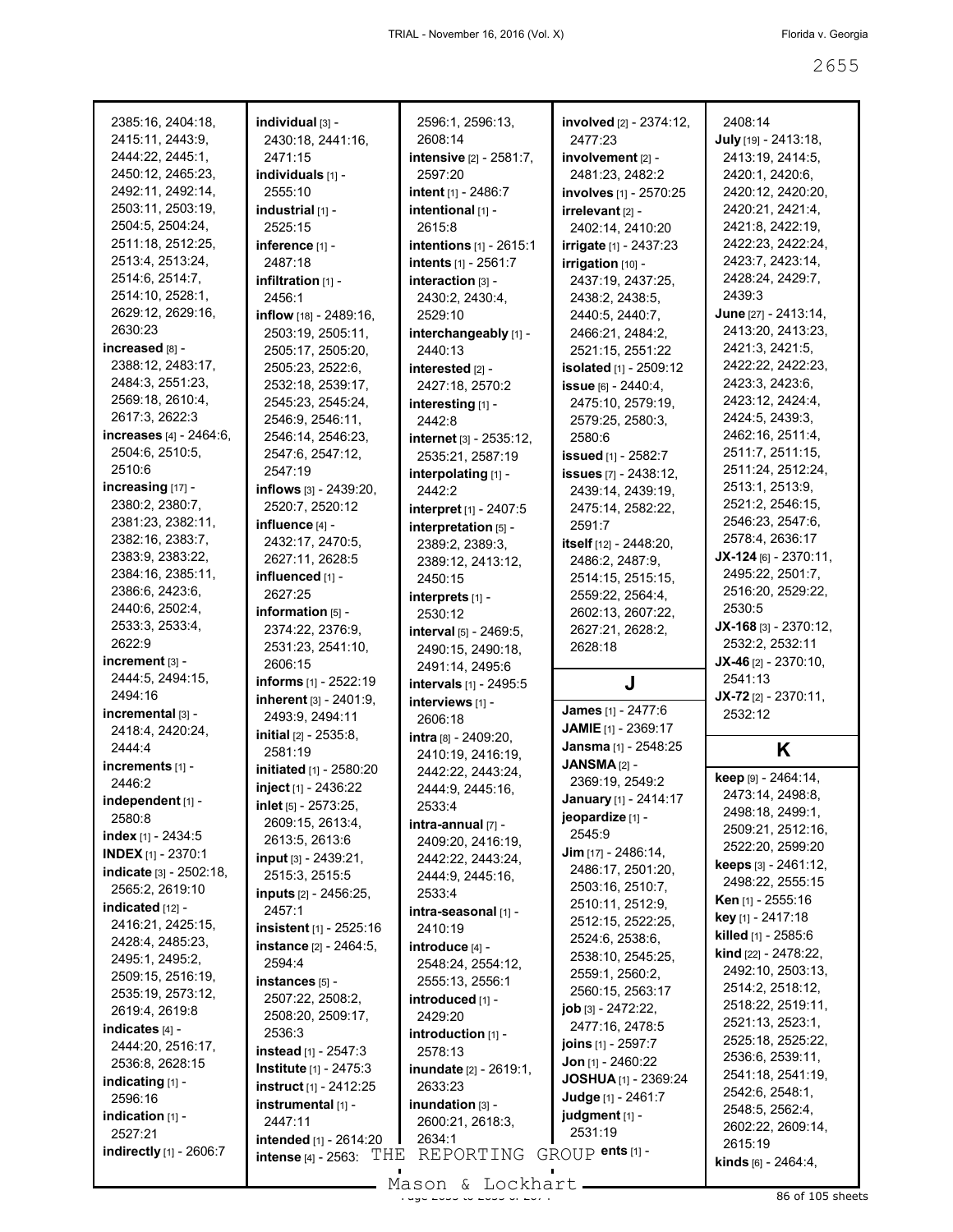| 2479:10, 2502:19,                                | 2413:2, 2426:15,               | 2399:13, 2409:10,             | 2484:7, 2484:13,                      | 2466:10, 2473:3,                 |
|--------------------------------------------------|--------------------------------|-------------------------------|---------------------------------------|----------------------------------|
| 2506:22, 2514:24,                                | 2426:18, 2429:11,              | 2447:14, 2474:22,             | 2543:13                               | 2478:4, 2498:18,                 |
| 2536:18                                          | 2447:18, 2451:25,              | 2515:23, 2516:2,              | Leitman's [5] -                       | 2498:21, 2498:22,                |
| known [3] - 2503:25,                             | 2452:5, 2461:11,               | 2517:3, 2554:6,               | 2482:25, 2483:8,                      | 2506:19, 2511:25,                |
| 2506:14, 2526:9                                  | 2468:5, 2468:8,                | 2572:24, 2576:15,             | 2483:9, 2483:23,                      | 2518:21, 2531:17,                |
| <b>knows</b> $[4] - 2515.8$ ,                    | 2469:18, 2470:2,               | 2578:21, 2579:23,             | 2484:24                               | 2551:9, 2551:14,                 |
| 2515:11, 2519:5,                                 | 2470:10, 2471:5,               | 2580:17, 2581:14,             | lengthy [1] - 2529:10                 | 2558:18, 2563:21,                |
| 2584:17                                          | 2472:13, 2472:16,              | 2581:16, 2582:4,              | less [41] - 2410:24,                  | 2564:12, 2564:14,                |
| Kondolf [46] - 2370:6,                           | 2473:20, 2473:23,              | 2606:12, 2624:20              | 2413:14, 2413:23,                     | 2564:15, 2564:23,                |
| 2554:8, 2554:9,                                  | 2474:1, 2474:4,                | <b>late</b> $[3] - 2439.25$ , | 2414:5, 2414:12,                      | 2565:7, 2565:8,                  |
| 2554:12, 2554:21,                                | 2474:7, 2474:11,               | 2520:19, 2629:18              | 2418:14, 2418:24,                     | 2565:17, 2565:20,                |
| 2555:23, 2557:15,                                | 2475:7, 2475:24,               | lateral [1] - 2567:1          | 2419:10, 2423:19,                     | 2574:8, 2591:8,                  |
| 2558:6, 2563:4,                                  | 2476:11, 2476:14,              | latitude [1] - 2441:21        | 2424:5, 2429:5,                       | 2599:21, 2605:25,                |
| 2563:15, 2567:7,                                 | 2509:23, 2510:3,               | latitude-longitude [1]        | 2429:6, 2432:2,                       | 2609:4, 2609:25,                 |
| 2568:15, 2568:21,                                | 2522:20, 2543:25,              | - 2441:21                     | 2451:17, 2452:23,                     | 2618:7, 2619:7,                  |
| 2570:21, 2576:8,                                 | 2548:20, 2549:1,               | law [1] - 2412:22             | 2484:5, 2489:17,                      | 2619:10, 2619:20,                |
| 2577:6, 2577:23,                                 | 2549:3, 2549:6,                | layman [1] - 2468:16          | 2505:14, 2505:17,                     | 2620:9, 2620:12,                 |
| 2578:15, 2583:24,                                | 2549:9, 2549:14,               | laymen's [1] - 2562:16        | 2520:24, 2523:2,                      | 2620:16, 2620:19,                |
| 2586:10, 2588:13,                                | 2550:6, 2550:18,               |                               | 2548:12, 2548:13,                     | 2620:25, 2621:20,                |
| 2595:3, 2596:20,                                 | 2551:1, 2551:6,                | lead $[2] - 2510:6$ ,         | 2552:1, 2552:25,                      | 2623:4, 2624:12,                 |
| 2600:19, 2601:17,                                | 2551:19, 2552:24,              | 2620:12                       | 2553:5, 2553:6,                       | 2627:18, 2629:9,                 |
|                                                  | 2553:8, 2553:11,               | leading [2] - 2454:14,        | 2564:10, 2564:19,                     | 2631:20                          |
| 2604:3, 2604:17,                                 | 2553:14, 2553:17,              | 2454:15                       |                                       | level-set [1] - 2558:18          |
| 2608:1, 2610:17,<br>2614:1, 2616:2,              | 2554:18, 2555:5,               | leaflet [1] - 2458:3          | 2567:11, 2579:8,<br>2580:11, 2600:20, | <b>levels</b> $[8] - 2394:7$ ,   |
| 2617:14, 2621:14,                                | 2555:7, 2577:16,               | leaning [1] - 2384:19         | 2603.9, 2618:3,                       | 2445:18, 2566:6,                 |
| 2622:21, 2623:1,                                 | 2590:12, 2590:17,              | least [18] - 2374:23,         |                                       | 2566:9, 2623:9,                  |
| 2624:2, 2625:10,                                 | 2634:18, 2634:23,              | 2381:1, 2388:19,              | 2625:4, 2633:7,                       | 2626:23, 2627:11,                |
| 2625:24, 2627:8,                                 | 2635:1                         | 2388:21, 2397:20,             | 2633:16, 2633:19,<br>2633:25          | 2628:5                           |
| 2629:18, 2630:12,                                | $land$ [6] - 2464:3,           | 2406:12, 2430:19,             | lesser [1] - 2595:17                  | LEWIS [1] - 2369:21              |
| 2630:16, 2631:13,                                | 2464:4, 2523:3,                | 2442:10, 2447:21,             |                                       | lies $[1] - 2525:12$             |
|                                                  |                                | 2493:8, 2494:10,              | Lettenmaier [48] -                    |                                  |
|                                                  |                                |                               |                                       |                                  |
| 2632:18, 2634:3,                                 | 2523:9, 2524:9,                | 2502:10, 2506:2,              | 2370:3, 2371:14,                      | <b>life</b> $[1] - 2471:6$       |
| 2634:17                                          | 2526:8                         | 2528:1, 2536:3,               | 2371:15, 2371:18,                     | <b>Light</b> $[7] - 2591:2$ ,    |
|                                                  | language [6] -                 | 2605:24, 2627:11,             | 2372:7, 2373:3,                       | 2595:6, 2616:20,                 |
| L                                                | 2375:24, 2376:16,              | 2630:10                       | 2375:11, 2377:6,                      | 2618:11, 2621:19,                |
| label [1] - 2414:3                               | 2389:10, 2530:11,              | least-squares [2] -           | 2378:18, 2382:5,                      | 2626:23, 2627:8                  |
| labeled [7] - 2412:7,                            | 2530:12, 2531:15               | 2397:20, 2406:12              | 2383:2, 2384:4,                       | light [6] - 2419:24,             |
| 2444:4, 2465:13,                                 | <b>Lanier</b> $[6] - 2524:1$ , | <b>leave</b> $[1] - 2604:3$   | 2384:9, 2384:22,                      | 2420:3, 2591:4,                  |
| 2507:16, 2590:3,                                 | 2524:10, 2524:16,              | lecturer [1] - 2475:3         | 2385:2, 2385:5,                       | 2591:7, 2620:6,                  |
|                                                  | 2525:12, 2530:21,              | left [15] - 2401:16,          | 2385:25, 2386:5,                      | 2620:15                          |
| 2611:6, 2616:21<br><b>labeling</b> [1] - 2475:10 | 2551:16                        | 2405:22, 2405:25,             | 2386:13, 2391:20,                     | <b>Light's</b> $[4] - 2593:6$ ,  |
|                                                  | large [20] - 2495:24,          | 2424:4, 2458:17,              | 2394:14, 2396:5,                      | 2619:18, 2619:22,                |
| labels [1] - 2414:11                             | 2503:10, 2503:13,              | 2508:16, 2511:4,              | 2396:18, 2397:8,                      | 2625:5                           |
| <b>laborious</b> [1] - 2460:2                    | 2524:13, 2525:14,              | 2533:25, 2552:13,             | 2398:8, 2400:17,                      | <b>lighting</b> [1] - 2601:22    |
| <b>lack</b> [4] - $2402:16$ ,                    | 2525:15, 2525:18,              | 2584:22, 2585:24,             | 2404:8, 2406:19,                      | likely [2] - 2532:22,            |
| 2403:6, 2403:24,                                 | 2540:14, 2567:15,              | 2586:24, 2621:23,             | 2407:7, 2407:13,                      | 2533:5                           |
| 2617:12                                          | 2567:21, 2567:23,              | 2622:2                        | 2409:10, 2412:17,                     | <b>limit</b> $[1]$ - 2500:14     |
| lagged $[1]$ - 2512:21                           | 2581:6, 2581:15,               | $left$ -hand $[4]$ -          | 2413:7, 2415:9,                       | <b>limited</b> $[8] - 2376:16$ , |
| lake [1] - 2524:18                               | 2583:20, 2595:13,              | 2405:22, 2533:25,             | 2420:8, 2425:2,                       | 2410:13, 2470:16,                |
| Lake [17] - 2502:25,                             | 2603:21, 2615:23,              | 2584:22, 2585:24              | 2426:12, 2427:2,                      | 2575:17, 2599:4,                 |
| 2503:5, 2503:19,                                 | 2621:24, 2622:15               | leftover [1] - 2464:10        | 2428:1, 2428:12,                      | 2599:13, 2601:12,                |
| 2503:24, 2506:15,                                | large-scale [1] -              | legal [2] - 2539:23,          | 2429:15, 2452:12,                     | 2607:8                           |
| 2522:25, 2524:1,                                 | 2581:6                         | 2582:19                       | 2460:25, 2461:15,                     | $\lim$ its [3] - 2496:17,        |
| 2524:2, 2524:10,                                 | $larger_{[7]} - 2390:1,$       | legend [3] - 2411:22,         | 2464:20, 2467:5,                      | 2607:9, 2607:10                  |
| 2524:16, 2525:12,                                | 2473:17, 2523:10,              | 2412:6, 2418:18               | 2521:13                               | line [107] - 2376:24,            |
| 2526:10, 2526:17,                                | 2524:22, 2525:3,               | legislation [2] -             | <b>letter</b> $[1] - 2590:4$          | 2377:7, 2377:12,                 |
| 2530:21, 2531:5,                                 | 2558:1, 2622:3                 | 2582:15, 2582:17              | letters $[1] - 2447:10$               | 2377:25, 2378:3,                 |
| 2547:25, 2551:15                                 | $largest$ $[2] - 2445:23$ ,    | Leitman [10] -                | level [50] - 2374:21,                 | 2378.6, 2378.8,                  |
| <b>LANCASTER</b> $[61]$ -                        | 2525:14                        | 2482:16, 2482:20,             | 2375:5, 2378:5,                       | 2378:14, 2378:19,                |
| 2369:11, 2372:3,                                 | <b>last</b> $[21] - 2371:12$ , | 2483:4, 2483:12,              | 2431:25, 2439:12,                     | 2378:20, 2378:22,                |
| 2372:18, 2372:22,<br>2372:25, 2391:6,            | 2371:20, 2376:2<br>THE         | REPORTING                     | GROUP 11, 2444 14,                    | 2379:17, 2379:23,                |

Mason & Lockhart **Page 2656 of 105 sheets** Page 207) 797-6040 Mason & Lockhart **Page 2676 105 sheets** and the Reporting Group (207) 797-6040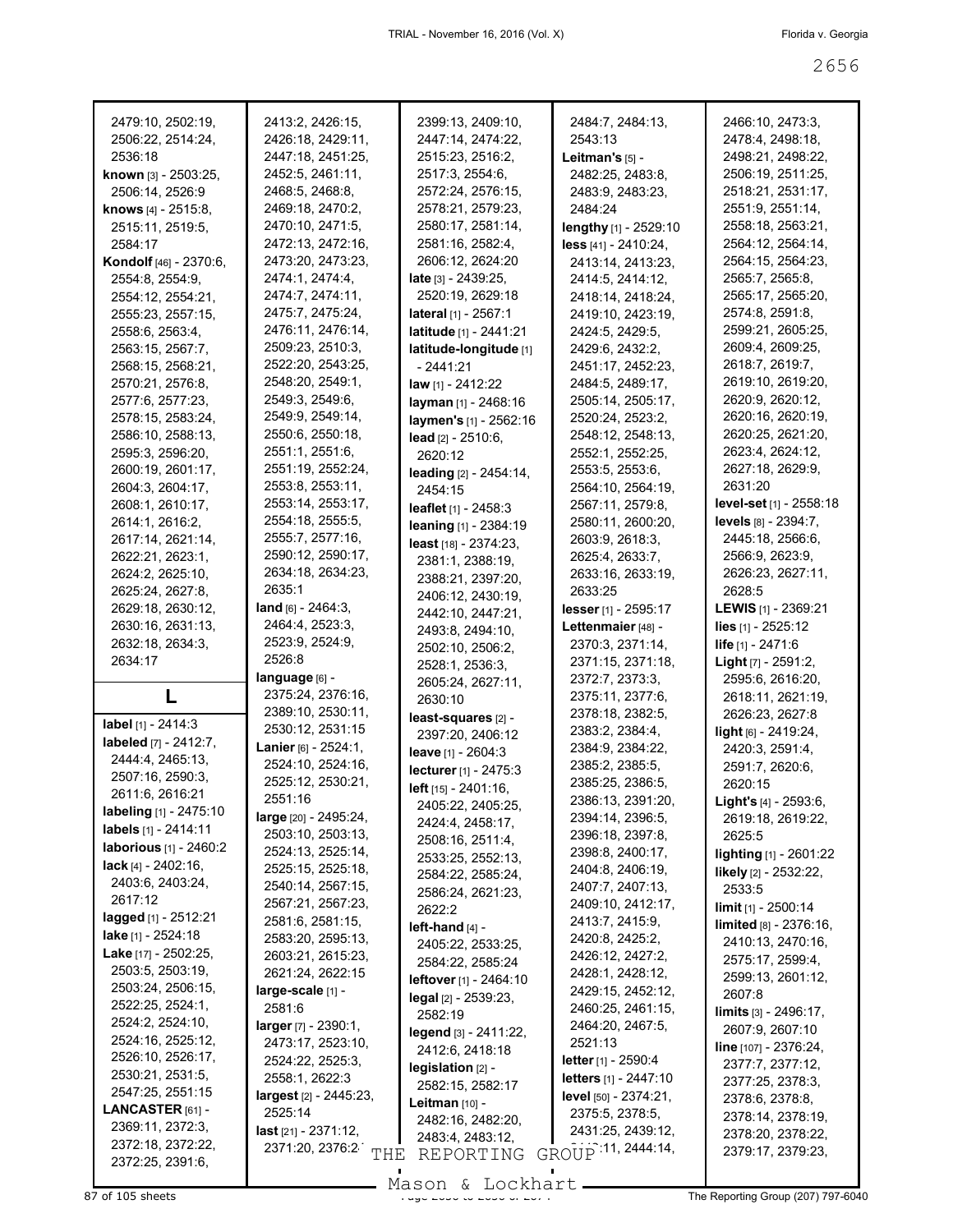| 2382:15, 2384:10,                     | <b>lists</b> $[3] - 2569:13$ ,                         | 2435:23, 2437:4,                    | 2506:21, 2508:15,                      | 2463:10, 2463:18,                   |
|---------------------------------------|--------------------------------------------------------|-------------------------------------|----------------------------------------|-------------------------------------|
| 2384:15, 2384:19,<br>2385:10, 2386:2, | 2569:17, 2622:12                                       | 2437:6, 2437:24,<br>2440:3, 2442:9, | 2509:14, 2509:17,<br>2520:11, 2520:21, | 2466:9, 2473:2,<br>2483:13, 2484:1, |
| 2386:9, 2386:11,                      | literature [4] - 2436:1,<br>2471:2, 2471:15,           | 2446:15, 2450:17,                   | 2521:3, 2521:6,                        | 2511:23, 2518:25,                   |
| 2386:13, 2386:15,                     | 2472:5                                                 | 2451:6, 2453:2,                     | 2521:7, 2527:17,                       | 2521:8, 2521:24,                    |
| 2395:14, 2397:11,                     |                                                        | 2456:20, 2457:3,                    | 2527:22, 2534:12,                      | 2522:2, 2532:5,                     |
| 2397:12, 2397:25,                     | litigation [2] -<br>2456:13, 2554:23                   | 2457:10, 2457:18,                   | 2540:16, 2541:6,                       | 2532:21, 2533:2,                    |
| 2398:7, 2398:13,                      | live [1] - 2439:16                                     | 2458:17, 2458:18,                   | 2550:25, 2560:6,                       | 2533:5, 2533:7,                     |
| 2399:18, 2399:25,                     | lived [2] - 2471:6,                                    | 2459:14, 2461:18,                   | 2571:16, 2572:24,                      | 2533:8, 2533:9,                     |
| 2400:21, 2401:20,                     | 2585:6                                                 | 2462:2, 2462:8,                     | 2576:19, 2576:22,                      | 2534:7, 2534:14,                    |
| 2403:10, 2409:16,                     |                                                        | 2462:10, 2462:11,                   | 2601:18, 2618:6,                       | 2551:21, 2578:15,                   |
| 2411:16, 2411:23,                     | Livneh [3] - 2456:24,<br>2456:25, 2458:19              | 2462:19, 2462:23,                   | 2620:2                                 | 2579:7, 2579:19,                    |
| 2412:5, 2412:7,                       | load [1] - 2562:22                                     | 2463:1, 2465:8,                     | looking [42] - 2379:16,                | 2580:1, 2580:3,                     |
| 2412:9, 2412:10,                      | $local$ [1] - 2606:18                                  | 2465:16, 2468:1,                    | 2379:21, 2379:22,                      | 2580:9                              |
| 2413:7, 2413:8,                       |                                                        | 2469:3, 2473:5,                     | 2381:15, 2398:10,                      | lower [35] - 2386:22,               |
| 2413:11, 2414:1,                      | locally [1] - 2584:21                                  | 2480:19, 2481:17,                   | 2401:13, 2404:17,                      | 2386:23, 2390:5,                    |
| 2418:7, 2418:10,                      | locate [2] - 2529:19,<br>2611:18                       | 2483:8, 2483:12,                    | 2421:1, 2421:12,                       | 2393:23, 2394:5,                    |
| 2418:23, 2419:4,                      | <b>located</b> $[4] - 2597:18$ ,                       | 2483:24, 2484:10,                   | 2422:2, 2428:23,                       | 2394:9, 2447:6,                     |
| 2419:9, 2419:17,                      | 2597:22, 2598:10,                                      | 2485:1, 2489:2,                     | 2432:15, 2435:24,                      | 2458:17, 2462:12,                   |
| 2419:18, 2419:22,                     | 2628:17                                                | 2489:4, 2490:24,                    | 2437:13, 2440:10,                      | 2463:5, 2463:23,                    |
| 2419:23, 2420:1,                      |                                                        | 2490:25, 2493:25,                   | 2443:1, 2454:7,                        | 2498:8, 2534:14,                    |
| 2420:2, 2420:5,                       | <b>location</b> $[4] - 2523:21$ ,<br>2531:10, 2538:12, | 2495:4, 2496:2,                     | 2454:12, 2455:9,                       | 2552:25, 2559:14,                   |
| 2420:17, 2420:18,                     | 2608:9                                                 | 2498:14, 2500:2,                    | 2459:8, 2463:14,                       | 2559:15, 2563:8,                    |
| 2420:22, 2420:23,                     | locations [1] -                                        | 2500:5, 2500:10,                    | 2466:1, 2468:9,                        | 2565:11, 2565:15,                   |
| 2437:7, 2437:8,                       | 2446:20                                                | 2500:24, 2502:16,                   | 2471:15, 2484:20,                      | 2569:4, 2575:22,                    |
| 2448:21, 2459:14,                     | Lock [1] - 2501:21                                     | 2502:19, 2505:2,                    | 2489:11, 2494:3,                       | 2575:23, 2579:11,                   |
| 2460:5, 2462:2,                       | Lockaby [1] - 2627:17                                  | 2510:14, 2511:3,                    | 2507:11, 2518:24,                      | 2579:17, 2619:19,                   |
| 2475:22, 2481:19,                     | long-term [15] -                                       | 2511:20, 2512:9,                    | 2523:4, 2534:17,                       | 2620:20, 2620:23,                   |
| 2482:6, 2483:12,                      | 2376:18, 2404:14,                                      | 2512:17, 2515:15,                   | 2536:22, 2539:13,                      | 2621:5, 2622:17,                    |
| 2483:25, 2499:17,                     | 2405:14, 2434:7,                                       | 2517:2, 2519:3,                     | 2564:11, 2572:17,                      | 2623:9, 2623:13,                    |
| 2508:19, 2510:23,                     | 2449:24, 2459:21,                                      | 2524:15, 2527:20,                   | 2573:16, 2590:20,                      | 2626:14, 2626:17,                   |
| 2510:24, 2510:25,                     | 2463:2, 2463:4,                                        | 2528:17, 2534:8,                    | 2593:17, 2597:12,                      | 2627:9                              |
| 2511:22, 2512:1,                      | 2469:22, 2473:1,                                       | 2538:5, 2545:25,                    | 2611:18, 2615:20                       | Lower [1] - 2572:15                 |
| 2512:4, 2512:10,                      | 2579:25, 2620:8,                                       | 2547:11, 2558:6,                    | looks $[24] - 2422:23$ ,               | lowering [3] -                      |
| 2513:7, 2513:8,                       | 2620:12, 2620:16,                                      | 2577:24, 2578:11,                   | 2425:5, 2437:6,                        | 2562:18, 2563:16,                   |
| 2513:9, 2513:15,                      | 2621:20                                                | 2578:21, 2589:24,                   | 2469:12, 2498:15,                      | 2619:10                             |
| 2517:11, 2546:8,                      | long-time [1] - 2483:5                                 | 2592:11, 2592:24,                   | 2534:10, 2570:22,                      | lowest [3] - 2403:1,                |
| 2546:12, 2547:12,                     | longest [2] - 2435:6,                                  | 2593:1, 2593:11,                    | 2576:11, 2576:16,                      | 2438:10, 2461:18                    |
| 2559:2, 2568:15,                      | 2436:5                                                 | 2610:9, 2611:9,                     | 2584:1, 2586:2,                        | LS [1] - 2406:12                    |
| 2568:16, 2614:23,                     | longitude [1] -                                        | 2616:3, 2619:24,                    | 2587:1, 2587:8,                        |                                     |
| 2616:11, 2616:14,                     | 2441:21                                                | 2620:21, 2627:1,                    | 2588:4, 2588:5,                        | M                                   |
| 2616:16, 2618:17,                     | longitudinal [1] -                                     | 2629:10, 2631:9                     | 2588:9, 2591:21,                       | machinery [1] -                     |
| 2618:20, 2631:13,                     | 2567:1                                                 | looked [61] - 2377:10,              | 2594:6, 2595:23,                       | 2570:25                             |
| 2631:17, 2632:9                       | look [117] - 2375:12,                                  | 2388:16, 2398:15,                   | 2595:25, 2596:11,                      | magnitude [4] -                     |
| <b>linear</b> $[2] - 2378:4,$         | 2377:15, 2377:17,                                      | 2403:4, 2406:1,                     | 2610:25, 2611:20                       | 2401:8, 2490:2,                     |
| 2406:12                               | 2378:24, 2381:11,                                      | 2406:4, 2406:8,<br>2409:23, 2410:1, | loop [1] - 2597:4                      | 2533:3, 2576:2                      |
| lines $[27] - 2381:16$ ,              | 2381:17, 2383:18,                                      | 2410:24, 2415:20,                   | lose [1] - 2430:17                     | main [4] - 2575:4,                  |
| 2382:2, 2384:11,<br>2399:8, 2399:15,  | 2383:24, 2385:21,                                      | 2417:23, 2422:4,                    | losing [1] - 2420:14                   | 2578:11, 2606:7,                    |
| 2399:25, 2400:6,                      | 2386:16, 2392:5,                                       | 2431:22, 2433:5,                    | $loss$ [2] - 2566:18,                  | 2609:17                             |
| 2400:12, 2400:19,                     | 2392:9, 2395:4,                                        | 2436:1, 2436:19,                    | 2566:22                                | Maine [4] - 2369:13,                |
| 2400:21, 2403:22,                     | 2395:7, 2400:4,                                        | 2436:21, 2438:15,                   | losses [1] - 2523:7                    | 2369:15, 2471:6,                    |
| 2406:23, 2409:4,                      | 2400:10, 2401:16,                                      | 2438:19, 2438:20,                   | $lost$ [2] - 2421:25,                  | 2636:3                              |
| 2417:6, 2439:5,                       | 2403:10, 2404:21,                                      | 2439:1, 2441:2,                     | 2547:5                                 | mainstem [1] - 2597:3               |
| 2447:22, 2449:10,                     | 2405:3, 2407:24,                                       | 2441:8, 2442:21,                    | loudly [2] - 2448:16,                  | <b>maintain</b> $[1]$ - 2535:3      |
| 2459:8, 2462:14,                      | 2408:4, 2411:11,                                       | 2447:7, 2448:19,                    | 2461:15                                | maintained [1] -                    |
| 2484:24, 2530:6,                      | 2411:15, 2416:14,                                      | 2454:21, 2455:22,                   | $low$ [41] - 2438:11,                  | 2434:23                             |
| 2595:7, 2618:24,                      | 2418:18, 2419:16,                                      | 2491:16, 2492:18,                   | 2439:5, 2439:17,<br>2439:20, 2440:1,   | maintaining [1] -                   |
| 2626:2, 2629:22                       | 2421:14, 2430:5,                                       | 2493:7, 2494:8,                     | 2440:2, 2447:6,                        | 2533:11                             |
| linked [1] - 2602:19                  | 2430:15, 2433:17,                                      | AC-ROAC PC-NOAC                     |                                        | maintenance [1] -                   |
| <b>list</b> $[1] - 2600:24$           | 2434:14, 2435:1 THE                                    | REPORTING                           | GROUP 5, 2463:9,                       | 2581:10                             |
|                                       |                                                        | Mason & Lockhart                    |                                        |                                     |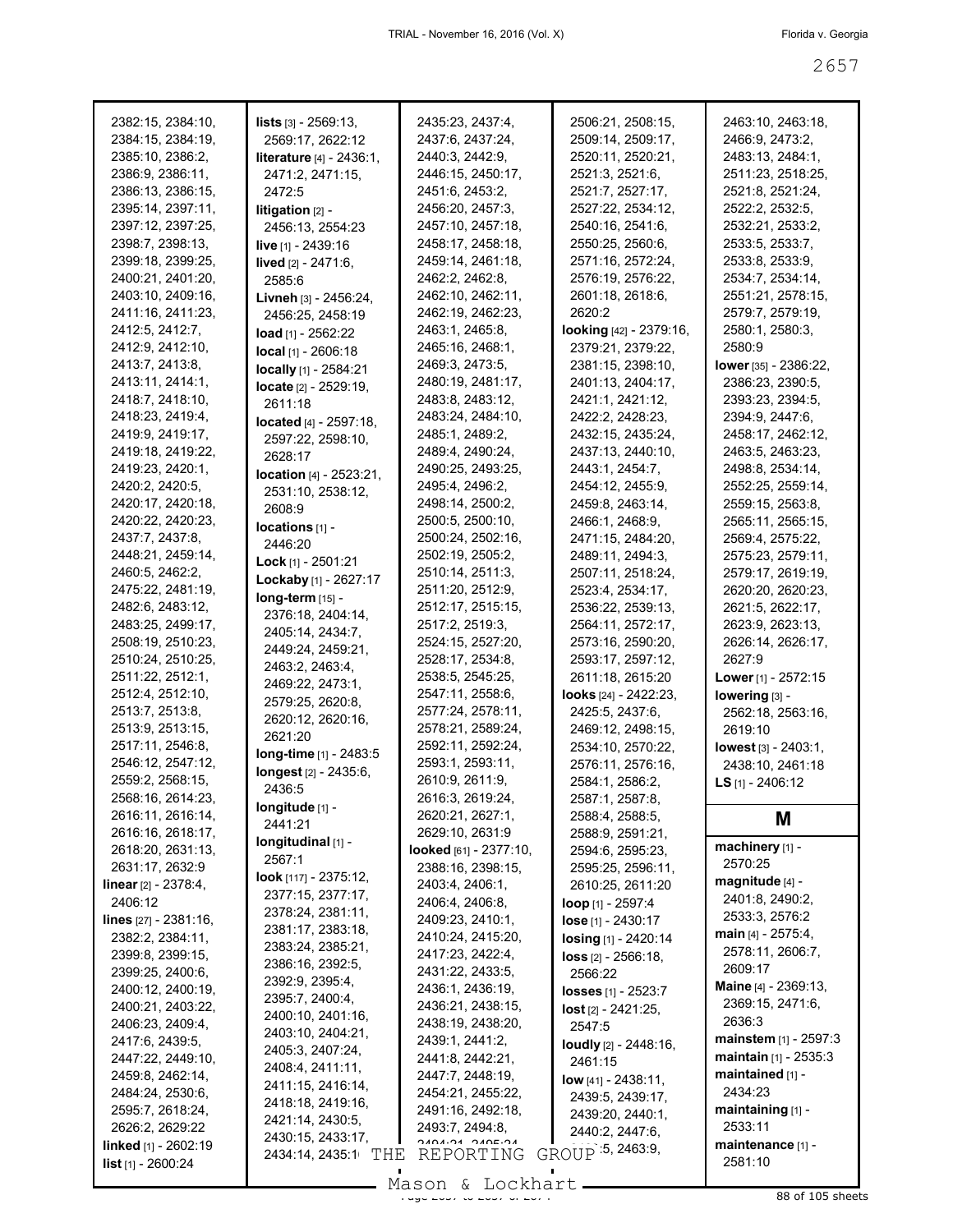| major [5] - 2380:5,                 |                                             |                       |                                        |                                 |
|-------------------------------------|---------------------------------------------|-----------------------|----------------------------------------|---------------------------------|
|                                     | 2469:18, 2470:2,                            | 2498:4, 2499:21,      | 2531:21                                | 2595:24, 2601:22,               |
| 2382:25, 2524:1,                    | 2470:10, 2471:5,                            | 2500:6, 2500:11,      | meeting [1] - 2516:5                   | 2609:12, 2612:20                |
| 2566:15, 2576:14                    | 2472:13, 2472:16,                           | 2500:13, 2500:14,     | meets [2] - 2516:3,                    | mike [1] - 2448:14              |
| majority [2] - 2494:17,             | 2473:20, 2473:23,                           | 2500:16, 2506:10,     | 2611:16                                | mile [51] - 2427:4,             |
| 2526:8                              | 2474:1, 2474:4,                             | 2506:14, 2563:19      | member [1] - 2555:16                   | 2427:11, 2427:14,               |
| <b>man</b> $[1]$ - 2455:6           | 2474:7, 2474:11,                            | mean [31] - 2378:10.  | memory [1] - 2449:2                    | 2558:25, 2559:2,                |
| man's [1] - 2455:10                 | 2475:7, 2475:24,                            | 2413:18, 2417:17,     | mention [1] - 2624:25                  | 2559:6, 2559:7,                 |
| managed [1] -                       | 2476:11, 2476:14,                           | 2417:19, 2422:10,     | mentioned [12] -                       | 2559:24, 2560:3,                |
| 2477:14                             | 2509:23, 2510:3,                            | 2424:19, 2425:13,     | 2441:7, 2541:17,                       | 2564:21, 2564:24,               |
| Management [2] -                    | 2522:20, 2543:25,                           | 2430:5, 2431:24,      | 2549:6, 2559:19,                       | 2593:21, 2593:23,               |
| 2482:21, 2549:11                    | 2548:20, 2549:1,                            | 2437:17, 2441:12,     | 2578:15, 2579:15,                      | 2594 5, 2594 6,                 |
| management [4] -                    | 2549:3, 2549:6,                             | 2445:23, 2445:25,     | 2579:21, 2580:6,                       | 2594:8, 2594:17,                |
| 2517:9, 2517:19,                    | 2549:9, 2549:14,                            | 2452:18, 2459:10,     | 2591:4, 2597:25,                       | 2595:20, 2596:5,                |
| 2518:7, 2550:3                      | 2550:6, 2550:18,                            | 2462:19, 2463:4,      | 2605:10, 2622:15                       | 2596:7, 2596:14,                |
| managing [1] -                      | 2551:1, 2551:6,                             | 2468:14, 2471:22,     | mentions $[2]$ -                       | 2597:19, 2598:7,                |
| 2478:19                             | 2551:19, 2552:24,                           | 2479:9, 2496:24,      | 2566:18, 2621:23                       | 2608:12, 2610:24,               |
| mandatory [1] -                     | 2553:8, 2553:11,                            | 2498:23, 2503:3,      | mesh [2] - 2441:18,                    | 2616:12, 2617:2,                |
| 2530:14                             | 2553:14, 2553:17,                           | 2518:11, 2522:2,      | 2441:24                                | 2617:17, 2618:18,               |
|                                     | 2554:18, 2555:5,                            | 2536:5, 2537:18,      |                                        | 2618:20, 2621:16,               |
| manifestation [1] -                 | 2555:7, 2577:16,                            | 2551:14, 2566:15,     | meshes [1] - 2441:19                   | 2623:20, 2623:25,               |
| 2472:12                             | 2590:12, 2590:17,                           | 2598:23, 2601:6       | methods $[2]$ -                        | 2624:3, 2624:4,                 |
| manmade $[1]$ -                     | 2634:18, 2634:23,                           |                       | 2431:10, 2470:20                       |                                 |
| 2604:21                             | 2635:1                                      | meander [8] -         | metric [1] - 2598:4                    | 2624:6, 2624:10,                |
| manned [1] - 2434:21                |                                             | 2601:13, 2602:9,      | metrics [3] - 2550:1.                  | 2624:15, 2625:1,                |
| manning [1] - 2434:25               | Master's [1] - 2522:17                      | 2602:16, 2602:18,     | 2597:25, 2598:1                        | 2625:8, 2625:12,                |
| manual [3] - 2541:11,               | $match [2] - 2400:13,$                      | 2602:24, 2603:5,      | metropolitan [1] -                     | 2626:11, 2627:23,               |
| 2541:16, 2543:3                     | 2400:19                                     | 2603:24, 2622:10      | 2525:13                                | 2627:24, 2628:5,                |
| Manual [1] - 2514:23                | matches [1] - 2403:14                       | meaning [8] - 2375:4, | microphone [6] -                       | 2628:9, 2628:16,                |
| map [10] - 2441:25,                 | material [2] - 2583:13,                     | 2375:21, 2378:6,      | 2371:10, 2468:11,                      | 2628:17, 2628:25,               |
| 2522:19, 2522:23,                   | 2592:11                                     | 2378:20, 2388:22,     | 2468:12, 2474:20,                      | 2634:9                          |
| 2522:24, 2557:20,                   | materials [1] -                             | 2408:17, 2445:16,     | 2554:4, 2589:5                         | mile-feet [2] - 2427:4,         |
| 2558:6, 2558:9,                     | 2447:24                                     | 2463:17               | Microsoft [3] - 2520:2,                | 2427:14                         |
| 2596:12, 2610:9,                    | $math[3] - 2391:4,$                         | meaningful [1] -      | 2520:15, 2536:10                       | miles [22] - 2425:11,           |
| 2611:17                             | 2424:12, 2592:21                            | 2465:9                | mid [7] - 2471:7,                      | 2426:8, 2427:3,                 |
| Maps [3] - 2601:19,                 | mathematical [1] -                          | meaningless [5] -     | 2511:15, 2512:24,                      | 2441:21, 2441:22,               |
|                                     |                                             |                       |                                        |                                 |
|                                     | 2397:22                                     | 2407:6, 2407:17,      |                                        | 2558:19, 2563:22,               |
| 2610:19, 2615:20                    | mathematically [5] -                        | 2407:22, 2412:16,     | 2513:1, 2513:9,                        | 2566:12, 2575:25,               |
| March [1] - 2414:17                 |                                             | 2412:19               | 2547:6, 2547:11                        | 2576:8, 2595:8,                 |
| margin [2] - 2495:18,               | 2378:6, 2378:13,                            |                       | mid-1990's [1] -                       |                                 |
| 2495:21                             | 2378:20, 2384:10,                           | means [19] - 2391:14, | 2619:11                                | 2595:11, 2620:21,               |
| margins [1] - 2615:16               | 2384:11                                     | 2409:23, 2411:20,     | mid-June [5] -                         | 2620:23, 2621:5,                |
| marked [7] - 2585:9,                | mathematically-                             | 2412:10, 2413:8,      | 2511:15, 2512:24,                      | 2621:17, 2622:17,               |
| 2585:11, 2589:25,                   | generated [3] -                             | 2417:19, 2419:5,      | 2513:1, 2513:9,                        | 2623:8, 2626:16,                |
| 2610:21, 2611:14,                   | 2378:6, 2378:13,                            | 2419:10, 2439:20,     | 2547:6                                 | 2626:17, 2626:21,               |
| 2622:24, 2632:21                    | 2378:20                                     | 2445:20, 2447:4,      | mid-November [2] -                     | 2627:9                          |
| marker [1] - 2616:12                | mathematics [1] -                           | 2449:6, 2535:14,      | 2471:7, 2547:11                        | millimeters [16] -              |
| markers [2] - 2593:21,              | 2469:16                                     | 2535:15, 2558:18,     | middle [11] - 2513:15,                 | 2401:21, 2401:24,               |
| 2610:24                             | Mathias [3] - 2370:6,                       | 2562:18, 2564:12,     | 2546:15, 2546:23,                      | 2402:4, 2402:7,                 |
| <b>Mason</b> $[4] - 2369:14$ ,      | 2554:8, 2554:9                              | 2565:9, 2565:16       | 2559:5, 2559:12,                       | 2402:10, 2403:5,                |
| 2636:2, 2636:15,                    | <b>matter</b> $[12] - 2369:10,$             | measure [4] -         | 2569:3, 2575:14,                       | 2421:16, 2422:3,                |
| 2636:15                             | 2396:19, 2476:4,                            | 2470:11, 2470:13,     | 2575:18, 2575:20,                      | 2422:8, 2422:16,                |
|                                     | 2480:2, 2486:1,                             | 2470:15, 2617:9       | 2596:6, 2626:14                        | 2422:20, 2423:8,                |
| Massachusetts [1] -<br>2475:3       | 2487:8, 2504:9,                             | measured [8] -        | Middle [1] - 2572:14                   | 2423:15, 2423:17,               |
|                                     | 2509:14, 2528:8,                            | 2377:22, 2431:15,     |                                        | 2423:20, 2423:23                |
| <b>MASTER</b> $[61]$ -              | 2533:14, 2542:10,                           | 2432:2, 2432:16,      | might [22] - 2391:4,                   | <b>million</b> $[11]$ - 2427:9, |
| 2369:11, 2372:3,                    | 2607:23                                     | 2470:13, 2489:23,     | 2416:21, 2453:14,                      | 2427:23, 2428:10,               |
| 2372:18, 2372:22,                   | Matthew [1] - 2555:14                       | 2564:2, 2564:3        | 2495:6, 2497:13,                       | 2428:18, 2539:5,                |
| 2372:25, 2391:6,                    | $maximum$ [18] -                            | measurement [1] -     | 2501:13, 2503:6,                       | 2539:9, 2539:12,                |
| 2413:2, 2426:15,                    | 2403:9, 2433:16,                            | 2374:25               | 2503:22, 2528:15,                      | 2591:15, 2591:19,               |
| 2426:18, 2429:11,                   |                                             | measurements [2] -    | 2531:24, 2541:11,                      | 2591:23, 2592:23                |
| 2447:18, 2451:25,                   | 2433:18, 2451:16,                           | 2434:7, 2535:7        | 2553:5, 2572:22,                       | mind [2] - 2531:2,              |
| 2452:5, 2461:11,<br>2468:5, 2468:8, | 2496:11, 2497:15,<br>2497:19, 2497:2<br>THE | REPORTING             | 2573:25, 2577:4,<br>GROUP 15, 2588:21, | 2576:14                         |

Mason & Lockhart

 $\blacksquare$ 

 $\blacksquare$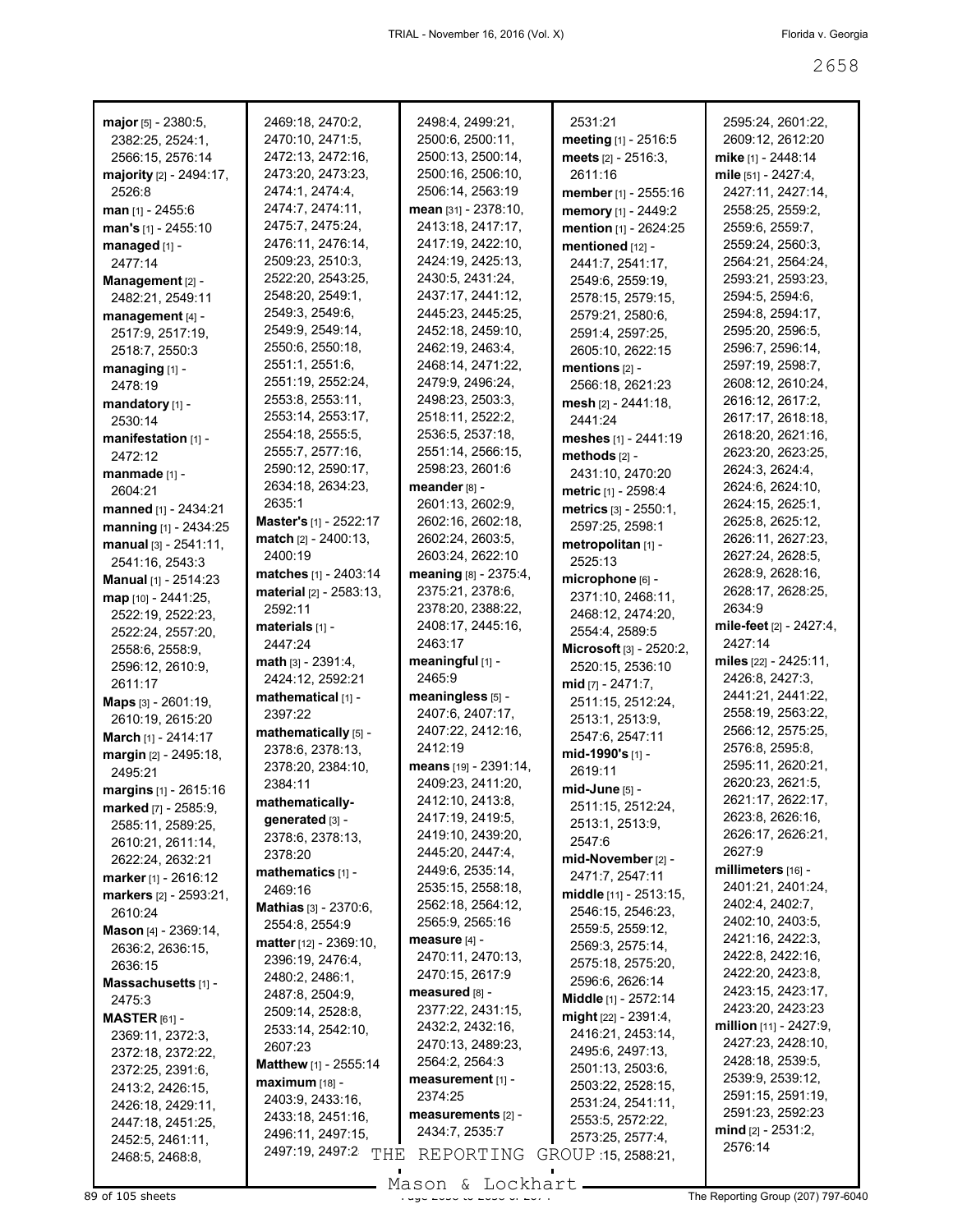| <b>minimum</b> [43] -        | 2519:5, 2540:14,                 | 2439:4, 2443:3,          | 2522:12, 2522:16,                                   | must $[1] - 2542:3$                            |
|------------------------------|----------------------------------|--------------------------|-----------------------------------------------------|------------------------------------------------|
| 2433:16, 2433:19,            | 2541:2, 2550:10,                 | 2443:17, 2444:2,         | 2529:25, 2530:3,                                    | muted [1] - 2453:19                            |
| 2451:15, 2485:10,            | 2550:16                          | 2444:16, 2444:21,        | 2533:22, 2533:24,                                   |                                                |
| 2485:15, 2485:17,            | model-derived [2] -              | 2538:21                  | 2543:22, 2548:22,                                   | N                                              |
| 2485:20, 2486:3,             | 2398:16, 2399:1                  | morning [18] - 2372:7,   | 2549:2, 2553:12,                                    |                                                |
| 2486:6, 2486:12,             | model-predicted [1] -            | 2372:8, 2372:17,         | 2553:18, 2554:11,                                   | N's [1] - 2371:14                              |
| 2486:16, 2486:19,            | 2399:10                          | 2372:18, 2373:3,         | 2554:20, 2555:3,                                    | name [11] - 2371:11,                           |
| 2486:22, 2487:3,             | modeled [8] -                    | 2373:4, 2429:15,         | 2555:6, 2555:9,                                     | 2371:12, 2474:8,                               |
| 2487:10, 2487:16,            | 2387:11, 2387:21,                | 2429:16, 2435:11,        | 2555:22, 2555:25,                                   | 2474:21, 2474:22,                              |
| 2487:23, 2488:3,             | 2387:25, 2388:4,                 | 2442:23, 2454:3,         | 2556:4, 2568:17,                                    | 2474:23, 2504:2,                               |
| 2488:7, 2488:8,              | 2388:11, 2400:12,                | 2454:18, 2456:16,        | 2568:20, 2570:17,                                   | 2554:5, 2554:6,                                |
| 2488:13, 2489:19,            | 2400:18, 2454:8                  | 2471:8, 2474:3,          | 2570:20, 2575:10,                                   | 2554:7, 2562:12                                |
| 2489:21, 2491:18,            | modeler [3] - 2482:17,           | 2474:4, 2476:18,         | 2575:12, 2577:11,                                   | named [1] - 2636:9<br>narrow $[2] - 2374:10$ , |
| 2491:23, 2492:2,             | 2484:14, 2543:14                 | 2476:19                  | 2577:17, 2577:22,                                   | 2494:6                                         |
| 2492:7, 2493:1,              | modelers [1] - 2516:4            | $most$ [21] - 2433:8,    | 2586:17, 2586:20,                                   |                                                |
| 2495:19, 2496:15,            | modeling [10] -                  | 2435:6, 2441:19,         | 2588:1, 2590:14,                                    | narrowing [1] -                                |
| 2497:13, 2503:2,             | 2455:11, 2456:17,                | 2443:7, 2450:18,         | 2590:18, 2590:21,                                   | 2617:10<br>narrows [1] - 2451:17               |
| 2503:7, 2503:23,             | 2456:18, 2469:20,                | 2451:18, 2451:21,        | 2593:4, 2593:5,                                     |                                                |
| 2505:8, 2508:22,             | 2472:21, 2478:23,                | 2490:12, 2491:6,         | 2602:3, 2602:4,                                     | National [1] - 2434:18                         |
| 2530:15, 2530:17,            | 2519:22, 2549:20,                | 2491:9, 2517:8,          | 2605:13, 2605:15,                                   | native [1] - 2533:6                            |
| 2538:14, 2539:15,            | 2550:2, 2631:1                   | 2517:18, 2518:6,         | 2629:24, 2630:2,                                    | natural [18] - 2387:16,                        |
| 2544:4, 2544:11,             | models [25] - 2387:19,           | 2532:22, 2535:12,        | 2632:11, 2632:14,                                   | 2415:15, 2416:3,                               |
| 2545:19                      | 2388:24, 2399:16,                | 2535:16, 2545:16,        | 2634:21, 2634:25                                    | 2416:11, 2437:21,                              |
|                              | 2401:1, 2401:9,                  | 2563:12, 2595:21,        | $MS$ [51] - 2371:16,                                | 2532:22, 2562:21,                              |
| 2542:21, 2542:23             | 2402:3, 2402:6,                  | 2596:13, 2597:19         | 2372:6, 2372:17,                                    | 2577:12, 2581:23,                              |
| minor $[3]$ - 2381:5,        | 2402:17, 2402:23,                | mostly [6] - 2390:6,     | 2372:20, 2372:23,                                   | 2598:19, 2598:22,                              |
| 2410:19, 2563:25             | 2403:7, 2403:17,                 | 2434:20, 2434:22,        | 2373:2, 2378:17,                                    | 2599:2, 2599:20,                               |
| $minus_{[5]}$ - 2398:1,      | 2403:20, 2403:25,                | 2583:15, 2615:14,        | 2391:3, 2391:7,                                     | 2599:25, 2600:13,                              |
| 2432:19, 2432:20,            | 2404:6, 2455:22,                 | 2615:25                  | 2397:5, 2397:7,                                     | 2604:18, 2607:1,                               |
| 2433:16, 2469:5              | 2459:24, 2478:16,                | mound [2] - 2573:7,      | 2412:24, 2413:6,                                    | 2617:24                                        |
| $minute$ [8] - 2383:24,      | 2479:13, 2479:24,                | 2585:1                   | 2427:1, 2429:9,                                     | <b>nature</b> [2] - 2394:2,                    |
| 2405:10, 2420:6,             | 2479:25, 2517:13,                | mounds [1] - 2571:20     | 2429:14, 2447:15,                                   | 2529:3                                         |
| 2484:10, 2549:4,             | 2550:8, 2550:15,                 | <b>Mountain</b> $[22]$ - | 2447:19, 2448:10,                                   | navigation $[5]$ -                             |
| 2590:6, 2614:24,             | 2550:22                          | 2573:15, 2573:17,        | 2452:3, 2452:7,                                     | 2501:20, 2581:3,                               |
| 2622:25                      | modest [1] - 2629:12             | 2573:19, 2584:13,        | 2452:11, 2454:13,                                   | 2603:16, 2606:11,                              |
| <b>minutes</b> [2] - 2440:9, | modifications $[1]$ -            | 2584:17, 2585:9,         | 2454:17, 2454:19,                                   | 2615:9                                         |
| 2452:4                       | 2598:25                          | 2585:21, 2585:24,        | 2460:12, 2460:18,                                   | navigational [14] -                            |
| misconstrued [1] -           | modified [1] - 2599:3            | 2586:4, 2586:14,         | 2460:22, 2460:24,                                   | 2556:18, 2570:14,                              |
| 2518:15                      | modify [1] - 2545:12             | 2586:24, 2587:1,         | 2461:10, 2461:13,                                   | 2580:20, 2603:14,                              |
| misrepresenting [1] -        | moment [5] - 2460:20,            | 2587:5, 2587:12,         | 2461:14, 2464:19,                                   | 2603:15, 2615:3,                               |
| 2390:20                      | 2480:20, 2604:13,                | 2587:13, 2587:22,        | 2468:2, 2468:4,                                     | 2615:6, 2615:22,                               |
| <b>MIT</b> $[1]$ - 2550:12   | 2620:10, 2627:5                  | 2588:3, 2588:8,          | 2473:22, 2473:25,                                   | 2615:24, 2620:20,                              |
| mitigation [1] - 2583:7      | month $[15] - 2413:14$ ,         | 2588:14, 2588:19,        | 2476:9, 2476:12,                                    | 2622:6, 2632:25,                               |
| model [40] - 2387:16,        | 2413:23, 2414:5,                 | 2588:25, 2589:10         | 2476:17, 2495:23,<br>2496:1, 2499:13,               | 2633:21, 2634:5                                |
| 2389:5, 2398:16,             | 2414:12, 2418:14,                | mouth [11] - 2575:6,     | 2499:15, 2509:19,                                   | <b>NCDC</b> [1] - 2446:12                      |
| 2399:1, 2399:10,             | 2418:24, 2419:4,                 | 2575:8, 2589:6,          | 2510:4, 2519:13,                                    | <b>near</b> $[10] - 2384:18$                   |
| 2401:23, 2404:5,             | 2419:5, 2419:10,                 | 2605:20, 2608:22,        | 2544:1, 2544:3,                                     | 2412:14, 2445:17,                              |
| 2424:9, 2455:1,              | 2419:11, 2462:16,                | 2609:5, 2609:7,          | 2548:18, 2553:9                                     | 2462:2, 2525:18,                               |
| 2455:3, 2455:18,             | 2513:14, 2528:2,                 | 2609:13, 2609:14,        |                                                     | 2525:22, 2583:17,                              |
| 2456:2, 2456:11,             | 2538:22                          | 2612:12, 2612:25         | multiple [2] - 2391:18,<br>2528:21                  | 2583:23, 2596:8,<br>2608:12                    |
| 2457:4, 2457:6,              | month-to-month [1] -             | move [5] - 2509:20,      | multiplied $[2]$ -                                  |                                                |
| 2457:11, 2458:22,            | 2528:2                           | 2553:1, 2568:24,         | 2393:7, 2394:12                                     | $nearby [2] - 2442:3,$<br>2575:7               |
| 2459:11, 2459:18,            | monthly [4] - 2392:14,           | 2589:5, 2629:20          |                                                     |                                                |
| 2460:3, 2472:24,             | 2392:18, 2411:16,                | moved [1] - 2421:21      | <b>multiply</b> $[4]$ - 2391:9,<br>2426:5, 2426:23, | nearly [4] - 2385:19,<br>2414:2, 2434:8,       |
| 2479:14, 2480:12,            | 2411:25                          | moving [3] - 2555:15,    | 2427:2                                              | 2477:10                                        |
| 2480:15, 2481:8,             | <b>months</b> $[16] - 2410:25$ , | 2594:9, 2594:20          | municipal [1] -                                     | necessarily [5] -                              |
| 2481:10, 2514:12,            | 2412:11, 2413:9,                 | <b>MR</b> [53] - 2474:3, | 2525:14                                             |                                                |
| 2515:3, 2516:11,             | 2415:5, 2415:12,                 | 2474:5, 2474:9,          |                                                     | 2493:5, 2493:19,                               |
| 2517:16, 2518:15,            | 2417:1, 2417:14,                 | 2474:25, 2475:8,         | mussel [2] - 2597:12,                               | 2537:7, 2540:5,<br>2613:12                     |
| 2518:16, 2518:18,            | 2424:2, 2428:23<br>THE           | REPORTING                | GROUP <sup>4</sup>                                  |                                                |
|                              |                                  |                          |                                                     |                                                |

 $\frac{265}{300}$  of 105 sheets Mason & Lockhart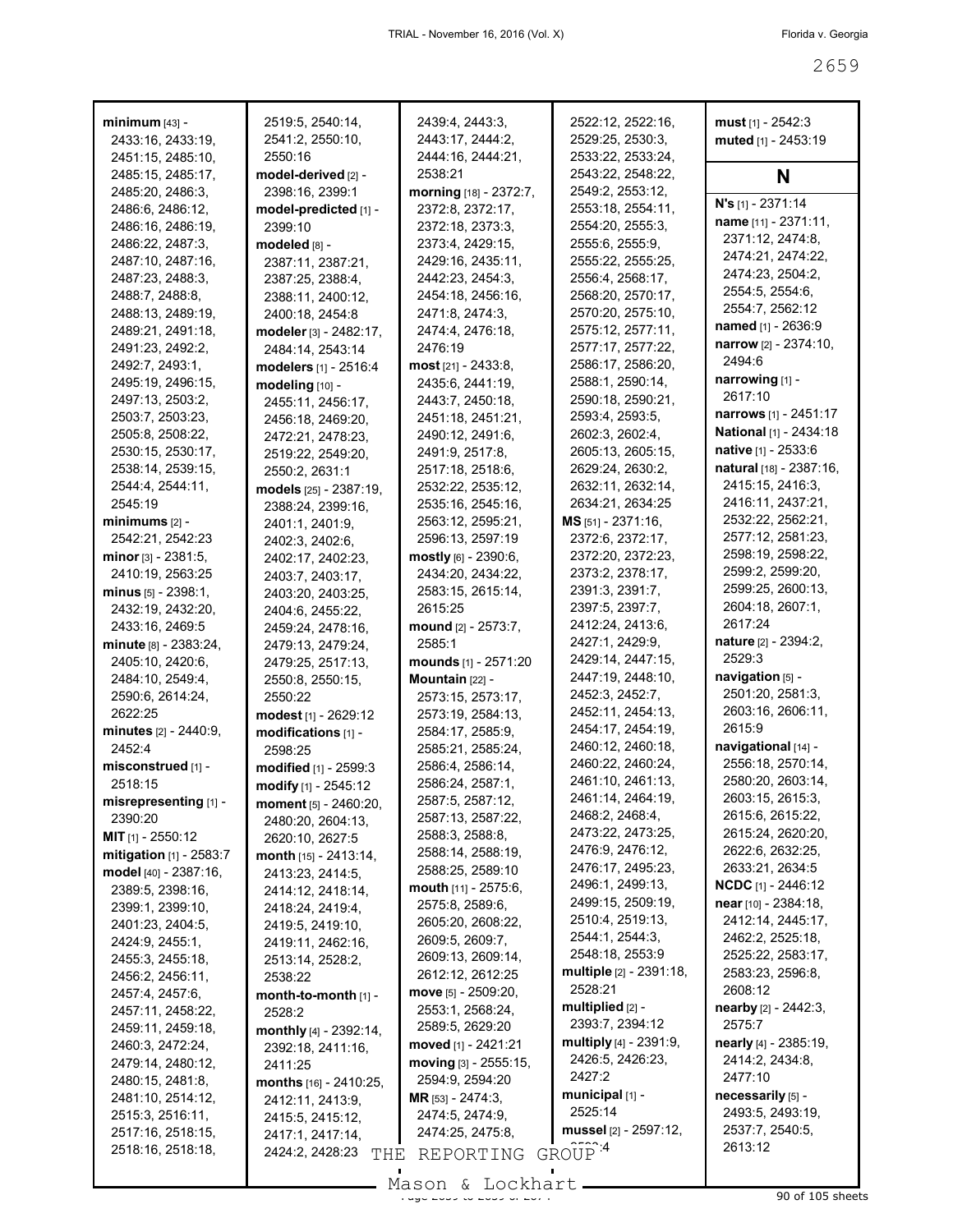| need [28] - 2380:13,                      | <b>North</b> [1] - 2434:19           | 2488:24, 2489:22,                         | 2391:11, 2486:21,                         | 2409:5, 2409:10,                       |
|-------------------------------------------|--------------------------------------|-------------------------------------------|-------------------------------------------|----------------------------------------|
| 2383:24, 2403:18,                         | north [4] - 2441:22,                 | 2490:1, 2490:15,                          | 2533:9, 2580:7,                           | 2410:19, 2420:12,                      |
| 2403:22, 2412:2,<br>2420:10, 2420:12,     | 2523:2, 2523:3,<br>2624:5            | 2490:18, 2497:7,<br>2505:3, 2506:5,       | 2587:10, 2631:12<br>occasions [2] -       | 2428:22, 2432:11,<br>2432:22, 2433:14, |
| 2424:13, 2427:19,                         | north-south [1] -                    | 2515:23, 2528:23,                         | 2505:17, 2544:10                          | 2436:8, 2436:14,                       |
| 2428:20, 2438:2,                          | 2441:22                              | 2531:2, 2535:13,                          | occur $[4] - 2631:7$ ,                    | 2436:22, 2437:12,                      |
| 2448:14, 2448:16,                         | Northwest <sub>[1]</sub> -           | 2540:13, 2540:14,                         | 2633:7, 2633:16,                          | 2439:2, 2439:14,                       |
| 2457:5, 2461:6,                           | 2482:21                              | 2542:9, 2558:19,                          | 2633:19                                   | 2439:18, 2441:19,                      |
| 2468:1, 2482:2,                           | Notary [2] - 2369:15,                | 2576:2, 2576:5,                           | <b>occurred</b> [6] - 2409:1,             | 2442:8, 2444:7,                        |
| 2482:8, 2487:4,                           | 2636:2                               | 2580:10, 2600:24,                         | 2588:25, 2593:22,                         | 2444:11, 2445:18,                      |
| 2487:16, 2501:13,                         | note [2] - 2594:22,                  | 2601:10, 2601:12,                         | 2605:23, 2608:13,                         | 2446:4, 2448:18,                       |
| 2501:24, 2508:6,                          | 2605:14                              | 2620:11, 2630:18                          | 2619:11                                   | 2448:20, 2449:1,                       |
| 2508:23, 2530:25,                         | Noted [7] - 2452:8,                  | numbered [2] -                            | occurring [4] -                           | 2450:11, 2451:13,                      |
| 2553:19, 2565:18,                         | 2452:10, 2509:25,                    | 2572:14, 2590:7                           | 2380:11, 2381:3,                          | 2451:18, 2455:22,                      |
| 2610:6                                    | 2510:2, 2577:19,                     | numbers [19] -                            | 2383:11, 2387:2                           | 2456:9, 2457:7,                        |
| needed [3] - 2582:20,                     | 2577:21, 2635:2                      | 2374:1, 2390:4,                           | <b>occurs</b> [1] - 2563:11               | 2457:8, 2458:3,                        |
| 2632:5, 2632:8                            | notes $[1] - 2636.5$                 | 2390:23, 2391:19,                         | October [4] - 2414:24,                    | 2459:16, 2460:7,                       |
| needs [3] - 2516:3,                       | nothing [21] - 2371:7,               | 2392:18, 2393:3,                          | 2439:6, 2513:12,                          | 2460:14, 2468:24,                      |
| 2516:5, 2549:22                           | 2419:14, 2429:3,                     | 2394:12, 2395:3,                          | 2513:16                                   | 2475:10, 2483:2,                       |
| negative [3] - 2416:6,                    | 2429:9, 2437:23,                     | 2395:14, 2395:22,                         | OF $[4] - 2369:1$ ,                       | 2483:3, 2485:11,                       |
| 2416:7, 2423:4                            | 2455:3, 2455:24,                     | 2395:24, 2396:4,                          | 2369:3, 2369:6,                           | 2485:12, 2491:1,                       |
| neglected [1] -                           | 2463:25, 2468:2,                     | 2407:22, 2424:1,                          | 2369:9                                    | 2492:10, 2500:25,                      |
| 2625:19                                   | 2468:4, 2472:8,                      | 2458:1, 2459:13,<br>2535:25, 2537:12,     | off-the-shelf [1] -                       | 2501:16, 2502:22,<br>2507:10, 2507:17, |
| negotiations [1] -                        | 2474:17, 2492:3,                     | 2558:14                                   | 2459:19                                   | 2508:16, 2511:12,                      |
| 2482:18                                   | 2492:8, 2492:19,                     | numerous [3] -                            | offer [5] - 2374:22,                      | 2512:13, 2515:23,                      |
| net [1] - 2618:6<br>neutral [1] - 2451:22 | 2519:13, 2543:22,                    | 2544:10, 2579:16,                         | 2381:7, 2383:14,                          | 2523:1, 2525:9,                        |
| never [13] - 2396:2,                      | 2548:18, 2553:9,<br>2553:12, 2554:1  | 2600:19                                   | 2392:23, 2479:13<br>offered [5] - 2375:1, | 2528:25, 2531:4,                       |
| 2445:19, 2478:12,                         | notion $[3] - 2500:11$ ,             |                                           | 2375:7, 2375:19,                          | 2532:10, 2533:23,                      |
| 2478:14, 2478:24,                         | 2503:10, 2503:16                     | O                                         | 2376:13, 2476:20                          | 2534:24, 2539:19,                      |
| 2480:2, 2486:10,                          | November [17] -                      |                                           | offering [13] -                           | 2540:16, 2541:4,                       |
| 2487:14, 2542:20,                         | 2369:13, 2414:24,                    | O'CONNOR [1] -                            | 2373:20, 2374:15,                         | 2541:21, 2541:24,                      |
| 2543:9, 2571:16,                          | 2443:7, 2444:2,                      | 2369:18                                   | 2376:3, 2385:15,                          | 2549:15, 2571:13,                      |
| 2576:22, 2576:23                          | 2444:8, 2444:25,                     | oath [3] - 2396:23,                       | 2385:18, 2387:4,                          | 2583:25, 2584:9,                       |
| new [7] - 2500:19,                        | 2471:7, 2513:19,                     | 2499:9, 2630:14                           | 2391:21, 2415:15,                         | 2584:13, 2587:18,                      |
| 2500:23, 2506:25,                         | 2513:22, 2513:24,                    | objective [2] -<br>2565:21, 2566:8        | 2416:3, 2416:10,                          | 2587:19, 2594:19,                      |
| 2514:22, 2556:1,                          | 2514:5, 2547:11,                     | observation [1] -                         | 2630:16, 2630:21,                         | 2596:4, 2597:17,                       |
| 2602:11                                   | 2547:19, 2548:7,                     | 2376:23                                   | 2632:4                                    | 2597:25, 2601:3,                       |
| next [19] - 2405:12,                      | 2548:9, 2548:15,                     | observations [6] -                        | official [4] - 2536:16,                   | 2608:8, 2608:14,                       |
| 2411:22, 2425:7,                          | 2635:4                               | 2376:8, 2402:21,                          | 2536:19, 2536:22,                         | 2611:24, 2613:1,<br>2613:19, 2613:25,  |
| 2427:8, 2457:8,                           | nuclear [4] - 2531:7,                | 2433:18, 2455:4,                          | 2589:21                                   | 2614:10, 2614:25,                      |
| 2484:12, 2501:17,                         | 2531:12, 2531:18                     | 2455:5, 2455:8                            | offset [6] - 2400:3,                      | 2615:8, 2618:14,                       |
| 2512:12, 2513:5,                          | <b>Number</b> [1] - 2370:9           | observed [22] -                           | 2400:15, 2400:24,                         | 2619:22, 2622:2,                       |
| 2534:21, 2547:12,                         | number [57] - 2375:7,                | 2387:12, 2387:22,                         | 2460:2, 2460:4,                           | 2622:18, 2622:25,                      |
| 2592:24, 2600:25,<br>2605:1, 2608:15,     | 2390:13, 2391:1,                     | 2388:1, 2388:5,                           | 2540:1                                    | 2624:12, 2625:8                        |
| 2611:11, 2612:7,                          | 2391:2, 2392:20,                     | 2388:12, 2388:25,                         | offshoot [1] - 2597:2                     | one-to-one $[2]$ -                     |
| 2613:2, 2626:1                            | 2392:24, 2393:7,<br>2393:8, 2393:12, | 2389:5, 2399:18,                          | often [2] - 2488:2,                       | 2511:12, 2512:13                       |
| <b>nights</b> $[1] - 2434:2$              | 2393:14, 2394:17,                    | 2400:13, 2400:19,                         | 2567:9                                    | ones $[5] - 2431.14$ ,                 |
| $nine$ [1] - 2503:14                      | 2395:21, 2397:13,                    | 2401:2, 2431:19,                          | Ogeechee [1] -<br>2620:24                 | 2449:12, 2463:18,                      |
| <b>NOAA</b> [6] - 2432:4,                 | 2398:2, 2398:19,                     | 2431:20, 2453:16,                         | <b>omit</b> [1] - 2420:7                  | 2493:7, 2504:22                        |
| 2434:17, 2434:23,                         | 2428:6, 2428:21,                     | 2454:10, 2490:5,                          | once [5] - 2419:13,                       | open [1] - 2632:7                      |
| 2441:8, 2446:13,                          | 2430:17, 2432:3,                     | 2538:19, 2546:12,                         | 2524:21, 2611:13,                         | open-ended [1] -                       |
| 2448:20                                   | 2432:11, 2436:4,                     | 2546:13, 2546:18,                         | 2619:14, 2621:9                           | 2632.7                                 |
| nonmandatory [2] -                        | 2436:18, 2447:5,                     | 2547:7, 2547:15                           | one [106] - 2374:24,                      | opened [1] - 2389:6                    |
| 2530:15, 2531:4                           | 2449:9, 2452:19,                     | observer [1] - 2483:5                     | 2376:24, 2377:9,                          | opens [1] - 2389:4                     |
| nontidal [2] - 2616:22,                   | 2452:20, 2454:2,                     | observers [2] -                           | 2387:20, 2403:3,                          | operate [1] - 2477:24                  |
| 2626:17                                   | 2458:6, 2460:15,                     | 2434:20, 2434:25<br>obtained [1] - 2520:4 | 2403:4, 2403:13,                          | operated [1] - 2527:19                 |
| normal [2] - 2462:9,                      | 2463:15, 2470:16,                    | $Alution = 224.2$                         | 2404:5, 2404:22,                          | operates [3] -                         |
| 2502:20                                   | 2471:22, 2478:1                      | THE REPORTING                             | GROUP 19, 2407:17,                        | 2476:24, 2481:25,                      |
|                                           |                                      |                                           |                                           |                                        |
| 91 of 105 sheets                          |                                      | Mason & Lockhart.                         |                                           | The Reporting Group (207) 797-6040     |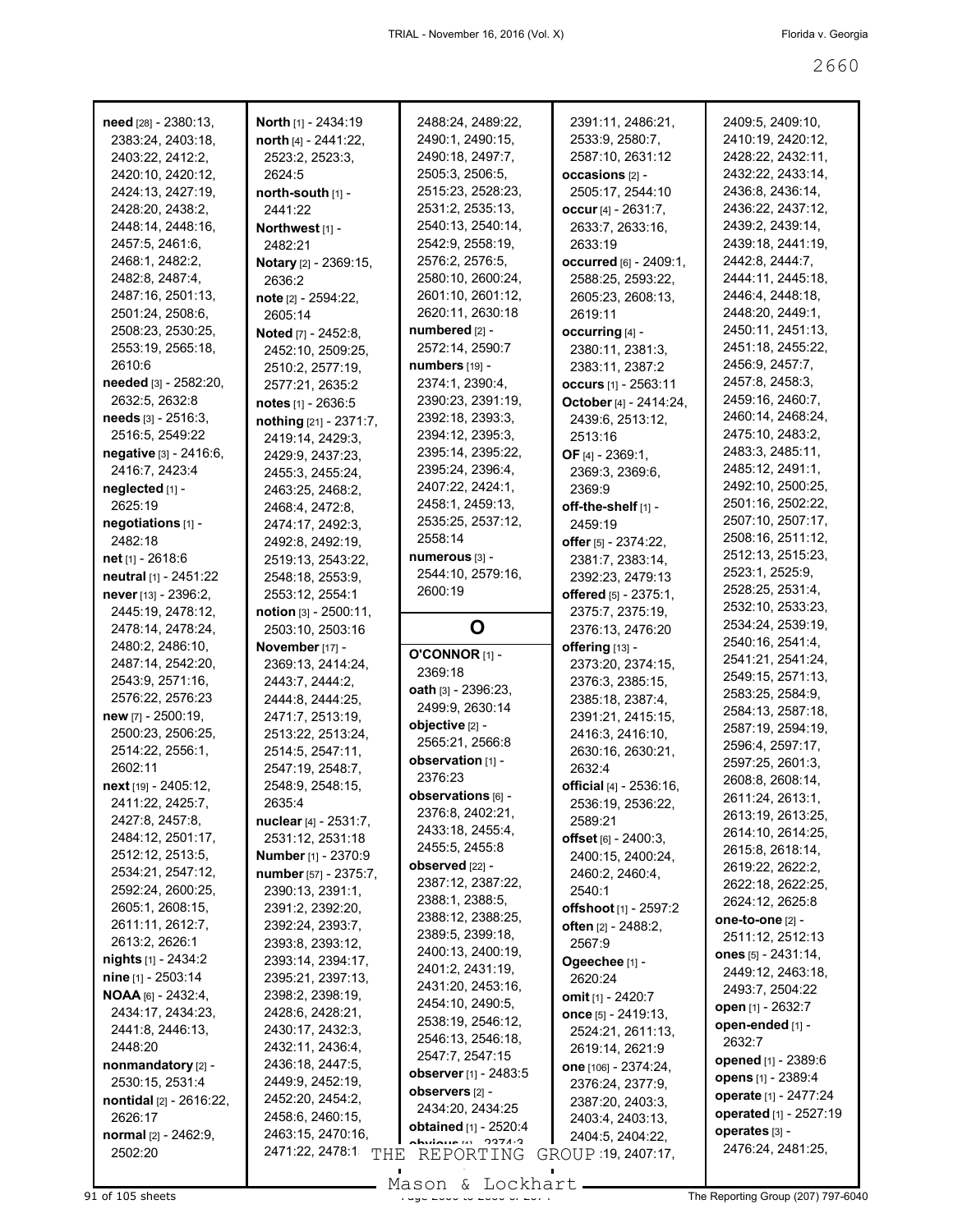| 2530:10                                | 2473:13, 2508:11       | 2411:13, 2416:16,                     | papers [3] - 2430:18,                 | 2593:23, 2595:20,                    |
|----------------------------------------|------------------------|---------------------------------------|---------------------------------------|--------------------------------------|
| operating [4] -                        | opposing [4] -         | 2416:18, 2417:5,                      | 2436:19, 2470:21                      | 2608:2, 2608:5,                      |
| 2478:17, 2514:20,                      | 2436:14, 2436:23,      | 2417:8, 2445:8,                       | paragraph [27] -                      | 2616:5, 2616:13,                     |
| 2518:1, 2520:24                        | 2442:24, 2445:19       | 2457:21, 2458:1,                      | 2375:15, 2380:19,                     | 2619:24, 2622:22,                    |
| operation [3] - 2477:3,                | orange [8] - 2403:10,  | 2458:6, 2458:10,                      | 2388:16, 2417:8,                      | 2626:2, 2626:25,                     |
| 2481:9, 2520:15                        | 2403:13, 2459:14,      | 2458:25, 2459:4,                      | 2464:23, 2466:15,                     | 2630:18                              |
| Operations [1] -                       | 2462:2, 2510:23,       | 2460:11, 2460:15,                     | 2501:11, 2516:22,                     | particularly [5] -                   |
| 2501:9                                 | 2511:22, 2513:7,       | 2460:16, 2464:20,                     | 2532:5, 2549:16,                      | 2447:13, 2494:16,                    |
| operations [24] -                      | 2513:8                 | 2464:23, 2465:6,                      | 2557:11, 2557:12,                     | 2521:1, 2532:9,                      |
| 2476:21, 2477:7,                       | order [10] - 2403:7,   | 2466:11, 2466:13,                     | 2562:7, 2580:17,                      | 2532:19                              |
| 2477:14, 2478:8,                       | 2404:2, 2404:4,        | 2481:19, 2482:6,                      | 2598:18, 2598:20,                     | parts [4] - 2440:13,                 |
| 2478:25, 2479:3,                       | 2407:9, 2455:18,       | 2483:11, 2483:23,                     | 2604:14, 2605:14,                     | 2575:23, 2600:15,                    |
| 2479:8, 2479:15,                       | 2530:21, 2565:19,      | 2484:24, 2485:4,                      | 2606:5, 2608:6,                       | 2634:7                               |
| 2479:19, 2480:10,                      | 2576:2, 2602:9,        | 2489:3, 2490:25,                      | 2608:15, 2608:20,                     | pass [5] - 2425:14,                  |
| 2480:22, 2481:3,                       | 2609:22                | 2499:16, 2507:12,                     | 2609:1, 2614:18,                      | 2527:24, 2540:7,                     |
| 2481:5, 2483:19,                       | ordinarily [1] -       | 2507:14, 2507:20,                     | 2624:21, 2625:14,                     | 2540:9, 2570:16                      |
| 2493:17, 2500:25,                      | 2424:21                | 2508:18, 2508:19,                     | 2626:1                                | passes [1] - 2528:3                  |
| 2504:11, 2514:13,                      | orient [1] - 2401:14   | 2522:12, 2530:5,                      | parameterizations [1]                 | <b>past</b> $[8] - 2399:11$          |
| 2515:1, 2515:8,                        | Original [1] - 2369:1  | 2532:14, 2534:16,                     | $-2471:1$                             | 2473:7, 2527:19,                     |
| 2515:22, 2527:22,                      | otherwise [3] -        | 2534:20, 2534:21,                     | parameters [1] -                      | 2528:16, 2552:6,                     |
| 2528:14, 2528:19                       | 2418:20, 2426:24,      | 2537:16, 2537:25,                     | 2459:19                               | 2556:15, 2557:4,                     |
| operator [2] - 2486:14,                | 2501:25                | 2538:2, 2538:3,                       | pardon [3] - 2372:22,                 | 2589:2                               |
| 2486:17                                | ourselves [1] - 2446:7 | 2544:24, 2545:4,                      | 2476:11, 2489:10                      | <b>Patrick</b> $[2] - 2371:13$ ,     |
| opinion [43] -                         | outcome [1] - 2636:8   | 2549:16, 2557:8,                      | <b>part</b> $[34] - 2381:17$ ,        | 2371:15                              |
| 2373:20, 2374:15,                      | outflows [1] - 2520:7  | 2557:19, 2560:14,                     | 2383:18, 2386:16,                     | pattern [1] - 2548:6                 |
| 2374:22, 2375:1,                       | output [1] - 2455:24   | 2568:15, 2572:12,                     | 2386:17, 2404:13,                     | patterns [7] - 2409:21,              |
| 2375:4, 2375:19,                       | outside [3] - 2408:19, | 2572:25, 2578:19,                     | 2404:20, 2410:12,                     | 2416:20, 2416:24,                    |
| 2375:21, 2376:3,                       | 2412:23, 2469:14       | 2578:21, 2578:24,                     | 2410:13, 2410:17,                     | 2417:9, 2417:18,                     |
| 2376:13, 2381:7,                       | over-bank [1] - 2599:6 | 2578:25, 2580:16,                     | 2411:24, 2412:1,                      | 2458:19                              |
| 2383:14, 2385:15,                      | overall [4] - 2444:9,  | 2580:17, 2584:5,                      | 2417:18, 2429:23,                     | pausing [1] - 2514:17                |
| 2385:18, 2387:4,                       | 2518:22, 2579:24,      | 2593:18, 2598:13,                     | 2430:1, 2430:11,                      | peak [13] - 2390:1,                  |
| 2415:15, 2416:3,                       | 2607:20                | 2598:17, 2598:20,                     | 2439:13, 2453:12,                     | 2390:5, 2390:10,                     |
| 2416:10, 2416:23,                      | overflows [3] -        | 2604:7, 2604:9,                       | 2461:19, 2485:11,                     | 2390:17, 2391:1,                     |
| 2431:4, 2485:7,                        | 2633:6, 2633:15,       | 2608:3, 2614:14,                      | 2496:14, 2502:11,                     | 2391:15, 2394:6,                     |
| 2485:13, 2485:16,                      | 2633:18                | 2614:16, 2614:18,                     | 2506:2, 2514:22,                      | 2394:11, 2394:21,                    |
| 2485:19, 2487:1,                       | overpredicting [2] -   | 2619:24, 2622:21,                     | 2523:17, 2535:13,                     | 2439:5, 2467:15,                     |
| 2487:19, 2488:7,                       | 2401:2, 2402:6         | 2623:1, 2624:14,                      | 2566:23, 2578:12,                     | 2467:21, 2622:4                      |
| 2488:15, 2491:15,                      | overprediction [1] -   | 2624:20, 2626:1,<br>2626:25, 2629:22, | 2621:3, 2622:1,                       | peculiar [1] - 2428:15               |
| 2491:22, 2508:25,                      | 2401:9                 | 2631:13, 2632:9,                      | 2622:16, 2623:14,                     | pen [2] - 2592:4,                    |
| 2509:3, 2510:5,                        | own [8] - 2421:7,      | 2632:20, 2632:24                      | 2631:5, 2633:11,                      | 2594:21                              |
| 2519:8, 2531:23,                       | 2483:1, 2519:5,        | Page [1] - 2370:9                     | 2633:20                               | people [11] - 2433:8,                |
| 2544:15, 2545:1,                       | 2543:2, 2549:15,       | pages [11] - 2405:11,                 | partial [1] - 2601:15                 | 2434:25, 2436:1,                     |
| 2545:8, 2545:18,                       | 2550:16, 2572:22,      | 2530:2, 2532:4,                       | partially [1] - 2407:11               | 2461:17, 2515:13,                    |
| 2630:17, 2630:21,                      | 2585:19                | 2534:14, 2541:13,                     | particular [43] -                     | 2536:18, 2553:20,                    |
| 2631:16, 2631:17,<br>2632:4            | owns [1] - 2476:24     | 2561:20, 2572:13,                     | 2375:7, 2377:9,                       | 2560:20, 2587:21,                    |
|                                        | oxbow [1] - 2602:14    | 2590:6, 2593:3,                       | 2388:22, 2390:13,                     | 2588:2, 2623:16                      |
| opinions $[11]$ -<br>2375:16, 2375:20, |                        | 2618:10, 2636:4                       | 2419:4, 2419:9,                       | <b>per</b> $[10] - 2424:15$          |
| 2391:21, 2404:2,                       | P                      | paleoclimatology [1] -                | 2434:18, 2436:7,                      | 2424:21, 2426:10,                    |
| 2430:23, 2431:11,                      | $p.m$ [5] - 2509:25,   | 2447:8                                | 2436:9, 2436:20,<br>2437:19, 2445:22, | 2427:11, 2427:22,                    |
| 2475:16, 2479:13,                      | 2510:2, 2577:19,       | panel [8] - 2444:5,                   | 2448:19, 2449:3,                      | 2448:21, 2448:22,                    |
| 2480:9, 2480:24,                       | 2577:21, 2635:2        | 2457:5, 2457:7,                       | 2450:25, 2472:23,                     | 2479:23, 2497:10,                    |
| 2521:22                                | pack [1] - 2453:18     | 2458:17, 2458:18,                     | 2479:10, 2485:12,                     | 2531:19                              |
| opportunities [1] -                    | package [1] - 2516:9   | 2458:19, 2489:12,                     | 2509:13, 2509:16,                     | percent [21] - 2393:18,              |
| 2578:12                                | page [94] - 2375:12,   | 2489:22                               | 2516:14, 2518:19,                     | 2393:22, 2393:23,                    |
| opportunity [6] -                      | 2377:17, 2380:19,      | panels [1] - 2456:22                  | 2521:10, 2523:22,                     | 2394:24, 2395:11,                    |
| 2382:7, 2426:20,                       | 2380:20, 2388:16,      | paper [7] - 2405:1,                   | 2530:4, 2534:3,                       | 2396:9, 2444:14,<br>2446:1, 2462:24, |
| 2480:7, 2530:7,                        | 2392:9, 2397:8,        | 2447:9, 2471:3,                       | 2541:12, 2542:10,                     | 2507:6, 2524:9,                      |
| 2533:18, 2544:21                       | 2398:23, 2405:4,       | 2553:20, 2604:7,                      | 2572:5, 2580:4,                       | 2524:11, 2524:25,                    |
| opposed [2] -                          | 2405:6, 2405:12        |                                       | GROUP 18, 2590:5,                     | 2525:1, 2526:7,                      |
|                                        | THE                    | REPORTING                             |                                       |                                      |

Page 2661 to 2661 of 2674 92 of 105 sheets Mason & Lockhart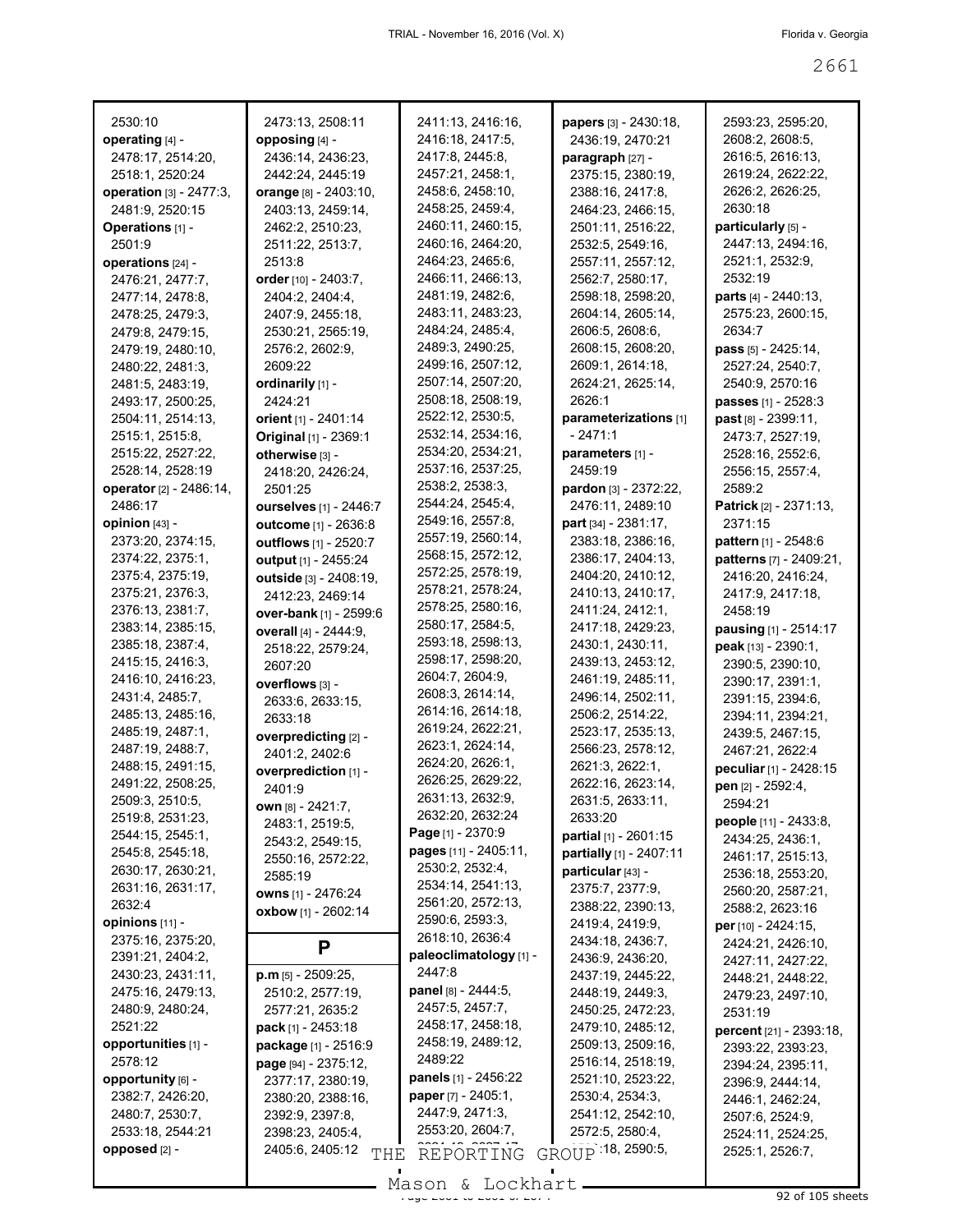| 2591:11, 2616:19,       | 2401:15, 2411:8,           | 2573:13, 2573:20,            | 2499:2, 2506:10,               | populations [4] -            |
|-------------------------|----------------------------|------------------------------|--------------------------------|------------------------------|
| 2616:23, 2617:3,        | 2411:9, 2435:22,           | 2573:23, 2574:2,             | 2568:18, 2586:14,              | 2497:1, 2521:19,             |
| 2617:18                 | 2438:15, 2438:18,          | 2574:3, 2574:11,             | 2586:17, 2629:25,              | 2521:25, 2529:13             |
| percentile [5] -        | 2439:11, 2440:23,          | 2575:10, 2583:24,            | 2632:11                        | portion [8] - 2427:5,        |
| 2411:20, 2411:25,       | 2441:2, 2441:5,            | 2584:9, 2584:23,             | played [5] - 2568:19,          | 2447:21, 2466:21,            |
| 2412:2, 2445:20,        | 2463:9, 2463:13,           | 2585:8, 2585:23,             | 2586:19, 2587:25,              | 2493:6, 2494:8,              |
| 2445:24                 | 2466:5, 2522:2,            | 2611:13, 2612:9              | 2630:1, 2632:13                | 2494:20, 2527:6,             |
| perfectly [1] - 2404:25 | 2522:3, 2534:7,            | pictures [5] - 2572:18,      | playing [2] - 2407:22,         | 2560:1                       |
| performance [1] -       | 2593:25, 2600:22,          | 2572:20, 2572:21,            | 2621.7                         | portions [1] - 2557:16       |
| 2550:1                  | 2632:6, 2633:8,            | 2572:25, 2585:16             | plentiful [1] - 2525:21        |                              |
|                         | 2633:17                    | piecemeal [1] - 2536:6       |                                | Portland [1] - 2369:13       |
| performed [4] -         |                            |                              | plot [7] - 2392:21,            | portrayed [1] - 2536:1       |
| 2411:4, 2411:6,         | permission [3] -           | pieces [3] - 2436:24,        | 2411:18, 2412:16,              | pose [1] - 2506:16           |
| 2533:14, 2534:2         | 2522:17, 2530:1,           | 2483:2, 2536:7               | 2449.8, 2462:1,                | posed [1] - 2386:4           |
| performing [1] -        | 2554:16                    | pile [3] - 2584:12,          | 2537:11, 2626:12               | positive [2] - 2416:8,       |
| 2516:4                  | permit [4] - 2581:15,      | 2586:7, 2612:21              | plots $[4] - 2374:20$ ,        | 2577:17                      |
| perhaps [6] - 2411:21,  | 2582:4, 2582:7,            | piles [5] - 2571:19,         | 2376:7, 2408:6,                | possibilities [1] -          |
| 2413:21, 2450:22,       | 2582:25                    | 2572:3, 2572:7,              | 2436:15                        | 2508:15                      |
| 2504:8, 2522:18,        | permits [6] - 2582:12,     | 2583:21, 2583:25             | plotted [6] - 2380:5,          | possibility [1] -            |
| 2546:22                 | 2582:15, 2582:18,          | pink [4] - 2523:19,          | 2403:22, 2409:4,               | 2542:23                      |
| period [80] - 2378:7,   | 2582:21, 2583:2,           | 2526:7, 2546:8,              | 2449:8, 2510:24,               | possible [7] -               |
| 2378:9, 2378:21,        | 2583:4                     | 2618:20                      | 2537.7                         | 2488:14, 2497:21,            |
| 2380:12, 2381:2,        | <b>PERRY</b> [1] - 2369:17 | place [19] - 2379:7,         | plus [2] - 2398:1,             | 2502:23, 2517:25,            |
| 2381:21, 2383:19,       | person [1] - 2636:8        | 2404:22, 2442:1.             | 2469:4                         | 2549:21, 2582:16,            |
| 2385:21, 2385:22,       | personally [2] -           | 2488:7, 2488:21,             | point $[36] - 2376:6$ ,        | 2622:14                      |
| 2386:5, 2386:21,        | 2577:7, 2588:10            | 2500:8, 2503:23,             | 2376:20, 2377:5,               |                              |
| 2386:23, 2386:24,       | perspective [4] -          | 2504:12, 2508:22,            |                                | possibly [2] - 2438:14,      |
|                         | 2587:10, 2587:22,          |                              | 2388:7, 2389:10,               | 2473:19                      |
| 2387:17, 2388:23,       |                            | 2520:9, 2523:12,             | 2403:2, 2416:21,               | post [1] - 2465:11           |
| 2389:7, 2399:19,        | 2591:25, 2599:12           | 2541:1, 2542:11,             | 2417:6, 2442:2,                | post-1970 [5] -              |
| 2400:10, 2400:18,       | pertain [1] - 2444:3       | 2552:18, 2572:5,             | 2458:21, 2459:12,              | 2436:16, 2440:22,            |
| 2401:1, 2410:21,        | Peter [4] - 2370:5,        | 2596:22, 2598:4,             | 2459:20, 2480:18,              | 2451:6, 2451:14,             |
| 2410:22, 2410:25,       | 2474:6, 2474:10,           | 2598:8, 2614:18              | 2484:14, 2486:15,              | 2465:14                      |
| 2411:1, 2412:11,        | 2474:23                    | placed [2] - 2573:10,        | 2487:21, 2498:13,              | potential [6] -              |
| 2412:12, 2413:9,        | Peterson [1] - 2447:9      | 2574:23                      | 2505:2, 2512:2,                | 2521:19, 2541:24,            |
| 2413:10, 2413:15,       | Ph.D $[4] - 2370:4,$       | places [11] - 2564:9,        | 2517:12, 2521:23,              | 2579:16, 2580:9,             |
| 2413:16, 2413:24,       | 2370:5, 2370:6,            | 2564:10, 2565:23,            | 2534:5, 2563:5,                | 2580:14, 2620:8              |
| 2413:25, 2414:6,        | 2430:10                    | 2574:18, 2601:9,             | 2563:25, 2564:22,              | power [4] - 2531:7,          |
| 2414:7, 2414:13,        | PHILIP [1] - 2369:17       | 2601:10, 2614:12,            | 2577:12, 2587:3,               | 2531:12, 2531:18             |
| 2414:14, 2414:18,       | photo [2] - 2574:9,        | 2615:11, 2624:24,            | 2597:17, 2599:25,              | practical [3] -              |
| 2414:19, 2415:1,        | 2574:10                    | 2625:1, 2625:20              | 2604:24, 2617:5,               | 2492:24, 2494:22,            |
| 2415:20, 2418:8,        | photograph [1] -           | <b>plain</b> [1] - 2444:6    | 2619:2, 2630:19,               | 2495:13                      |
| 2418:11, 2418:15,       | 2612:2                     | <b>Plains</b> $[1] - 2453:7$ | 2634:10                        | practice [6] - 2408:15,      |
| 2418:25, 2419:1,        | photographs [1] -          | Plaintiff [1] - 2369:4       | <b>Point</b> $[5] - 2524:2$ ,  | 2408:16, 2408:20,            |
| 2435:3, 2435:16,        | 2585:18                    | <b>Plan</b> $[1]$ - 2549:11  | 2525:6, 2527:23,               | 2409:18, 2412:21,            |
| 2435:19, 2436:5,        | photography [1] -          | plan [4] - 2514:21,          | 2552:10                        | 2412:22                      |
| 2436:17, 2436:20,       | 2611:10                    | 2549:25, 2550:19,            | pointed [8] - 2399:6,          |                              |
| 2437:4, 2439:8,         |                            | 2550:20                      | 2459:10, 2504:23,              | practices [3] - 2517:9,      |
| 2439:23, 2439:25,       | photos $[1] - 2611:23$     | planning [10] -              | 2511:23, 2529:23,              | 2517:19, 2518:7              |
| 2440:1, 2440:22,        | physical [3] - 2444:20,    |                              | 2544:17, 2601:25,              | <b>pre</b> $[2] - 2465:11$ , |
| 2447:11, 2450:25,       | 2533:1, 2600:24            | 2477:23, 2514:18,            | 2625:21                        | 2566:9                       |
| 2451:4, 2462:16,        | physically [2] -           | 2514:24, 2516:16,            |                                | pre-1950 [1] - 2401:1        |
| 2510:25, 2520:22,       | 2595:1, 2599:10            | 2517:14, 2517:24,            | pointer [5] - 2448:6,          | pre-and-post [1] -           |
| 2520:23, 2521:5,        | pick [1] - 2378:7          | 2518:5, 2518:10,             | 2448:8, 2448:11,               | 2465:11                      |
| 2533:9, 2534:15,        | picked [2] - 2378:21,      | 2518:20, 2554:14             | 2461:6, 2611:1                 | pre-dam [1] - 2566:9         |
| 2534:17, 2538:15,       | 2404:5                     | plans [1] - 2518:1           | pointing [3] - 2382:10,        | preceding [2] -              |
|                         | picking [1] - 2443:17      | plant [4] - 2531:7,          | 2558:15, 2620:7                | 2484:11, 2485:4              |
| 2538:17, 2594:5,        | picture [25] - 2429:18,    | 2531:12, 2531:18             | <b>points</b> $[7] - 2500.9$ , | precipitation [73] -         |
| 2594:12, 2594:16,       | 2558:1, 2558:3,            | plants [2] - 2432:9,         | 2536:18, 2541:24,              | 2371:23, 2404:8,             |
| 2596:9, 2596:10,        | 2560:14, 2561:10,          | 2530:24                      | 2542:16, 2591:5,               | 2404:10, 2404:14,            |
| 2596:17, 2606:10,       | 2570:18, 2570:22,          | plausible [1] -              | 2623:4, 2623:6                 | 2404:19, 2405:15,            |
| 2619:4                  | 2571:9, 2571:12,           | 2611:20                      | population [1] -               | 2406:21, 2407:1,             |
| periods [23] - 2377:11, | THE<br>2571:20, 2573:4     | REPORTING                    | GROUP <sup>1</sup>             | 2407:7, 2407:18,             |
|                         |                            |                              |                                |                              |

Mason & Lockhart **Page 2071 of 2662 to 2662 to 2662 to 2662 computer** Mason & Lockhart **Page 2662 of 2674 The Reporting Group (207) 797-6040**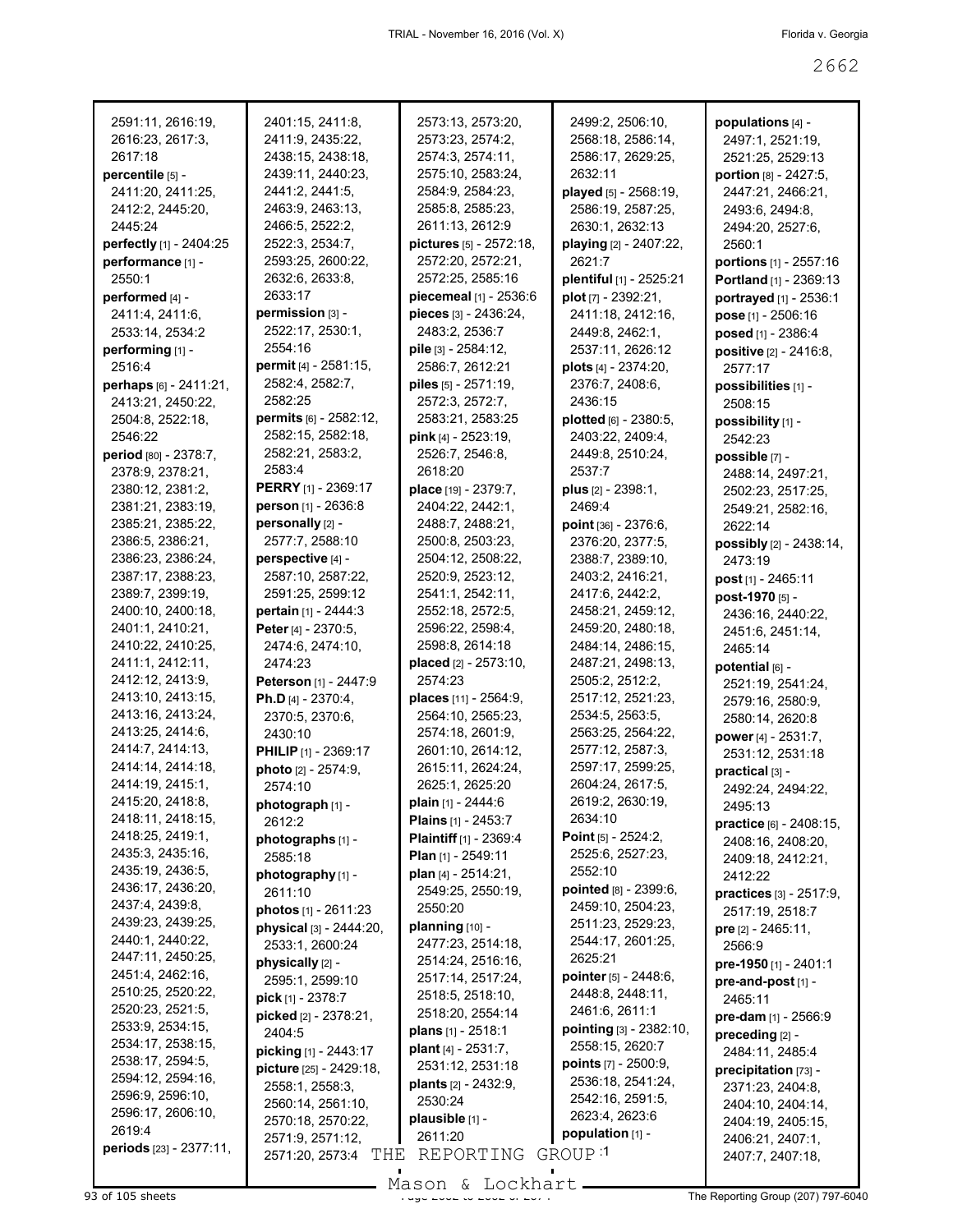| 2409:21, 2411:16,              | prepare [1] - 2555:17         | 2632:11, 2632:14                | programmable [1] -           | 2636:2                        |
|--------------------------------|-------------------------------|---------------------------------|------------------------------|-------------------------------|
| 2411:25, 2415:4,               | prepared $[5] - 2476:4$ ,     | Princeton [1] - 2456:3          | 2542:4                       | published [12] -              |
| 2415:11, 2415:16,              | 2487:19, 2533:20,             | printed [2] - 2374:2,           | programmed [2] -             | 2483:3, 2495:16,              |
| 2415:19, 2416:4,               | 2537:3, 2554:22               | 2376:12                         | 2516:13, 2542:22             | 2520:4, 2535:4,               |
| 2416:11, 2416:14,              | present [10] - 2389:7,        | PRMS [10] - 2403:13,            | programs [2] -               | 2535:11, 2536:16,             |
| 2416:19, 2417:20,              | 2435:12, 2435:24,             | 2455:23, 2456:10,               | 2541:18, 2541:21             | 2536:20, 2544:13,             |
| 2417:23, 2421:7,               | 2437:14, 2438:16,             | 2456:22, 2457:1,                | project [6] - 2436:9,        | 2545:17, 2549:10,             |
| 2421:15, 2424:8,               | 2438:17, 2440:25,             | 2458:18, 2458:23,               | 2439:13, 2491:21,            | 2578:4, 2627:13               |
| 2424:14, 2424:16,              | 2453:19, 2520:23              | 2459:15, 2459:18,               | 2516:4, 2551:4,              | pull [5] - 2376:11,           |
| 2424:24, 2425:3,               | Present [1] - 2369:24         | 2459:22                         | 2566:16                      | 2443:14, 2456:21,             |
| 2425:4, 2425:7,                | presentation [8] -            | probability [1] -               | projects [6] - 2478:15,      | 2568:12, 2629:21              |
| 2426:6, 2427:4,                | 2560:11, 2562:13,             | 2468:19                         | 2520:9, 2523:22,             | Pull [3] - 2371:10,           |
| 2430:25, 2431:15,              | 2569:7, 2570:19,              | problem [9] - 2380:5,           | 2523:23, 2530:13,            | 2474:20, 2554:4               |
| 2431:21, 2431:23,              | 2571:17, 2572:13,             | 2382:24, 2383:1,                | 2583:7                       | pulled [3] - 2460:20,         |
| 2432:2, 2432:15,               | 2575:24, 2576:6               | 2461:16, 2464:7,                | prolonged [1] -              | 2572:10, 2587:19              |
| 2432:19, 2432:20,              | presented [1] - 2521:7        | 2471:13, 2579:24,               | 2633:25                      | pulling [1] - 2611:24         |
| 2433:5, 2438:5,                | preserve [1] - 2530:21        | 2600:10                         | promptly [1] - 2475:12       | pump [2] - 2571:5             |
| 2438:10, 2440:11,              | presumably [1] -              | problematic [2] -               | pronouncing [1] -            | pumped [2] - 2583:16,         |
| 2440:15, 2440:16,              | 2574:3                        | 2498:24, 2531:17                | 2445:5                       | 2605:6                        |
| 2442:2, 2442:4,                | presume [3] - 2572:2,         | problems [2] -                  | properly [1] - 2386:4        | purple [5] - 2385:22,         |
| 2442:6, 2442:10,               | 2585:7, 2592:14               | 2438:11, 2536:17                | proposed [3] -               | 2386:1, 2386:2,               |
| 2444:21, 2445:25,              | pretty [15] - 2403:11,        | procedures [2] -                | 2514:20, 2514:22,            | 2545:10, 2545:13              |
| 2447:6, 2448:1,                | 2410:20, 2436:6,              | 2377:3, 2535:10                 | 2545:8                       | purpose [9] - 2435:8,         |
| 2448:18, 2449:23,              | 2436:13, 2436:18,             | proceed [1] - 2555:20           | Prospects [1] - 2578:6       | 2435:13, 2491:23,             |
| 2450:1, 2450:7,                | 2442:15, 2458:23,             | Proceeding [1] -                | protect [12] - 2487:4,       | 2518:12, 2518:20,             |
| 2461:23, 2461:24,              | 2471:3, 2498:18,              | 2635:3                          | 2487:11, 2487:17,            | 2578:11, 2593:15,             |
| 2462:9, 2462:13,               | 2498:22, 2499:1,              | proceeding [1] -                | 2487:23, 2488:11,            | 2616:10, 2632:8               |
| 2462:17, 2462:25,              | 2542:15, 2561:10,             | 2372:14                         | 2488:13, 2492:4,             | purposes [12] -               |
| 2463:6, 2463:10,               | 2563:11, 2587:14              | PROCEEDINGS [2] -               | 2492:9, 2493:10,             | 2440:16, 2456:13,             |
| 2470:3, 2579:9,                | prevalent [1] -               | 2369:9, 2371:1                  | 2506:20, 2508:6,             | 2488:14, 2491:21,             |
| 2580:11, 2622:14               | 2466:22                       | Proceedings [1] -               | 2508:23                      | 2491:25, 2514:19,             |
| precise [6] - 2403:23,         | prevent [1] - 2526:23         | 2636:6                          | protection [1] -             | 2516:16, 2528:21,             |
| 2492:25, 2493:5,               | previous [6] -                | <b>process</b> $[7] - 2460:3$ , | 2493:20                      | 2528:22, 2528:25,             |
| 2494:12, 2495:13,              | 2420:12, 2462:1,              | 2517:17, 2517:24,               | provide [4] - 2372:1,        | 2561:7, 2570:1                |
| 2621:16                        | 2463:14, 2467:25,             | 2518:5, 2529:10,                | 2475:19, 2544:20,            | pursuing [1] - 2543:17        |
| precisely [1] - 2411:6         | 2496:18, 2497:5               | 2550:4, 2563:7                  | 2612:20                      | pushes [1] - 2453:7           |
| predating [1] -                | previously [1] -              | processes [2] -                 | provided [13] -              | put [36] - 2395:14,           |
| 2452:20                        | 2559:20                       | 2556:9, 2556:14                 | 2372:9, 2374:1,              | 2404:22, 2408:6,              |
| predict [1] - 2388:24          | primarily [2] -               | produce [2] - 2402:19,          | 2374:20, 2374:21,            | 2420:6, 2424:5,               |
| predictable [2] -              | 2433:22, 2520:21              | 2446:14                         | 2376:10, 2455:24,            | 2425:21, 2426:10,             |
| 2482:8                         | primary [7] - 2374:24,        | produced [3] -                  | 2475:11, 2475:20,            | 2436:14, 2441:17,             |
| predicted [4] -                | 2432:24, 2433:10,             | 2399:16, 2406:15,               | 2527:16, 2536:4,             | 2454:23, 2457:22,             |
| 2387:16, 2399:10,              | 2437:20, 2447:9,              | 2447:24                         | 2537:1, 2537:5,              | 2459:17, 2460:7,              |
| 2401:24, 2402:3                | 2450:16, 2520:2               | produces [1] -                  | 2554:22                      | 2460:13, 2467:14,             |
| prediction $[3]$ -             | <b>PRIMIS</b> [33] - 2369:20, | 2448:20                         | Provisional [1] -            | 2477:19, 2504:12,             |
| 2403:1, 2471:8                 | 2553:18, 2555:3,              | producing [1] -                 | 2535:1                       | 2518:12, 2521:23,             |
| preference [1] -               | 2555:6, 2555:9,               | 2402:18                         | provisional [9] -            | 2535:2, 2550:8,               |
| 2509:22                        | 2555:22, 2555:25,             | Professor <sup>[6]</sup> -      | 2535:5, 2535:17,             | 2558:4, 2562:13,              |
| <b>prefers</b> $[1] - 2473:13$ | 2556:4, 2568:17,              | 2390:12, 2390:18,               | 2535:19, 2535:20,            | 2566:11, 2572:3,              |
| prefiled [20] - 2372:9,        | 2568:20, 2570:17,             | 2391:24, 2393:5,                | 2535:23, 2535:25,            | 2583:22, 2583:23,             |
| 2441:9, 2445:10,               | 2570:20, 2575:10,             | 2436:14, 2449:8                 | 2536:2, 2537:4,              | 2585:5, 2589:19,              |
| 2445:22, 2447:25,              | 2575:12, 2577:11,             | professor <sub>[2]</sub> -      | 2537:9                       | 2591:25, 2592:2,              |
| 2452:15, 2453:4,               | 2577:17, 2577:22,             | 2543:15, 2554:13                | proviso [1] - 2400:2         | 2592:4, 2594:14,              |
| 2457:16, 2457:25,              | 2586:17, 2586:20,             | profile [2] - 2618:15,          | proximate [3] -              | 2594:21, 2608:21,             |
| 2460:9, 2460:17,               | 2588:1, 2590:14,              | 2623:11                         | 2431:23, 2432:5,             | 2610:11                       |
| 2461:1, 2504:21,               | 2590:18, 2590:21,             | <b>program</b> $[8] - 2378.7$ , | 2432:23                      | <b>puts</b> $[2] - 2574:13$ , |
| 2506:8, 2512:7,                | 2593:4, 2593:5,               | 2378:12, 2378:21,               | <b>PRUITT</b> [1] - 2369:22  | 2574:15                       |
| 2522:10, 2522:14,              | 2602:3, 2602:4,               | 2520:3, 2542:6,                 | <b>Pruitt</b> [2] - 2396:25, | putting [3] - 2396:1,         |
| 2522:23, 2537:23,              | 2605:13, 2605:15,             | 2542:25, 2614:3,                | 2402:15                      | 2441:24, 2582:23              |
| 2554:17                        | 2629:24, 2630:2<br>THE        | REPORTING                       | GROUP [2] - 2369:15,         | pyranometer [1] -             |
|                                |                               |                                 |                              |                               |

 $\frac{26663}{105}$  sheets<br> $\frac{26663}{105}$  and  $\frac{26663}{105}$  of  $\frac{26663}{105}$  sheets Mason & Lockhart.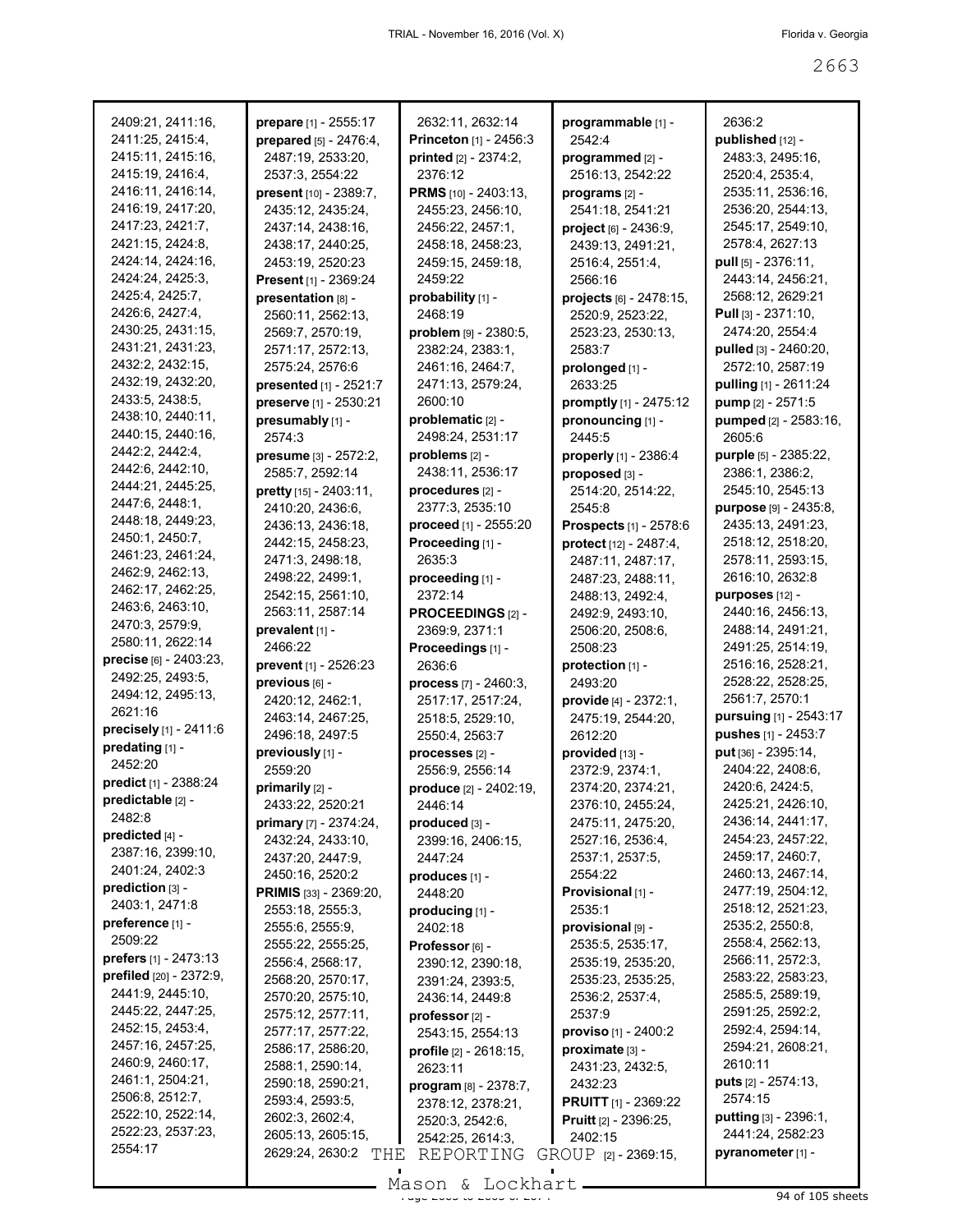| 2470:14                                        | quoting [1] - 2630:6                      | 2505:13                                   | 2627:10, 2627:15,                    | reason [24] - 2380:9,                  |
|------------------------------------------------|-------------------------------------------|-------------------------------------------|--------------------------------------|----------------------------------------|
| Q                                              | <b>QURESHI</b> [21] -<br>2369:18, 2474:3, | raise [10] - 2371:2,<br>2474:12, 2506:12, | 2628:16<br>reached [2] - 2487:18,    | 2390:14, 2392:1,<br>2400:16, 2409:6,   |
| quadrant [1] - 2453:10                         | 2474:5, 2474:9,                           | 2551:14, 2553:21,                         | 2542:19                              | 2411:6, 2411:7,                        |
| qualifiers [1] - 2568:7                        | 2474:25, 2475:8,                          | 2565:23, 2566:4,                          | reaches [4] - 2569:4,                | 2434:1, 2434:6,                        |
|                                                | 2476:2, 2519:18,                          | 2582:22, 2605:24,                         | 2569:6, 2570:10,                     | 2436:2, 2436:16,                       |
| qualify [1] - 2516:8                           | 2522:12, 2522:16,                         | 2630:18                                   | 2626:15                              | 2440:3, 2446:13,                       |
| quality [5] - 2470:17,                         | 2529:25, 2530:3,                          | raised [2] - 2608:23,                     | read [20] - 2390:12,                 | 2451:15, 2460:1,                       |
| 2522:1, 2522:3,                                | 2533:22, 2533:24,                         | 2608:24                                   | 2391:24, 2392:22,                    | 2477:18, 2498:23,                      |
| 2530:22, 2535:9                                | 2543:22, 2548:22,                         | raises [1] - 2506:19                      | 2393:6, 2395:5,                      | 2525:24, 2587:11,                      |
| quantified [2] -                               | 2553:12, 2554:11,                         | raising [2] - 2574:7,                     | 2397:25, 2404:24,                    | 2588:6, 2592:9,                        |
| 2494:9, 2508:9                                 | 2554:20, 2634:21,                         | 2609:4                                    | 2405:2, 2484:16,                     | 2603:19, 2611:22,                      |
| quantify [4] - 2488:24,                        | 2634:25                                   | <b>RALPH</b> [1] - 2369:11                | 2484:23, 2532:5,                     | 2633:12                                |
| 2506:5, 2509:9,                                |                                           | ramp [2] - 2389:6,                        | 2549:15, 2557:9,                     | reasonably [1] -                       |
| 2630:22                                        | R                                         | 2436:18                                   | 2578:22, 2579:2,                     | 2469:15                                |
| quantifying [1] -                              | R-squared [3] -                           | ramped [1] - 2436:10                      | 2580:23, 2598:17,                    | reasons $[11]$ -                       |
| 2391:22                                        | 2384:21.2385:24                           | ran [2] - 2382:22,                        | 2604:13, 2627:5,                     | 2403:15, 2407:12,                      |
| quarrel [1] - 2561:9                           | radiation [13] -                          | 2581:18                                   | 2631:15                              | 2436:8, 2439:22,                       |
| quarter [1] - 2451:8                           |                                           | random [1] - 2468:20                      | reading [5] - 2414:3,                | 2446:14, 2492:1,                       |
| questioning [1] -                              | 2431:17, 2432:13,                         | range [15] - 2393:11,                     | 2414:11, 2417:4,                     | 2492:6, 2492:13,                       |
| 2435:11                                        | 2433:11, 2433:14,                         | 2393:14, 2394:1,                          | 2487:18, 2633:9                      | 2515:23, 2528:23,                      |
| questions [26] -                               | 2434:4, 2434:8,<br>2450:16, 2451:11,      | 2397:13, 2398:1,                          | readings [2] -                       | 2633:20                                |
| 2371:19, 2383:4,                               | 2451:17, 2470:11,                         | 2409:7, 2433:15,                          | 2434:11, 2435:1                      | received [2] - 2500:20,                |
| 2396:25, 2407:16,                              | 2470:12, 2470:15,                         | 2433:23, 2451:12,                         | ready [2] - 2555:20,                 | 2536:10                                |
| 2420:13, 2420:14,                              | 2470:23                                   | 2451:14, 2451:16,                         | 2580:25                              | recent $[14] - 2415.5$ ,               |
| 2454:3, 2454:14,                               | rain $[8] - 2410:11$ ,                    | 2469:14, 2470:24,                         | real [5] - 2479:3,                   | 2415:12, 2446:24,                      |
| 2454:15, 2456:15,                              | 2410:24, 2418:14,                         | 2470:25, 2630:9                           | 2515:24, 2516:6,                     | 2447:4, 2449:7,                        |
| 2518:2, 2519:11,                               | 2418:25, 2419:5,                          | rapid [2] - 2503:11,                      | 2516:18, 2613:15                     | 2449:18, 2463:16,                      |
| 2519:21, 2528:11,                              | 2419:10, 2425:8,                          | 2503:12                                   | real-time [3] -                      | 2464:1, 2472:9,                        |
| 2543:5, 2548:21,                               | 2505:12                                   | rapidly [4] - 2436:5,                     | 2515:24, 2516:6,                     | 2473:7, 2535:16,                       |
| 2548:23, 2578:23,                              | rainfall [44] - 2387:15,                  | 2436:10, 2436:18,                         | 2516:18                              | 2579:9, 2591:18,                       |
| 2580:24, 2586:15,                              | 2409:23, 2410:1,                          | 2451:16                                   | realistically [1] -                  | 2594:11                                |
| 2597:16, 2604:15,                              | 2410:4, 2410:9,                           | rare $[1] - 2506:23$                      | 2464:11                              | <b>recently</b> $[3] - 2410:4,$        |
| 2620:5, 2627:6,                                | 2412:10, 2413:8,                          | rate [22] - 2427:20,                      | reality [2] - 2492:24,               | 2461:22, 2545:16                       |
| 2629:19, 2632:15<br>quibble [2] - 2566:3,      | 2413:15, 2413:24,                         | 2428:20, 2496:11,                         | 2627:3                               | recess [1] - 2634:24                   |
| 2567:8                                         | 2414:6, 2414:13,                          | 2496:14, 2496:17,                         | realize [1] - 2621:23                | <b>Recess</b> [3] - 2452:9,            |
| quickly [4] - 2436:13,                         | 2414:18, 2414:25,                         | 2497:15, 2497:20,                         | really [47] - 2400:3,                | 2510:1, 2577:20                        |
| 2464:12, 2526:3,                               | 2416:24, 2417:9,                          | 2497:25, 2498:5,                          | 2417:19, 2442:11,                    | recognize [12] -                       |
| 2526:25                                        | 2417:17, 2418:7,                          | 2498:8, 2498:11,                          | 2448:16, 2458:20,                    | 2372:10, 2476:3,                       |
|                                                | 2418:10, 2429:6,                          | 2498:16, 2498:17,                         | 2472:6, 2502:13,                     | 2493:13, 2494:14,                      |
| quiet $[1] - 2461:17$<br>quite [28] - 2373:13, | 2437:21, 2440:10,                         | 2498:23, 2499:2,                          | 2502:22, 2504:10,                    | 2554:21, 2555:10,                      |
| 2373:24, 2375:3,                               | 2440:11, 2440:16,                         | 2499:21, 2500:6,                          | 2509:2, 2518:1,                      | 2560:16, 2571:12,                      |
| 2398:5, 2399:13,                               | 2440:18, 2441:7,                          | 2500:12, 2500:13,                         | 2520:6, 2520:14,                     | 2572:22, 2586:21,                      |
| 2400:23, 2404:7,                               | 2442:21, 2442:23,                         | 2500:16                                   | 2521:7, 2522:1,                      | 2588:2, 2603:18                        |
| 2415:8, 2419:20,                               | 2443:2, 2443:24,                          | rather [8] - 2441:15,                     | 2523:4, 2523:6,                      | recognizing [2] -                      |
| 2442:12, 2458:20,                              | 2446:23, 2454:7,                          | 2444:22, 2445:1,                          | 2523:12, 2524:18,                    | 2485:11, 2550:7                        |
| 2459:11, 2463:3,                               | 2455:19, 2455:21,                         | 2468:12, 2469:22,                         | 2524:20, 2525:13,                    | recommended [1] -                      |
| 2465:25, 2497:8,                               | 2456:17, 2456:18,                         | 2505:6, 2540:7,                           | 2525:17, 2526:2,                     | 2544:18                                |
| 2506:17, 2528:5,                               | 2463:22, 2502:24,                         | 2628:24                                   | 2526:15, 2527:17,                    | reconnecting [1] -                     |
| 2533:7, 2536:8,                                | 2503:3, 2503:4,                           | reach [25] - 2483:17,                     | 2529:4, 2530:11,                     | 2629:17                                |
| 2536:15, 2536:24,                              | 2504:17, 2505:6,                          | 2530:22, 2558:23,                         | 2534:16, 2536:8,                     | record [39] - 2376:11,                 |
| 2537:6, 2541:22,                               | 2505:22, 2506:2,                          | 2559:5, 2559:12,                          | 2542:4, 2542:16,<br>2551:9, 2551:10, | 2378:16, 2381:17,                      |
| 2567:15, 2567:21,                              | 2507:3                                    | 2559:14, 2559:15,                         |                                      | 2383:18, 2385:21,                      |
| 2576:16, 2596:22,                              | <b>rains</b> $[2] - 2431:25$ ,            | 2559:25, 2568:1,                          | 2552:4, 2552:16,<br>2552:23, 2567:7, | 2386:16, 2386:17,<br>2388:23, 2389:13, |
| 2621:15                                        | 2432:2                                    | 2568:3, 2575:14,                          | 2567:18, 2576:18,                    | 2389:15, 2389:16,                      |
| <b>quote</b> [3] - 2380:13,                    | rainstorm [1] -                           | 2575:18, 2575:20,                         | 2581:14, 2582:20,                    | 2399:20, 2426:14,                      |
| 2393:13, 2556:23                               | 2506:18                                   | 2575:22, 2575:23,                         | 2587:13, 2613:19,                    | 2447:12, 2449:17,                      |
| quoted [2] - 2393:8,                           | rainstorms [2] -                          | 2595:10, 2595:22,                         | 2621:25, 2626:15,                    | 2461:21, 2461:24,                      |
| 2396:13                                        | 2503:18, 2504:23                          | 2596:6, 2616:18,                          |                                      | 2462:7, 2463:19,                       |
|                                                | THE<br>rainwater [1] -                    | REPORTING                                 | GROUP <sup>11</sup>                  |                                        |
|                                                |                                           |                                           |                                      |                                        |

Mason & Lockhart **Page 2664 of 2664 of 2664 of 2664 of 2674 of 2674 And 2674 Contract Contract Control**<br>Page 2664 of 2674 of 2674 of 2674 of 2674 of 2674 of 2674 of 2674 of 2674 of 2674 of 2674 of 2674 of 2674 of 26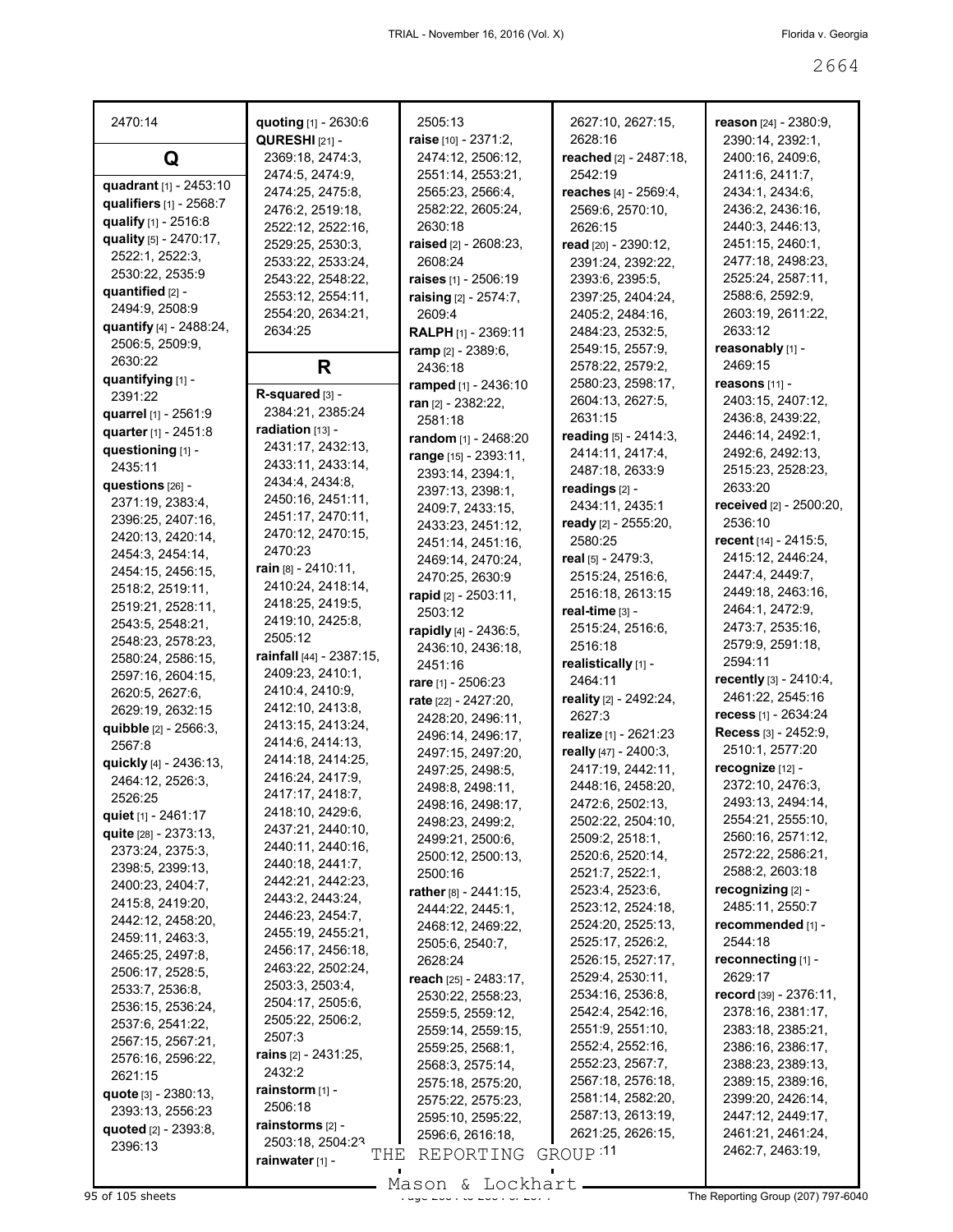| 2471:18, 2471:20,                      | 2603:11, 2609:20,                    | 2379:17                                      | 2497:24, 2499:20,                             | 2489:3, 2498:15,              |
|----------------------------------------|--------------------------------------|----------------------------------------------|-----------------------------------------------|-------------------------------|
| 2493:25, 2502:14,                      | 2625:18                              | regime [2] - 2607:5,                         | 2501:17, 2502:20,                             | 2521:7, 2539:20,              |
| 2506:21, 2509:17,                      | reduced [14] -                       | 2607:9                                       | 2503:22, 2504:16,                             | 2556:25, 2557:14,             |
| 2509:18, 2520:7,                       | 2380:22, 2388:18,                    | region [2] - 2529:2,                         | 2505:4, 2505:8,                               | 2572:22, 2578:1,              |
| 2520:20, 2527:15,                      | 2451:19, 2465:1,                     | 2559:20                                      | 2506:1, 2507:23,                              | 2578:9, 2578:11,              |
| 2528:15, 2535:11,                      | 2484:2, 2551:23,                     | regional [1] - 2451:6                        | 2508:3, 2508:21,                              | 2578:17, 2578:19,             |
| 2535:18, 2535:22,                      | 2564:23, 2599:18,                    | regression [1] -                             | 2509:9, 2510:7,                               | 2579:20, 2580:2,              |
| 2538:8, 2552:4,                        | 2600:9, 2602:24,                     | 2406:12                                      | 2510:11, 2511:10,                             | 2580:4, 2580:7,               |
| 2552:22, 2555:19,                      | 2607:16, 2622:19,                    | regularly [3] -                              | 2513:1, 2513:24,                              | 2580:16, 2584:6,              |
| 2605:13                                | 2625:17, 2633:24                     | 2514:15, 2514:18,                            | 2514:6, 2545:24,                              | 2589:15, 2589:17,             |
| recorded [3] - 2455:7,                 | reduces [5] - 2460:4,                | 2514:25                                      | 2546:13, 2546:18,                             | 2589:21, 2590:1,              |
| 2488:16, 2488:19                       | 2529:2, 2599:18,                     | regulators [1] - 2516:5                      | 2546:24, 2547:16,                             | 2590:23, 2591:1,              |
| recorders [1] -                        | 2607:19, 2607:21                     | reject [1] - 2444:18                         | 2548.9                                        | 2592:25, 2598:12,             |
| 2627:19                                | reducing [1] - 2465:19               | rejected [1] - 2409:1                        | <b>Releases</b> [1] - 2501:9                  | 2605:6, 2616:2,               |
| records [12] -                         | reduction [9] -                      | related [2] - 2433:14,                       | releasing [5] - 2484:5,                       | 2616:6, 2616:20,              |
| 2374:19, 2399:22,                      | 2390:16, 2390:17,                    | 2449:25                                      | 2486:15, 2486:21,                             | 2617:15, 2618:10,             |
| 2436:24, 2470:17,                      | 2391:14, 2391:15,                    |                                              | 2493:23, 2552:1                               | 2622:22, 2623:2,              |
| 2471:22, 2485:14,                      | 2563:21, 2564:1,                     | relates [1] - 2390:23                        | relevance [3] -                               | 2623:20, 2627:13,             |
| 2520:4, 2520:10,                       | 2564:2, 2564:11,                     | relative [2] - 2447:14,<br>2455:2            | 2446:20, 2448:4,                              | 2630:6, 2631:10,              |
| 2520:17, 2520:19,                      | 2621:2                               |                                              | 2453:20                                       | 2631:11, 2632:19              |
| 2540:9, 2542:13                        | reductions [3] -                     | relatively [4] - 2513:9,                     | relevant [3] - 2433:6,                        | reported [2] - 2383:9,        |
| recover [1] - 2621:11                  | 2393:11, 2622:13,                    | 2524:13, 2525:20,                            | 2433:8, 2444:8                                | 2395:10                       |
| recovered [1] -                        | 2625:3                               | 2526:24                                      | reliable [3] - 2480:16,                       | <b>Reporter</b> [1] - 2636:16 |
| 2600:17                                | refer [9] - 2516:20,                 | release [38] - 2478:4,                       | 2480:22, 2481:1                               | reporter [4] - 2396:21,       |
| recovering [1] -                       | 2531:22, 2532:4,                     | 2485:8, 2486:3,                              | reliably [3] - 2481:3,                        | 2448:14, 2499:7,              |
| 2634:11                                | 2557:24, 2564:6,                     | 2486:11, 2486:18,                            | 2481:5, 2514:12                               | 2577:14                       |
| <b>recovery</b> $[12] - 2565:3$ ,      | 2564:15, 2577:23,                    | 2487:10, 2487:15,                            | relied $[2] - 2380:1$ ,                       | reporting [1] - 2435:1        |
| 2581:23, 2606:12,                      | 2598:13, 2631:13                     | 2487:23, 2488:10,                            | 2511:1                                        | reports [7] - 2396:12,        |
| 2606:21, 2607:1,                       | reference [4] - 2405:1,              | 2489:19, 2492:25,                            | rely [1] - 2404:1                             | 2398:9, 2485:25,              |
| 2607:6, 2607:7,                        | 2486:24, 2522:9,                     | 2494:11, 2494:12,                            |                                               | 2486:8, 2487:8,               |
| 2617:12, 2621:9,                       | 2604:17                              | 2494:23, 2495:14,                            | relying [1] - 2537:3                          | 2495:2, 2619:22               |
| 2621:12, 2634:12                       | referenced [4] -                     | 2501:23, 2501:25,                            | remaining [1] - 2525:1                        | represent $[4]$ -             |
| <b>Recross</b> [1] - 2370:2            | 2440:5, 2471:3,                      | 2506:20, 2507:2,                             | remediation [3] -                             | 2447:21, 2472:21,             |
| RECROSS $[2]$ -                        | 2472:14, 2581:2                      | 2508:5, 2508:10,                             | 2588:21, 2588:24,                             | 2511:22, 2611:24              |
| 2464:18, 2544:2                        | Referenced [1] -                     | 2508:17, 2508:23,                            | 2589:10                                       | representation [1] -          |
| recross $[1] - 2543:25$                | 2370:9                               | 2508:25, 2528:4,                             | remedy [2] - 2481:15,                         | 2393:4                        |
| <b>RECROSS-</b>                        | referencing [1] -                    | 2528:12, 2528:24,                            | 2629:6                                        | representative [2] -          |
|                                        | 2631:22                              | 2529:17, 2530:13,                            | remember [6] -                                | 2482:15, 2597:11              |
| <b>EXAMINATION</b> [2] -               |                                      | 2530:19, 2531:25,                            | 2435:9, 2439:7,                               | represented [2] -             |
| 2464:18, 2544:2<br>red [27] - 2386:17, | <b>referred</b> [1] - 2615:21        | 2533:15, 2542:3,                             | 2453:3, 2462:1,                               | 2384:13, 2391:17              |
|                                        | referring [7] -<br>2375:20, 2457:23, | 2544:4, 2544:11,                             | 2501:4, 2595:11                               | representing [5] -            |
| 2401:14, 2401:16,<br>2412:5, 2412:10,  | 2458:8, 2515:21,                     | 2545:19, 2552:8,<br>2552:11                  | remind [1] - 2610:7<br>reminder [1] - 2592:25 | 2405:21, 2427:8,              |
| 2413:8, 2413:11,                       | 2567:3, 2574:17,                     | released [9] - 2488:12,                      |                                               | 2517:9, 2517:18,              |
| 2414:1, 2418:10,                       | 2615:3                               | 2488:20, 2494:1,                             | removal [2] - 2570:12,                        | 2518:7                        |
| 2418:23, 2419:9,                       | refers [3] - 2429:23,                | 2495:3, 2501:1,                              | 2622:11                                       | represents [3] -              |
| 2419:17, 2419:23,                      | 2452:21, 2562:3                      | 2514:3, 2528:16,                             | removed [1] - 2460:2                          | 2388:5, 2481:9,               |
| 2420:2, 2420:5,                        | reflect $[2] - 2481:3$ ,             | 2532:8, 2539:14                              | renew [1] - 2582:24                           | 2538:1                        |
| 2420:18, 2420:23,                      | 2514:12                              |                                              | repeat [5] - 2396:7,                          | reproduced [2] -              |
| 2448:21, 2475:22,                      | reflected [3] -                      | releases [50] - 2482:1,<br>2485:15, 2485:17, | 2413:21, 2532:15,                             | 2405:19, 2546:3               |
| 2547:12, 2594:1,                       | 2406:24, 2481:6,                     | 2485:20, 2486:6,                             | 2547:3, 2618:8                                | requested [1] - 2629:6        |
| 2596:16, 2601:21,                      | 2499:18                              | 2486:25, 2487:3,                             | replotted [1] - 2379:15                       | require [3] - 2612:15,        |
| 2601:25, 2611:14,                      | reflecting [1] -                     | 2488:2, 2488:8,                              | report [59] - 2374:3.                         | 2613:10, 2633:23              |
| 2612:8, 2613:6                         | 2498:21                              | 2488:19, 2488:25,                            | 2380:7, 2396:11,                              | required [6] - 2485:9,        |
| <b>Redirect</b> [1] - 2370:2           | regarding [6] -                      | 2491:17, 2491:22,                            | 2397:17, 2397:18,                             | 2488:10, 2491:18,             |
| redirect [2] - 2544:16,                | 2429:18, 2445:15,                    | 2492:2, 2492:7,                              | 2398:8, 2398:13,                              | 2498:9, 2582:16,              |
| 2545:23                                | 2454:3, 2480:25,                     | 2492:11, 2492:13,                            | 2398:22, 2404:1,                              | 2618:25                       |
| <b>REDIRECT [2] -</b>                  | 2498:4, 2541:9                       | 2492:14, 2493:6,                             | 2405:3, 2405:23,                              | requirement [4] -             |
| 2429:13, 2519:17                       | regardless [1] -                     | 2493:15, 2494:8,                             | 2406:25, 2407:24,<br>2453:3, 2457:18,         | 2530:19, 2531:1,              |
| reduce [6] - 2562:22,                  | 2407:25                              | 2494:9, 2494:21,                             | 2458:4, 2471:4,                               | 2531:19, 2531:21              |
| 2564:9, 2603:7,                        | regenerated [1] -<br>THE             | REPORTING                                    | GROUP 19, 2489:1,                             | requirements [4] -            |
|                                        |                                      |                                              |                                               |                               |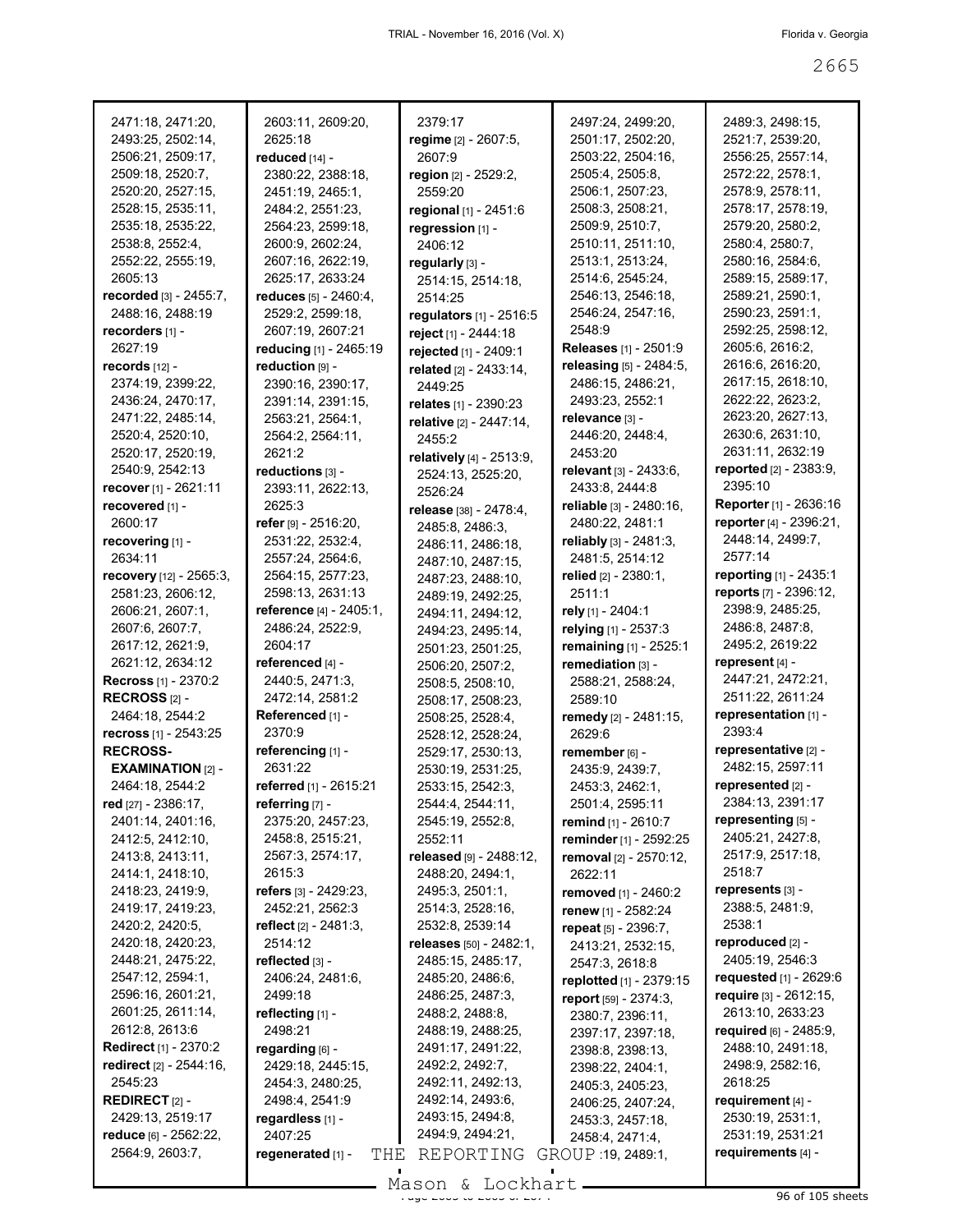| 2530:15, 2530:18,              | <b>ResSim</b> [40] -                | review [10] - 2498:5,       | 2621:21, 2622:1,       | 2603:13, 2603:24,             |
|--------------------------------|-------------------------------------|-----------------------------|------------------------|-------------------------------|
| 2582:23, 2583:7                | 2479:13, 2479:18,                   | 2527:15, 2530:6,            | 2627:9, 2630:8,        | 2604:22, 2604:25,             |
| research [4] -                 | 2479:21, 2479:23,                   | 2533:18, 2540:8,            | 2633:3, 2633:14,       | 2605:2, 2605:19,              |
| 2447:10, 2617:6,               | 2480:2, 2480:11,                    | 2541:9, 2542:12,            | 2634:4                 | 2607:20, 2608:12,             |
| 2627:14, 2628:15               | 2480:15, 2480:22,                   | 2552:4, 2552:22,            | river [202] - 2439:16, | 2609:18, 2610:14,             |
| reservoir [30] -               | 2480:25, 2481:2,                    | 2620:10                     | 2439:18, 2472:18,      | 2610:23, 2610:24,             |
| 2473:10, 2473:16,              | 2481:10, 2514:11,                   |                             | 2484:4, 2497:10,       | 2611:2, 2611:21,              |
|                                |                                     | reviewed [3] - 2467:6,      |                        | 2613:17, 2614:1,              |
| 2473:19, 2476:21,              | 2514:16, 2514:21,                   | 2545:21, 2552:14            | 2503:25, 2504:3,       |                               |
| 2477:6, 2477:14,               | 2515:3, 2515:12,                    | reviewing [1] -             | 2520:6, 2521:20,       | 2614:5, 2614:6,               |
| 2478:25, 2479:3,               | 2515:16, 2515:21,                   | 2485:13                     | 2523:11, 2526:13,      | 2614:11, 2615:8,              |
| 2479:8, 2479:14,               | 2516:2, 2516:10,                    | right-hand [4] -            | 2531:8, 2531:12,       | 2616:12, 2616:18,             |
| 2479:18, 2480:9,               | 2516:15, 2517:8,                    | 2379:13, 2406:16,           | 2538:13, 2551:3,       | 2616:22, 2617:2,              |
| 2481:9, 2504:1,                | 2517:12, 2517:17,                   | 2510:20, 2584:12            | 2551:25, 2556:8,       | 2617:11, 2617:17,             |
| 2504:6, 2506:12,               | 2518:3, 2518:5,                     | <b>RIOP</b> [16] - 2483:15, | 2558:1, 2558:15,       | 2617:18, 2617:21,             |
| 2506:13, 2514:12,              | 2518:15, 2518:19,                   | 2485:10, 2486:23,           | 2558:20, 2558:25,      | 2618:7, 2618:18,              |
| 2515:22, 2516:4,               | 2519:22, 2541:9,                    | 2489:18, 2489:20,           | 2559:2, 2559:6,        | 2618:20, 2619:6,              |
| 2516:5, 2520:8,                | 2541:10, 2541:14,                   | 2496:14, 2497:25,           | 2559:22, 2559:23,      | 2619:15, 2620:17,             |
| 2524:1, 2524:4,                | 2541:20, 2541:25,                   | 2499:22, 2538:15,           | 2561:4, 2561:8,        | 2620:18, 2620:23,             |
| 2526:4, 2526:10,               | 2542:4, 2542:7,                     | 2538:16, 2542:1,            | 2561:9, 2562:1,        | 2621:10, 2621:16,             |
| 2526:13, 2527:1,               | 2542:18, 2542:19,                   | 2542:2, 2542:21,            | 2562:21, 2564:12,      | 2621:25, 2623:8,              |
| 2551:16, 2561:7                | 2542:22, 2550:17                    | 2542:22, 2544:5,            | 2564:13, 2564:21,      | 2623:20, 2623:25,             |
| reservoirs [25] -              | rest $[2]$ - 2413:12,               | 2544:15                     | 2564:23, 2564:24,      | 2624:3, 2624:4,               |
| 2464:11, 2464:13,              | 2452:24                             | <b>RIOP's</b> [1] - 2496:11 | 2565:7, 2565:8,        | 2624:6, 2624:10,              |
| 2472:17, 2472:21,              | restate $[2] - 2402:2$ ,            | Riparian [1] - 2569:10      | 2565:10, 2565:14,      | 2624:14, 2624:15,             |
| 2473:3, 2473:6,                | 2417:3                              |                             | 2565:15, 2565:17,      | 2625:1, 2625:8,               |
| 2473:18, 2476:25,              | restating $[1]$ - 2621:22           | riparian [2] - 2569:14,     | 2565:20, 2566:6,       | 2625:11, 2625:12,             |
| 2477:3, 2477:24,               |                                     | 2569:23                     | 2566:8, 2566:13,       | 2626:9, 2626:10,              |
|                                | Restoration [1] -                   | River [74] - 2371:25,       | 2566:23, 2567:8,       | 2626:11, 2626:16,             |
| 2478:4, 2478:19,               | 2578:6                              | 2373:6, 2377:22,            | 2567:12, 2568:4,       | 2627:20, 2627:23,             |
| 2484:6, 2524:23,               | restoration [2] -                   | 2380:22, 2388:18,           |                        | 2627:24, 2627:25,             |
| 2524:24, 2525:2,               | 2578:12, 2617:8                     | 2417:1, 2417:13,            | 2569:3, 2570:7,        |                               |
| 2525:4, 2525:23,               | restrictions [2] -                  | 2425:10, 2426:7,            | 2570:10, 2571:1,       | 2628:1, 2628:4,               |
| 2526:2, 2528:4,                | 2583:4, 2583:6                      | 2431:2, 2431:7,             | 2572:7, 2573:1,        | 2628:9, 2628:16,              |
| 2552:2, 2556:20,               | result [20] - 2444:25,              | 2465:2, 2465:19,            | 2573:8, 2573:9,        | 2628:18, 2628:22,             |
| 2579:16, 2580:12               | 2468:20, 2469:3,                    | 2481:22, 2483:18,           | 2573:10, 2573:21,      | 2628:23, 2628:25,             |
| <b>residual</b> [11] - 2388:2, | 2469:8, 2470:5,                     | 2484:2, 2503:9,             | 2575:2, 2575:14,       | 2629:4, 2629:9,               |
| 2388:4, 2388:11,               | 2484:3, 2492:18,                    | 2503:16, 2510:6,            | 2576:16, 2576:19,      | 2629:15, 2630:18,             |
| 2396:12, 2398:18,              | 2493:9, 2494:11,                    | 2510:8, 2511:5,             | 2578:10, 2578:15,      | 2630:19, 2633:20,             |
| 2400:1, 2400:6,                | 2497:24, 2499:21,                   | 2512:14, 2512:25,           | 2578:16, 2579:6,       | 2634:7, 2634:8,               |
| 2454:3, 2454:6,                | 2504:16, 2505:6,                    | 2513:23, 2514:8,            | 2581:4, 2581:21,       | 2634:11, 2634:12              |
| 2454:11, 2454:21               | 2507:3, 2508:10,                    | 2522:7, 2528:13,            | 2583:17, 2583:19,      | river's [2] - 2602:24,        |
| residuals [12] -               | 2509:1, 2509:10,                    | 2530:22, 2531:6,            | 2584:22, 2586:6,       | 2617:25                       |
| 2387:10, 2398:15,              | 2551:24, 2566:22,                   | 2531:9, 2539:18,            | 2587:2, 2587:5,        | <b>River's</b> [1] - 2603:7   |
| 2454:25, 2456:9,               | 2576:9                              | 2539:25, 2540:4,            | 2587:10, 2591:16,      | riverbank [4] - 2571:6,       |
| 2456:23, 2457:2,               | resulting [2] - 2484:3,             | 2551:22, 2556:16,           | 2591:20, 2592:19,      | 2575:25, 2576:9,              |
| 2457:13, 2458:11,              | 2551:23                             | 2557:17, 2557:20,           | 2593:20, 2593:23,      | 2583.23                       |
| 2459:22, 2459:25               | results [18] - 2402:18,             | 2560:1, 2560:11,            | 2594:6, 2594:7,        | riverbed $[15]$ -             |
| <b>respect</b> [7] - 2374:23,  | 2402:19, 2406:15,                   | 2561:2, 2561:22,            | 2594:17, 2594:25,      | 2556:11, 2562:17,             |
| 2376:19, 2384:25,              | 2408:4, 2416:14,                    | 2562:8, 2563:23,            | 2595:1, 2595:8,        | 2562:19, 2563:8,              |
| 2412:17, 2451:22,              | 2416:18, 2419:17,                   | 2566:13, 2567:19,           | 2595:14, 2596:5,       | 2563:13, 2563:17,             |
| 2544:14, 2631:17               | 2420:4, 2420:9,                     | 2568:2, 2570:2,             | 2596:13, 2597:3,       | 2563:22, 2564:8,              |
| response [7] -                 | 2420:17, 2420:22,                   | 2571:11, 2571:15,           | 2597:8, 2597:19,       | 2565:22, 2567:24,             |
| 2463:17, 2463:18,              | 2455:23, 2456:16,                   | 2572:2, 2572:15,            | 2598:7, 2599:4,        | 2570:7, 2570:13,              |
| 2463:20, 2501:18,              |                                     | 2572:20, 2573:14,           | 2599:7, 2599:9,        | 2581:20, 2581:24,             |
|                                | 2457:6, 2459:11,                    |                             | 2599:17, 2600:1,       | 2623:15                       |
| 2503:13, 2506:7,<br>2563:10    | 2521:3, 2521:6,                     | 2577:9, 2578:7,             | 2600:12, 2600:15,      | riverine [4] - 2532:23,       |
|                                | 2541:2                              | 2582:12, 2586:21,           | 2600:17, 2600:25,      | 2533:6, 2558:23,              |
| responsibility [1] -           | retained [1] - 2477:5               | 2588:16, 2589:14,           | 2601:4, 2601:6,        | 2559:14                       |
| 2631:5                         | retired $[1]$ - 2475:2              | 2590:24, 2591:9,            | 2601:7, 2601:9,        |                               |
| responsible [3] -              | returned [1] - 2432:8               | 2597:6, 2597:21,            | 2602:5, 2602:10,       | Riverkeepers [1] -            |
| 2383:15, 2385:16,              | returns [1] - 2549:19               | 2602:7, 2602:8,             | 2522:12, 2602:20,      | 2556:24                       |
| 2387:5                         | <b>reversal</b> $[1] - 2421$<br>THE | REPORTING                   | GROUP : 22, 2603:6,    | <b>Rivers</b> $[5]$ - 2578:2, |
|                                |                                     |                             |                        |                               |

Mason & Lockhart

97 of 105 sheets  $\frac{9}{20}$  sheets  $\frac{9}{20}$  and  $\frac{26}{20}$  of  $\frac{26}{20}$  The Reporting Group (207) 797-6040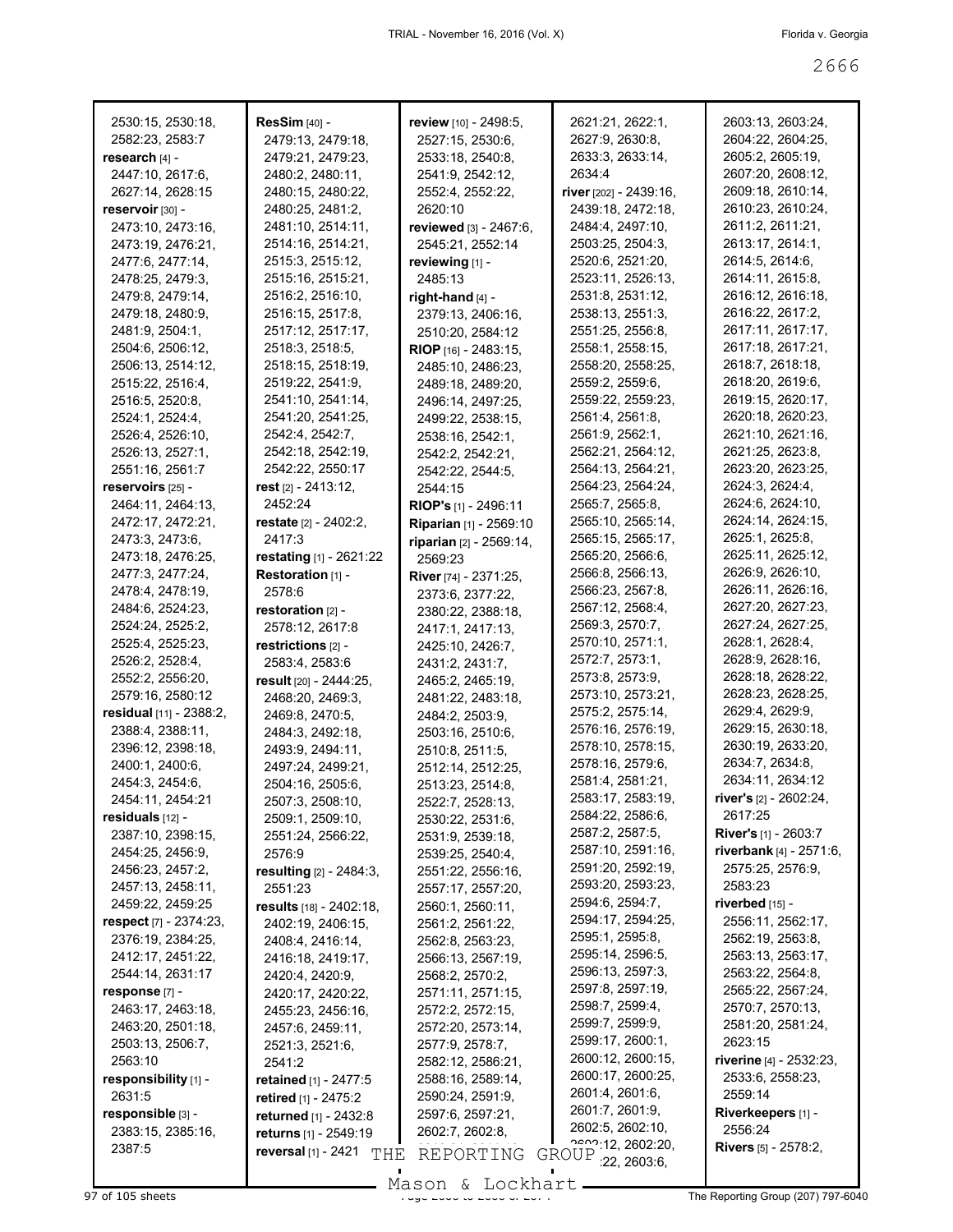| 2598:12, 2604:6,<br>2605:6, 2632:19 | 2571:21, 2572:7,<br>2573:7, 2574:5, | season [8] - 2439:2,<br>2439:6, 2440:3, | 2418:24, 2419:20,<br>2419:24, 2421:1, | seeing [10] - 2382:18,<br>2438:11, 2453:13, |
|-------------------------------------|-------------------------------------|-----------------------------------------|---------------------------------------|---------------------------------------------|
| rivers $[7] - 2430:1$ ,             | 2574:12, 2574:19,                   | 2440:4, 2440:8,                         | 2421:21, 2422:13,                     | 2453:14, 2463:24,                           |
| 2523:10, 2554:13,                   | 2574:23, 2575:1,                    | 2521:3, 2521:11,                        | 2436:24, 2436:25,                     | 2506:25, 2512:7,                            |
| 2556:11, 2579:12,                   | 2575:5, 2575:25,                    | 2521:12                                 | 2442:10, 2443:1,                      | 2577:17, 2617:10,                           |
| 2634:13                             | 2576:9, 2583:10,                    | seasonal [8] -                          | 2444:8, 2444:24,                      | 2621:6                                      |
| <b>RMR</b> [2] - 2369:14,           | 2583:13, 2583:15,                   | 2410:19, 2417:2,                        | 2448:22, 2449:13,                     | seeking [1] - 2481:15                       |
| 2636:15                             | 2583:16, 2584:13,                   | 2417:19, 2431:5,                        | 2455:10, 2455:13,                     | seem $[5] - 2414:4,$                        |
| rose [1] - 2619:19                  | 2585:1, 2585:5,                     | 2438:20, 2438:23,                       | 2461:22, 2465:2,                      | 2498:7, 2502:17,                            |
| rough [2] - 2459:7,                 | 2586:7, 2588:8,                     | 2441:2, 2528:2                          | 2465:3, 2465:20,                      | 2516:19, 2537:9                             |
| 2576:2                              | 2588:15, 2588:17,                   | seasonality [2] -                       | 2465:24, 2466:5,                      | <b>selected</b> [3] - 2517:4,               |
| roughly [5] - 2394:10,              | 2591:16, 2591:19,                   | 2443:11, 2470:4                         | 2466:17, 2466:20,                     | 2517:7, 2517:17                             |
| 2394:20, 2514:4,                    | 2592:18, 2605:17,                   | seated [3] - 2371:9,                    | 2466:22, 2466:24,                     | self [1] - 2634:14                          |
| 2587:8, 2623:6                      | 2605:20, 2606:17,                   | 2474:19, 2554:3                         | 2469:11, 2481:19,                     | self-heal [1] - 2634:14                     |
| roughness [1] -                     | 2607:16, 2608:21,                   | second [14] - 2410:12,                  | 2482:4, 2482:6,                       | Seminole [10] -                             |
| 2622:12                             | 2609:11, 2612:11,                   | 2424:21, 2462:3,                        | 2482:11, 2482:13,                     | 2502:25, 2503:5,                            |
| routinely [3] -                     | 2612:17, 2612:21,                   | 2462:12, 2462:21,                       | 2483:12, 2483:21,                     | 2503:20, 2503:25,                           |
| 2485:15, 2485:20,                   | 2612:24, 2613:21,                   | 2471:18, 2501:11,                       | 2483:22, 2484:8,                      | 2506:15, 2522:25,                           |
| 2488:20                             | 2615:14                             | 2515:19, 2557:12,                       | 2494:17, 2495:8,                      | 2526:10, 2526:17,                           |
| rule [4] - 2506:11,                 | <b>Sand</b> [22] - 2573:15,         | 2569:18, 2596:10,                       | 2496:2, 2496:3,                       | 2531:6, 2547:25                             |
| 2506:14, 2519:1,                    | 2573:17, 2573:19,                   | 2598:20, 2608:8,                        | 2496:8, 2500:10,                      | Sen [2] - 2382:22,                          |
| 2542:10                             | 2584:13, 2584:17,                   | 2609:1                                  | 2501:8, 2501:12,                      | 2406:11                                     |
| ruled [1] - 2470:7                  | 2585:8, 2585:21,                    | <b>section</b> [5] - 2376:2,            | 2501:14, 2502:20,                     | senior [2] - 2475:2,                        |
| rules [6] - 2496:12,                | 2585:24, 2586:4,                    | 2501:8, 2509:20,                        | 2503:13, 2510:19,                     | 2555:14                                     |
| 2496:14, 2497:15,                   | 2586:14, 2586:24,                   | 2604:10, 2632:20                        | 2511:4, 2511:5,                       | <b>sense</b> [1] - $2514:25$                |
| 2520:24, 2543:1,                    | 2587:1, 2587:5,                     | <b>sections</b> [2] - 2558:7,           | 2511:15, 2511:16,                     | sensitive [2] -                             |
| 2549:15                             | 2587:12, 2587:13,                   | 2558:10                                 | 2513:10, 2513:14,                     | 2439:16, 2529:7                             |
| run [8] - 2424:9,                   | 2587:21, 2588:2,                    | sediment [8] -                          | 2513:16, 2513:19,                     | sentence [22] -                             |
| 2480:2, 2503:25,                    | 2588:8, 2588:14,                    | 2556:13, 2562:21,                       | 2514:2, 2514:3,                       | 2466:20, 2501:17,                           |
| 2526:13, 2526:18,                   | 2588:19, 2588:25,                   | 2562:25, 2566:1,                        | 2514:5, 2515:19,                      | 2515:20, 2516:1,                            |
| 2541:5, 2551:3,                     | 2589:10                             | 2572:10, 2581:22,                       | 2515:24, 2516:1,                      | 2516:2, 2517:3,                             |
| 2623:16                             | sandbar $[1] - 2613.8$              | 2621:24                                 | 2516:7, 2516:22,                      | 2557:12, 2578:21,                           |
| run-of-the-river [3] -              | sands [1] - 2605:7                  | sedimentation [1] -                     | 2516:23, 2517:2,                      | 2578:24, 2579:23,                           |
| 2503:25, 2526:13,                   | save [1] - 2424:18                  | 2566:12                                 | 2517:4, 2517:10,                      | 2580:19, 2600:25,                           |
| 2551:3                              | saw [4] - 2436:13.                  | sediments [1] -                         | 2517:15, 2517:19,                     | 2606:12, 2608:8,                            |
| running [1] - 2505:15               | 2455:13, 2498:20,                   | 2570:12                                 | 2524:8, 2534:15,                      | 2609:1, 2614:19,                            |
| runoff [17] - 2387:15,              | 2601:7                              | see [169] - 2375:15,                    | 2534:18, 2534:24,                     | 2624:21, 2625:19,                           |
| 2398:25, 2399:4,                    | scale [4] - 2373:14,                | 2379:5, 2379:12,                        | 2538:11, 2539:4,                      | 2625:23, 2626:3,                            |
| 2400:12, 2401:23,                   | 2534:9, 2581:6,                     | 2379:18, 2379:19,                       | 2545:7, 2545:14,                      | 2627:2, 2632:22                             |
| 2402:3, 2432:1,                     | 2581:15                             | 2379:24, 2379:25,                       | 2546:16, 2546:19,                     | sentences [2] -                             |
| 2432:6, 2432:18,                    | scaled $[1]$ - 2595:7               | 2380:20, 2380:23,                       | 2546:25, 2547:13,                     | 2580:23, 2598:18                            |
| 2432:21, 2443:8,                    | schedule [4] -                      | 2381:19, 2381:20,                       | 2547:17, 2547:20,                     | separate [2] - 2472:1,                      |
| 2451:21, 2451:23,                   | 2496:17, 2497:25,                   | 2383:6, 2383:20,                        | 2547:23, 2558:15,                     | 2490:1                                      |
| 2454:7, 2455:21,                    | 2499:22, 2548:17                    | 2383:21, 2383:23,                       | 2560:12, 2560:19,                     | separately [1] -                            |
| 2456:17, 2456:18                    | <b>school</b> [1] - 2550:13         | 2384:9, 2384:15,                        | 2566:19, 2568:12,                     | 2435:21                                     |
| runs [6] - 2480:5,                  | scientific [1] - 2556:1             | 2384:17, 2384:19,                       | 2569:15, 2571:20,                     | September [4] -                             |
| 2504:4, 2526:14,                    | <b>scooped</b> [2] - 2573:1.        | 2384:20, 2384:21,                       | 2574:5, 2580:20,                      | 2439:3, 2439:6,                             |
| 2531:10, 2540:14,                   | 2573:9                              | 2385:9, 2385:23,                        | 2588:11, 2595:1,                      | 2462:17, 2521:2                             |
| 2540:15                             | <b>scope</b> [4] - 2579:20,         | 2385:24, 2385:25,                       | 2595:3, 2596:20,                      | sequence [1] -                              |
| <b>rusty</b> $[1]$ - 2550:24        | 2580:1, 2580:4,                     | 2386:2, 2386:7,                         | 2601:22, 2601:23,                     | 2609:25                                     |
|                                     | 2589:13                             | 2386:9, 2386:11,                        | 2601:25, 2604:9,                      | <b>series</b> [1] - 2590:15                 |
| S                                   | <b>screen</b> [11] - 2408:7,        | 2386:13, 2386:15,                       | 2604:18, 2606:16,                     | <b>serious</b> [1] - 2531:16                |
|                                     | 2425:21, 2448:12,                   | 2386:18, 2386:19,                       | 2608:8, 2610:13,                      | Service [5] - 2487:20,                      |
| safety [2] - 2495:18,               | 2457:22, 2460:13,                   | 2388:20, 2392:15,                       | 2611:1, 2611:2,                       | 2521:22, 2529:11,                           |
| 2495:21                             | 2460:21, 2558:4,                    | 2392:16, 2397:11,                       | 2611:5, 2612:8,                       | 2529:15, 2544:7                             |
| salinity [2] - 2439:19,             | 2558:15, 2590:19,                   | 2401:17, 2405:9,                        | 2612:11, 2612:18,                     | Service's [1] - 2545:7                      |
| 2439:21                             | 2601:23, 2610:12                    | 2406:15, 2406:17,                       | 2612:24, 2613:3,                      | set [11] - 2377:2,                          |
| <b>sand</b> $[42] - 2569:18$ ,      | se [2] - 2479:23,                   | 2407:25, 2408:12,                       | 2613:12, 2613:13,                     | 2446:4, 2471:22,                            |
| 2569:22, 2570:12,                   | 2531:19                             | 2408:22, 2409:1,                        | 2614:22, 2623:25,<br>2525.2627.4,     | 2485:12, 2503:8,                            |
| 2571:5, 2571:19,                    | <b>search</b> [1] - $2375:7$<br>THE | REPORTING                               | GROUP <sub>21</sub>                   | 2523:20, 2544:5,                            |
|                                     |                                     |                                         |                                       |                                             |
|                                     |                                     | Mason & Lockhart                        |                                       |                                             |

Mason & Lockhart 2000 and 2676 078 of 105 sheets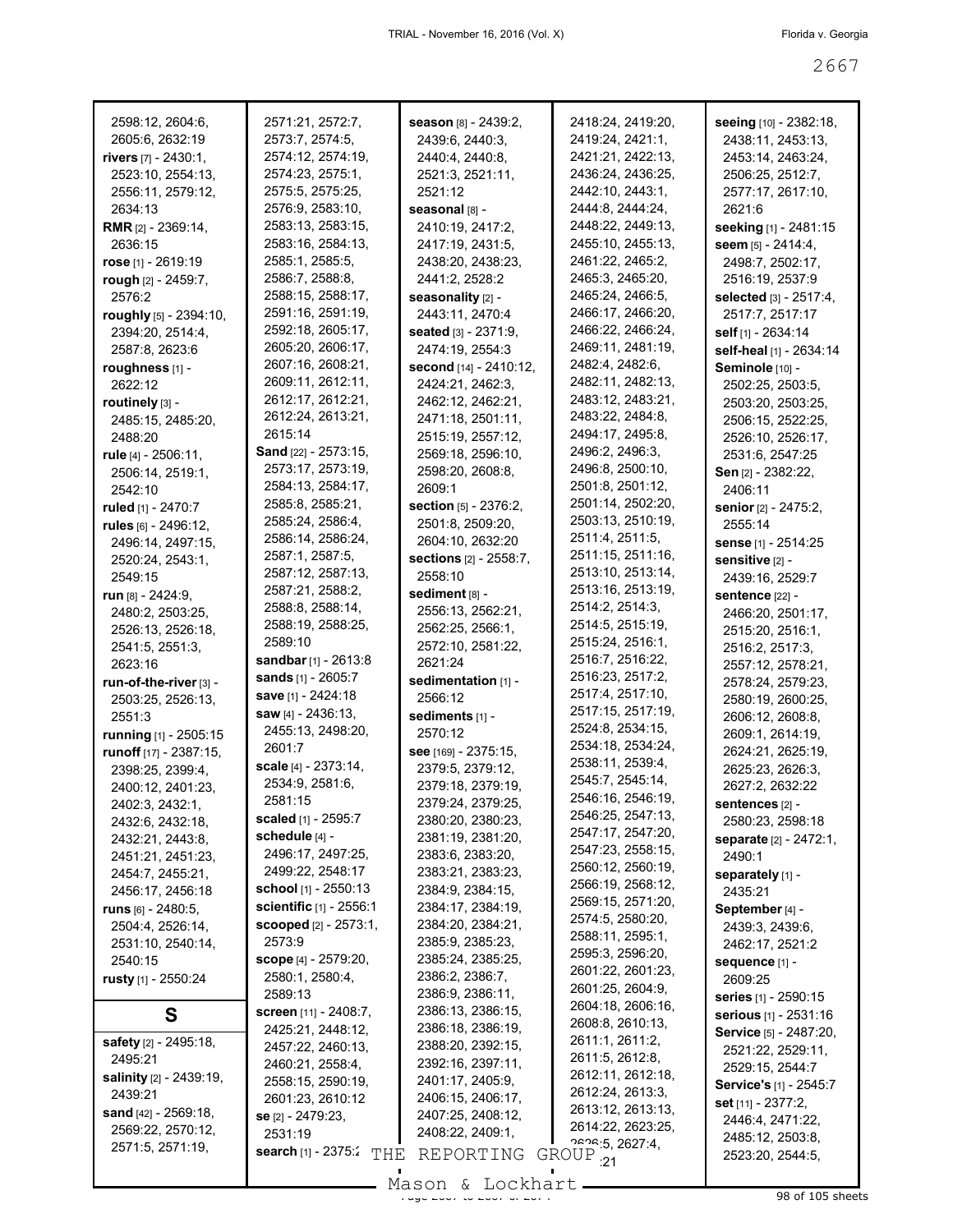| 2544:11, 2558:18,               | 2603:21                  | 2462:18, 2489:5,             | 2471:12, 2487:2,                  | 2379:20, 2379:21,              |
|---------------------------------|--------------------------|------------------------------|-----------------------------------|--------------------------------|
| 2607:5, 2625:14                 | shoaling [1] - 2623:17   | 2489:12, 2489:22,            | 2566:5, 2566:16,                  | 2381:13, 2383:6,               |
| setting [1] - 2578:13           | short [5] - 2472:10,     | 2510:22, 2542:13,            | 2595:21, 2596:17,                 | 2384:20, 2386:10,              |
| settled [1] - 2608:22           | 2502:25, 2503:6,         | 2546:14, 2547:7,             | 2608:17                           | 2386:14, 2401:11,              |
| seven [4] - 2442:3.             | 2535:21, 2540:4          | 2558:9, 2573:20,             | significantly [3] -               | 2401:12, 2404:22,              |
| 2448:18, 2450:6,                | shorter [4] - 2600:22,   | 2585:16, 2585:24,            | 2466:17, 2488:3,                  | 2405:20, 2406:24,              |
| 2525:8                          | 2602:12, 2633:8,         | 2587:21, 2590:23,            | 2623:13                           | 2421:9, 2421:14,               |
| <b>several</b> [1] - 2387:19    | 2633:17                  | 2591:11, 2593:20,            | signifies [1] - 2561:2            | 2424:12, 2443:14,              |
| severe [4] - 2446:25,           | shorthand $[1]$ -        | 2613:6, 2616:17,             | similar $[15] - 2411:4,$          | 2510:17, 2510:19,              |
| 2633:1, 2633:13,                | 2516:25                  | 2617:17, 2618:14,            | 2438:1, 2442:12,                  | 2515:17, 2546:2,               |
| 2634:13                         | shot $[1]$ - 2449:18     | 2618:17, 2618:20,            | 2457:3, 2457:10,                  | 2546:3, 2561:21,               |
| <b>severely</b> [2] - 2556:17,  | show [43] - 2381:25,     | 2618:24, 2619:6              | 2458:20, 2458:23,                 | 2569:9, 2570:18,               |
| 2634:4                          | 2406:1, 2407:2,          | <b>shrift</b> $[1]$ - 2540:4 | 2459:22, 2479:25,                 | 2572:24, 2573:5,               |
| <b>shade</b> [1] - 2409:7       | 2409:15, 2419:17,        | <b>shuffle</b> [1] - 2553:19 | 2504:18, 2520:24,                 | 2585:10, 2595:2,               |
| shaded [1] - 2421:19            | 2419:22, 2420:1,         | side $[13] - 2406:16$ ,      | 2541:18, 2572:21,                 | 2612:2                         |
| shading [1] - 2409:7            | 2420:4, 2420:11,         | 2567:4, 2572:7,              | 2609:19, 2623:7                   | slideshow [1] -                |
| shall $[6] - 2371:5$ ,          | 2420:17, 2420:22,        | 2573:2, 2573:8,              | similarly [2] - 2531:22,          | 2576:12                        |
| 2371:6, 2474:15,                | 2440:19, 2443:5,         | 2573:10, 2574:13,            | 2534:21                           | slightly [6] - 2435:5,         |
| 2474:16, 2553:24,               | 2450:18, 2450:19,        | 2574:16, 2584:12,            | simple $[2] - 2396:5$ ,           | 2448:24, 2454:23,              |
| 2553:25                         | 2451:8, 2451:9,          | 2584:23, 2585:24,            | 2520:1                            | 2456:5, 2463:4,                |
|                                 | 2456:22, 2456:23,        | 2605:3, 2616:11              | simply [12] - 2379:23,            | 2571.7                         |
| Shanahan [45] -                 | 2465:9, 2466:3,          | sideways [2] -               | 2382:10, 2395:21,                 | slimmed [1] - 2496:4           |
| 2370:5, 2474:6,                 | 2472:25, 2488:9,         | 2594:25, 2595:7              | 2449:22, 2452:21,                 | slimmed-down [1] -             |
| 2474:10, 2474:24,               | 2488:19, 2491:16,        | sign $[1]$ - 2543:2          |                                   | 2496:4                         |
| 2474:25, 2475:8,                |                          |                              | 2453:22, 2455:23,                 |                                |
| 2476:3, 2476:18,                | 2502:14, 2505:10,        | signal [5] - 2437:18,        | 2468:18, 2528:8,                  | slope $[9] - 2386:9$ ,         |
| 2478:7, 2485:7,                 | 2505:16, 2522:8,         | 2463:12, 2463:16,            | 2573:4, 2625:10,                  | 2386:14, 2395:15,              |
| 2485:24, 2487:7,                | 2522:18, 2532:1,         | 2464:2, 2628:19              | 2631:9                            | 2397:20, 2406:9,               |
| 2494:4, 2496:3,                 | 2533:23, 2540:9,         | signed [1] - 2545:18         | simulated $[1]$ -                 | 2406:11, 2406:12,              |
| 2499:4, 2499:16,                | 2541:2, 2552:5,          | significance [29] -          | 2518:21                           | 2406:13, 2460:4                |
| 2506:24, 2510:5,                | 2572:25, 2585:8,         | 2382:1, 2382:20,             | simulates $[1]$ -                 | slopes [2] - 2409:7,           |
| 2512:22, 2513:7,                | 2587:18, 2593:16,        | 2384:5, 2384:7,              | 2515:21                           | 2409:8                         |
| 2514:5, 2514:11,                | 2593:22, 2611:10,        | 2384:25, 2385:9,             | simulating [1] -                  | Slough [35] - 2596:23,         |
| 2515:7, 2516:20,                | 2616:10, 2627:20         | 2385:14, 2386:12,            | 2479:14                           | 2597:2, 2597:4,                |
| 2517:15, 2519:19,               | showed $[11]$ -          | 2407:4, 2407:6,              | simulations $[1]$ -               | 2597:11, 2597:15,              |
| 2522:5, 2522:18,                | 2404:18, 2406:20,        | 2407:14, 2408:12,            | 2540:15                           | 2597:18, 2597:22,              |
| 2527:2, 2527:3,                 | 2443:12, 2445:4,         | 2408:18, 2409:3,             | single [3] - 2376:5,              | 2598:5, 2598:7,                |
| 2528:10, 2530:4,                | 2445:14, 2457:19,        | 2412:14, 2412:16,            | 2376:14, 2487:21                  | 2598:9, 2608:5,                |
| 2531:22, 2532:4,                | 2457:21, 2459:1,         | 2418:17, 2419:15,            | sit [1] - 2507:6                  | 2608:9, 2608:11,               |
| 2533:12, 2534:1,                | 2463:15, 2472:8,         | 2421:20, 2437:2,             |                                   |                                |
| 2537:2, 2537:17,                |                          |                              | site [1] - 2588:20                | 2608:16, 2608:23,              |
|                                 | 2588:6                   | 2444:14, 2446:7,             | Site [5] - 2584:23,               | 2608:25, 2609:5,               |
| 2539:16, 2541:4,                | showing $[8]$ -          | 2446:8, 2451:9,              | 2585:1, 2586:7,                   | 2609:7, 2609:12,               |
| 2541:12, 2543:4,                | 2443:18, 2448:3,         | 2451:22, 2468:15,            | 2586:14, 2586:25                  | 2609:16, 2609:17,              |
| 2544:4, 2544:21,                | 2458:7, 2458:8,          | 2468:18, 2469:2,             | <b>sits</b> $[1]$ - 2560:24       | 2609:22, 2610:10,              |
| 2548:7                          | 2458:13, 2461:20,        | 2469:21                      | <b>situation</b> $[4] - 2472:7$ , | 2610:22, 2611:2,               |
| Shanahan's $[1]$ -              | 2475:22, 2623:2          | significant $[37]$ -         |                                   | 2611:9, 2611:13,               |
| 2522:14                         | shown $[6] - 2421:7$ ,   | 2381:25, 2382:19,            | 2504:18, 2514:1,<br>2525:19       | 2611:15, 2612:8,               |
| shape $[2] - 2556:9$ ,          | 2534:20, 2534:22,        | 2382:23, 2384:2,             |                                   | 2612:12, 2613:7,               |
| 2610:24                         | 2538:17, 2623:24,        | 2384:18, 2384:23,            | situations $[1]$ -                | 2613:11, 2613:14,              |
| shares $[1] - 2539:16$          | 2624:1                   | 2387:1, 2400:11,             | 2501:18                           | 2613:16, 2613:20               |
|                                 | shows $[45] - 2377:20$ , | 2406:5, 2407:3,              | $\sin$ [4] - 2406:1,              | <b>slough</b> $[19] - 2574:1,$ |
| sharp [2] - 2386:20,<br>2387:6  | 2377:25, 2380:2,         | 2407:8, 2407:9,              | 2407:1, 2408:22,                  | 2574:7, 2575:1,                |
|                                 | 2381:23, 2382:11,        | 2408:1, 2408:5,              | 2593:2                            | 2575:6, 2575:8,                |
| shelf $[1]$ - 2459:19           | 2382:16, 2383:22,        | 2409:13, 2410:18,            | size [3] - 2473:16,               | 2597:4, 2597:11,               |
| <b>shift</b> $[11] - 2442:22$ , | 2384:16, 2385:11,        | 2415:14, 2415:19,            | 2587:23, 2592:14                  | 2597:24, 2605:18,              |
| 2443:2, 2443:6,                 | 2386:6, 2398:25,         | 2418:20, 2440:20,            | <b>skip</b> [2] - 2422:24         | 2605:20, 2605:23,              |
| 2443:24, 2444:7,                | 2399:18, 2405:14,        | 2441:3, 2441:5,              | <b>sky</b> [2] - 2586:2,          | 2607:22, 2607:23,              |
| 2444:10, 2444:24,               | 2411:16, 2415:4,         | 2443:10, 2443:20,            | 2586:12                           | 2607:24, 2608:4,               |
| 2445:16, 2465:21,               |                          | 2443:23, 2444:1,             | slabshell [2] -                   | 2612:15, 2613:5,               |
| 2629:2, 2629:5                  | 2415:11, 2416:18,        | 2445:15, 2453:5,             | 2545:11, 2545:14                  |                                |
| <b>shifting</b> $[1]$ - 2553:18 | 2418:7, 2418:10,         |                              | <b>slide</b> $[32] - 2379.3$      | 2629:11, 2631:11               |
| ships [2] - 2570:15,            | 2451:13, 2453:4<br>THE   | REPORTING                    | GROUP 12, 2379:15,                | <b>sloughs</b> [34] - 2567:5,  |

Mason & Lockhart **Page 2068 of 105 sheets** Page 207) 797-6040 of 2674 Mason & Lockhart **Page 2668 of 2674 The Reporting Group (207) 797-6040**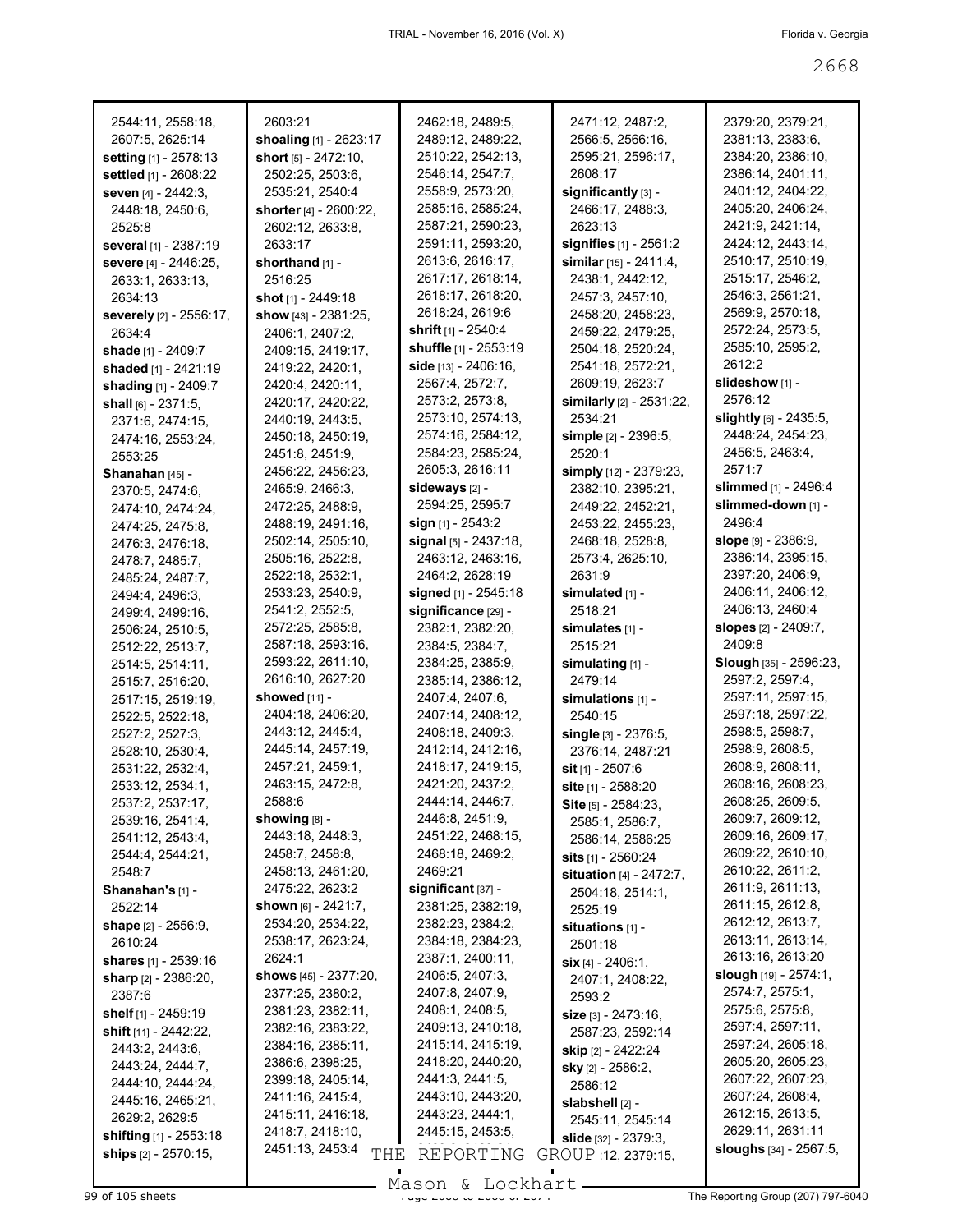| 2583:18, 2583:22,                      | 2559:8                                | 2473:20, 2473:23,                     | spelled [1] - 2474:24                    | 2451:3, 2617:9                         |
|----------------------------------------|---------------------------------------|---------------------------------------|------------------------------------------|----------------------------------------|
| 2583:23, 2597:7,                       | sorry [31] - 2405:8,                  | 2474:1, 2474:4,                       | spend [1] - 2440:9                       | starting [5] - 2380:25,                |
| 2599:13, 2599:19,                      | 2405:11, 2409:19,                     | 2474:7, 2474:11,                      | spent [1] - 2457:3                       | 2512:2, 2564:17,                       |
| 2604:4, 2605:2,                        | 2425:5, 2426:1,                       | 2475:7, 2475:24,                      | spike [12] - 2490:20,                    | 2598:19, 2626:3                        |
| 2605:3, 2605:7,                        | 2457:25, 2458:4,                      | 2476:11, 2476:14,                     | 2491:14, 2511:15,                        | <b>starts</b> [9] - 2436:13,           |
| 2605:8, 2605:17,                       | 2463:2, 2474:7,                       | 2509:23, 2510:3,                      | 2512:24, 2513:3,                         | 2516:22, 2580:19,                      |
| 2606:7, 2606:13,                       | 2483:14, 2492:5,                      | 2522:20, 2543:25,                     | 2513:13, 2513:14,                        | 2582:1, 2608:8,                        |
| 2606:19, 2606:25,                      | 2507:13, 2507:19,                     | 2548:20, 2549:1,                      | 2513:20, 2513:22,                        | 2621:10, 2621:11,                      |
| 2607:10, 2607:12,                      | 2532:12, 2537:20,                     | 2549:3, 2549:6,                       | 2514:2, 2514:4,                          | 2627:3                                 |
| 2607:15, 2607:17,                      | 2537:22, 2538:2,                      | 2549:9, 2549:14,<br>2550:6, 2550:18,  | 2596:16                                  | state [13] - 2371:11,                  |
| 2607:18, 2607:19,<br>2621:13, 2629:13, | 2547:1, 2550:21,<br>2557:11, 2584:4,  | 2551:1, 2551:6,                       | spikes [1] - 2593:21                     | 2376:22, 2447:11,                      |
| 2629:14, 2629:17,                      | 2590:12, 2592:1,                      | 2551:19, 2552:24,                     | spoil [1] - 2583:25                      | 2447:12, 2474:21,<br>2510:24, 2513:15, |
| 2630:7, 2630:8,                        | 2594:19, 2603:4,                      | 2553:8, 2553:11,                      | spoils [4] - 2572:8,                     | 2549:17, 2551:20,                      |
| 2633:7, 2633:16,                       | 2610:15, 2614:17,                     | 2553:14, 2553:17,                     | 2572:11, 2572:25,<br>2573:22             | 2554:5, 2559:1,                        |
| 2633:19, 2633:23,                      | 2622:25, 2625:22,                     | 2554:18, 2555:5,                      | spoken [1] - 2472:24                     | 2600:13, 2600:14                       |
| 2634:1                                 | 2633:9                                | 2555:7, 2577:16,                      | spread [6] - 2402:23,                    | <b>STATE</b> [2] - 2369:3,             |
| Sloughs [1] - 2604:11                  | <b>sort</b> $[10] - 2451:3$ ,         | 2590:12, 2590:17,                     | 2402:25, 2403:7,                         | 2369:6                                 |
| slow $[2] - 2406:25$ ,                 | 2453:7, 2453:8,                       | 2634:18, 2634:23,                     | 2403:16, 2403:25,                        | <b>State</b> [13] - 2369:15,           |
| 2556:2                                 | 2477:17, 2479:24,                     | 2635:1                                | 2404:6                                   | 2369:17, 2369:20,                      |
| slowly [1] - 2496:23                   | 2481:12, 2580:13,                     | special [3] - 2500:25,                | spreadsheet [2] -                        | 2371:16, 2374:14,                      |
| small $[6] - 2494:15$ ,                | 2588:20, 2601:15,                     | 2501:17, 2501:23                      | 2520:3, 2521:4                           | 2543:15, 2582:8,                       |
| 2513:13, 2513:14,                      | 2612:20                               | Special [2] - 2501:9,                 | square [6] - 2425:10,                    | 2582:10, 2582:18,                      |
| 2524:13, 2597:2                        | <b>sorts</b> $[1]$ - 2502:11          | 2522:17                               | 2426:8, 2427:3,                          | 2582:21, 2587:20,                      |
| smaller [4] - 2449:12,                 | <b>sounds</b> [8] - 2391:12,          | specialist $[2]$ -                    | 2427:4, 2427:11,                         | 2589:1, 2636:3                         |
| 2583:21, 2599:5,                       | 2394:13, 2394:23,                     | 2554:12, 2555:15                      | 2427:14                                  | statement [15] -                       |
| 2599:8                                 | 2476:23, 2553:2,                      | species [4] - 2487:5,                 | squared [3] - 2384:21,                   | 2376:17, 2383:25,                      |
| <b>Smith</b> [6] - 2555:14,            | 2556:22, 2589:23,                     | 2508:7, 2508:24,                      | 2385:24                                  | 2384:1, 2407:11,                       |
| 2568:17, 2570:17,                      | 2594:18                               | 2529:8                                | <b>squares</b> [2] - 2397:20,            | 2410:14, 2414:22,                      |
| 2586:17, 2629:24,                      | <b>Source</b> [1] - 2534:25           | specific $[17]$ -                     | 2406:12                                  | 2415:18, 2416:8,                       |
| 2632:11                                | <b>source</b> [1] - 2536:13           | 2401:15, 2480:13,                     | stability [1] - 2506:16                  | 2416:9, 2417:21,                       |
| smooth [1] - 2548:1                    | south [6] - 2441:22,                  | 2480:17, 2484:19,                     | stabilization [4] -                      | 2465:12, 2486:1,                       |
| <b>snow</b> $[3] - 2440:14$ ,          | 2523:3, 2523:11,                      | 2484:20, 2486:24,<br>2488:1, 2500:3,  | 2588:21, 2588:24,                        | 2487:9, 2487:21,<br>2488:1             |
| 2440:15, 2453:18<br>software [2] -     | 2559:18, 2624:3,<br>2626:10           | 2500:5, 2500:17,                      | 2589:2, 2589:9                           | statements [1] -                       |
| 2515:21, 2516:9                        | <b>South</b> $[1]$ - 2543:18          | 2501:4, 2504:19,                      | stabilized [2] - 2589:4,                 | 2529:20                                |
| soil [1] - 2432:9                      | southeast [1] - 2453:9                | 2506:7, 2519:11,                      | 2610:2                                   | <b>STATES</b> [1] - 2369:1             |
| solar [13] - 2431:17,                  | Southeast [6] -                       | 2524:7, 2530:11,                      | stage [4] - 2565:14,<br>2567:8, 2578:13, | states [1] - 2603:17                   |
| 2432:13, 2433:11,                      | 2436:7, 2437:19,                      | 2574:16                               | 2619:6                                   | stations [8] - 2434:22,                |
| 2433:13, 2434:4,                       | 2450:24, 2453:6,                      | specifically [15] -                   | <b>stages</b> [1] - 2434:8               | 2435:1, 2436:4,                        |
| 2434:8, 2450:15,                       | 2453:9, 2453:18                       | 2377:17, 2447:12,                     | stakeholder [1] -                        | 2441:16, 2441:17,                      |
| 2451:11, 2451:17,                      | southeastern [2] -                    | 2457:12, 2466:15,                     | 2549:23                                  | 2442:3, 2442:7,                        |
| 2470:11, 2470:12,                      | 2452:22, 2453:12                      | 2479:12, 2481:1,                      | Stakeholders [3] -                       | 2470:16                                |
| 2470:15, 2470:23                       | <b>space</b> [1] - 2628:8             | 2483:11, 2489:11,                     | 2540:13, 2549:7,                         | statistical [35] -                     |
| <b>solemnly</b> $[3] - 2371:4,$        | span [1] - 2435:4                     | 2493:20, 2504:23,                     | 2550:10                                  | 2382:1, 2382:19,                       |
| 2474:14, 2553:23                       | spatial [1] - 2593:16                 | 2520:22, 2534:13,                     | <b>stand</b> $[2] - 2371:17$ ,           | 2384:5, 2384:6,                        |
| <b>solid</b> $[1]$ - 2378:3            | <b>speaking [2] -</b>                 | 2569:25, 2570:23,                     | 2538:11                                  | 2384:25, 2385:8,                       |
| someplace [1] -                        | 2468:10, 2468:12                      | 2631:22                               | standard [8] -                           | 2385:14, 2386:11,                      |
| 2523:13                                | $SPECIAL$ [61] -                      | specificity [1] - 2478:6              | 2408:15, 2408:16,                        | 2406:9, 2407:4,                        |
| sometimes [6] -                        | 2369:11, 2372:3,                      | specifics [1] - 2485:3                | 2408:19, 2409:18,                        | 2407:5, 2407:13,                       |
| 2496:22, 2535:14,                      | 2372:18, 2372:22,                     | specified $[2]$ -<br>2538:15, 2538:16 | 2412:20, 2412:21,                        | 2407:17, 2407:21,                      |
| 2574:21, 2574:22,                      | 2372:25, 2391:6,                      | specify [1] - 2617:1                  | 2442:15, 2602:21                         | 2408:11, 2408:17,<br>2409:2, 2412:14,  |
| 2574:25, 2605:17                       | 2413:2, 2426:15,                      | specious [3] - 2382:3,                | standpoint $[3]$ -                       | 2412:15, 2418:17,                      |
| somewhat [6] -                         | 2426:18, 2429:11,                     | 2382:10, 2383:5                       | 2436:9, 2446:19,                         | 2419:14, 2421:20,                      |
| 2411:7, 2432:10,<br>2442:5, 2536:5,    | 2447:18, 2451:25,<br>2452:5, 2461:11, | speculation $[1]$ -                   | 2451:11                                  | 2437:2, 2444:12,                       |
| 2548:16, 2595:17                       | 2468:5, 2468:8,                       | 2540:6                                | start [7] - 2397:12,                     | 2444:13, 2446:6,                       |
| somewhere [5] -                        | 2469:18, 2470:2,                      | <b>speed</b> [1] - 2631:14            | 2519:23, 2559:25,                        | 2446:7, 2446:18,                       |
| 2399:6, 2490:16,                       | 2470:10, 2471:5,                      | spell [3] - 2371:11,                  | 2560:4, 2562:6,<br>2572:17, 2589:25      | 2451:9, 2451:21,                       |
| 2490:19, 2491:10,                      | 2472:13, 2472:1<br>THE                | REPORTING                             | GROUP 1[3] - 2430:11,                    | 2468:14, 2468:18,                      |
|                                        |                                       |                                       |                                          |                                        |

 $\frac{26660 \text{ N}}{100 \text{ of } 105 \text{ sheets}}$ Mason & Lockhart.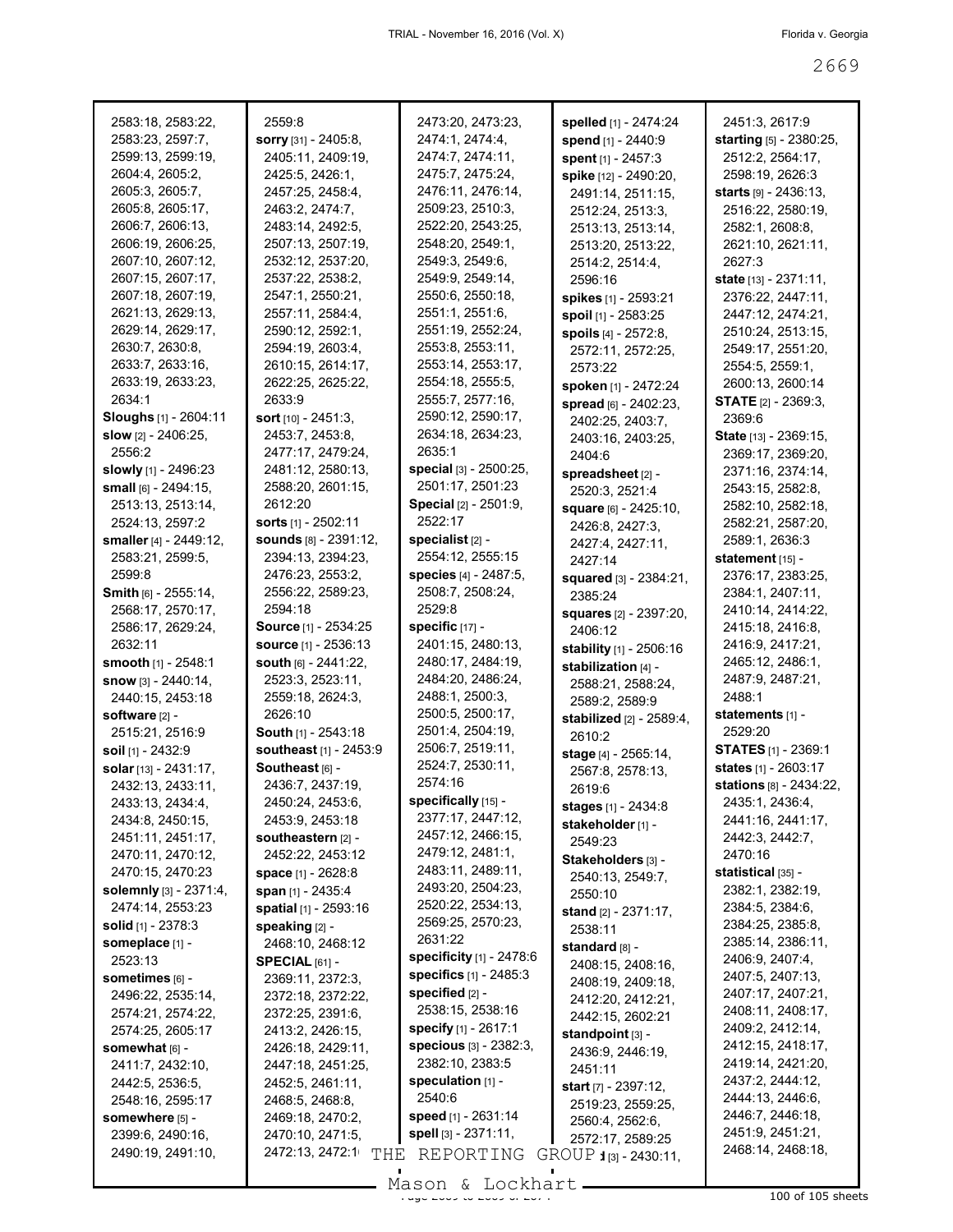| 2469:2, 2469:21,               |                         |                             |                               |                              |
|--------------------------------|-------------------------|-----------------------------|-------------------------------|------------------------------|
|                                | 2528:5, 2539:11,        | 2381:9, 2385:12,            | 2533:14                       | 2549:10                      |
| 2470:9                         | 2540:1, 2552:13,        | 2385:17, 2386:7,            | suggests [2] -                | swamp [2] - 2620:25,         |
| statistically [27] -           | 2552:21                 | 2387:6, 2399:15,            | 2437:13, 2457:11              | 2626:19                      |
| 2381:25, 2382:18,              | store [2] - 2540:7,     | 2463:23                     | sum [1] - 2494:1              | swear $[3] - 2371:4$ ,       |
| 2382:23, 2384:2,               | 2552:20                 | streams [2] - 2523:9,       | Sumatra [4] - 2418:3,         | 2474:14, 2553:23             |
| 2384:17, 2384:23,              | stored [1] - 2551:17    | 2605:1                      | 2472:14, 2559:19,             | <b>Swift</b> [32] - 2596:23, |
| 2406:5, 2407:2,                | stories [1] - 2587:15   | Street [1] - 2369:12        | 2627:12                       | 2597:2, 2597:4,              |
| 2407:8, 2407:9,                | straight [3] - 2564:8,  | stress [2] - 2522:3,        | <b>summarize [2] -</b>        | 2597:10, 2597:15,            |
| 2408:1, 2408:5,                | 2601:9, 2602:5          | 2522:4                      | 2454:17, 2627:16              | 2597:18, 2597:22,            |
| 2409:13, 2410:18,              | straighten [2] -        | stressed [1] - 2533:10      | summary [1] -                 | 2608:5, 2608:9,              |
| 2415:14, 2415:19,              | 2602:10, 2603:24        | stresses [1] - 2521:24      | 2375:16                       | 2608:11, 2608:16,            |
| 2418:19, 2440:20,              | straightening [7] -     | stressful [2] -             | summer [16] - 2390:5,         | 2608:22, 2608:24,            |
| 2441:3, 2441:4,                | 2601:3, 2601:6,         | 2532:22, 2532:24            | 2390:10, 2390:17,             | 2609:5, 2609:7,              |
| 2443:10, 2443:20,              | 2603:6, 2603:13,        | stretch [3] - 2472:18,      | 2391:15, 2394:7,              | 2609:12, 2609:16,            |
| 2443:23, 2444:1,               | 2604:3, 2622:10,        | 2571:11, 2631:18            | 2394:11, 2394:21,             | 2609:17, 2609:22,            |
| 2453:5, 2469:8,                | 2626:9                  | structural [1] - 2618:7     | 2417:1, 2417:13,              | 2610:10, 2610:22,            |
| 2471:11                        | strange [1] - 2553:2    | structure [1] - 2588:7      | 2437:23, 2439:23,             | 2611:2, 2611:9,              |
| statistics [2] - 2382:4,       | strategies [1] - 2617:8 | student [1] - 2425:14       | 2439:25, 2443:2,              | 2611:13, 2611:15,            |
| 2437:9                         | stream [6] - 2464:15.   | studies [6] - 2430:18,      | 2462:15, 2462:20,             | 2612:8, 2612:12,             |
| stay $[4] - 2535:20$ ,         | 2575:2, 2597:5,         | 2452:20, 2516:4,            | 2527:25                       | 2613:7, 2613:11,             |
| 2547:22, 2602:6,               | 2610:13, 2610:20,       | 2517:14, 2518:21,           | summertime [3] -              | 2613:14, 2613:16,            |
| 2617:23                        | 2611:3                  | 2554:13                     | 2390:2, 2390:3,               | 2613:20                      |
| stayed $[2] - 2548.9$ ,        | streamflow [75] -       | study [5] - 2457:13,        | 2438:6                        | switch [2] - 2611:23,        |
| 2548:11                        | 2373:6, 2373:11,        | 2556:8, 2561:25,            | superimposed [1] -            | 2614:1                       |
| stays [1] - 2513:9             | 2373:17, 2373:21,       | 2562:5, 2579:20             | 2471:24                       | sworn [2] - 2624:21,         |
| steady [2] - 2499:1,           | 2374:15, 2376:4,        | studying [1] - 2571:15      | supplied [1] - 2621:24        | 2625:11                      |
| 2512:17                        | 2376:14, 2376:19,       | stupid [1] - 2541:22        | support [7] - 2483:1,         | symbolizing [1] -            |
| stenographic [1] -             | 2379:22, 2380:1,        | stupidities [1] -           | 2488:15, 2491:18,             | 2547:16                      |
| 2636:5                         | 2380:3, 2380:8,         | 2541:24                     | 2491:24, 2515:24,             | synonymously [1] -           |
| step [2] - 2425:7,             | 2380:22, 2381:15,       | sub [1] - 2441:2            | 2516:3, 2531:24               | 2399:4                       |
| 2427:8                         | 2381:23, 2382:12,       | sub-seasonal [1] -          | supports [1] - 2500:10        | system [15] - 2430:7,        |
| Steve [2] - 2482:16,           | 2383:7, 2383:16,        | 2441:2                      | suppose [3] - 2479:5,         | 2505:14, 2516:14,            |
| 2543:13                        | 2383:22, 2386:20,       | subdivided [1] -            | 2479:9, 2567:23               | 2520:12, 2520:14,            |
|                                |                         |                             |                               |                              |
|                                |                         |                             |                               | 2523:4, 2524:12,             |
| stick [1] - 2571:5             | 2387:12, 2388:12,       | 2523:17                     | SUPREME <sub>[1]</sub> -      | 2527:14, 2527:18,            |
| sticking [3] - 2592:17,        | 2388:18, 2388:25,       | subject [4] - 2567:20,      | 2369:1                        | 2528:18, 2532:8,             |
| 2608:20, 2625:24               | 2389:20, 2390:16,       | 2583:3, 2583:6,             | surface [15] - 2433:4,        |                              |
| sticky [1] - 2594:21           | 2390:17, 2391:1,        | 2596:24                     | 2523:9, 2564:1,               | 2539:12, 2543:10,            |
| still [16] - 2445:7,           | 2391:15, 2394:11,       | submitted [1] -             | 2564:3, 2564:6,               | 2552:13, 2607:20             |
| 2446:14, 2462:5.               | 2394:21, 2399:5,        | 2485:25                     | 2618:15, 2619:7,              | systems [3] - 2430:16,       |
| 2521:17, 2552:12,              | 2399:10, 2399:18,       | subscribe [1] -             | 2623:4, 2623:11,              | 2430:20, 2478:17             |
| 2562:23, 2576:13,              | 2400:13, 2404:11,       | 2636:10                     | 2624:7, 2624:16,              |                              |
| 2606:16, 2607:9,               | 2407:10, 2410:9,        | subsequent [2] -            | 2625:2, 2625:3,               | т                            |
| 2607:25, 2618:22,              | 2410:17, 2424:22,       | 2400:4, 2461:25             | 2625:13, 2625:18              | tab [37] - 2379:2,           |
| 2619:12, 2623:12,              | 2424:25, 2427:19,       | subsequently [1] -          | surprise [1] - 2478:1         | 2379:4, 2496:2,              |
| 2625:10, 2628:18,              | 2429:3, 2429:5,         | 2500:2                      | surprised [1] -               | 2496:8, 2496:9,              |
| 2633:22                        | 2431:1, 2431:6,         | subset [1] - 2435:24        | 2396:14                       | 2501:6, 2510:15,             |
| stipulate [1] - 2425:18        | 2431:24, 2432:1,        | substantial [4] -           | surprising [1] -              | 2510:16, 2516:21,            |
| stop [1] - 2621:10             | 2432:6, 2432:24,        | 2453:16, 2539:14,           | 2459:16                       | 2522:14, 2537:24,            |
| stopped [2] - 2576:15,         | 2433:1, 2444:23,        | 2565:19, 2634:12            | surprisingly [1] -            | 2556:25, 2557:6,             |
| 2606:13                        | 2445:1, 2445:2,         | substantially [2] -         | 2457:3                        | 2558:2, 2560:5,              |
| stops [1] - 2619:14            | 2450:12, 2450:13,       | 2465:14, 2623:9             | surrounded [1] -              | 2569:8, 2577:23,             |
| <b>storage</b> [23] - 2473:19, | 2454:8, 2454:9,         | subtracted [2] -            | 2586:8                        | 2585:9, 2589:25,             |
| 2504:1, 2524:1,                | 2454:10, 2454:22,       | 2538:14, 2538:19            | <b>Survey</b> [11] - 2374:19, | 2592:1, 2592:3,              |
| 2524:11, 2524:13,              | 2455:7, 2462:3,         | subtracting [1] -           | 2520:5, 2520:18,              | 2593:1, 2595:2,              |
| 2524:17, 2524:18,              | 2462:11, 2463:9,        | 2381:22                     | 2535:6, 2536:2,               | 2598:12, 2601:20,            |
| 2524:19, 2524:23,              | 2463:11, 2463:17,       | <b>suction</b> [1] - 2571:8 | 2536:20, 2537:14,             | 2604:7, 2604:9,              |
| 2524:25, 2525:1,               | 2463:18, 2464:6,        | sufficient [1] -            | 2538:8, 2558:11,              | 2608:2, 2610:11,             |
| 2525:21, 2526:4,               | 2465:1, 2465:19,        | 2566:11                     | 2631:10, 2634:6               | 2614:15, 2616:3,             |
| 2526:11, 2526:15,              | 2467:16, 2467:22        | SHORE 111 - 2450.12         | suspect [1] - 2390:20         | 2619:23, 2622:22,            |
| 2527:1, 2528:1,                | streamflows [7] -       | THE REPORTING               | $GROUP$ nable $[1]$ -         | 2623:2, 2626:25,             |

Mason & Lockhart **Page 2010** of 105 sheets Page 2071 The Reporting Group (207) 797-6040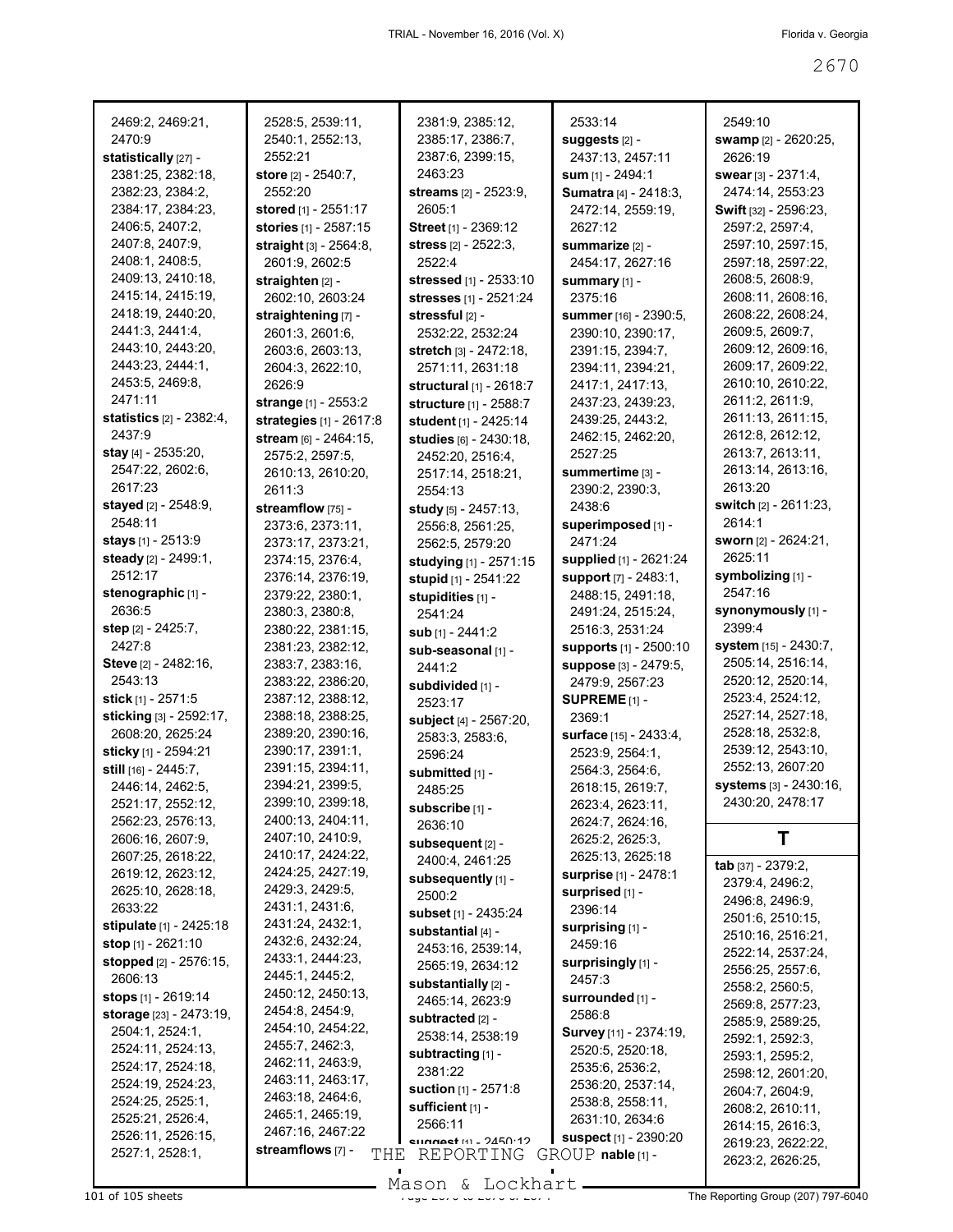| 2632:19                                    | 2615:15, 2615:17                            | 2429:19, 2437:12,<br>2441:9, 2443:13, | Theil [3] - 2382:22,                  | today [9] - 2429:19,<br>2500:1, 2520:25, |
|--------------------------------------------|---------------------------------------------|---------------------------------------|---------------------------------------|------------------------------------------|
| table [19] - 2460:8,                       | tended [1] - 2540:9<br>tends [4] - 2498:18, | 2445:6, 2445:10,                      | 2397:20, 2406:11<br>Theil-Sen [2] -   | 2548:25, 2570:1,                         |
| 2460:16, 2460:23,                          |                                             |                                       |                                       |                                          |
| 2460:25, 2461:2,                           | 2563:1, 2619:15,                            | 2447:25, 2452:15,<br>2457:17, 2461:1, | 2382:22, 2406:11                      | 2576:17, 2576:19,                        |
| 2461:5, 2461:19,                           | 2619:16                                     |                                       | <b>therefore</b> $[2] - 2618:2$       | 2588:14, 2589:3                          |
| 2496:9, 2496:17,<br>2497:9, 2537:25,       | term [33] - 2376:18,                        | 2464:21, 2465:5,<br>2467:6, 2467:14,  | 2626:3                                | together [2] - 2550:13,<br>2561:5        |
| 2538:1, 2538:2,                            | 2399:4, 2404:9,                             | 2469:19, 2474:14,                     | <b>third</b> $[4]$ - 2451:8,          |                                          |
| 2538:17, 2542:2,                           | 2404:14, 2404:17,                           | 2475:6, 2475:15,                      | 2538:24, 2539:5,                      | took [10] - 2387:15,                     |
| 2620:2                                     | 2405:14, 2432:20,<br>2434:7, 2449:24,       | 2475:21, 2476:4,                      | 2569:19                               | 2405:18, 2500:24,<br>2538:13, 2574:3,    |
| tables [2] - 2475:10,                      | 2452:14, 2452:15,                           | 2477:2, 2479:1,                       | thirds [1] - 2580:18                  | 2583:25, 2584:9,                         |
| 2589:20                                    | 2452:16, 2452:18,                           | 2480:13, 2480:17,                     | thousand [1] -                        |                                          |
| tailor [1] - 2518:17                       | 2452:19, 2452:25,                           | 2481:2, 2483:1,                       | 2631:22                               | 2595:5, 2598:8,<br>2610:19               |
| tails $[1] - 2469:4$                       | 2459:21, 2463:2,                            | 2483:5, 2483:8,                       | thousands [2] -                       | <b>tool</b> $[8] - 2516:3$ ,             |
| talks $[1] - 2626:23$                      | 2463:4, 2469:22,                            | 2484:23, 2485:24,                     | 2502:24, 2503:5                       | 2517:8, 2517:18,                         |
|                                            | 2473:1, 2486:20,                            | 2486:9, 2487:7,                       | threat [1] - 2579:24                  | 2518:6, 2518:9,                          |
| tall $[3] - 2587:15$ ,                     | 2501:4, 2504:3,                             | 2488:25, 2495:10,                     | threatened [3] -                      | 2518:10, 2519:3,                         |
| 2587:16, 2588:7                            | 2556:1, 2566:25,                            | 2500:8, 2500:21,                      | 2487:4, 2508:6,                       | 2520:2                                   |
| target [2] - 2493:2,<br>2533:15            | 2579:25, 2584:15,                           | 2500:22, 2504:21,                     | 2508:24                               | tools [3] - 2516:19,                     |
|                                            | 2602:21, 2609:14,                           | 2506:8, 2512:8,                       | three [24] - 2407:20,                 | 2519:24, 2520:1                          |
| <b>targets</b> [2] - 2530:16,              | 2620:8, 2620:12,                            | 2522:10, 2522:15,                     | 2417:23, 2419:16,                     | top [8] - 2395:25,                       |
| 2531:4                                     | 2620:16, 2621:20                            | 2522:24, 2537:2,                      | 2419:22, 2420:1,                      | 2441:25, 2458:2,                         |
| team $[3] - 2555:11$ ,<br>2555:17, 2586:13 | terminology [1] -                           | 2543:5, 2544:22,                      | 2420:4, 2420:9,                       | 2477:25, 2534:25,                        |
|                                            | 2547:2                                      | 2546:4, 2549:7,                       | 2420:17, 2420:21,                     | 2595:12, 2610:14,                        |
| teams [1] - 2553:19                        | <b>terms</b> $[9] - 2390:10$ ,              | 2553:23, 2554:22,                     | 2421:16, 2422:4,<br>2422:15, 2422:20, | 2610:21                                  |
| Tech [2] - 2540:12,                        | 2433:12, 2454:21,                           | 2557:18, 2558:2,                      | 2423:8, 2423:21,                      | <b>topic</b> $[1]$ - 2430:19             |
| 2550:12                                    | 2461:24, 2467:13,                           | 2562:7, 2581:2,                       | 2438:18, 2446:4,                      | total [14] - 2392:13,                    |
| technical [1] -                            | 2473:1, 2540:18,                            | 2583:1, 2589:16,                      | 2448:25, 2449:5,                      | 2410:8, 2426:6,                          |
| 2429:24                                    | 2562:16, 2606:21                            | 2589:19, 2589:22,                     | 2517:16, 2523:18,                     | 2428:24, 2446:1,                         |
| technically [1] -                          | terribly [1] - 2459:16                      | 2593:10, 2596:24,                     | 2524:23, 2569:13,                     | 2456:7, 2473:17,                         |
| 2561:4                                     | tested [3] - 2446:6,                        | 2605:10, 2606:3,                      | 2587:15                               | 2489:16, 2489:22,                        |
| Technology [1] -                           | 2500:6                                      | 2608:1, 2614:15,                      | three-year [1] -                      | 2490:6, 2490:10,                         |
| 2475:4                                     | testified [10] - 2395:9,                    | 2624:13, 2624:18,                     | 2517:16                               | 2491:4, 2626:16                          |
| technology [2] -                           | 2478:24, 2480:11,                           | 2624:20, 2624:22,                     | threeridge [2] -                      | totally [2] - 2408:15,                   |
| 2555:15, 2586:11                           | 2480:14, 2481:7,                            | 2625:11, 2625:15,                     | 2545:10, 2545:13                      | 2465:12                                  |
| Ted $[4] - 2560:7$ ,                       | 2544:15, 2546:10,                           | 2625:25                               | threshold [1] -                       | touched [1] - 2448:25                    |
| 2573:13, 2576:23,<br>2576:25               | 2572:19, 2574:2,                            | tests [1] - 2444:13                   | 2463:16                               | towards [1] - 2513:15                    |
| temperature [29] -                         | 2597:9                                      | text [2] - 2484:11,                   | throughout [7] -                      | track [3] - 2420:14,                     |
|                                            | testify [2] - 2464:25,                      | 2484:20                               | 2389:21, 2389:23,                     | 2421:25, 2430:17                         |
| 2371:23, 2430:25,<br>2431:16, 2431:21,     | 2480:6                                      | thanked [1] - 2555:12                 | 2547:19, 2548:8,                      | <b>tracks</b> [1] - $2593:25$            |
| 2432:12, 2433:6,                           | testimony [111] -                           | <b>THE</b> [39] - 2369:1,             | 2569:3, 2569:5,                       | training [2] - 2385:1,                   |
| 2433:8, 2433:9,                            | 2371:4, 2372:2,                             | 2371:2, 2371:8,                       | 2591:5                                | 2429:24                                  |
| 2433:12, 2433:15,                          | 2372:10, 2372:14,                           | 2371:9, 2371:13,                      | <b>throw</b> $[1]$ - 2438:13          | TRANSCRIPT [1] -                         |
| 2433:16, 2433:17,                          | 2373:5, 2375:12,                            | 2372:4, 2413:4,                       | throwing [1] - 2437:18                | 2369:9                                   |
| 2433:19, 2433:21,                          | 2375:13, 2375:22,                           | 2426:17, 2426:25,                     | Thursday [1] - 2635:3                 | transcript $[12]$ -                      |
| 2433:23, 2434:9,                           | 2377:16, 2377:20,                           | 2448:13, 2468:7,                      | tidal [11] - 2559:20,                 | 2397:6, 2398:11,                         |
| 2434:11, 2450:4,                           | 2378:25, 2380:17,                           | 2468:17, 2470:1,                      | 2559:22, 2559:23,                     | 2480:20, 2481:17,                        |
| 2450:5, 2450:10,                           | 2380:25, 2382:6,                            | 2470:6, 2470:12,                      | 2626:14, 2626:18,                     | 2483:10, 2483:24,                        |
| 2450:20, 2451:12,                          | 2384:12, 2388:8,                            | 2471:13, 2472:15,                     | 2626:24, 2627:10,                     | 2484:24, 2499:14,                        |
| 2451:14, 2452:13,                          | 2388:15, 2389:11,                           | 2472:19, 2474:12,                     | 2627:21, 2628:2,                      | 2499:17, 2508:18,                        |
| 2453:6, 2453:24,                           | 2389:12, 2390:12,                           | 2474:18, 2474:19,                     | 2628:19, 2628:24                      | 2629:21, 2636:5                          |
| 2463:22, 2470:24,                          | 2390:19, 2391:25,                           | 2474:23, 2519:16,                     | tidal/nontidal [1] -                  | translate [2] -                          |
| 2470:25                                    | 2392:23, 2393:5,                            | 2522:22, 2549:5,                      | 2627:15                               | 2390:10, 2394:5                          |
| temperatures [2] -                         | 2395:5, 2395:19,                            | 2549:8, 2549:12,                      | tides [5] - 2627:10,                  | translates [4] -                         |
| 2451:1, 2451:15                            | 2396:1, 2397:9,                             | 2550:5, 2550:11,                      | 2627:23, 2628:5,                      | 2391:15, 2394:10,                        |
| temporarily [1] -                          | 2406:23, 2407:23,                           | 2550:20, 2551:5,                      | 2628:12, 2628:21                      | 2394:20, 2425:3                          |
| 2502:7                                     | 2408:2, 2408:3,                             | 2551:8, 2552:3,                       | tiny [2] - 2384:21,                   | <b>transpired</b> $[1]$ - 2552:6         |
| <b>tend</b> $[7] - 2434:2$                 | 2408:8, 2408:23,                            | 2553:4, 2553:16,                      | 2414:16                               | transport $[2]$ -                        |
| 2459:12, 2478:22,                          | 2408:25, 2417:4,                            | 2553:21, 2554:2,                      | <b>tiring</b> $[1]$ - 2588:5          | 2556:13, 2588:18                         |
| 2499:1, 2521:17,                           | 2417:16, 2421:1<br>THE                      | REPORTING                             | $GROUP_{11} - 2561:21$                | <b>traps</b> $[1]$ - 2562:20             |
|                                            |                                             |                                       |                                       |                                          |

 $\frac{265}{371}$  to 26911161 of 2671161 of 2674 102 of 105 sheets Mason & Lockhart.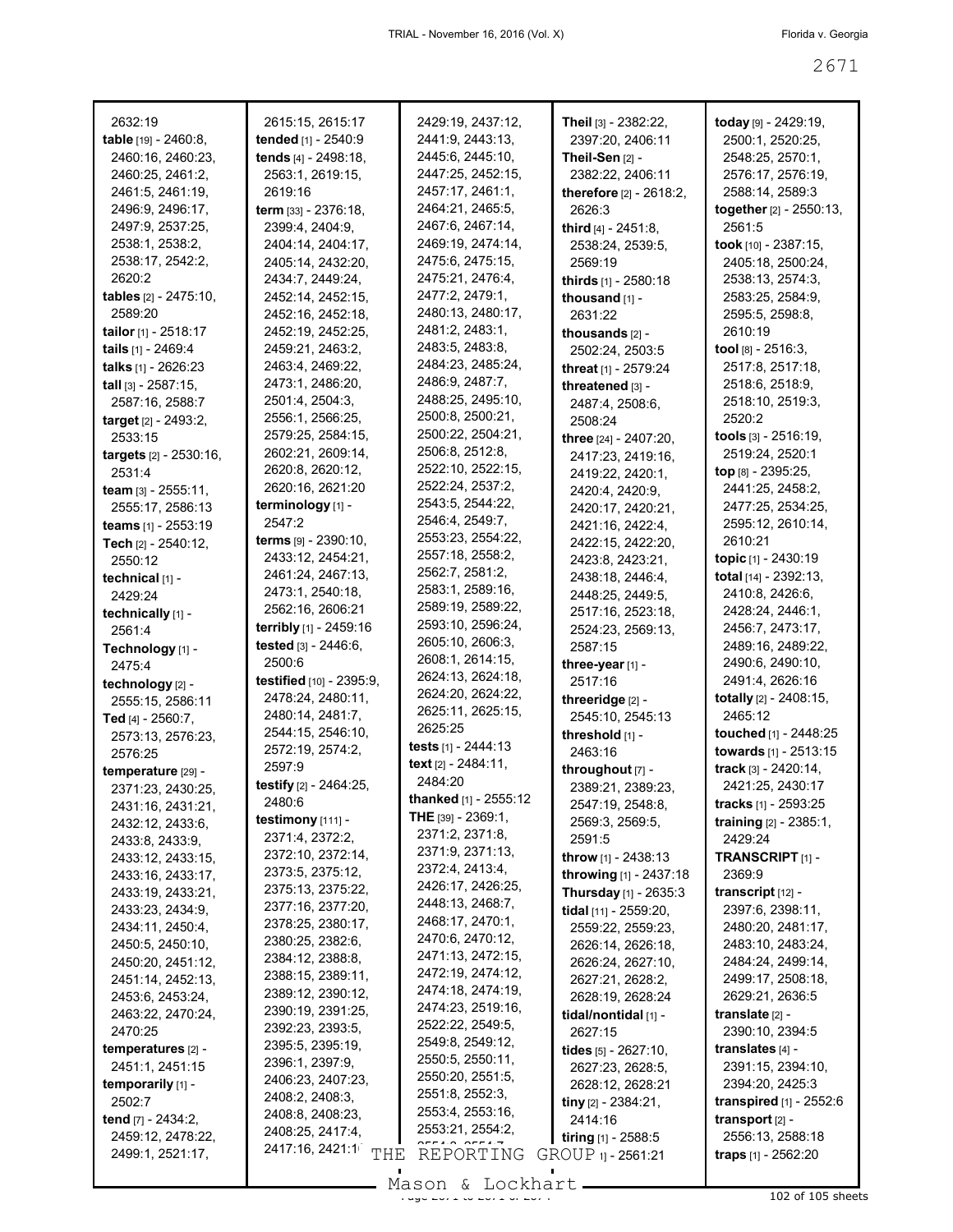| travel [1] - 2503:15            | true [11] - 2400:23,                  | 2387:19, 2391:18,<br>2401:14, 2401:15, | 2394:18, 2395:3,<br>2395:15, 2396:11, | 2391:5, 2395:25,                             |
|---------------------------------|---------------------------------------|----------------------------------------|---------------------------------------|----------------------------------------------|
| <b>treatment</b> $[3] - 2455:1$ | 2463:10, 2556:21,<br>2561:3, 2561:17, | 2406:8, 2406:16,                       | 2397:13, 2398:2,                      | 2397:5, 2402:20,<br>2402:21, 2404:24,        |
| 2455:5, 2530:24                 | 2580:3, 2580:12,                      | 2407:19, 2416:22,                      | 2398:6, 2398:9,                       | 2406:5, 2408:6,                              |
| tree $[3] - 2616:11$ ,          |                                       |                                        |                                       |                                              |
| 2616:13, 2616:15                | 2582:13, 2585:6,                      | 2418:13, 2431:14,                      | 2409.9, 2494:15,<br>2495:4            | 2422:12, 2424:1,                             |
| trees $[2] - 2585:2$ ,          | 2600:15, 2603:14                      | 2431:22, 2432:19,                      |                                       | 2425:21, 2429:17,                            |
| 2586:8                          | <b>truism</b> [1] - 2522:1            | 2435:22, 2436:8,                       | under [25] - 2387:16,                 | 2436:10, 2436:13,                            |
| trend [60] - 2373:6,            | trust $[1]$ - 2551:1                  | 2436:21, 2438:20,                      | 2396:23, 2483:13,                     | 2436:18, 2436:24,                            |
| 2373:10, 2374:6,                | trusted [1] - 2591:23                 | 2439:14, 2439:22,                      | 2483:15, 2483:25,                     | 2439:5, 2443:14,                             |
| 2376:18, 2377:7,                | truth [11] - 2371:6,                  | 2441:1, 2445:18,                       | 2485:10, 2499:9,                      | 2446:11, 2447:22,                            |
| 2377:12, 2378:1,                | 2371:7, 2397:3,                       | 2455:22, 2457:8,                       | 2499:22, 2503:21,                     | 2448:6, 2449:18,                             |
| 2378:4, 2378:8,                 | 2474:16, 2474:17,                     | 2461:20, 2462:6,                       | 2511:21, 2514:4,                      | 2449:20, 2451:3,                             |
| 2378:18, 2378:22,               | 2499:11, 2553:25,                     | 2472:2, 2472:20,                       | 2517:13, 2538:11,                     | 2451:7, 2451:16,                             |
| 2379:17, 2379:23,               | 2554:1                                | 2485:25, 2487:8,                       | 2538:15, 2551:6,                      | 2453:8, 2456:21,                             |
| 2380:2, 2380:7,                 | try $[11] - 2382:8$ ,                 | 2490:9, 2507:8,                        | 2561:6, 2585:6,                       | 2457:22, 2460:7,                             |
| 2381:16, 2381:23,               | 2385:5, 2386:3,                       | 2524:23, 2525:2,                       | 2598:19, 2598:22,                     | 2460:13, 2460:21,                            |
| 2382:12, 2382:15,               | 2407:14, 2409:10,                     | 2536:6, 2537:9,                        | 2599:2, 2599:20,                      | 2460:23, 2461:12,                            |
| 2382:16, 2382:20,               | 2413:2, 2494:4,                       | 2539:8, 2550:14,                       | 2599:25, 2622:9,                      | 2465:14, 2469:12,                            |
| 2383:7, 2383:9,                 | 2529:17, 2534:5,                      | 2550:15, 2555:10,                      | 2630:14                               | 2474:20, 2476:9,                             |
| 2383:22, 2384:6,                | 2544:23, 2565:22                      | 2561:20, 2580:18,                      | underneath [1] -                      | 2476:12, 2498:24,                            |
| 2384:8, 2384:10,                | trying [9] - 2375:5,                  | 2593:25, 2599:15,                      | 2563:17                               | 2499:13, 2500:18,                            |
| 2384:11, 2384:15,               | 2398:6, 2422:25,                      | 2611:18, 2615:7,                       | understood [2] -                      | 2511:24, 2512:1,                             |
| 2384:16, 2384:19,               | 2454:17, 2472:1,                      | 2619:8, 2619:9,                        | 2469:19, 2527:13                      | 2512:14, 2512:16,                            |
| 2385:10, 2385:11,               | 2512:16, 2566:3,                      | 2622:17, 2623:4,                       | undertaken [1] -                      | 2513:8, 2522:21,                             |
| 2385:20, 2385:24,               | 2567:7, 2615:23                       | 2623:6, 2633:20                        | 2603:16                               | 2525:10, 2530:20,                            |
| 2386:6, 2386:8,                 | tupelo [4] - 2620:24,                 | two-thirds $[1]$ -                     | undertaking [2] -                     | 2534:14, 2537:11,                            |
| 2386:9, 2386:12,                | 2620:25, 2626:19                      | 2580:18                                | 2566:16, 2617:7                       | 2538:20, 2547:19,                            |
| 2386:13, 2406:5,                | turbine [1] - 2493:5                  | <b>type</b> $[5] - 2438:1$ ,           | unforeseen [1] -                      | 2548:5, 2548:13,                             |
| 2406:23, 2407:5,                | turn [51] - 2375:11,                  | 2479:11, 2518:11,                      | 2501:14                               | 2550:10, 2554:4,                             |
| 2407:19, 2407:25,               | 2377:16, 2379:1,                      | 2612:14, 2613:10                       | unit $[2] - 2411:3$ ,                 | 2565:20, 2566:1,                             |
| 2408:5, 2408:13,                | 2379:20, 2381:12,                     | types [4] - 2431:14,                   | 2429:2                                | 2566:4, 2566:13,                             |
| 2408:22, 2409:15,               | 2392:7, 2392:9,                       | 2504:17, 2572:7,                       | <b>UNITED [1] - 2369:1</b>            | 2570:7, 2570:18,                             |
| 2436:25, 2437:1,                | 2397:8, 2398:21,                      | 2615:7                                 | units [2] - 2425:15,                  | 2571:2, 2571:10,                             |
| 2441:4, 2450:10,                | 2401:11, 2405:8,                      | typically [4] - 2390:1,                | 2428:15                               | 2571:23, 2574:12,<br>2574:15, 2581:11,       |
| 2450:20, 2451:7,                | 2411:12, 2411:13,                     | 2390:5, 2527:20,                       | universe [1] - 2508:15                | 2588:5, 2592:1,                              |
| 2459:21, 2460:5,                | 2416:15, 2421:9,                      | 2563:10                                | University [5] -                      |                                              |
| 2469:11, 2473:15                | 2424:12, 2432:11,                     |                                        | 2456:3, 2456:4,                       | 2595:7, 2595:12,                             |
| trends [19] - 2375:9,           | 2440:24, 2458:24,                     | U                                      | 2543:15, 2554:14,                     | 2602:19, 2603:21,                            |
| 2378:25, 2381:11,               | 2464:20, 2465:4,                      | $U.S$ [29] - 2374:19,                  | 2587:20                               | 2610:1, 2613:23,                             |
| 2382:22, 2404:14,               | 2466:11, 2481:19,                     | 2430:20, 2432:3,                       | university $[1]$ -                    | 2619:11, 2619:17,<br>2621:16, 2623:15,       |
| 2405:15, 2406:9,                | 2482:6, 2483:9,                       | 2436:7, 2450:24,                       | 2543:18                               | 2627:11, 2628:4                              |
| 2406:20, 2406:25,               | 2483:23, 2489:3,                      | 2452:22, 2453:10,                      | unless [1] - 2581:24                  | update [1] - 2535:10                         |
| 2407:3, 2408:17,                | 2490:25, 2495:22,                     | 2470:16, 2487:19,                      | unplanned [5] -                       |                                              |
| 2409:12, 2415:19,               | 2496:8, 2499:16,                      | 2517:1, 2520:5,                        | 2501:2, 2501:13,                      | updated [1] - 2475:21<br>uphill [1] - 2553:3 |
| 2436:2, 2440:20,                | 2501:6, 2508:18,                      | 2521:22, 2529:11,                      | 2501:18, 2502:3,                      |                                              |
| 2441:5, 2450:20,                | 2510:15, 2515:17,                     | 2529:14, 2535:5,                       | 2502:11                               | upper [22] - 2394:5,<br>2394:18, 2445:24,    |
| 2453:13, 2473:1                 | 2516:21, 2544:24,                     | 2536:1, 2536:20,                       | unprecedented [2] -                   |                                              |
| trial $[7] - 2555:14$ ,         | 2546:1, 2560:4,                       | 2537:14, 2538:8,                       | 2449.7, 2472:8                        | 2462:14, 2526:3,                             |
| 2560:7, 2567:20,                | 2568:15, 2569:8,                      | 2544:6, 2544:9,                        | unregulated [1] -                     | 2558:22, 2558:23,                            |
| 2591:5, 2596:21,                | 2578:19, 2580:16,                     | 2544:13, 2544:25,                      | 2526:9                                | 2559:25, 2562:1,<br>2566:23, 2568:1,         |
| 2608:4, 2620:3                  | 2601:19, 2608:1,                      | 2545:17, 2556:18,                      | unstable [1] - 2588:20                |                                              |
| tricky [1] - 2492:10            | 2614:14, 2622:21,                     | 2558:10, 2606:6,                       | <b>unusual</b> $[1] - 2411:8$         | 2568:3, 2569:3,<br>2575:17, 2595:10,         |
| tried [1] - 2463:7              | 2627:3, 2629:22,                      | 2631:9, 2634:6                         | unwarranted [1] -                     |                                              |
| trigger [1] - 2506:13           | 2632:9, 2632:20                       | ultimately [2] -                       | 2540:6                                | 2595:14, 2595:22,<br>2596:6, 2616:18,        |
| trivial $[1]$ - 2567:17         | turned [1] - 2595:6                   | 2579:19, 2597:8                        | $up$ [96] - 2371:10,                  | 2621:25, 2622:16,                            |
| trouble [1] - 2591:22           | turns [4] - 2427:24,                  | unable [1] - 2407:24                   | 2372:24, 2373:11,                     | 2626:14                                      |
| truck [3] - 2592:7,             | 2449:11, 2524:14,                     | uncertainty [17] -                     | 2373:14, 2374:16,                     | <b>Upper</b> [1] - 2561:22                   |
| 2592:15, 2592:17                | 2594:24                               | 2393:9, 2393:12,                       | 2376:4, 2376:11,                      |                                              |
| trucks [3] - 2592:14,           | twice [1] - 2539:9                    | 2303.14 2304.2                         | 2376:14, 2389:4,                      | $ups$ [1] - 2548:1                           |
| 2592:20, 2594:16                | two [51] - 2371:14,<br>THE            | REPORTING                              | GROUP 6, 2390:8,                      | upsteam [3] - 2621:5,                        |
|                                 |                                       |                                        |                                       |                                              |

Mason & Lockhart **Page 2072 of 105 sheets** Page 2071 The Reporting Group (207) 797-6040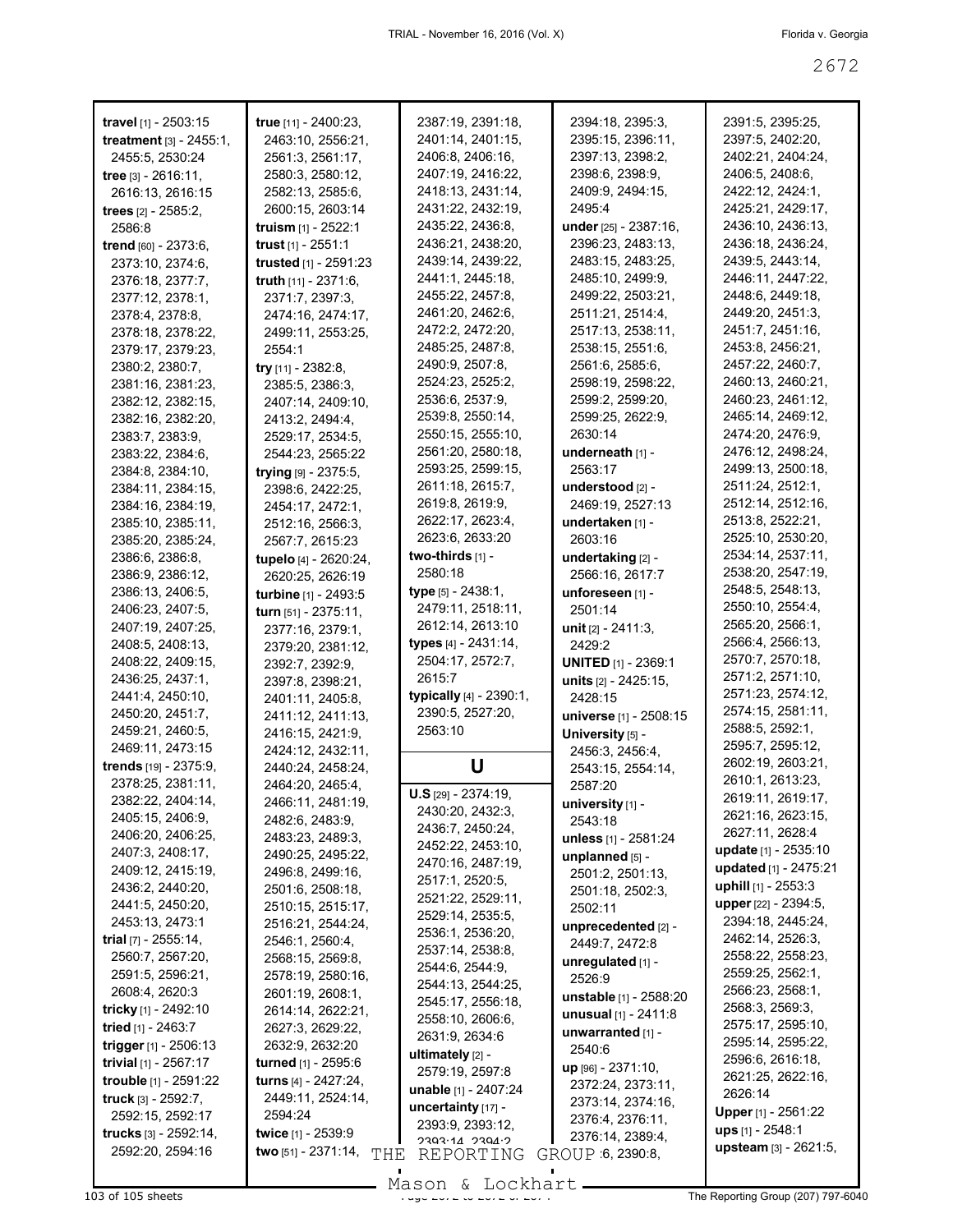| 2622:19, 2625:8                                  | variables [11] -                        | 2591:22                      | 2525:16, 2525:21,                                         |                                          |
|--------------------------------------------------|-----------------------------------------|------------------------------|-----------------------------------------------------------|------------------------------------------|
| upstream [35] -                                  | 2431:13, 2431:16,                       | <b>VOLUME</b> [1] - 2369:5   | 2525:25, 2526:15,                                         | waters $[2] - 2529.8$<br>watershed [2] - |
| 2484:5, 2522:24,                                 | 2431:19, 2431:21,                       | volumes [1] - 2512:6         | 2526:20, 2526:21,                                         | 2433:4, 2523:17                          |
| 2523:25, 2524:3,                                 | 2431:22, 2434:14,                       | vouch [2] - 2382:21,         | 2526:23, 2527:4,                                          | ways [5] - 2395:23,                      |
| 2524:6, 2525:12,                                 | 2435:5, 2455:12,                        | 2588:10                      | 2527:6, 2527:9,                                           | 2406:8, 2438:18,                         |
| 2531:5, 2540:1,                                  | 2463:21, 2469:23                        |                              | 2527:11, 2527:24,                                         | 2472:3, 2566:2                           |
| 2552:1, 2553:1,                                  | variance [2] - 2376:1,                  | W                            | 2528:3, 2528:7,                                           | weather [1] - 2434:21                    |
| 2553:6, 2556:19,                                 | 2376:10                                 |                              | 2528:24, 2529:17,                                         | website [4] - 2376:12,                   |
| 2556:20, 2561:6,                                 | variation [3] - 2374:2,                 | wait $[3] - 2426:16$ ,       | 2530:13, 2530:20,                                         | 2515:19, 2541:9,                         |
| 2565:13, 2579:12,                                | 2438:8, 2564:5                          | 2460:20, 2590:11             | 2530:21, 2530:25,                                         | 2587:20                                  |
| 2580:1, 2580:11,                                 | variations [1] -                        | walk [4] - 2397:21,          | 2531:11, 2531:16,                                         | wedge [1] - 2389:3                       |
| 2600:9, 2603:17,                                 | 2459:20                                 | 2431:9, 2557:15.             | 2532:7, 2538:22,                                          |                                          |
| 2605:18, 2621:3,                                 | varied [1] - 2520:18                    | 2595:10                      | 2539:14, 2539:24,                                         | week [1] - 2471:10                       |
| 2622:13, 2623:23,                                | various [7] - 2371:22,                  | walked [2] - 2443:21,        | 2540:7, 2540:18,                                          | weight [1] - 2442:6                      |
| 2624:6, 2624:10,                                 | 2376:9, 2430:20,                        | 2544:25                      | 2540:19, 2540:25,                                         | weighted [1] -                           |
| 2624:15, 2625:1,                                 | 2434:13, 2557:16,                       | walls $[1]$ - 2615:14        | 2544:20, 2548:2,                                          | 2468:24                                  |
| 2625:4, 2625:11,                                 | 2591:4, 2620:22                         | <b>Walton</b> [4] - 2457:22, | 2548:4, 2548:15,                                          | welcome [1] - 2549:1                     |
| 2625:17, 2628:3,                                 |                                         | 2460:12, 2460:18,            | 2549:19, 2550:2,                                          | west $[2] - 2441:22$ ,                   |
| 2629:3, 2633:24,                                 | <b>vary</b> $[2] - 2551:9$ ,<br>2592:14 | 2460:22                      | 2551:9, 2551:12,                                          | 2453:7                                   |
| 2634:8                                           |                                         | wants [1] - 2438:13          | 2551:17, 2552:1,                                          | <b>West</b> $[8] - 2437:22$ ,            |
| upward [3] - 2384:20,                            | velocity [1] - 2622:9                   | warmer [1] - 2434:3          | 2552:8, 2552:11,                                          | 2438:7, 2453:15,                         |
| 2386:9, 2386:14                                  | verification [1] -                      | warming $[7]$ -              | 2552:17, 2552:25,                                         | 2524:2, 2525:6,                          |
| <b>urban</b> $[2] - 2464:5$ ,                    | 2517:17                                 | 2450:25, 2452:16,            | 2553:1, 2553:3,                                           | 2527:23, 2552:10                         |
| 2464:8                                           | verse [1] - 2380:13                     | 2452:23, 2453:11,            | 2553:5, 2553:6,                                           | wet [1] - 2447:13                        |
| urbanization $[1]$ -                             | version [1] - 2496:4                    | 2453:13, 2453:16,            | 2556:19, 2556:20,                                         | wetter [1] - 2415:12                     |
| 2464.6                                           | versus [3] - 2403:11,                   | 2453:20                      | 2560:19, 2561:12,                                         | Wewahitchka [1] -                        |
| <b>usable</b> $[1] - 2524:19$                    | 2454:9, 2618:15                         | Washington [1] -             | 2562:24, 2564:1,                                          | 2559:10                                  |
| <b>USACE</b> [3] $- 2516:22$                     | vertical [2] - 2534:9,                  | 2456:3                       | 2564:3, 2564:6,                                           | whereas [1] - 2459:18                    |
| 2516:25, 2517:4                                  | 2567:2                                  | wastewater $[2]$ -           | 2564:14, 2564:15,                                         | <b>WHEREOF</b> $[1]$ -                   |
| user $[1]$ - 2541:15                             | <b>via</b> $[2] - 2432:8$ ,             | 2530:23, 2531:1              | 2565:9, 2565:13,                                          | 2636:10                                  |
|                                                  | 2460:2                                  | watch [1] - 2506:17          | 2565:19, 2566:5,                                          | whichever [2] -                          |
| users [1] - 2541:10                              | $VIC$ [11] - 2456:1,                    | watching [1] -               | 2591:7, 2599:10,                                          | 2456:20, 2507:9                          |
| uses $[8] - 2448.11$ ,                           | 2456:9, 2456:11,                        | 2560:20                      | 2599:16, 2599:18,                                         | whole [14] - 2371:6,                     |
| 2483:16, 2485:8,                                 | 2456:23, 2457:11,                       | water [175] - 2380:21,       | 2599:20, 2600:2,                                          | 2377:2, 2389:16,                         |
| 2486:18, 2488:9,                                 | 2458:19, 2458:22,                       | 2381:8, 2388:5,              | 2600:6, 2600:9,                                           | 2394:2, 2437:2,                          |
| 2514:16, 2542:7,<br>2542:14                      | 2459:11, 2459:16,                       | 2388:17, 2392:2,             | 2600:12, 2602:6,                                          | 2442:11, 2451:4,                         |
|                                                  | 2459:18, 2460:3                         | 2392:14, 2429:25,            | 2602:18, 2605:8,                                          | 2474:16, 2526:14,                        |
| <b>USGS</b> $[7]$ - 2374:25,<br>2376:7, 2376:12, | video [11] - 2568:19,                   | 2432:8, 2436:10,             | 2605:19, 2605:25,                                         | 2553:25, 2565:10,                        |
| 2401:20, 2535:7,                                 | 2586:12, 2586:13,                       | 2437:20, 2437:25,            | 2607:9, 2607:23,                                          | 2573:24, 2596:12,                        |
| 2535:24, 2630:6                                  | 2586:19, 2587:18,                       | 2438:2, 2438:7,              | 2607:24, 2609:15,                                         | 2615:18                                  |
|                                                  | 2587:21, 2587:25,                       | 2438:9, 2439:5,              | 2609:23, 2612:15,                                         | wide [1] - 2615:6                        |
|                                                  | 2588:7, 2588:10,                        | 2464:14, 2465:1,             | 2613:11, 2613:13,                                         | widely [3] - 2470:20,                    |
| V                                                | 2630:1, 2632:13                         | 2465:18, 2465:24,            | 2617:22, 2617:25,                                         | 2480:11, 2480:15                         |
| <b>vague</b> [1] - 2566:25                       | <b>view</b> [5] - 2443:22,              | 2466:16, 2469:22,            | 2618:4, 2618:14,                                          | widen $[4] - 2614:5,$                    |
| <b>valuable</b> [1] - 2529:1                     | 2454:24, 2456:19,                       | 2473:11, 2473:14,            | 2618:17, 2618:25,                                         | 2614:6, 2614:12,                         |
| <b>value</b> $[4] - 2389:6$ ,                    | 2539:16, 2568:5                         | 2478:3, 2482:1,              | 2619:7, 2619:10,                                          | 2615:18                                  |
| 2395:9, 2401:23,                                 | <b>views</b> $[2] - 2412:18$ ,          | 2483:16, 2484:5,             | 2619:19, 2620:8,                                          | widened [2] - 2616:18,                   |
| 2402:3                                           | 2412:20                                 | 2485:8, 2488:3,              | 2620:12, 2620:16,                                         | 2617:18                                  |
| values [6] - 2390:1,                             | <b>violate</b> $[1]$ - 2549:15          | 2493:24, 2494:2,             | 2620:19, 2620:25,                                         | widening [7] - 2614:2,                   |
| 2390:5, 2394:4,                                  | violation [1] - 2382:4                  | 2498:9, 2498:22,             | 2621:20, 2623:4,                                          | 2614:24, 2615:8,                         |
| 2399:11, 2446:4,                                 | virtually [1] - 2583:13                 | 2501:1, 2501:25,             | 2623:9, 2623:11,                                          | 2615:11, 2616:4,                         |
| 2488:16                                          | <b>visual</b> $[1]$ - 2463:15           | 2503:15, 2504:12,            | 2624:7, 2624:12,                                          | 2617:1, 2622:8                           |
| <b>vantage</b> [1] - 2587:3                      | vocabulary [1] -                        | 2506:15, 2506:19,            | 2624:16, 2625:2,                                          | wider $[3] - 2614:21$ ,                  |
| variability [8] -                                | 2556:1                                  | 2511:22, 2512:18,            | 2625:3, 2625:13,                                          | 2616:23, 2617:21                         |
| 2373:16, 2373:21,                                | <b>voice</b> $[2] - 2461:12$ ,          | 2512:19, 2517:9,             | 2625:18, 2626:23,                                         | width $[3] - 2616:1$ ,                   |
| 2374:4, 2374:5,                                  | 2522:21                                 | 2517:19, 2518:7,             | 2627:11, 2627:18,                                         | 2616:16, 2617:3                          |
| 2374:25, 2375:10,                                | <b>volume</b> [10] - 2425:8,            | 2522:1, 2522:3,              | 2628:5, 2631:20,                                          | wildlife [17] - 2487:12,                 |
| 2375:25, 2450:1                                  | 2427:20, 2512:4,                        | 2523:5, 2523:7,              | 2632:5, 2632:8,                                           | 2487:17, 2487:24,                        |
| variable [2] - 2434:10,                          | 2512:11, 2512:18,                       | 2523:8, 2523:14,             | 2633:6, 2633:15                                           | 2488:11, 2488:13,                        |
| 2456:1                                           | 2513:4, 2514:4,                         | REPORTING                    | $M_{\odot}$ $\uparrow$ $\uparrow$ [3] - 2482:21,<br>GROUP | 2491:18, 2491:24,                        |
|                                                  | THE<br>2548:3, 2548:14                  |                              | 22, 2549:11                                               | 2492:4, 2492:9,                          |

 $\frac{268611}{104}$  of 105 sheets Mason & Lockhart